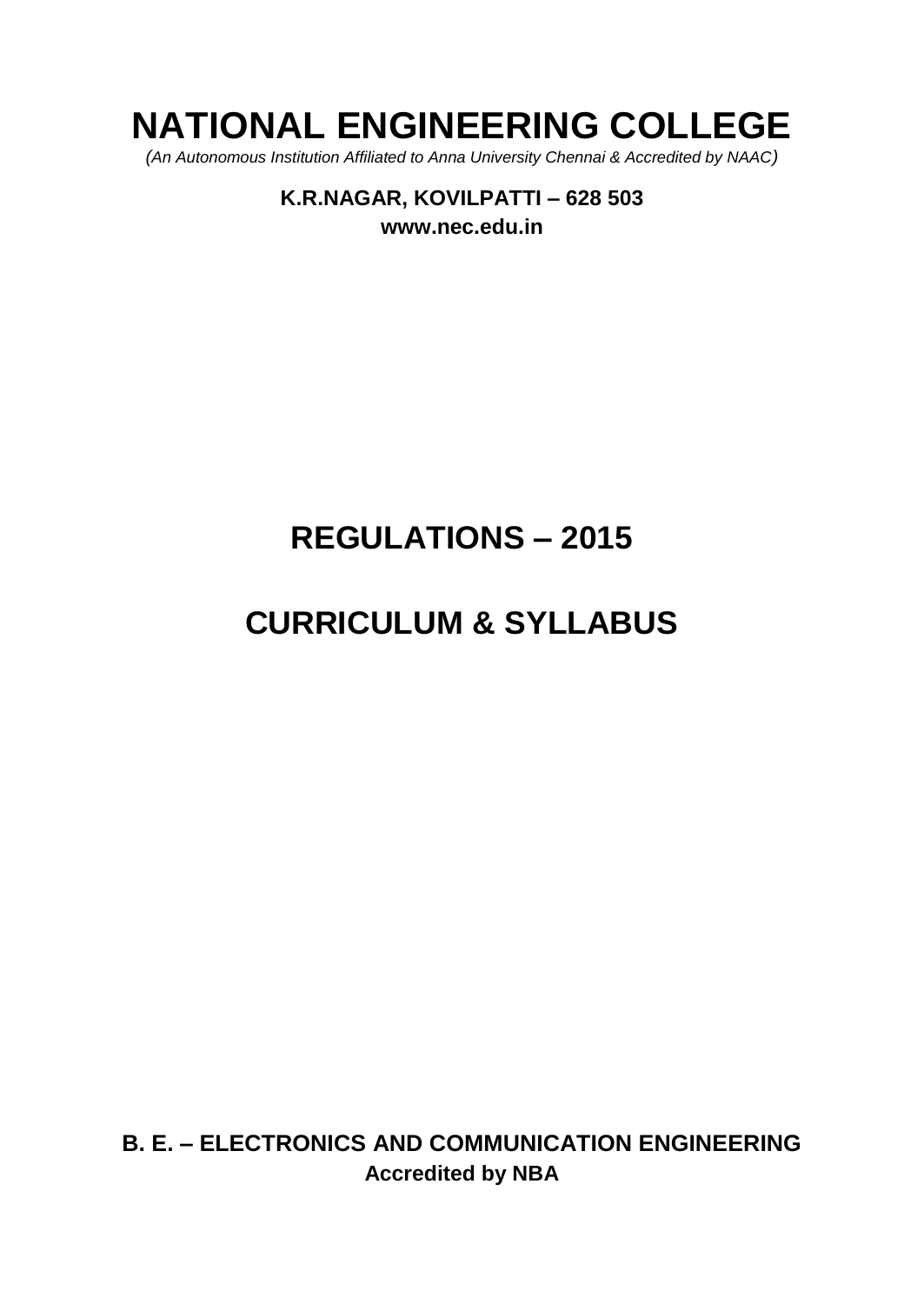# **B. E. – ELECTRONICS AND COMMUNICATION ENGINEERING** CURRICULUM AND SYLLABUS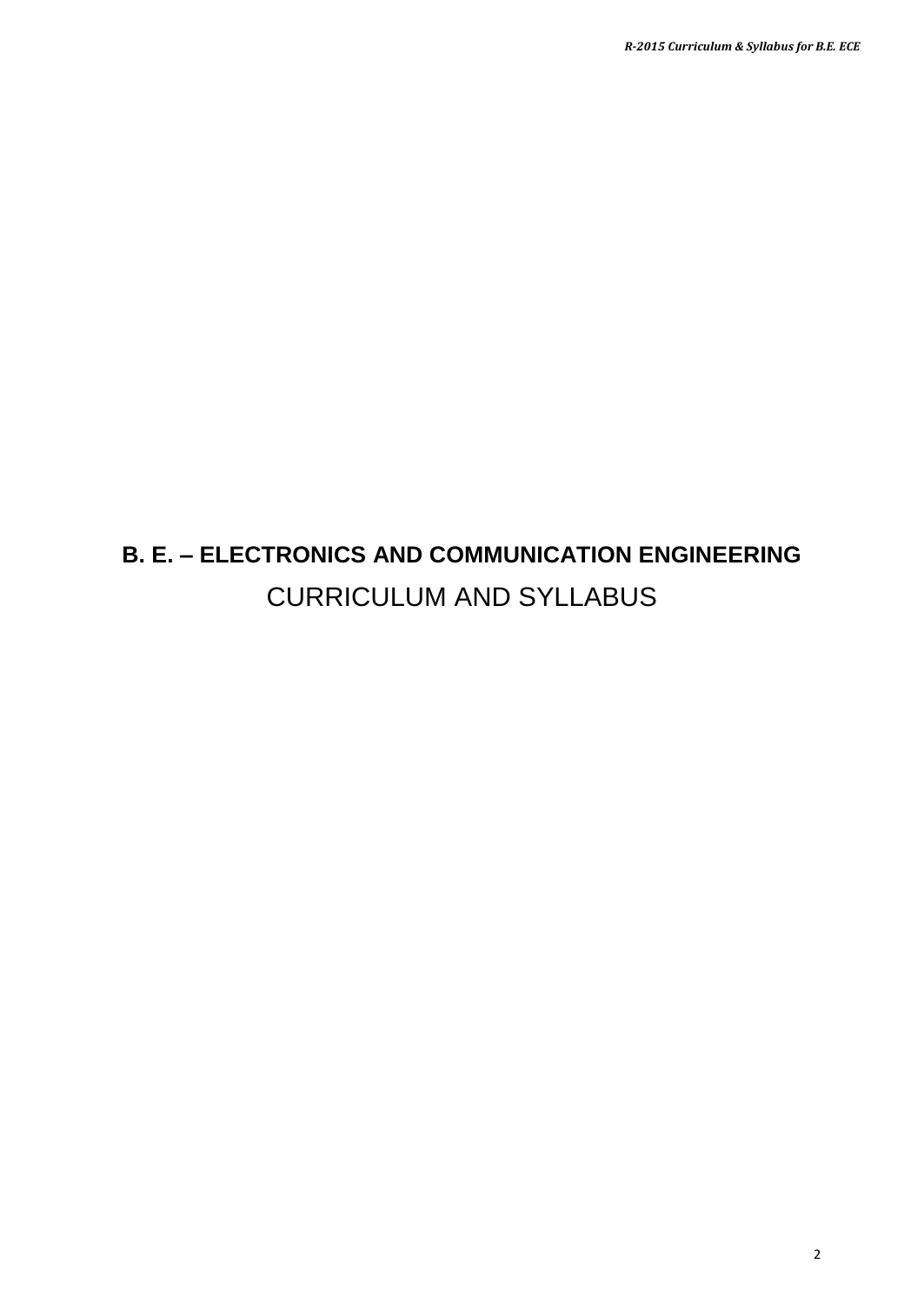# **DEPARTMENT OF ELECTRONICS AND COMMUNICATION ENGINEERING**

# **VISION**

To produce Electronics and Communication engineers capable of generating a knowledge economy with social responsibility

# **MISSION**

- $\triangleright$  To impart high quality education with ethical behavior.
- $\triangleright$  To equip the students compatible with recent trends in Electronic industries.
- $\triangleright$  To develop leadership qualities with humanity, wisdom, creativity and team spirit.
- $\triangleright$  To provide a passionate environment for continual learning.

# **PROGRAM EDUCATIONAL OBJECTIVES (PEOs)**

- 1. Graduate will have successful technical career in core and related fields.
- 2. Graduates will pursue higher education and work in Research and Development for solving real world problems.
- 3. Graduates will have leadership qualities with social consciousness and ethics.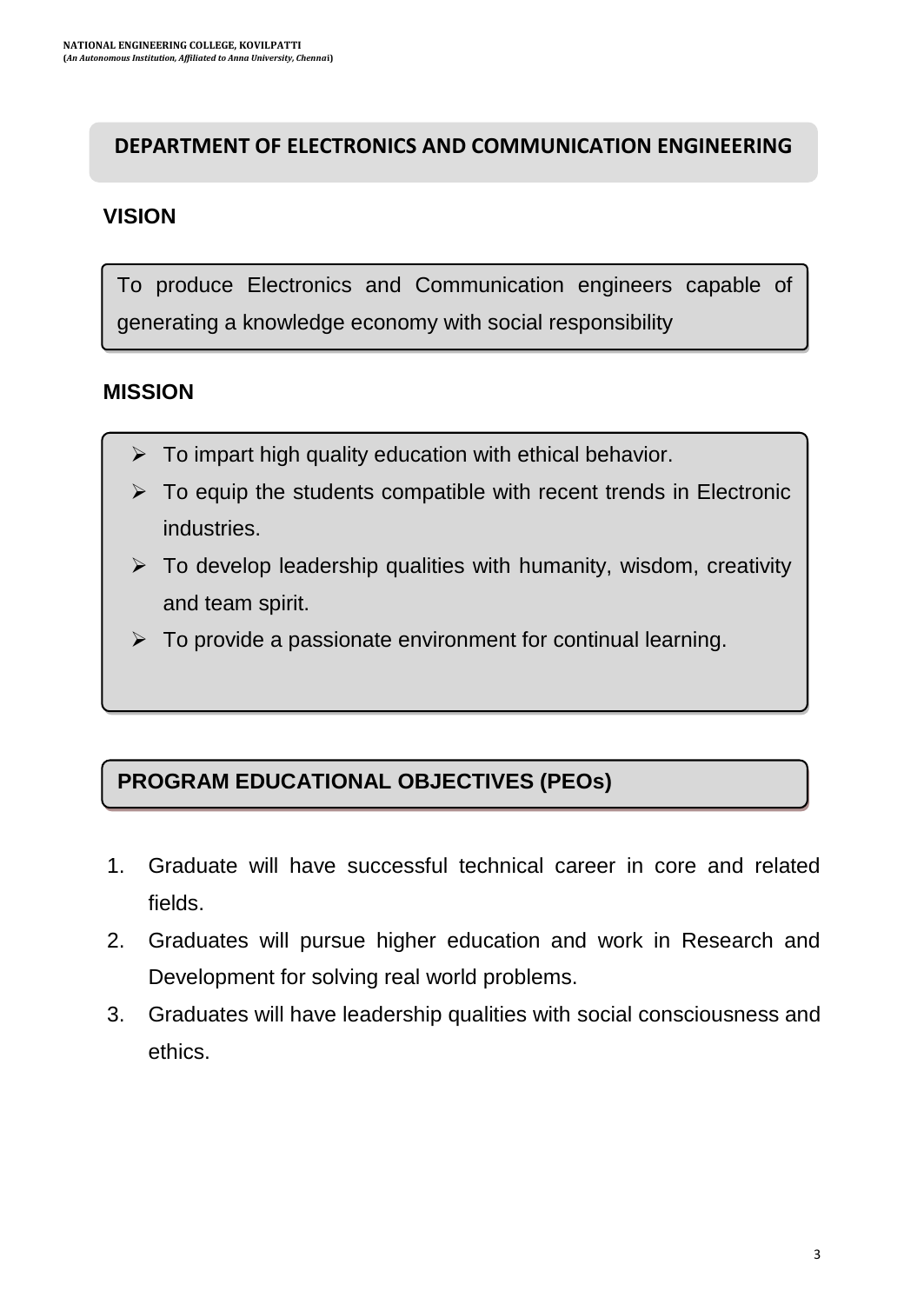# **PROGRAM OUTCOMES (POs)**

- 1. An ability to apply knowledge of mathematics, science, engineering and technology to solve complex Electronics and communication Engineering problems.
- 2. An ability to identify, formulate and analyze engineering problems using knowledge of Basic Mathematics and Engineering sciences.
- 3. An ability to provide solution and to design Electronics and Communication systems that meets out the social needs.
- 4. An ability to investigate the problems in an Electronics and Communication systems and rectifying it.
- 5. An ability to use latest hardware and software tools to solve complex engineering problems.
- 6. An ability to gain knowledge on contemporary issues which influence engineering design.
- 7. Awareness on society and environment to have sustainable solution for Electronics and Communication engineering problems.
- 8. An ability to demonstrate understanding of professional and ethical responsibilities.
- 9. An ability to work efficiently as an individual and in multidisciplinary teams.
- 10. An ability to communicate effectively and efficiently both in verbal and written form.
- 11. An ability to develop confidence for self education and understanding the value for life-long learning.
- 12. Able to implement Electronic system projects for real world applications.

#### **PREAMBLE OF THE CURRICULUM & SYLLABI**

The Curriculum and Syllabi under Regulations 2015 is designed keeping in mind the Outcome Based Education (OBE) and Choice Based Credit System (CBCS). The course content of each course shall be fixed in accordance with the Program Educational Objectives (PEOs), Program Outcomes (POs) and Course Outcomes (COs).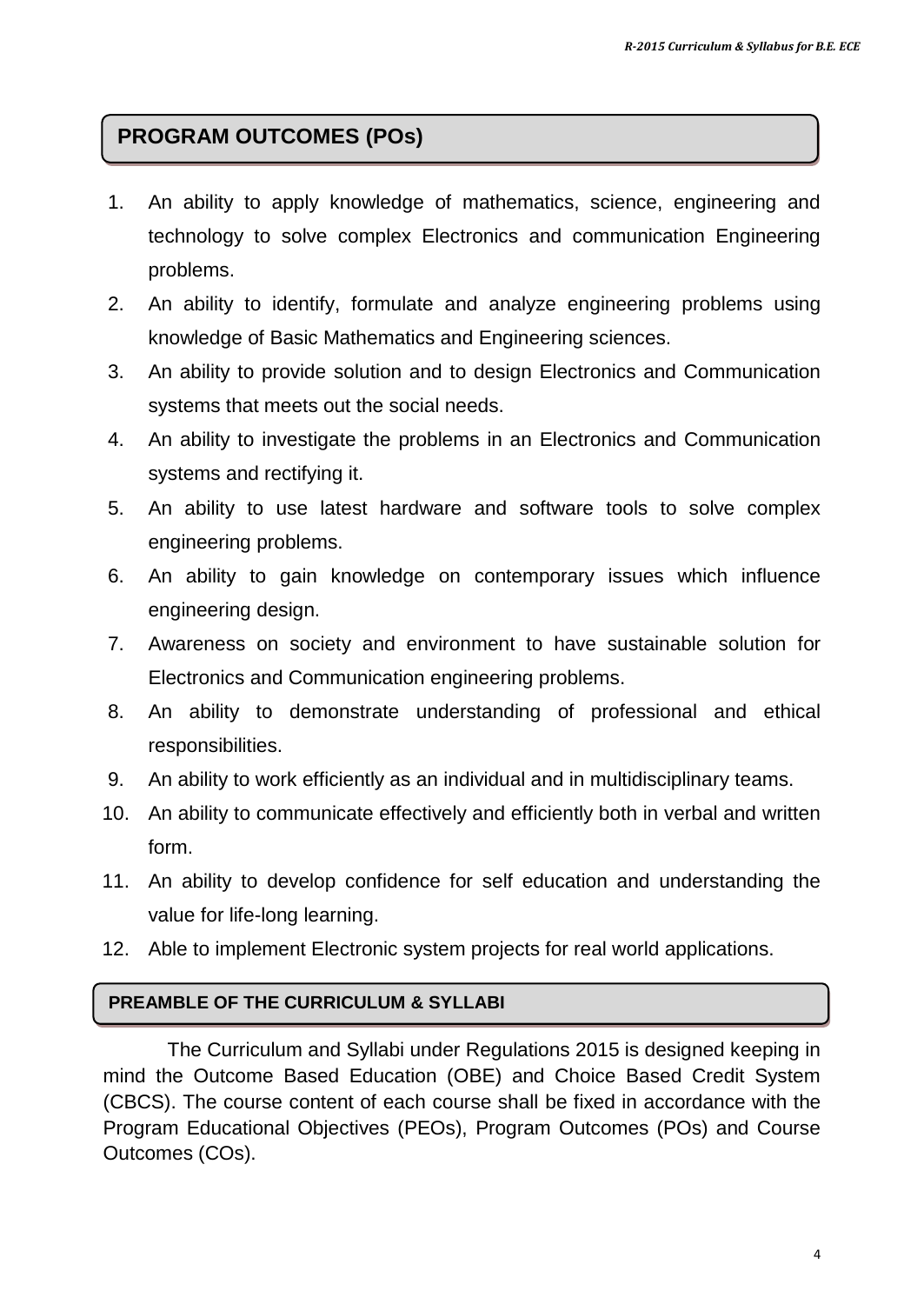The CBCS enables the students to earn credits across programmes and provides flexibility for slow and fast learners in registering the required number of credits in a semester. The CBCS facilitates transfer of credits earned in different departments / Centers of other recognized / accredited universities or institutions of higher education in India and abroad either by studying directly or by online method.

The curriculum of **ECE programme** is designed with total number of credits *173 (130* for Lateral entry) and shall have the following category of courses in the curriculum.

### 1. **Foundation courses**

- a. **Common Foundation Courses (CFC)** include Mathematics, Basic Sciences, Engineering Sciences and Skill Based Courses.
- b. **Specific Foundation Courses (SFC)** include the basic courses specific to a programme of study.
- 2. **Programme Core Courses (PCC)** include the core courses relevant to the chosen programme of study and the Employability Enhancement courses such as Project, Seminar and Inplant training/ Internship.
- 3. **Programme Elective Courses (PEC)** include the elective courses relevant to the chosen programme of study.
- 4. **Open Elective Courses (OEC)** include Inter-disciplinary and Transdisciplinary courses. The students shall study Inter-disciplinary courses offered in other Engineering/Technology Programmes through regular mode and Trans-disciplinary courses through self study mode.
- 5. **Mandatory courses (MAC)** include the courses recommended by the regulatory bodies such as AICTE, UGC etc as given below:
	- a. Technical English / Professional English
	- b. Professional Ethics and Human Values
	- c. Environmental Science and Engineering
	- d. Communication Skills Laboratory
- 6. Every student shall undergo one Interdisciplinary and one Transdisciplinary course.

Performance in each course of study shall be evaluated based on Continuous Assessment throughout the semester and end semester examination at the end of the programme. Keeping in mind the content of the courses and delivery methods, different question paper patterns are suggested.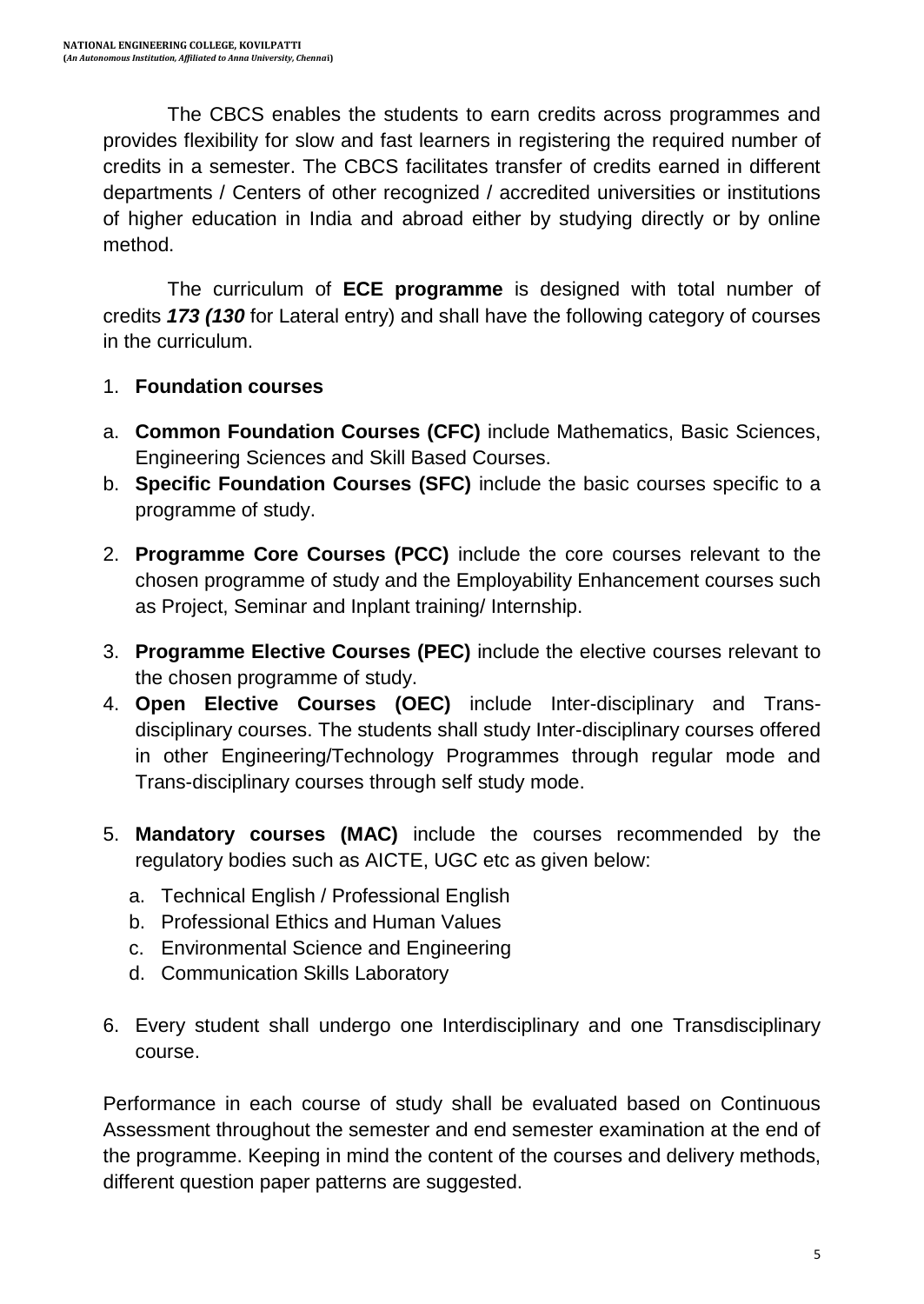| Question<br>pattern | 1<br>mark      | $\overline{2}$<br>marks | $\boldsymbol{A}$<br>marks | 10<br>marks                                                   | 12 <sup>°</sup><br>marks                                      | 16<br>marks                                                   | 20<br>marks                                                   | Total |
|---------------------|----------------|-------------------------|---------------------------|---------------------------------------------------------------|---------------------------------------------------------------|---------------------------------------------------------------|---------------------------------------------------------------|-------|
| A                   |                |                         |                           |                                                               |                                                               |                                                               | $1 \Omega n$<br>Compulsory<br>8.<br>4 Qns (either<br>or type) | 100   |
| B                   |                | 10                      |                           | --                                                            | н.                                                            | $1 \Omega n$<br>Compulsory<br>R.<br>4 Qns (either<br>or type) |                                                               | 100   |
| C                   | 10             | н.                      | 10 out<br>of 12           | $1 \Omega$<br>Compulsory<br>8.<br>4 Qns (either<br>or type)   |                                                               |                                                               |                                                               | 100   |
| D                   | 10             | 10                      | 5 out<br>of 6             | $1 \Omega n$<br>Compulsory<br>8.<br>4 Qns (either<br>or type) |                                                               | --                                                            |                                                               | 100   |
| E                   |                | 10                      | 5 out<br>of 6             |                                                               | $1 \Omega n$<br>Compulsory<br>8.<br>4 Qns (either<br>or type) | ۰.                                                            |                                                               | 100   |
| F                   |                | --                      | --                        |                                                               |                                                               |                                                               | 5 out of 8                                                    | 100   |
| G                   | $\overline{a}$ | 5                       | н.                        | 2 Qns (either<br>or type)                                     | $\overline{a}$                                                | $\sim$                                                        |                                                               | 30    |

#### **QP - Question Pattern**

### **FORMAT FOR COURSE CODE**

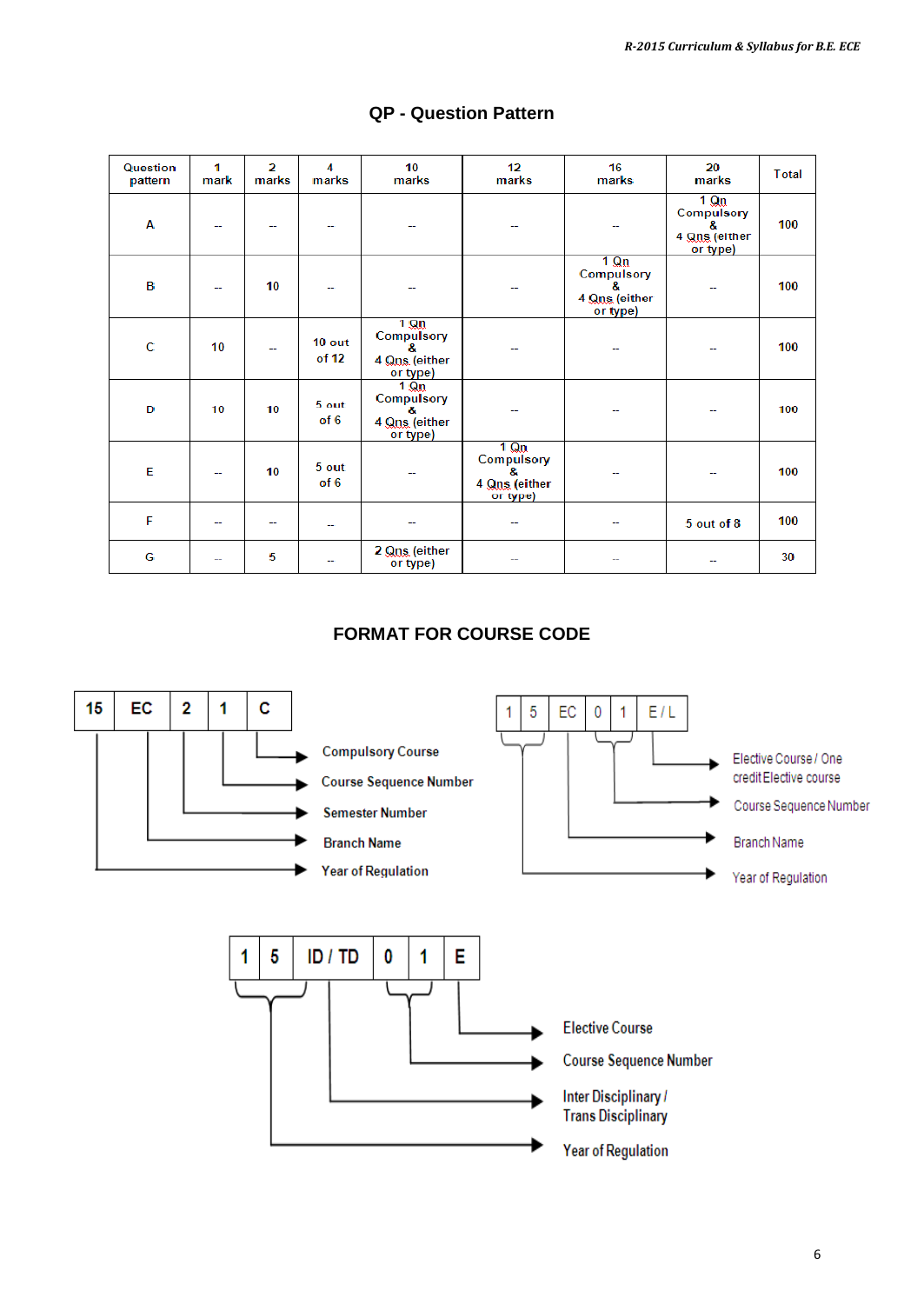#### **B.E. – ELECTRONICS AND COMMUNICATION ENGINEERING**

REGULATIONS – 2015

#### CURRICULUM AND SYLLABUS

#### **SEMESTER – I**

| S.<br><b>No</b> | <b>Course</b><br>Category | <b>Course</b><br>Code | <b>COURSE TITLE</b>                                                |                | т              | P              | $\mathbf C$    | QP |
|-----------------|---------------------------|-----------------------|--------------------------------------------------------------------|----------------|----------------|----------------|----------------|----|
|                 | <b>THEORY</b>             |                       |                                                                    |                |                |                |                |    |
| 1.              | <b>MAC</b>                | 15SH11C               | Technical English <sup>®</sup>                                     | 3              | 0              | 0              | 3              | B  |
| 2.              | <b>CFC</b>                | 15SH12C               | Mathematical Foundations for Engineers                             | 3              | $\overline{2}$ | $\Omega$       | 4              | B  |
| 3.              | <b>CFC</b>                | 15SH13C               | <b>Engineering Physics</b>                                         | 3              | 0              | 0              | 3              | B  |
| 4.              | <b>CFC</b>                | 15SH14C               | Engineering Chemistry                                              | 3              | $\Omega$       | 0              | 3              | B  |
| 5.              | <b>CFC</b>                | 15SH15C               | Introduction to Engineering                                        | $\overline{2}$ | 0              | 0              | $\overline{2}$ | A  |
| 6.              | <b>CFC</b>                | 15EC25C               | C Programming for Engineers                                        | 3              | 0              | 0              | 3              | B  |
|                 | <b>PRACTICAL</b>          |                       |                                                                    |                |                |                |                |    |
| 7.              | <b>CFC</b>                | 15SH17C               | <b>Engineering Physics and Engineering</b><br>Chemistry Laboratory | $\Omega$       | $\Omega$       | $\overline{2}$ | 1              |    |
| 8.              | <b>CFC</b>                | 15EC28C               | C Programming Laboratory*                                          | $\Omega$       | $\Omega$       | $\overline{2}$ | 1              |    |
|                 |                           |                       | TOTAL                                                              | 17             | $\mathbf{2}$   | 4              | 20             |    |

#### **SEMESTER – II**

| S.<br><b>No</b> | <b>Course</b><br>Category | <b>Course</b><br>Code | <b>COURSE TITLE</b>                                                          |                | т                       | P              | $\mathbf{C}$ | QP             |
|-----------------|---------------------------|-----------------------|------------------------------------------------------------------------------|----------------|-------------------------|----------------|--------------|----------------|
| <b>THEORY</b>   |                           |                       |                                                                              |                |                         |                |              |                |
| 1.              | MAC                       | 15EC21C               | Professional English                                                         | 3              | $\Omega$                | 0              | 3            | B              |
| 2.              | <b>SFC</b>                | 15EC22C               | Calculus and Laplace Transforms                                              | 3              | $\overline{2}$          | $\Omega$       | 4            | B              |
| 3.              | <b>SFC</b>                | 15EC23C               | Semiconductor Physics <sup>#</sup>                                           | 3              | $\Omega$                | $\Omega$       | 3            | B              |
| 4.              | <b>SFC</b>                | 15EC24C               | <b>Circuit Analysis</b>                                                      | 3              | $\overline{2}$          | $\Omega$       | 4            | B              |
| 5.              | <b>MAC</b>                | 15EC26C               | Environmental Science and Engineering                                        | 3              | $\Omega$                | $\Omega$       | 3            | A              |
| 6.              | <b>CFC</b>                | 15SH16C               | Engineering Graphics                                                         | $\overline{2}$ | $\Omega$                | $\overline{2}$ | 3            | A              |
|                 | <b>PRACTICAL</b>          |                       |                                                                              |                |                         |                |              |                |
| 7.              | <b>SFC</b>                | 15EC27C               | Semiconductor Physics and<br>Environmental Chemistry Laboratory <sup>#</sup> | $\Omega$       | $\Omega$                | $\overline{2}$ | 1            |                |
| 8.              | <b>CFC</b>                | 15SH18C               | Engineering Practice Laboratory                                              | $\Omega$       | $\Omega$                | $\overline{2}$ | 1            | $\blacksquare$ |
| 9.              | <b>SFC</b>                | 15EC29C               | Circuits and Devices Laboratory                                              | 0              | $\Omega$                | $\overline{2}$ | 1            |                |
|                 |                           |                       | <b>TOTAL</b>                                                                 | 17             | $\overline{\mathbf{4}}$ | 8              | 23           |                |

MAC - Mandatory Course, CFC - Common Foundation Course, SFC - Specific Foundation Course,

PCC – Programme Core Course, *X*EC - *X* Stands for P or O (PEC – Programme Elective Course,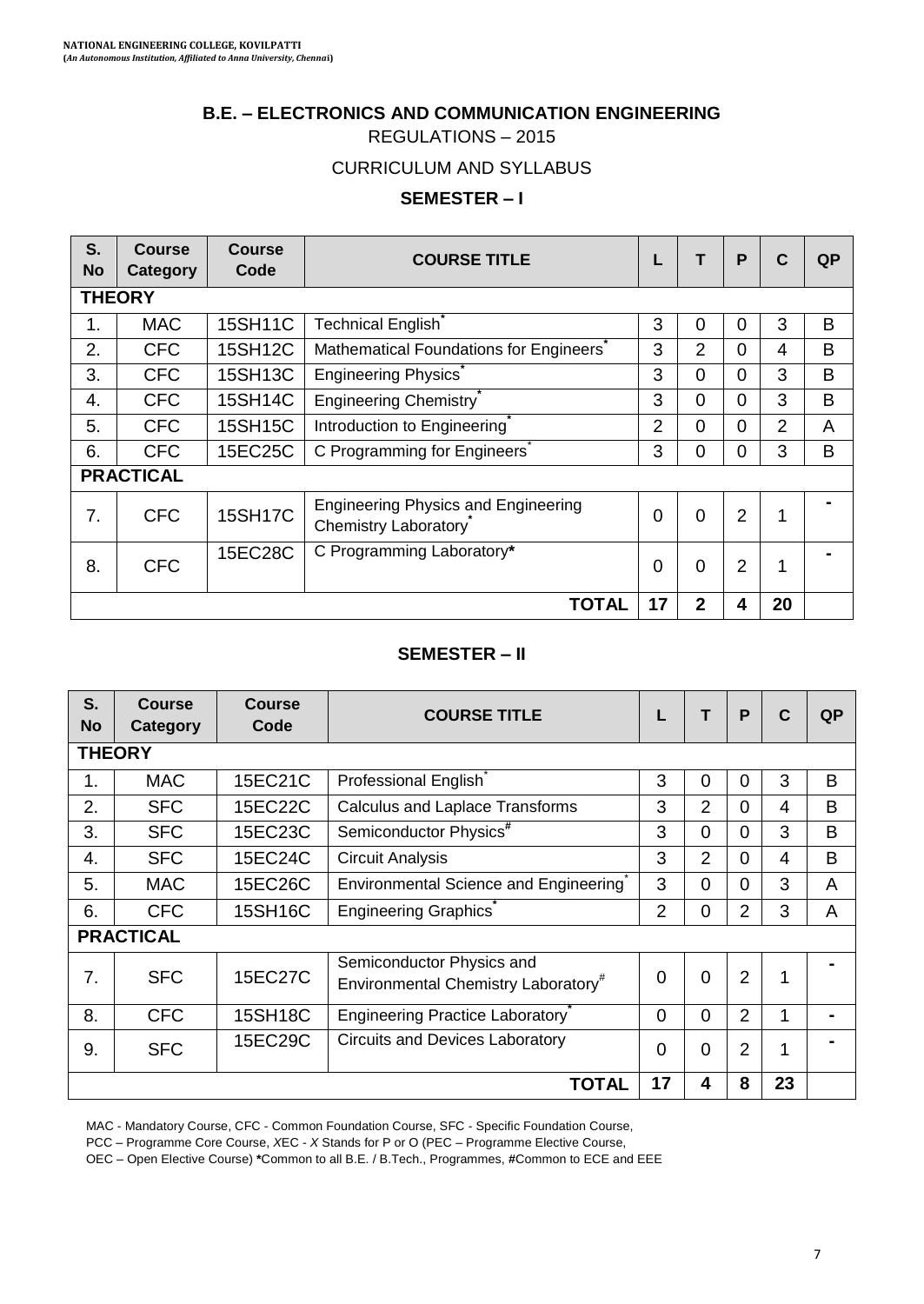| S.<br><b>No</b> | <b>Course</b><br>Category | <b>Course</b><br>Code | <b>COURSE TITLE</b>                   |          | т              | P              | C  | QP |
|-----------------|---------------------------|-----------------------|---------------------------------------|----------|----------------|----------------|----|----|
| <b>THEORY</b>   |                           |                       |                                       |          |                |                |    |    |
| 1.              | <b>SFC</b>                | 15EC31C               | Transforms and Complex Integration    | 3        | $\overline{2}$ | $\Omega$       | 4  | B  |
| 2.              | <b>PCC</b>                | 15EC32C               | Electronic Circuits - I               | 3        | $\Omega$       | $\Omega$       | 3  | B  |
| 3.              | <b>PCC</b>                | 15EC33C               | <b>Digital Electronics</b>            | 3        | $\Omega$       | $\Omega$       | 3  | B  |
| 4.              | <b>PCC</b>                | 15EC34C               | <b>Signals and Systems</b>            | 3        | $\mathfrak{p}$ | $\Omega$       | 4  | B  |
| 5.              | <b>PCC</b>                | 15EC35C               | <b>Electromagnetic Fields</b>         | 3        | $\Omega$       | $\Omega$       | 3  | B  |
| 6.              | <b>SFC</b>                | 15EC36C               | C++ and Data Structures               | 3        | $\Omega$       | $\Omega$       | 3  | B  |
|                 | <b>PRACTICAL</b>          |                       |                                       |          |                |                |    |    |
| 7 <sub>1</sub>  | <b>PCC</b>                | 15EC37C               | <b>Digital Electronics Laboratory</b> | 0        | 0              | $\overline{2}$ | 1  |    |
| 8.              | <b>SFC</b>                | 15EC38C               | C++ and Data Structures Laboratory    | $\Omega$ | $\Omega$       | $\overline{2}$ | 1  |    |
| 9.              | <b>PCC</b>                | 15EC39C               | Electronic Circuits laboratory        | $\Omega$ | $\Omega$       | $\overline{2}$ | 1  |    |
|                 |                           |                       | TOTAL                                 | 18       | 4              | 6              | 23 |    |

#### **SEMESTER – III**

#### **SEMESTER – IV**

| S.<br><b>No</b> | <b>Course</b><br>Category | <b>Course</b><br>Code | <b>COURSE TITLE</b>                           |          | т              | P | C  | QP |
|-----------------|---------------------------|-----------------------|-----------------------------------------------|----------|----------------|---|----|----|
|                 | <b>THEORY</b>             |                       |                                               |          |                |   |    |    |
| 1.              | <b>SFC</b>                | 15EC41C               | Probability and Random Processes              | 3        | 2              | 0 | 4  | В  |
| $\mathbf{2}$    | <b>PCC</b>                | 15EC42C               | Electronic Circuits - II                      | 3        | 0              | 0 | 3  | B  |
| 3.              | <b>PCC</b>                | 15EC43C               | Digital Signal Processing                     | 3        | $\overline{2}$ | 0 | 4  | B  |
| 4.              | <b>PCC</b>                | 15EC44C               | <b>Communication Systems</b>                  | 3        | $\Omega$       | 0 | 3  | B  |
| 5.              | <b>PCC</b>                | 15EC45C               | Transmission Lines and Waveguides             | 3        | 0              | 0 | 3  | B  |
| 6.              | <b>MAC</b>                | 15EC46C               | Professional Ethics and Human Values*         | 3        | 0              | 0 | 3  | A  |
|                 | <b>PRACTICAL</b>          |                       |                                               |          |                |   |    |    |
| 7.              | <b>PCC</b>                | 15EC47C               | Digital Signal Processing Laboratory          | $\Omega$ | 0              | 2 | 1  |    |
| 8.              | <b>PCC</b>                | 15EC48C               | Electronic Circuits and Simulation Laboratory | $\Omega$ | $\Omega$       | 2 | 1  |    |
| 9.              | <b>MAC</b>                | 15EC49C               | Communication Skills Laboratory*              | $\Omega$ | 0              | 2 | 1  |    |
|                 |                           |                       | TOTAL                                         | 18       | 4              | 6 | 23 |    |

MAC - Mandatory Course, CFC - Common Foundation Course, SFC - Specific Foundation Course,

PCC – Programme Core Course, *X*EC - *X* Stands for P or O (PEC – Programme Elective Course,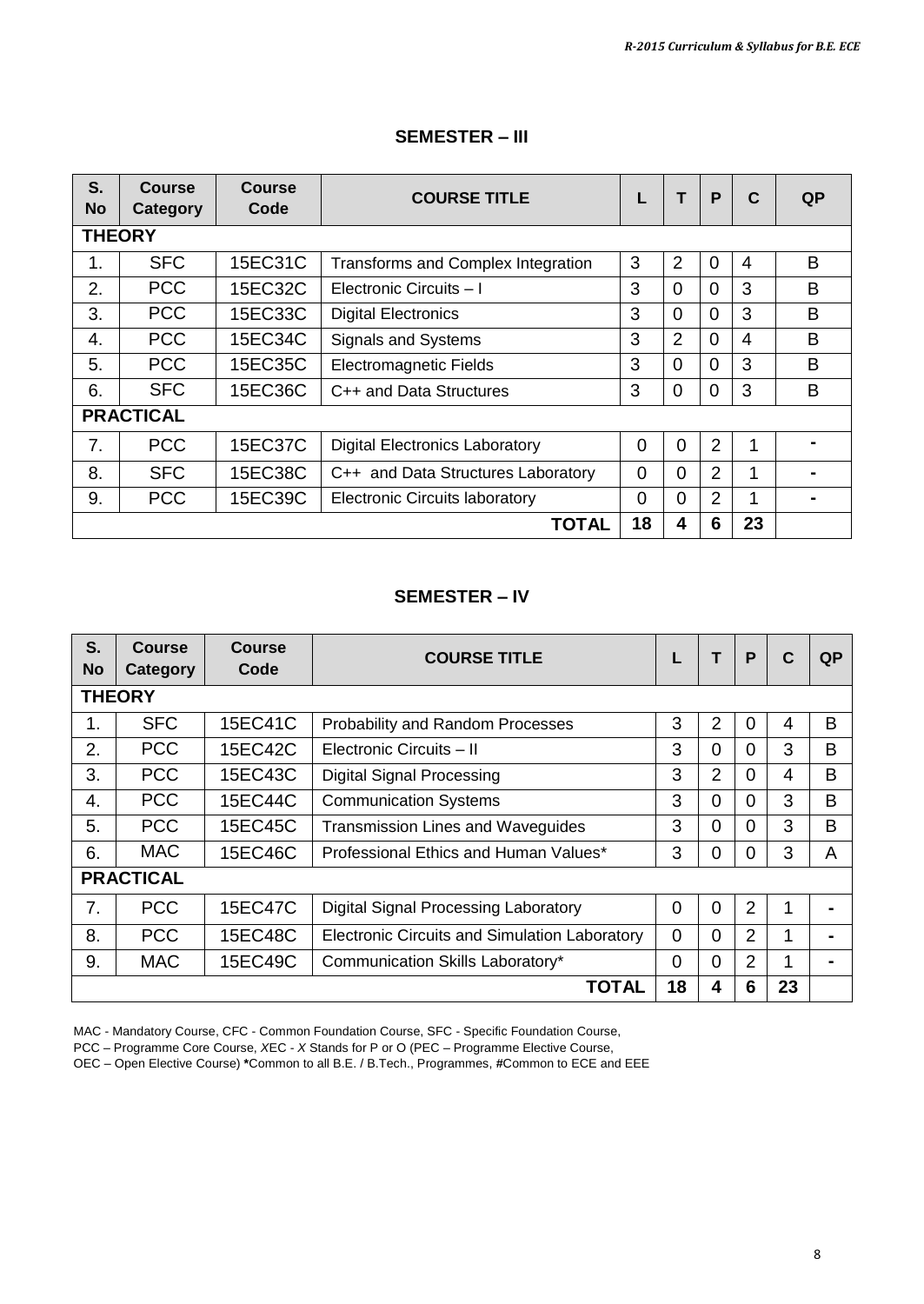| S.<br><b>No</b>  | <b>Course</b><br>Category | <b>Course</b><br>Code | <b>COURSE TITLE</b>                              |          | т              | P              | C  | QP |
|------------------|---------------------------|-----------------------|--------------------------------------------------|----------|----------------|----------------|----|----|
|                  | <b>THEORY</b>             |                       |                                                  |          |                |                |    |    |
| 1.               | <b>PCC</b>                | 15EC51C               | <b>Advanced Communication Systems</b>            | 3        | $\overline{2}$ | 0              | 4  | B  |
| 2.               | <b>PCC</b>                | 15EC52C               | <b>Linear Integrated Circuits</b>                | 3        | 0              | $\Omega$       | 3  | B  |
| 3.               | <b>PCC</b>                | 15EC53C               | Microprocessor and Microcontroller               | 3        | $\overline{2}$ | $\Omega$       | 4  | B  |
| $\overline{4}$ . | <b>PCC</b>                | 15EC54C               | Antennas and Wave Propagation                    | 3        | 0              | $\Omega$       | 3  | B  |
| 5.               | <b>MAC</b>                | 15EC55C               | Project Management and Finance*                  | 3        | 0              | 0              | 3  | B  |
| 6.               | <b>PCC</b>                | 15EC56C               | Control Systems Analysis and Design              | 3        | $\overline{2}$ | 0              | 4  | B  |
|                  | <b>PRACTICAL</b>          |                       |                                                  |          |                |                |    |    |
| 7.               | <b>PCC</b>                | 15EC57C               | Analog and Digital Communication<br>Laboratory   | $\Omega$ | $\Omega$       | $\overline{2}$ | 1  |    |
| 8.               | <b>PCC</b>                | 15EC58C               | Linear Integrated Circuits Laboratory            | $\Omega$ | 0              | $\overline{2}$ | 1  |    |
| 9.               | <b>PCC</b>                | 15EC59C               | Microprocessor and Microcontroller<br>Laboratorv | $\Omega$ | 0              | $\overline{2}$ | 1  |    |
|                  |                           |                       | TOTAL                                            | 18       | 6              | 6              | 24 |    |

#### **SEMESTER – V**

#### **SEMESTER – VI**

| S.<br>No | <b>Course</b><br>Category | <b>Course</b><br>Code | <b>COURSE TITLE</b>                                  | L        | Т              | P              | C  | QP |
|----------|---------------------------|-----------------------|------------------------------------------------------|----------|----------------|----------------|----|----|
|          | <b>THEORY</b>             |                       |                                                      |          |                |                |    |    |
| 1.       | <b>PCC</b>                | 15EC61C               | <b>VLSI Technology and Design</b>                    | 3        | $\overline{2}$ | 0              | 4  | Е  |
| 2.       | <b>PCC</b>                | 15EC62C               | <b>Computer Communication Networks</b>               | 3        | $\Omega$       | 0              | 3  | B  |
| 3.       | <b>PCC</b>                | 15EC63C               | <b>Wireless Communication</b>                        | 3        | $\Omega$       | $\Omega$       | 3  | B  |
| 4.       | <b>PCC</b>                | 15EC64C               | RF and Microwave Engineering                         | 3        | $\Omega$       | $\Omega$       | 3  | B  |
| 5.       | XEC.                      |                       | Elective-I                                           | 3        | $\Omega$       | 0              | 3  |    |
| 6.       | XEC.                      |                       | Elective-II                                          | 3        | $\Omega$       | 0              | 3  |    |
|          | <b>PRACTICAL</b>          |                       |                                                      |          |                |                |    |    |
| 7.       | <b>PCC</b>                | 15EC65C               | RF and Microwave Engineering<br>Laboratory           | $\Omega$ | $\Omega$       | $\mathfrak{p}$ | 1  |    |
| 8.       | <b>PCC</b>                | 15EC66C               | <b>VLSI Design Laboratory</b>                        | $\Omega$ | $\Omega$       | 2              | 1  |    |
| 9.       | <b>PCC</b>                | 15EC67C               | <b>Computer Communication Networks</b><br>Laboratorv | 0        | $\Omega$       | 2              | 1  |    |
| 10.      | <b>PCC</b>                | 15EC68C               | <b>Product Development Laboratory</b>                | 0        | $\Omega$       | 4              | 2  |    |
|          |                           |                       | TOTAL                                                | 18       | $\mathbf{2}$   | 10             | 24 |    |

MAC - Mandatory Course, CFC - Common Foundation Course, SFC - Specific Foundation Course,

PCC – Programme Core Course, *X*EC - *X* Stands for P or O (PEC – Programme Elective Course,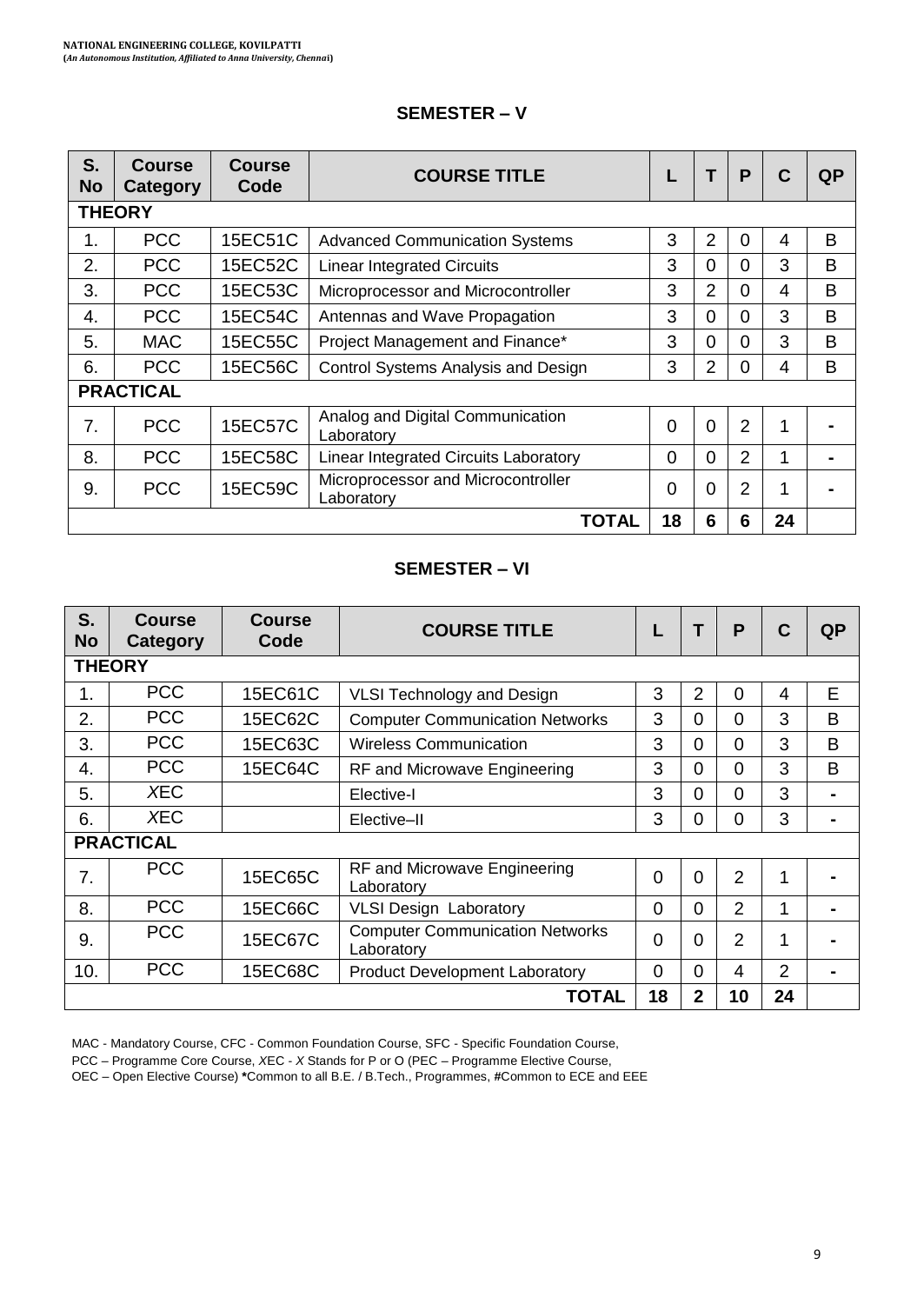| S.<br><b>No</b> | <b>Course</b><br><b>Category</b> | <b>Course</b><br>Code | <b>COURSE TITLE</b>                           |          | Т        | P              | C  | <b>QP</b>      |
|-----------------|----------------------------------|-----------------------|-----------------------------------------------|----------|----------|----------------|----|----------------|
| <b>THEORY</b>   |                                  |                       |                                               |          |          |                |    |                |
| 1.              | <b>XEC</b>                       |                       | Elective-III                                  | 3        | 0        | 0              | 3  |                |
| 2.              | <b>XEC</b>                       |                       | Elective-IV                                   | 3        | 0        | 0              | 3  | $\blacksquare$ |
| 3.              | <b>XEC</b>                       |                       | Elective-V                                    | 3        | $\Omega$ | $\Omega$       | 3  | $\blacksquare$ |
| 4.              | <b>XEC</b>                       |                       | Elective-VI                                   | 3        | $\Omega$ | 0              | 3  |                |
| 5.              | <b>XEC</b>                       |                       | Elective-VII                                  | 3        | 0        | 0              | 3  |                |
|                 | <b>PRACTICAL</b>                 |                       |                                               |          |          |                |    |                |
| 6.              | <b>PCC</b>                       | 15EC71C               | Mini Project                                  | $\Omega$ | 0        | 8              | 4  |                |
| 7.              | <b>PCC</b>                       | 15EC72C               | Research Paper and Patent Review -<br>Seminar | $\Omega$ | 0        | $\overline{2}$ | 1  |                |
| 8.              | <b>PCC</b>                       | 15EC73C               | Comprehension                                 | $\Omega$ | $\Omega$ | 2              | 1  |                |
|                 |                                  |                       | <b>TOTAL</b>                                  | 15       | 0        | 12             | 21 |                |

#### **SEMESTER – VII**

#### **SEMESTER – VIII**

| S.<br><b>No</b> | <b>Course</b><br><b>Category</b> | <b>Course</b><br>Code | <b>COURSE TITLE</b>           |   |   | P  | C              | <b>QP</b>      |
|-----------------|----------------------------------|-----------------------|-------------------------------|---|---|----|----------------|----------------|
| <b>THEORY</b>   |                                  |                       |                               |   |   |    |                |                |
| 1.              | <b>XEC</b>                       |                       | Elective - VIII               | 3 | O |    | 3              |                |
|                 | <b>PRACTICAL</b>                 |                       |                               |   |   |    |                |                |
| 2.              | <b>PCC</b>                       | 15EC81C               | Project Work                  | 0 | 0 | 20 | 10             | $\blacksquare$ |
| 3.              | <b>PCC</b>                       | 15EC82C               | Internship / Inplant Training | 0 | 0 | 4  | $\overline{2}$ |                |
|                 |                                  |                       | <b>TOTAL</b>                  | 3 | O | 24 | 15             |                |

MAC - Mandatory Course, CFC - Common Foundation Course, SFC - Specific Foundation Course,

PCC – Programme Core Course, *X*EC - *X* Stands for P or O (PEC – Programme Elective Course,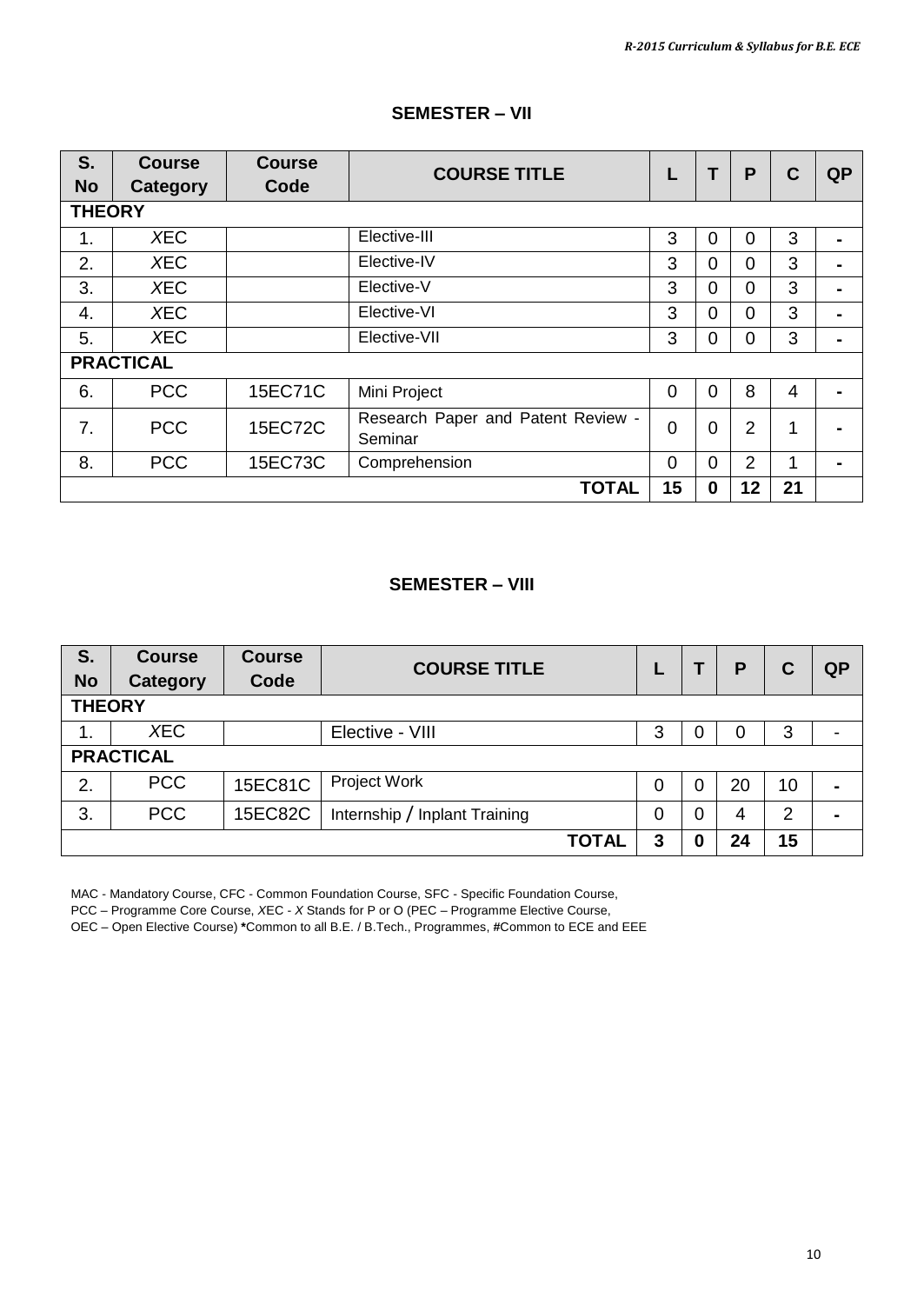# **PROGRAMME ELECTIVE COURSES (PEC)**

| S.<br>No | <b>Course</b><br>Category  | <b>Course</b><br>Code              | <b>COURSE TITLE</b>                               | L              | T                | P              | $\mathbf c$ | QP |
|----------|----------------------------|------------------------------------|---------------------------------------------------|----------------|------------------|----------------|-------------|----|
|          |                            | <b>SIGNAL and IMAGE PROCESSING</b> |                                                   |                |                  |                |             |    |
| 1.       | <b>PEC</b>                 | 15EC01E                            | Fundamentals of Digital Image<br>Processing       | 3              | $\Omega$         | 0              | 3           | B  |
| 2.       | <b>PEC</b>                 | 15EC02E                            | <b>Digital Signal Processors</b>                  | 3              | $\mathbf 0$      | 0              | 3           | В  |
| 3.       | <b>PEC</b>                 | 15EC03E                            | <b>Biosignal Processing</b>                       | 3              | $\mathbf 0$      | $\mathbf 0$    | 3           | B  |
| 4.       | <b>PEC</b>                 | 15EC04E                            | 3D Imaging and Image Set Retrieval                | 3              | 0                | 0              | 3           | В  |
|          |                            |                                    | RF and COMMUNICATION ENGINEERING                  |                |                  |                |             |    |
| 5.       | <b>PEC</b>                 | <b>15EC07E</b>                     | Radar and Navigational Aids                       | 3              | 0                | 0              | 3           | В  |
| 6.       | <b>PEC</b>                 | 15EC08E                            | <b>Statistical Theory of Communication</b>        | 3              | $\mathbf 0$      | 0              | 3           | В  |
| 7.       | <b>PEC</b>                 | 15EC09E                            | Multimedia Compression and<br>Communication       | 3              | 0                | $\Omega$       | 3           | В  |
| 8.       | <b>PEC</b>                 | 15EC10E                            | <b>Global Navigation Satellite System</b>         | 3              | $\mathbf 0$      | 0              | 3           | В  |
| 9.       | <b>PEC</b>                 | 15EC11E                            | Electromagnetic Interference and<br>Compatibility | 3              | $\Omega$         | $\Omega$       | 3           | B  |
| 10.      | <b>PEC</b>                 | 15EC12E                            | <b>Optical Communication and Networks</b>         | 3              | $\mathbf 0$      | 0              | 3           | B  |
| 11.      | <b>PEC</b>                 | 15EC13E                            | RF MEMS Technologies and<br>Components            | 3              | 0                | $\Omega$       | 3           | B  |
| 12.      | <b>PEC</b>                 | 15EC14E                            | Microwave Theory and Techniques                   | 3              | $\overline{0}$   | $\mathbf 0$    | 3           | B  |
| 13.      | <b>PEC</b>                 | 15EC15E                            | <b>Advanced Wireless Communication</b>            | 3              | $\mathbf 0$      | 0              | 3           | B  |
|          |                            | <b>VLSI and EMBEDDED SYSTEM</b>    |                                                   |                |                  |                |             |    |
| 14.      | <b>PEC</b>                 | 15EC18E                            | <b>Advanced Microprocessors</b>                   | 3              | 0                | 0              | 3           | B  |
| 15.      | <b>PEC</b>                 | 15EC19E                            | Fundamentals of Semiconductor Chip<br>Testing     | $\overline{2}$ | $\Omega$         | $\overline{2}$ | 3           | B  |
| 16.      | <b>PEC</b>                 | 15EC20E                            | ARM Processor Architecture and<br>Programming     | 3              | $\Omega$         | 0              | 3           | B  |
| 17.      | <b>PEC</b>                 | 15EC21E                            | <b>Embedded and Real Time Systems</b>             | 3              | $\mathbf 0$      | 0              | 3           | B  |
| 18.      | <b>PEC</b>                 | 15EC22E                            | <b>Embedded System Architecture</b>               | 3              | $\overline{0}$   | 0              | 3           | B  |
| 19.      | <b>PEC</b>                 | 15EC23E                            | Embedded System Analysis and Risk<br>Management   | 3              | 0                | 0              | 3           | B  |
|          | <b>APPLIED ELECTRONICS</b> |                                    |                                                   |                |                  |                |             |    |
| 20.      | <b>PEC</b>                 | 15EC25E                            | <b>Medical Electronics</b>                        | 3              | 0                | 0              | 3           | В  |
| 21.      | <b>PEC</b>                 | 15EC26E                            | Advanced Electronic System Design                 | 3              | $\mathbf 0$      | 0              | 3           | B  |
|          | <b>NETWORKS</b>            |                                    |                                                   |                |                  |                |             |    |
| 22.      | <b>PEC</b>                 | 15EC31E                            | <b>Mobile Adhoc Networks</b>                      | 3              | 0                | 0              | 3           | B  |
| 23.      | <b>PEC</b>                 | 15EC32E                            | <b>Wireless Sensor Networks</b>                   | 3              | $\mathbf 0$      | $\mathbf 0$    | 3           | B  |
| 24.      | <b>PEC</b>                 | 15EC33E                            | Cryptography and Network Security                 | 3              | 0                | 0              | 3           | B  |
| 25.      | <b>PEC</b>                 | 15EC34E                            | <b>Fundamentals of Cyber Security</b>             | 3              | $\boldsymbol{0}$ | 0              | 3           | В  |
| 26.      | <b>PEC</b>                 | 15EC35E                            | Principles of Operating System                    | 3              | $\mathbf 0$      | 0              | 3           | В  |
| 27.      | PEC                        | 15EC36E                            | Edge Analytics and Internet of Things             | $\overline{2}$ | $\pmb{0}$        | $\overline{2}$ | 3           | B  |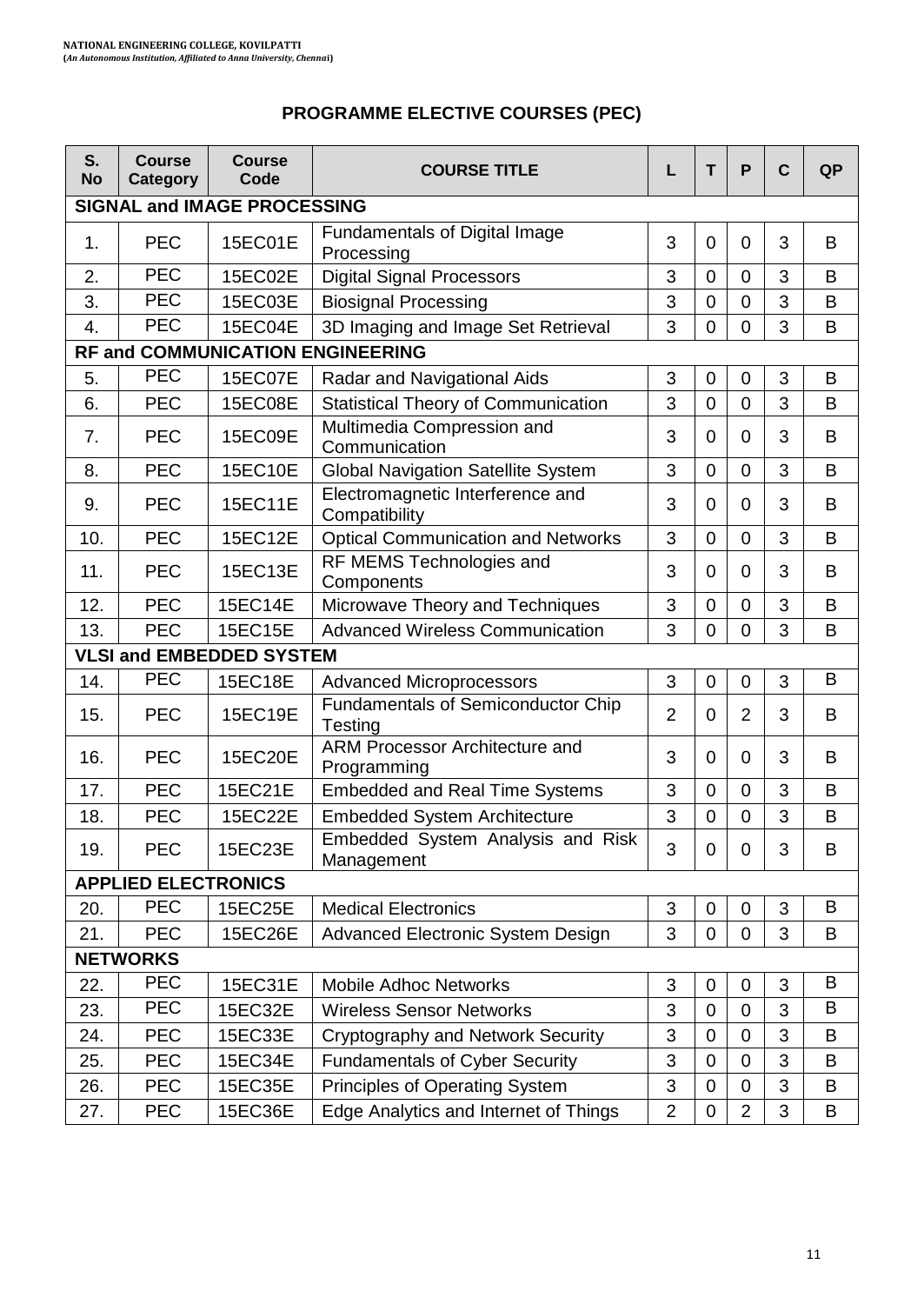| S.<br><b>No</b> | <b>Course</b><br>Category | <b>Course</b><br>Code | <b>COURSE TITLE</b>                                             | L            | т              | P              | $\mathbf c$  | <b>QP</b>                |
|-----------------|---------------------------|-----------------------|-----------------------------------------------------------------|--------------|----------------|----------------|--------------|--------------------------|
| 1.              | <b>PEC</b>                | 15EC01L               | <b>Basic Device Driver Programming</b><br>Practice              | $\Omega$     | $\Omega$       | $\overline{2}$ | 1            |                          |
| 2.              | $\overline{PEC}$          | 15EC02L               | Introduction to Robotics and Machine<br>Vision                  | 1            | 0              | $\Omega$       | 1            | G                        |
| 3.              | <b>PEC</b>                | 15EC03L               | <b>Automotive Embedded Systems</b>                              | 1            | $\mathbf 0$    | 0              | 1            | G                        |
| 4.              | <b>PEC</b>                | 15EC04L               | <b>Basics of GiT</b>                                            | 0            | $\mathbf 0$    | $\overline{2}$ | 1            | $\overline{\phantom{0}}$ |
| 5.              | <b>PEC</b>                | 15EC05L               | <b>Image Processing Practice using</b><br>Omap3530 and Opencv   | $\Omega$     | 0              | $\overline{2}$ | 1            | ۰                        |
| 6.              | <b>PEC</b>                | 15EC06L               | Application and Operations Security                             | 1            | $\overline{0}$ | 0              | 1            | G                        |
| 7.              | <b>PEC</b>                | <b>15EC07L</b>        | <b>Security Engineering</b>                                     | 1            | $\Omega$       | 0              | 1            | G                        |
| 8.              | <b>PEC</b>                | 15EC08L               | <b>Security Management Practices</b>                            | 1            | $\mathbf 0$    | $\mathbf 0$    | 1            | G                        |
| 9.              | <b>PEC</b>                | 15EC09L               | Introduction to cybercrime analysis                             | 1            | $\overline{0}$ | $\overline{0}$ | 1            | G                        |
| 10.             | PEC                       | 15EC10L               | Introduction to OFDM                                            | 1            | $\mathbf 0$    | 0              | 1            | G                        |
| 11.             | <b>PEC</b>                | 15EC11L               | Spreading codes in Spread Spectrum<br>Modulation                | 1            | $\Omega$       | $\Omega$       | 1            | G                        |
| 12.             | <b>PEC</b>                | 15EC12L               | Practical Antenna Design: From Theory<br>to Practice            | 1            | $\Omega$       | $\Omega$       | 1            | G                        |
| 13.             | <b>PEC</b>                | 15EC13L               | <b>MIMO Antenna Engineering</b>                                 | 1            | 0              | 0              | 1            | G                        |
| 14.             | <b>PEC</b>                | 15EC14L               | Advanced Multimedia Techniques                                  | 1            | $\overline{0}$ | $\mathbf 0$    | $\mathbf{1}$ | G                        |
| 15.             | <b>PEC</b>                | 15EC15L               | Multimedia Processing and Coding Lab                            | 0            | 0              | $\overline{2}$ | 1            |                          |
| 16.             | <b>PEC</b>                | 15EC16L               | <b>Broadcasting</b><br>Streaming<br>and<br>Techniques           | 1            | 0              | 0              | 1            | G                        |
| 17.             | <b>PEC</b>                | <b>15EC17L</b>        | <b>Printed Circuit Board Design</b>                             | 1            | $\Omega$       | 0              | 1            | G                        |
| 18.             | <b>PEC</b>                | 15EC18L               | Memory Built in Self Test (MBIST)                               | 1            | $\mathbf 0$    | $\mathbf 0$    | 1            | G                        |
| 19.             | <b>PEC</b>                | 15EC19L               | <b>Consumer Electronics</b>                                     | 1            | $\overline{0}$ | $\overline{0}$ | $\mathbf{1}$ | G                        |
| 20.             | <b>PEC</b>                | 15EC20L               | Network Troubleshooting and Traffic<br>Analysis using Wireshark | $\Omega$     | $\Omega$       | $\overline{2}$ | 1            | ٠                        |
| 21.             | <b>PEC</b>                | 15EC21L               | Secured Network System with Snort                               | $\pmb{0}$    | $\mathbf 0$    | $\overline{2}$ | 1            | $\overline{\phantom{0}}$ |
| 22.             | <b>PEC</b>                | 15EC22L               | <b>Wireless Communication System</b><br>design using SDR        | 0            | 0              | $\overline{2}$ | 1            | ٠                        |
| 23.             | <b>PEC</b>                | 15EC23L               | OFDM System Design using SDR                                    | 0            | 0              | $\overline{2}$ | 1            | $\overline{\phantom{a}}$ |
| 24.             | <b>PEC</b>                | 15EC24L               | Joint Test Action Group (JTAG)                                  | 1            | $\overline{0}$ | 0              | 1            | G                        |
| 25.             | <b>PEC</b>                | 15EC25L               | Python programming and it's<br>applications                     | 0            | 0              | $\overline{2}$ | 1            |                          |
| 26.             | <b>PEC</b>                | 15EC26L               | Core Java fundamentals                                          | 0            | 0              | 2              | 1            | ۰                        |
| 27.             | <b>PEC</b>                | <b>15EC27L</b>        | Vulnerability assessment and<br>penetration testing             | 0            | 0              | $\overline{2}$ | 1            |                          |
| 28.             | <b>PEC</b>                | 15EC28L               | Malware analysis and reverse<br>engineering                     | 0            | 0              | $\overline{2}$ | 1            |                          |
| 29.             | <b>PEC</b>                | 15EC29L               | Cyber Security: Governance, Risk and<br>Compliance              | $\mathbf{1}$ | 0              | 0              | $\mathbf{1}$ | G                        |

# **ONE CREDIT ELECTIVE COURSES (PEC)**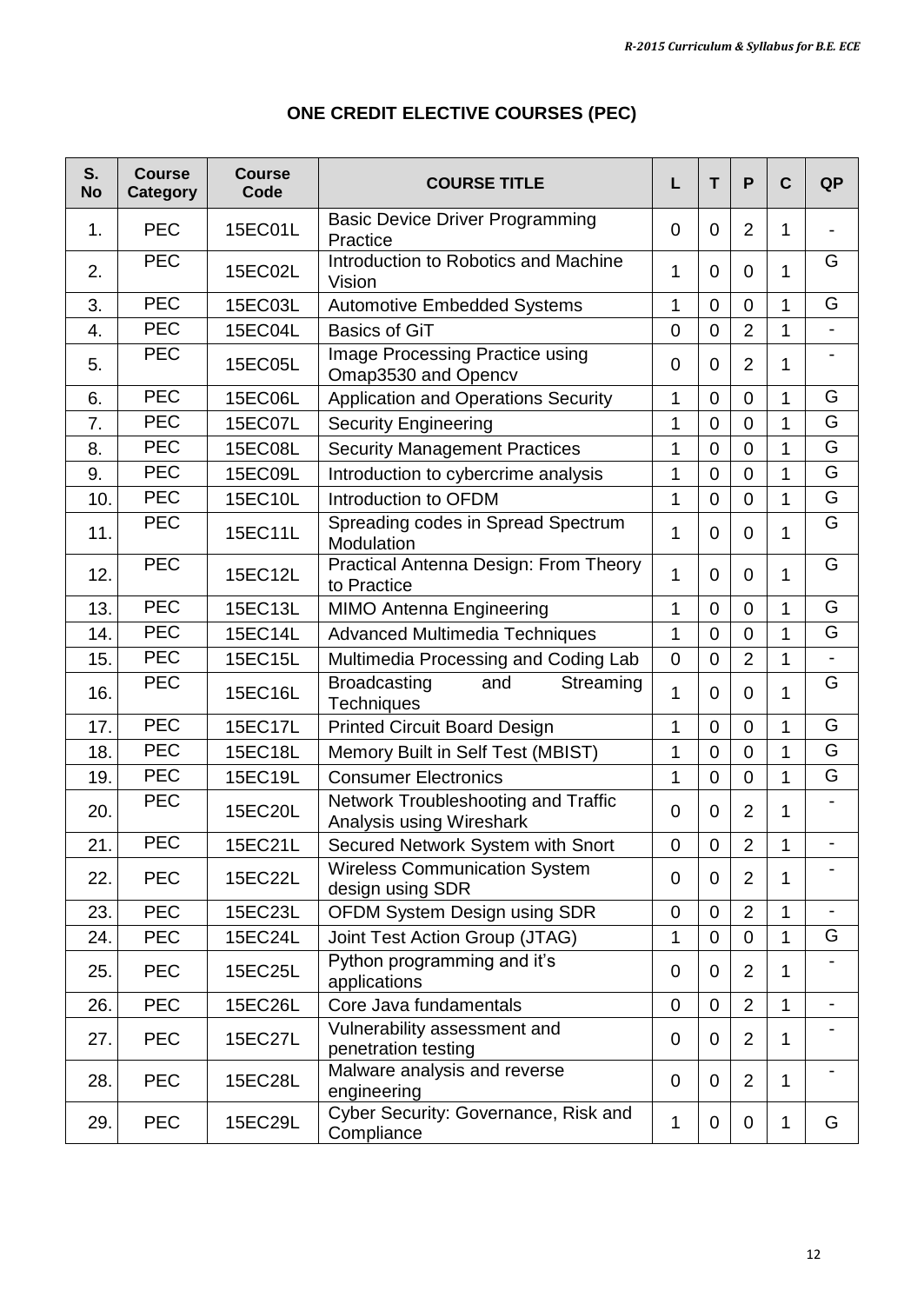# **Open Elective Course (OEC)**

**Group – I** (Inter-disciplinary courses)

| S.<br><b>No</b> | <b>Course</b><br>Category                     | <b>Course</b><br>Code | <b>COURSE TITLE</b>                   |   |   | Р | C | <b>QP</b>                                      |  |  |
|-----------------|-----------------------------------------------|-----------------------|---------------------------------------|---|---|---|---|------------------------------------------------|--|--|
|                 | Any one of the following course is compulsory |                       |                                       |   |   |   |   |                                                |  |  |
| 1.              | <b>OEC</b>                                    | 15ID01E               | <b>Product Design and Development</b> | 3 | 0 | 0 | 3 | A                                              |  |  |
| 2.              | <b>OEC</b>                                    | 15ID02E               | <b>Disaster Management</b>            | 3 | 0 | 0 | 3 | A                                              |  |  |
| 3.              | <b>OEC</b>                                    | 15ID03E               | <b>Energy Engineering</b>             | 3 | 0 | 0 | 3 | A                                              |  |  |
| 4.              | <b>OEC</b>                                    | $-$                   | <b>Other Programme Courses</b>        | 3 | 0 | 0 | 3 | As<br>specified<br>for the<br>Chosen<br>Course |  |  |

#### **Group-II** (Trans-disciplinary courses) - Self Study Course

| S.<br><b>No</b> | <b>Course</b><br>Category                     | Course<br>Code | <b>COURSE TITLE</b>                          | L        | т        | P        | C | QP |
|-----------------|-----------------------------------------------|----------------|----------------------------------------------|----------|----------|----------|---|----|
|                 | Any one of the following course is compulsory |                |                                              |          |          |          |   |    |
| 1.              | <b>OEC</b>                                    | 15TD01E        | <b>Indian Business Laws</b>                  | 0        | 0        | $\Omega$ | 3 | F  |
| 2.              | <b>OEC</b>                                    | 15TD02E        | Leadership and Personality Development       | 0        | 0        | 0        | 3 | F  |
| 3.              | <b>OEC</b>                                    | 15TD03E        | <b>International Business Management</b>     | 0        | 0        | $\Omega$ | 3 | F  |
| 4.              | <b>OEC</b>                                    | 15TD04E        | <b>Basics of Marketing</b>                   | 0        | $\Omega$ | $\Omega$ | 3 | F  |
| 5.              | <b>OEC</b>                                    | 15TD05E        | Retailing and Distribution management        | $\Omega$ | 0        | $\Omega$ | 3 | F  |
| 6.              | <b>OEC</b>                                    | 15TD06E        | International Economics                      | 0        | $\Omega$ | $\Omega$ | 3 | F  |
| 7.              | <b>OEC</b>                                    | 15TD07E        | Indian Economy                               | 0        | $\Omega$ | 0        | 3 | F  |
| 8.              | <b>OEC</b>                                    | 15TD08E        | <b>Rural Economics</b>                       | 0        | $\Omega$ | 0        | 3 | F  |
| 9.              | <b>OEC</b>                                    | 15TD09E        | International Trade                          | 0        | $\Omega$ | $\Omega$ | 3 | F  |
| 10.             | <b>OEC</b>                                    | 15TD10E        | Global Challenges and issues                 | 0        | $\Omega$ | 0        | 3 | F  |
| 11.             | <b>OEC</b>                                    | 15TD11E        | Indian Culture and Heritage                  | 0        | 0        | 0        | 3 | F  |
| 12.             | <b>OEC</b>                                    | 15TD12E        | <b>Indian History</b>                        | 0        | 0        | 0        | 3 | F  |
| 13.             | <b>OEC</b>                                    | 15TD13E        | <b>Sustainable Development and Practices</b> | 0        | $\Omega$ | 0        | 3 | F  |
| 14.             | <b>OEC</b>                                    | 15TD14E        | Women in Indian Society                      | 0        | 0        | 0        | 3 | F  |
| 15.             | <b>OEC</b>                                    | 15TD15E        | <b>Indian Constitution</b>                   | 0        | $\Omega$ | $\Omega$ | 3 | F  |
| 16.             | <b>OEC</b>                                    | 15TD16E        | <b>Bio Mechanics in Sports</b>               | 0        | 0        | 0        | 3 | F  |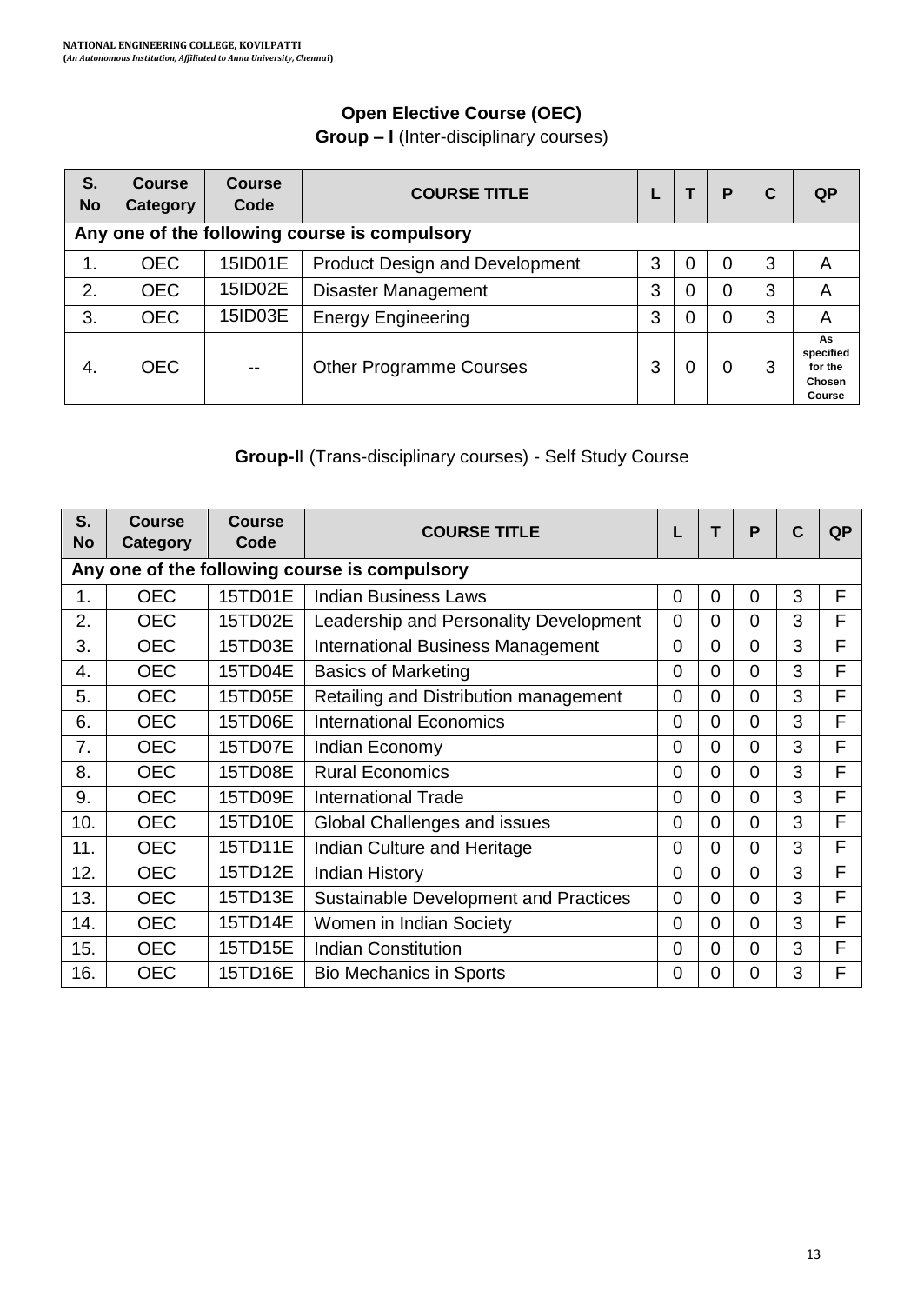14

#### **15SH11C TECHNICAL ENGLISH L T P C**

# **(Common to all B.E. / B.Tech. Degree Programmes) 3 0 0 3**

#### **COURSE OUTCOMES**

Upon completion of this course, the students will be able to

- CO1: acquire the basics of English communication skills**.** (K3)
- CO2: apply the basic language skills to understand various aspects of technical writing. (K3)
- CO3: understand main ideas, specific details and implied meaning while listening and develop the factual & imaginative information. (K2, S4)
- CO4: coordinate and communicate in a wide range of situation. (K3, S4)

CO5: integrate and apply the acquired skills in real life situation. (K2, S4)

#### **UNIT I 9**

Parts of Speech - Sentence Structure (SV/SVO/SVC/SVIODO)- Identifying the kinds of sentences (Statement, Interrogative, Imperative, Exclamatory & Negative) - Informal writing (Diary writing & letter to friend / parent / siblings) - Self Introduction -Listening for general information.

#### **UNIT II 9**

Transformation of words into different grammatical forms- Converting one kind of sentence into another sentence (Statement, Interrogative, Imperative, Exclamatory & Negative) - Technical Vocabulary - Tense Usage (Present tense- Past tense - Future tense - Writing passages in all tenses) -Letter writing (Permission letter & Requisition letter) - Listening for specific information.

#### **UNIT III 9**

Personality Adjective - Concord - Letter Writing: Invitation / Acceptance letters - Itinerary Writing (with valued points / situation) - Phonetics (Vowels - Consonants - Diphthongs) - Listening and filling up the information - Process Description (with valued points).

#### **UNIT IV 9**

IF Conditionals - British & American Vocabulary - Letter Writing (Declining / Thanking letters) - Email writing (with valued points) - Instruction Writing - Listening and giving opinion on the pictures.

#### **UNIT V 9**

Reading comprehension **-** Error Spotting (Article, Preposition, Modals and Concord) **-** Presenting article based on newspaper reading- Situational Conversation - Listening and writing dialogues – Checklists.

#### **L: 45 TOTAL: 45 PERIODS**

**Suggested Activity:** Each student should read the suggested fiction for oral assignment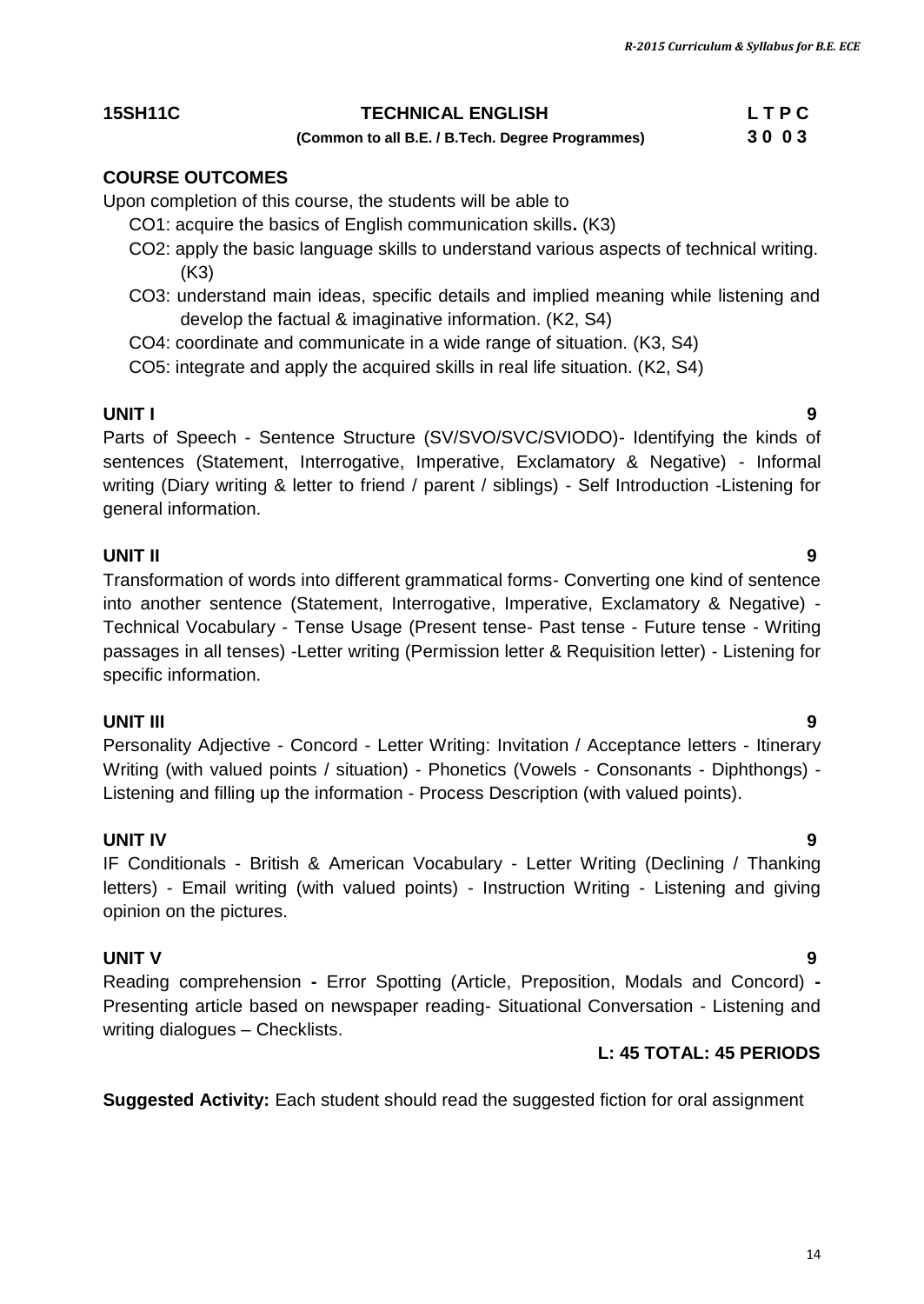#### **TEXT BOOKS**

- 1. Rizvi. M. Ashraf, "Effective Technical Communication", 1<sup>st</sup> Edition, The Mc Graw Hill Education Private Limited, New Delhi, 2005.
- 2. Dutt P. K., Rajeevan G. and Prakash C.L.N., "A Course in Communication Skills", 1<sup>st</sup> Edition, Cambridge University Press, India, 2007.

#### **REFERENCES**

- 1. John Sinclair, "Collins Cobuild English Grammar", 3<sup>rd</sup> Edition, Collins Publishers, London, 2011.
- 2. [Jan Svartvik,](https://www.google.co.in/search?biw=1024&bih=576&q=jan+svartvik&stick=H4sIAAAAAAAAAGOovnz8BQMDgwUHnxCXfq6-QV6SmUWxpRKYbVqem5xUpiWTnWyln5Sfn61fXpRZUpKaF1-eX5RtlVhakpFfpDedVfvFD4ETJcEfbsvvsX3qX_HuLQAx7IAcVQAAAA&sa=X&ei=dIYbVdvzPMSVuATNu4DIAg&ved=0CJYBEJsTKAEwEA) Sidney Greenbaum, Geoffery Leech, [Randolph Quirk](https://www.google.co.in/search?biw=1024&bih=576&q=randolph+quirk&stick=H4sIAAAAAAAAAGOovnz8BQMDgzkHnxCXfq6-QV6SmUWxpRIniG1cYlFUqCWTnWyln5Sfn61fXpRZUpKaF1-eX5RtlVhakpFfxB_W37_s6Y77f4pOrksIPb1Y-HuiEwCx_kweVAAAAA&sa=X&ei=dIYbVdvzPMSVuATNu4DIAg&ved=0CJgBEJsTKAMwEA) "A Comprehensive Grammar of the English Language",  $2<sup>nd</sup>$  Edition, Longman Inc., Newyork, 2014.
- 3. Micheael Vince, Peter Sunderland, "Advanced Language Practice with Kev". 3<sup>rd</sup> Edition, Macmillan Publishers Limited, Italy, 2003.

**Listening files:** Audio files from net sources, Softwares: ODLL, Globerena.

#### **15SH12C MATHEMATICAL FOUNDATIONS FOR ENGINEERS L T P C (Common to all B.E. / B.Tech. Degree Programmes) 3 2 0 4**

### **COURSE OUTCOMES**

Upon completion of this course, the students will be able to

- CO 1: make use of orthogonal transformation. (K3)
- CO 2: use the basic concepts of three dimensional geometry in engineering. (K2)
- CO 3: obtain maxima and minima of real valued functions. (K3)
- CO 4: solve ordinary differential equations. (K3)
- CO 5: solve partial differential equations. (K3)

### **UNIT I MATRICES 15**

Characteristic equation – Eigen values and Eigen vectors of a real matrix – Independency and dependency of Eigen vectors – Properties of Eigen values and Eigen vectors (excluding proofs) - Diagonalisation of a matrix by orthogonal transformation- Quadratic forms – Reduction of quadratic form to canonical form by orthogonal transformation and its nature.

#### **UNIT II THREE DIMENSIONAL ANALYTICAL GEOMETRY 15**

Direction cosines and Direction ratios- Planes and Lines - Equations of plane and line - Intersection of two planes - Shortest distance between two lines - Equation of a sphere - Plane section of a sphere - Tangent Plane - Orthogonal spheres.

### **UNIT III FUNCTIONS OF SEVERAL VARIABLE** 15

Euler"s theorem on homogeneous functions of two variables - Taylor"s Series - Jacobians - Maxima and Minima - Constrained Maxima and Minima by the method of Lagrange multipliers.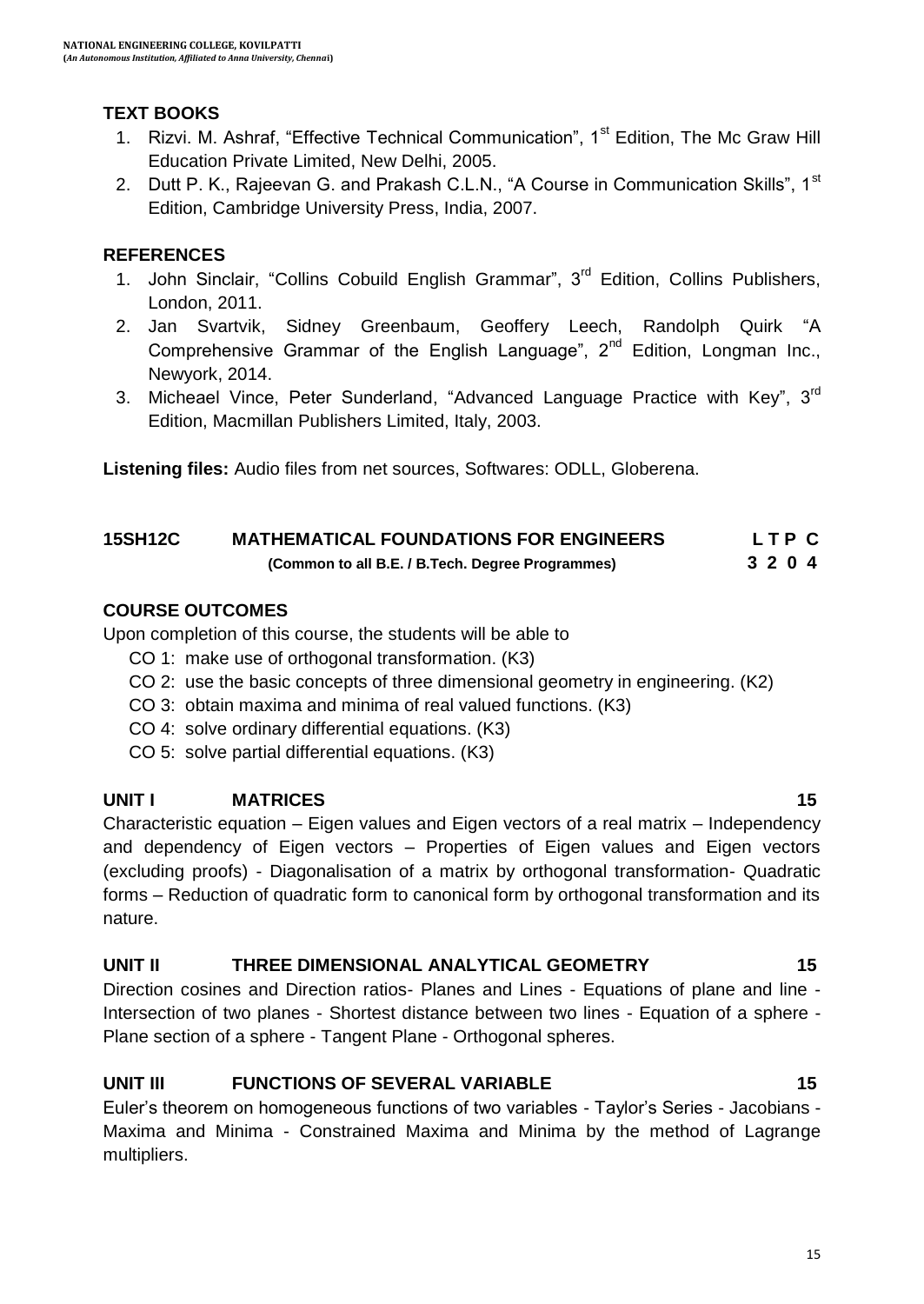# **UNIT IV ORDINARY DIFFERENTIAL EQUATIONS 15**

Solutions of higher order linear differential equations with constant coefficients - Cauchy"s and Legendre"s linear equations - Solutions of simultaneous first order linear equations with constant coefficients - Method of variation of parameters.

# **UNIT V PARTIAL DIFFERENTIAL EQUATIONS 15**

Formation of partial differential equations - Lagrange"s linear equations - Solutions of standard types of first order partial differential equations - Solutions of homogeneous linear partial differential equations of second and higher order with constant coefficients.

#### **L: 45 T: 30 TOTAL: 75 PERIODS**

### **TEXT BOOKS**

- 1. Grewal.B.S. "Higher Engineering Mathematics", 42<sup>nd</sup> Edition, Khanna Publications, Delhi, 2012.
- 2. Erwin Kreyszig, "Advanced Engineering Mathematics",  $10<sup>th</sup>$  Edition, Wiley India, 2011.

### **REFERENCES**

- 1. Bali.N.P. and Manish Goyal, "A Text book of Engineering Mathematics",  $8<sup>th</sup>$  Edition, Laxmi Publications Private Limited, 2011.
- 2. George B.Thomas, Jr. Ross L.Finney, "Calculus and Analytic Geometry", 9<sup>th</sup> Edition, Dorling Kindersley Private Limited, 2010.
- 3. Sharma.G.S and Sarna.I.J.S, "Engineering Mathematics", 10<sup>th</sup> Edition, CBS Publishers and Distributors, New Delhi, 2005.
- 4. James C. Robinson, "An Introduction to Ordinary Differential Equations", Cambridge University Press, 2004.
- 5. Anthony Croft, Robert Davison, Martin Hargreaves James Flint, "Engineering Mathematics: A Foundation for Electronic, Electrical, Communications and System Engineers", 4<sup>th</sup> Edition, Pearson Education Private Limited, 2013.

| <b>15SH13C</b> | <b>ENGINEERING PHYSICS</b>                       | LTPC |
|----------------|--------------------------------------------------|------|
|                | (Common to all B.E. / B.Tech. Degree Programmes) | 3003 |

### **COURSE OUTCOMES**

Upon completion of this course, the students will be able to

CO1: summarize the properties and structures of solids. (K2)

- CO2: define the principles of acoustics and ultrasonics and apply the ultrasonic methods for industrial and medical field. (K2)
- CO3: choose the appropriate Laser technique for industrial and medical applications. (K3)
- CO4: describe the different types, fabrication, losses of optical fibers and their applications in communication and instrumentation. (K2)
- CO5: explain the physical properties of photons and electrons and their applications in different electron microscopes. (K3)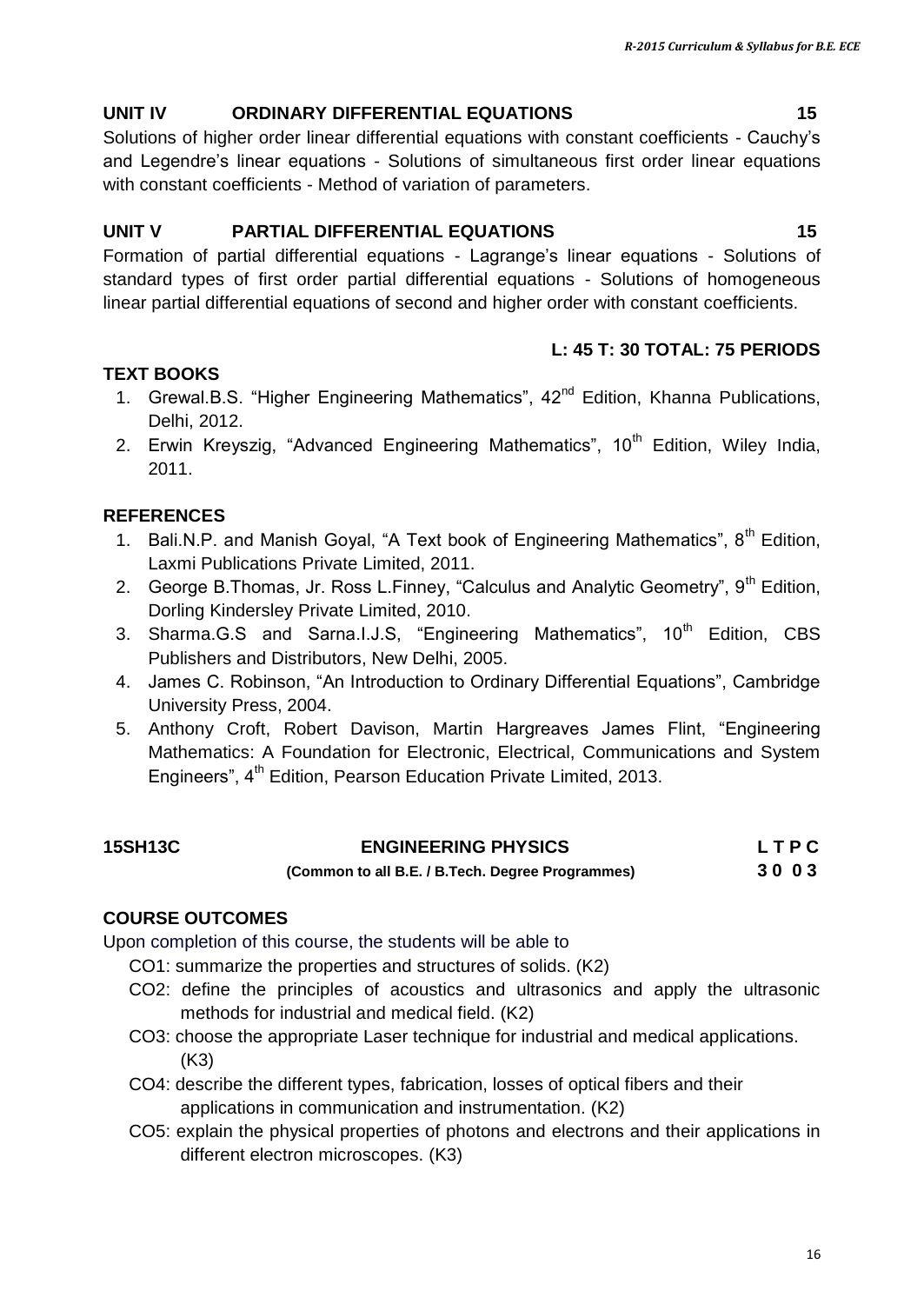### **UNIT I PROPERTIES OF MATTER AND CRYSTAL PHYSICS 9**

Hooke's law - Types of moduli of elasticity - Determination of Rigidity modulus and Young's modulus - I shaped Girders.

Miller indices – d spacing - Characteristics of SC, BCC, FCC and HCP structures.

#### **UNIT II ACOUSTICS AND ULTRASONICS 9**

**Acoustics:** Weber-Fechner law - Sabine's formula - Absorption Coefficient and its determination - factors affecting the acoustics of buildings and their remedies.

**Ultrasonics:** Production - magnetostriction generator - piezoelectric generator, Properties - Cavitations - Velocity measurement - acoustic grating, Industrial applications - Medical application - Sonogram.

### **UNIT III LASER SYSTEM AND APPLICATIONS 9**

Einstein's A and B coefficients – Types and working of Lasers -  $CO<sub>2</sub>$  Laser, Nd-YAG Laser, Semiconductor Laser (Homojunction), Determination of wavelength of Laser and Particle size - Industrial applications - Medical applications-Holography.

### **UNIT IV FIBER OPTICS AND ITS APPLICATIONS 9**

Numerical aperture and Acceptance angle - Types of optical fibers - Double crucible technique – Splicing - Loss in optical fiber - Fiber optical communication system - Applications - Fiber optic sensors - Endoscope.

### **UNIT V QUANTUM PHYSICS 9**

Photo electric effect - Matter Waves - Davisson and Germer experiment - Heisenberg"s Uncertainty Principle - Schrodinger"s wave equation - Particle in one dimensional box - Electron microscope - Scanning electron microscope - Transmission electron microscope.

#### **L: 45 TOTAL: 45 PERIODS**

#### **TEXT BOOKS**

- 1. David Halliday, Robert Resnick, Jearl Walker, "Fundamentals of Physics", 10<sup>th</sup> Edition, John Wiley & Sons Inc.USA, 2014.
- 2. Arthur Beiser, "Concepts of Modern Physics",  $6<sup>th</sup>$  Edition, McGraw Hill Publications Private Limited, 2008.

### **REFERENCES**

- 1. Richard P.Feynmann, Robert B Leighton and Mathew Sands, "Feynmann"s Lectures on Physics", 4<sup>th</sup> Edition, Addison Wesley Publication USA, 2010.
- 2. Yoav Peleg, Reuven Pnini, Elvahu Zaarur, Eugene Hecht, "Schaum"s Outline of Quantum Mechanics", 2<sup>nd</sup> Edition, McGraw Hill Companions Limited, USA, 2010.
- 3. William T.Silfvast, "Laser Fundamentals", 2<sup>nd</sup> Edition, Cambridge University Press, NewYork, 2008.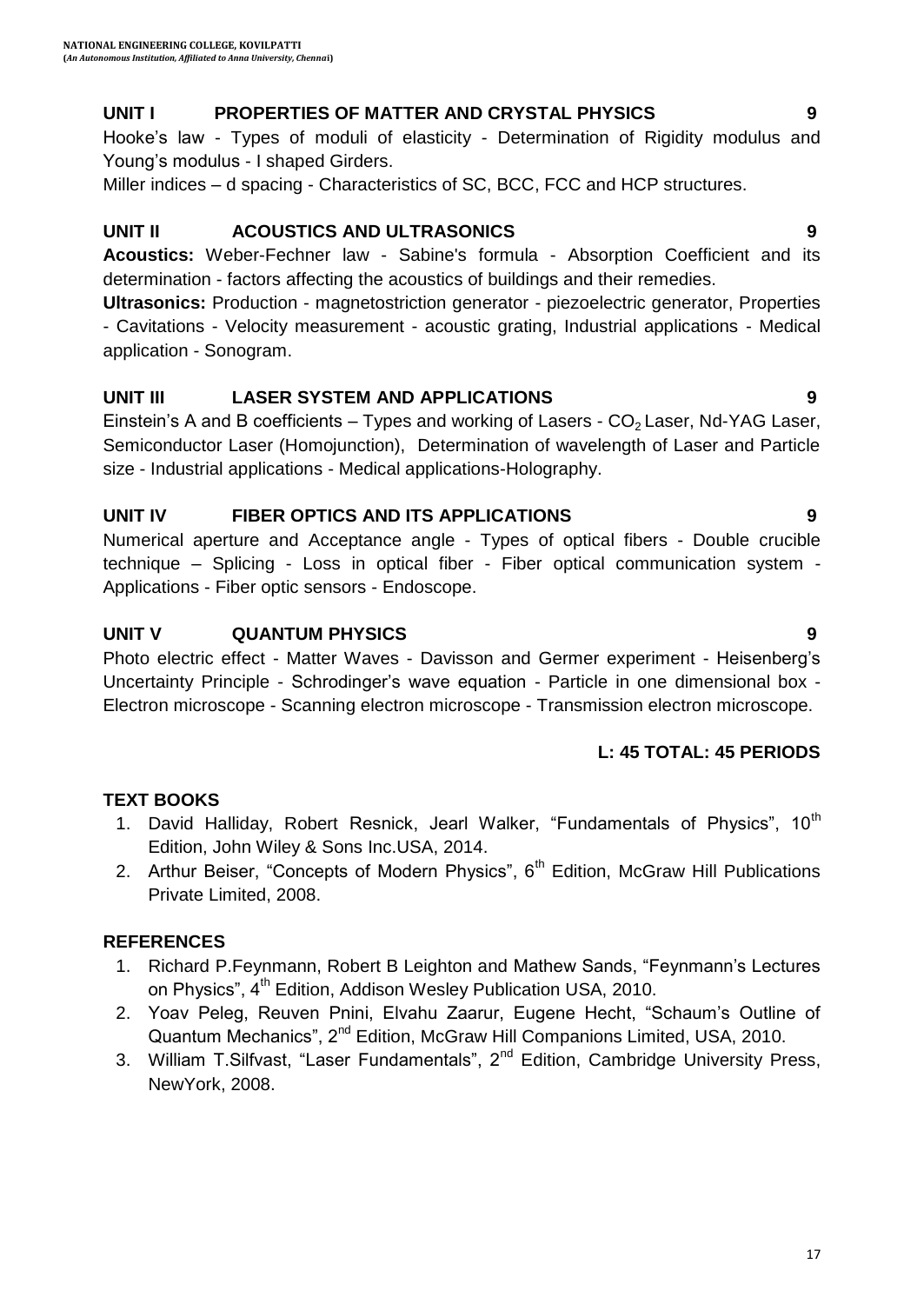#### **15SH14C ENGINEERING CHEMISTRY** L T P C

#### **(Common to all B.E. / B.Tech. Degree Programmes) 3 0 0 3**

#### **COURSE OUTCOMES**

Upon completion of this course, the students will be able to

- CO 1: identify suitable water treatment techniques for industrial and domestic purpose.(K3)
- CO 2: explain the type of corrosion and corrosion control methods. (K3)
- CO 3: select the polymer for specific application. (K2)
- CO 4: explain the preparation, properties and applications of nano materials. (K2)
- CO 5: outline the principle and instrumentation of various analytical techniques. (K2)

#### **UNIT I WATER TREATMENT** 9

Types of water - hardness - estimation of hardness of water – disadvantages of using hard water in boiler – oils and silica in water; water softening – internal conditioning – external conditioning – domestic water treatment – desalination.

#### **UNIT II CORROSION AND ITS CONTROL 9**

Chemical corrosion – electrochemical corrosion – mechanism – different types of electrochemical corrosion – factors influencing corrosion – corrosion control methods.

#### **UNIT III ENGINEERING POLYMERS 9**

Polymers – polymerization – free radical mechanism – plastics – thermo plastics and thermosetting plastics – processing and moulding of plastics – special polymers: fire retardant, conducting, photonic and electro luminescent polymer; composites – polymer matrix composites.

#### **UNIT IV NANO MATERIALS 9**

Nanoparticles – synthesis of CNT – precipitation, thermolysis, hydrothermal, solvothermal, electrodeposition, chemical vapour deposition, laser ablation – toxic effect of nano materials- properties and applications.

#### **UNIT V ANALYTICAL TECHNIQUES 9**

Principle, instrumentation and applications of UV-Visible and IR spectroscopy; chromatography: instrumentation and working of gas chromatography and HPLC; conductivity measurements – pH measurements – applications.

#### **L: 45 TOTAL: 45 PERIODS**

#### **TEXT BOOKS**

- 1. Jain P.C. and Jain. M., "Engineering Chemistry", 16<sup>th</sup> Edition, Dhanpat Rai Publishing Company, New Delhi, Reprint 2013.
- 2. Dara S.S. and Umare S.S., "A text book of Engineering Chemistry", S.Chand and Company Limited, New Delhi, 2013.
- 3. Chawla.S, "A text book of Engineering Chemistry", 16<sup>th</sup> Edition, Dhanpat Rai Publishing Company, New Delhi, Reprint 2015.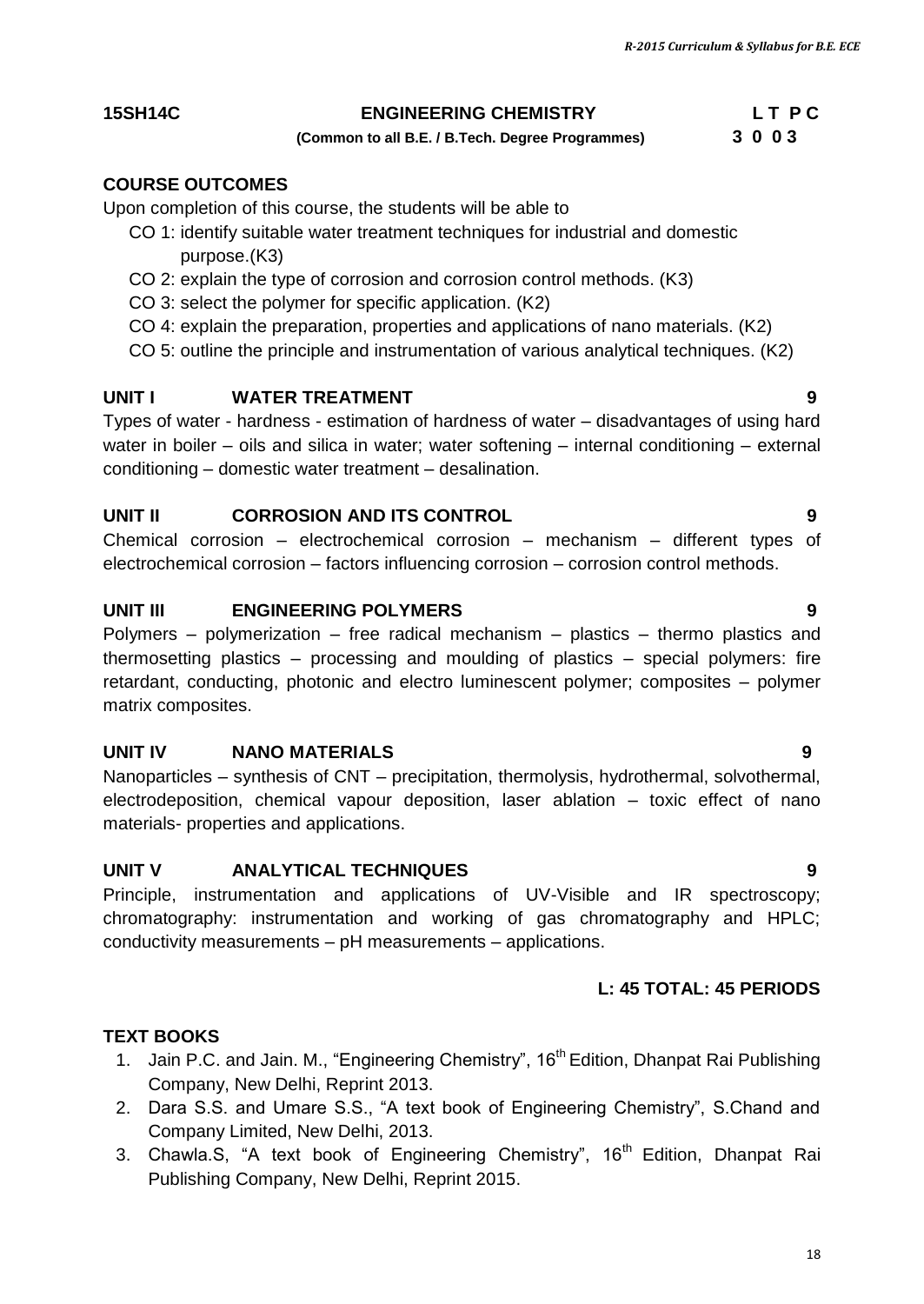### **REFERENCES**

- 1. Ahmed Z., "Principles of corrosion engineering and corrosion control", Butterworth Heinemann, 2006.
- 2. Ebewele R.O., "Polymer science and Technology", CFC Press, Newyork, 2000.
- 3. Charless P. P. and Frank O. J, ,"Introduction to nano technology" John Wiley & Sons, 2008
- 4. Skoog D.A., James H. F. and Crouch S.R., "Instrumental Analysis", Cengage Learning India Private Limited, New Delhi, 2011
- 5. Mc Cash E.M. and Banwell C.N., "Fundamentals of molecular spectroscopy", 5<sup>th</sup> Edition, McGraw Hill Education (India) Private Limited, 2013.

#### **15SH15C INTRODUCTION TO ENGINEERING L T P C (Common to all B.E./B.Tech. Degree Programmes) 2 0 0 2**

#### **COURSE OUTCOMES**

Upon Completion of this course, the students will be able to

- CO 1: recognize the history of engineering through various engineering wonders in past and identify the engineering profession. (K2)
- CO 2: recognize and analyse various engineering career paths and preparing for an engineering career. (K3)
- CO 3: understand the profile of engineers in various fields. (K3)
- CO 4: understand the OBE concepts and its components. (K2)
- CO 5: understand learning components and creativity. (K3)

#### **UNIT I HISTORY OF ENGINEERING AND INTRODUCTION TO ENGINEERING 7 PROFESSION**

**History of Engineering:** Definition of Engineering, The Beginnings of Engineering, Overview of ancient Engineering, Traveling through the Ages, A case study of two historic Engineers – Lionardo da Vincy, Gutenberg.

**Introduction to Engineering Profession:** Engineering work is all around you - Engineering as a profession and common traits of Good Engineers – History of Engineering Disciplines – Functions of Engineering.

#### **UNIT II CAREER PATHS OF ENGINEER AND PREPARING FOR AN 8 ENGINEERING CAREER**

**Career Paths for Engineers:** The corporate ladder, The independent entrepreneur, Employment Opportunities in Government, The military, Engineering and social service abroad, The Engineering Professor, Graduate work outside of engineering, A mix of two or more of the first six options.

**Preparing for an Engineering Career**: Making the Transition from High School to College - Budgeting Your Time - Daily Studying and Preparation - Getting Involved with an Engineering Organization - Your Graduation Plan - Other Considerations.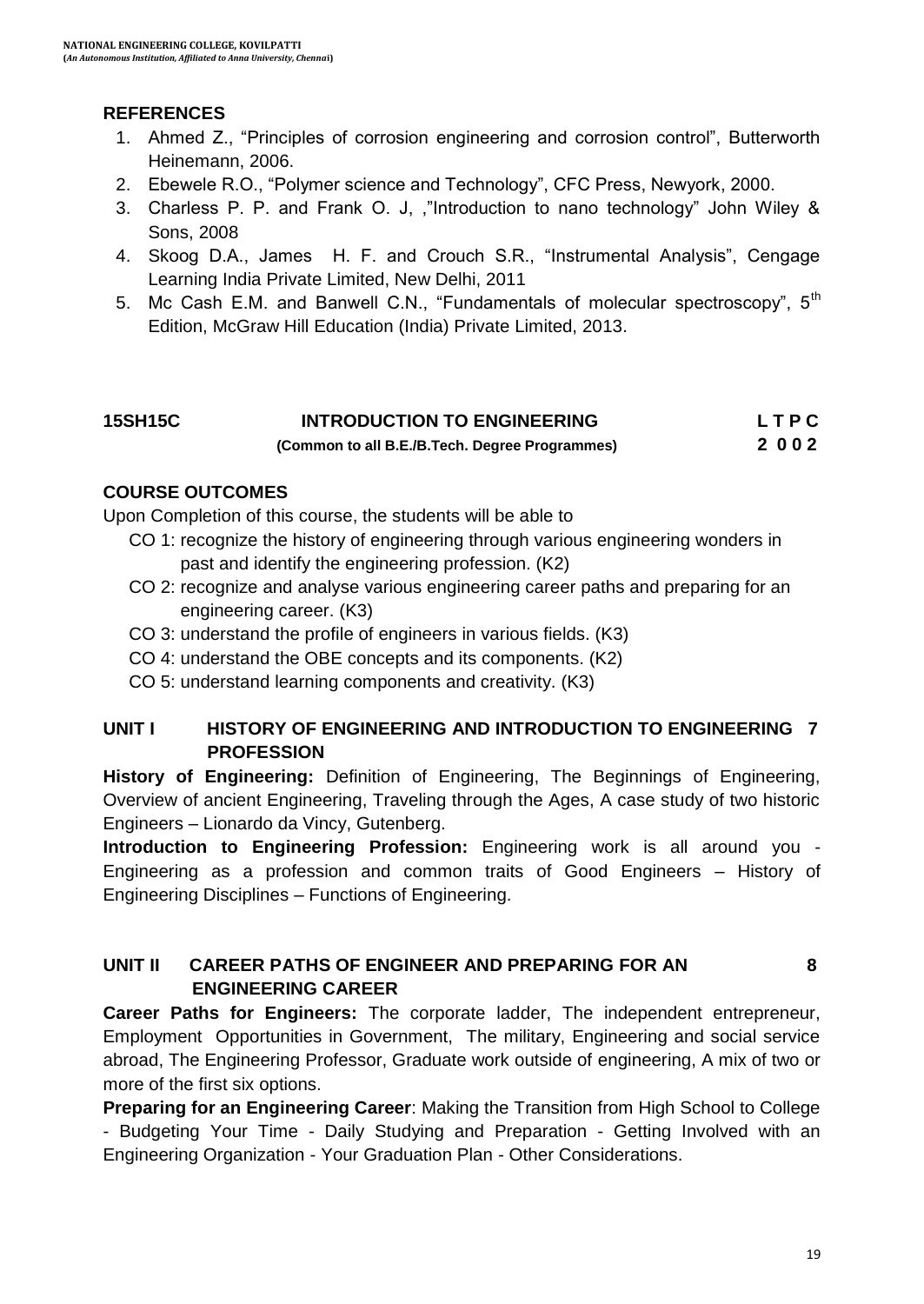#### **UNIT III PROFILES OF ENGINEERS 4**

Initial Career Profiles of Civil, Mechanical, Electrical, Electronics, Instrumentation, Communication, Information Technology, Computer Engineering Graduates.

#### **UNIT IV OVERVIEW OF OBE AND CBCS 4**

Graduate attributes of Washington Accord – Programme Specific Criteria (PSC) – Programme Educational Objectives (PEOs) – Programme Outcomes (POs) – Course Outcomes (COs) – CBCS : Course categories - Scheme of instruction, Assessment and Evaluation.

#### **UNIT V LEARNING AND CREATIVE THOUGHT 7**

**Introduction**: The successful engineering student - the engineering curriculum curriculum planning and management - adapting to the college classroom.

**The learning process**: the nature of learning - information processing and memory determinants of efficient learning - practical suggestions for learning.

**Differences in the way people think**: The four-quadrant model of thinking - hindrances to problem solving.

**On Creativity:** What is creativity? - the nature of creativity - characteristics of creative people - the creative process - overcoming obstacles to creative thinking.

#### **L: 30 TOTAL: 30 PERIODS**

#### **REFERENCES**

- 1. Paul H. Wright, "Introduction to Engineering", School of Civil and Environmental Engineering, 3rd Edition, John Wiley & Sons, Inc, 2002.
- 2. Saeed Moaveni, "Engineering Fundamentals an Introduction to Engineering", 4<sup>th</sup> Edition, Cengage Learning, USA, 2011.
- 3. William C. Oakes, Les L. Leone and Craig J. Gunn, "Engineering Your Future A Comprehensive Introduction to Engineering", Oxford University Press, USA, 2010.
- 4. Philip Kosky, George Wise, Robert Balmer and William Keat, "Exploring Engineering An Introduction to Engineering and Design", Academic Press, Elsevier, USA, 2010.

#### **WEB RESOURCES**

[www.ieagreements.org/IEA-Grad-Attr-Prof-Competencies.pdf](http://www.ieagreements.org/IEA-Grad-Attr-Prof-Competencies.pdf)

| <b>15EC25C</b> | <b>C PROGRAMMING FOR ENGINEERS</b>               | LT PC |
|----------------|--------------------------------------------------|-------|
|                | (Common to all B.E. / B.Tech. Degree Programmes) | 3003  |

#### **COURSE OUTCOMES**

Upon completion of this course, the students will be able to

- CO 1: recognize the system fundamentals and the role of hardware components of the Computer. (K3)
- CO 2: apply the basic concepts and solve simple problems by analyzing the logics of conditional statements and looping constructs. (K3)
- CO 3: handle similar types of data using array and utilize their functionality. (K3)
- CO 4: appreciate the call by value and call by reference features in functions. (K5)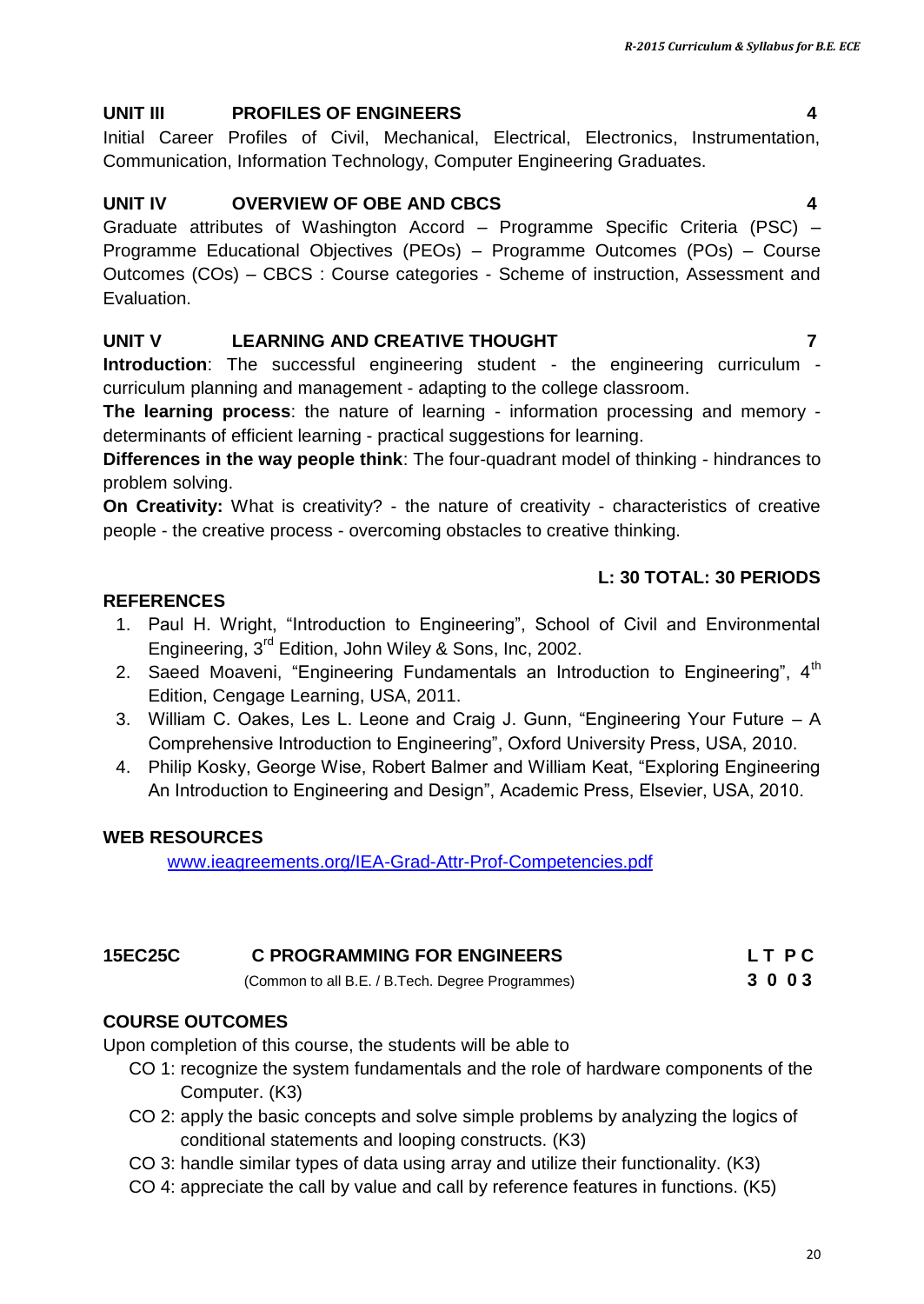- CO 5: design programs involving their own derived data types, pointers, memory allocation concepts. (K4)
- CO 6: handle the file contents with access permissions. (K3)

### **UNIT I** COMPUTER FUNDAMENTALS 10

Introduction – Characteristics of Computers – Evolution of Computers – Computer Generations – Classification of Computers – Basic Computer organization – Number Systems – Problem Analysis – Algorithms – Flow charts – Computer Software – Types of Software.

#### **UNIT II BASIC C PROGRAMMING 9**

Overview of C Program – Constants, Variables and Data Types – Operators and Expressions – Managing Input and Output operations – Decision Making and Branching – Decision making and Looping.

### **UNIT III ARRAYS AND FUNCTIONS 9**

Arrays: One dimensional arrays – Two dimensional arrays – Multi dimensional arrays. Character arrays and Strings: Declaring and initializing String Variables – Comparison of two strings – String handling functions. User defined Functions: Definition – Declaration – Function calls – Category of Functions – Recursion - Storage Classes.

### **UNIT IV STRUCTURES AND POINTERS 9**

Structures and Unions: Definition – Declaration – Accessing structures – Initialization of structures – Arrays of structures – Arrays within Structure – Structures within Structures - Structures and functions - Unions. Pointers: Initialization – Pointers and arrays- Array of pointers – Pointers as function arguments – Pointers to functions – Pointers and Structure.

#### **UNIT V FILES AND DYNAMIC MEMORY ALLOCATION 8**

File management in C – Defining and opening a file – closing a file - Input and Output operations on file – Error handling during IO operations – Random access to files – Command line Arguments. Dynamic memory allocation: Allocating a block of memory - Allocating a multiple block of memory – Releasing the used space – Altering the size of a block.

# **L: 45 TOTAL: 45 PERIODS**

#### **TEXT BOOKS**

- 1. Ashok.N.Kamthane, "Computer Programming", Pearson Education, India, 2008.
- 2. E. Balagurusamy, "Programming in ANSI  $C$ ",  $6<sup>th</sup>$  Edition Multicolor, 2013.

#### **REFERENCES**

- 1. Pradip Dey, Manas Ghosh, "Fundamentals of Computing and Programming in  $C^r$ , 1<sup>st</sup> Edition, Oxford University Press, 2009
- 2. Stephen G.Kochan, "Programming in C", 3<sup>rd</sup> Edition, Pearson Education, India, 2005.
- 3. Brian W.Kernighan and Dennis M.Ritchie, "The C Programming Language", Pearson Education Inc., 2005.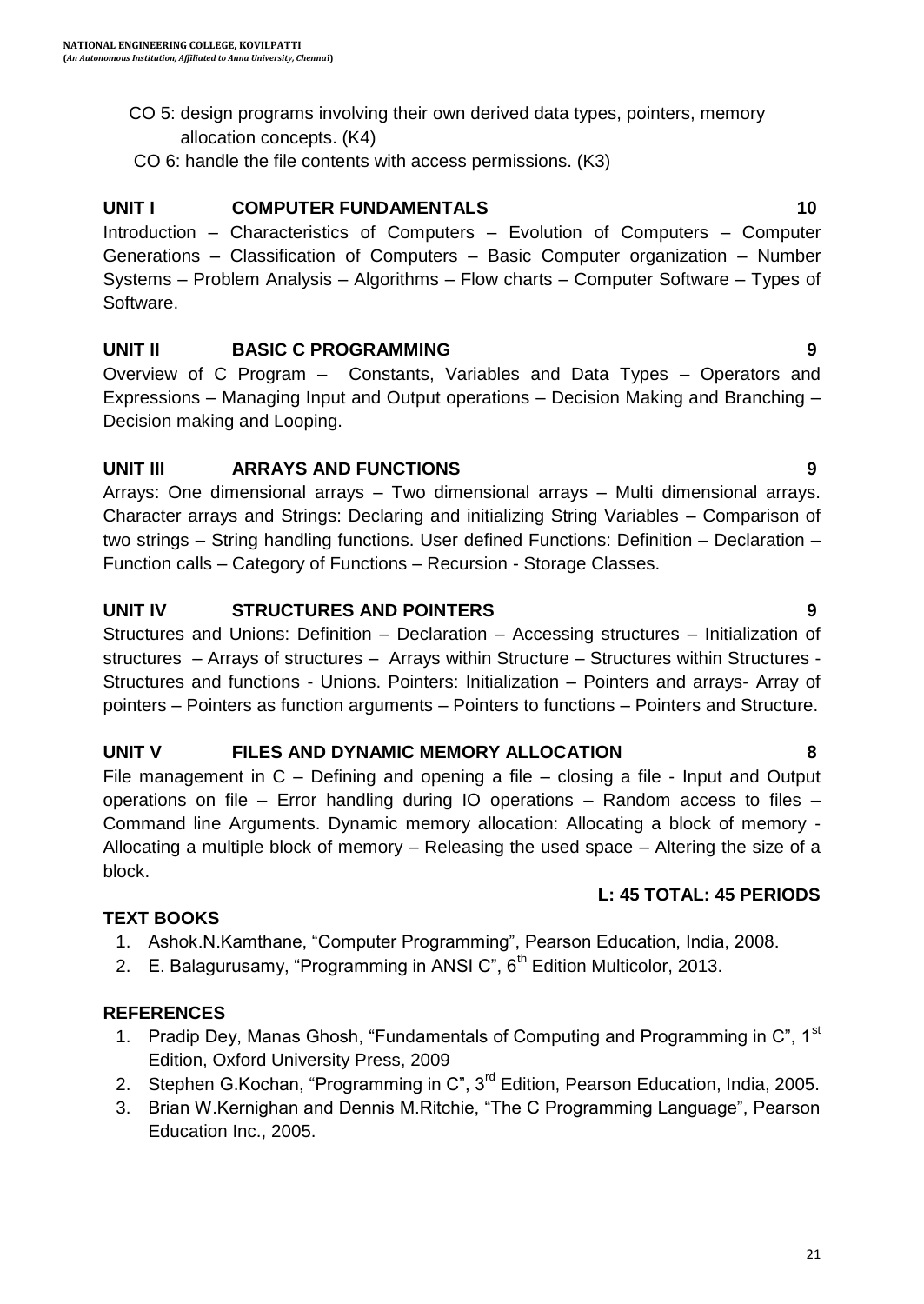#### **15SH17C ENGINEERING PHYSICS AND ENGINEERING CHEMISTRY LABORATORY L T P C**

 **(Common to all B.E./B.Tech. Degree Programmes) 0 0 2 1**

#### **PART A – ENGINEERING PHYSICS LABORATORY**

#### **COURSE OUTCOMES**

Upon completion of this course, the students will be able to

- CO1: demonstrate the properties of light waves. (K3, S3)
- CO2: interpret the production of ultrasounds and how the velocity of ultrasounds varies with respect to medium.(K3, S3)
- CO3: illustrate the mechanical and electrical properties of materials. (K3, S3)

#### **LIST OF EXPERIMENTS**

- 1. Determination of thickness of a thin wire Air wedge method.
- 2. Determination of velocity of sound and compressibility of the liquid Ultrasonic Interferometer.
- 3. Determination of Dispersive power of a prism using Spectrometer.
- 4. Determination of Young"s modulus Uniform bending method.
- 5. Torsional pendulum Determination of Moment of Inertia of the disc and Rigidity modulus of the material of the wire.
- 6. Determination of specific resistance of a given coil of wire Carey Foster"s Bridge.
- 7. Calibration of voltmeter / ammeter using potentiometer.
- 8. Determination of Frequency of A.C. mains using Sonometer.
- 9. Determination of the angular divergence of a laser beam using He-Ne laser or diode laser.
- 10. Determination of temperature coefficient of resistance.

#### **P:15 TOTAL: 15 PERIODS**

#### **PART B - ENGINEERING CHEMISTRY LABORATORY**

#### **COURSE OUTCOMES**

Upon completion of this course, the students will be able to

- CO 1: estimate the amount of hardness of the water sample (K5, S3)
- CO 2: determine the rate of corrosion (K5, S3)
- CO 3: synthesize a polymer and to determine molecular weight of the polymer (K6, S3)
- CO 4: synthesize silver nano particles (K6,S3)
- CO 5: quantify different ions by different analytical techniques (K5,S3)

#### **LIST OF EXPERIMENTS**

- 1. Estimation of hardness of water sample by EDTA method
- 2. Rate of corrosion- weight loss method
- 3. Synthesis of urea-formaldehyde resin
- 4. Determination of molecular weight of a polymer Oswald"s viscometer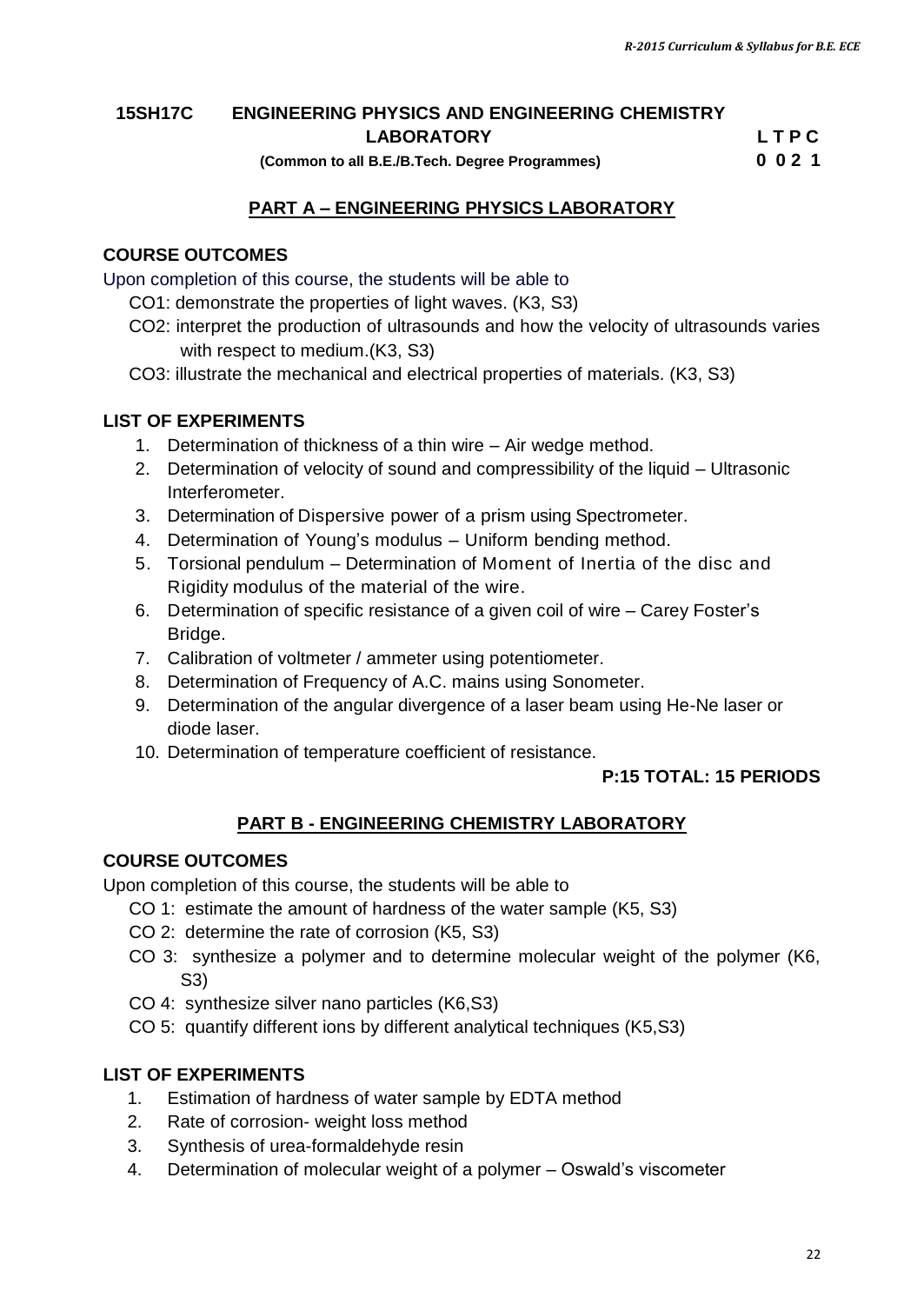- 5. Synthesis and characterization of silver nano particles.
- 6. Estimation of iron ( $Fe^{2+}$ ) in water sample by dichrometry
- 7. Estimation of hydrochloric acid by conductometric method
- 8. Estimation of mixture of acids by conductometric method
- 9. Determination of purity of simple organic compounds using HPLC- (Demo).

#### **P: 15 TOTAL: 15 PERIODS**

- A minimum of FIVE experiments shall be offered.
- Laboratory classes on alternate weeks for Physics and Chemistry.

#### **REFERENCES**

- 1. Harris D.C., "Quantitative Chemical Analysis: International Edition", 8<sup>th</sup> Edition, W.H. Freeman, 2010.
- 2. Mendham J., "Vogel's Quantitative Chemical Analysis",  $6<sup>th</sup>$  Edition, Pearson Publisher, 2009.
- 3. [Vogel](https://www.google.co.in/search?tbo=p&tbm=bks&q=inauthor:%22Arthur+Israel+Vogel%22) A.I., "Vogel's Textbook of Quantitative Chemical Analysis",  $5<sup>th</sup>$  Edition, Longman Scientific & Technical, 1989.

| <b>15EC28C</b> | <b>C PROGRAMMING LABORATORY</b>                  | L T P C |
|----------------|--------------------------------------------------|---------|
|                | (Common to all B.E. / B.Tech. Degree Programmes) | 0021    |

#### **COURSE OUTCOMES**

Upon completion of this course, the students will be able to

- CO 1: solve the given problem using the syntactical structures of C language. (K3)
- CO 2: develop, execute and document computerized solution for various logic based problems using the flow control features of C language. (K3)
- CO 3: enhance the programming skills in C by discriminating constants, variables and arrays and the functionality. (K3)
- CO 4: learn about the connection between function return values and variables. (K5)
- CO 5: develop programs using string manipulation and file manipulation functions. (K3)

#### Simple programs

- 1. Solve problems such as temperature conversion, student grading, interest calculation.
- 2. Solving the roots of a quadratic equation
- 3. Designing a simple arithmetic calculator. (Use switch statement)
- 4. Given distance traveled by a vehicle as  $d = ut + 1/2at2$ , where 'u' and 'a' are the initial velocity and acceleration. Calculate the distance traveled for different time intervals

Programs using different control structures

- 5. Performing the following operations:
	- a. Generate Pascal"s triangle.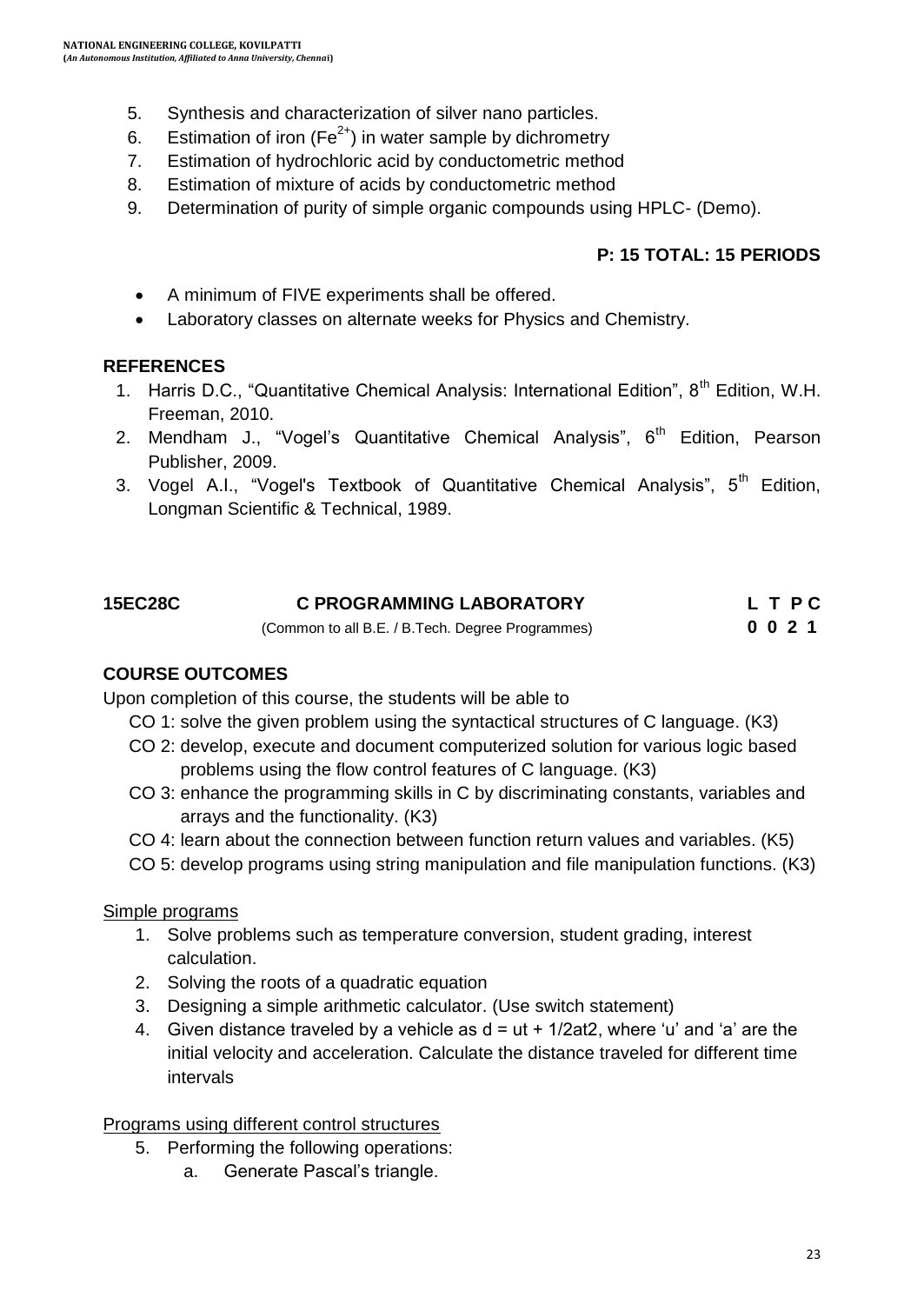- b. Construct a Pyramid of numbers.
- 6. Generation of the first 'n' terms of the Fibonacci sequence and prime sequence.
- 7. Computing Sine series and Cosine series.
- 8. Finding the 2"s complement of a binary number.

#### Programs using arrays

- 9. Performing the following operations:
	- a. Matrix addition.
	- b. Transpose of a matrix.
	- c. Matrix multiplication by checking compatibility.

#### Programs using string manipulation

- 10. Performing the following operations to a string:
	- a. To insert a sub-string into main string at a given position.
	- b. To delete 'n' characters from a given position in a string.
	- c. To replace a character of string either from beginning or ending or at a specified location.

#### Programs using functions

- 11. Performing the following operations: (Use recursive functions)
	- a. To find the factorial of a given integer.
	- b. To find the GCD (Greatest Common Divisor) of two given integers.
	- c. To solve Towers of Hanoi problem.

#### Programs using files

12. Performing the Student Information Processing using Structures and File handling concepts.

#### **P: 30 TOTAL: 30 PERIODS**

| <b>15EC21C</b> | <b>PROFESSIONAL ENGLISH</b> | LTPC |
|----------------|-----------------------------|------|
|                |                             |      |

#### **(Common to all B.E. / B.Tech. Degree Programmes) 3 0 0 3**

#### **COURSE OUTCOMES**

Upon completion of this course, the students will be able to

- CO 1: contribute the lingual power to frame sentences in different context. (K2, A2)
- CO 2: write effectively in any Professional context. (K3, A2)
- CO 3: acquire the skills related to Group discussion. (K3, A2)
- CO 4: communicate and respond in different social and professional contexts. (K3, A3)
- CO 5: recall the acquired skills in solving competitive exam. (K2, S3)

#### **UNIT I 9**

Phrasal Verbs (Based on root words: call, come, get, look, put, run, and take) - Foreign Words and Phrases (from the given list) - Listening to audio files and finding the technical words and framing different sentences - Channel conversion- Descriptive writing on various charts.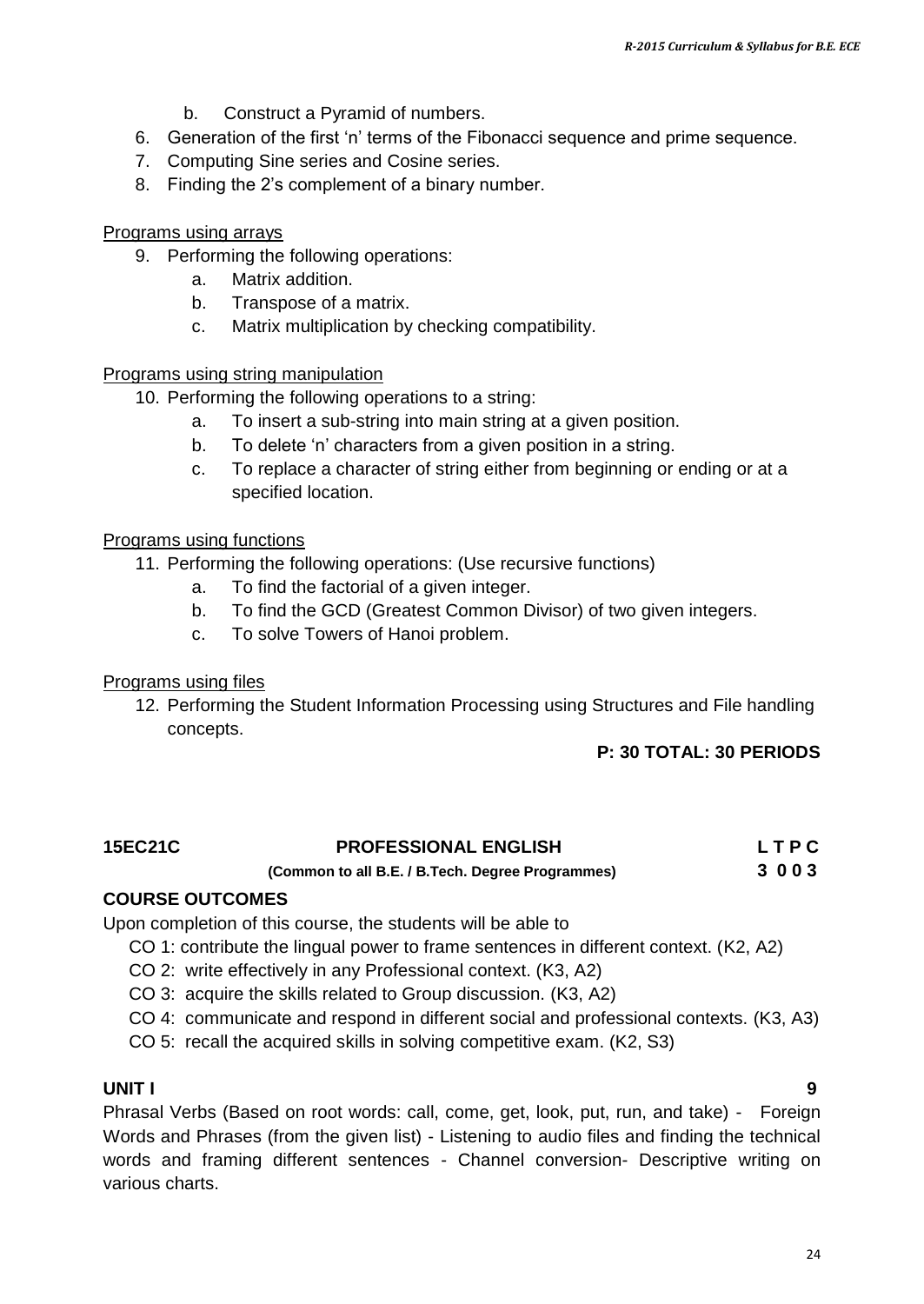#### **UNIT II 9**

Idioms and Phrases (with animal names from the given list) - Report writing (typesstructure- stages in report writing- model report) - Job Application Letter with curriculum vitae.

#### **UNIT III 9**

One word substitution (from the list given) Group Discussion (Why is GD a part of selection process? - Structure of GD – Strategies in GD – Team Work - Body Language - Video Samples-GD).

#### **UNIT IV 9**

Choosing a suitable connotation (from the given list) - Note making – Preparing Circular and Minutes of meeting – Listening to TED Talks – Giving opinion on the given TED Talks and interviewing the TED talkers.

#### **UNIT V 9**

Error Spotting (Tense, Relative Pronouns, Conjunctions, Sentence Structure, Adverb Placement) Sentence Completion - Reading comprehension.

#### **L: 45 TOTAL: 45 PERIODS**

**Activity:** Each student should read the suggested fiction for oral assignment.

#### **TEXT BOOK**

1. Tyagi Kavita and Padma Misra, "Advanced Technical Communication", 1<sup>st</sup> Edition. PHI Learning Private Limited, New Delhi, 2011.

#### **REFERENCES**

- 1. Smith-Worthington, Darlene & Sue Jefferson. "Technical Writing for Success", 1<sup>st</sup> Edition, Cengage Mason, USA, 2007.
- 2. Bovee, Courtland L., John V. Thill. "Business Communication Today",  $12<sup>th</sup>$  Edition, Pearson Education, New Delhi, 2013.
- 3. Anderson, Paul V. "Technical Communication: A Reader Centered Approach", 8<sup>th</sup> Edition, Cengage, New Delhi, 2013.

**Listening files:** Audio files from net sources and softwares: ODLL, Globerena.

#### **15EC22C CALCULUS AND LAPLACE TRANSFORMS L T P C**

#### **3 2 0 4**

#### **COURSE OUTCOMES**

Upon completion of this course, the students will be able to

- CO 1: evaluate area and volume using double and triple integrals. (K3)
- CO 2: analyze the concepts related to vector calculus and apply them in engineering field. (K3)
- CO 3: grasp analytic functions and their properties and be introduced to the host of conformal mappings.(K2)
- CO 4: perform the ideas of Laplace transform. (K3)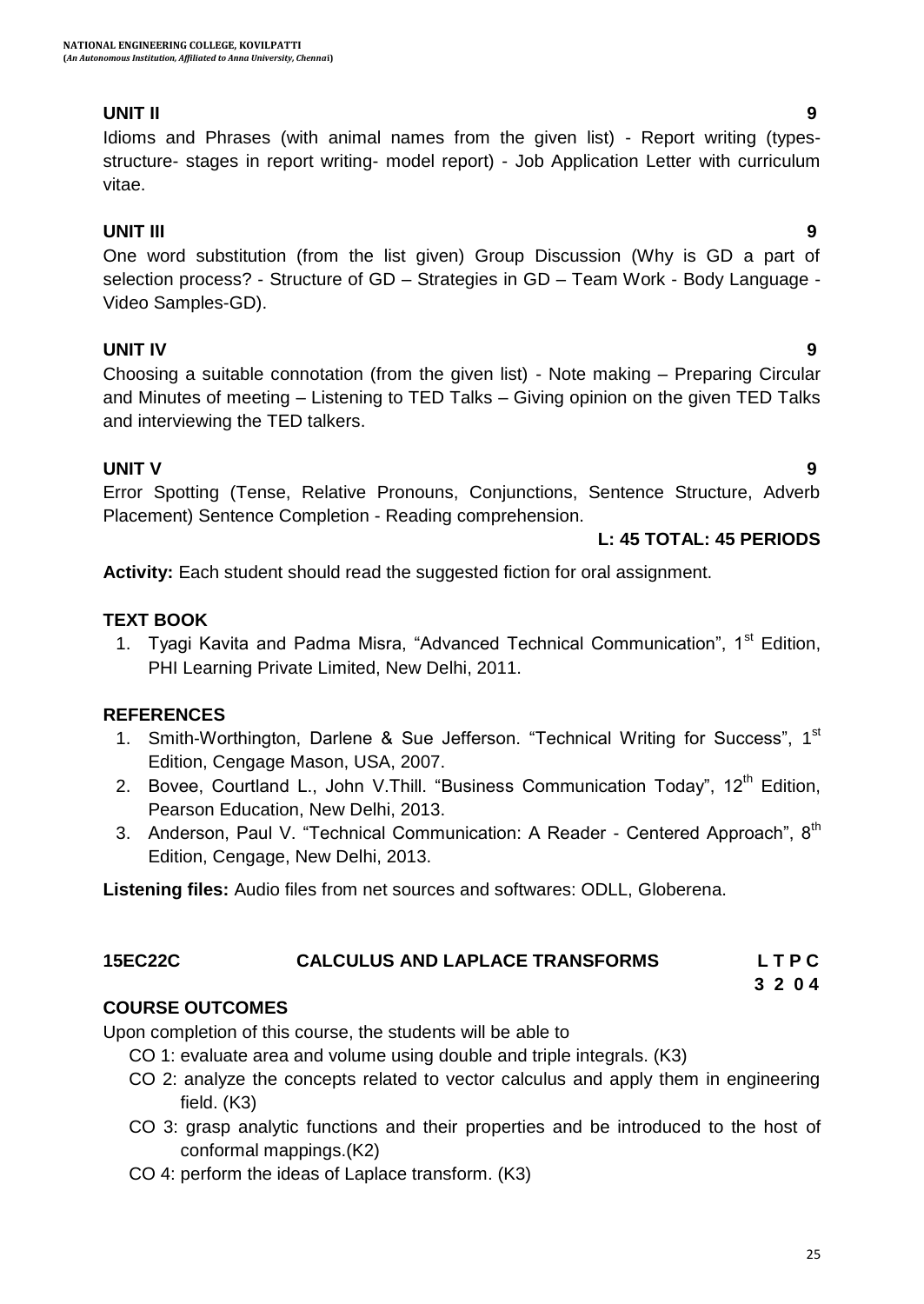26

# **UNIT I** MULTIPLE INTEGRALS 15

Double integration – Cartesian and polar coordinates - Change of order of integration - Change of variables between Cartesian and polar coordinates - Triple integration in Cartesian coordinates - Area as double integral.

# **UNIT II VECTOR CALCULUS** 15

Gradient, Divergence and Curl – Directional derivative – Irrotational and solenoidal vector fields - Vector integration – Green"s theorem in a plane, Gauss divergence theorem and Stokes" theorem (excluding proofs) – Simple applications involving cubes and rectangular parallelopipeds.

# **UNIT III ANALYTIC FUNCTIONS 15**

Functions of a complex variable – Analytic functions – Necessary and Sufficient conditions (excluding proofs) – Harmonic and orthogonal properties of analytic functions – Harmonic conjugate – Construction of analytic functions – Conformal mapping:  $w = z+c$ , cz, 1/z and bilinear transformation.

# **UNIT IV LAPLACE TRANSFORMS** 16

Definition of Laplace transform and its inverse – Transforms of elementary functions – Properties – Transforms of periodic functions – Initial and final value theorems – Convolution theorem.

# **UNIT V APPLICATIONS OF LAPLACE TRANSFORMS 14**

Solutions of linear ordinary differential equations of second order with constant coefficients - Solutions of simultaneous differential equations of first order with constant coefficients – Solutions of Integro-differential equations.

# **L: 45 T: 30 TOTAL: 75 PERIODS**

# **TEXT BOOKS**

- 1. Grewal.B.S. "Higher Engineering Mathematics", 42<sup>nd</sup> Edition, Khanna Publications, New Delhi, 2012.
- 2. Erwin Kreyszig, "Advanced Engineering Mathematics", 10<sup>th</sup> Edition, Wiley India, 2011.

# **REFERENCES**

- 1. Bali.N.P. and Manish Goval, "A Text book of Engineering Mathematics",  $8<sup>th</sup>$  Edition, Laxmi Publications Private Limited, 2011.
- 2. Ramana.B.V., "Higher Engineering Mathematics", Tata McGraw Hill Publishing Company, New Delhi, 2007.
- 3. Jain.R.K. and Iyengar.S.R.K., "Advanced Engineering Mathematics", 3<sup>rd</sup> Edition, Narosa Publishing House Private Limited, 2007.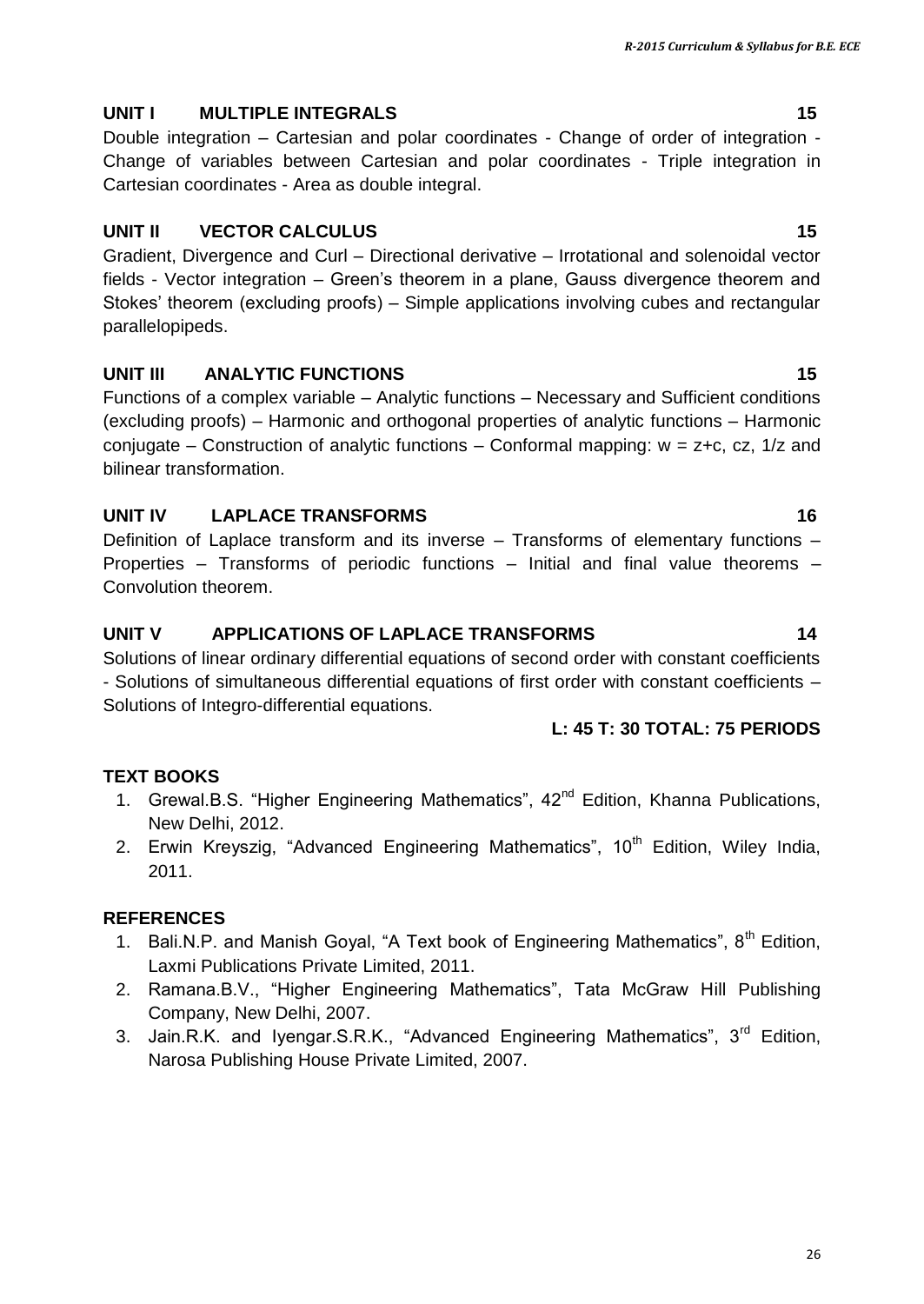### **15EC23C SEMICONDUCTOR PHYSICS L T P C**

 **(Common to ECE & EEE) 3 0 0 3**

#### **COURSE OUTCOMES**

Upon completion of this course, the students will be able to

- CO1: explain the basics of semiconductors.(K2)
- CO2: explain the V I characteristics of diode and apply the diode concept in rectifiers. (K2)
- CO3: compare the characteristics of various transistors.(K3)
- CO4: describe the operation and characteristics of different types of semiconductor devices (K2)
- CO5: express the properties and applications of the optical materials.(K2)

#### **UNIT I SEMICONDUCTORS 9**

Intrinsic semiconductor – Carrier concentration – Determination of bandgap energy - Extrinsic semiconductors – Carrier concentration - Hall effect.

#### **UNIT II PN JUNCTION DIODE AND ITS APPLICATIONS 9**

Theory of PN junction diode - Energy Band Structure - Biasing of PN Junction - Forward bias and Reverse bias - Current equation - Space charge and diffusion capacitances – effect of temperature and breakdown mechanism, Zener diode and its characteristics, Applications – Half wave and Full wave rectifiers, Shunt Regulator.

#### **UNIT III TRANSISTORS 9**

**BJT:** Construction and Operation of NPN and PNP Transistors - Study of CE, CB and CC configurations and comparison of their characteristics – Breakdown in Transistors.

**FET:** Construction and Operation of N-Channel JFET – Expression for Drain Current, Comparison of JFET and BJT.

**MOSFET:** Structure and Operation of N MOS and P MOS in Enhancement and Depletion Nodes – Characteristics of N type MOSFET – Comparison of MOSFET with JFET

#### **UNIT IV SPECIAL SEMICONDUCTOR DEVICES 9**

SCR – UJT – DIAC and TRIAC –Tunnel diode - PIN diode – Photodiode - Phototransistor – Varactor diode, LDR.

#### **UNIT V OPTICAL MATERIALS 9**

Optical properties of metals, insulators and semiconductors - Liquid Crystal Display – LED – Thermography - Solar cell.

#### **L:45 TOTAL: 45 PERIODS**

#### **TEXT BOOKS**

- 1. J. Millman and Halkins, Satyebranta Jit, "Electronic Devices and Circuits", 2<sup>nd</sup> Edition, Tata McGraw Hill, 2008.
- 2. David A. Bell, "Fundamentals of Electronic Devices and Circuits", 5<sup>th</sup> Edition, Oxford University Press, 2009.
- 3. Charles Kittel, "Introduction to Solid State Physics",  $7<sup>th</sup>$  Edition, John Wiley and Sons, Singapore, 2007.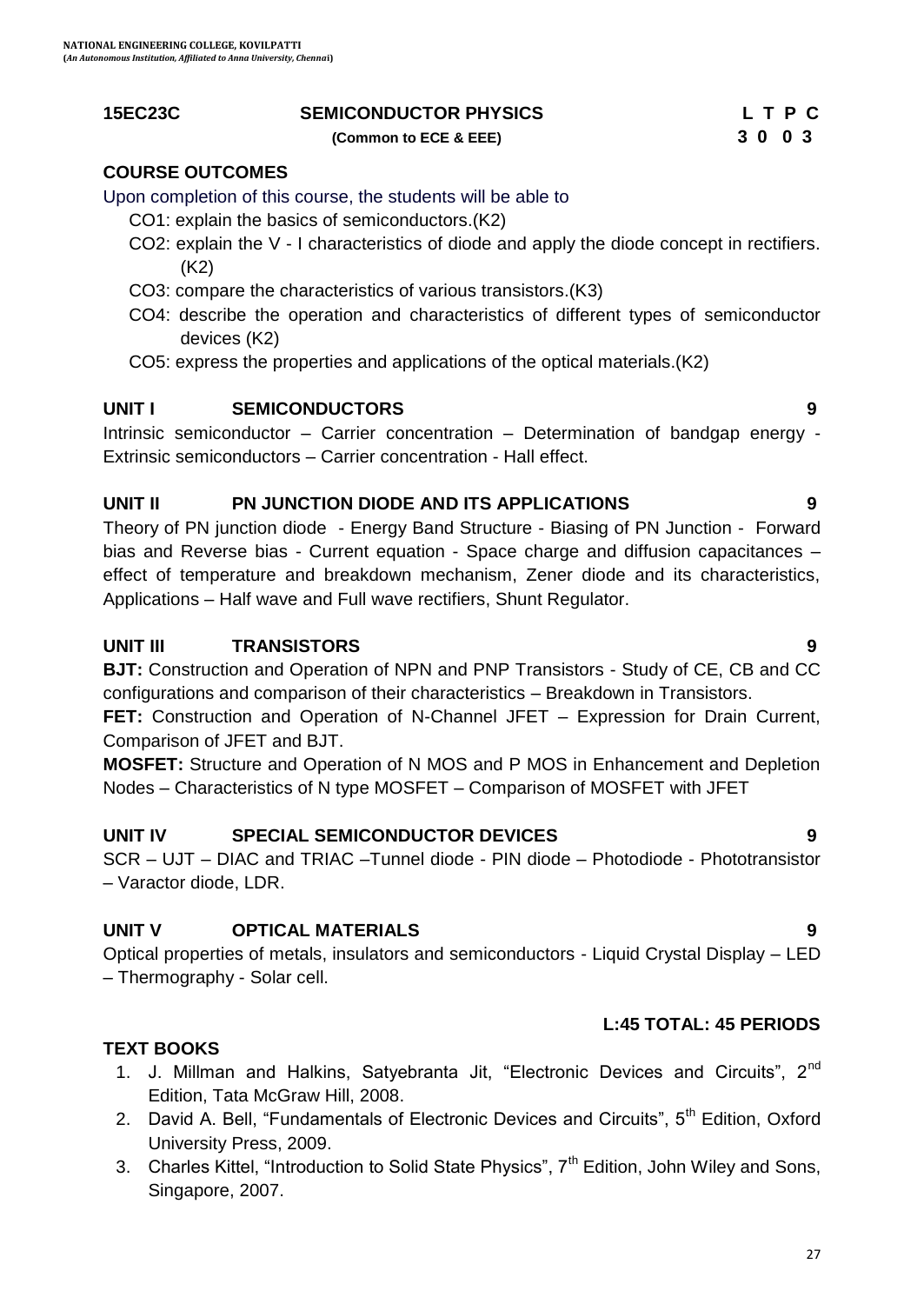#### **REFERENCES**

- 1. Salivahanan.S, Suresh kumar.N and Vallavaraj.A, "Electronic Devices and Circuits", 2<sup>nd</sup> Edition, Tata McGraw Hill, 2011.
- 2. Robert T. Paynter, "Introductory Electronic Devices and Circuits",  $7<sup>th</sup>$  Edition, Pearson Education, 2008.
- 3. Donald A.Neamen "Semiconductor Physics and Devices",  $4<sup>th</sup>$  Edition, Tata McGraw Hill Publication, New Delhi, 2012.
- 4. Thomas L. Floyd and David M. Buchla, "Electronics Fundamentals: Circuits, Devices and Applications", 8<sup>th</sup> Edition, Pearson College Div, 2010.

#### **15EC24C CIRCUIT ANALYSIS L T P C 3 2 0 4**

#### **COURSE OUTCOMES**

Upon completion of this course, students will be able to

- CO 1: explain the circuit behavior using various network theorems and graph theory (K2)
- CO 2: compute the transient response of RL, RC and RLC circuits for AC and DC inputs. (K3)
- CO 3: describe the resonance condition for series and parallel circuits. (K2)

#### UNIT I CIRCUIT ANALYSIS TECHNIQUES FOR DC CIRCUITS **15**

Ohm"s law, Kirchhoff"s Laws – Resistors in Series and Parallel Circuits – Mesh current and Node voltage method of analysis – Voltage and Current Division – Source Transformation – Star – Delta and Delta – Star Conversion.

**Network Theorems**: Thevenin"s Theorem, Superposition Theorem, Norton"s Theorem, Maximum Power Transfer Theorem.

#### **UNIT II CIRCUIT ANALYSIS TECHNIQUES FOR AC CIRCUITS 15**

Voltage and Current Relation in Pure Resistor, Inductor, Capacitor, Mesh current and Node voltage method of analysis – Thevenin"s Theorem, Superposition Theorem, Norton"s Theorem, Maximum Power Transfer Theorem.

#### **UNIT III** RESONANT CIRCUITS 15

RL, RC and RLC Circuits – Series and Parallel Circuits – Impedance Diagram and Phasor Diagram – Parallel and Series Resonances – their Frequency Response – Quality Factor and Bandwidth – Self and Mutual Inductance.

#### **UNIT IV TRANSIENT RESPONSE FOR CIRCUITS 15**

Transient Response of RL, RC and RLC Circuits using Laplace Transform for DC input and AC with sinusoidal input.

#### **UNIT V CIRCUIT ANALYSIS USING GRAPH THEORY AND TWO PORT NETWORKS 15**

Tree and Co-Tree, Twigs and Links, Incidence Matrix, Properties of Incidence Matrix, Incidence matrix and KCL, Link Currents: Tie-Set Matrix, Cut-Set and Tree Branch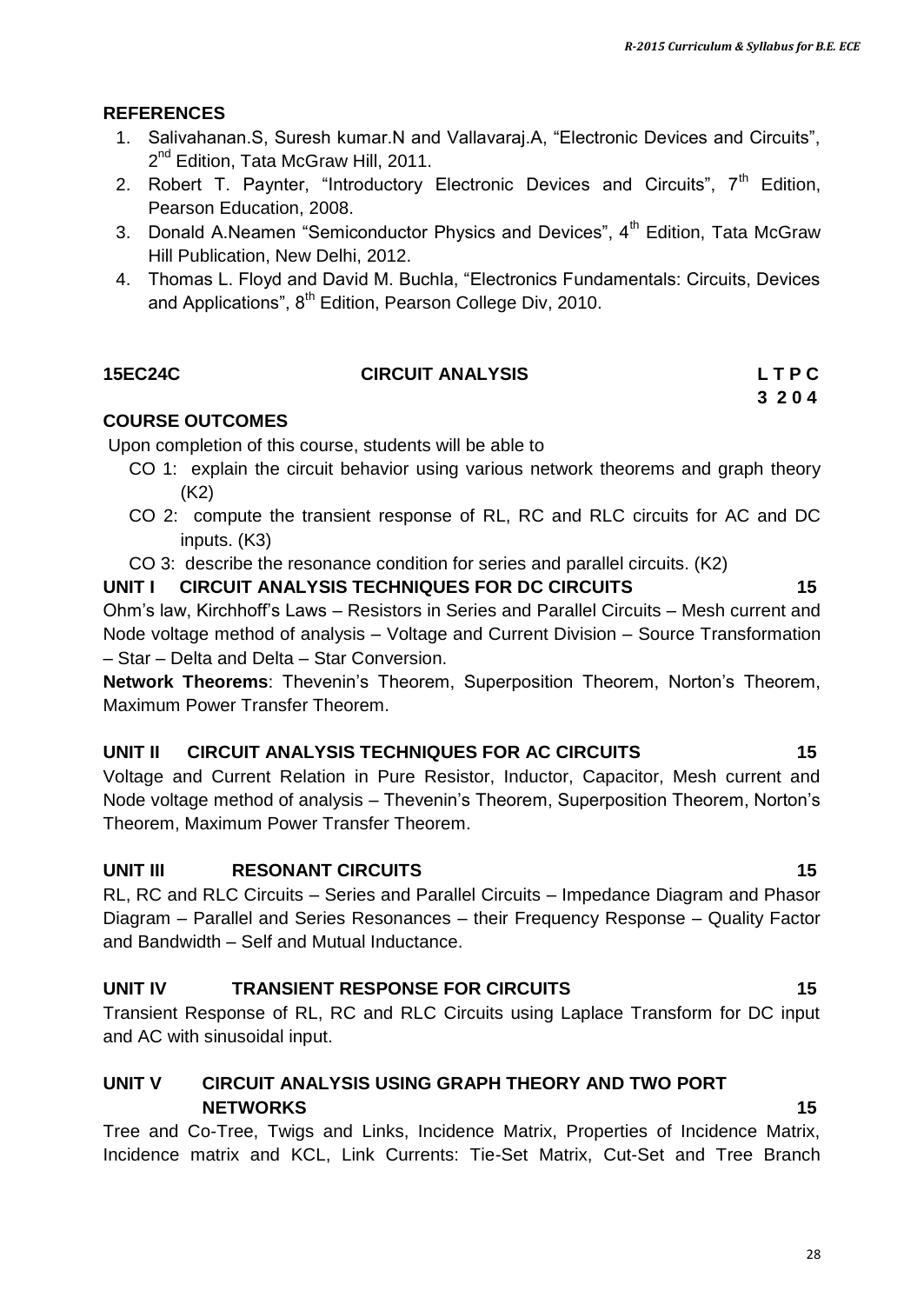Voltages, Two-port Network, Open Circuit Impedance (Z) Parameters, Short Circuit Impedance (Y) Parameters.

#### **TEXT BOOKS**

#### **L: 45 T:30 TOTAL: 75 PERIODS**

- 1. A.Sudhakar, Shyammohan S. Palli, "Circuits and Networks-Analysis and Synthesis", 4<sup>th</sup> Edition, Tata McGraw Hill, 2010.
- 2. William H. Hayt, Jack, E.Kemmerly and Steven M. Durbin, "Engineering Circuit Analysis", 8<sup>th</sup> Edition, Tata McGraw Hill, 2012.

#### **REFERENCES**

- 1. Joseph A. Edminister, Mahmood, Nahvi, "Electric Circuits", Schaum's Series, 5<sup>th</sup> Edition, Tata McGraw Hill, 2010.
- 2. Charles K. Alexander, Mathew N.O. Sadiku, "Fundamentals of Electric Circuits". 5<sup>th</sup> Edition, McGraw Hill, 2012.
- 3. John Bird, "Electrical Circuit Theory and Technology",  $5<sup>th</sup>$  Edition, Newnes Publication, 2014.

| <b>15SH16C</b> | <b>ENGINEERING GRAPHICS</b>                    | LTPC |
|----------------|------------------------------------------------|------|
|                | (Common to all B.E./B.Tech. Degree Programmes) | 2023 |

#### **COURSE OUTCOMES**

Upon completion of this course, the students will be able to

- CO 1: use the drawing instruments effectively. (K2, S4, A3)
- CO 2: draw the projections of points, straight lines, planes. (K2, S3, A3)
- CO3: construct the projections of various solids in different positions. (K3, S3, A3)
- CO 4: draw the sectional views of various solids and construct the true shape of the section. (K3, S3, A3)
- CO 5: identify and draw the surface areas of simple solids. (K3, S3, A3)
- CO 6: draw perspective views of simple solids and draw the orthographic views of simple objects. (K3, S3, A3)

#### **UNIT I PROJECTION OF POINTS, LINES AND PLANE SURFACES 12**

Drawing Instruments- IS specifications on lines- drawing sheets- Printing letters and dimensioning- scales - First angle projection. (Not for examination).

Projections of points and straight lines located in the first quadrant- Determination of true lengths and true inclinations. Projections of regular polygonal surfaces and circular lamina inclined to both reference planes

#### **UNIT II PROJECTION OF SOLIDS 12**

Projections of simple solids - axis inclined to one reference plane - change of position method.

#### **UNIT III SECTION OF SOLIDS 12**

Sectioning of simple solids - cutting planes inclined to one reference plane and perpendicular to the other.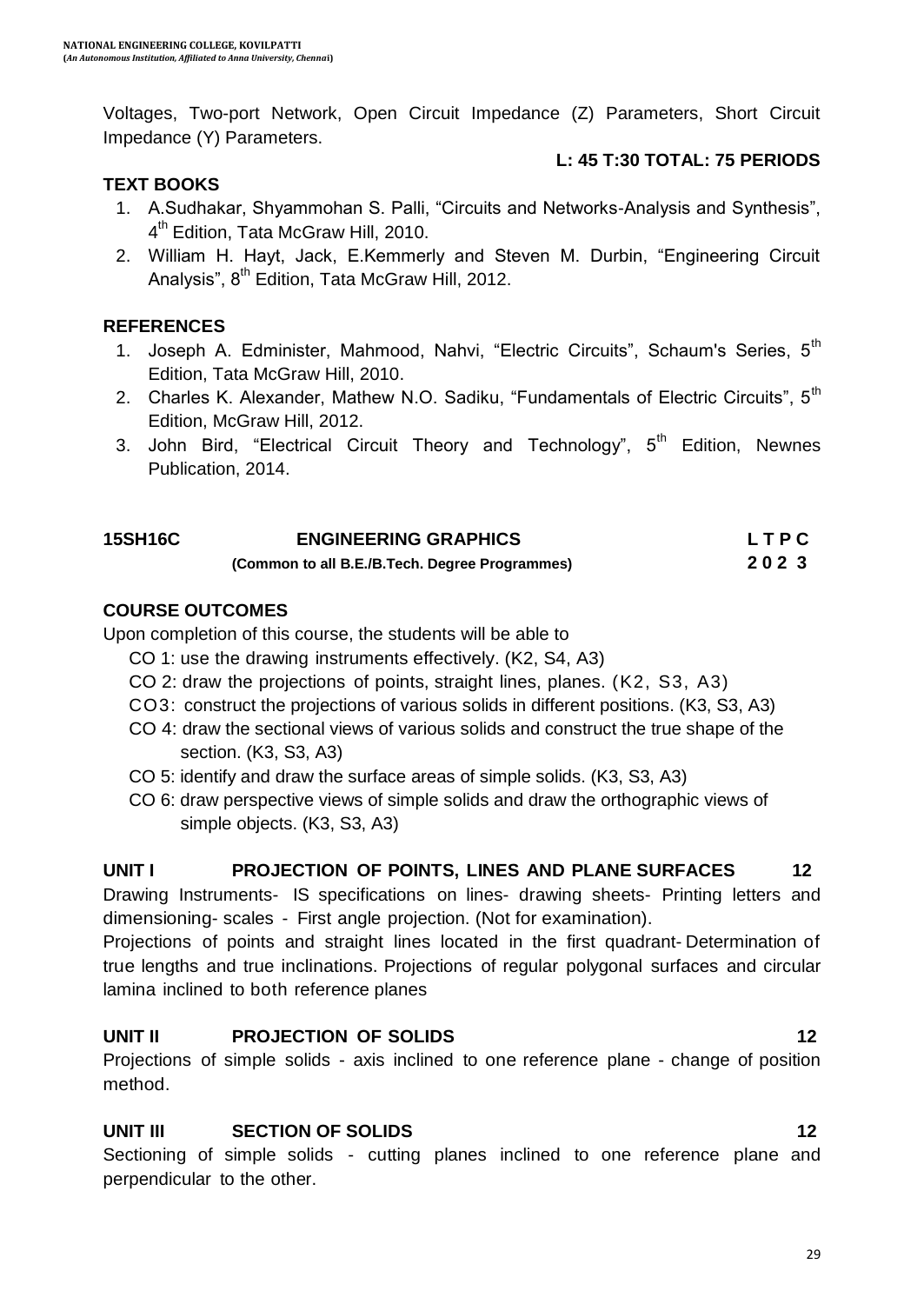#### **UNIT IV DEVELOPMENT OF SURFACES AND ISOMETRIC PROJECTIONS 12**

Development of lateral surfaces of simple and truncated solids - Principles of isometric projection and view of simple solids - truncated prism and pyramids.

#### **UNIT V PERSPECTIVE PROJECTIONS AND ORTHOGRAPHIC PROJECTIONS 12**

Perspective projection of cube, prisms and pyramids by visual ray method and vanishing point method. Orthographic projection – simple objects with straight and curved surfaces.

#### **L: 30 P: 30 TOTAL: 60 PERIODS**

#### **TEXT BOOKS**

- 1. Bhatt N.D, "Engineering Drawing", 53<sup>rd</sup> Edition, Charotar Publishing House, 2014.
- 2. Natrajan K.V, "A text book of Engineering Graphics", Dhanalakshmi Publishers, Chennai, 2009.

#### **REFERENCES**

- 1. Kumar M.S, "Engineering Graphics", D.D. Publications, 2007.
- 2. Venugopal K and Prabhu Raja V, "Engineering Graphics", New Age International Private Limited, 2008.
- 3. Shah M.B and Rana B.C, "Engineering Drawing", Pearson Education, 2005.
- 4. Gopalakrishna K.R, "Engineering Drawing", 32<sup>nd</sup> Edition, Subhas Publications, 2005.
- 5. Dhananjay Jolhe A, "Engineering Drawing with an Introduction to AutoCAD", Tata McGraw Hill Publishing Company Limited, 2008.
- 6. Basant Agarwal and Agarwal C.M, "Engineering Drawing", Tata McGraw Hill Publishing Company Limited, New Delhi, 2008.

| <b>15EC26C</b> | <b>ENVIRONMENTAL SCIENCE AND ENGINEERING</b>                                                                                                                                                                                                                                                                       | LTPC  |
|----------------|--------------------------------------------------------------------------------------------------------------------------------------------------------------------------------------------------------------------------------------------------------------------------------------------------------------------|-------|
|                | $\sqrt{2}$ $\sqrt{2}$ $\sqrt{2}$ $\sqrt{2}$ $\sqrt{2}$ $\sqrt{2}$ $\sqrt{2}$ $\sqrt{2}$ $\sqrt{2}$ $\sqrt{2}$ $\sqrt{2}$ $\sqrt{2}$ $\sqrt{2}$ $\sqrt{2}$ $\sqrt{2}$ $\sqrt{2}$ $\sqrt{2}$ $\sqrt{2}$ $\sqrt{2}$ $\sqrt{2}$ $\sqrt{2}$ $\sqrt{2}$ $\sqrt{2}$ $\sqrt{2}$ $\sqrt{2}$ $\sqrt{2}$ $\sqrt{2}$ $\sqrt{2$ | ימה מ |

(Common to all B.E. / B.Tech. Degree Programmes) **3 0 0 3**

#### **COURSE OUTCOMES**

Upon completion of this course, the students will be able to

- CO 1: explain the structure and function of ecosystem. (K2)
- CO 2: recognize the values of biodiversity and natural resources and the ways to protect the biodiversity of his /her locality. (K2)
- CO 3: explain the causes and effects of pollution. (K2)
- CO 4: describe social issues related to the environment and the environment act. (K2)
- CO 5: identify the nutrients in food and impact of metals on human health. (K2)

#### **UNIT I ENVIRONMENT AND ECOSYSTEMS 9**

Scope and importance of environment – need for public awareness – ecosystem – structure and function of an ecosystem – energy flow in the ecosystem – forest and aquatic ecosystems – Field study of simple ecosystems – pond and forest.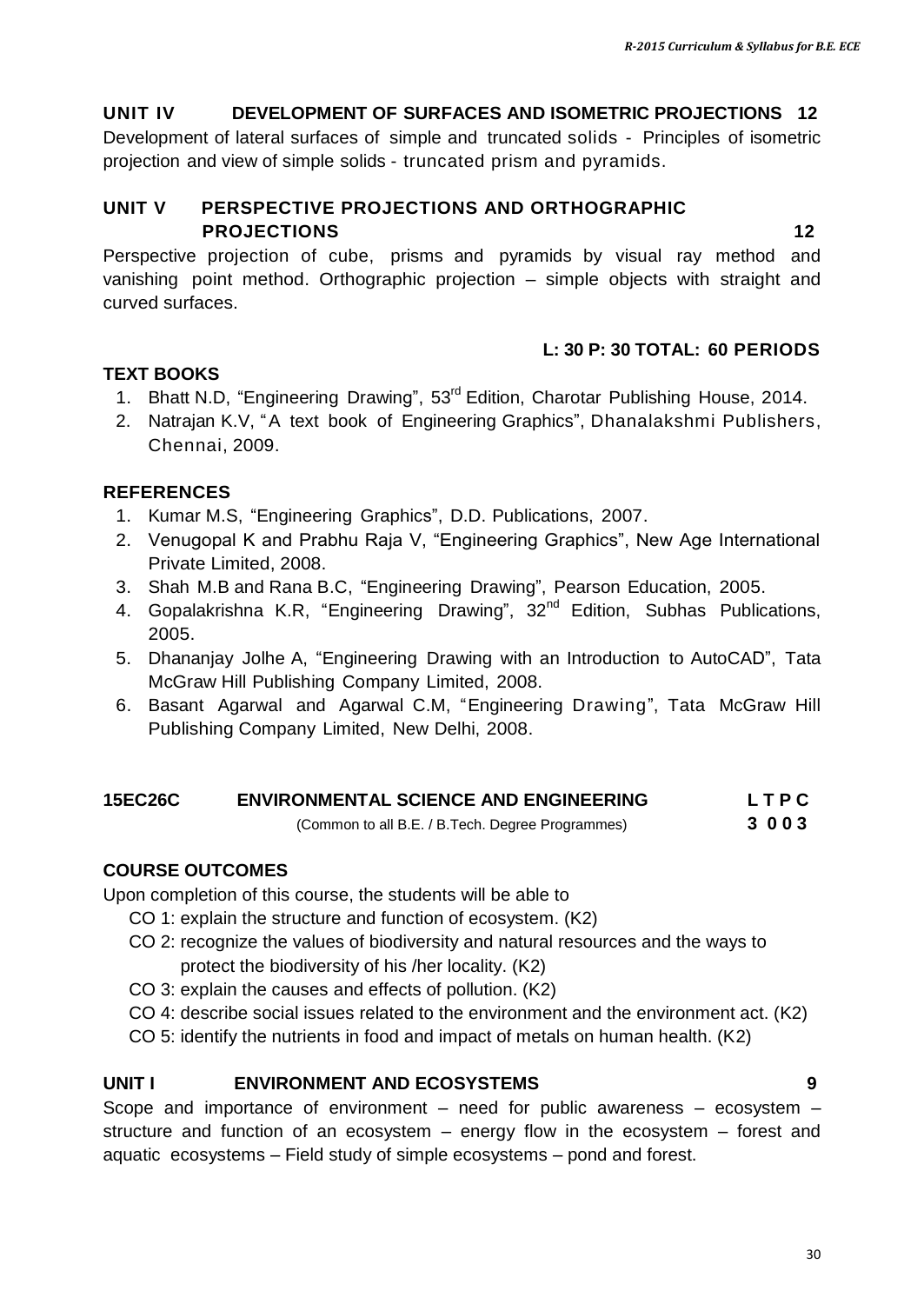#### **UNIT II BIODIVERSITY AND NATURAL RESOURCES 9**

Biodiversity: genetic, species and ecosystem diversity – threats to biodiversity – endangered and endemic species in India – conservation of biodiversity; forest resources: use and over-exploitation – deforestation - dams and their effects on forests and tribal people – water resources: use and overutilization of surface and ground water – role of an individual in conservation of natural resources.

#### **UNIT III ENVIRONMENTAL POLLUTION 9**

Causes, effects and control measures of air pollution, water pollution, soil pollution, noise pollution and nuclear hazards – solid waste management – e-waste – toxic substances in e-waste – risks related to toxic substances – role of an individual in prevention of pollution.

#### **UNIT IV SOCIAL ISSUES, HUMAN POPULATION AND ENVIRONMENTAL LAW 9**

Water conservation – rain water harvesting – climate change – global warming, acid rain, ozone layer depletion – population growth – population explosion – family welfare programme; environment laws: the water (prevention and control pollution) act, 1974-the air (prevention and control of pollution) act, 1981-environmental (protection) act,1986-the wild life (protection) act 1972.

#### **UNIT V FOOD AND HUMAN HEALTH 9**

Carbohydrates, amino acids, proteins, lipids and vitamins in balanced diet food; disease caused by deficiency of carbohydrates, amino acids, proteins, lipids and vitamins - food adulteration - simple test for food adulterants; environmental toxicology: metals in environment- impacts of lead, arsenic, cadmium, mercury and chromium on human health.

#### **L: 45 TOTAL: 45 PERIODS**

#### **TEXT BOOKS**

- 1. Miller G. and Spoolman S, "Environmental Science", 14<sup>th</sup> Edition, Brooks/Cole Publishing Co., 2012.
- 2. Maczulak A.E., "Environmental Engineering", Facts on file Inc., 2009
- 3. Han D, "Concise Environmental Engineering", PhD & Ventus Publishing ApS, 2012

#### **REFERENCES**

- 1. Weller K. "Environmental Science and Biological Engineering", 1<sup>st</sup> Edition, WIT Press, 2015
- 2. Strange C. "Environmental Science and production" Nason Trest Publisher, 2010

#### **15EC27C SEMICONDUCTOR PHYSICS AND ENVIRONMENTAL L T P C CHEMISTRY LABORATORY 0 0 2 1 (Common to ECE and EEE)**

#### **PART A – SEMICONDUCTOR PHYSICS LABORATORY**

#### **COURSE OUTCOMES**

Upon completion of this course, the students will be able to

CO 1: demonstrate the properties of optical materials. (K2, S3)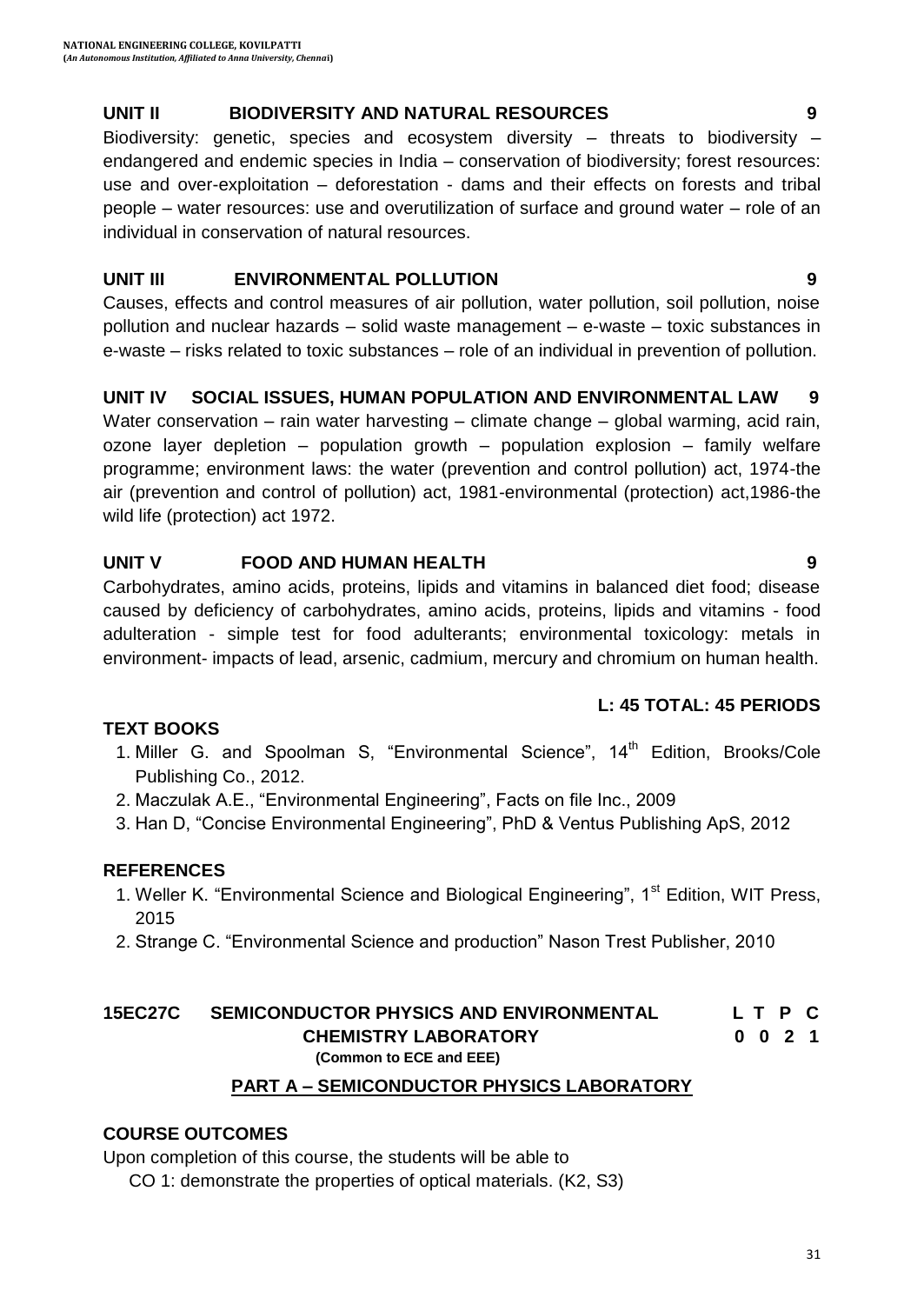- CO 2: analyze the characteristics of semiconducting materials and devices. (K3,S3)
- CO 3: design the rectifier using PN diode (K3,S3)

### **LIST OF EXPERIMENTS**

- 1. (a) Determination of wave length of Laser source.
	- (b) Particle size determination using Diode Laser.
	- (c) Determination of Numerical aperture and acceptance angle of an optical fiber.
- 2. Determination of Band Gap of a semiconductor material.
- 3. V-I Characteristics of PN junction diode/ Zener diode.
- 4. Transistor Characteristics of BJT (CB & CE) and FET.
- 5. V-I Characteristics of UJT/Photo diode/ Photo Transistor.
- 6. V- I Characteristics of SCR.
- 7. Characteristics of LED/LCD/LDR.
- 8. Half Wave and Full Wave Rectifiers.

### **P:15 TOTAL: 15 PERIODS**

### **PART - B ENVIRONMENTAL CHEMISTRY LABORATORY**

#### **COURSE OUTCOMES**

Upon completion of this course, the students will be able to

- CO 1: quantify the amount of acidity, alkalinity, DO and COD present in water sample (K5,S3)
- CO 2: analyse the ions present in the soil (K4,S3)
- CO 3: quantify the amount of chloride ion in water sample (K5,S3)
- CO 4: identify the adulteration in food samples (K1,S3)

CO 5: estimate the amount of metal ions in water sample (K5,S3)

#### **LIST OF EXPERIMENTS**

- 1. Estimation of acidity of Water sample.
- 2. Estimation of alkalinity of Water sample.
- 3. Determination of Dissolved Oxygen (DO) in water sample (Winkler"s method).
- 4. Determination of COD in water sample.
- 5. Soil Analysis: Determinaton of colour, pH, nitrate, phosphate, chloride and sulphate ions.
- 6. Soil analysis: Estimation of Na/K/Ca in soil.
- 7. Estimation of chloride ion in water sample by argentometric method.
- 8. Simple adulteration test in food samples.
- 9. Estimation of copper in water sample by EDTA method.
- 10. Estimation of nickel in water sample.

#### **P:15 TOTAL: 15 PERIODS**

- A minimum of FIVE experiments shall be offered.
- Laboratory classes on alternate weeks for Physics and Chemistry.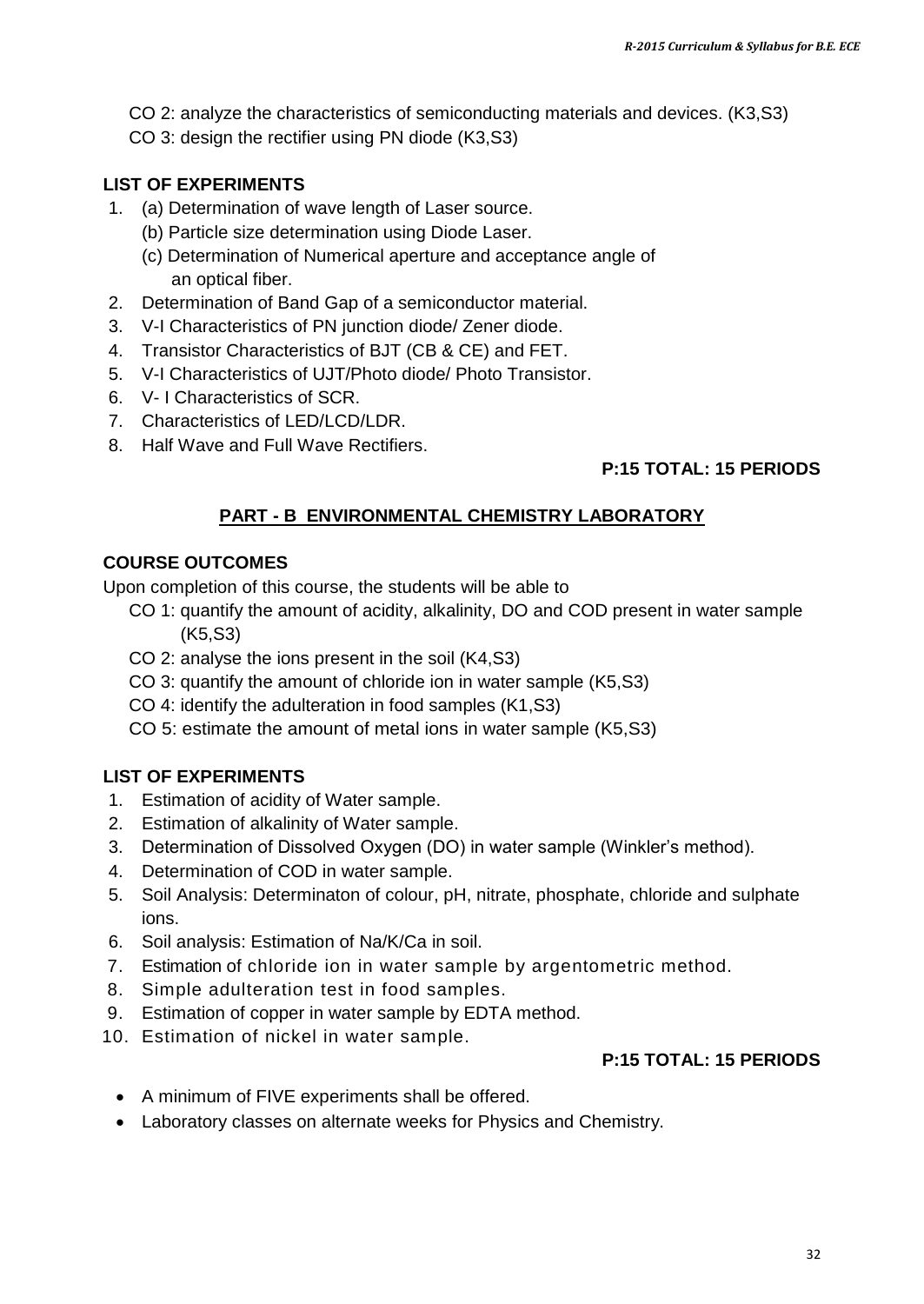#### **REFERENCES**

- 1. Harris D.C. "Quantitative Chemical Analysis: International Edition",  $8<sup>th</sup>$  Edition, W.H.Freeman, 2010
- 2. Mendham J. "Vogel's Quantitative Chemical Analysis",  $6<sup>th</sup>$  Edition, Pearson Publisher, 2009.
- 3. Vogel A.I., "Vogel's Textbook of Quantitative Chemical Analysis",  $5<sup>th</sup>$  Edition, Longman scientific & Technical, 1989.

#### **15SH18C ENGINEERING PRACTICE LABORATORY L T P C (Common to all B.E./B.Tech. Degree Programmes) 0 0 2 1**

#### **PART A - MECHANICAL LABORATORY**

#### **COURSE OUTCOMES**

Upon completion of this course, the students will be able to

- CO 1: prepare basic carpentry jobs (at least three joints). (K3,S2, A2)
- CO 2: prepare the welded joint (minimum three) using arc and gas welding. (K3, S2, A2)
- CO 3: Machine metals using lathe, shaper and drilling machine (each one job). (K3, S2, A2)

#### **UNIT I CARPENTRY PRACTICES 5**

Study of carpentry tools – preparation of joints like half lap, Tee and dove tail in wood.

#### **UNIT II WELDING 5**

Study of welding tools – Preparation of welded joints with Mild steel specimen like lap, butt and tee joints using ARC and Gas welding. (any one exercise should be given using Gas welding among three)

#### **UNIT III BASIC MACHINING PRACTICES 5**

Simple turning and taper turning using lathe – use of shaper and drilling machine for basic operations (Minimum three exercises should be given for students)

**P: 15 TOTAL: 15 PERIODS**

#### **TEXT BOOK**

1. Bawa H.S, "Workshop Practice", Tata McGraw Hill Publishing Company Limited, 2007.

#### **REFERENCES**

- 1. Ramesh Babu V, "Engineering Practices Laboratory Manual", Revised Edition, VRB Publishers Private Limited, Chennai, 2014.
- 2. Jeyachandran K, Natarajan S. and Balasubramanian S, "A Primer on Engineering Practices Laboratory", Anuradha Publications, 2007.
- 3. Jeyapoovan T, Saravanapandian M. and Pranitha S, "Engineering Practices Lab Manual", Vikas Publishing House Private Limited, 2006.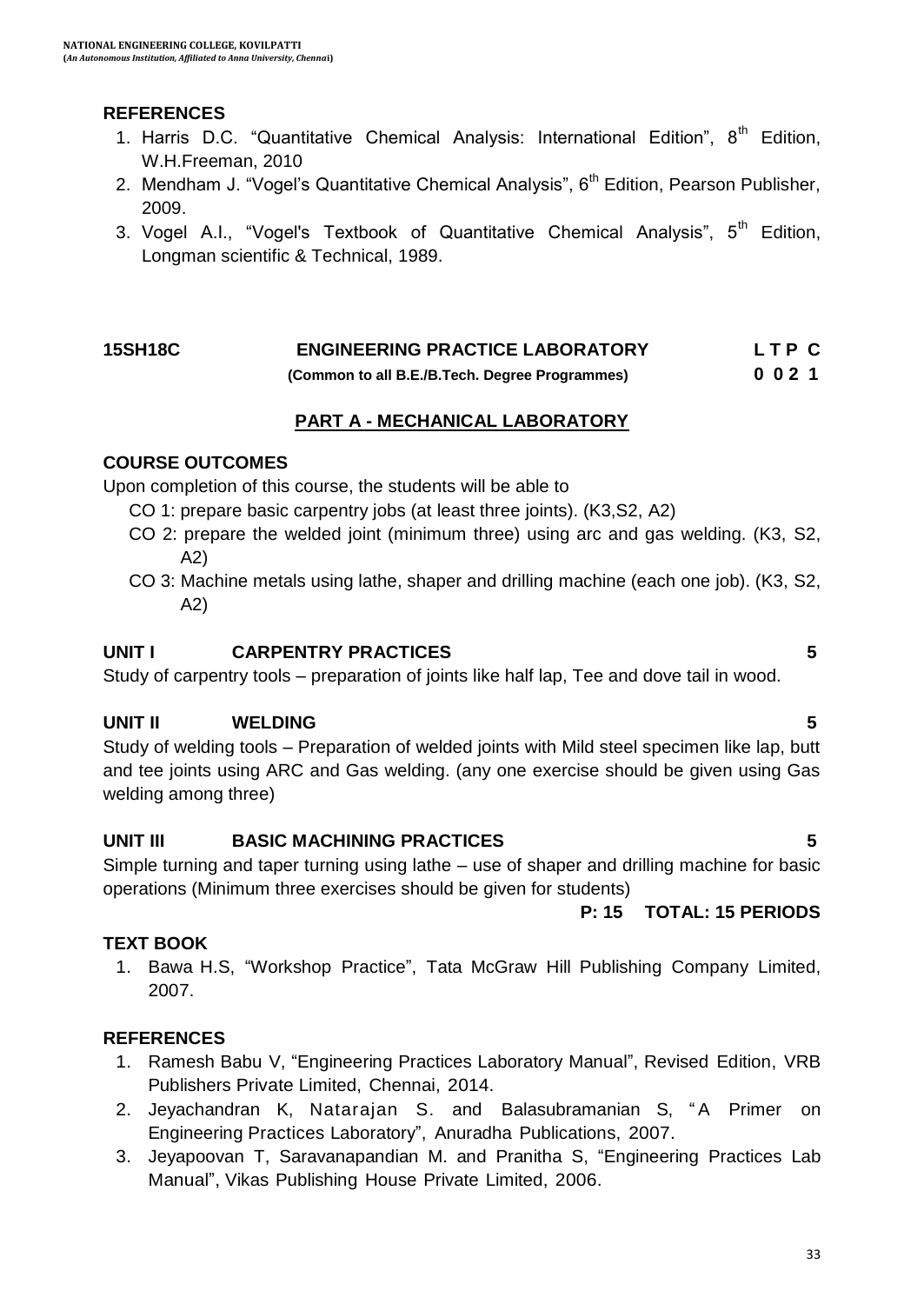- 4. Rajendra Prasad A and Sarma PMMS, "Workshop Practice", Sree Sai Publication, 2002
- 5. Kannaiah P and Narayana KL, "Manual on Workshop Practice", Scitech Publications, 1999.

### **PART – B ELECTRICAL AND ELECTRONICS LABORATORY**

### **COURSE OUTCOMES**

Upon completion of this course, the students will be able to,

- CO 1: develop simple residential wiring circuits. (K6)
- CO 2: calculate the basic electrical quantities. (K4)
- CO 3: identify the value of resistance using appropriate methods. (K4, A4)
- CO 4: realize the fundamentals of Boolean algebra using digital logic gates. (A4)
- CO 5: practice soldering to design PCB for electronic circuits. (A5)

### **I. ELECTRICAL ENGINEERING PRACTICE 8**

- 1. Residential house wiring using switches, fuse, indicator, lamp and energy meter.
- 2. Fluorescent lamp wiring.
- 3. Stair-case wiring.
- 4. Measurement of electrical quantities voltage, current, power & power factor in RLC circuit.
- 5. Measurement of energy using single phase energy meter.
- 6. Measurement of resistance to earth of electrical equipment.

#### **II. ELECTRONICS ENGINEERING PRACTICE 7**

- 1. Study of Electronic components and equipments Resistor, colour coding, measurement of AC signal parameters (peak-peak, rms period, frequency) using CRO
- 2. Study of logic gates AND, OR, XOR and NOT.
- 3. Generation of Clock Signal.
- 4. Soldering practice Components, Devices and Circuits Using general purpose PCB.
- 5. Measurement of ripple factor of HWR and FWR.

#### **P: 15 TOTAL: 15 PERIODS**

#### **REFERENCES**

- 1. Jeyachandran K, Natarajan S and Balasubramanian S, "A Primer on Engineering Practices Laboratory", Anuradha Publications, 2007.
- 2. Jeyapoovan T, Saravanapandian M and Pranitha S, "Engineering Practices Lab Manual", Vikas Publishing House Private Limited, 2006.
- 3. Bawa H.S, "Workshop Practice", Tata McGraw Hill Publishing Company Limited, 2007.
- 4. Rajendra Prasad A and Sarma P.M.M.S., "Workshop Practice", Sree Sai Publication, 2002.
- 5. Kannaiah P and Narayana K.L, "Manual on Workshop Practice", Scitech Publications, 1999.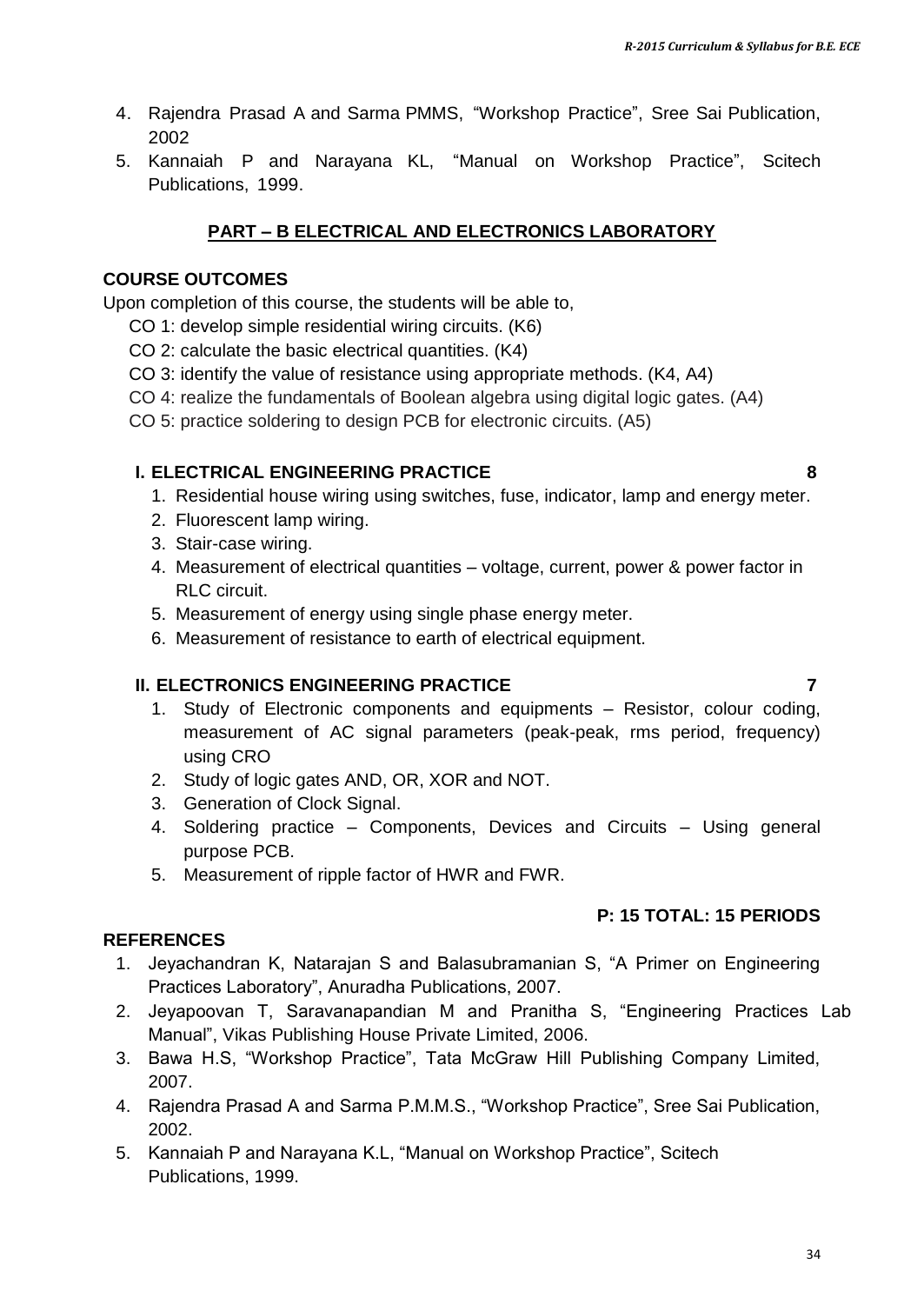### **15EC29C CIRCUITS AND DEVICES LABORATORY L T P C**

# **0 0 2 1**

#### **COURSE OUTCOMES**

Upon completion of this course, the students will be able to

- CO 1: demonstrate the circuit behavior using various network theorems and laws. (K3)
- CO 2: describe the characteristics of MOSFET. (K2)
- CO 3: analyze the given circuit under transient and steady state conditions. (K3)
- CO 4: demonstrate the application of zener diode. (K2)

#### **LIST OF EXPERIMENTS**

- 1. Verification of KVL & KCL
- 2. Verification of Thevenin's Theorem.
- 3. Verification of Norton"s Theorem.
- 4. Verification of Superposition Theorem.
- 5. Verification of Maximum Power Transfer Theorem.
- 6. Transient response of RC circuit.
- 7. Frequency response of series resonance circuit.
- 8. Characteristics of MOSFET.
- 9. Application of Zener Diode Shunt regulator.

#### **P: 30 TOTAL: 30 PERIODS**

## **15EC31C TRANSFORMS AND COMPLEX INTEGRATION L T P C**

**3 2 0 4**

#### **COURSE OUTCOMES**

Upon completion of this course, the students will be able to

- CO1: perform Fourier series analysis of the functions. (K2)
- CO2: compute the Fourier transforms of various functions. (K2)

CO3: calculate the Fourier series solution of Wave and Heat equations. (K3)

CO4: solve difference equations using Z-Transforms. (K3)

CO5: evaluate complex integration over contour. (K3)

#### **UNIT I FOURIER SERIES 15**

Dirichlet"s conditions – General Fourier series– Half range series – Complex form of Fourier series – Parseval"s identity – Harmonic analysis.

#### **UNIT II FOURIER TRANSFORMS** 15

Fourier Integral theorem (without proof) – Fourier transform pair – Fourier Sine and Cosine transforms – Properties – Transforms of simple functions – Convolution theorem – Parseval"s identity.

#### **UNIT III APPLICATIONS OF PARTIAL DIFFERENTIAL EQUATIONS 15**

Classification of second order partial differential equations – Fourier series solutions of one dimensional wave equation – One dimensional equation of heat conduction – Steady state solution of two dimensional equation of heat conduction (Insulated edges excluded).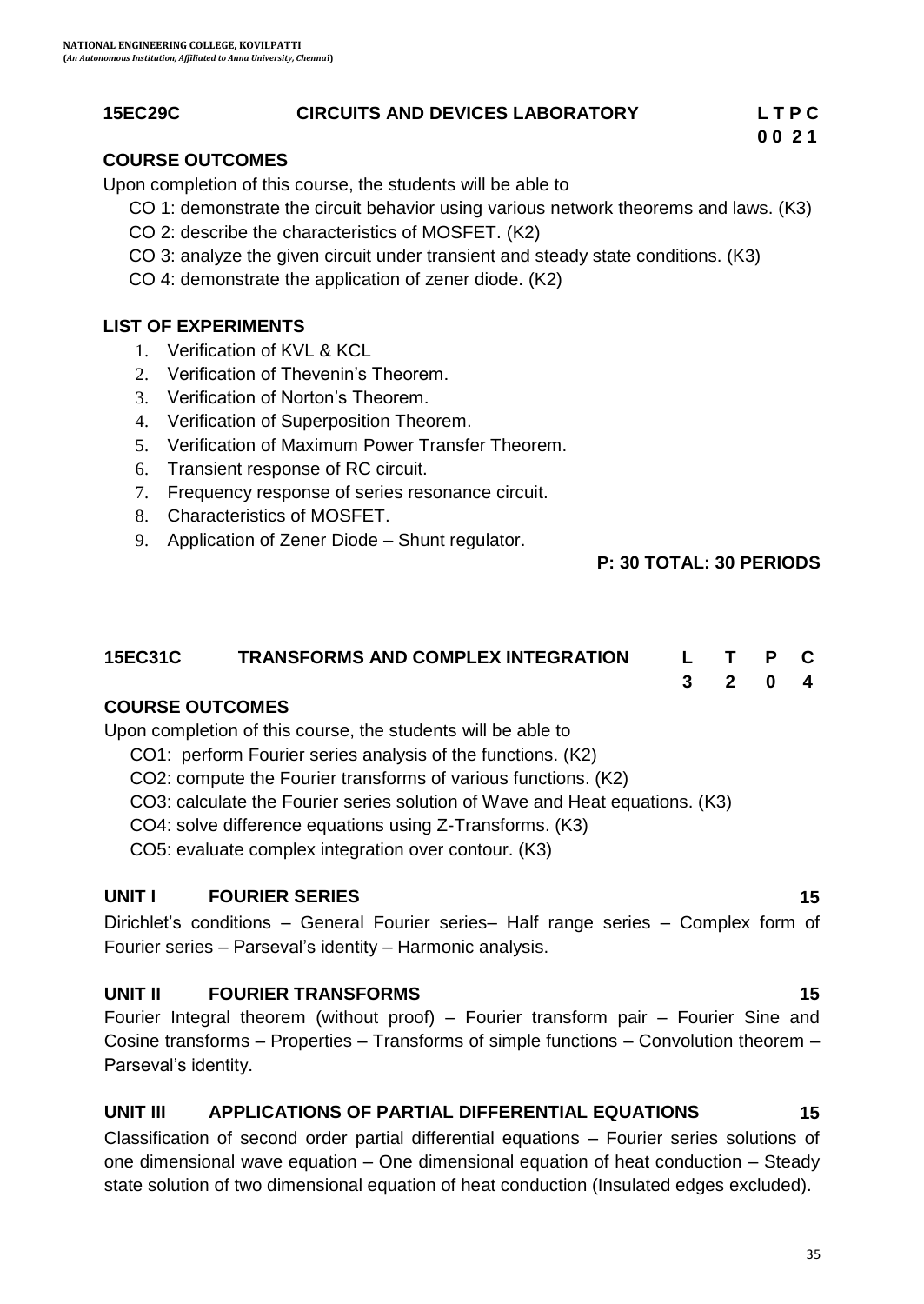# **UNIT IV Z – TRANSFORMS 15**

Z-transform – Elementary properties – Inverse Z-transform – Convolution theorem – Formation of difference equations – Solutions of difference equations using Z-transform

# **UNIT V COMPLEX INTEGRATION 15**

Cauchy"s integral theorem and Cauchy"s integral formula (excluding proofs) – Taylor"s and Laurent"s expansions – Singular points – Residues – Residue theorem (excluding proof) – Application of residue theorem to evaluate real integrals – Unit circle and semicircular contour(excluding poles on boundaries).

## **L: 45 T:30 TOTAL: 75 PERIODS**

# **TEXT BOOKS**

- 1 Grewal.B.S. "Higher Engineering Mathematics", 42<sup>nd</sup> Edition, Khanna Publications, Delhi, 2012.
- 2 Erwin Kreyszig, "Advanced Engineering Mathematics", 10<sup>th</sup> Edition, Wiley India, 2011.

# **REFERENCES**

- 1 Bali.N.P. and Manish Goyal, "A Text book of Engineering Mathematics",  $8^{th}$  Edition, Laxmi Publications Private Limited, 2011.
- 4. 2 Ramana B.V, "Higher Engineering Mathematics", Tata McGraw Hill Publishing Company, New Delhi, 2007.
- 3. Jain.R.K. and Iyengar.S.R.K., "Advanced Engineering Mathematics", 3<sup>rd</sup> Edition, Narosa Publishing House Private Limited, 2007.

#### **15EC32C ELECTRONIC CIRCUITS - I L T P C 3 0 0 3**

# **COURSE OUTCOMES**

Upon completion of this course, the students will be able to

- CO 1:Describe various types of biasing circuits for BJT & FET.(K2)
- CO 2: Analyze the BJT amplifier using h-parameter model. (K2)
- CO 3: Analyze the FET amplifier using small-signal model. (K2)
- CO 4: describe the frequency response of BJT and FET amplifiers. (K3)
- CO 5: explain various rectifier circuits, voltage regulators and filter circuits. (K2)

# **UNIT I TRANSISTOR BIASING AND STABILITY ANALYSIS 9**

BJT biasing – DC Load line and AC Load line, Quiescent point – Different Types of biasing circuits: Fixed Bias Circuit, Collector to base bias, Voltage divider bias (Self Bias) – Stability Factors – Bias compensation: Diode, Thermistor and Sensistor compensations

– Biasing circuits for JFET and MOSFET.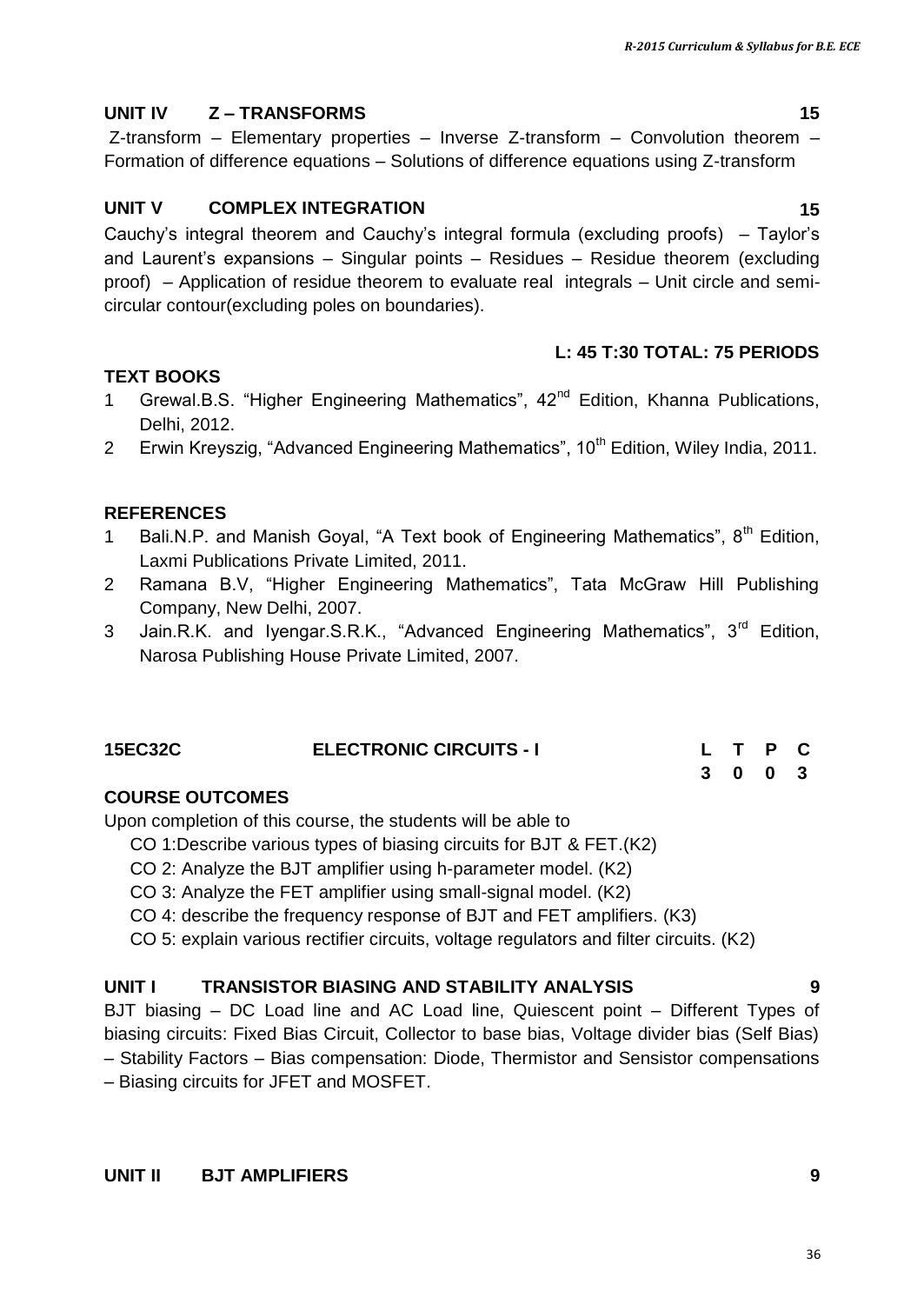Small signal analysis of a Transistor Amplifier Circuit using *h*-Parameters – Analysis of CE, CC and CB amplifiers using simplified *h*-parameter Model – Multistage amplifiers: Analysis of Darlington amplifier – Miller"s Theorem – Bootstrap Technique – Analysis of cascode amplifier.

#### **UNIT III FET AMPLIFIERS 9**

Small signal analysis of JFET and MOSFET amplifiers in CS, CG and CD configurations – BiMOS Cascode amplifier.

#### **UNIT IV FREQUENCY RESPONSE OF AMPLIFIERS 9**

High frequency equivalent circuits of single stage CE (Hybrid - Π model) and MOSFET CS amplifier – Determination of short circuit current gain, cutoff frequency and bandwidth – Bandwidth calculation of multistage amplifiers – Amplifier rise time, sag and their relation to cutoff frequencies.

### **UNIT V RECTIFIERS AND POWER SUPPLIES 9**

Classification of power supplies – Rectifiers: Half-wave, full-wave and bridge rectifiers with resistive load – Analysis of rectifiers without filter and with C, L, LC and CLC filters. Voltage multipliers – Voltage regulators: Zener diode shunt regulator, Transistorized series and shunt regulators – SMPS - Controlled rectifier using SCR.

## **L: 45 TOTAL: 45 PERIODS**

### **TEXT BOOKS**

- 1. Donald A. Neamen, "Electronic Circuit Analysis and Design", 2<sup>nd</sup> Edition, Tata Mc . Graw Hill, 2009.
- 2. Millman.J and Halkias .C, "Electronic Devices and Circuits", TMH, 2008.

## **REFERENCES**

- 1. 1 Robert L. Boylestad and Louis Nashelsky, "Electronic Devices and Circuit Theory", . 10<sup>th</sup> Edition, Prentice Hall, 2009.
- 2. Thomas L. Floyd and David M. Buchla, "Electronics Fundamentals: Circuits, Devices and Applications", 8<sup>th</sup> Edition, Pearson College Div, 2010.
- 3. David A. Bell, "Fundamentals of Electronic Devices and Circuits", Oxford University Press, 2009.
- 4. S.Salivahanan, N. Suresh Kumar and A.Vallavaraj, "Electronic Devices and Circuits", 3<sup>rd</sup> Edition, TMH, 2012.

**15EC33C DIGITAL ELECTRONICS L T P C**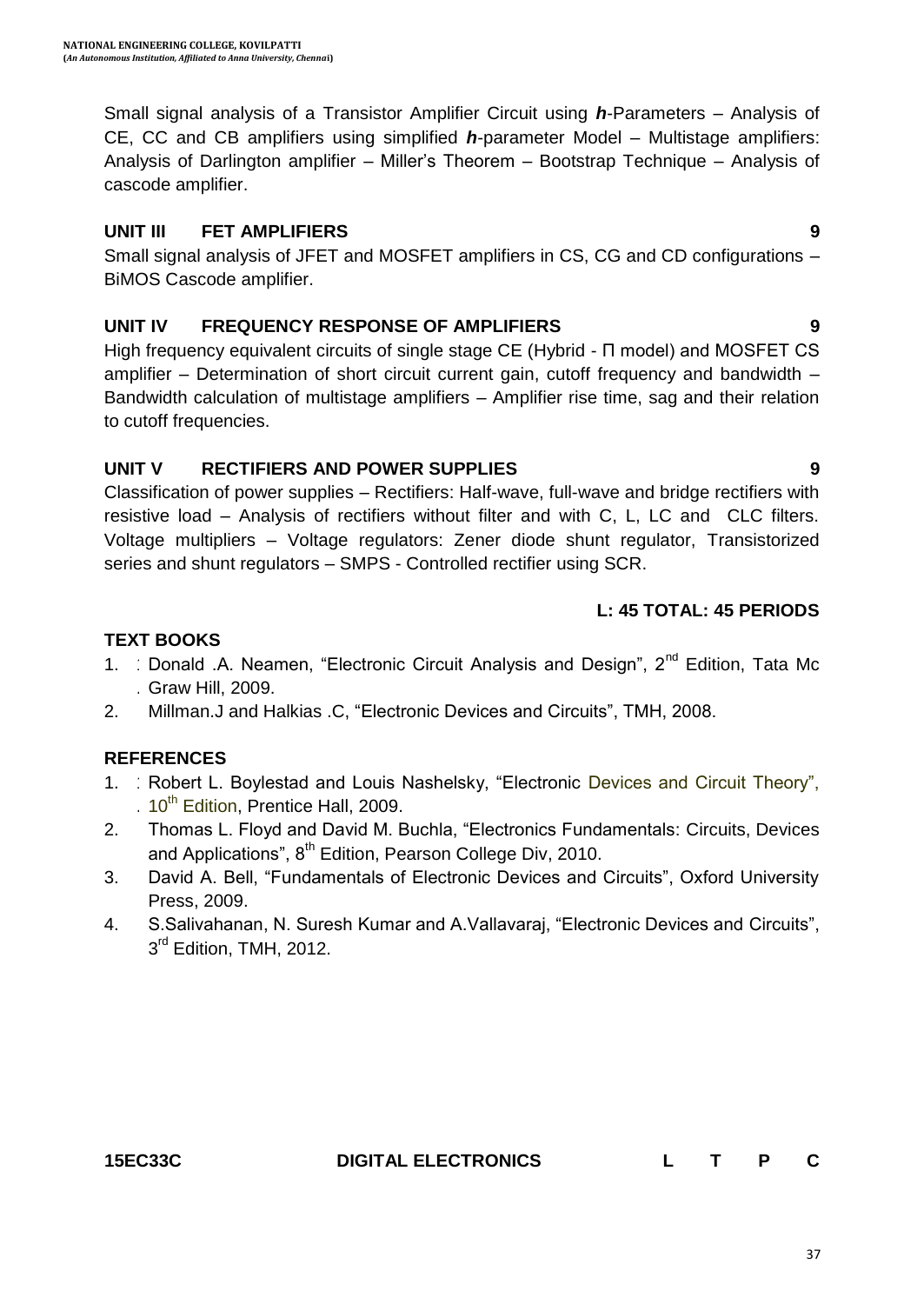### **COURSE OUTCOMES**

Upon completion of this course, the students will be able to

- CO 1: Recall the different number systems and demonstrate the simplification of
	- Boolean expressions using Boolean algebra & Karnaugh Map method. (K2)
- CO 2: Analyze the combinational building blocks. (K3)
- CO 3: Analyze the working of sequential circuit elements. (K2)
- CO 4: Develop a state diagram and simplify the given sequential logic.(K3)
- CO 5: Describe the different programmable logic devices & digital logic families. (K2)

# **UNIT I NUMBER SYSTEM AND BASIC LOGIC 9**

Number systems-Binary, Octal, Hexadecimal, Number base conversions, arithmetic with binary numbers, number representations: signed, unsigned, fixed point numbers, arithmetic operations with signed binary numbers, codes-BCD,Gray,Excess-3, ASCII codes, code conversions. Logic gates-Basic gates, Universal gates, EXOR,EXNOR gates, Boolean algebra, Boolean postulates and laws –De-Morgan's Theorem- Principle of Duality, Simplification using Boolean algebra, Canonical forms - sum of product and product of sum forms. Realization using NAND and NOR gates, Karnaugh map Minimization, Tabulation method.

## **UNIT II COMBINATIONAL CIRCUITS 9**

Design of combinational circuits : adder, subtractor, Parallel adder/Subtractor-Carry look ahead adder- Magnitude Comparator, parity generator & checker, encoder, decoder, Multiplexer, Demultiplexer, code converters, Function realization using multiplexers and decoders

## **UNIT III SEQUENTIAL CIRCUITS 9**

Latches, Edge triggered Flip flops SR, JK, T, D and Master slave – Characteristic table and equation, Flip flop timing analysis, Application table, Synchronous counters, Design of synchronous counters, up/down counter, Modulo–n counter, Decade counters, Register, shift registers, Universal shift register, Ring counters.

# **UNIT IV DESIGN OF SEQUENTIAL CIRCUITS 9**

Classification of sequential circuits: Moore and Mealy, Design of synchronous sequential circuits, state diagram, State table, State minimization, State assignment. Asynchronous sequential logic: Race conditions and Cycles – Hazards in combinational circuits – Hazard free realization.

# **UNIT V PROGRAMMABLE LOGIC DEVICE AND DIGITAL LOGIC FAMILIES <sup>9</sup>**

Memories: ROM, PROM, EEPROM, RAM, Programmable Logic Devices: Programmable Logic Array (PLA), Programmable Array Logic (PAL), Implementation of combinational logic using PROM, PLA and PAL, Digital logic families: TTL, ECL, CMOS and FinFET.

## **L: 45 TOTAL: 45 PERIODS**

# **TEXT BOOKS**

#### 38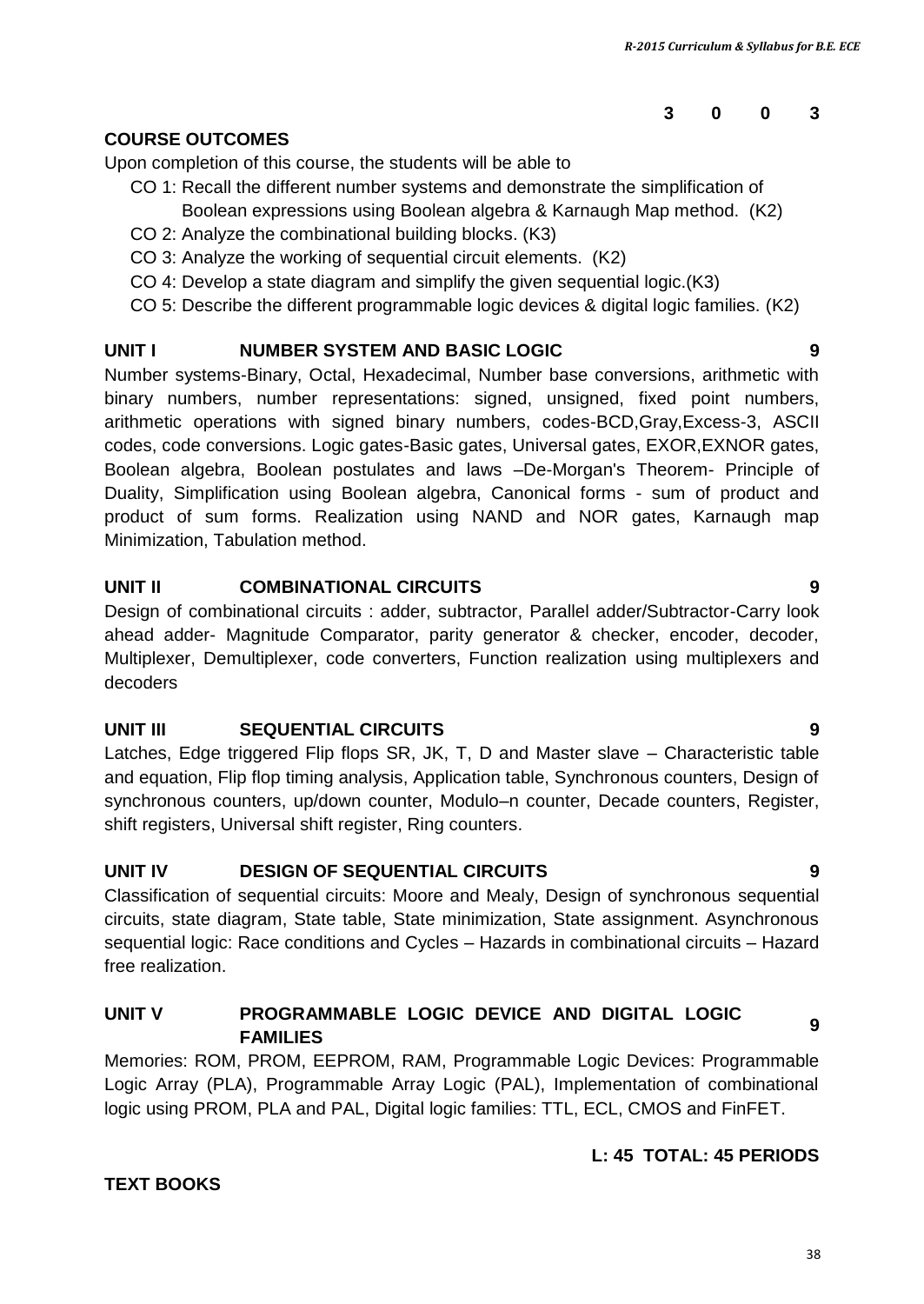- 1. M. Morris Mano, "Digital Design", 4<sup>th</sup> Edition, Pearson Education, 2007
- 2. Thomas L. Floyd, "Digital Fundamentals", 10<sup>th</sup> Edition, Pearson Education Inc, New Delhi, 2009.

### **REFERENCES**

- $1<sub>1</sub>$ S.Salivahanan and S.Arivazhagan,"Digital Circuits and Design",3<sup>rd</sup> Edition, Vikas Publishing House Pvt. Ltd, New Delhi, 2007
- 2. Charles H.Roth, Larry L. Kinney. "Fundamentals of Logic Design", 7<sup>th</sup> Edition, Nelson Education Ltd., 2013, ISBN no. 0495471690, 9780495471691
- 3. Donald P. Leach and Albert Paul Malvino, "Digital Principles and Applications",  $7<sup>th</sup>$ Edition, Tata McGraw Hill Publishing Company Limited, New Delhi, 2010.
- 4. Donald D.Givone,"Digital Principles and Design", Tata Mc-Graw Hill Publishing company limited, New Delhi, 2003.

| <b>15EC34C</b> | <b>SIGNALS AND SYSTEMS</b> | L T P C |  |  |
|----------------|----------------------------|---------|--|--|
|                |                            | 3 2 0 4 |  |  |

### **COURSE OUTCOMES**

Upon completion of this course, students will be able to:

- CO1: Classify and analyze the types of signals, their responses and properties. (K2)
- CO2: Analyze the continuous time signals using Fourier series, Fourier transform and Laplace transform and also understand their properties (K3)
- CO3: Analyze the continuous time systems using Fourier transform and Laplace transform and to solve the frequency response of LTI-CT systems. (K3)
- CO4: Explore the sampling concepts and the effects of aliasing. (K2)
- CO5: Analyze the discrete time signals using Fourier transform and Z transform and to understand their properties. (K3)
- CO6: Analyze the discrete time systems using Fourier transform and Z- transform in order to solve the frequency response of LTI-DT systems.(K3)

#### **UNIT I CLASSIFICATION OF SIGNALS AND SYSTEMS 15**

Continuous time signals (CT signals), Discrete time signals (DT signals), Step, Ramp, Pulse, Impulse, Exponential, Classification of CT and DT signals, periodic and aperiodic, random signals, CT systems and DT systems, Basic properties of systems, Linear Time Invariant systems and properties.

#### **UNIT II ANALYSIS OF CONTINUOUS TIME SIGNALS 15**

Fourier series analysis- trigonometric, cosine and Exponential Fourier series, Spectrum of CT signals, Fourier Transform properties, Fourier transform signal analysis, Laplace Transform properties, Laplace transform Signal Analysis.

#### **UNIT III LINEAR TIME INVARIANT - CONTINUOUS TIME SYSTEMS 15**

Differential equation, Block diagram representation, Impulse response, Convolution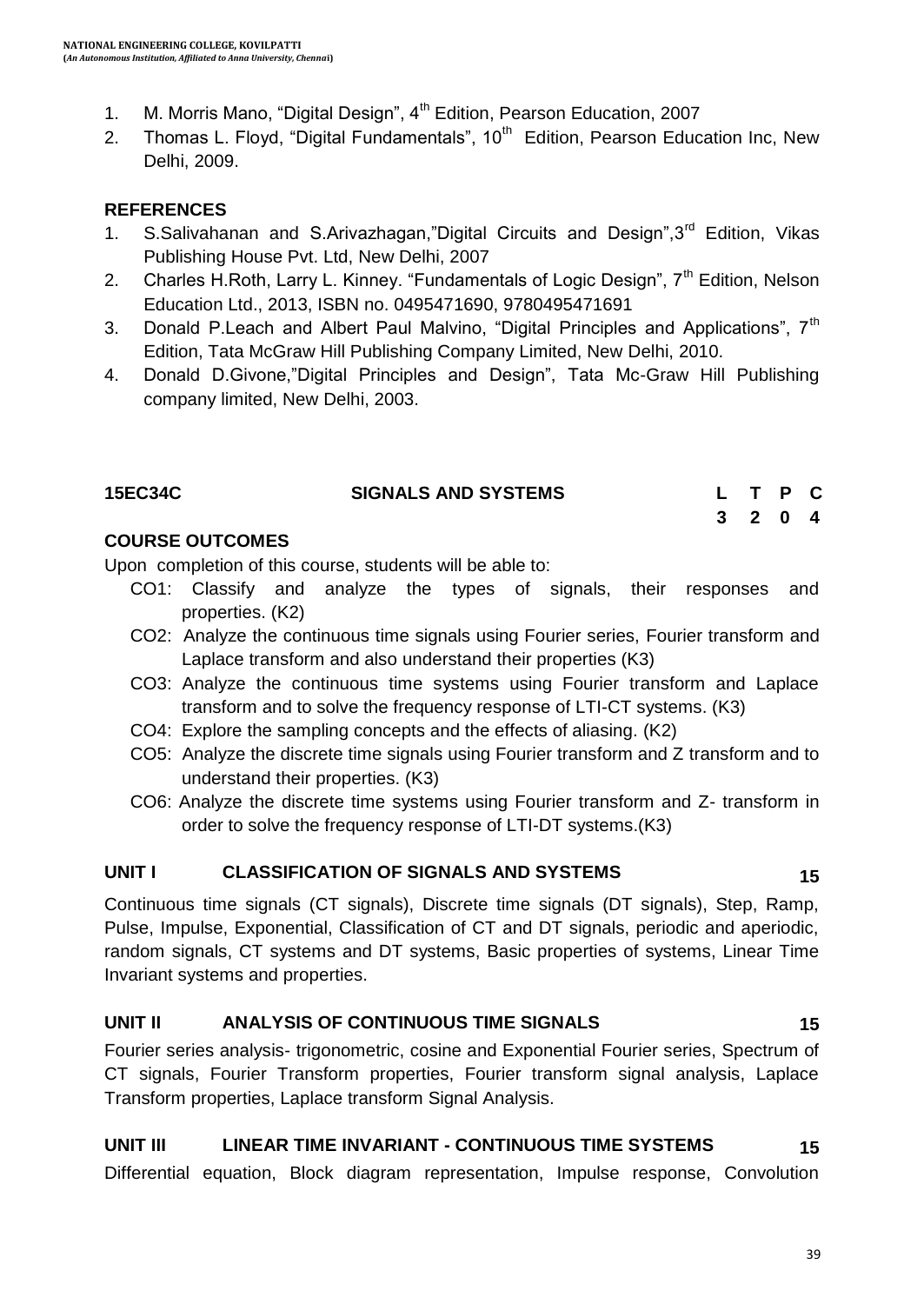integral, frequency response, LTI systems analysis using Fourier and Laplace transforms, State space representation.

#### **UNIT IV ANALYSIS OF DISCRETE TIME SIGNALS 15**

Sampling of CT signals and aliasing, DTFT properties, DTFT signal analysis, Z transform properties, Z transform signal analysis, Inverse Z transform.

#### **UNIT V LINEAR TIME INVARIANT - DISCRETE TIME SYSTEMS 15**

Difference equation, Block diagram representation, Impulse response, Convolution sum, LTI systems analysis using DTFT and Z-transforms, State space representation.

#### **L: 45 T: 30 TOTAL: 75 PERIODS**

#### **TEXT BOOKS**

- $1<sub>1</sub>$ . Education,2007. Allan V.Oppenheim, S.Wilsky and S.H.Nawab, "Signals and Systems", Pearson
- 2. Edward W Kamen and Bonnie's Heck, "Fundamentals of Signals and Systems using 2 MATLAB", Pearson Education, 2007.

### **REFERENCES**

- $1.$ . Rodger E.Ziemer, William H.Tranter and D.Ronald Fannin, "Signals & Systemscontinuous and discrete", Pearson Education, 4<sup>th</sup> Edition, 2001.
- 2. Simon Haykin and Barry Van Veen, "Signals and Systems", 2nd Edition, Willey Publication, 2010.
- 3. Hwei P. Hsu, "Signals and Systems- Schaum's Outline Series", Tata McGraw Hill, 2<sup>nd</sup> Edition, 2010.
- 4. John Alan Stuller, "An Introduction to Signals and Systems", Cengage Learning India Private Limited, 2008.

| <b>15EC35C</b>         | <b>ELECTROMAGNETIC FIELDS</b> |  | L T P C |  |
|------------------------|-------------------------------|--|---------|--|
|                        |                               |  | 3 0 0 3 |  |
| <b>COURSE OUTCOMES</b> |                               |  |         |  |

Upon completion of this course, students will be able to:

- CO1: Apply vector calculus to analyze the behavior of static electric fields and calculate electric fields from stationary charge distribution. (K2)
- CO2: Calculate magnetic fields from stationary and dynamic charge and current Distributions. (K2)
- CO3: Analyze various geometries of conductors, charge distribution and current to determine the terminal behavior of capacitors and inductors. (K2)
- CO4: Explain Maxwell"s equation from fundamental laws. (K2)

CO5: Describe the propagation of plane waves in various materials. (K2)

#### **UNIT I STATIC ELECTRIC FIELDS 12**

Introduction to Co-ordinate System - Rectangular, Cylindrical and Spherical Co- ordinate System, Introduction to line, Surface and Volume Integrals, Definition of Curl, Divergence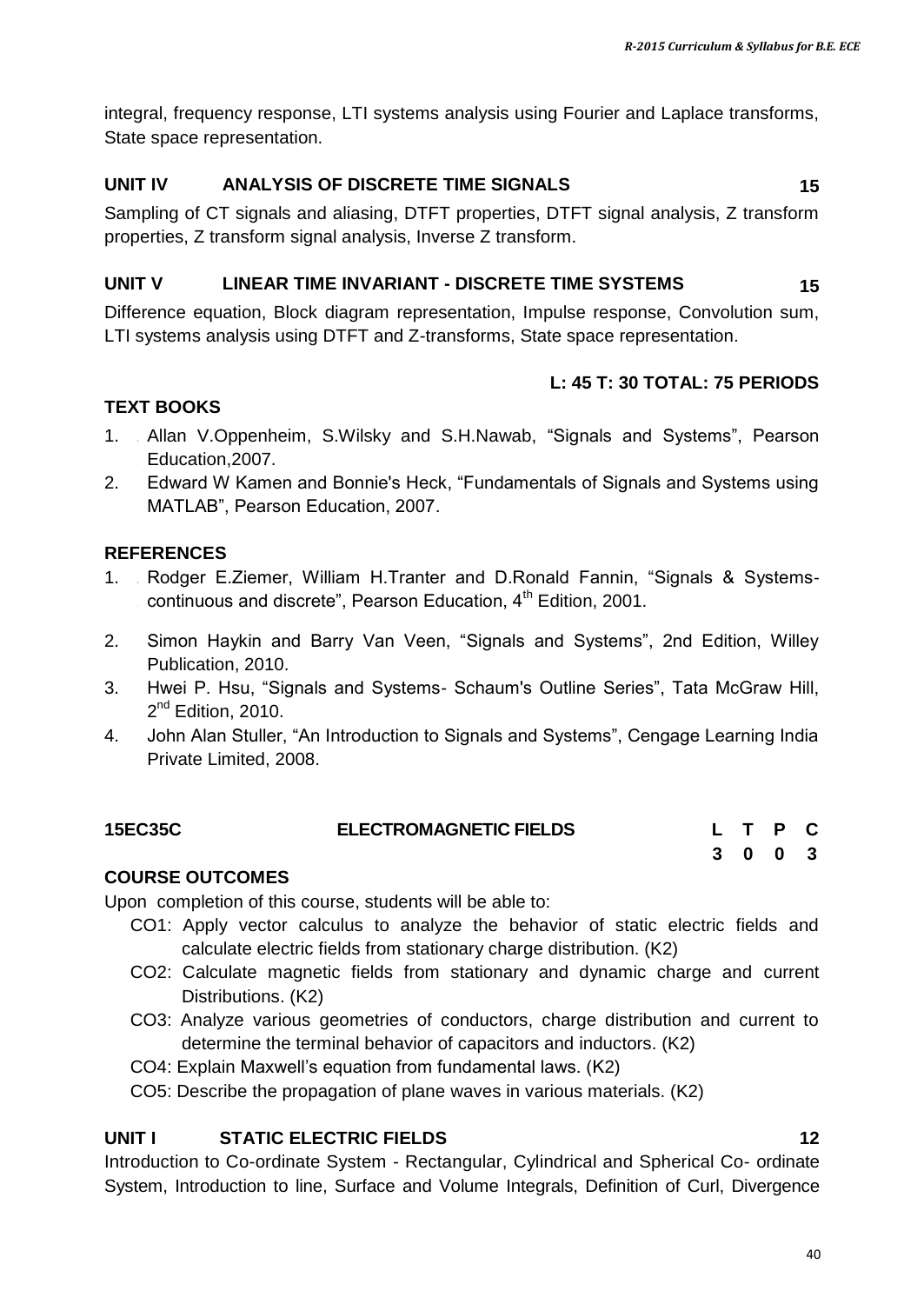and Gradient, Meaning of Stokes theorem and Divergence theorem.

Coulomb's Law in Vector Form, Definition of Electric Field Intensity, Principle of Superposition, Electric Field due to discrete charges, Electric field due to continuous charge distribution, Electric Field due to charges distributed uniformly on an infinite and finite line, Electric Field on the axis of a uniformly charged circular disc, Electric Field due to an infinite uniformly charged sheet.

Electric Scalar Potential, Relationship between potential and electric field, Potential due to electrical dipole, Electric Flux Density, Gauss Law, Gauss Law application

#### **UNIT II STATIC MAGNETIC FIELD 9**

The Biot-Savart Law in vector form, Magnetic Field intensity due to a finite and infinite wire carrying a current I, Magnetic field intensity on the axis of a circular and rectangular loop carrying a current I, Ampere's circuital law. Magnetic flux density, Magnetic moment, Magnetic Vector Potential.

#### **UNIT III ELECTRIC AND MAGNETIC FIELDS IN MATERIALS 8**

Poisson's and Laplace's equation, Electric Polarization, Nature of dielectric materials, Definition of Capacitance, Capacitance of various geometries using Laplace's equation, Electrostatic energy and energy density, Boundary conditions for electric fields, Electric current, Current density, point form of ohm's law. Definition of Inductance, Inductance of loops and solenoids, Definition of mutual inductance, simple examples. Energy density in magnetic fields, magnetization and permeability, magnetic boundary conditions.

#### **UNIT IV TIME VARYING ELECTRIC AND MAGNETIC FIELDS 8**

Faraday's law, Maxwell's Second Equation in integral form from Faraday's Law, Equation expressed in point form. Displacement current, Ampere's circuital law in integral form, Modified form of Ampere's circuital law as Maxwell's first equation in integral form, Equation expressed in point form. Poynting Vector and the flow of power, Power flow in a co-axial cable.

#### **UNIT V ELECTRO MAGNETIC WAVES 8**

Derivation of Wave Equation, Uniform Plane Waves, Wave equation in Phasor form, Plane waves in free space and in a homogenous material. Wave equation for a conducting medium, Plane waves in lossy dielectrics, Propagation in good conductors, Skin effect, Wave polarization.

#### **L: 45 TOTAL: 45 PERIODS**

#### **TEXT BOOKS**

- 1. W H.Hayt & J A Buck, "Engineering Electromagnetics", TATA McGraw-Hill,  $7<sup>th</sup>$ Edition, 2007.
- 2. E.C. Jordan & K.G. Balmain, "Electromagnetic Waves and Radiating Systems", Pearson Education,  $4<sup>th</sup>$  Edition, 2006.

#### **REFERENCES**

1. Matthew N. O. Sadiku, "Elements of Electromagnetics", Oxford University Press, USA, 3<sup>rd</sup> Edition, 2010.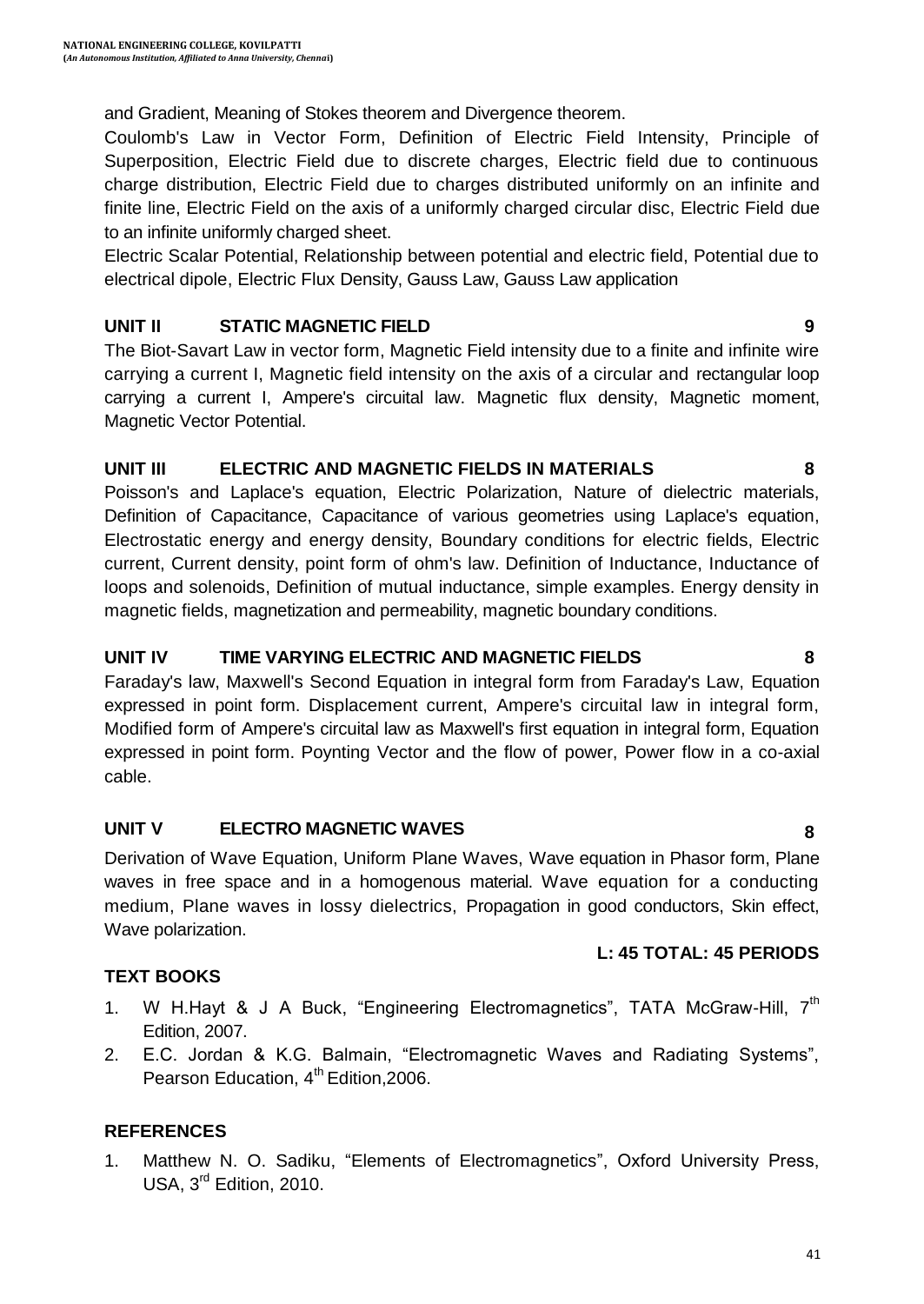- 2. Jian-Ming Jin, "Theory and Computation of Electromagnetic Fields", Wiley-IEEE Press, 2010.
- 3. John.D.Kraus and Fleisch, "Electromagnetics with Applications", Tata McGraw-Hill, 5<sup>th</sup> Edition, 2010
- 4. David k. Cheng, "Field and Wave Electromagnetics", Pearson Education, 2009.

| <b>15EC36C</b> | <b>C++ AND DATA STRUCTURES</b> | L T P C |  |
|----------------|--------------------------------|---------|--|
|                |                                | 3 0 0 3 |  |

#### **COURSE OUTCOMES**

Upon completion of this course, students will be able to

- CO1: Recognize and apply the basic constructs to write programs (K3, S4)
- CO2: Realize and apply the object oriented constructs to solve real life problems (K3, S4)
- CO3: Comprehend and apply the concepts of file handling, templates, exception handling and string handling solving problems (K3, S4)
- CO4: Appreciate and implement the linear data structures. (K2, S4)
- CO5: Identify the suitable non linear data structures to solve real life problems.(K4,S4)

#### **UNIT I BASIC CONSTRUCTS** 9

Basic concepts of object oriented programming – Benefits and applications of OOP - Tokens – Keywords – Identifiers - Data types - Storage classes - Reference variable - Operators in C++ – Expressions - Control structures, C++ classes and objects – inline function – Static data member and static member function - Friend function, Constructors and destructors

#### **UNIT II OBJECT ORIENTED PROGRAMMING CONSTRUCTS** 9

Operator overloading and type conversions, Inheritance: Extending classes – Virtual Base Classes – Abstract Classes, Pointers – this pointer, Virtual functions – Pure Virtual Functions - Polymorphism

#### **UNIT III ADVANCED FEATURES IN OBJECT ORIENTED PROGRAMMING** 9

File handling, Templates: Class Templates – Function Templates - Exception handling: Basics – Mechanism, Manipulating Strings: Creating String Objects – Manipulating String Objects.

#### **UNIT IV LINEAR DATA STRUCTURES** 9

Lists, Stacks and Queues: Array and linked list implementation of List, Stack, Queue – Applications of List: Polynomial addition – Sparse Matrix – Applications of stack: Infix to Postfix – Evaluation of Expression – Function calls.

#### **UNIT V NONLINEAR DATA STRUCTURES** 9

Trees: Binary tree – Expression tree - Binary search tree - AVL tree - Graphs: Basic Terminologies, Representations - Topological sort – Dijskstra's shortest path Algorithm -Prim's and Kruskal's Algorithms.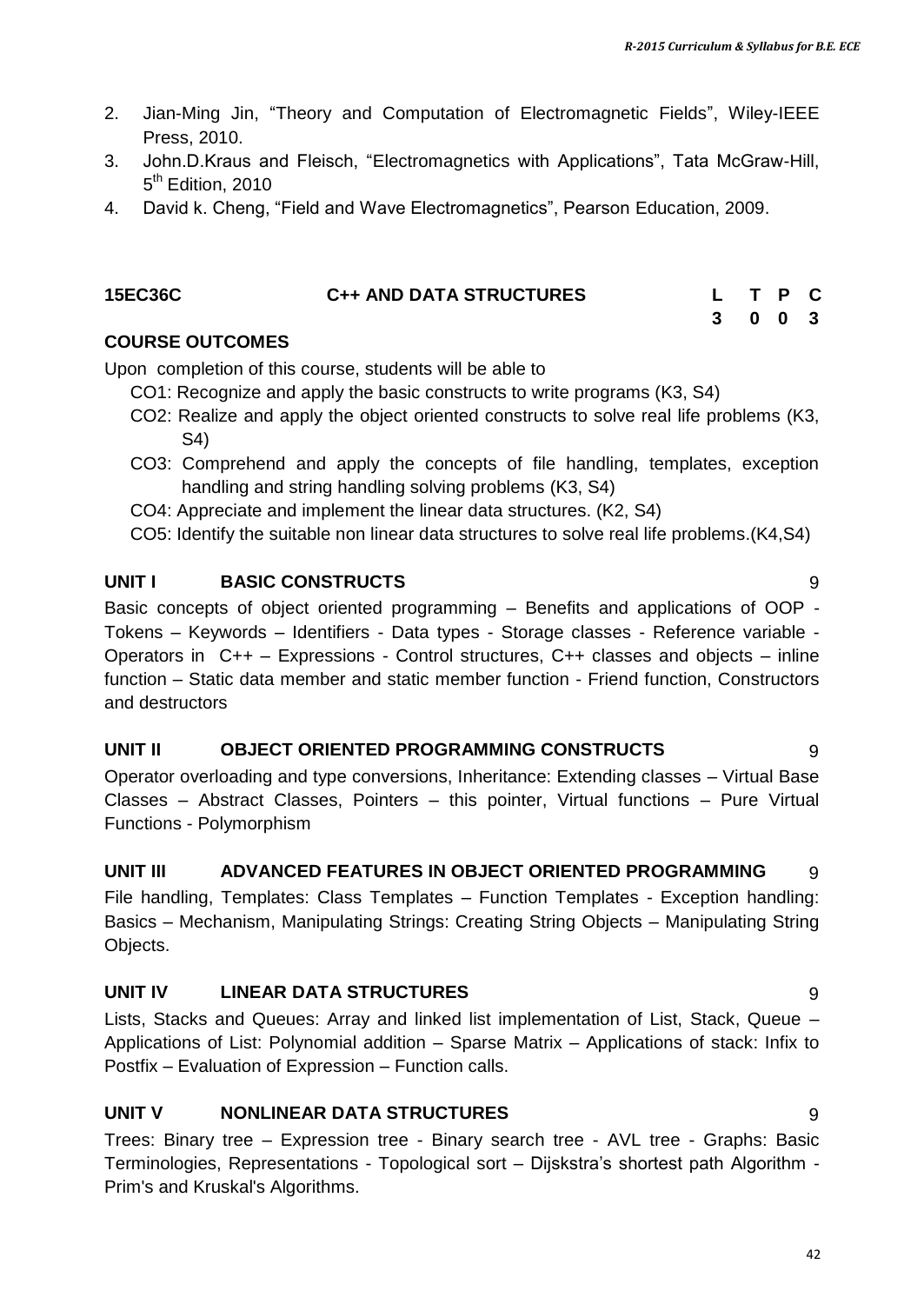### **L: 45 TOTAL: 45 PERIODS**

#### **TEXT BOOKS**

- 1. E.Balagurusamy, "Object Oriented Programming with C++", McGraw Hill Company Limited, 2007.
- 2. M.A.Weiss, "Data Structures and Algorithm Analysis in C++", 3<sup>rd</sup> Edition, Addison -Wesley, 2007.
- 3. V.Aho, J.E.Hopcroft, and J.D.Ullman, "Data Structures and Algorithms", 1<sup>st</sup> Edition, Pearson Education, Reprint 2003.

#### **REFERENCES**

- 1. Bjarne Stroustrup, "Programming: Principles and Practice Using C++", Addison Wesley, 2008.
- 2. R. F. Gilberg, B. A. Forouzan, "Data Structures", 2<sup>nd</sup> Edition, Thomson India Edition, 2005.

| <b>15EC37C</b> | <b>DIGITAL ELECTRONICS LABORATORY</b> |  | L T P C            |  |
|----------------|---------------------------------------|--|--------------------|--|
|                |                                       |  | $0 \t 0 \t 2 \t 1$ |  |

#### **COURSE OUTCOMES**

Upon completion of this course, the students will be able to

- CO 1: Design and demonstrate the combinational and sequential circuits using digital IC"s. (K2)
- CO 2: Design and simulate combinational circuits using verilog HDL.(K3)

- 1. Design and implementation of Adder and Subtractor using logic gates.
- 2. Design and implementation of code converters using logic gates
	- i) Gray to binary code converter
	- ii) Binary to gray code converter.
- 3. Perform 4 bit binary Addition/ subtraction and BCD addition using IC 7483.
- 4. Design and implementation of Multiplexer and De-multiplexer using logic gates and study of IC74150 and IC 74154.
- 5. Design and implementation of encoder and decoder using logic gates and study of IC7445 and IC74147.
- 6. Construction and verification of 4 bit ripple counter and Mod-10 / Mod-12 Ripple counters.
- 7. Implementation of SISO, SIPO, PISO and PIPO shift registers using Flip-flops.
- 8. Design and simulation of Adder, Subtractor, Multiplexer, Demultiplexer, 4 bit ripple counter, Mod-10 ripple counter and Shift registers using Verilog Hardware Description Language.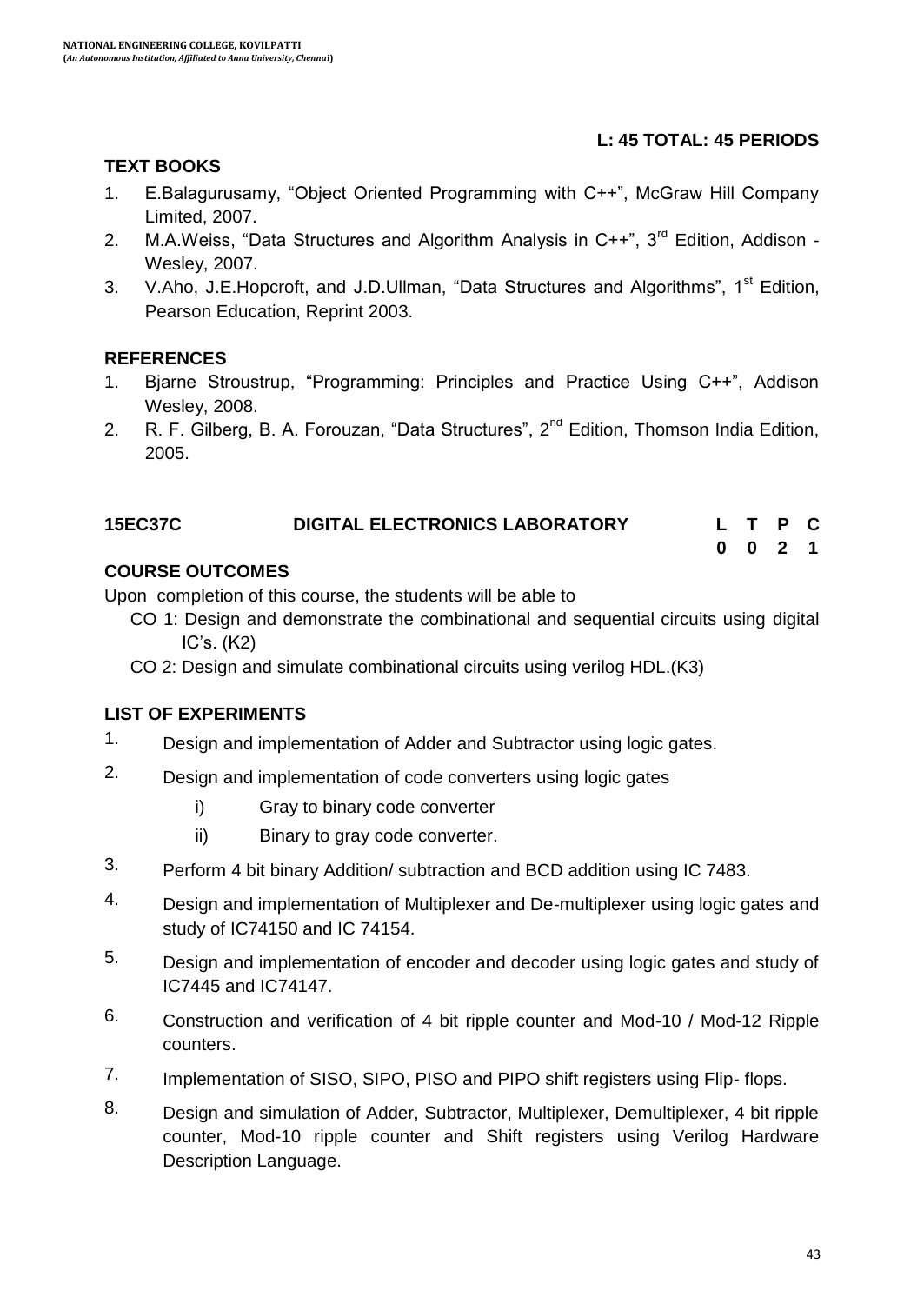9. Design and simulation of 4 bit magnitude comparator, 16 bit odd/even partity checker/generator using Gate level modeling of Verilog Hardware Description Language.

#### **P:30 TOTAL: 30 PERIODS**

### **15EC38C C++ AND DATA STRUCTURES LABORATORY L T P C**

**0 0 2 1**

### **COURSE OUTCOMES**

Upon completion of this course, the students will be able to

- CO 1: implement basic concepts of OOP (K3, S2)
- CO 2: solve real world problems using advanced concepts of OOP. (K3,S4)
- CO 3: develop programs using dynamic memory allocation and linked list ADT. (K3, S2)
- CO 4: apply Stack ADT and Queue ADT to solve problems. (K3, S4)
- CO 5: implement various trees ADT. (K3, S2)

- 1. a. Design simple C++ classes using static members, methods, default arguments and friend functions.
	- b. Design matrix and vector classes with static allocation and use friend function to do matrix vector multiplication.
- 2. Implement Matrix class with dynamic memory allocation and necessary methods. Give proper constructor, destructor, copy constructor and overloading of assignment operator to copy a matrix into another variable.
- 3. Assume a bank maintain two kinds of accounts savings account and current account. The savings account provides compound interest and withdrawal facilities but no cheque book facility. The current account provides compound interest and withdrawal facilities but no cheque book facility but no interest. Current account holders should also maintain a minimum balance and if the balance falls below this level, a service charge is imposed. Create a class account that stores customer name, account number and type of account. From this derive the classes cur\_acct and sav\_acct to make them more specific to their requirements. Design a C++ class for the above scenario.
	- i. Include necessary member functions in order to achieve the following tasks: Don"t use constructors to initialize
	- a. Accept deposit from a customer and update the balance
	- b. Display the balance
	- c. Compute and deposit interest
	- d. Permit withdrawal and update the balance
	- e. Check for the minimum balance, impose penalty, necessary and update the balance
	- ii. Use constructors to initialize members for the three classes account, cur\_acct and sav\_acct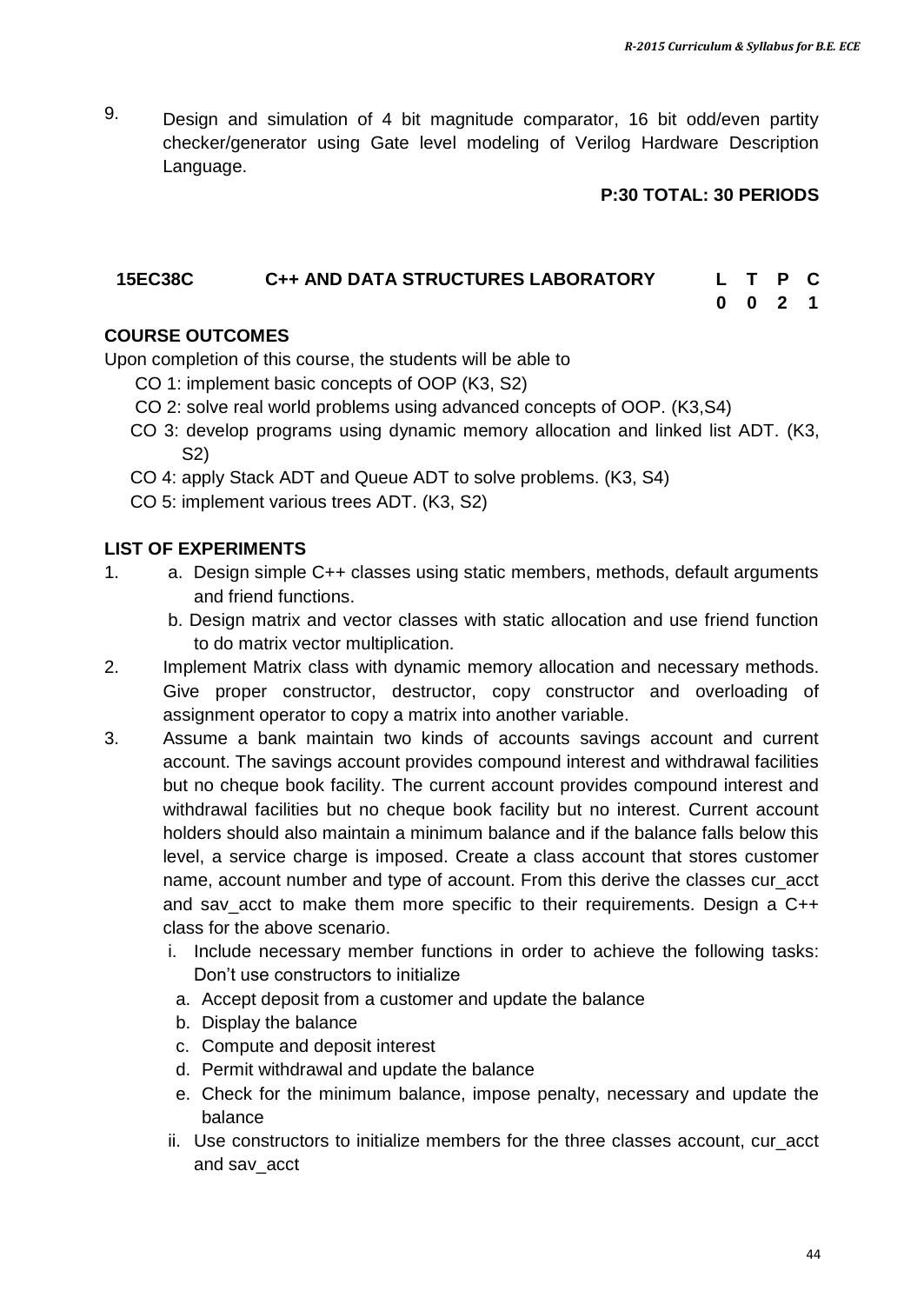4. Create a base class shape. Use this class to store two double type values that could be used to compute the area of figures. Derive two specific classes called triangle and rectangle from the base shape. The member function get data() of the base class is used to initialize base class data members and another member function display area() to compute and display the area of figures. Make display\_area() as a virtual function and redefine this function in the derived classes to suit their requirements. Design a C++ program that will accept dimensions of a triangle or a rectangle interactively and display the area.

Note: The two values given as input will be treated as lengths of two sides in the case of rectangles and as base and height in the case of triangles.

- 5. Design stack and queue classes with necessary exception handling
- 6. a. Create a list. While creating, the new nodes should be added in the front of the list by default.
	- i. Delete the specified node
	- ii. Find the specified node and return it's position
	- iii. Display the list and the number of nodes after each operation
	- b. Create a list with n nodes. Each node contains data and time tick information.
		- i. Insert the node based on the sorted order of time tick.
	- ii. Display the list in the reverse order and number of nodes in the list.
	- ii. Delete the specified node from the list and display the resultant list.
- 7. Represent a polynomial as a linked list and write functions to add the following polynomial and display the resultant polynomial. 4X4+3X3+X+5, 3X3+2X2+X+3.
- 8. Using Stack ADT, write a program to convert infix expression into postfix expression which includes  $'(',')$ ,'+','-','\*' and '/'.
- 9. Write a program to implement an expression tree. Produce its pre-order, in-order, and post-order traversals.
- 10. Implement binary search tree and AVL Tree

#### **P:30 TOTAL: 30 PERIODS**

**0 0 2 1**

#### **15EC39C ELECTRONIC CIRCUITS LABORATORY L T P C**

#### **COURSE OUTCOMES**

Upon completion of this course, the students will be able to

- CO 1: Demonstrate various biasing circuits (K2)
- CO 2: Design and demonstrate a small signal BJT amplifier.(K3)
- CO 3: Design a small signal MOSFET amplifier.(K2)
- CO 4: Design a DC power supply circuits. (K3)

- 1. Study of Biasing Circuits
	- Fixed Bias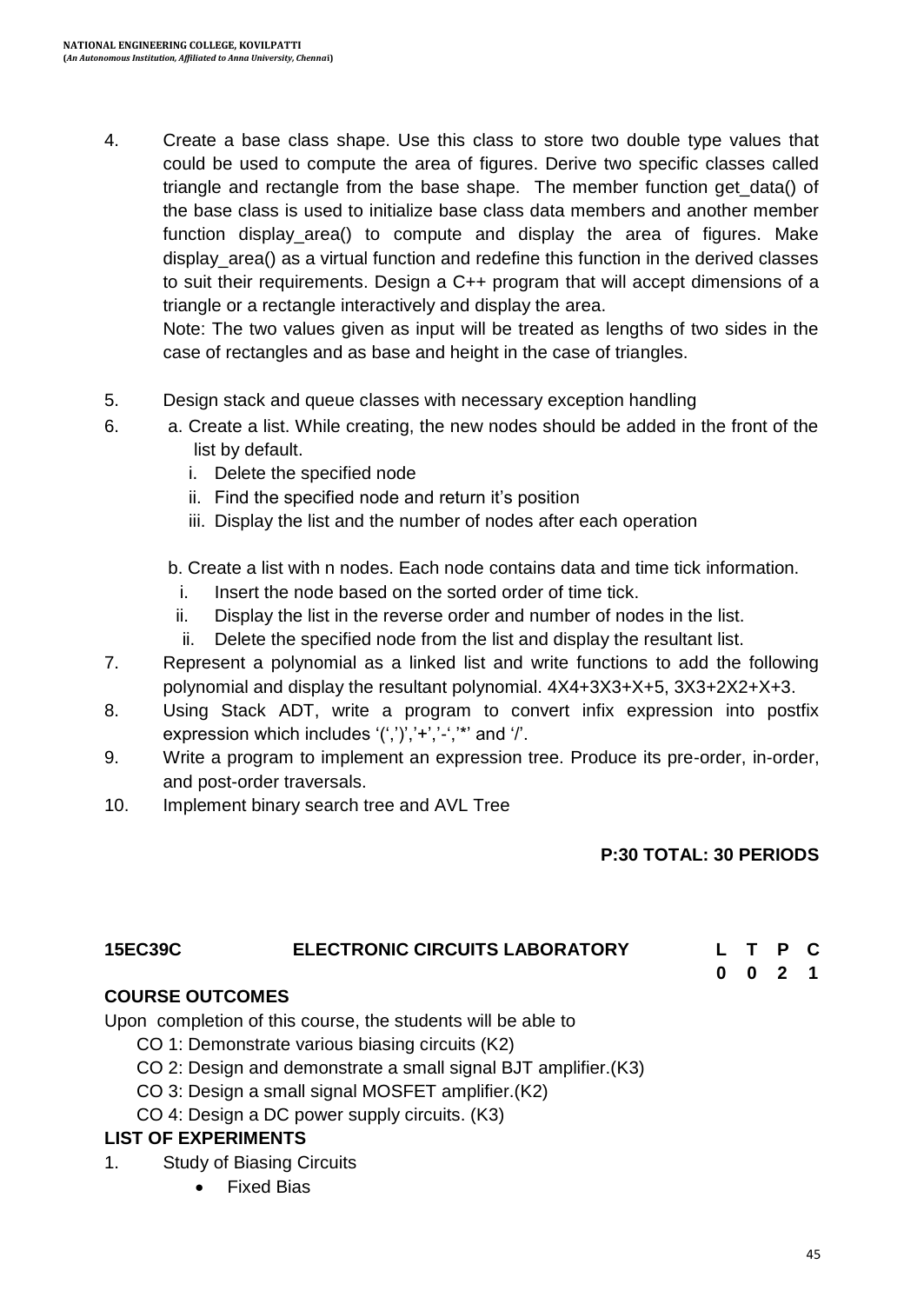- Self Bias
- 2. Design and construction of BJT Common Emitter Amplifier.
	- Measurement input and output impedances
	- Plot the frequency response & Determination of Gain Bandwidth Product
- 3. Design and construction BJT Common Collector Amplifier.
	- Measurement of input and output impedances.
	- Plot the frequency response & Determination of Gain Bandwidth Product
- 4. Design and construction Darlington Amplifier using BJT
- 5. Design and construction of MOSFET Amplifier.
	- Measurement of input and output impedances.
	- Plot the frequency response & Determination of Gain Bandwidth Product
- 6. Power Supply circuit Full wave rectifier with simple capacitor filter and Zener Voltage Regulator
	- Measurement of DC output voltage under different loading conditions.
	- Plot the Load regulation characteristics and calculate the Load regulation.

#### **P:30 TOTAL: 30 PERIODS**

## **15EC41C PROBABILITY AND RANDOM PROCESSES L T P C**

**3 2 0 4**

#### **COURSE OUTCOMES**

Upon completion of this course, the students will be able to

- CO 1: Grasp basic probability concepts and standard distributions. (K2)
- CO 2: Perform the ideas related to two dimensional random variables.(K2)
- CO 3: Understand various Random processes. (K3)
- CO 4: Evaluate spectral densities of functions. (K2)
- CO 5: Acquire the knowledge of linear systems. (K3)

#### **UNIT I RANDOM VARIABLES 15**

Discrete and continuous random variables – Moments - Moment generating function and their properties. Binomial, Poisson, Geometric, Uniform, Exponential, Gamma and Normal distributions.

#### **UNIT II TWO DIMENSIONAL RANDOM VARIABLE 15**

Joint distributions - Marginal and conditional distributions - Covariance - Correlation and Regression – Transformation of random variables.

#### **UNIT III CLASSIFICATION OF RANDOM PROCESSES 15**

Classification of Random Processes - First order, second order, strictly stationary, widesense stationary and ergodic processes – Markov process - Poisson and Normal processes.

### **UNIT IV CORRELATION AND SPECTRAL DENSITIES 15**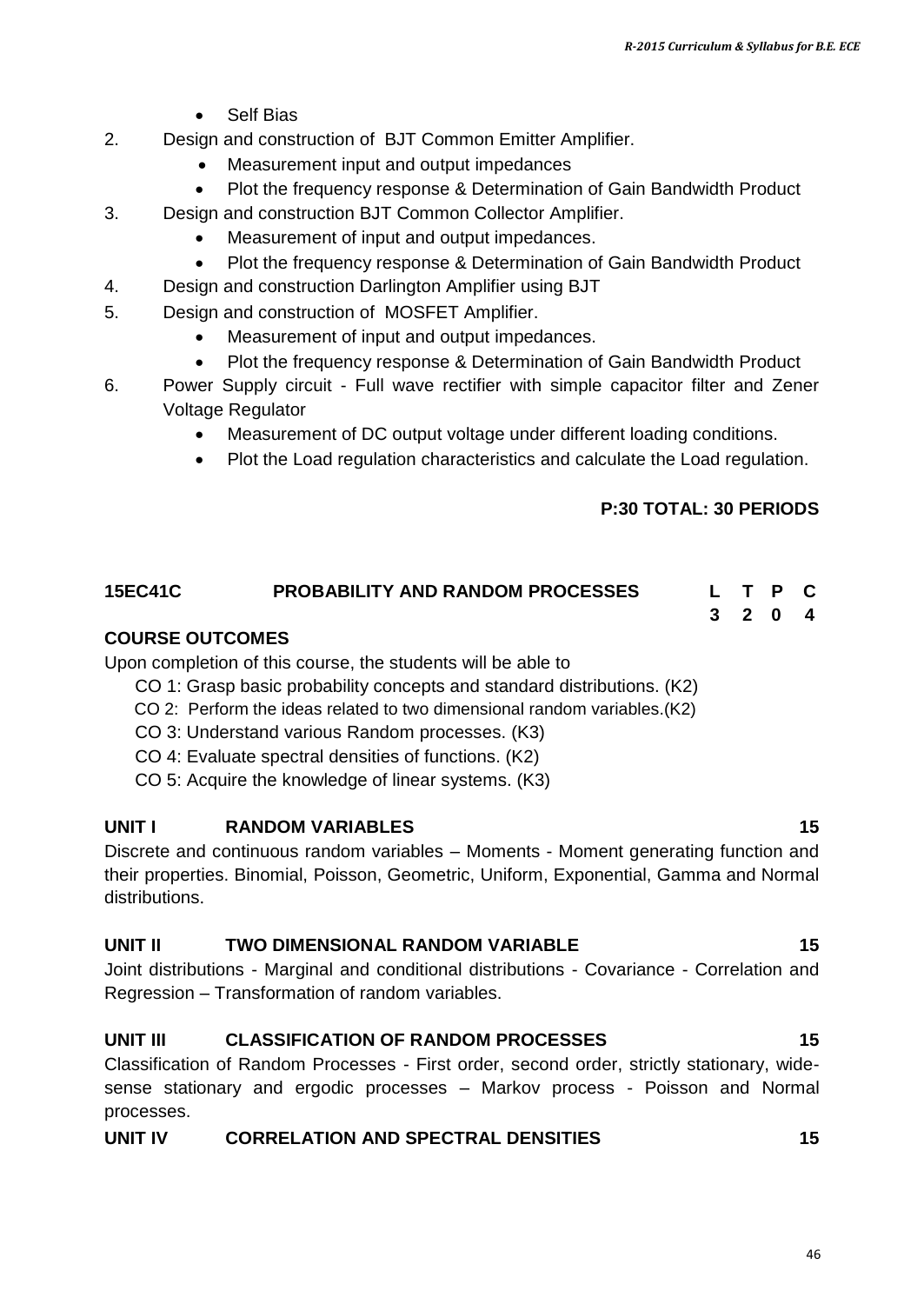Auto correlation - Cross correlation - Power spectral density – Cross spectral density - Properties – Wiener-Khintchine theorem (without proof) – Relationship between cross power spectrum and cross correlation function.

#### **UNIT V LINEAR SYSTEMS WITH RANDOM INPUTS 15**

Linear time invariant system - System transfer function – Linear systems with random inputs–Auto correlation and cross correlation functions of input and output – White noise.

#### **L: 45 T:30 TOTAL: 75 PERIODS**

#### **TEXT BOOKS**

- 1 Oliver C. Ibe, "Fundamentals of Applied Probability and Random processes", Elsevier, First Indian Reprint, 2007.
- 2 Peebles Jr. P.Z., "Probability Random Variables and Random Signal Principles", Fourth Edition, Tata McGraw-Hill Publishers, New Delhi, 2002.

#### **REFERENCES**

- 1. Miller.S.L and Childers, S.L, "Probability and Random Processes with applications to Signal Processing and Communications", Elsevier Inc., First Indian Reprint 2007.
- 2. Hwei Hsu, "Schaum"s Outline of Theory and Problems of Probability, Random Variables and Random Processes", Tata McGraw-Hill edition, New Delhi, 2004.
- 3. Yates and D.J. Goodman, "Probability and Stochastic Processes", Second edition, John Wiley and Sons, 2005.

| <b>15EC42C</b> | <b>ELECTRONIC CIRCUITS – II</b> |  | L T P C |  |
|----------------|---------------------------------|--|---------|--|
|                |                                 |  | 3 0 0 3 |  |

#### **COURSE OUTCOMES**

Upon completion of this course, the students will be able to

- CO 1: Explain the various large signal amplifiers.(K2)
- CO 2: Analyze the various negative feedback topologies.(K3)
- CO 3: Classify a sinusoidal oscillator.(K2)
- CO 4: Describe the different types of tuned amplifiers.(K2)
- CO 5: Explain various wave shaping circuits (K2)
- CO 6: Write PSPICE programs for various electronic circuits. (K3)

#### **UNIT I LARGE SIGNAL AMPLIFIERS 9**

Classification of amplifiers - Class A power amplifier, second order harmonic and higher order harmonic distortion in Class A amplifier – Analysis of Class A transformer coupled, Class B push-pull and Class C power amplifiers. Complementary – symmetry (class B) push-pull amplifier, Class D amplifier, MOSFET power amplifier - thermal stability and heat sink.

#### **UNIT II FEEDBACK AMPLIFIERS 9**

Block diagram, Loop gain, Gain with feedback, Effects of negative feedback on Cut-off frequencies, distortion, noise, input impedance and output impedance, Four types of

#### 47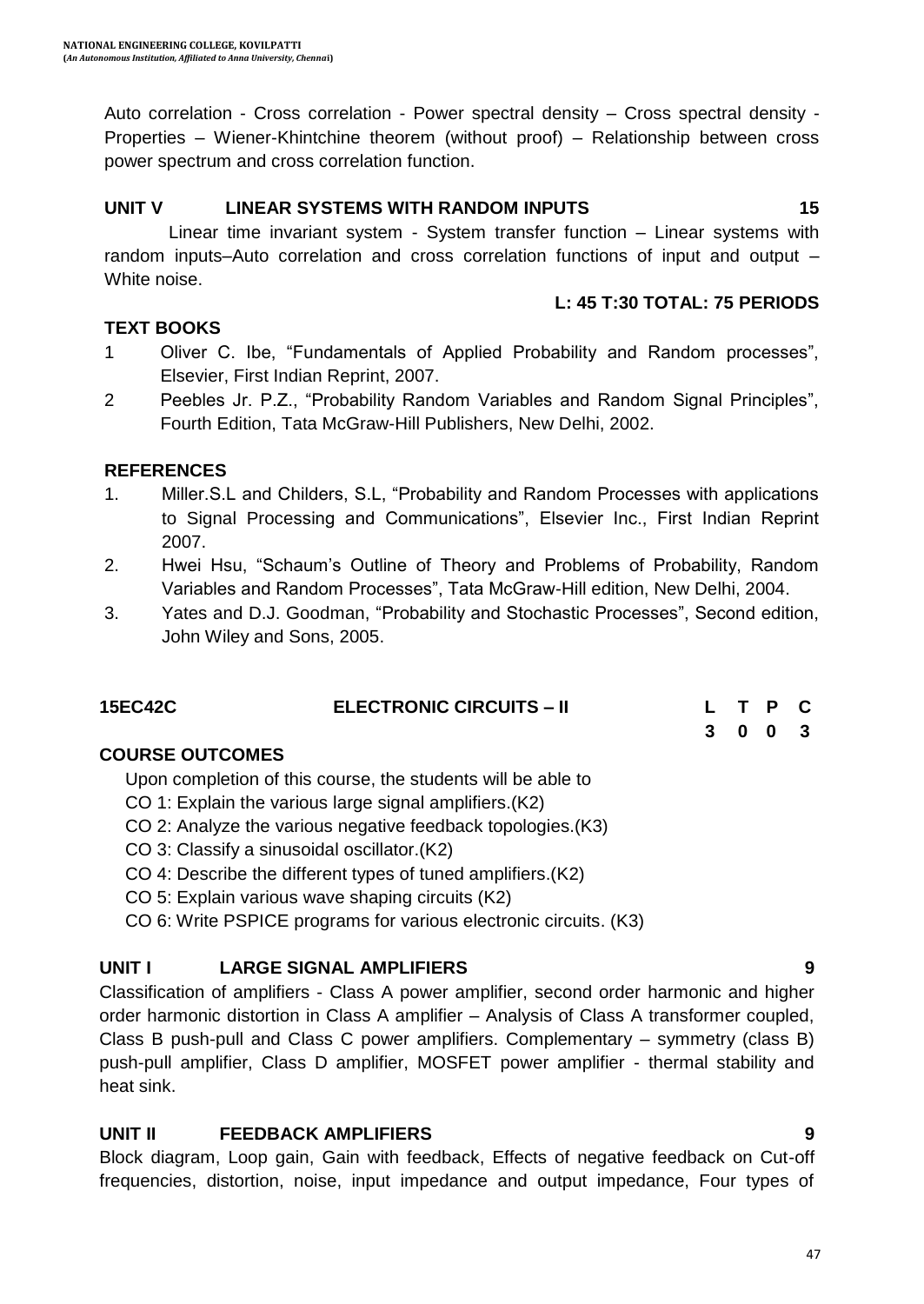negative feedback connections, voltage series feedback, voltage shunt feedback, current series feedback and current shunt feedback, Method of identifying feedback topology and feedback factor. Analysis of negative feedback amplifier circuits.

#### **UNIT III OSCILLATORS 9**

Classification - Barkhausen Criterion - Mechanism for start of oscillation and stabilization of amplitude - General form of an Oscillator - Analysis of LC oscillators - Hartley, Colpitts, Clapp, Franklin, Armstrong, Tuned collector oscillators. RC oscillators - phase shift, Wien bridge, Twin-T Oscillators. Quartz Crystal Construction, Electrical equivalent circuit of Crystal, Miller and Pierce Crystal oscillators, frequency stability of oscillators.

#### **UNIT IV TUNED AMPLIFIERS 9**

small signal tuned amplifiers - Analysis of capacitor coupled single tuned amplifier, double tuned amplifier(quantitative only), effect of cascading single tuned and double tuned amplifiers on bandwidth, Stagger tuned amplifiers. Large signal tuned amplifiers - Class C tuned amplifier, Efficiency and applications of Class C tuned amplifier. Stability of tuned amplifiers - Neutralization, Hazeltine neutralization method.

#### **UNIT V WAVE SHAPING CIRCUITS AND PSPICE 9**

Wave shaping circuits:RC and RL Low pass and High pass Circuits, Clipper and clamper circuits, PSPICE: Introduction to PSPICE software, file types, netlist commands, Basic analysis of DC,AC Transients, Analog Behavioural Model (ABM): equations setup, If statement, voltage/current/frequency dependent sources, Advanced analysis: noise, Monte carlo, Worse-case spectral description of signals (FFT), measuring the total harmonic distortion (THD), circuit optimization using PSPICE optimizer software, Simulation of various electronics circuits using PSPICE.

## **L: 45 TOTAL: 45 PERIODS**

#### **TEXT BOOKS**

- 1 Millman and Halkias. C., "Integrated Electronics", Tata McGraw-Hill, 2010 (Reprint).
- 2 Schilling and Belove, "Electronic Circuits", TMH, 3<sup>rd</sup> Edition, 2002.
- 3. S. Salivahanan, N. Suresh Kumar and A. Vallavaraj, "Electronic Devices and Circuits", 2<sup>nd</sup> Edition, TMH, 2007.

#### **REFERENCES**

- 1. Chenming Hu , "Modern Semiconductor Devices for Integrated Circuits", Prentice Hall, 2009.
- 2. Jimmie J.Cathey, "Schaum"s Outline of Electronic Devices and Circuits", McGraw-Hill, 2nd Edition, 2002.
- 3. David A. Bell, "Solid State Pulse Circuits", Prentice Hall of India, 1992.
- 4. Tuinega p.w.spice, "A guide to circuit simulation and analysis & PSPICE", Prentice Hall of India, 3<sup>rd</sup> edition, 1995.
- 5. P.Antognetti and G.Mssobrio,"Semiconductor Device modeling with SPICE", McGraw Hall,2010(Re-print)

**15EC43C DIGITAL SIGNAL PROCESSING L T P C**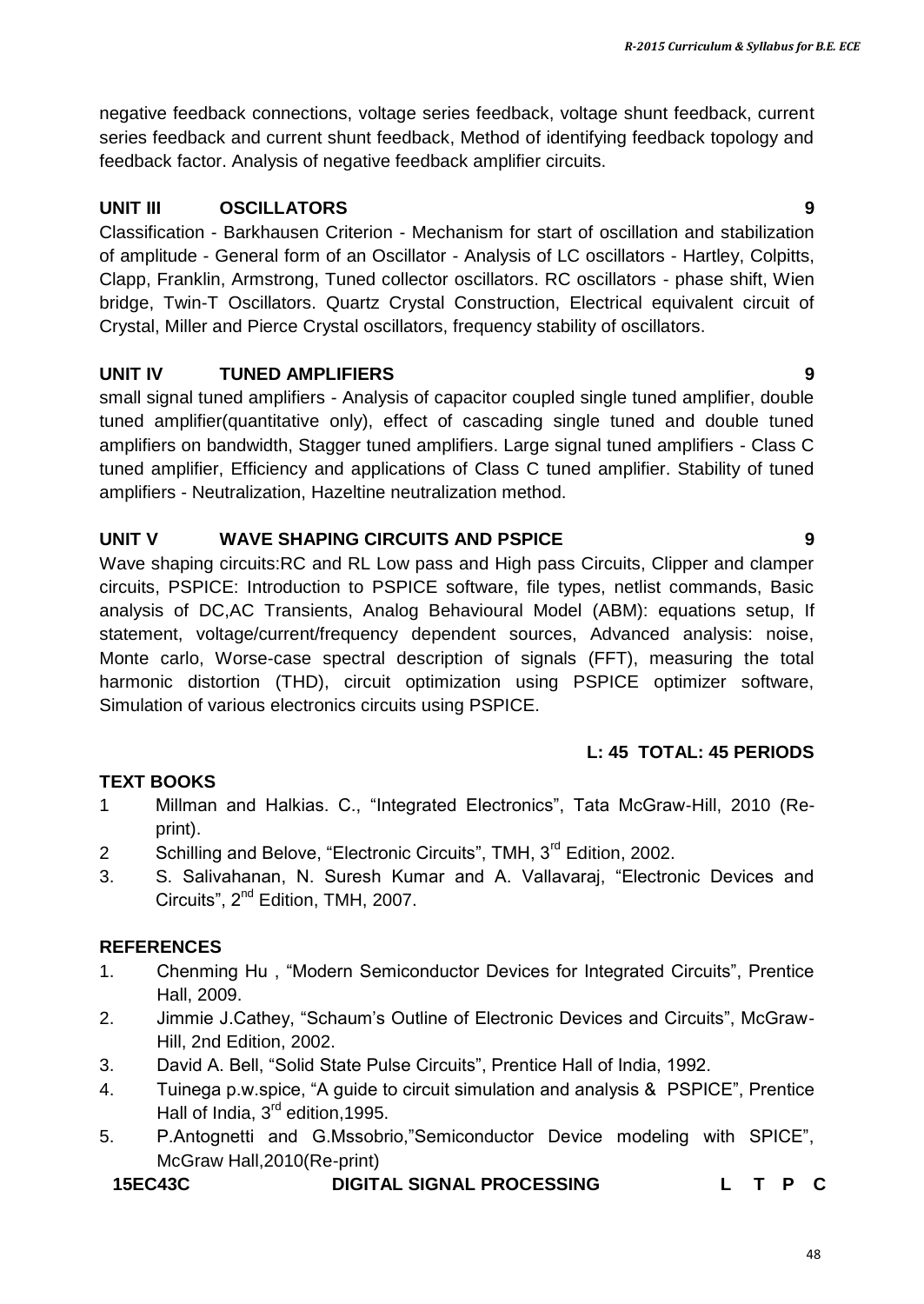#### **3 2 0 4**

#### **COURSE OUTCOMES**

Upon completion of this course, the students will be able to

- CO 1: Compute DFT using different methods.(K2)
- CO 2: Design IIR filters. (K2)
- CO 3: Design and realization of FIR filters. (K3)
- CO 4: Discuss the finite word length effects in signal processing.(K2)

CO 5: Explain the concepts of Multi rate signal processing. (K2)

#### **UNIT I DISCRETE FOURIER TRANSFORM 15**

DFT and its properties, Relation between DTFT, DFT and FFT, DFT computations using Decimation in time and Decimation in frequency algorithms, Inverse DFT using FFT algorithms, Use of FFT in linear filtering, Sectionalized convolution-overlap add and save procedure.

#### **UNIT II INFINITE IMPULSE RESPONSE DIGITAL FILTERS 15**

Review of design of analog Butterworth and Chebyshev Filters, Frequency transformation in analog domain - Design of IIR digital filters using impulse invariance technique - Design of digital filters using bilinear transform - pre warping - Realization using direct, cascade and parallel forms.

#### **UNIT III FINITE IMPULSE RESPONSE DIGITAL FILTERS 15**

Symmetric and Antisymmetric FIR filters - Linear phase FIR filters - Design using Hamming, Hanning, Blackman and Kaiser Windows - Frequency sampling method, Optimal FIR filter design – Realization of FIR filters - Transversal, Linear phase and Polyphase structures.

#### **UNIT IV FINITE WORD LENGTH EFFECTS 15**

Fixed point and floating point number representations - Comparison - Truncation and Rounding errors - Quantization noise - derivation for quantization noise power - coefficient quantization error - Product quantization error - Overflow error, Saturation arithmetic - Roundoff noise power - limit cycle oscillations due to product round off and overflow errors - signal scaling.

#### **UNIT V MULTIRATE SIGNAL PROCESSING 15**

Introduction to Multirate signal processing-Decimation-Interpolation-Polyphase implementation of FIR filters for interpolator and decimator -Multistage implementation of sampling rate conversion- Design of narrow band filters – Applications: Sub band coding, Quadrature Mirror filter.

#### **L: 45 T: 30 TOTAL: 75 PERIODS**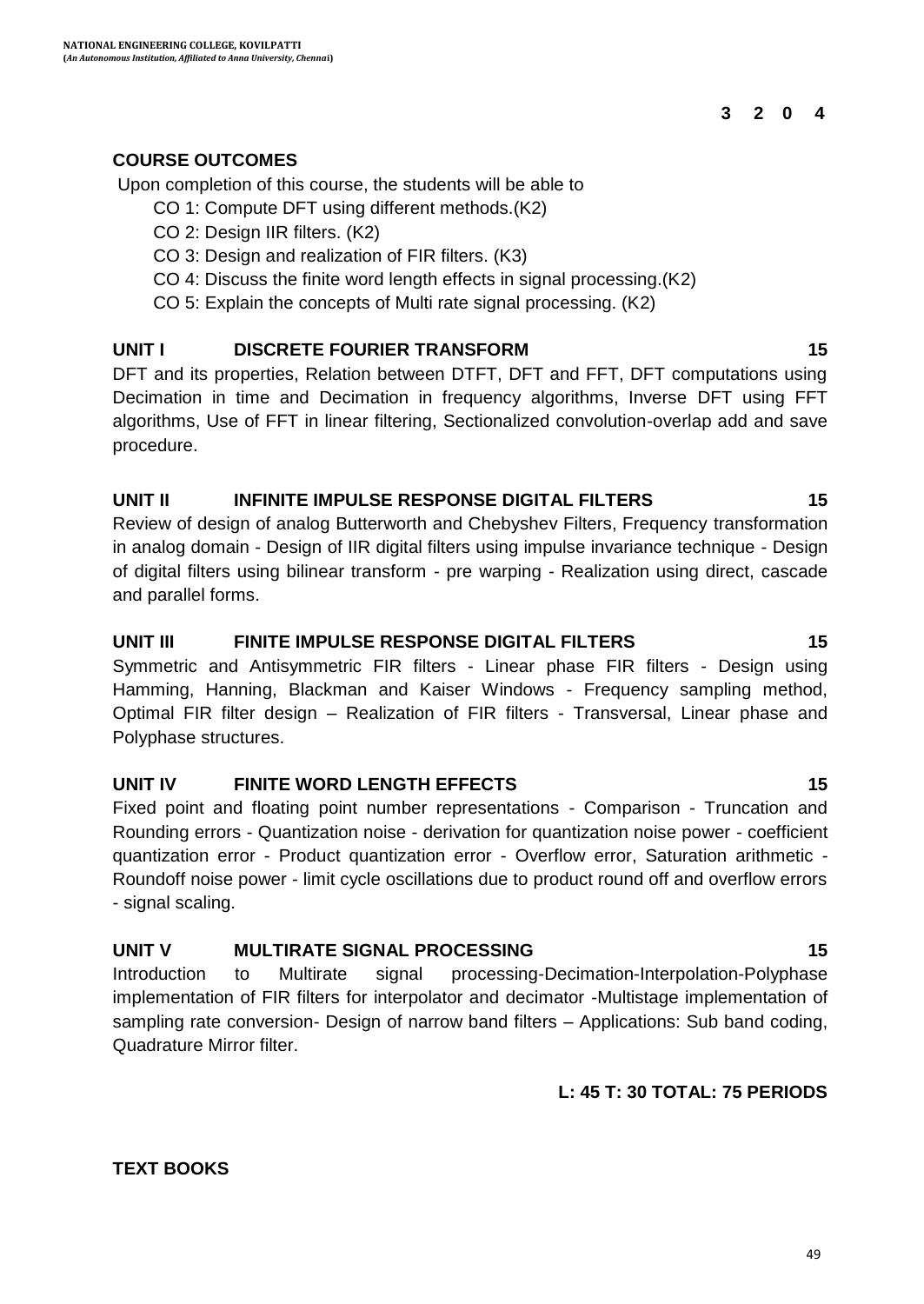- 1. John G Proakis and Manolakis, "Digital Signal Processing Principles, Algorithms and Applications", Pearson Education, 4th Edition, 2007.
- 2. S.Salivahanan, C. Gnanapriya, "Digital Signal Processing", Tata McGraw-Hill, 2nd Edition, 2011.

#### **REFERENCES**

- 1. E.C. Ifeachor and B.W. Jervis, "Digital signal processing A practical approach", Pearson, 2nd Edition, 2002.
- 2. S.K. Mitra, "Digital Signal Processing- A Computer Based approach", Tata McGraw-Hill, 4<sup>th</sup> Edition, 2010.
- 3. P. Ramesh Babu, "Digital Signal Processing", Scitech Publications, 4th Edition, 2011.
- 4. Johny R. Johnson, "Introduction to Digital Signal Processing", PHI, 2006.

| <b>15EC44C</b> | <b>COMMUNICATION SYSTEMS</b> |  | L T P C |  |
|----------------|------------------------------|--|---------|--|
|                |                              |  | 3 0 0 3 |  |

#### **COURSE OUTCOMES**

Upon completion of this course, the students will be able to

- CO1:Explain the different schemes of generation and detection of amplitude modulation.(K2)
- CO2:Explain the different schemes of generation and detection of angle modulation.(K2)
- CO3: Explain the noise performance in AM and FM systems. (K2)
- CO4: Explain AM and FM reception. (K2)
- CO5: Explain the basic concepts of digital communication systems.(K2)

#### **UNIT I AMPLITUDE MODULATION CONCEPTS AND METHODS 12**

Introduction to communication system, Need for modulation, Types of modulation, Amplitude modulation, Time domain and Frequency domain description, Power relations in AM wave, Generation of AM wave using Class-C amplifier, Square law modulator, Detection of AM waves, Square law detector, Envelope detector. DSB-SC, and SSB-SCmodulation, generation, detection. Comparison of AM techniques, Applications of different AM waves.

#### **UNIT II ANGLE MODULATION CONCEPTS AND METHODS 8**

Frequency Modulation, Single tone frequency modulation, Spectrum Analysis of Sinusoidal FM Wave, Narrow band FM, Wide band FM, Constant Average Power, Transmission band width of FM wave, Generation of FM Waves-Direct and Indirect method, Detection of FM waves, Balanced frequency discriminator, Foster seely discriminator, ratio detector, FM transmitter block diagram, Comparison of AM & FM.

#### **UNIT III NOISE PERFORMANCE IN CW SYSTEM AND RECEIVER 9**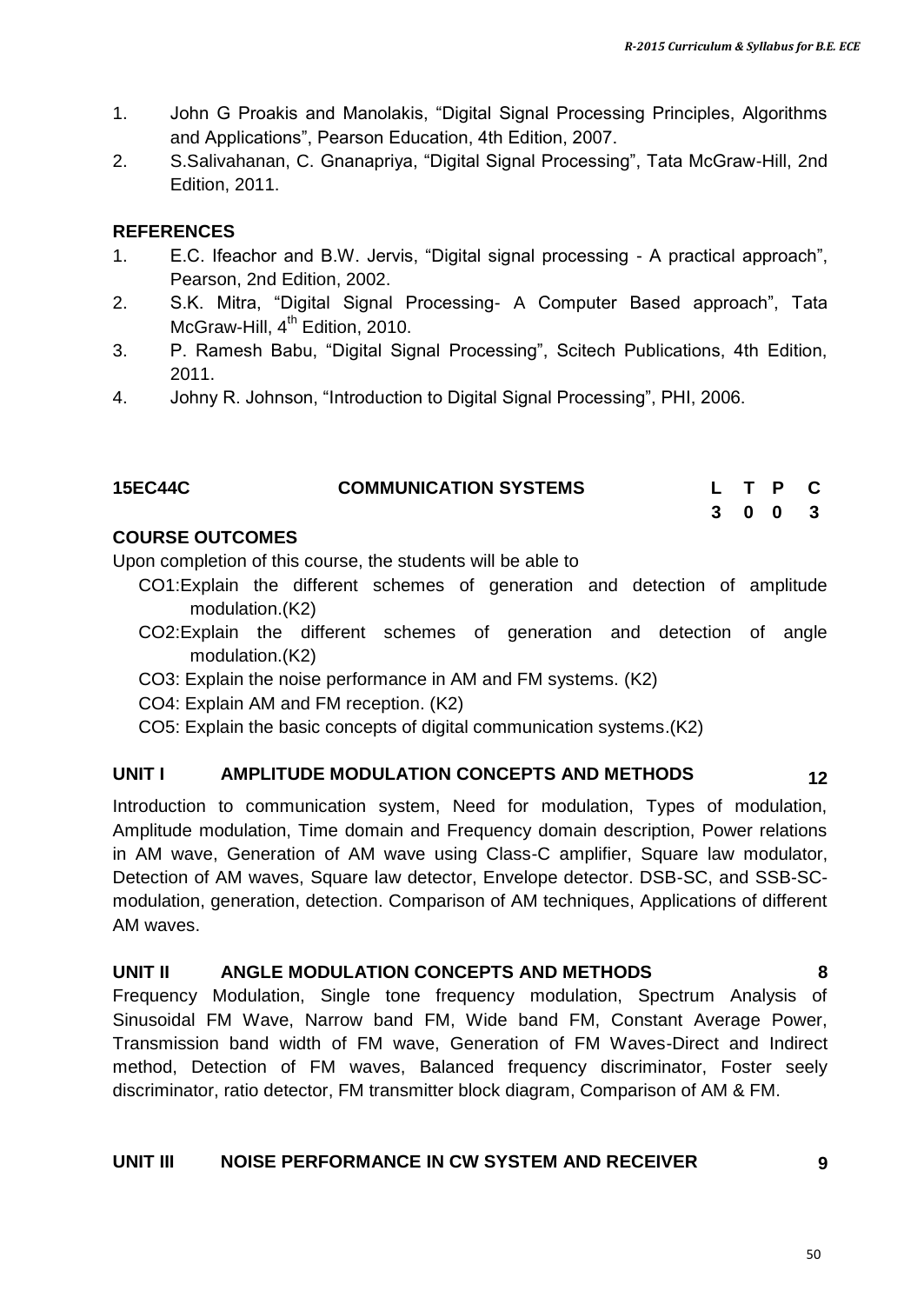Noise in DSBSC systems using coherent detection, Noise in AM system using envelope detection, Noise in FM system, FM threshold effect, Pre-emphasis and De-emphasis in FM, Comparison of performances.

Super heterodyne receiver, RF section and characteristics, Frequency changing and Tracking, Intermediate frequency, AGC, FM receiver, Comparison with AM receiver, amplitude limiting.

# **UNIT IV FUNDAMENTALS OF DIGITAL COMMUNICATION SYSTEM 7**

Digital Communication Systems – Functional description, Channel classification, Performance Measure; Geometric representation of Signals, Gram Schmidt Orthogonalization Procedure, Bandwidth ,Mathematical Models of Communication Channel, Conversion of the Continuous AWGN channel into a vector channel.

# **UNIT V SOURCE CODING TECHNIQUES 9**

Discrete Messages and Information Content, Concept of Amount of Information, Average information, Entropy, Information rate, Source coding to increase average information per bit, Shannon-Fano coding, Huffman coding, Shannon"s Theorem, Channel Capacity, Bandwidth- S/N trade-off, Mutual information and channel capacity, rate distortion theory.

# **L:45 TOTAL: 45 PERIODS**

# **TEXT BOOKS**

- 1. Simon Haykin, "Communication Systems", Wiley Publications, 5<sup>th</sup> Edition, 2009.
- 2. Herbert Taub & Donald L Schilling, "Principles of Communication Systems",  $3<sup>rd</sup>$ Edition, Tata McGraw Hill, 2008.
- 3. Amitabha Bhattacharya, "Digital Communications", Tata McGraw Hill, 2006.

# **REFERENCES**

- 1. B.P.Lathi and Zhi Ding, "Modern Digital and Analog Communication Systems", Oxford University Press, 4<sup>th</sup> Edition, 2009.
- 2. A. Bruce Carlson, "Communication Systems", McGraw-Hill, 5<sup>th</sup> Edition, 2009

| <b>15EC45C</b> | <b>TRANSMISSION LINES AND WAVEGUIDES</b> |  | L T P C |  |
|----------------|------------------------------------------|--|---------|--|
|                |                                          |  | 3 0 0 3 |  |

# **COURSE OUTCOMES**

Upon completion of this course, the students will be able to

- CO1: Describe the distributed circuit using lumped components. (K2)
- CO2: Determine the voltage and current distribution in general transmission line and derive its parameters. (K2)
- CO3: Analyze the transmission line at Radio Frequency and perform impedance matching using Smith chart. (K2)
- CO4: Explain the basic principles associated with parallel plate waveguides with TM, TE, and TEM mode. (K2)
- CO5: Explain the basic principles associated with Rectangular, cylindrical waveguides and cavity resonator. (K2)
- **UNIT I LUMPED FILTERS 9**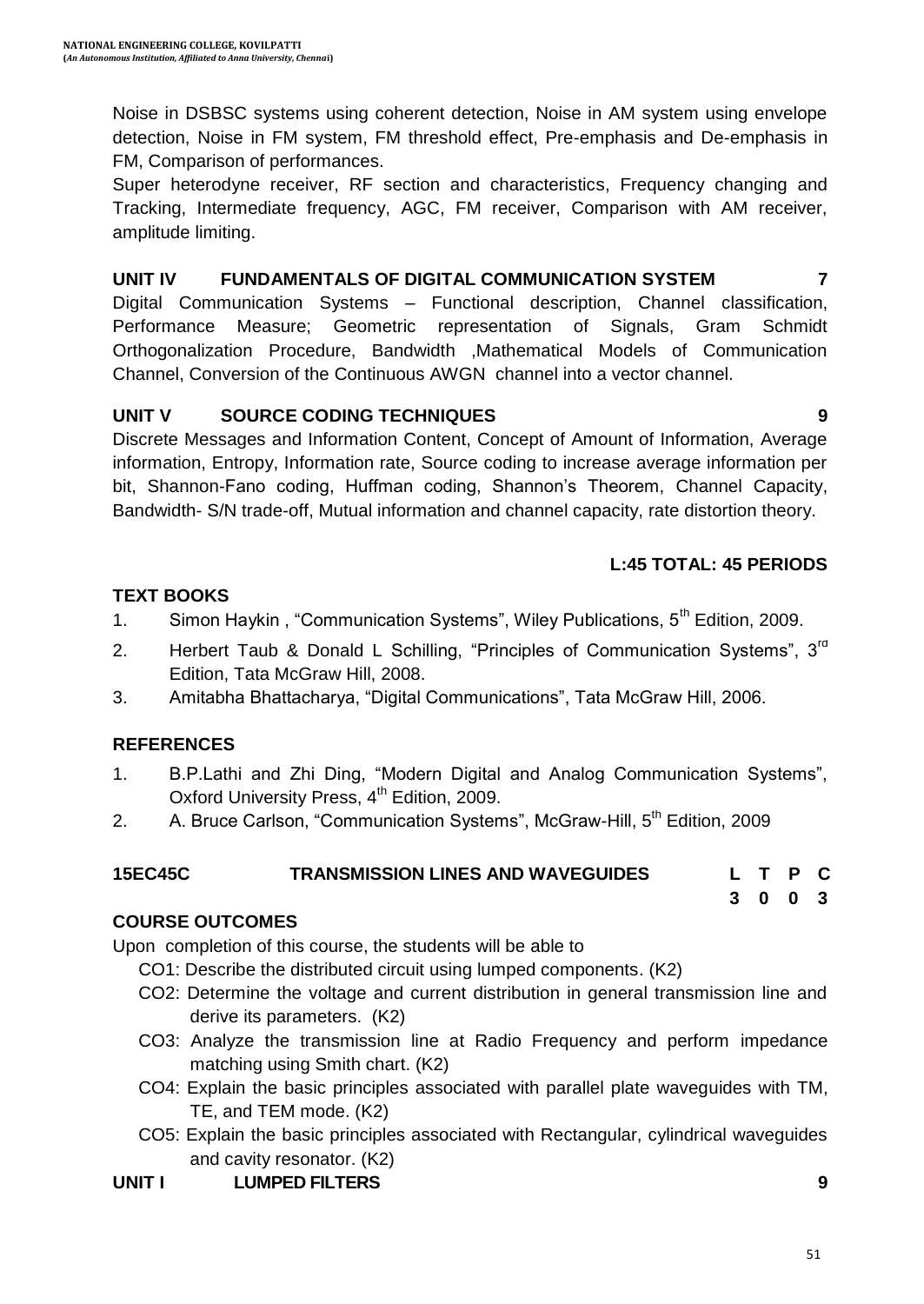The neper - the decibel - Characteristic impedance of Symmetrical Networks – Current and voltage ratios - Propagation constant, Properties of Symmetrical Networks - Filter fundamentals – Low pass, High pass, band pass, band elimination filters and Constant K Filters - Behaviour of the Characteristic impedance- m derived sections - Filter circuit design - Filter performance - Crystal Filters.

#### **UNIT II TRANSMISSION LINE PARAMETERS 9**

A line of cascaded T sections - Transmission lines - General Solution, Physical Significance of the equations, the infinite line, wavelength, velocity, propagation, Distortion line, coaxial cable, Reflection on a line not terminated in  $Z_0$ , Reflection Coefficient, Open and short circuited lines, Insertion loss.

#### **UNIT III THE LINE AT RADIO FREQUENCY 9**

Parameters of open wire line and Coaxial cable at RF - Line constants for dissipation voltages and currents on the dissipation less line - standing waves - nodes - standing wave ratio - input impedance of open and short circuited lines - power and impedance measurement on lines –**λ**/4 line, Impedance matching - single and double-stub matching, circle diagram, smith chart and its applications - Problem solving using Smith chart

#### **UNIT IV GUIDED WAVES BETWEEN PARALLEL PLANES 9**

Application of the restrictions to Maxwell's equations - transmission of TM, TE and TEM waves between Parallel planes - wave propagation - Velocities of the waves characteristic impedance – Attenuators.

#### **UNIT V WAVEGUIDES 9**

Application of Maxwell's equations to the Rectangular waveguide – TM and TE waves in Rectangular waveguide - Cylindrical waveguide - The TEM wave in coaxial lines - Excitation of wave guides - Guide termination and resonant cavities.

#### **L: 45 TOTAL: 45 PERIODS**

#### **TEXT BOOKS**

- 1. John D.Ryder, "Networks, lines and fields", Prentice Hall of India, 2<sup>nd</sup> Edition. 2006.
- 2. E.C.Jordan, K.G. Balmain, "E.M.Waves & Radiating System", Pearson Education, 2006.

#### **REFERENCES**

- 1. Joseph Edminister, "Schaum's Series, Electromagnetics", TMH, 2007
- 2. G S N Raju, "Electromagnetic Field Theory and Transmission Lines", Pearson Education, 2006

## **15EC46C PROFESSIONAL ETHICS AND HUMAN VALUES L T P C**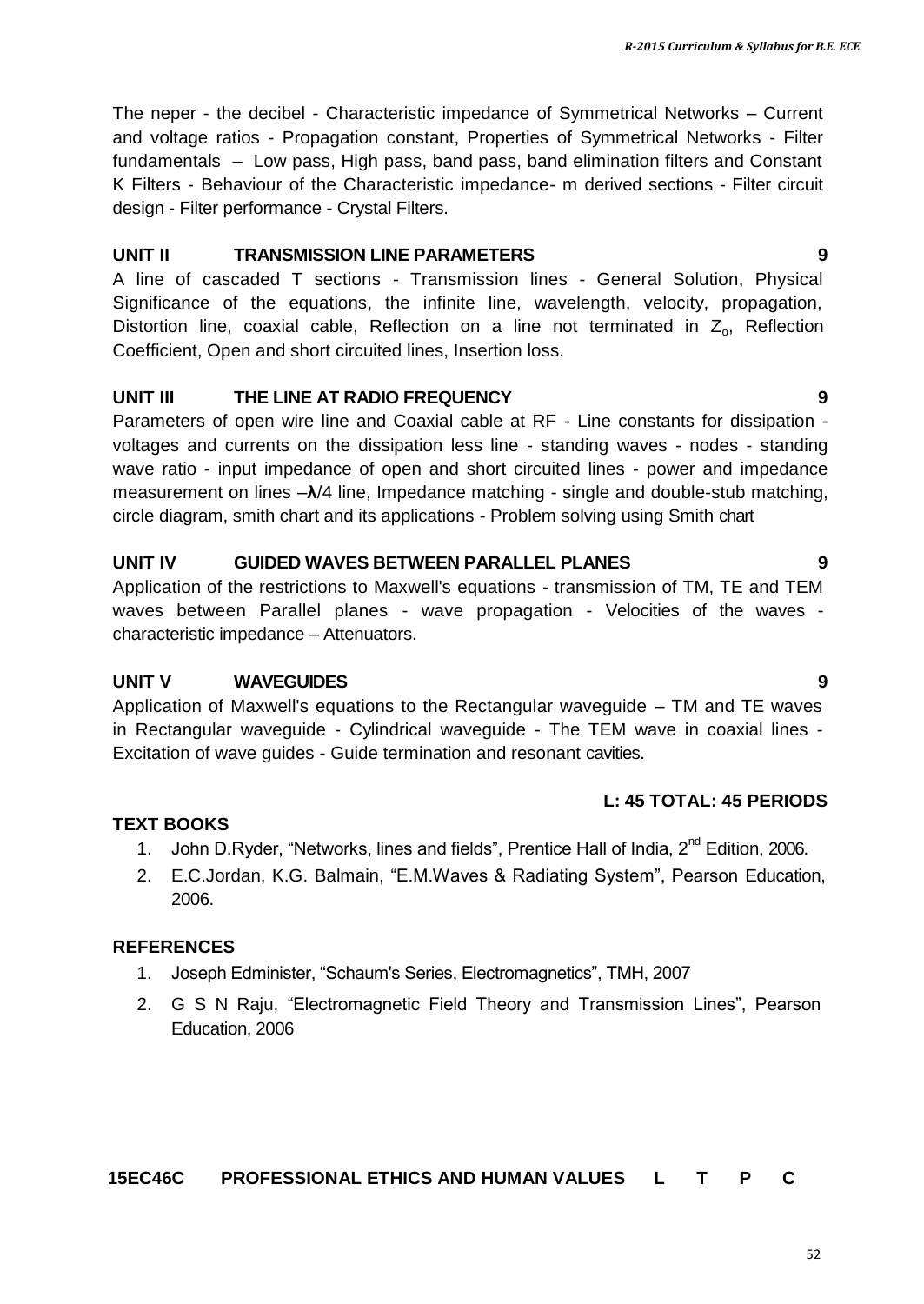**(Common to all Programmes) 3 0 0 3**

### **COURSE OUTCOMES**

Upon completion of this course, the students will be able to

- CO1: Recognize the core human values that shape the ethical behavior of an engineer. (K2)
- CO2: Expose awareness on professional ethics. (K2)
- CO3: Analyze the engineering ethical breach from past study. (K2)
- CO4: Distinguish and apply safety, responsibility and rights in workplaces. (K2)
- CO5: Explain about the global issues with regard to ethics. (K2)

#### **UNIT I HUMAN VALUES 9**

Morals, Values and Ethics - Integrity - Work Ethics - Service Learning - Civic Virtue - Respect for Others - Living Peacefully - Caring - Sharing - Honesty - Courage - Valuing Time - Co-operation - Commitment - Empathy - Self-Confidence - Character – Spirituality.

#### **UNIT II ENGINEERING ETHICS 9**

Senses of 'Engineering Ethics' - variety of moral issued - types of inquiry - moral dilemmas - moral autonomy - Kohlberg's theory - Gilligan's theory - consensus and controversy - Models of Professional Roles - theories about right action - Self-interest - customs and religion - uses of ethical theories.

#### **UNIT III ENGINEERING AS SOCIAL EXPERIMENTATION 9**

Engineering as experimentation - engineers as responsible experimenters - codes of ethics - a balanced outlook on law - the challenger case study.

#### **UNIT IV SAFETY, RESPONSIBILITIES AND RIGHTS 9**

Safety and risk - assessment of safety and risk - risk benefit analysis and reducing risk the three mile island and chernobyl case studies. Collegiality and loyalty - respect for authority - collective bargaining - confidentiality - conflicts of interest - occupational crime professional rights - employee rights - Intellectual Property Rights (IPR) - discrimination.

#### **UNIT V GLOBAL ISSUES 9**

Multinational corporations - Environmental ethics - computer ethics - weapons development - engineers as managers - consulting engineers - engineers as expert witnesses and advisors - Moral leadership - sample code of Ethics like ASME, ASCE, IEEE, Institution of Engineers (India), Indian Institute of Materials Management, Institution of electronics and telecommunication engineers (IETE),India, etc.

#### **L:45; TOTAL:45 PERIODS**

#### **TEXT BOOKS**

- 1. Mike Martin and Roland Schinzinger, "Ethics in Engineering", McGraw-Hill, New York 1996.
- 2. GovindarajanM, Natarajan S andSenthil Kumar VS, "Engineering Ethics", Prentice Hall of India, New Delhi, 2004.

#### **REFERENCES**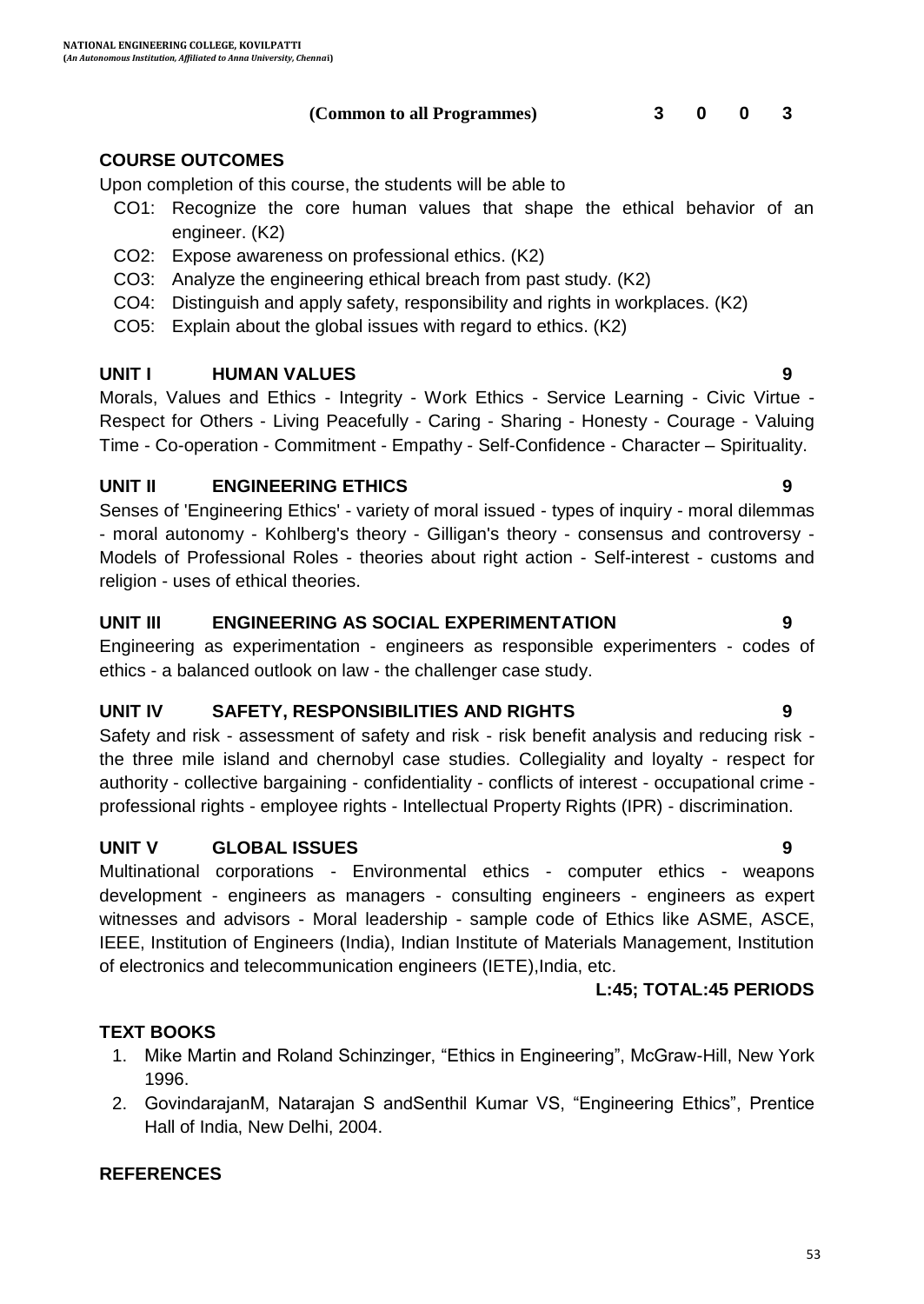- 1. Charles D and Fleddermann, "Engineering Ethics", Pearson Education / Prentice Hall, New Jersey, 2004 (Indian Reprint)
- 2. Charles E Harris, Michael S Protchard and Michael J Rabins, "Engineering Ethics Concepts and Cases", Wadsworth Thompson Learning, United States, 2000 (Indian Reprint now available)
- 3. John R Boatright, "Ethics and the Conduct of Business", Pearson Education, New Delhi, 2003.
- 4. Edmund G Seebauer and Robert L Barry, "Fundamentals of Ethics for Scientists and Engineers", Oxford University Press, Oxford 2001.

## **15EC47C DIGITAL SIGNAL PROCESSING LABORATORY L T P C**

**0 0 2 1**

#### **COURSE OUTCOMES**

Upon completion of this course, the students will be able to

- CO1: Simulate continuous-time and discrete-time signals. (K2)
- CO2: Analyze signals and systems. (K2)
- CO3: Compute convolution and correlation of a signal. (K2)

CO4: Analyze sampling rate and its effects.(K2)

CO5: Design and simulate digital IIR and FIR filters. (K3)

### **LIST OF EXPERIMENTS**

- 1. Generation of Signals.
- 2. Convolution and correlation
- 3. LTI system response
- 4. Impulse, step and ramp response of system
- 5. Single-rate and multi-rate sampling and analysis of the effects of aliasing.
- 6. Design of IIR and FIR filters.
- 7. Waveform generation using TMS320C6x Processor.
- 8. Convolution using TMS320C6x Processor
- 9. DFT computation of a signal using TMS320C6x Processor
- 10. Analysis of LTI filter using GUI
- 11. Mini Project-Application and Design oriented experiments

#### **P:30 TOTAL: 30 PERIODS**

#### **15EC48C ELECTRONIC CIRCUITS AND SIMULATION L T P C**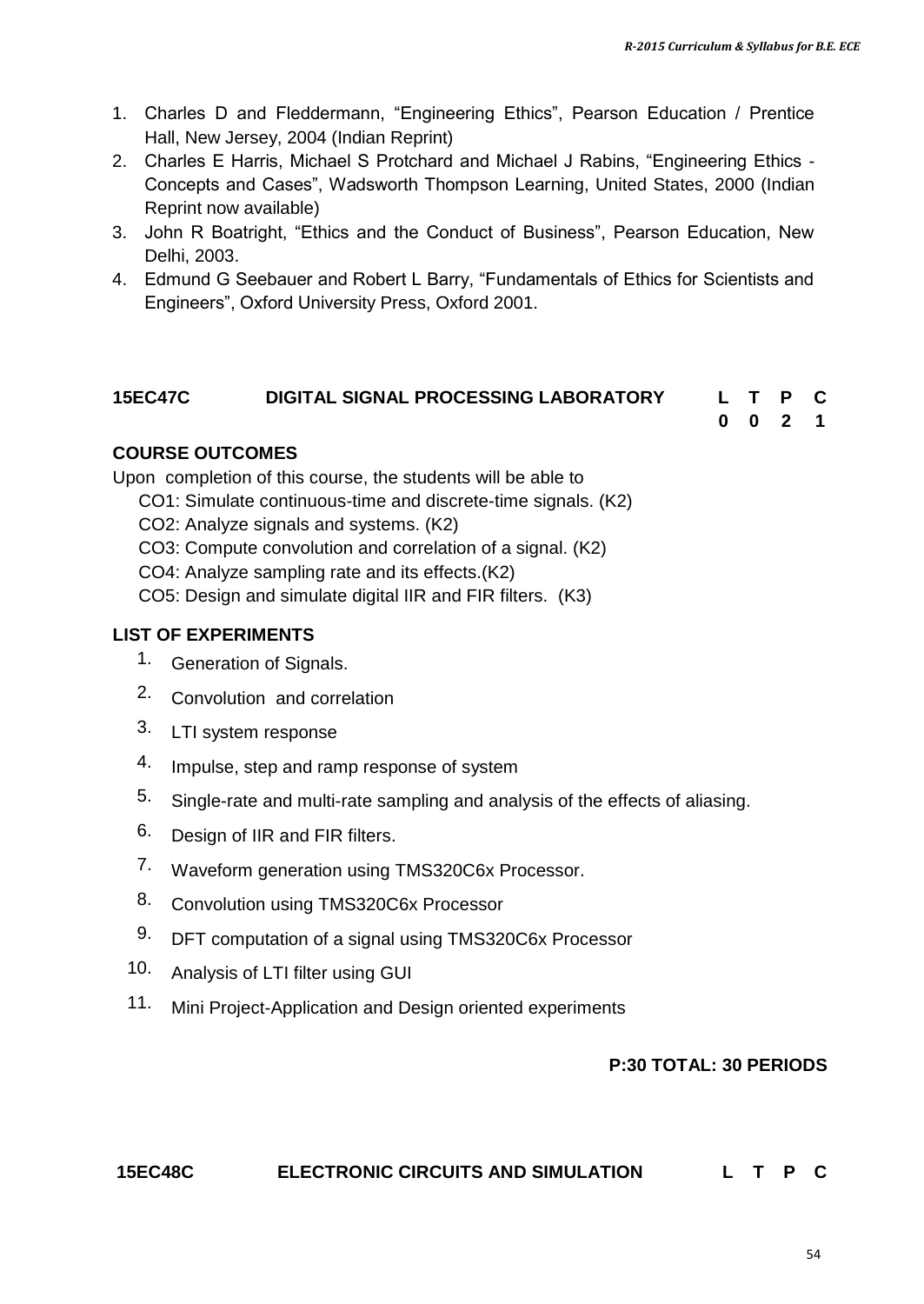### **LABORATORY 0 0 2 1**

#### **COURSE OUTCOMES**

Upon completion of this course, the students will be able to

- CO 1: Design and demonstrate negative feedback amplifier using BJT. (K2)
- CO 2: Design and construct audio frequency and radio frequency oscillators. (K2)
- CO 3: Design a power amplifier for the given application. (K3)
- CO 4: Design wave shaping and multivibrator circuits for simple application. (K3)

#### **LIST OF EXPERIMENTS**

- 1. Design and Construction of negative feedback amplifiers with and without feedback.
	- To plot the frequency response.
	- To determine the input and output impedance.
- 2. Design and construction of oscillator
	- RF oscillator for a desired frequency.
	- AF oscillator for a desired frequency.
- 3. Design and construction of wave shaping circuits.
	- Diode wave shaping circuits
	- RC wave shaping circuits
- 4. Design and construction of power amplifier and to determine its efficiency.
	- Class A
	- Class B
- 5. Simulation of circuits using PSPICE.
	- Non sinusoidal oscillator.
	- Wave shaping circuits.

#### **P:30 TOTAL: 30 PERIODS**

*Practice session:* Giving opinions and suggestions, analyzing a social issue.

#### **15EC49C COMMUNICATION SKILLS LABORATORY L T P C**

(Common to all B.E. / B.Tech., Programmes) **0 0 2 1**

#### **COURSE OUTCOMES**:

Upon completion of this course, the students will be able to

- CO 1: interpret any passage after listening and interact at different situations fluently (K2, S3)
- CO2: excel appropriately in competitive and professional contexts. (K3, S3)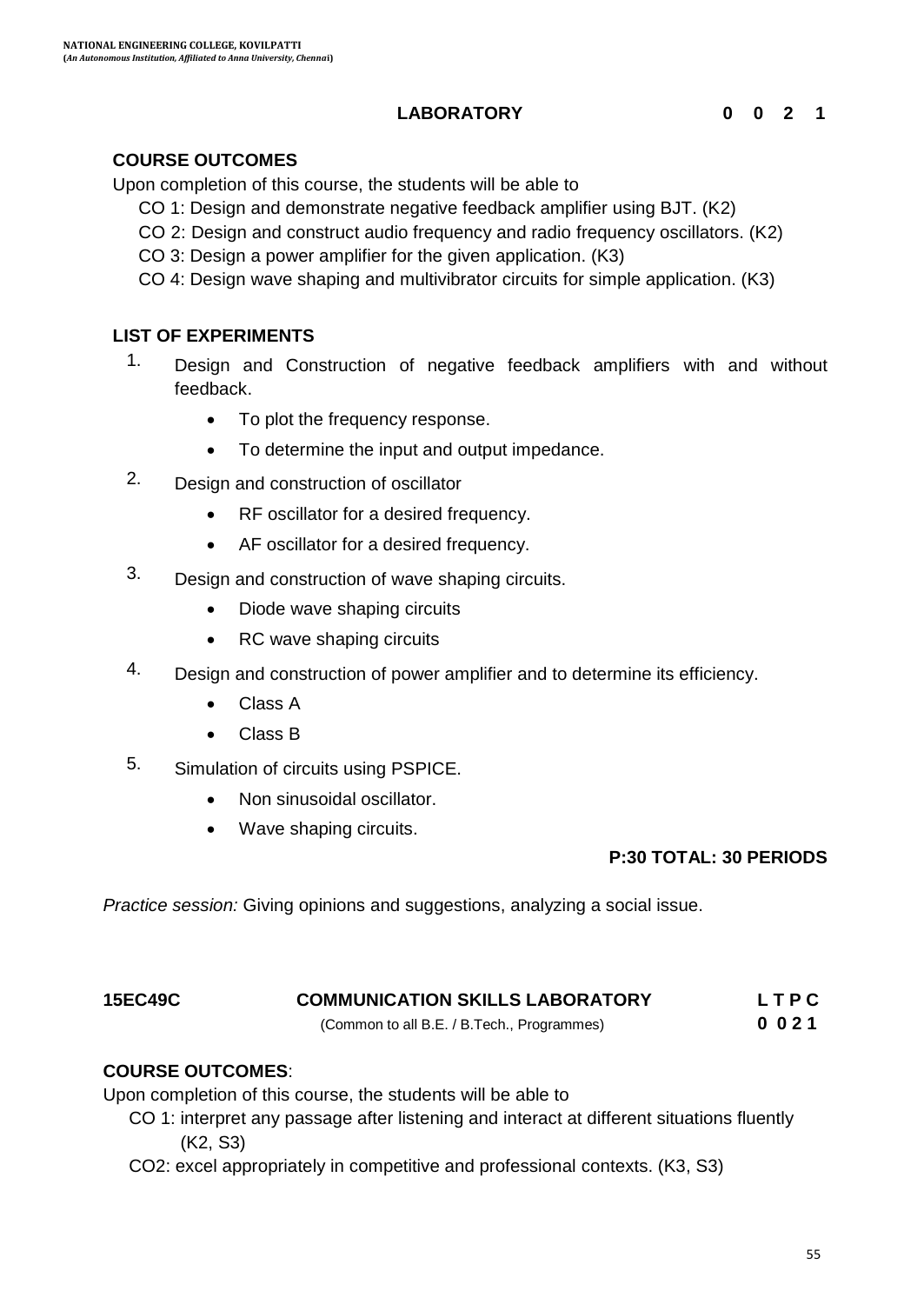CO3: acquire the sub-skills required for paper presentations and group discussions which will help them to excel in their workplace. (K3, S3)

## **Unit I**

*Lab session:* 

- i) Listening to audio files :
	- Conversations
	- Speech
	- TED Talks
- ii) Listening and responding to any audio files:
	- Drawing the map
	- Picture completing task
	- Transferring data to Graph.

*Practice session:* On the spot Speaking activities: Just a minute speech, Picture description.

#### **Unit II**

*Lab session*: Read and understand the comprehension passages given in competitive examinations.

#### **Unit III**

*Lab session:* Listening to audio files related to soft skills.

*Practice session:* Practicing Power point presentation, Group discussion and Interview skills.

#### **P: 30 TOTAL: 30 PERIODS**

#### **REFERENCES**

- 1. Rizvi.M.Ashraf, "Effective Technical Communication", First Edition, The MC Graw Hill Education Private Limited, Companies, New Delhi, 2010.
- 2. Sangeetha Sharma and Binod Mishra, "Communication Skills for Engineers and scientists", PHI Learning Private Limited, Delhi, 2009.

| <b>ADVANCED COMMUNICATION SYSTEMS</b><br><b>15EC51C</b> |  | L T P C |         |  |
|---------------------------------------------------------|--|---------|---------|--|
|                                                         |  |         | 3 2 0 4 |  |

#### **COURSE OUTCOMES**

Upon completion of this course, the students will be able to

- CO 1: Analyze and compare the SNR of different PCM techniques.(K2)
- CO 2: Design an encoder and decoder for error control.(K3)
- CO 3: Explain the various baseband reception techniques.(K2)
- CO 4: Describe the error performance of coherent and non coherent modulation techniques systems.(K3)
- CO 5: Describe the error performance of M-ary and spread spectrum modulation techniques.(K3)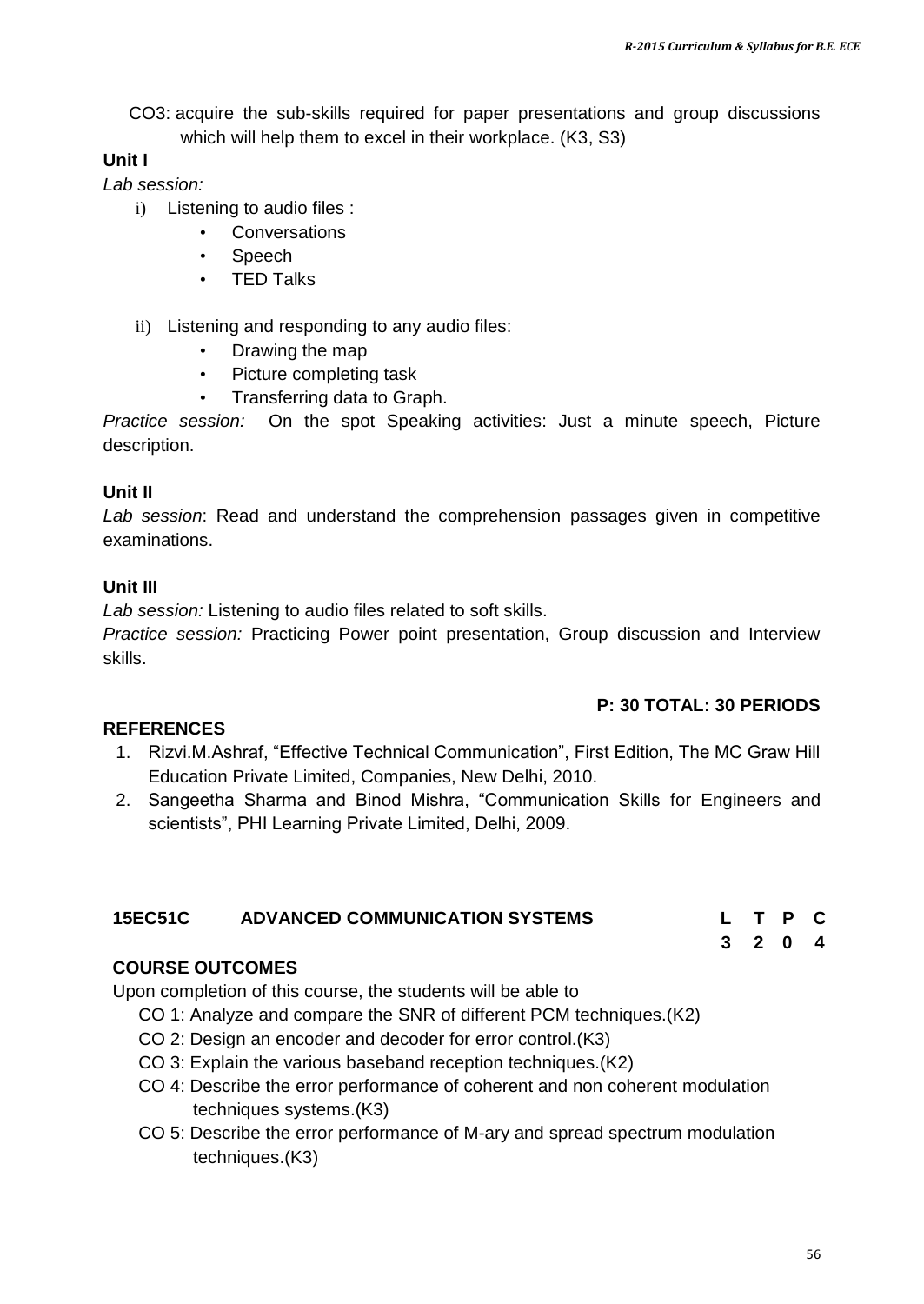#### **UNIT I PULSE CODE MODULATION TECHNIQUES 15**

Sampling – sampling theorem, Aliasing, Impulse sampling, Natural Sampling, Sampler Implementation; Quantization – Uniform and Non-uniform; Encoding Techniques – Temporal waveform encoding -PCM, Bandwidth of PCM system, Noise in a PCM system, SNR of PCM system with quantization noise, Adaptive PCM, DPCM, SNR improvement in DPCM, Delta modulation, SNR of DM system, Adaptive Delta modulation.

#### **UNIT II CHANNEL CODING TECHNIQUES AND LINE CODES 15**

Error Control Codes - Block Codes ,Convolutional Codes, Concept of Error Free Communication; Classification of line codes, desirable characteristics and power spectra of line codes.

### **UNIT III BASEBAND RECEPTION TECHNIQUES 15**

Noise in Communication Systems; Receiving Filter – Correlator type, Matched Filter type; Equalizing Filter - Signal and system design for ISI elimination, Implementation, Eye Pattern analysis; Synchronization; Detector – Maximum Likelihood Detector, Error Probability, Figure-of-Merit for Digital Detection.

### **UNIT IV DIGITAL MODULATION AND DEMODULATION TECHNIQUES 15**

Pass band Transmission model – Modulation schemes: BPSK, BFSK, QPSK - Power spectrum and bandwidth efficiency of modulation schemes.

Demodulation - Coherent demodulation: BPSK, BFSK, Non-Coherent demodulation: BFSK - Comparison of binary and Quaternary modulation schemes.

# **UNIT V M-ARY MODULATION AND SPREAD SPECTRUM MODULATION TECHNIQUES <sup>15</sup>**

M-ary PSK, M-ary QAM, M-ary FSK, Power spectrum and bandwidth efficiency of M-ary signals, comparison of M-ary digital modulation techniques.

Spread-Spectrum Modulation-Pseudo noise sequences, Direct Sequence spread coherent BPSK- signal space dimensionality and processing gain, probability of error, Frequency-Hop spread spectrum-Slow and fast frequency hopping, Applications.

## **L:45 T:30 TOTAL: 75 PERIODS**

## **TEXT BOOKS**

- 1. Amitabha Bhattacharya, "Digital Communications", Tata McGraw Hill, 2006.
- 2. Simon Haykins, "Communication Systems", John Wiley, 5th Edition, 2009.

## **REFERENCES**

- 1. Simon Haykin, "Digital Communications", John Wiley, 5th Edition, 2006.
- 2. John.G. Proakis, "Fundamentals of Communication Systems", Pearson Education, 5th Edition, 2006.
- 3. Michael. B. Purrsley, "Introduction to Digital Communication", Pearson Education, 2006.
- 4. Bernard Sklar, "Digital Communication, Pearson Education", 2nd Edition, 2006.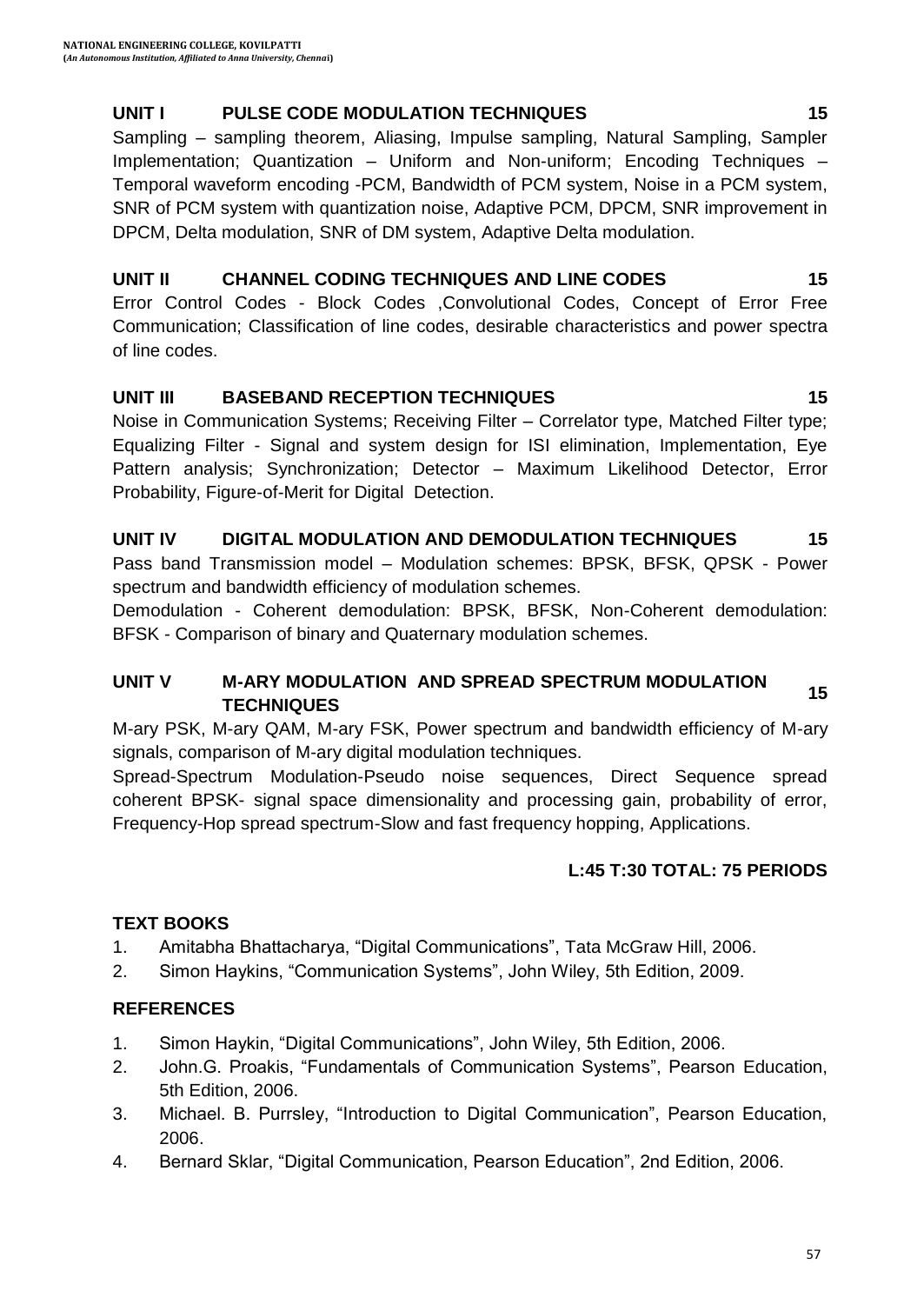#### **15EC52C LINEAR INTEGRATED CIRCUITS L T P C**

# **3 0 0 3**

#### **COURSE OUTCOMES**

Upon completion of this course, the students will be able to

- CO1: Describe the fabrication of IC and also DC, AC characteristics of OP- AMP.(K2)
- CO2: Explain the various circuits for simple applications. (K2)
- CO3: Explain analog multipliers, PLL and its application. (K2)
- CO4: Interpret different types of digital to analog converter and Analog to Digital converter. (K3).
- CO5: Use timer, voltage regulator for various waveform generations.(K2)

#### **UNIT I IC FABRICATION AND CIRCUIT CONFIGURATION FOR LINEAR ICS** *PHONONTION AND SINGUIT SOM ISSNATION TON EINER M*

Advantages of IC over discrete components, Manufacturing process of monolithic IC, Construction of Monolithic Bipolar transistor, Monolithic diodes, Integrated Resistors, Monolithic Capacitors, Inductors. General operational amplifier stages, Current mirror and current sources, Current sources as active loads, BJT Differential amplifier with active loads, DC and AC performance characteristics, slew rate, Open and closed loop configurations.

#### **UNIT II APPLICATIONS OF OPERATIONAL AMPLIFIERS 9**

Sign Changer, Scale Changer, Phase Shift Circuits, Voltage Follower, V-to-I and I-to-V converters, Adder, Subtractor, Instrumentation amplifier, Integrator, Differentiator, Logarithmic amplifier, Antilogarithmic amplifier, Comparators, Schmitt trigger, Precision rectifier, Peak detector, Clipper and Clamper, Low-pass, High-pass and Band-pass Butterworth filters, Sine-wave generators, Triangular wave generator, Saw-tooth wave generator, Astable and Monostable Multivibrators.

#### **UNIT III ANALOG MULTIPLIER AND PHASE LOCKED LOOP 9**

Analog Multiplier using Emitter Coupled Transistor Pair, Gilbert Multiplier cell, Variable transconductance technique, Analog multiplier ICs and their applications, Operation of the basic PLL, Closed loop analysis, Voltage controlled oscillator, Monolithic PLL IC 565, PLL phase noise, application of PLL for AM detection, FM detection, FSK modulation and demodulation and Frequency synthesizing.

#### **UNIT IV ANALOG TO DIGITAL AND DIGITAL TO ANALOG CONVERTERS 9**

Analog and Digital Data Conversions, D/A converter, specifications, weighted resistor type, R-2R Ladder type, Voltage Mode and Current Mode R-2R Ladder types, Switches for D/A converters, High speed sample and hold circuits, A/D Converters, specifications, Flash type, Counter type, Servo tracking type, Successive Approximation type, Dual Slope type, A/D converter, Figure of merit, Static Parameters: DNL, INL. Dynamic Parameters: SNR, ENOB, SFDR, THD, IMD.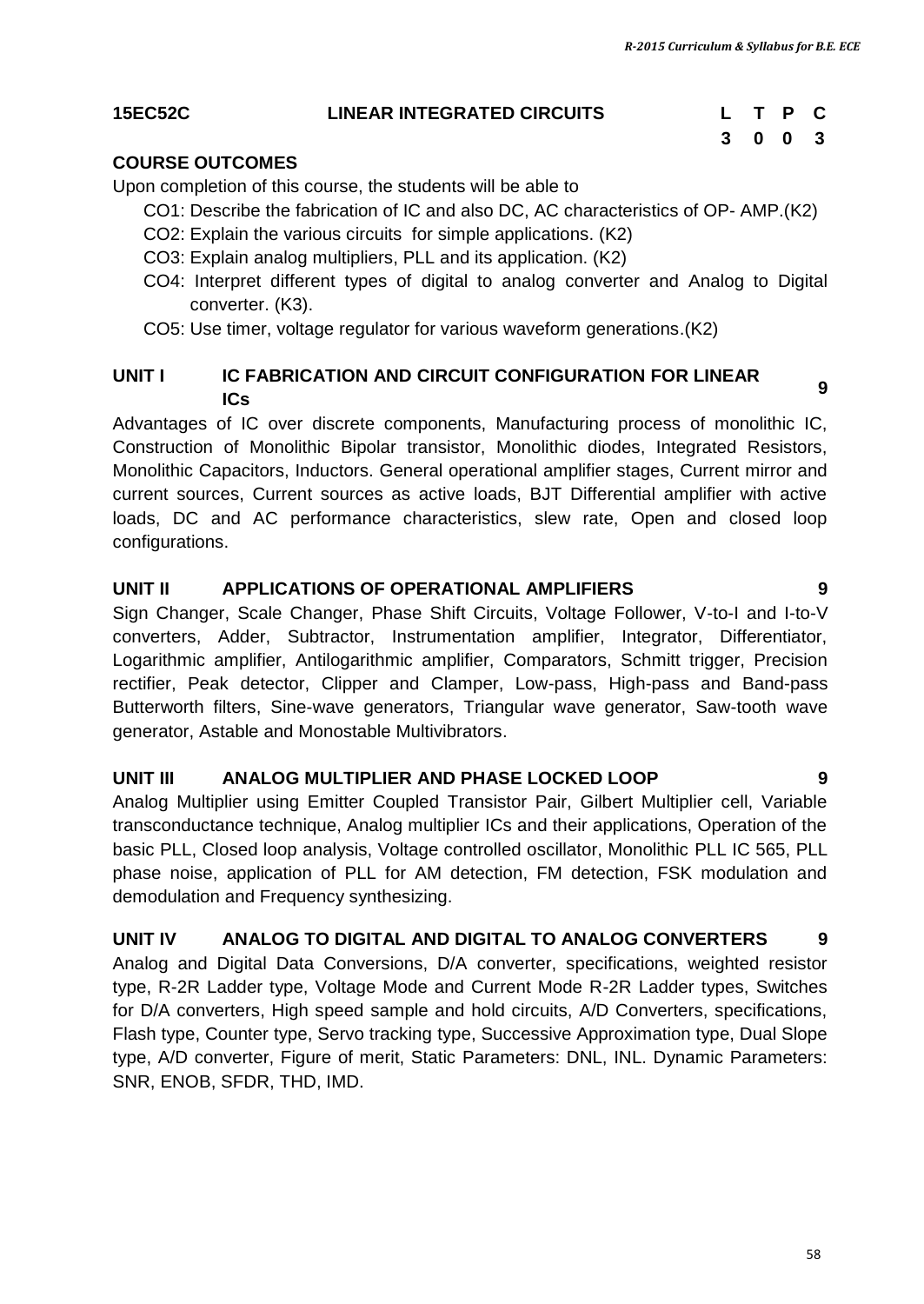#### **UNIT V TIMER, VOLTAGE REGULATORS AND FUNCTION GENERATOR ICs 9**

Timer IC 555 - Description and Functional Diagram, Monostable operation, Astable operation, IC Voltage regulators, Three terminal fixed and adjustable voltage regulators, IC 723 General purpose regulator, IC L8038 function generator - Description and Functional Diagram, SMPS.

#### **L:45 TOTAL: 45 PERIODS**

**3 2 0 4**

#### **TEXT BOOKS**

- 1. Sergio Franco, "Design with operational amplifiers and analog integrated circuits", 3<sup>rd</sup> Edition, Tata McGraw Hill, 2007.
- 2. D.Roy Choudhry, Shail Jain, "Linear Integrated Circuits", New Age International Private Limited, 4<sup>th</sup> Edition, 2010.

### **REFERENCES**

- 1. Paul R. Gray, Paul J. Hurst, Stephen H. Lewis and Robert G. Meyer, "Analysis and Design of Analog Integrated Circuits", John Wiley & Sons Inc,  $5<sup>th</sup>$  Edition, 2009.
- 2. S.Salivahanan & V.S.Kanchana Bhaskaran, "Linear Integrated Circuits", TMH, 1<sup>st</sup> Edition, 2008.
- 3. Ramakant A. Gayakwad, "Op-amps and Linear Integrated Circuits", Prentice Hall, 4<sup>th</sup> Edition 2000.

#### **15EC53C MICROPROCESSOR AND MICROCONTROLLER L T P C**

#### **COURSE OUTCOMES**

Upon completion of this course, the students will be able to

- CO 1: Describe the architecture of 8085, 8086 and 8051.(K2)
- CO 2:Explain the architecture of 80486 and the concepts of Memory management.(K2)
- CO 3: Describe the special features of Pentium processor family. (K3)
- CO 4: Design and implement 8051 microcontroller based systems.(K3)

#### **UNIT I BASIC MICROPROCESSOR 15**

Introduction to 8085 microprocessor architecture-Memory Interfacing-I/O Data transfer concepts-Addressing modes-Timing diagram-Interrupts system-DMA-Instruction set-Simple programming in 8085, Architecture of 8086.

#### **UNIT II 16 BIT MICROPROCESSORS 15**

Introduction to 80286 and 80386 – 80386 Special registers – Memory Management – Memory paging mechanism – 80486 microprocessor architecture.

#### **UNIT III PENTIUM PROCESSORS 15**

Introduction to Pentium microprocessor – Special pentium registers – Pentium Memory Management – Pentium pro Microprocessor – Pentium pro features – Pentium II Microprocessor – Pentium II software changes – Pentium III processor.

#### 59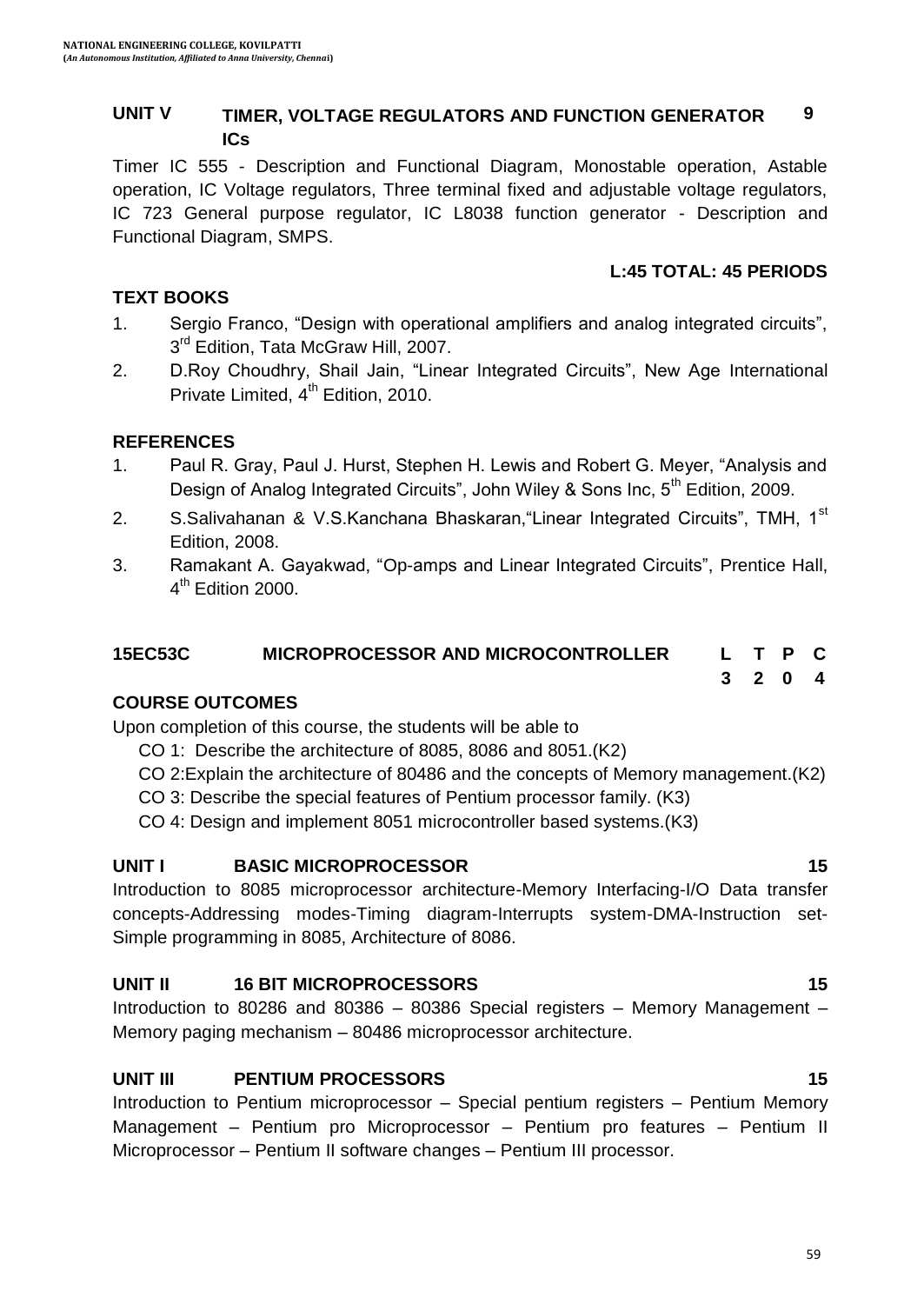#### **UNIT IV 8051 MICROCONTROLLER 15**

Architecture of 8051 – Special Function Registers(SFRs) – Timer – Serial port - I/O Pins Ports and Circuits - Instruction set - Addressing modes - Assembly language programming.

# **UNIT V 8085/8051 PERIPHERAL INTERFACING AND APPLICATIONS 15**

Introduction - Generation of I/O Ports, Programmable Peripheral Interface (PPI)- Intel 8255, Programmable Keyboard and display IC (8279), Programmable Interval timer IC (Intel 8253), UART (8251), USB interface.

Applications: Traffic light control – Washing machine - Stepper motor control – Serial Port Programming.

### **L: 45 T: 30 TOTAL: 75 PERIODS**

## **TEXT BOOKS**

- 1. Ramesh S Gaonkar, "Microprocessor Architecture, Programming and application with 8085". Penram International Publishing, New Delhi, 5<sup>th</sup> Edition, 2002.
- 2. Mohammed Ali Mazidi and Janice Gillispie Mazidi, "The 8051 Microcontroller and Embedded Systems", Pearson Education, New Delhi, 2<sup>nd</sup> Edition, 2008.
- 3. Barry. B. Berry, "The INTEL Microprocessor 8086/8088,80186/80188, 80286, 80386, 80486, Pentium II, Pentium III, Pentium 4", Pentice Hall, 6<sup>th</sup> Edition, 2004.

### **REFERENCE**

1. Doughlas V.Hall, "Microprocessors and Interfacing, Programming and Hardware", TMH, 2012

#### **15EC54C ANTENNAS AND WAVE PROPAGATION L T P C**

**3 0 0 3**

## **COURSE OUTCOMES**

Upon completion of this course, the students will be able to

- CO 1: Explain the various Parameters of antenna- wire antenna. (K2)
- CO 2: Describe the various types of array antenna.(K2)
- CO 3: Explain the aperture and special antennas for the given specification. (K2)
- CO 4: Analyze and classify the antennas for wireless applications. (K2)
- CO 5: Explain various antenna measurent techniques. (K2)
- CO 6: Explain various radio wave propagation mechanism. (K2)

#### **UNIT I ANTENNA FUNDAMENTALS 9**

Basic properties of transmitting and receiving antenna, Antenna parameters: Radiation pattern, Directivity, Gain, Radiation resistance, Mutual impedance, Input impedance, Polarization, Bandwidth, Beamwidth, Effective aperture, Vector effective length, Antenna temperature. Reciprocity principle and its applications, Friss transmission formula.

Wire antennas: Short dipole, Radiation resistance and Directivity, Half wave Dipole, Monopole, Small loop antennas.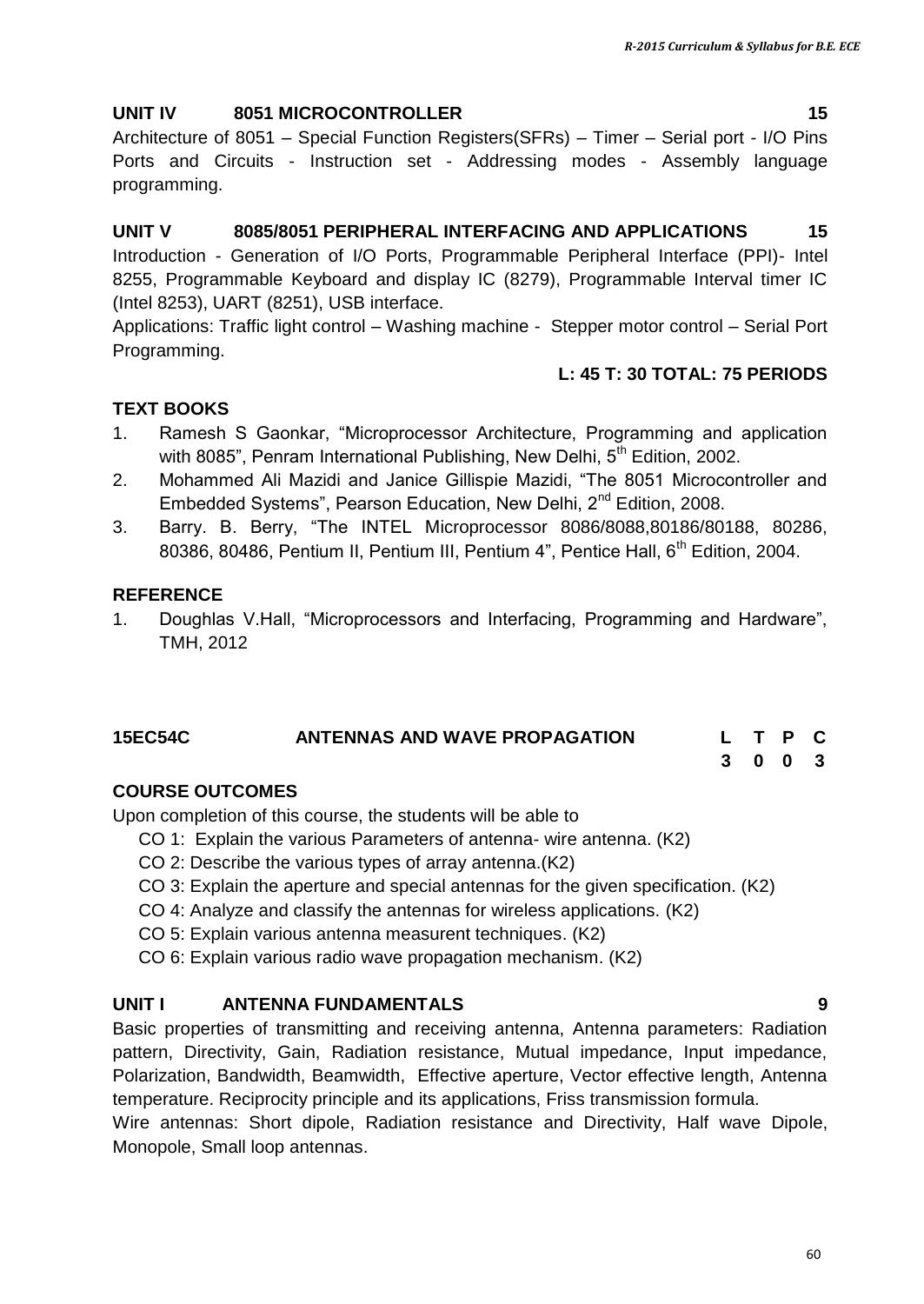#### **UNIT II THEORY OF ARRAY ANTENNAS 9**

Antenna Arrays: Two-element Array, Linear Array and Pattern Multiplication, Uniform Array, Array with non-uniform Excitation - Binomial Array, log-periodic dipole arrays and Yagi-uda arrays.

#### **UNIT III APERTURE ANTENNAS AND SPECIAL ANTENNAS 9**

Aperture Antennas: Babinet's Principle, Slot antenna, Horn Antenna, Pyramidal Horn Antenna, Reflector Antenna-Flat reflector, Corner Reflector, Common curved reflector shapes, Lens Antenna.

Special Antennas: Long wire, V and Rhombic Antenna, Helical Antenna- Axial mode helix, Normal mode helix, Biconical Antenna.

#### **UNIT IV ANTENNA MEASUREMENTS AND ANTENNAS FOR MOBILE ANTENNA MEASONEMENTS AND ANTENNAST SN MOBILE** 9

Microstrip Patch Antenna-Planar-Coplanar, Basic Concepts of Smart Antennas-Beamforming- Fixed weight beamforming - Adaptive beamforming

Antenna Measurements: Radiation Pattern measurement, Gain and Directivity Measurements, Anechoic Chamber.

## **UNIT V RADIO WAVE PROPAGATION 9**

Ground Wave Propagation - Free-space Propagation - Ground Reflection, Tropospheric Propagation- Ionospheric propagation - Structure of ionosphere, skip distance, Virtual height, Critical frequency, MUF, Electrical properties of ionosphere, Faraday rotation, Whistlers.

#### **L: 45 TOTAL: 45 PERIODS**

## **TEXT BOOKS**

- 1. John D Kraus, Ronald J Marhefka and Ahmad S Khan, "Antennas for all Applications", Tata McGraw-Hill Book Company, 4<sup>th</sup> Edition, 2010.
- 2. K.D Prasad, "Antennas and Wave Propagation", Satya Prakashan Publications, 2<sup>nd</sup> Edition, 2008.

#### **REFERENCES**

- 1. Constantine A. Balanis, "Antenna Theory: Analysis and Design", John Wiley,  $3^{rd}$ Edition, 2005.
- 2. C.Rowell, E.Y.Lam," Mobile Phone Antenna Design", IEEE Antenna & Propagation Magazine, Vol 54, No.4, Pages (14-34), 2012.
- 3. A.R.Harish, M.Sachidananda, "Antennas and Wave propagation", Oxford University Press, 1<sup>st</sup> Edition, 2007.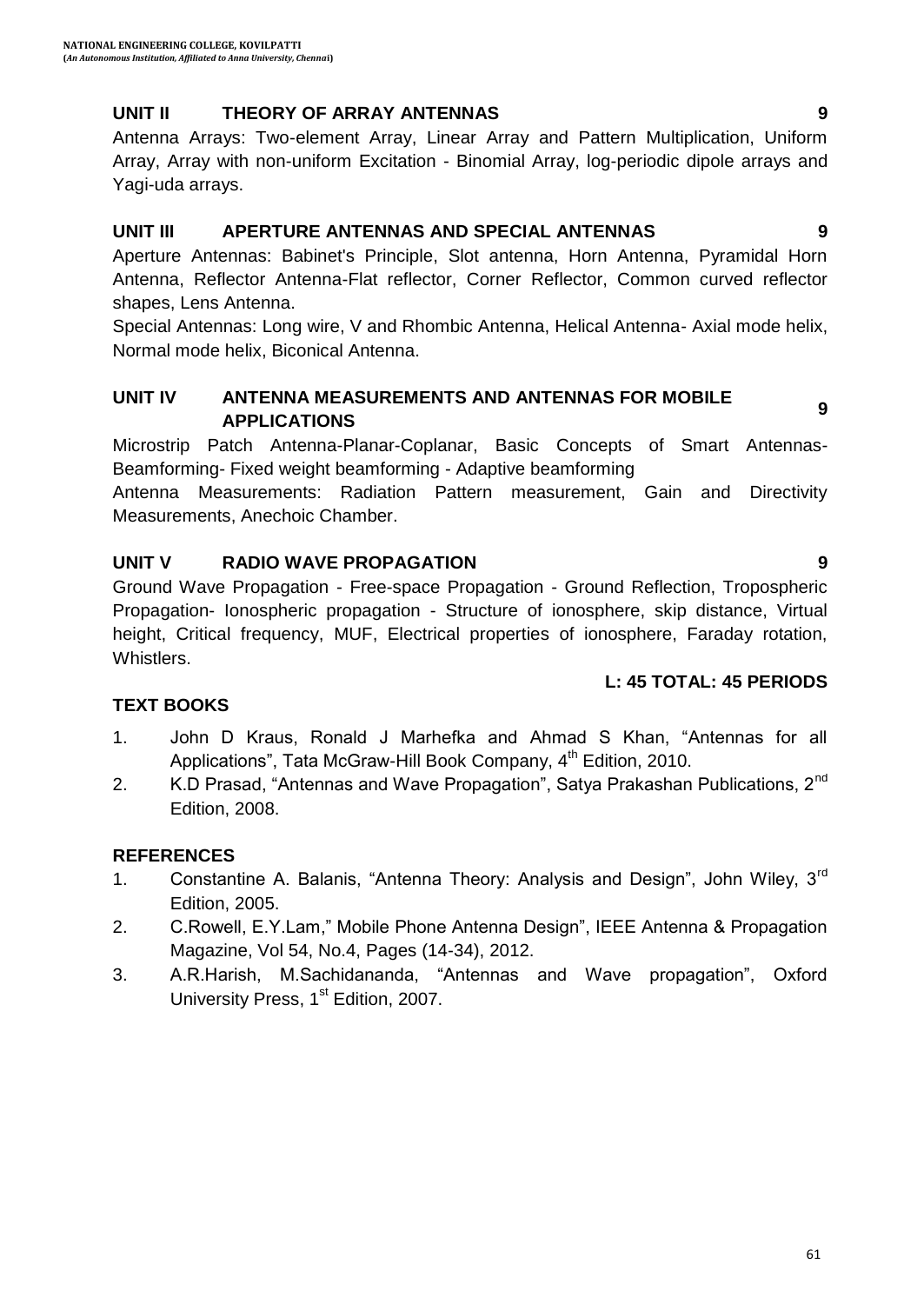| <b>15EC55C</b> | <b>PROJECT MANAGEMENT AND FINANCE</b> |     |  |
|----------------|---------------------------------------|-----|--|
|                | (Common to all Programmes)            | 300 |  |

#### **COURSE OUTCOMES**

Upon completion of this course, the students will be able to

- CO1: Explain the concept of operational and project management. (K2)
- CO2: Define the scope of a project and develop the project plan. (K2)
- CO3: Evaluate the technical, business and social environment related to the project. (K3)
- CO4: Formulate and manage project team successfully. (K5)
- CO5: Monitor and control projects using tools and techniques. (K3)

#### **UNIT I BASIC CONCEPT 9**

Concept and categories of project - Project development cycle - Concept, tools and techniques of project management - Logistics and supply chain management - Forms of project organizations.

#### **UNIT II PROJECT FORMULATION 9**

Project identification, formulation and preparation. Market and demand estimation - Market survey techniques - Demand forecasting. Materials management - Analysis of materials input, technology, production, plant capacity, location and site, civil works, charts, layouts and work schedule. Cost of project - Means of financing, estimates of cost - Financial projections.

#### **UNIT III PROCESS OF PROJECT APPRAISAL 9**

Technical, Economic, Financial, Legal and Social appraisal of the Industrial Projects. Problems due to rate of discount, wage-rate, exchange rates, treatment of taxes, social cost-benefits - treatment of risk and uncertainty - sensitivity analysis and probability approach - Single as well as multiple projects - Big data analytics - PLM and SLM.

#### **UNIT IV PROJECT TEAM FORMULATION AND MAXIMIZING PARTICIPATION**

Project Team frame works - Project Team cultures - Barriers and challenges - Selecting Team Members - Key skills of effective project leaders - Giving / receiving feedback from different members of the project.

#### **UNIT V IMPLEMENTATION, MONITORING AND CONTROL OF PROJECTS 9**

Project scheduling, network techniques for resource, cost budgeting and scheduling project management teams and coordination - Monitoring and post implementation, evaluation of the project - ERP - Project financing.

#### **L:45; TOTAL:45 PERIODS**

**9**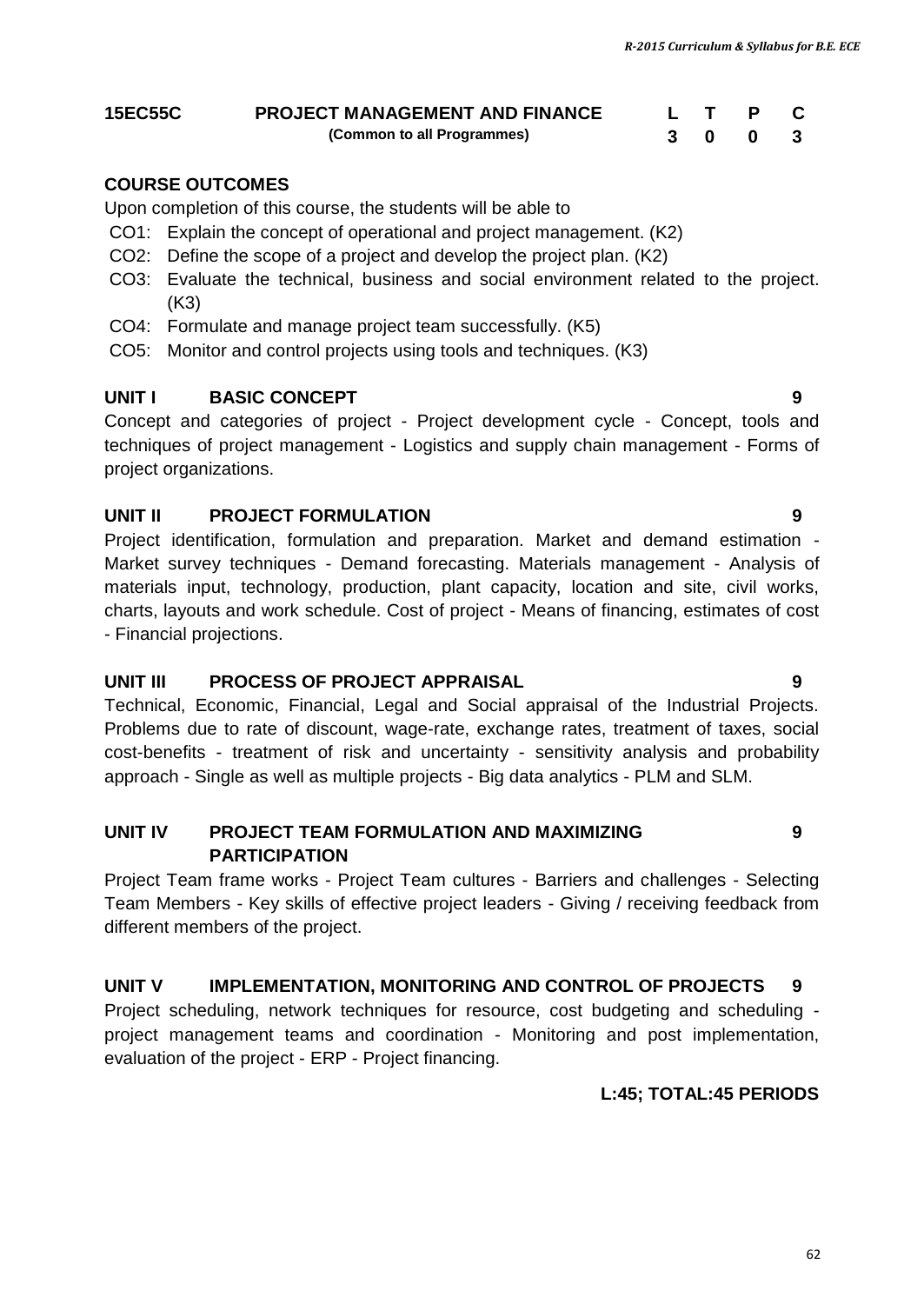#### **TEXT BOOKS**

- 1. Gobalakrishnan P and Ramamoorthy VE "Textbook of Project Management", Macmillan Publications, 2014.
- 2. Maylor "Project Management", 3<sup>rd</sup> Edition, Pearson, 2010.

#### **REFERENCES**

- 1. Gido, "Effective project management", 3<sup>rd</sup> Edition, Cengage Learning, 2008.
- 2. Gray and Larson, "Project Management: The Managerial Process", 3<sup>rd</sup> Edition, TMH, 2010.
- 3. Choudhury S, "Project Management", 1<sup>st</sup> Edition, Tata Mc Graw Hill Publishing Co., 2007.

### **15EC56C CONTROL SYSTEMS ANALYSIS AND DESIGN L T P C**

#### **COURSE OUTCOMES**

Upon completion of this course, the students will be able to

- CO 1: Explain the various modeling for electrical and electronics systems.(K2)
- CO 2: Classify the time response analysis.(K2)
- CO 3: Investigate the control systems using frequency domain plots.(K3)
- CO 4: Determine the stability of the control systems in time, frequency and spatial domain representations. (K3)
- CO 5: Use state variable analysis for continuous time and discreate time systems.(K3)

#### **UNIT I CONTROL SYSTEM MODELING 15**

Control systems – Terminology and Basic Structure, Open loop and Closed loop systems, Differential equation, Transfer function, Mathematical Modeling of Electrical and Op-amp based Electronic systems, Block diagram reduction Techniques, Signal flow graph

#### **UNIT II TIME RESPONSE ANALYSIS 15**

Standard test signals, First order systems, Impulse and Step Response analysis of second order systems, Time domain specification, Steady state errors and error constants

#### **UNIT III FREQUENCY RESPONSE ANALYSIS** 15

Frequency response analysis, Bode plot, Polar plot, Nyquist plot, Frequency Domain specifications from the plots, Lead Lag Compensator design and analysis

#### **UNIT IV STABILITY ANALYSIS 15**

Routh-Hurwitz Criterion, Root Locus Technique- Construction of Root Locus, Stability Analysis, Nyquist Stability Criterion, Relative Stability

#### **UNIT V STATE VARIABLE ANALYSIS** 15

State space representation of Continuous Time systems, State equations, Transfer function from State Variable Representation, Solutions of the state equations, Concepts of

**3 2 0 4**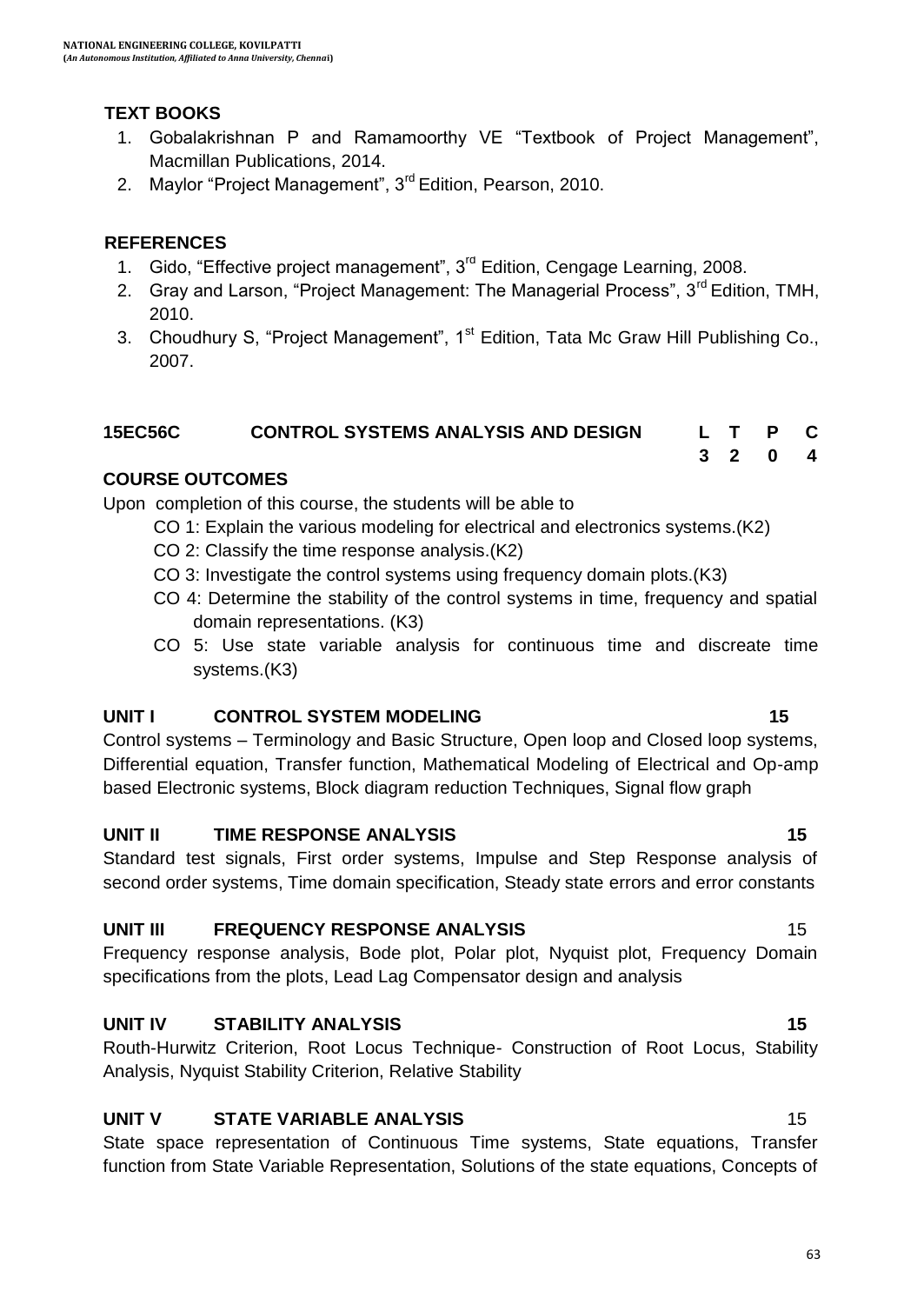Controllability and Observability, State space representation for Discrete time systems.

#### **L:45 T:30; TOTAL: 75 PERIODS**

#### **TEXT BOOKS**

- 1. Nagrath and M.Gopal, "Control System Engineering", New Age International Publishers, 5<sup>th</sup> Edition, 2007.
- 2. M.Gopal, "Control System Principles and Design", Tata McGraw Hill, 2nd Edition, 2002.

#### **REFERENCES**

- 1. Charles L. Phillips and John Parr, "Feedback Control Systems", Prentice Hall, 5th Edition, 2010.
- 2. Farid Golnaraghi and Benjamin C. Kuo, "Automatic Control Systems", Wiley Publications, 9<sup>th</sup> Edition, 2009.
- 3. Richard C. Dorf and Robert H. Bishop, "Modern Control Systems", Prentice Hall, 12<sup>th</sup> Edition, 2010.

#### **15EC57C ANALOG AND DIGITAL COMMUNICATION LABORATORY L T P C 0 0 2 1**

#### **COURSE OUTCOMES**

Upon completion of this course, the students will be able to

- CO1: Design and Construct various analog and digital communication circuits using discrete components. (K2)
- CO2: Calculate the BER in various digital modulation techniques using MATLAB Simulink. (K3)
- CO3: Study and Determine the transmission line and antenna parameters. (K2)

- 1. Generation & detection of AM signal.
- 2. Generation & detection of FM Signal.
- 3. Construction of Pre-emphasis and De-emphasis Circuit.
- 4. Generation & study of Analog TDM at least for 4 channels.
- 5. Generation and study of Pulse Amplitude Modulation.
- 6. Generation & study of amplitude shift keying modulator and demodulator.
- 7. Generation & study of frequency shift keying modulator and demodulator.
- 8. Digital link simulation: error introduction & error estimation in a digital link using MATLAB (SIMULINK)/ communication simulation packages.
- 9. To draw & study Polar plots & polarization of Yagi-uda & dipole Antenna & calculate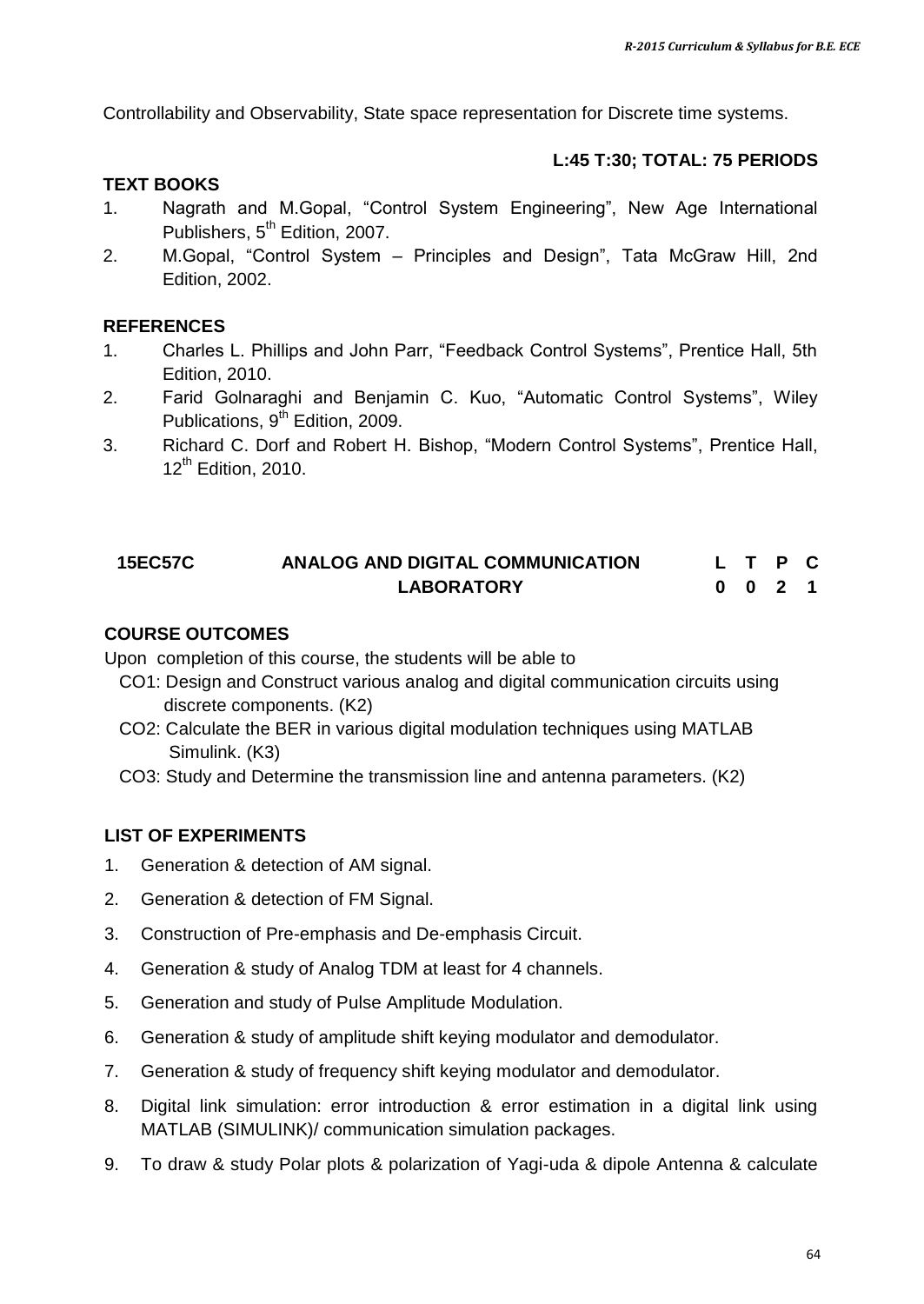Antenna gain, Antenna beam width, Element current & Front to back ratio of antenna.

10. To study a transmission line attenuation & frequency characteristics

#### **P:30 TOTAL: 30 PERIODS**

#### **15EC58C LINEAR INTEGRATED CIRCUITS LABORATORY L T P C**

**0 0 2 1**

#### **COURSE OUTCOMES**

Upon completion of this course, the students will be able to

- CO1: Design oscillators and amplifiers using operational amplifiers. (K3)
- CO2: Interprete the performance of active filters. (K3)
- CO3: Simulate and Analyze the performance of amplifiers, oscillators and multivibrators using PSPICE (K4)

#### **LIST OF EXPERIMENTS**

- 1. Inverting, Non inverting amplifiers using IC741
- 2. Integrator and Differentiator using IC741
- 3. Clipper and Clamper using IC741
- 4. Differential and Instrumentation amplifiers using IC741
- 5. Active lowpass, Highpass and bandpass filters using IC741
- 6. Astable and Monostable multivibrators using Op-amp and NE555 Timer
- 7. RC phase shift and Wein bridge oscillators using op-amp.
- 8. Study of PLL 565 characteristics and its use as Frequency Multiplier.
- 9. Design of Analog to Digital Converter circuit for Ramp and Sine input.
- 10 Design of Digital to Analog Converter using DAC0808
- 11. Design of regulated DC power supply using IC 7805, LM317 and LM723
- 12. Simulation of Differential amplifier, Instrumentation amplifier, Active lowpass, Highpass, Bandpass, Astable and Monostable multivibrators, RC phase shift oscillator,and Wein bridge oscillators using PSPICE.

#### **P:30 TOTAL:30 PERIODS**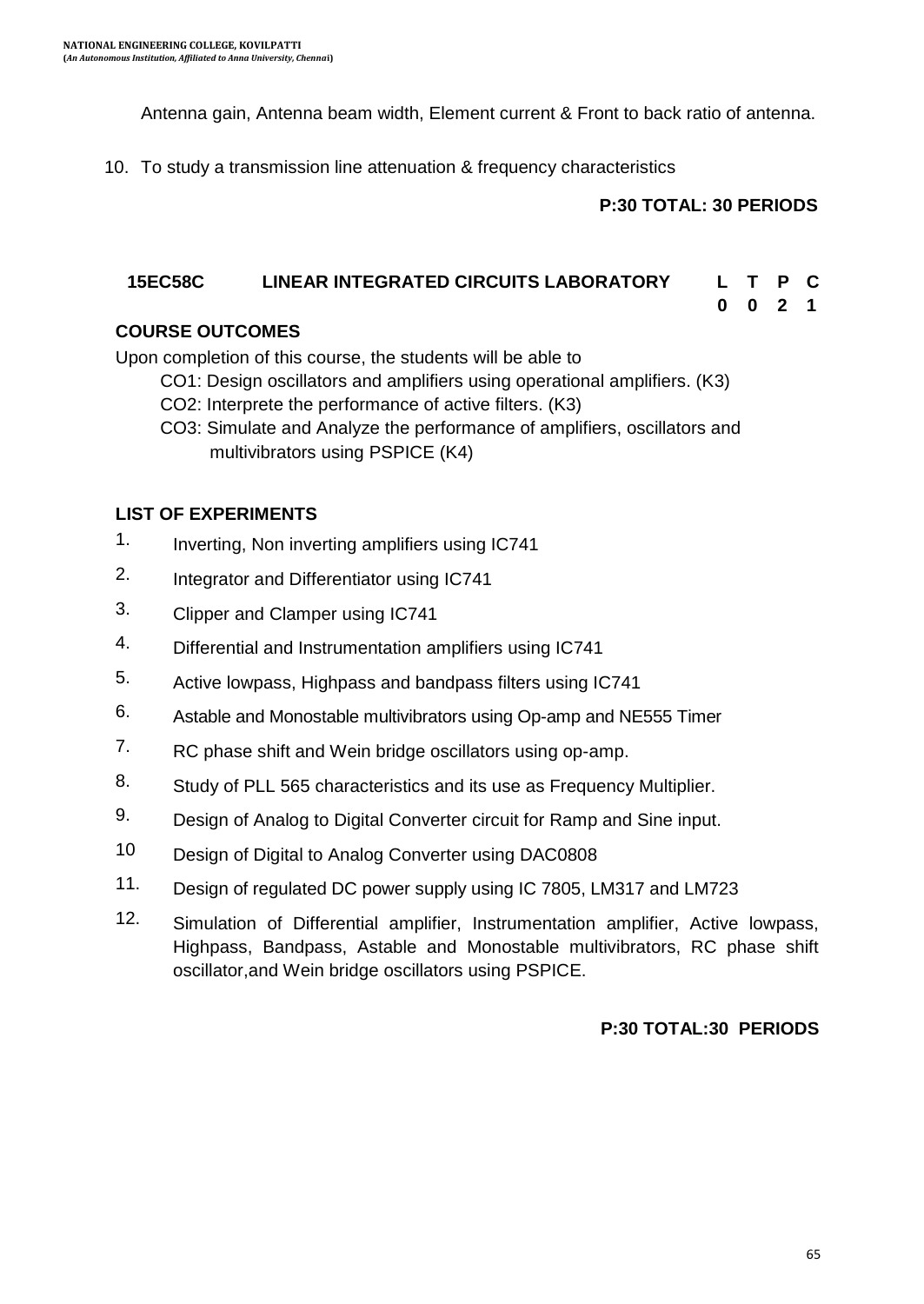### **15EC59C MICROPROCESSOR AND MICROCONTROLLER LABORATORY**

```
L T P C
0 0 2 1
```
#### **COURSE OUTCOMES**

Upon completion of this course, the students will be able to

- CO1: Write Assembly Language programs for simple application using 8085/8051 instruction set. (K3).
- CO 2: Interface Microprocessor / Microcontroller with various peripherals. (K3)
- CO 3: Recognize the operations of Timer, Interrupts and UART in 8051 microcontroller. (K2).

#### **LIST OF EXPERIMENTS**

- 1. Programs for Arithmetic and Logical Operations using 8085 Microprocessor
- 2. Programs for Sorting and searching using 8085 Microprocessor
- 3. Interfacing of 8255 with 8085 Microprocessor
- 4. Interfacing of 8253 with 8085 Microprocessor
- 5. Interfacing of 8279 with 8085 Microprocessor
- 6. Programs for Arithmetic and Logical Operations using 8051 Microcontroller
- 7. Interfacing of ADC with 8051 Microcontroller
- 8. Interfacing of DAC with 8051 Microcontroller
- 9. Demonstration of Timer, Interrupts operations in 8051 Microcontroller
- 10. Serial Communication between Microcontroller kit and PC
- 11. Interfacing of Stepper motor with 8051 Microcontroller
- 12. Interfacing of Traffic Light Controller with 8051 Microcontroller
- 13. Interfacing of LED and LCD with 8051 Microcontroller

#### 1. **P:30 TOTAL: 30 PERIODS**

# **3 2 0 4**

#### **COURSE OUTCOMES**

Upon completion of this course, the students will be able to

- CO 1: Explain MOS transistor theory and CMOS process technology. (K2)
- CO 2: Estimate the delay, power dissipation of CMOS circuits. (K3)
- CO 3: Design Combinational and Sequential circuits. (K3)
- CO 4: Describe the performance of various arithmetic building blocks.(K2)
- CO 5: Model the digital system components using Verilog HDL (K3)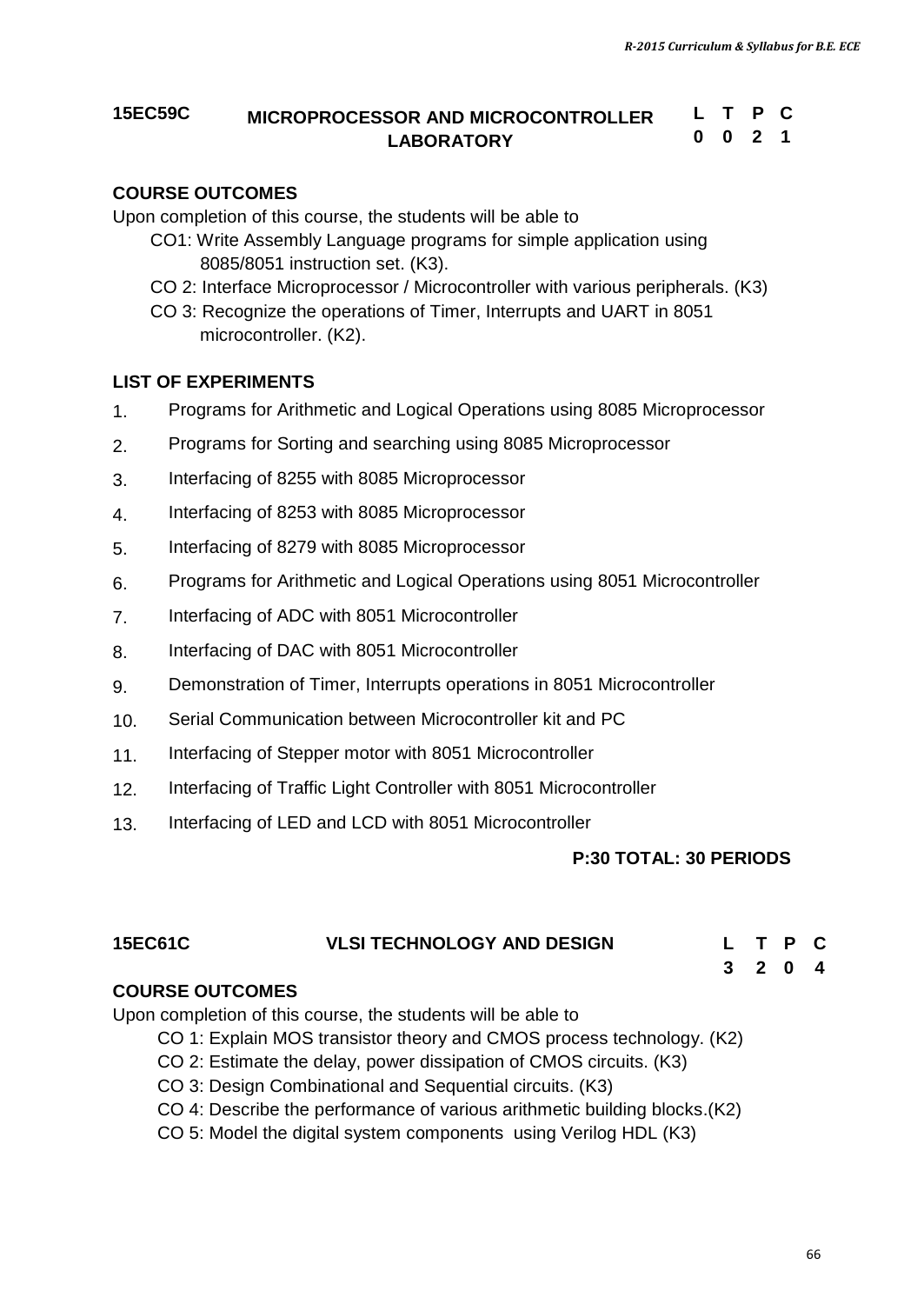### **UNIT I CMOS TECHNOLOGY 15**

MOS Transistor Theory - Ideal I-V and C-V Characteristics of MOS Transistor, Non-ideal I-V Effects, DC Transfer Characteristics of CMOS Inverter, n well, twin tub and SOI CMOS processes, Lambda based design Rules, CMOS Process Enhancements, Technologyrelated CAD Issues, Manufacturing Issues.

#### **UNIT II CLASSIFICATION OF ICs AND CMOS CIRCUIT CHARACTERIZATION 15**

SSI, MSI, LSI, VLSI definitions, ASIC classification - Full Custom ASICs, Standard-Cell Based ASICs, Gate-Array-Based ASICs, Channeled, Channelless, Structured Gate Array and Architecture of Generic FPGA. Delay Estimation, Logical Effort and Transistor Sizing, Power Dissipation, Interconnect, Reliability, Scaling.

#### **UNIT III COMBINATIONAL AND SEQUENTIAL CIRCUIT DESIGN 15** Combinational Circuit Design: Circuit Families – Static CMOS, Ratioed Circuits, Dynamic CMOS Circuits, Pass-transistor logic Circuits, Low power Logic Design, Comparison of CMOS Circuit Families Sequential Circuit Design: Sequencing Static Circuits, design of Latches and Flip-Flops.

### **UNIT IV DESIGN OF ARITHMETIC BUILDING BLOCKS 15**

Data path circuits: Architecture for ripple carry adder, carry look ahead adder, high speed adder, accumulator, Multiplier, divider, Barrel shifter, speed and area tradeoff.

#### **UNIT V SPECIFICATION USING VERILOG HDL 15**

Design Methodologies – Modules – Instances – Test bench – Operators – Number Specification – Identifiers and Keywords – Data Types – Modules and Ports – Gate-Level Modeling - Dataflow Modeling – Behavioral Modeling: Structured Procedures, Procedural Assignments, Timing Controls, Conditional Statements, Multiway Branching, Loops, Sequential and Parallel Blocks. Structural gate level description of decoder, equality detector, comparator, priority encoder, half adder, full adder, Ripple carry adder, Behavioral modeling of 'n' bit comparator, D flip-flop, T flip-flop, Structural modeling of Asynchronous counter, shift register, PRBS.

#### **L: 45 T: 30 TOTAL: 75 PERIODS**

#### **TEXT BOOKS**

- 1. Weste and Harris, "CMOS VLSI DESIGN: A Circuit and Systems Perspective", 3<sup>rd</sup> Edition, Pearson Education, 2007. (4<sup>th</sup> Reprint)
- 2. Samir Palnitkar, "Verilog HDL, A Guide to Digital Design and Synthesis" 2<sup>nd</sup> Edition, Pearson Education, 2005.

#### **REFERENCES**

- 1. M.J.S Smith, "Application Specific integrated circuits", Pearson Education, 2008.  $(5<sup>m</sup>$  reprint)
- 2. Jan Rabaey, Anantha Chandrakasan, B.Nikolic, "Digital Integrated Circuits: A Design Perspective", PHI, 2<sup>nd</sup> Edition, 2003.
- 3. D.A. Pucknell & K.Eshraghian, "Basic VLSI Design", PHI, 3<sup>rd</sup> Edition, 2003.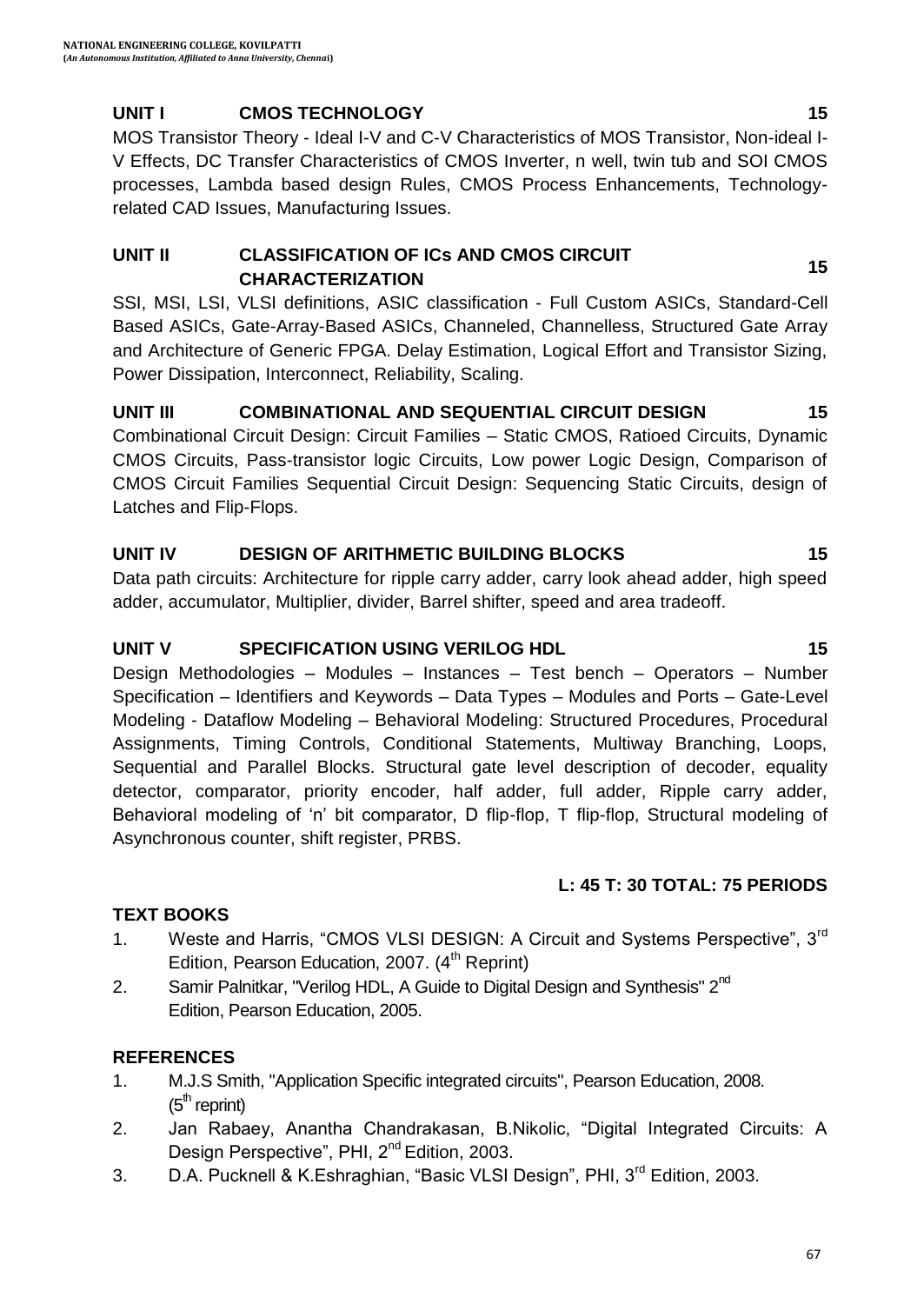- 4. Wayne Wolf, "Modern VLSI design", Pearson Education, 3<sup>rd</sup> Edition, 2007.
- 5. Uyemura J.P, "Introduction to VLSI circuits and systems", Wiley, 2002.

#### **15EC62C COMPUTER COMMUNICATION NETWORKS L T P C 3 0 0 3**

#### **COURSE OUTCOMES**

Upon completion of this course, the students will be able to

CO 1: Describe the network model and physical layer concepts (K2)

- CO 2: Recognize error free transmission of data and analyze data collision with various protocols.(K2)
- CO 3: Describe the various network layer protocols. (K2)
- CO 4: Select the addressing entities of a network with implementation of TCP, UDP Protocols. (K2)
- CO 5: Illustrate the real time applications of networks. (K3)

#### **UNIT I INTRODUCTION TO COMPUTER COMMUNICATION NETWORKS AND PHYSICAL LAYER COMMONIGATION NETWORKS**

Data Communications – Networks - Networks models – OSI model – Layers in OSI model – Addressing – Guided and Unguided Transmission media, Line Coding, Switching: Circuit switched networks – Datagram Networks – Virtual circuit networks.

#### **UNIT II DATA LINK LAYER** 10

**Data link control**: Framing – Flow and error control –Protocols for Noiseless and Noisy Channels. **Error Detection**: Parity, LRC, VRC, CRC – HDLC. **Multiple access**: Random access – Controlled access. **Wired LANS**: IEEE standards – standard Ethernet – changes in the standard – Fast Ethernet – Gigabit Ethernet. **Wireless LANS**: IEEE 802.11: Architecture, MAC Sub layer, Addressing Mechanism–Bluetooth.

#### **UNIT III NETWORK LAYER 9**

Logical addressing: IPv4, IPv6 addresses - Internet Protocol: Internetworking – IPv4, IPv6 – Address mapping – ARP, RARP, BOOTP, DHCP, ICMP, IGMP, Delivery - Forwarding - Routing protocols – DSDV, OSPF.

#### **UNIT IV TRANSPORT LAYER 7**

Process-to-Process delivery - User Datagram Protocol (UDP) – Transmission Control Protocol (TCP)/ Internet Protocol (IP) Suite – Congestion Control – Quality of services (QoS) – Techniques to improve QoS.

#### **UNIT V APPLICATION LAYER 10 10**

Domain Name System (DNS) – E-mail – FTP – WWW – HTTP –Network Security: Cryptography –Data Encryption Standard, RSA - Digital signature – Management of Public keys.

#### **L:45 TOTAL: 45 PERIODS**

#### 68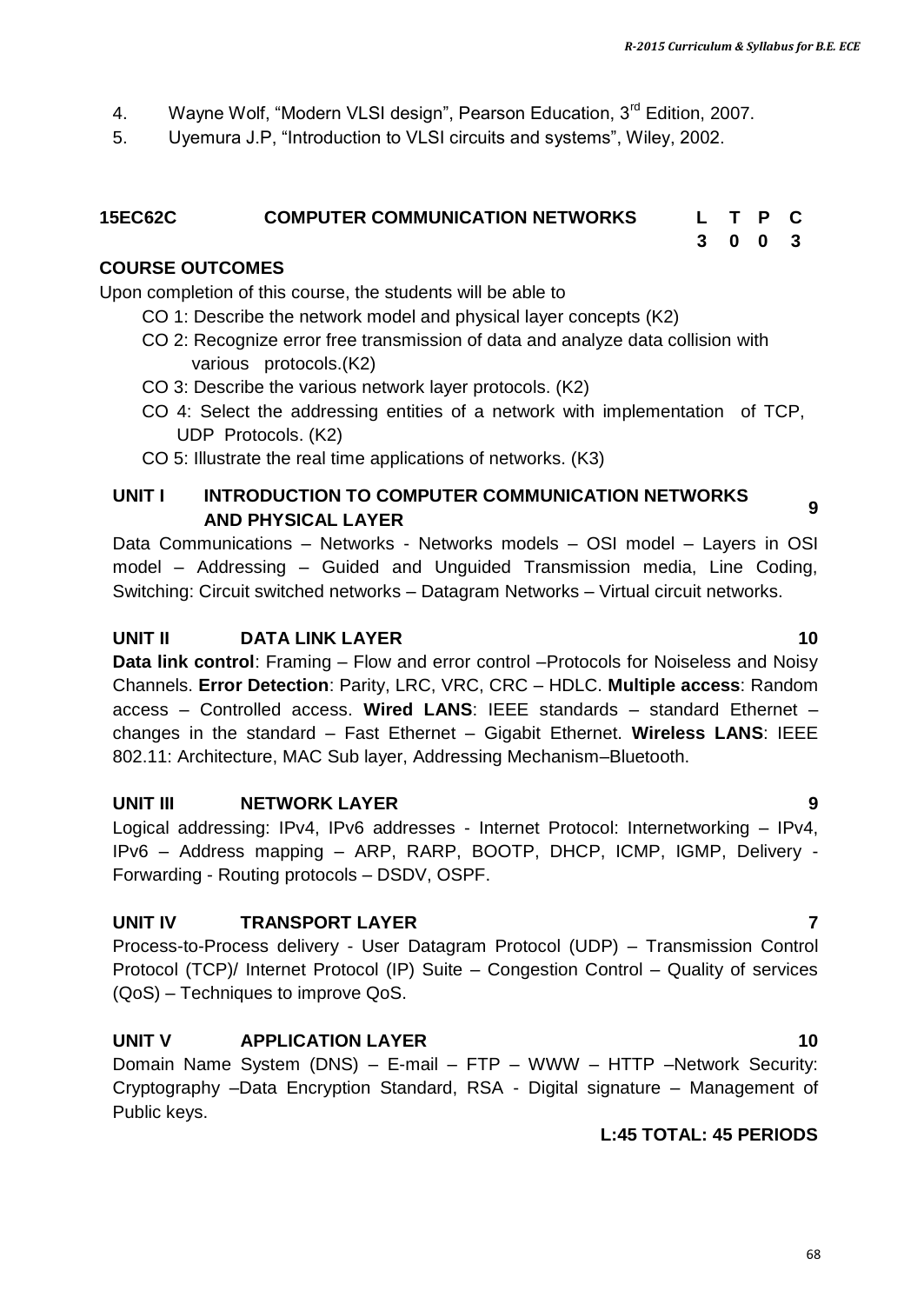### **TEXT BOOKS**

- 1. Behrouz A. Forouzan, "Data communication and Networking", Tata McGraw-Hill, 4th Edition, 2007.
- 2. Larry L. Peterson, Bruce S. Davie, "Computer Networks: A Systems Approach", 4<sup>th</sup> Edition, Morgan Kauffmann Publishers Inc., 2007.

#### **REFERENCES**

- 1. Andrew S. Tanenbaum, "Computer Networks", Pearson Education, 5<sup>th</sup> Edition, 2010.
- 2. Wayne Tomasi, "Introduction to Data Communication and Networking",  $1<sup>st</sup>$ Edition, Pearson Education, 2005.
- 3. James.F.Kurose and Keith W.Ross, "Computer Networking: A Top down Approach", 6<sup>th</sup> Edition, Pearson Education, 2012.
- 4. William Stallings, "Data and Computer Communication",  $9<sup>th</sup>$  Edition, Pearson Education, 2010.

| <b>15EC63C</b> | <b>WIRELESS COMMUNICATION</b> |  | L T P C |  |
|----------------|-------------------------------|--|---------|--|
|                |                               |  | 3 0 0 3 |  |

#### **COURSE OUTCOMES**

Upon completion of this course, the students will be able to

- CO 1: Illustrate the cellular concept and Identify the suitable Modulation techniques (K2)
- CO 2: Analyze the propagation models for large scale fading.(K2)
- CO 3: Describe the various types of small scale fading. (K2)
- CO 4: Comprehend the techniques to improve the signal quality. (K2)
- CO 5: Explain the various wireless systems and standards.(K2)

#### **UNIT I INTRODUCTION TO WIRELESS COMMUNICATION SYSTEMS 9**

Introduction, Frequency Reuse, Channel Assignment Strategies, Handoff Strategies, Interference and System Capacity, Trunking and Grade of Service, Improving Coverage & Capacity in Cellular Systems, Multiple Access in cellular System- TDMA- FDMA-CDMA SDMA.

Modulation Techniques: QPSK – MSK – GMSK – Direct Sequence Spread Spectrum Frequency Hopped Spread Spectrum

#### **UNIT II MOBILE RADIO WAVE PROPAGATION - LARGE SCALE FADING PARTLY AND ADAMON EARCE COALL 9**

Radio wave Propagation – Transmit and receive Signal Models – Free Space pathloss – Ray Tracing – Empirical Path loss models – Simplified path loss model – Shadow fading – Combine path loss and Shadowing – Outage Probability underpath loss & shadowing – Cell coverage area.

#### **UNIT III MOBILE RADIO WAVE PROPAGATION - SMALL SCALE FADING AND MULTIPATH AND MULTIPATH**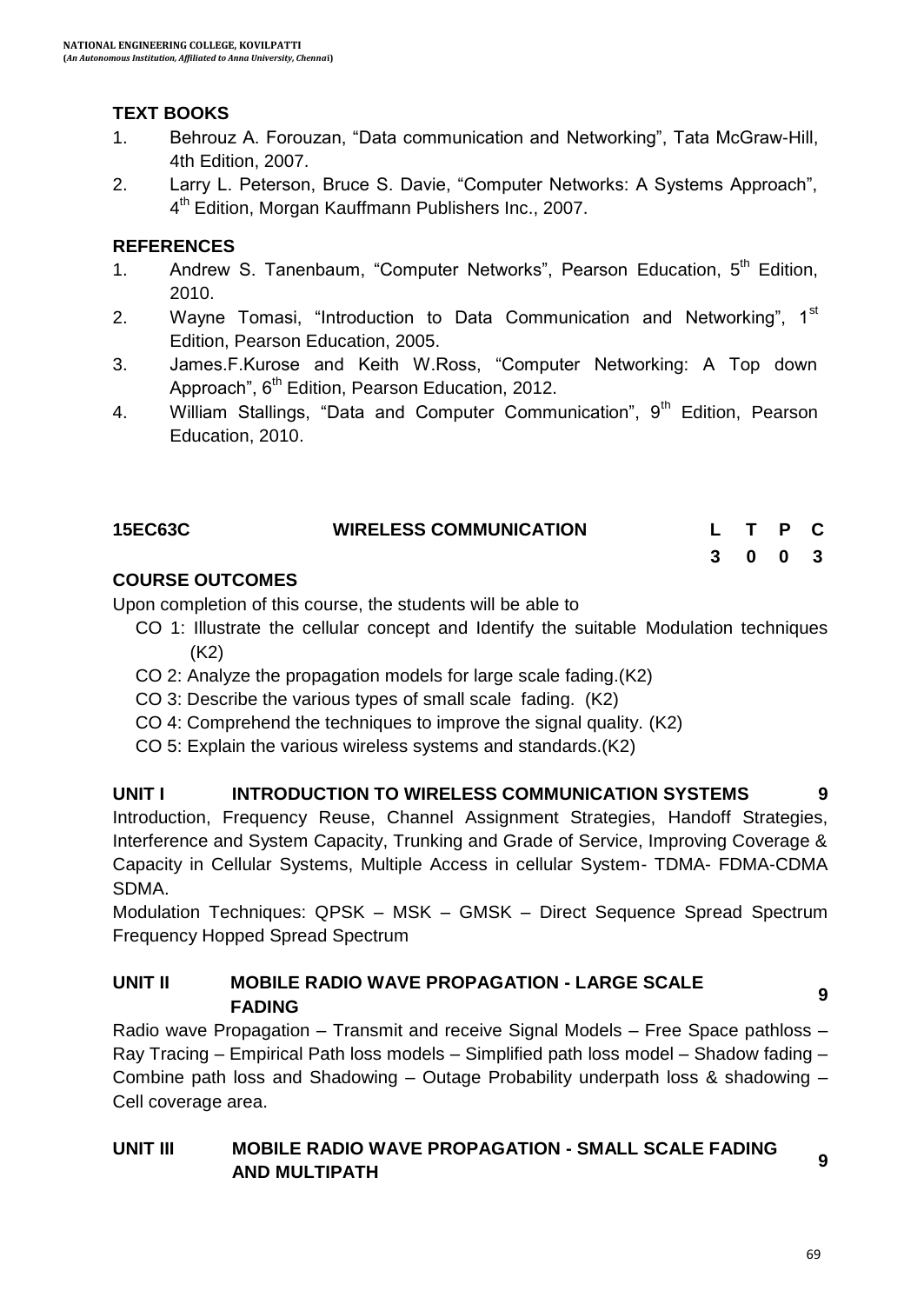Small Scale Multipath Propagation – Impulse response model of a Multipath Channel – Small Scale Multipath Measurements – Parameters of Mobile Multipath Channels – Types of fading (fading effects due to Multipath Time Delay Spread &Doppler spread) – Rayleigh and Ricean Distribution.

# **UNIT IV CAPACITY, DIVERSITY AND EQUALIZATION IN WIRELESS SYSTEM <sup>9</sup>**

Capacity in AWGN – Capacity of Flat Fading Channels – Channel and System Model Channel Distribution Information known – CSI at Receiver. Diversity Technique – Selection combining – Equal Gain Combining – Maximum Ratio Combining – Feedback – Time –Frequency – Rake Receiver – Interleaving. Equalization – Linear Equalization – Non linear (DFE & MLSE) – Algorithm of Adaptive Equalization – Zero Frequency algorithm – LMS algorithm – Recursive Least Square algorithm.

#### **UNIT V WIRELESS SYSTEMS AND STANDARDS 9**

GSM System – Services and features – Architecture – Radio Subsystem – GSM Call – Frame Structure –Signal Processing. CDMA Digital Cellular Standard (IS-95) – Frequency &Channel Specification – Forward CDMA channel – Reverse CDMA channel. Introduction to OFDM system – Cyclic prefix – Matrix representation, Case study: IEEE 802.11a wireless LAN.

#### **L: 45 TOTAL: 45 PERIODS**

#### **TEXT BOOKS**

- 1. Rappaport T.S, "Wireless Communications: Principles and Practice", Pearson education,  $2^{nd}$  Edition, 2009.
- 2. William Stallings, "Wireless Communication & Networking", Pearson Education Asia, 2009.
- 3. Schiller, "Mobile Communication", Pearson Education Asia Ltd, 2008.

#### **REFERENCES**

- 1. Andrea Goldsmith, "Wireless Communications", Cambridge University Press, Aug 2005.
- 2. Lee W.C.Y., "Mobile Communications Engineering: Theory & Applications", McGraw Hill, New York 2nd Edition, 1998

#### **15EC64C RF AND MICROWAVE ENGINEERING L T P C**

**3 0 0 3**

#### **COURSE OUTCOMES**

Upon completion of this course, the students will be able to

- CO1: Explain the different properties of S parameters for two port and N- Port networks. (K2)
- CO2: Analyze the design considerations of RF amplifier. (K3)
- CO3: Determine the S parameters for different types of Microwave components. (K2)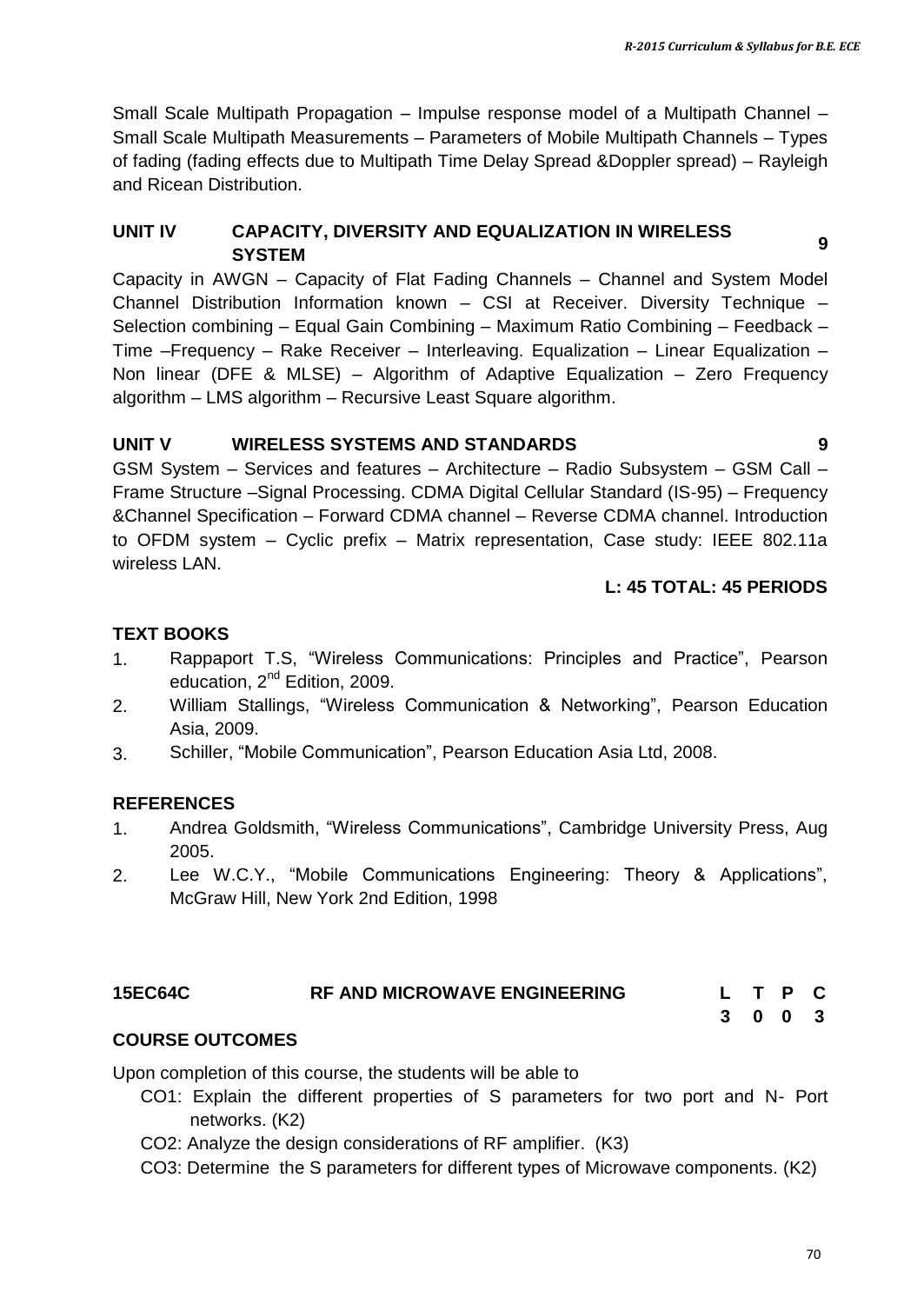- CO4: Classify the different types of Microwave semiconductor devices & its applications. (K2)
- CO5: Explain the operation of various microwave oscillators and amplifires and explain different microwave measurement techniques. (K2)

### **UNIT I TWO PORT RF NETWORKS-CIRCUIT REPRESENTATION 9**

Low frequency parameters- impedance, admittance, hybrid and ABCD. High frequency parameters-Formulation of S parameters, properties of S parameters-Reciprocal and lossless networks, transmission matrix, Scattering matrix -Concept of N port scattering matrix representation-Properties of S matrix- S matrix formulation of two-port junction. Introduction to component basics - wire, resistor, capacitor and inductor - applications of RF.

#### **UNIT II RF TRANSISTOR AMPLIFIER DESIGN 9**

Amplifier power relation, stability considerations, gain considerations, noise figure, Parametric devices -Principles of operation - applications of parametric amplifier.

### **UNIT III MICROWAVE PASSIVE COMPONENTS 9**

Microwave frequency range, significance of microwave frequency range -. Microwave junctions - Tee junctions- E plane tee- H plane Tee-Magic Tee - Rat race - Corners – bends and twists, Directional couplers -two hole directional couplers- Ferrites -Gyrator-Isolator Circulator - Attenuator - Phase changer.

#### **UNIT IV MICROWAVE SEMICONDUCTOR DEVICES 9**

Microwave semiconductor devices- operation - characteristics and application of BJTs and FETs- MESFET, HEMT -Principles of tunnel diodes , Varactor and Step recovery diodes, Transferred Electron Devices -Gunn diode- Avalanche Transit time devices- IMPATT and TRAPATT devices.

#### **UNIT V MICROWAVE TUBES AND MEASUREMENTS 9**

Microwave tubes- High frequency limitations – Principle of operation of two cavity and four cavity Klystron, Reflex Klystron, Traveling Wave Tube and Magnetron. Microwave measurements -power, wavelength, impedance, SWR, attenuation, Q factor and Phase shift.

#### **TEXT BOOKS**

- 1. Samuel Y Liao, "Microwave Devices & Circuits", Pearson Education, 3<sup>rd</sup> Edition, 2003.
- 2. M.M.Radmanesh, "RF & Microwave Electronics Illustrated", Pearson Education, 2007.

#### **REFERENCES**

- 1. Annapurna Das and Sisir K Das, "Microwave Engineering", Tata McGraw Hill, 18<sup>th</sup> Reprint, 2004.
- 2. Reinhold.Ludwig and Pavel Bretshko, "RF Circuit Design", Pearson Education, 2006.

# **L:45 TOTAL: 45 PERIODS**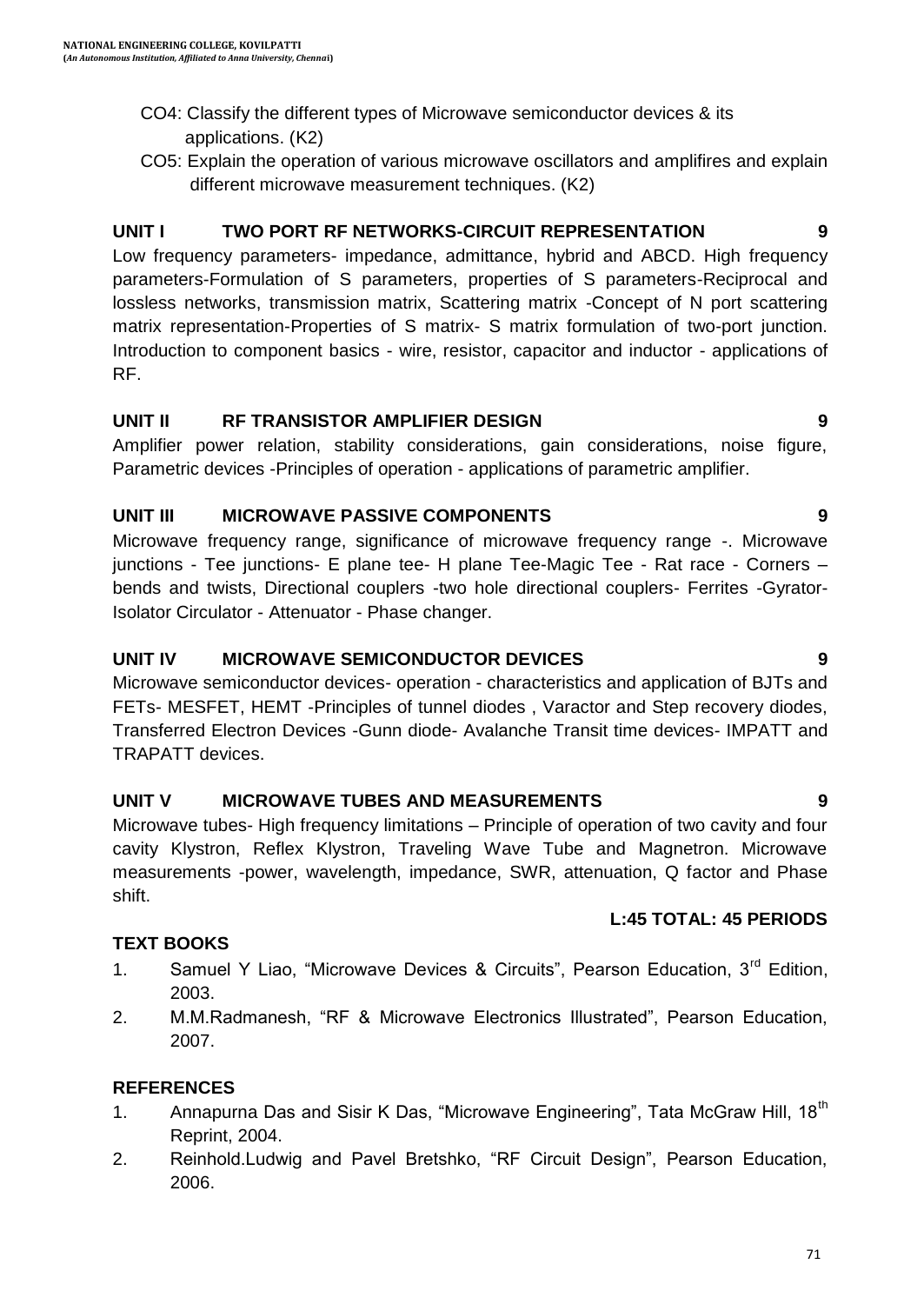- 3. Robert E.Colin, "Foundations for Microwave Engineering", McGraw Hill, 2<sup>nd</sup> Edition. 2001.
- 4. David.M.Pozar, "Microwave Engineering.", John Wiley & sons, 4<sup>th</sup> Edition, 2011.

#### **15EC65C RF AND MICROWAVE ENGINEERING LABORATORY L T P C 0 0 2 1**

#### **COURSE OUTCOMES**

Upon completion of this course, the students will be able to

- CO 1: Demonstrate the mode characteristics of Gunn diode and Reflex klystron.(K2)
- CO 2: Calculate the S parameters of various microwave components. $(K3)$
- CO 3: Measure the parameters of different microwave antennas.(K2)
- CO 4: Analyze the performance of microwave devices and antennas using HFSS (K2)

#### **LIST OF EXPERIMENTS**

- 1. Determination of Mode Characteristic of Reflex Klystron Oscillator
- 2. Gunn diode characteristics
- 3. S-Matrix characterization of Microwave Tees
- 4. Directional coupler Directivity and Coupling factor S Parameters **Measurement**
- 5. Circulator S Parameter Measurement
- 6. Characteristics of Planar Transmission Lines
- 7. Design and Simulation of Single stub tuning
- 8. Design and Simulation of Microwave Low Pass Filters
- 9. Design and Simulation of Microwave Band Pass Filters
- 10. Design and Simulation of Branch Line Coupler
- 11. Design and Simulation of Patch Antenna
- 12. VSWR, Frequency and Wave Length Measurement using slotted section with tunable probe
- 13. Gain and Radiation Pattern Measurement of antennas

#### **P:30 TOTAL: 30 PERIODS**

| <b>15EC66C</b> | <b>VLSI DESIGN LABORATORY</b> | L T P C            |  |
|----------------|-------------------------------|--------------------|--|
|                |                               | $0 \t 0 \t 2 \t 1$ |  |

#### **COURSE OUTCOMES**

Upon completion of this course, the students will be able to

CO1: Write verilog HDL code for various digital circuit. (K3)

CO2: Synthesize and implementation of digital Circuits in FPGAs. (K3)

CO3: Design and simulation of simple ICs using standard cell approach. (K2)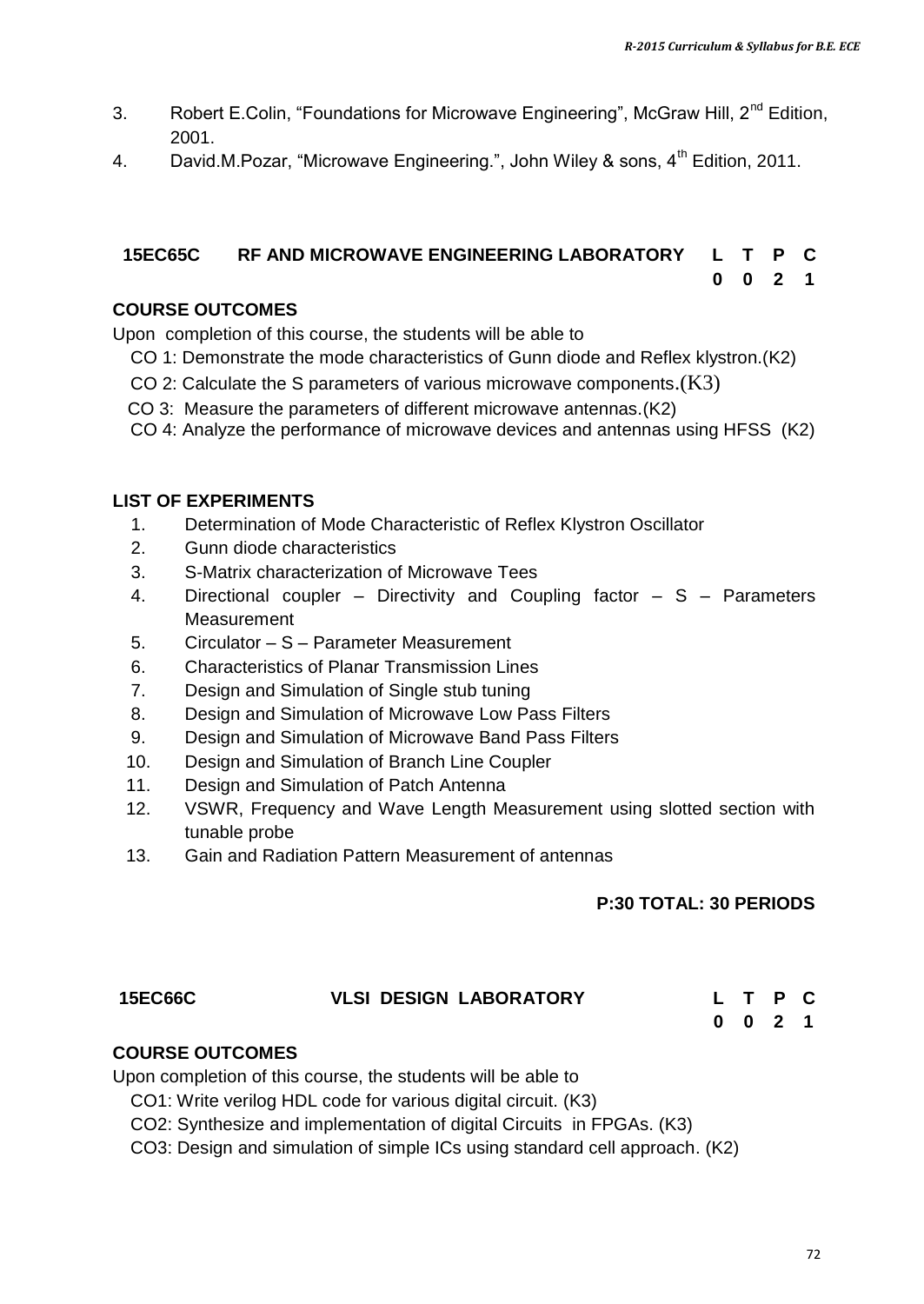#### **LIST OF EXPERIMENTS**

#### **FPGA Based Experiments**

- 1. Design entry and simulation of combinational logic circuits(8 bit adder, 4 bit multiplier ,address decoders, multiplexers ), test bench creation, functional verification, and concepts of concurrent and sequential execution to be highlighted
- 2. Design entry and simulation of counters, shift registers and state machines. Critical paths and static timing analysis to be identified.
- 3. Synthesis, Place and Route and Post Place and Route simulation of the components simulated in I and II.
- 4. Implementation of the digital circuits such as 8 bit adder, 4 bit multiplier, address decoder, multiplexer, counters and shift registers on FPGA.

#### **IC Design Experiments (Using Cadence /Microwind tool)**

- 5. Design and simulation of a CMOS inverter. Perform layout simulation and parasitic extraction.
- 6. Layout generation, parasitic extraction and post layout simulation of the circuit designed in I and II.
- 7. Design of circuits using standard cell approach.

#### **P:30 TOTAL: 30 PERIODS**

#### **15EC67C COMPUTER COMMUNICATION NETWORKS LABORATORY L T P C 0 0 2 1**

#### **COURSE OUTCOMES**

Upon completion of this course, the students will be able to

- CO 1: Describe the concepts of computer networking and analyze the operations of various Error Detection algorithms. (K2)
- CO 2: Demonstrate the protocols in network layer and transport Layer.(K3)
- CO 3: Exemplify the concepts of CIA and create network environment.(K3)

#### **LIST OF EXPERIMENTS**

- 1. Topology orientation and building a small network
- 2. Analysis of logical link control layer protocols- Stop & wait, Sliding Window
- 3. Examining the protocols in the Network layer
- 4. Analysis of Network Data Traffic.
- 5. Observing TCP & UDP using Netstat and Wireshark.
- 6. Study and Configuration of Subnetting.
- 7. Implementation of Routing Protocols (RIP & OSPF).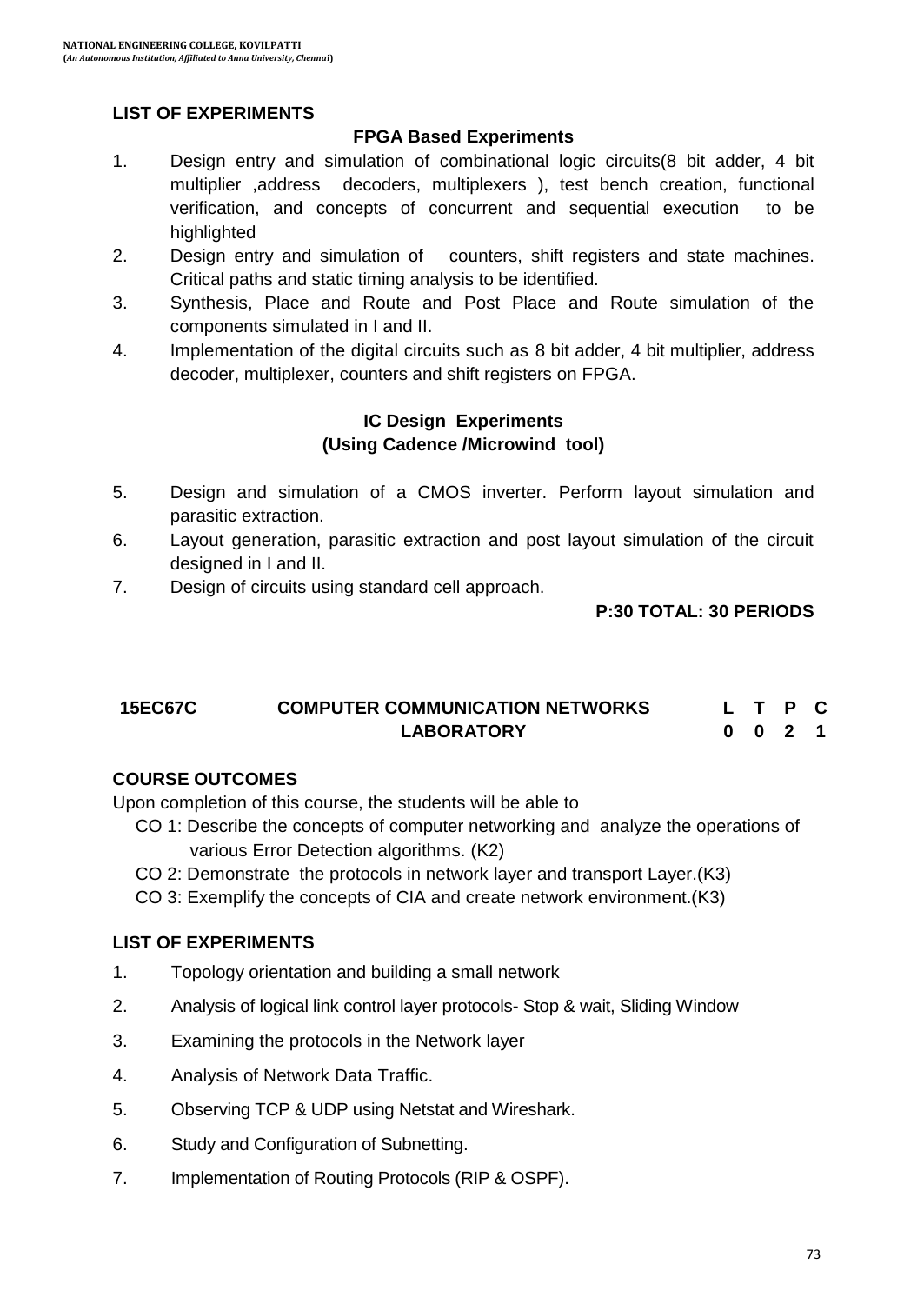- 8. Implementation of VLAN & NAT
- 9. Implementation of Data Encryption and Decryption
- 10. NS-2 based Simulation.

```
P:30 TOTAL: 30 PERIODS
```
**0 0 4 2**

### **15EC68C PRODUCT DEVELOPMENT LABORATORY L T P C**

#### **COURSE OUTCOMES**

Upon completion of this course, the students will be able to

- CO 1: understand the integration of customer requirements in product design.
- CO 2: Apply structural approach to concept generation, selection and testing.
- CO 3: Understand various aspects of design such as industrial design, design for manufacture.

The objective of this course is to make the students learn methodologies for identifying customer needs, developing new product concepts, prototype development, estimation of manufacturing costs, and developing business plans to support the development and marketing of these products. A student or a team of students shall develop their own products based on the users need, build simple prototypes of their design, and write development plans for the products.

#### **P: 60 TOTAL: 60 PERIODS**

| <b>15EC71C</b> | <b>MINI PROJECT</b> | L T P C                     |  |  |
|----------------|---------------------|-----------------------------|--|--|
|                |                     | $0 \quad 0 \quad 8 \quad 4$ |  |  |

#### **MINI – PROJECTS (4 Credits)**

A mini-project which is relevant to the branch of interest of the student or a simulation model developed by the student with the guidance of a faculty member.

An Evaluation committee formed by the HOD review the activities and the marks are awarded as follows:

- Report (40%),
- Presentation (30%) and
- Oral Examination (30%)

#### **P:180 TOTAL:180 PERIODS**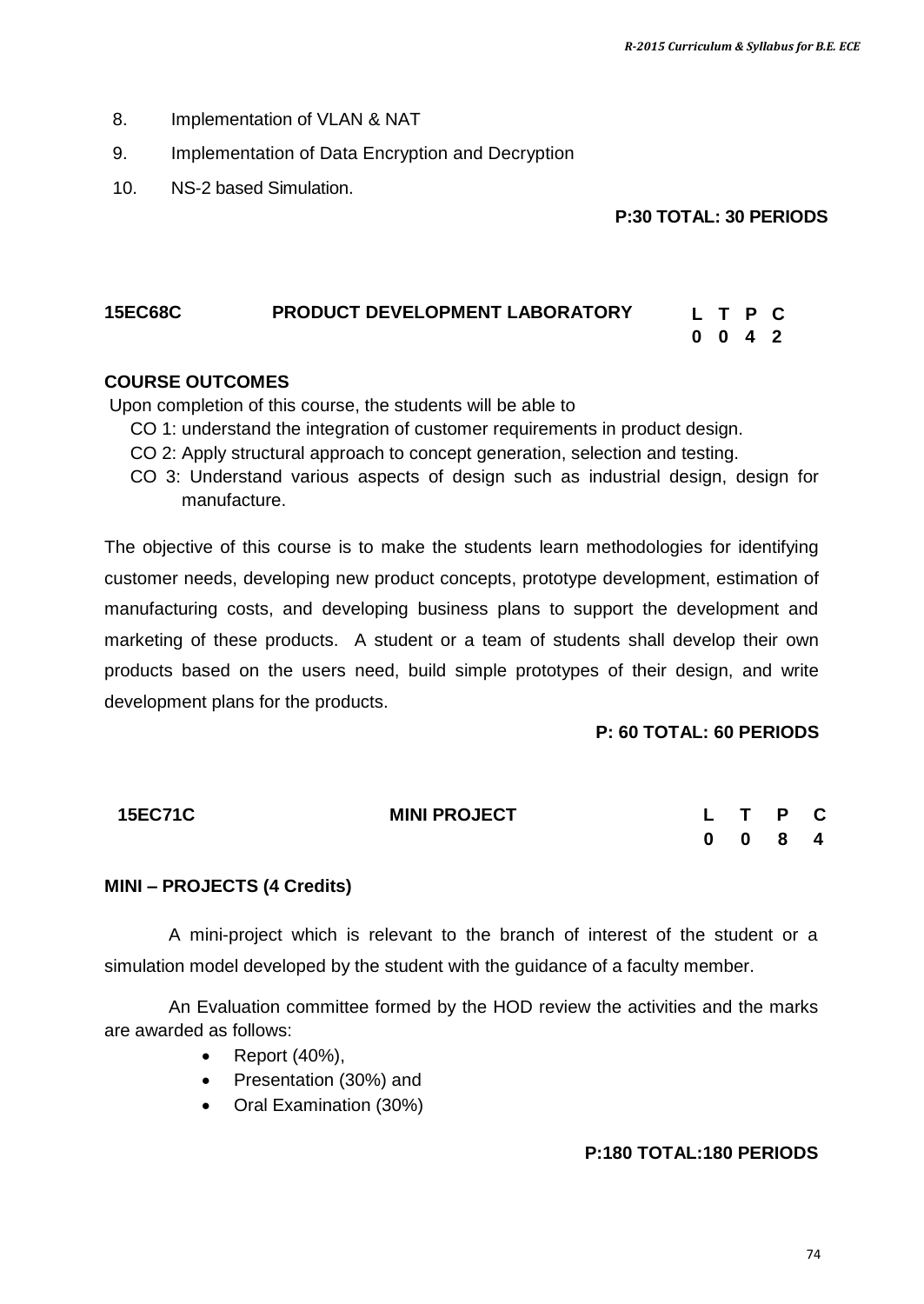#### **15EC72C RESEARCH PAPER AND PATENT REVIEW – SEMINAR L T P C 0 0 2 1**

 The Students will make a technical presentation on current topics related to the specialization. The same will be assessed by a committee appointed by the department. The students are expected to submit a report at the end of semester covering the various aspects of his/her presentation.

#### **P:30 TOTAL:30 PERIODS**

| <b>15EC73C</b> | <b>COMPREHENSION</b> | L T P C |         |  |
|----------------|----------------------|---------|---------|--|
|                |                      |         | 0 0 2 1 |  |

#### **COURSE OUTCOMES**

Upon completion of this course, the students will be able to

- CO1: Plan and prepare for higher education.(K1-K3)
- CO2: Illustrate the skills required for GATE like entrance exams.(K1-K4)

 CO3: Demonstrate the comprehensive knowledge acquired by them in technical interviews. (K1- K4)

#### **COURSE CONTENT AND LAYOUT**

The students will select a particular group of subjects as mentioned below to review their competency level:

#### **Group A**

- 1. Circuit Theory
- 2. Signals and Systems
- 3. Control Systems
- 4. Analog and Digital Communication
- 5. Analog and Digital Circuits

#### **Group B**

- 6. Digital Circuits and Microprocessor
- 7. Computer Networks
- 8. VLSI Design
- 9. Data Structures and OOPS
- 10. Communication Skills
- The staff-coordinator per group is responsible for scheduling the session plans, monitoring the activities and recording the continual assessments.
- The technical seminars and group discussions will be assisted by subject experts in the department.
- Each student must participate in all the activities and their performance assessment must be recorded.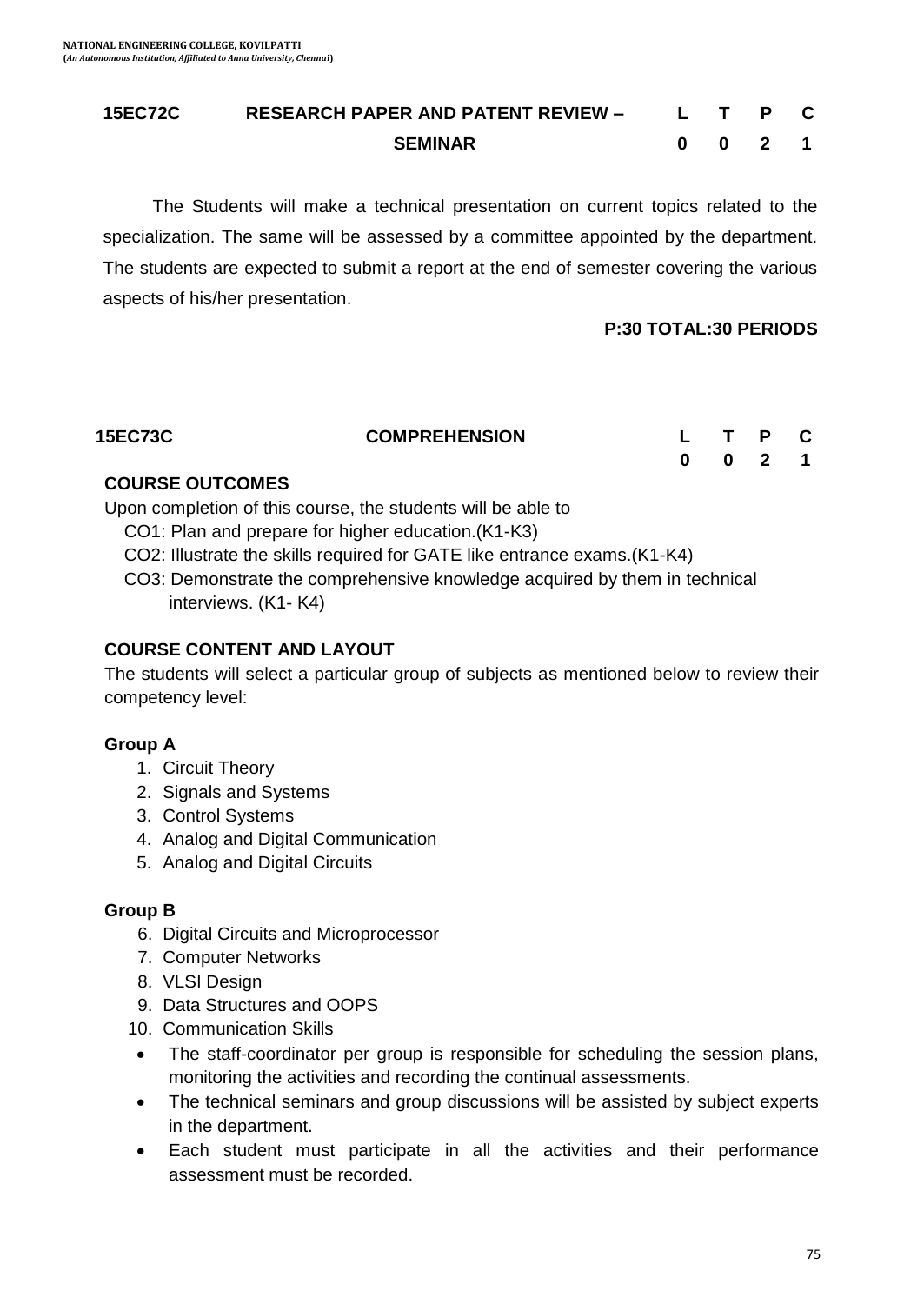#### **SUGGESTED ACTIVITIES**

- Group Discussion
- Technical Seminars
- Test solving skills
- Mock GATE Examination
- Comprehensive Viva
- SIG activities

#### **P:30 TOTAL: 30 PERIODS**

#### **REFERENCES**

- 1. Dr.R.S.Aggarwal,"Quantitaive Aptitude for Compettitve Examinations", S Chand Publications, New Delhi, 20th edition (2013)
- 2. BARRON's GRE, Barron's Educational Series Inc., U.S., 20<sup>th</sup> edition, 2013
- 3. Yashavant P. Kanetkar, "Let Us C", BPB Publications, 2011
- 4. E.Balagurusamy, "Object Oriented Programming with C++", McGraw Hill Company Ltd., 2007
- 5. Shakuntala Devi, "Puzzles To Puzzle To You" Orient Paperbacks, 1st Edition, 2001
- 6. [www.indiabix.com](http://www.indiabix.com/)

| <b>15EC81C</b> |                     |  | L T P C              |  |
|----------------|---------------------|--|----------------------|--|
|                | <b>PROJECT WORK</b> |  | $0 \t 0 \t 20 \t 10$ |  |

#### **COURSE OUTCOMES**

Upon completion of this course, the students will be able to

- CO1: Select a good project and able to work in a team leading to development of hardware / software product. (K1-K2)
- CO2: Prepare a good technical report and able to present the ideas with clarity (K1- K2)

A Project topic must be selected either from published lists or the students themselves may propose suitable topics in consultation with their guides. The aim of the project work is to deepen comprehension of principles by applying them to a new problem which may be the design and manufacture of a device, a research investigation, a computer or management project or a design problem.

The progress of the project is evaluated based on a minimum of three reviews. The review committee may be constituted by the Head of the Department. A project report is required at the end of the semester. The project work is evaluated jointly by external and internal examiners constituted by the Head of the Department based on oral presentation and the project report.

#### **P: 300 TOTAL: 300 PERIODS**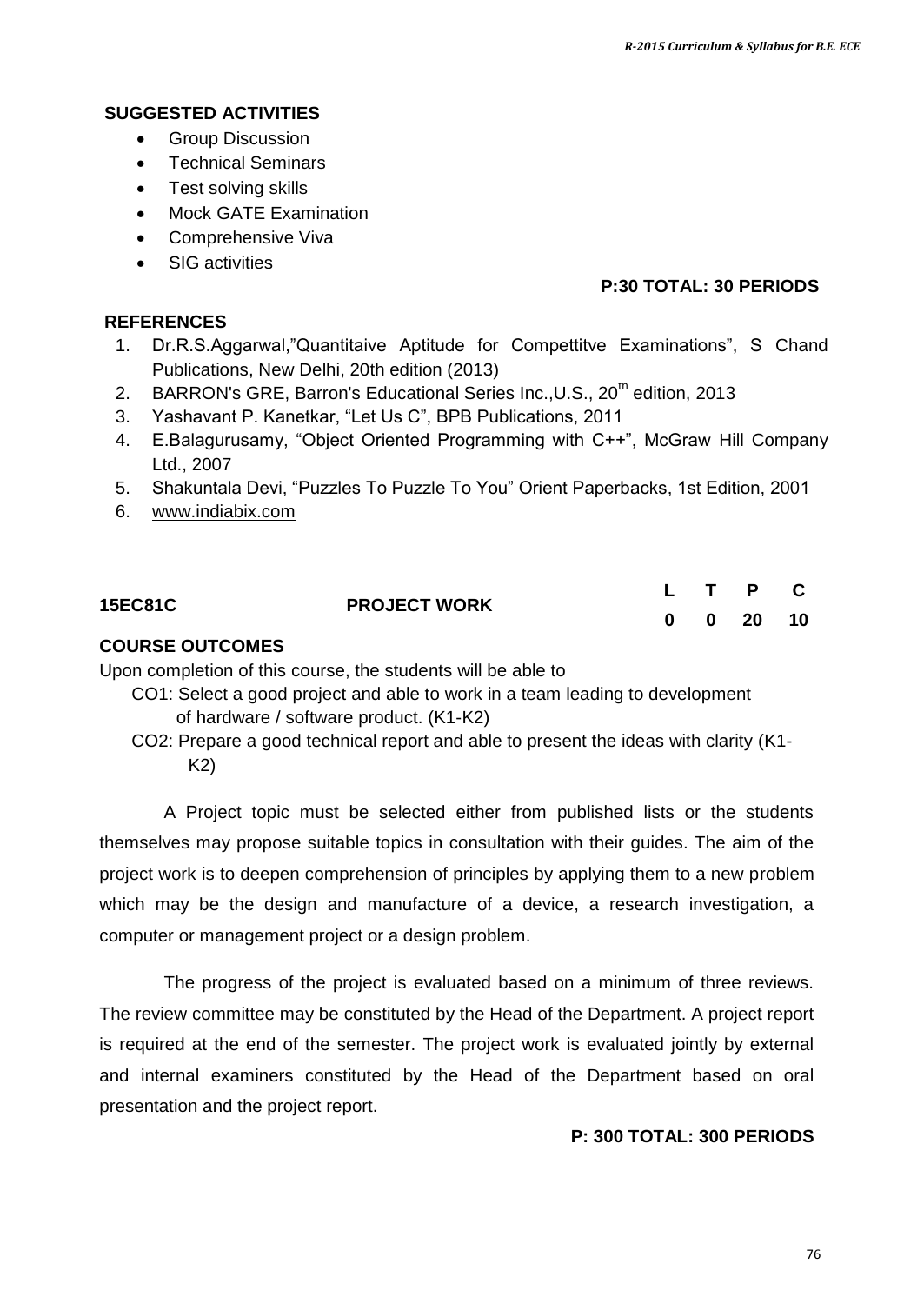#### **15EC01E FUNDAMENTALS OF DIGITAL IMAGE PROCESSING L T P C**

# **3 0 0 3**

#### **COURSE OUTCOMES**

Upon completion of this course, the students will be able to

- CO1: Describe the principles of image fundamentals and apply the mathematical knowledge to process the images. (K2)
- CO2: Apply different image enhancement techniques to gray scale and color images (K3)
- CO3: Apply image restoration techniques for remote sensing and medical imaging applications (K2)
- CO4: Analyze the segmentation methods for a various application.(K3)
- CO5: Describe different image compression technique. (K2)

#### **UNIT I DIGITAL IMAGE FUNDAMENTALS 9**

Elements of digital image processing systems, Elements of visual perception, brightness, contrast, hue, saturation, Mach band effect, Color image fundamentals - RGB, HSI models, Image sampling, Quantization, dither, Two-dimensional mathematical preliminaries, 2D transforms - DFT, DCT, KLT, SVD.

#### **UNIT II IMAGE ENHANCEMENT 9**

Spatial filtering - Intensity Transformation- Histogram equalization and specification techniques, Noise distributions, Image Smoothing, Image sharpening, Median, Geometric mean, Harmonic mean - Contraharmonic mean filters - Homomorphic filtering - Color image enhancement.

#### **UNIT III IMAGE RESTORATION 9**

Image Restoration - degradation model, Inverse filtering- Wiener filtering, constrained least square filtering, Geometric transformations-spatial transformations.

#### **UNIT IV IMAGE SEGMENTATION 9**

Edge detection- Edge linking via Hough transform – Thresholding - Region based segmentation – Region growing – Region splitting and Merging – Segmentation by morphological watersheds – basic concepts – Dam construction – Watershed segmentation algorithm.

#### **UNIT V IMAGE COMPRESSION 9**

Need for data compression- Huffman, Run Length Encoding, Shift codes, Arithmetic coding, Vector Quantization, Transform coding, JPEG standard, MPEG.

#### **L: 45 TOTAL: 45 PERIODS**

#### **TEXT BOOKS**

- 1. Rafael C. Gonzalez, Richard E. Woods, "Digital Image Processing', Prentice Hall, 3<sup>rd</sup> Edition, 2009.
- 2. Anil K. Jain, "Fundamentals of Digital Image Processing", Pearson Education, 2003.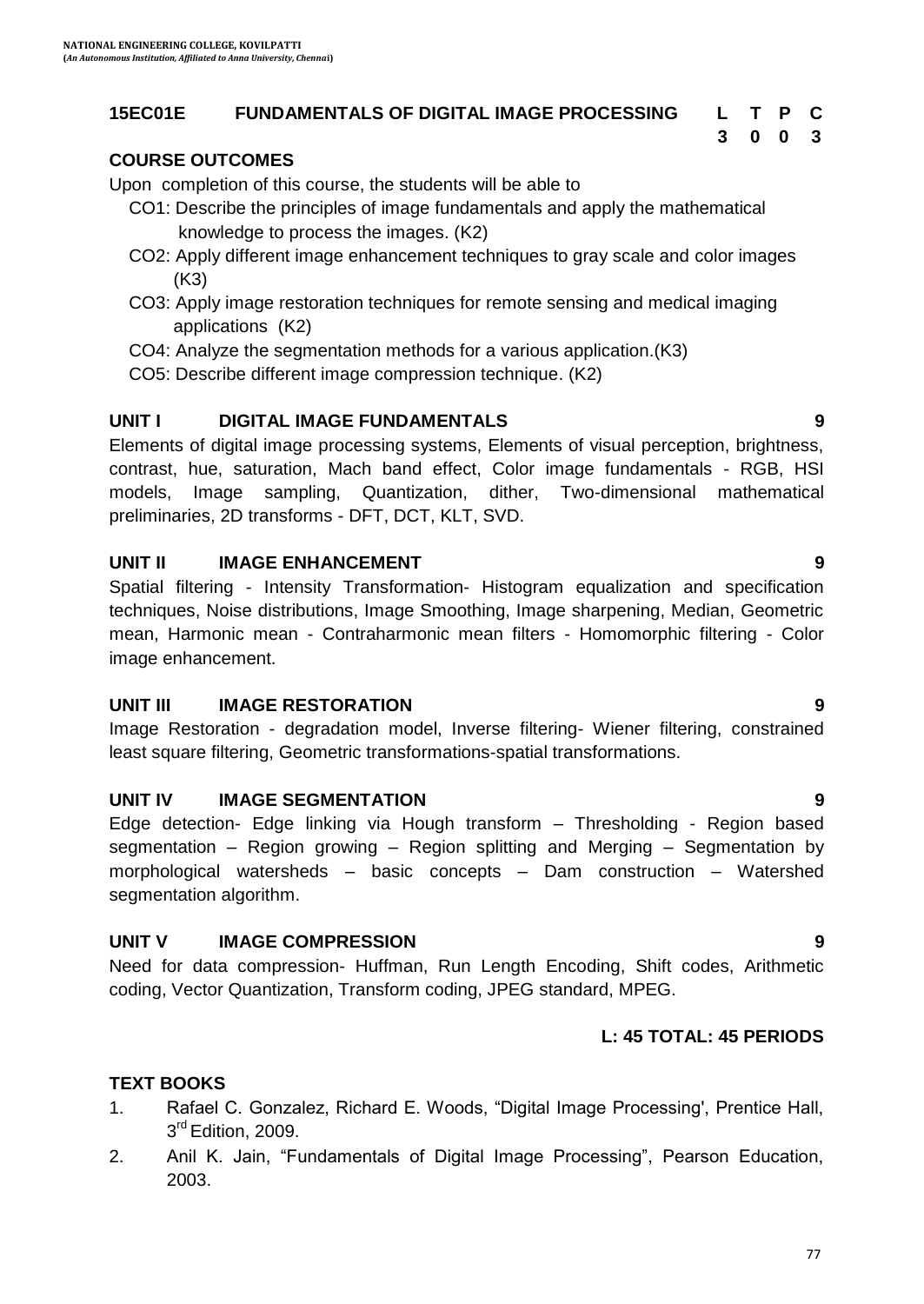#### **REFERENCES**

- 1. Kenneth R. Castleman, "Digital Image Processing", Pearson, 2006.
- 2. William K. Pratt, , "Digital Image Processing", John Wiley, New York, 4<sup>th</sup> Edition,2007
- 3. Milan Sonka et. al., "Image Processing, Analysis And Machine Vision", Brookes/Cole, Vikas Publishing House, 3<sup>rd</sup> edition, 2007

#### **15EC02E DIGITAL SIGNAL PROCESSORS L T P C 3 0 0 3**

#### **COURSE OUTCOMES**

Upon completion of this course, the students will be able to

- CO 1: Recognize the fundamentals of fixed and floating point architectures of DSPs. (K2)
- CO 2: Explain the architecture details and instruction sets of fixed and floating point DSPs. (K2)
- CO 3: Describe about the control instructions, interrupts and pipeline operations. (K2)
- CO 4: Illustrate and explore the FPGA based system design. (K2)
- CO 5: Analyze and learn to implement the signal processing algorithms in DSPs. (K3)

#### **UNIT I COMPUTATIONAL ACCURACY IN DSP IMPLEMENTATIONS 9**

Number formats for signals and coefficients in DSP systems, Dynamic Range and Precision, Sources of error in DSP implementations, A/D Conversion errors, DSP Computational errors, D/A Conversion Errors, Compensating filter.

#### **UNIT II ARCHITECTURES FOR PROGRAMMABLE DSP DEVICES**

Basic Architectural features, DSP Computational Building Blocks, Bus Architecture and Memory, Data Addressing Capabilities, Address Generation unit, Programmability and Program Execution, Speed Issues, Features for External interfacing.

#### **UNIT III PROGRAMMABLE DIGITAL SIGNAL PROCESSORS 9**

Commercial Digital signal-processing Devices, Data Addressing modes of TMS320C54XX Processors, TMS320C54XX instructions and Programming, On-Chip Peripherals, Interrupts of TMS320C54XX processors, Pipeline operation of TMS320C54XX Processors

#### **UNIT IV ARCHITECTURE OF 'C6X PROCESSORS 9**

Features of "C6x Processors – Internal Architecture – General purpose register files – Functional units and its instructions – data paths – Fixed point instructions – Conditional operations – Parallel operation – Floating point instructions – Pipeline operations – Application Programs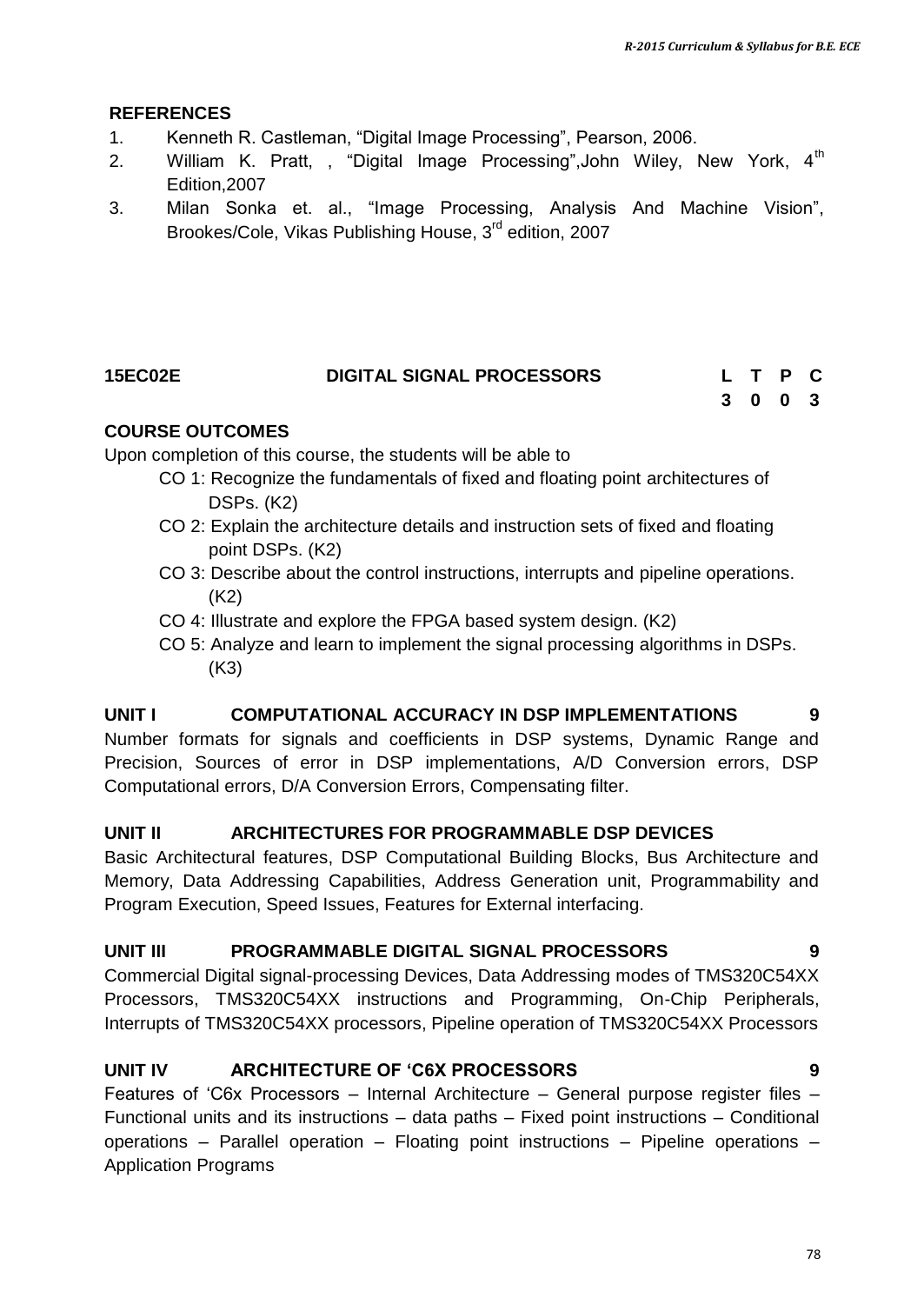#### **UNIT V RECENT TRENDS IN DSP SYSTEM DESIGN 9**

An overview of Open Multimedia Applications Platform(OMAP) – Evolution of FPGA based system design – Softcore Processors – FPGAs in Telecommunication Applications

#### **L: 45 TOTAL: 45 PERIODS**

#### **TEXT BOOKS**

- 1. Venkataramani and M. Bhaskar, "Digital Signal Processors, Architecture, Programming and Applications", TMH, 2<sup>nd</sup> Edition, 2011.
- 2. S.Srinivasan&Avtar Singh, Digital Signal Processing, Implementations using DSP Microprocessors with Examples from TMS320C54X, Brooks/Cole, 2004

#### **REFERENCES**

- 1. K Padmanabhan, R. Vijayarajeswaran, Ananthi. S, "A Practical Approach to Digital Signal Processing", New Age International,  $2^{nd}$  edition 2013
- 2. Jonatham Stein, "Digital Signal Processing", John Wiley, 2005.
- 3. Lapsley,"DSP Processor Fundamentals, Architectures and Features", S.Chand & Co.,2000

| <b>15EC03E</b>         | <b>BIOSIGNAL PROCESSING</b> | L T P C |  |
|------------------------|-----------------------------|---------|--|
|                        |                             | 3 0 0 3 |  |
| <b>COURSE OUTCOMES</b> |                             |         |  |

#### Upon completion of this course, the students will be able to

CO1: Categorize and model the biomedical signals. (K1)

- CO2: Analyze and process neurological signals (K2)
- CO3: Classify the cardiological signals. (K2)
- CO4: Investigate optimal and adaptive filtering techniques for removing artifacts. (K2)
- CO5: Apply pattern recognition technique for bio medical signal classification (K3)

### **UNIT I INTRODUCTION TO BIOMEDICAL SIGNAL 9**

Nature of Biomedical Signals, Typical Sources of Biomedical Signals, Biomedical Signal Analysis: Objectives and Difficulties-Computer Aided Diagnosis. Concurrent, Coupled and Correlated Processes: Illustration with case studies, Application-segmentation of PCG.

#### **UNIT II NEUROLOGICAL SIGNAL PROCESSING 9**

The Brain and its potentials, Electrophysiological origin of brain waves, EEG signal and its characteristics, EEG analysis, Linear prediction theory, AR Method for EEG, Recursive estimation of AR parameters, Spectral error measure, Adaptive segmentation, Transient detection and elimination, Overall Performance.

### **UNIT III CARDIOLOGICAL SIGNAL PROCESSING 9**

Basic electrocardiography, ECG Data Acquisition, ECG lead systems, ECG parameters and their estimation, Use of multi scale analysis for parameter estimation, Arrhythmia analysis monitoring, Long-term continuous ECG recording.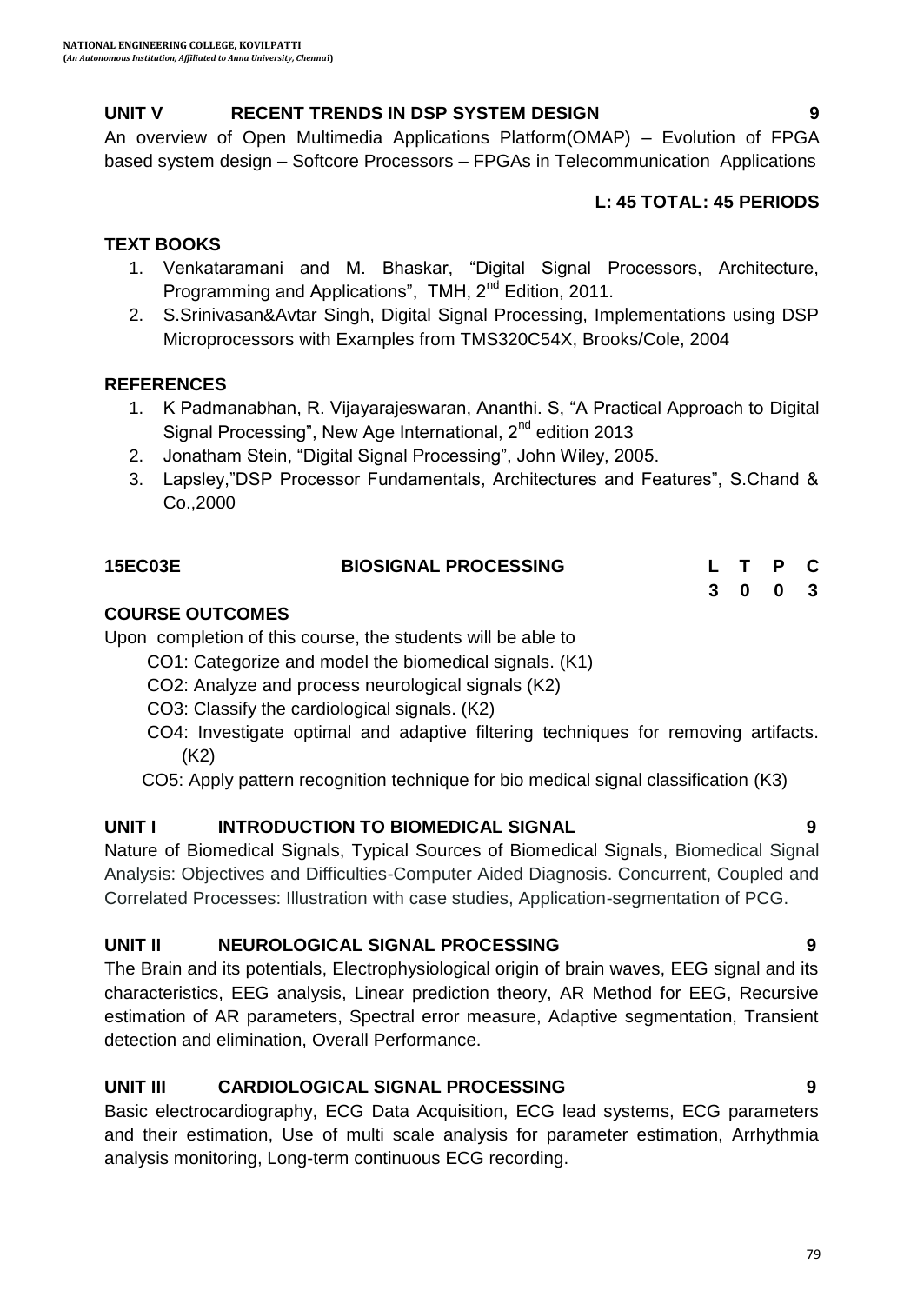**L: 45 TOTAL: 45 PERIODS**

#### **UNIT IV FILTERING FOR REMOVAL OF ARTIFACTS 9**

Time-domain Filters, Frequency-domain Filters, Optimal Filtering - Wiener Filter, Adaptive Filters for Removal of Interference, Selecting an Appropriate Filter, Application: Removal of Artifacts in the ECG, Maternal - Fetal ECG and Muscle-contraction Interference.

#### **UNIT V BIOSIGNAL CLASSIFICATION AND DIAGNOSTIC DECISION 9**

Diagnostic of bundle-branch block-Illustration, Pattern classification, Supervised and Unsupervised pattern classification, probabilistic models and statistical decision. Training test steps, Neural Networks and Applications.

#### **TEXT BOOKS**

- 1. D.C. Reddy, "Biomedical Signal Processing Principles and Techniques", Tata McGraw-Hill, 2<sup>nd</sup> reprint, 2006.
- 2. Rangaraj M. Rangayyan, "Biomedical Signal Analysis: A Case-Study Approach", Wiley, 2002.

#### **REFERENCES**

- 1. Willis J Tompkins, "Bio Medical Digital Signal Processing", Prentice Hall of India, New Delhi, 2003.
- 2. Eugene N. Bruce, "Biomedical Signal Processing and Signal Modeling", John Wiley & Sons, 2001.
- 3. John L. Semmlow, "Biosignal And Biomedical Image processing Matlab Based Applications", Marcel Dekker Inc., 2004.
- 4. Leif Sörnmo and Laguna**,** "Bioelectrical Signal Processing in Cardiac and Neurological Applications", Elsevier, 1<sup>st</sup> Edition, 2005.
- 5. Metin Akay, "Biomedical Signal Processing", Academic Press Inc., 1994.

#### **15EC04E 3D IMAGING AND IMAGE SET RETRIEVAL L T P C**

# **3 0 0 3**

#### **COURSE OUTCOMES**

Upon completion of this course, the students will be able to

CO1: review the image formation and different medical image modalities (K2)

CO2: interpret the image acquisition systems and image representation (K2)

CO3: interpret the image visualization methods (K2)

CO4: evaluation of 3D surface imaging and distance, volume calculations (K2)

CO5: interpret the image set retrieval and image set representation (K2)

# **UNIT I BIOMEDICAL IMAGING MODALITIES AND IMAGE FORMATION 9**

Introduction to Medical Imaging, Medical imaging modalities, Medical imaging from physiology to information processing, general performance Measure, Bio Medical Image processing and Analysis, Image formation- image co-ordinate system, Linear systems and impulse response, Principle of image formation.

# **UNIT II IMAGE REPRSENTATIONS, DISPLAYS AND COMMUNICATION DATABASES <sup>9</sup>**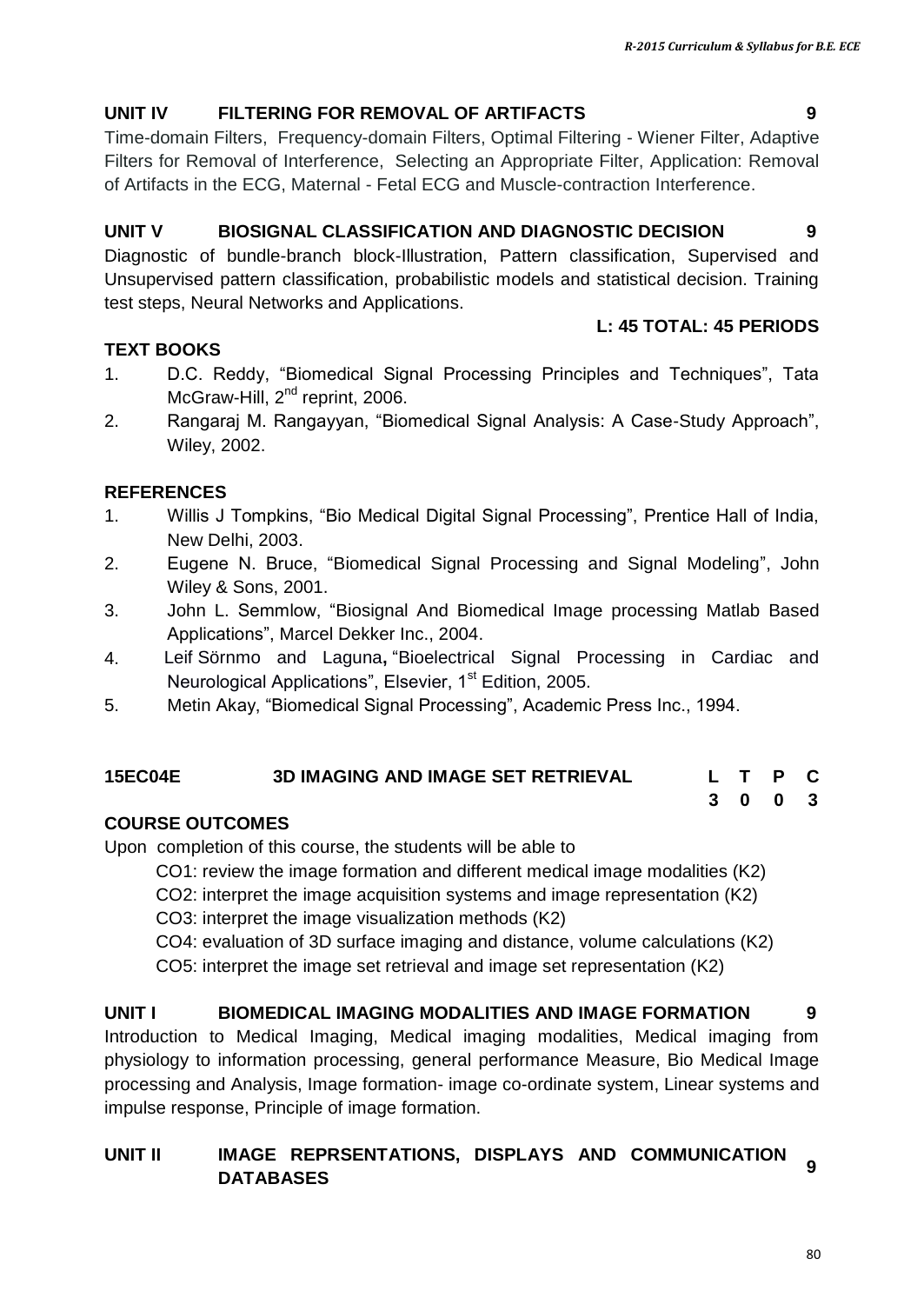Representation of Two-Dimensional Geometric structures, Representation of Three-Dimensional structures, Image Acquisition systems, Image representations, displays communications and databases, Analysis of shape and texture of bio medical images.

# **UNIT III 3D IMAGING PRINCIPLES AND APPROACHES 9**

3D Imaging principle and approaches, Preprocessing of 3D Imaging, Image Visualization-Visualization methods, Three- Dimensional image generation and Display.

# **UNIT IV QUANTIFICATION AND EVALUATION OF 3D IMAGING 9**

Quantification using 3D imaging- Introduction,methods-3Dsurface image generation, point location, Distance calculation, volume Calculation Evaluation of 3D imaging- 3D imaging systems, Measurements, Evaluation 3D Anthropometry, Craniofacial Deformities.

# **UNIT V IMAGE SET REPRESENTATION AND RETRIEVAL 9**

3D ultrasound imaging of the fetus, conventional ultrasound imaging of the fetus, The development of 3D ultrasound, clinical applications of 3d ultrasound in obstetrics, the future development of 3D ultrasound, Image sets-Recognition of Image set classes using calonical correlations, image set retrieval based on texture and shape features.

# **L: 45 TOTAL: 45 PERIODS**

# **REFERENCES**

- 1. Dana A.Ballard, Christopher M.Brown,"Computer Vision R", 1<sup>st</sup> Edition, Prentice Hall 1982
- 2. Richard A.Robb, Ph.D, "Biomedical Imaging Visualization and Analysis", 1<sup>st</sup> Edition, Wiley-Liss, 2000
- 3. Rangayyan," Biomedical Image Analysis", 1<sup>st</sup> Edition, CRC.2014
- 4. Jayaram K.Udupa, Gabor T.Herman, "3D Imaging in Medicine",  $2^{nd}$  Edition, CRC Press,1999.
- 5. T. Furukawa, "Biological Imaging and Sensing", 1<sup>st</sup> Edition, Spinger, 2010.
- 6. Tae-Kyun Kim, Josef Kittler and Roberto Cipolla, "Discriminative Learning and Recognition of Image Set Classes Using Canonical Correlations", IEEE Transactions On Pattern Analysis And Machine Intelligence, June 2007.
- 7. Jiann-Der Lee, Li-Peng Lou, "Using Texture and Shape Features to Retrieve sets of similar Medical Images", Bio Medical Engineering Applications, Basis & communications, Vol.15, No. 05, pp.193-199 (2003).

# **15EC07E RADAR AND NAVIGATIONAL AIDS L T P C**

**3 0 0 3**

# **COURSE OUTCOMES**

Upon completion of this course, the students will be able to

- CO1: Understand the fundamentals of Radars. (K2)
- CO2: Describe MTI, PDR and Synthetic Aperture Radar (K2)
- CO3: Describe Radar signal detection and propagation (K2)
- CO4: Explain various types of navigation system. (K2)
- CO5: Understand the concepts of Radar transmitter and receiver.(K2)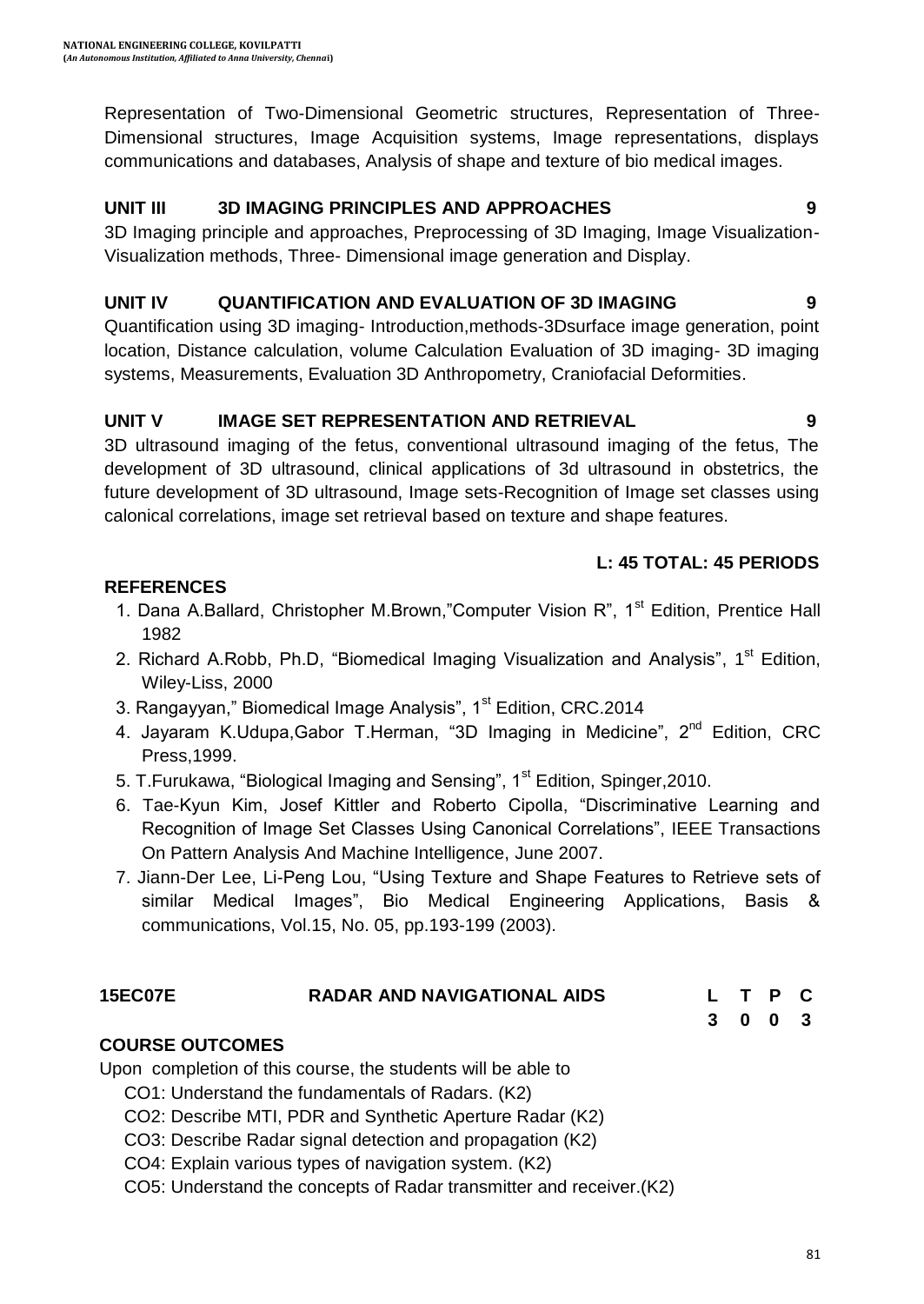#### **UNIT I RADAR EQUATIONS 9**

Radar Block Diagram & operation - Radar Frequencies – The Radar Equation - Detection of Signals in Noise- Radar cross Section Fluctuations- Transmitter Power-Pulse Repetition Frequency- Antenna Parameters- System losses and propagation effects.

#### **UNIT II MOVING TARGET INDICATOR AND PULSE DOPPLER RADAR 9**

Introduction to Doppler and MTI Radar- Delay –Line Cancelers- Moving Target Detector – Limitations to MTI Performance - MTI from a Moving Platform (AMIT) - Pulse Doppler Radar –Non-Coherent MTI –CW conical Scan and sequential Lobing – Introduction of Synthetic Aperture Radar (SAR).

#### **UNIT III RADAR SIGNAL DETECTION AND PROPAGATION ON WAVES 9**

Detection Criteria – Detectors – Automatic Detector - Integrators – Constant False-Alarm Rate Receivers – Ambiguity Diagram– Pulse Compression– Introduction to Clutter– Surface clutter RADAR equation– anomalous propagation and diffraction – Radar Displays.

#### **UNIT IV RADAR NAVIGATION 9**

Adcock Direction Finders - Direction Finding at Very High Frequencies - Automatic Direction Finders - Decca Navigation System –Decca Receivers - Range and Accuracy of Decca -The Omega System - Tactical Air Navigation – Instrument landing System – Ground Controlled approach.

#### **UNIT V RADAR TRANSMITTER AND RECEIVER 9**

Beam Configurations -Doppler Frequency Equations - Track Stabilization - Doppler Spectrum - Components of the Doppler Navigation System - Doppler range Equation - Accuracy of Doppler Navigation Systems. Inertial Navigation - Principles of Operation - Navigation Over the Earth - Components of an Inertial Navigation System - Earth Coordinate Mechanization - Strapped-Down Systems - Accuracy of Inertial Navigation Systems. Satellite Navigation System - The Transit System - Navstar Global Positioning System (GPS) – RADAR Receiver – Receiver Noise Figure.

#### **L:45 TOTAL: 45 PERIODS**

#### **TEXT BOOKS**

- 1. Merrill I. Skolnik, "Introduction to Radar Systems", Tata McGraw-Hill,  $3^{rd}$  Edition, 2004.
- 2. Peyton Z. Peebles, "Radar principles", John Wiley and Sons, 2009. (Reprint)
- 3. Mark A.Richards, James A. Scheer, William A.Holm, "Principles of Modern RADAR", 2012. (Reprint)

#### **REFERENCES**

- 1. J.C Toomay, "Principles of Radar", PHI, 3<sup>rd</sup> Edition, 2010.
- 2. Dr. AK Sen and Dr. AB Bhattacharya, "Radar Systems and Radio Aids to Navigation", Khanna Publishers, 2010.
- 3. G.S.N.Raju, "Radar Engineering and fundamentals of navigational Aids", I.K.International Publication, 2012
- 4. Byron Edpe, "Principles, Technology, Application of Radar", Pearson Education, 2004.

82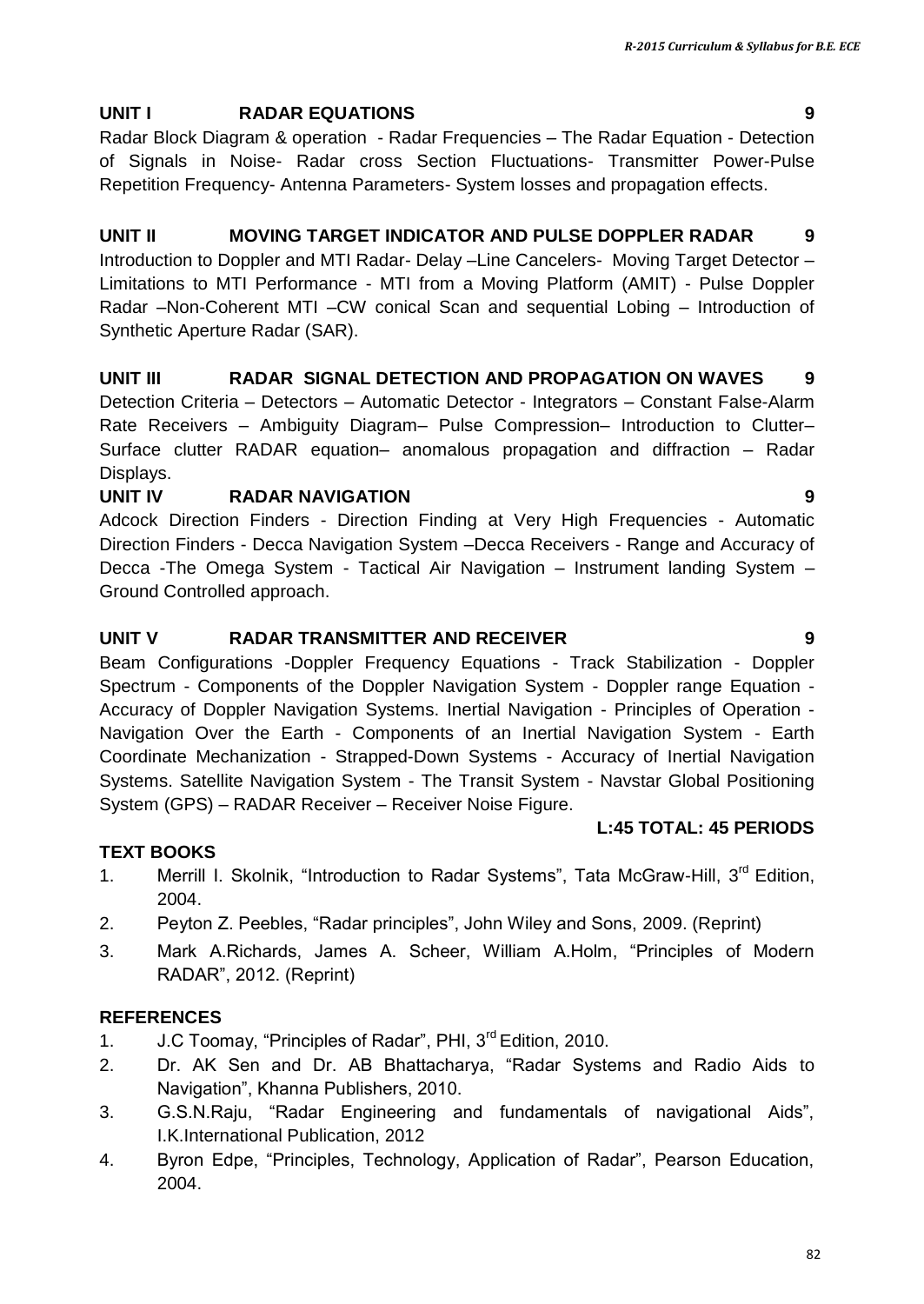#### **15EC08E STATISTICAL THEORY OF COMMUNICATION L T P C**

#### **COURSE OUTCOMES**

Upon completion of this course, the students will be able to

- CO1: Demonstrate the basic of classical detection and estimation theory.(K2)
- CO2: Understand the random process (K2)
- CO3: Estimate the signal parameters. (K2)
- CO4: Estimate continuous waveforms and Linear systems. (K2)
- CO5: Understand linear estimation techniques(K2)

#### **UNIT I CLASSICAL DETECTION AND ESTIMATION THEORY 9**

Introduction – Simple binary hypothesis tests – M Hypothesis – Estimation theory – Composite hypothesis – General Gaussian problem – Performance bounds and approximations.

#### **UNIT II REPRESENTATIONS OF RANDOM PROCESSES 9**

Deterministic functions: Orthogonal representations – Random process characterization – Homogeneous Integral equations and Eigen functions – Periodic processes – Infinite time interval: Spectral decomposition – Vector Random processes.

#### **UNIT III DETECTION OF SIGNALS – ESTIMATION OF SIGNAL PARAMETERS <sup>9</sup>**

Detection and Estimation in White Gaussian and Non-White Gaussian noise – Signals with unwanted parameters: The Composite hypothesis problem – Multiple channels – Multiple parameter estimation.

#### **UNIT IV ESTIMATION OF CONTINUOUS WAVEFORMS 9**

Derivation of Estimator equations – A Lower bound on the mean square estimation error – Multidimensional waveform estimation – Non random waveform estimation.

### **UNIT V LINEAR ESTIMATION 9**

Properties of Optimum processors – Realizable Linear filters: Stationary processes, Infinite past: Wiener filters – Kalman-Bucy filters – Linear Modulation: Communications context - Fundamental role of the Optimum linear filter.

#### **L:45 TOTAL: 45 PERIODS**

#### **TEXT BOOKS**

- 1. Harry L. Van Trees, "Detection, Estimation and Modulation theory", Part I, John Wiley & Sons, NY, USA, 2<sup>nd</sup> Edition, 2013.
- 2. P. Eugene Xavier, "Statistical theory of Communication", New Age International Ltd. Publishers, New Delhi, 2007.

#### **REFERENCES**

1. L. L. Scharf, "Statistical Signal Processing: Detection, Estimation, and Time Series Analysis", Addison Wesley, 2012.

**3 0 0 3**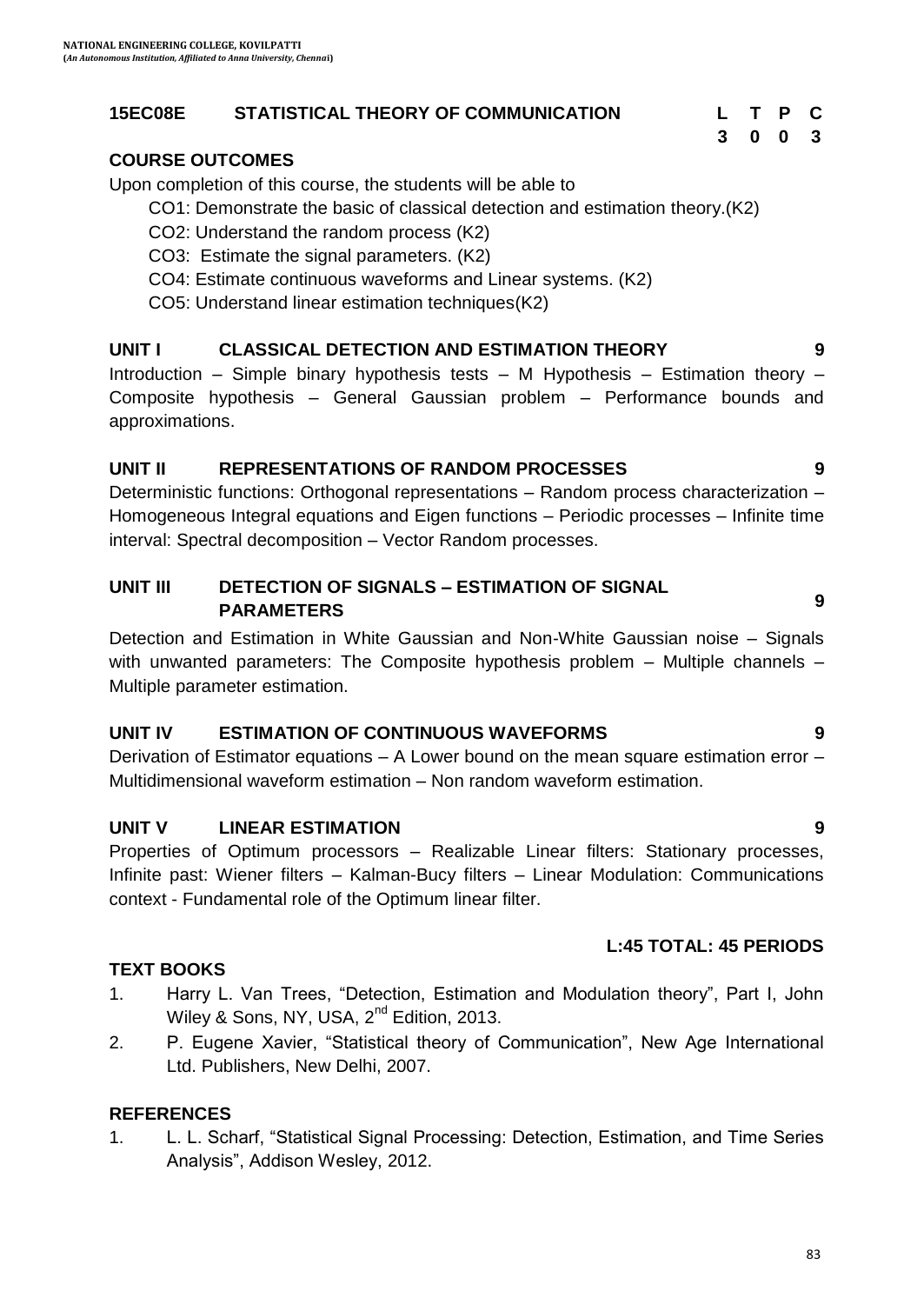*R-2015 Curriculum & Syllabus for B.E. ECE*

**3 0 0 3**

2. S. M. Kay, "Fundamentals of Statistical Signal Processing: Estimation Theory (Vol.-I), Detection Theory (Vol.-II)", Prentice Hall, 1998.

#### **15EC09E MULTIMEDIA COMPRESSION AND COMMUNICATION L T P C**

#### **COURSE OUTCOMES**

Upon completion of this course, the students will be able to

- CO 1: Explain the characteristics of different multimedia components(K2)
- CO 2: Use the algorithms used for text and image compression.(K2)
- CO 3: Illustrate the different audio and video compression principles (K2)
- CO 4: Explain the concepts and the protocols of VoIP technology. (K2)
- CO 5: Explain the service requirements, protocols and mechanisms used for different multimedia applications. (K2)

#### **UNIT I MULTIMEDIA COMPONENTS 9**

Introduction, Special features of multimedia, Multimedia components and their characteristics - Text, audio, images, graphics, animation, video.

#### **UNIT II TEXT AND IMAGE COMPRESSION 9**

Compression principles, text compression - static Huffman coding, dynamic Huffman coding, Arithmetic coding, Lempel Ziv-Welch Compression, Image compression – JPEG Standard, JPEG 2000 Standard, EZW, SPIHT.

#### **UNIT III AUDIO AND VIDEO COMPRESSION 9**

Audio compression - DPCM, Adaptive PCM, adaptive predictive coding, linear predictive coding, code excited LPC, perpetual coding. Video compression principles - H.261, H.263, MPEG 1, 2, 4.

#### **UNIT IV VoIP TECHNOLOGY 9**

Basics of IP transport, VoIP challenges, H.323 & SIP -Network Architecture – Protocols – Call establishment and release, VoIP and SS7, Quality of Service, CODEC Methods, VoIP applicability.

#### **UNIT V MULTIMEDIA NETWORKING 9**

Multimedia networking applications, Streaming stored audio and video, Making the best Effort service, Protocols for real time interactive Applications, Distributing multimedia, Beyond best effort service, Scheduling and policing mechanisms, Integrated services, Differentiated Services, RSVP.

#### **L: 45 TOTAL: 45 PERIODS**

#### **TEXT BOOKS**

- 1. Fred Halshall, "Multimedia communication Applications, networks, protocols and standards", Pearson Education, 1st Edition, 2011.
- 2. Khalid Sayood, "Introduction to Data Compression", Morgan Kauffman, 4th Edition, 2012.

84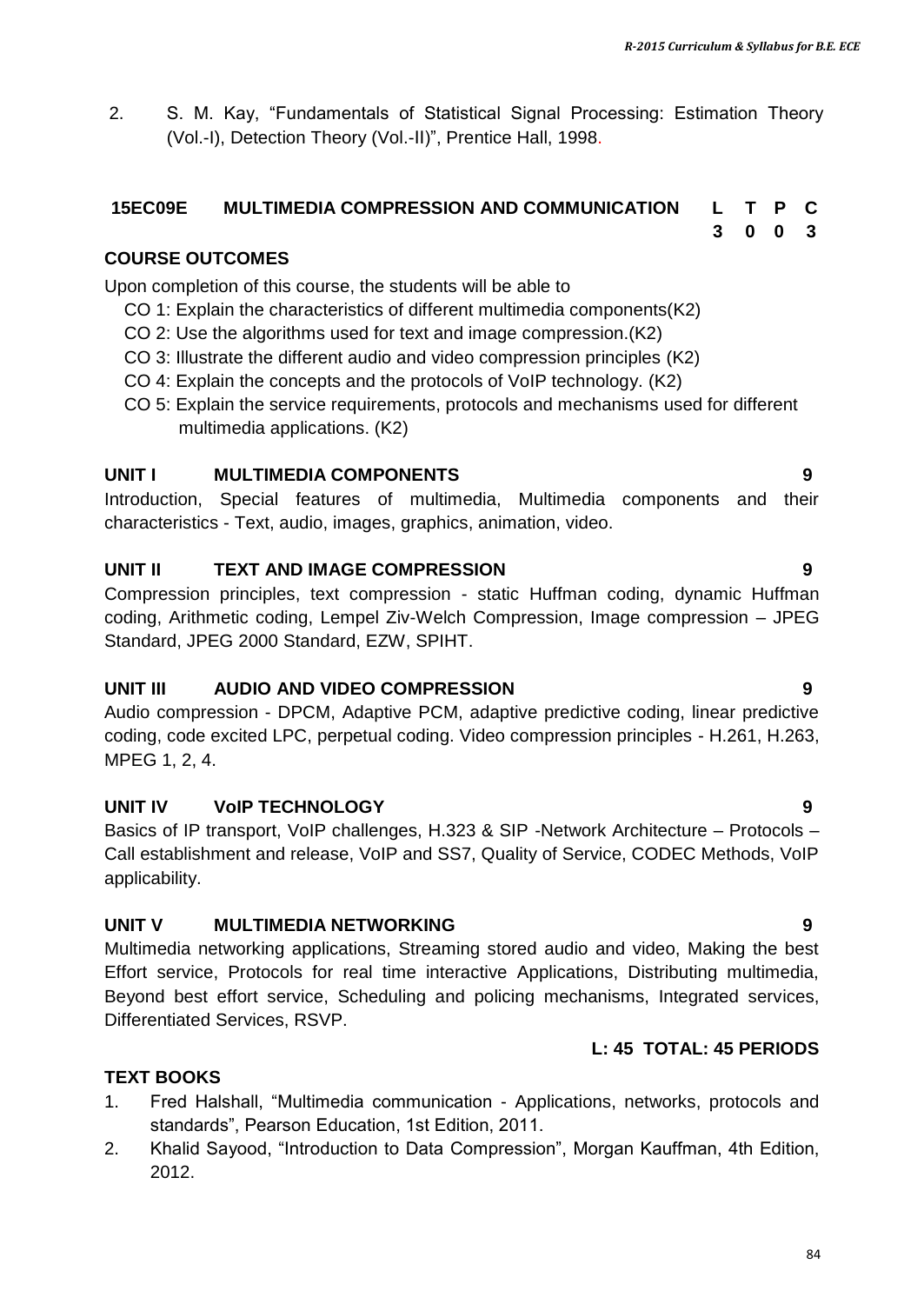#### **REFERENCES**

- 1. Clint Smith, Daniel Collins, "3G Wireless Networks", McGraw Hill, 2nd Edition, 2006.
- 2. Kurose and W.Ross, "Computer Networking a Top down approach", Pearson education, 6thEdition, 2012.
- 3. Ze-Nian Li, Mark S Drew, "Fundamentals of Multimedia", Prentice Hall, 1st Edition, 2010.

#### **15EC10E GLOBAL NAVIGATION SATELLITE SYSTEM L T P C**

#### **COURSE OUTCOMES**

Upon completion of this course, the students will be able to

- CO1: Describe the working of GPS. (K2)
- CO2: Explain the satellite constellation, signal structure and errors in GPS. (K2)
- CO3: Illustrate the applications of GPS. (K2)
- CO4: Explain the principle of differential GPS. (K2)
- CO5: Compare different navigational satellite system.(K2)

#### **UNIT I OVERVIEW OF GPS 9**

Introduction to Global navigation satellite system, Kepler"s law and orbital dynamics, Satellite Orbital parameters, Orbital Perturbations, GPS observables, Basic Equations for finding user position, pseudorange measurement in receiver, user position determination from pseudoranges.

#### **UNIT II GPS SATELLITE CONSTELLATION AND SIGNAL STRUCTURE 9**

GPS System segments - signals - signal generation – Signal characteristics – signal power levels, Determination of GPS satellite coordinates, GPS data formats: receiver independent exchange format (RINEX)

#### **UNIT III DIFFERENTIAL GPS 9**

Basic concepts of DGPS, Local area DGPS, Extension of Range of Accurate DGPS, Real time and Post processing DGPS, Data link, RTCM format

#### **UNIT IV GPS RECEIVERS AND ERRORS 9**

GPS receiver, Signal conditioning, Signal Acquisition, Carrier and code tracking, Converting tracking outputs to Navigation data, Subframe matching and Parity check, GNSS antennas, Weak signals and their Acquisition, GPS Error sources, Error correction models, Receiver noise, Ionospheric effects on GPS signals

#### **UNIT V GLOBAL NAVIGATION SATELLITE SYSTEM 9**

GLONASS components – Constellation details – Signal structure – Time and Co-ordinate systems, NAVSTAR GPS, GALILEO

#### **L:45 TOTAL: 45 PERIODS**

**3 0 0 3**

#### **TEXT BOOKS**

1. G S Rao, "Global Navigation Satellite Systems", McGraw-Hill publications, New Delhi, 2010.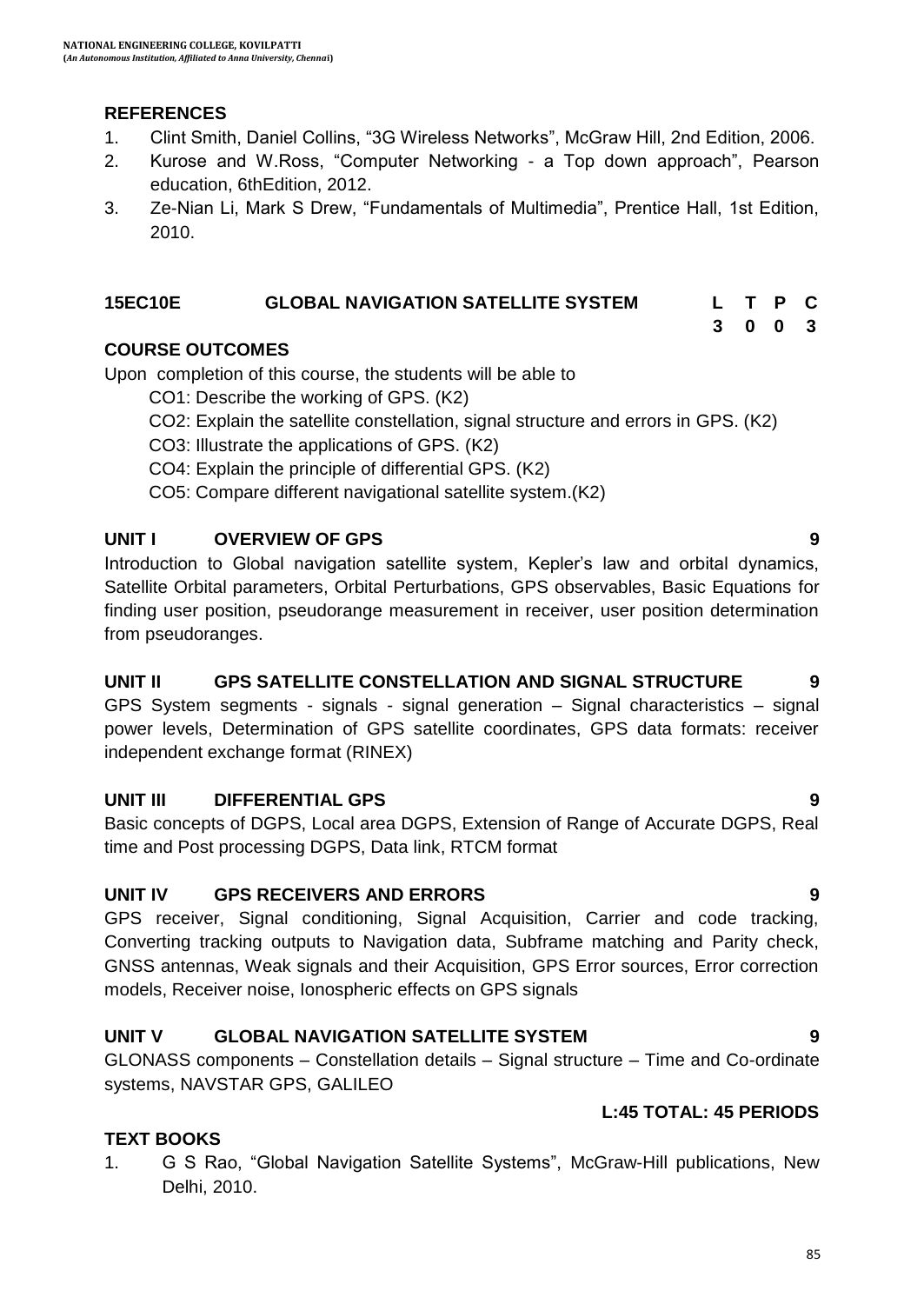2. B. Bhatta, "Global Navigation Satellite Systems", B.S publications, 2010

#### **REFERENCES**

- 1. B. Hoffman-Wellenhof, H. Liehtenegger and J. Collins, "GPS Theory and Practice", Springer – Wien, New York, 2001.
- 2. James Ba Yen Tsui, "Fundamentals of GPS receivers A software approach", John Wiley & Sons, 2001.
- 3. Ahmed El-Rabbany, "Introduction to GPS: The Global Positioning System", 2nd Edition, 2006.
- 4. Gunter Seeber, "Satellite Geodesy", Walterde Gruyter Publisher, 2003.

#### **15EC11E ELECTROMAGNETIC INTERFERENCE AND COMPATIBILITY L T P C 3 0 0 3**

#### **COURSE OUTCOMES**

Upon completion of this course, the students will be able to

- CO1: Understand EMI Sources and EMI problems. (K2)
- CO2: Explain the concepts of EMI coupling in cables and other equipments. (K2)
- CO3: Describe the mitigation techniques for EMI. (K2)
- CO4: Explain the standards and regulations for EMI/EMC. (K2)
- CO5: Explain the various EMI instrumentation and test methods. (K2)

#### **UNIT I BASIC CONCEPTS 9**

Definition of EMI and EMC, Intra and Inter system EMI, Sources and victims of EMI, Conducted and Radiated EMI emission and susceptibility, Transient & ESD, Case Histories, Radiation Hazards to humans.

#### **UNIT II COUPLING MECHANISM 9**

Common mode coupling, Differential mode coupling, Common impedance coupling, Ground loop coupling, Field to cable coupling, Cable to cable coupling, Power mains and Power supply coupling.

#### **UNIT III EMI MITIGATION TECHNIQUES 9**

Shielding - principle, choice of materials for H, E and free space fields, and thickness, EMI gaskets, Bonding, Grounding - circuits, system and cable grounding, Filtering, Transient EMI control devices and applications, PCB Zoning, Component selection, mounting, trace routing.

#### **UNIT IV STANDARDS AND REGULATION 9**

Units of EMI; National and International EMI Standardizing Organizations - IEC, ANSI, FCC, CISPR, British standard, EN Emission and Susceptibility standards and specifications; MIL461E Standards.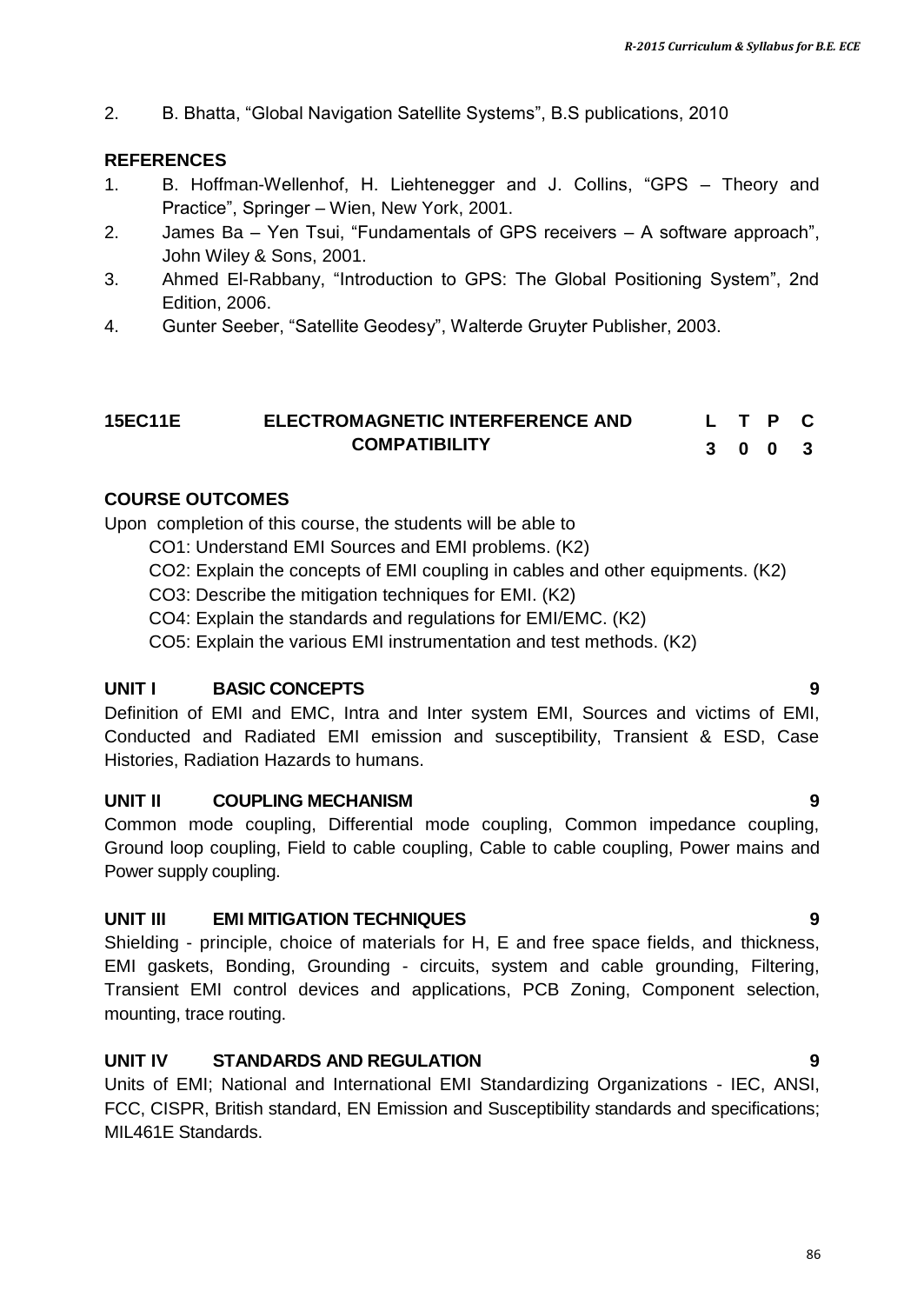#### **UNIT V EMI TEST METHODS AND INSTRUMENTATION 9**

EMI test sites - Open area site, TEM cell, GTEM cell, Shielded chamber, Shielded Anechoic chamber, EMI test receivers, Spectrum Analyzer, Antennas and factors, Current probes and calibration factor; MIL-STD test methods, Civilian STD Test methods.

#### **L:45 TOTAL: 45 PERIODS**

#### **TEXT BOOKS**

- 1. V.P. Kodali, "Engineering EMC Principles, Measurements and Technologies", IEEE Press, Newyork, 2001.
- 2. Henry W.Ott., "Noise Reduction Techniques in Electronic Systems", A Wiley Inter Science Publications, John Wiley and Sons, Newyork, 1988.

#### **REFERENCES**

- 1. Don R.J.White Consultant Incorporate, "Handbook of EMI/EMC", Vol I-V, 1988.
- 2. Bemhard Keiser, "Principles of Electromagnetic Compatibility", 3<sup>rd</sup> Edition. Artech house, Norwood, 1987.
- 3. Henry Walter Ott, "Electromagnetic Compatibility Engineering", Wiley, 1<sup>st</sup> Edition, 2009.
- 4. David Morgan, " A Hand book for EMC Testing and Measurements", IET, London.

#### **15EC12E OPTICAL COMMUNICATION AND NETWORKS L T P C 3 0 0 3**

#### **COURSE OUTCOMES**

Upon completion of this course, the students will be able to

- CO 1: Understand the concept of light propagation through optical fiber.(K2)
- CO 2: Explain the various losses and dispersion in optical fiber. (K2)
- CO 3: Describe the different optical sources and receivers.(K2)
- CO 4: Measure various fiber optic parameters.(K2)
- CO 5: Explain different types of optical networks.(K2)

#### **UNIT I RAY THEORY IN FIBER OPTICS 9**

Introduction**,** Ray theory transmission- Total internal reflection-Acceptance angle – Numerical aperture – Skew rays – Electromagnetic mode theory of optical propagation – EM waves – modes in Planar guide – phase and group velocity – cylindrical fibers – SM fibers.

#### **UNIT II TRANSMISSION CHARACTERISTICS OF OPTICAL FIBERS 9**

Attenuation – Material absorption losses in silica glass fibers – Linear and Nonlinear Scattering losses - Fiber Bend losses – Mid band and far band infra red transmission – Intra and Inter Modal Dispersion – Over all Fiber Dispersion – Polarization - Nonlinear effects –Overview - SPM,CPM,SBS,SRS.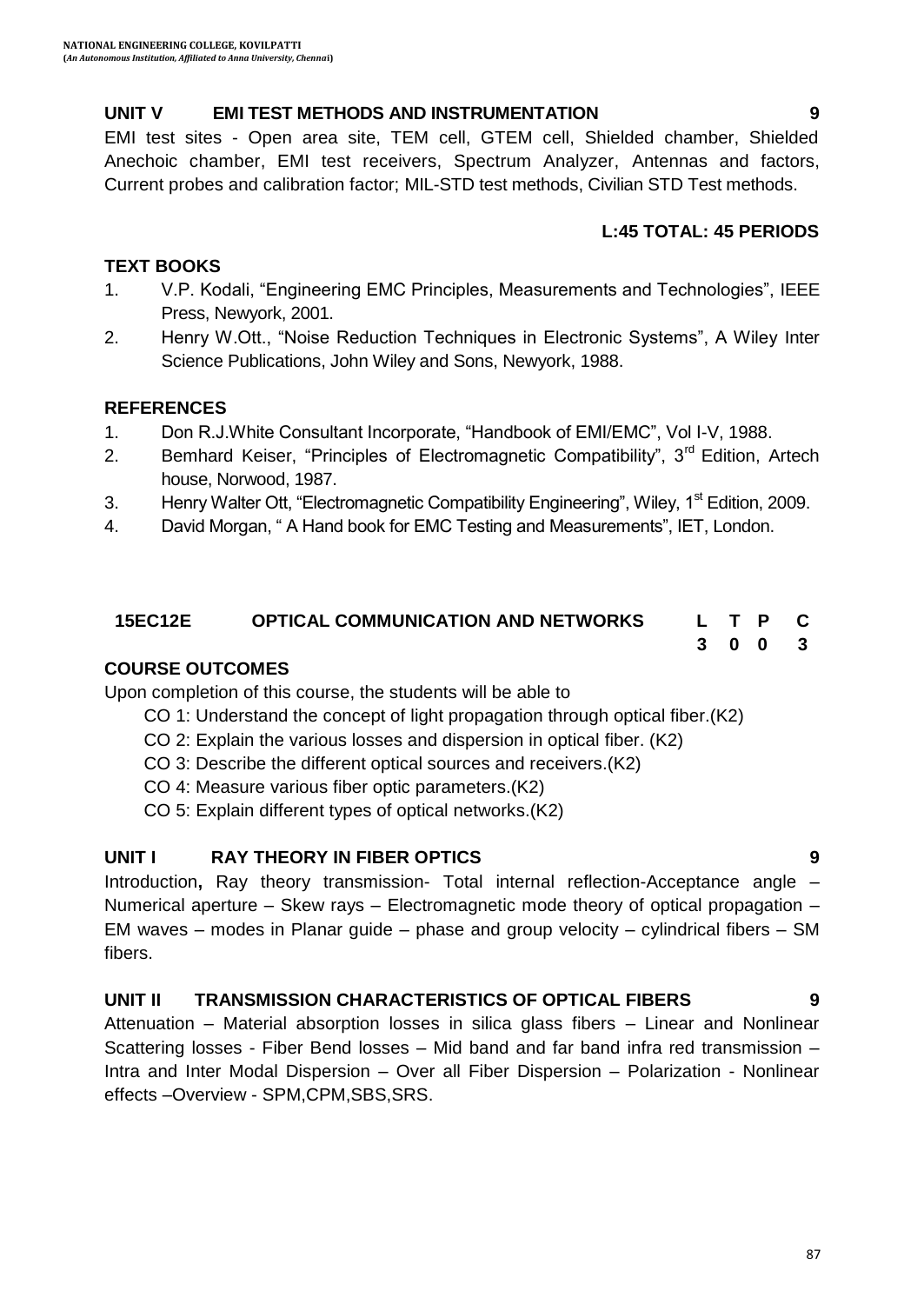88

### **UNIT III OPTICAL SOURCES AND RECEIVERS 9**

Optical sources: Light Emitting Diodes - LED structures - surface and edge emitters, mono and hetero structures - quantum efficiency, injection laser diode - ILD structures comparison of LED and ILD.

Optical Detectors: PIN Photo detectors, Avalanche photo diodes, construction, characteristics and properties, Comparison of performance - Fundamental receiver operation, Pre amplifiers, Error sources, Receiver Configuration.

#### **UNIT IV FIBER OPTIC MEASUREMENTS AND DEVICES 9**

Fiber Refractive index profile– Fiber alignment and Joint Losses – Fiber Splices – Fiber connectors – Expanded Beam Connectors – Fiber Couplers. Fiber cut- off Wavelength – Fiber Numerical Aperture– Fiber diameter, OTDR: OTDR Field application - OTDR Trace-OTDR Attenuation measurement - Fiber fault location.

#### **UNIT V OPTICAL NETWORKS 9**

Basic Networks – SONET / SDH – Broadcast and select WDM Networks –Wavelength Routed Networks – Performance of WDM - Solitons – Optical CDMA – Ultra High Capacity Networks.

#### **L: 45 TOTAL: 45 PERIODS**

### **TEXT BOOKS**

- 1 John M. Senior, "Optical Fiber Communication", Pearson Education, 2<sup>nd</sup> Edition, 2014.
- 2 Gerd Keiser, "Optical Fiber Communication", Mc Graw Hill, 4<sup>th</sup> Edition, 2011.

#### **REFERENCES**

- 1. J.Gower, "Optical Communication System", Prentice Hall of India, 2<sup>nd</sup> Edition. 2003.
- 2. Rajiv Ramaswami, "Optical Networks", 3<sup>rd</sup> Edition, Elsevier, 2012.
- 3. Govind P. Agarwal, "Fiber-optic communication systems", 3<sup>rd</sup> Edition, John Wiley & sons, 2004.
- 4. R.P. Khare, "Fiber Optics and Optoelectronics", Oxford University Press, 1<sup>st</sup> Edition 2013.

# **15EC13E RF MEMS TECHNOLOGIES AND COMPONENTS L T P C**

**3 0 0 3**

### **COURSE OUTCOMES**

Upon completion of this course, the students will be able to

- CO1: Explain the basics of micromachining / fabrication process used in MEMS (K2)
- CO2: Analyze the different MEMS switches (K2)
- CO3: Explain the working principles of the state of art RF MEMS components (K2)
- CO4: Explain different types of MEMS, Phase shifters and filters (K2)
- CO5: Design of micromachined reconfigurable antenna (K3)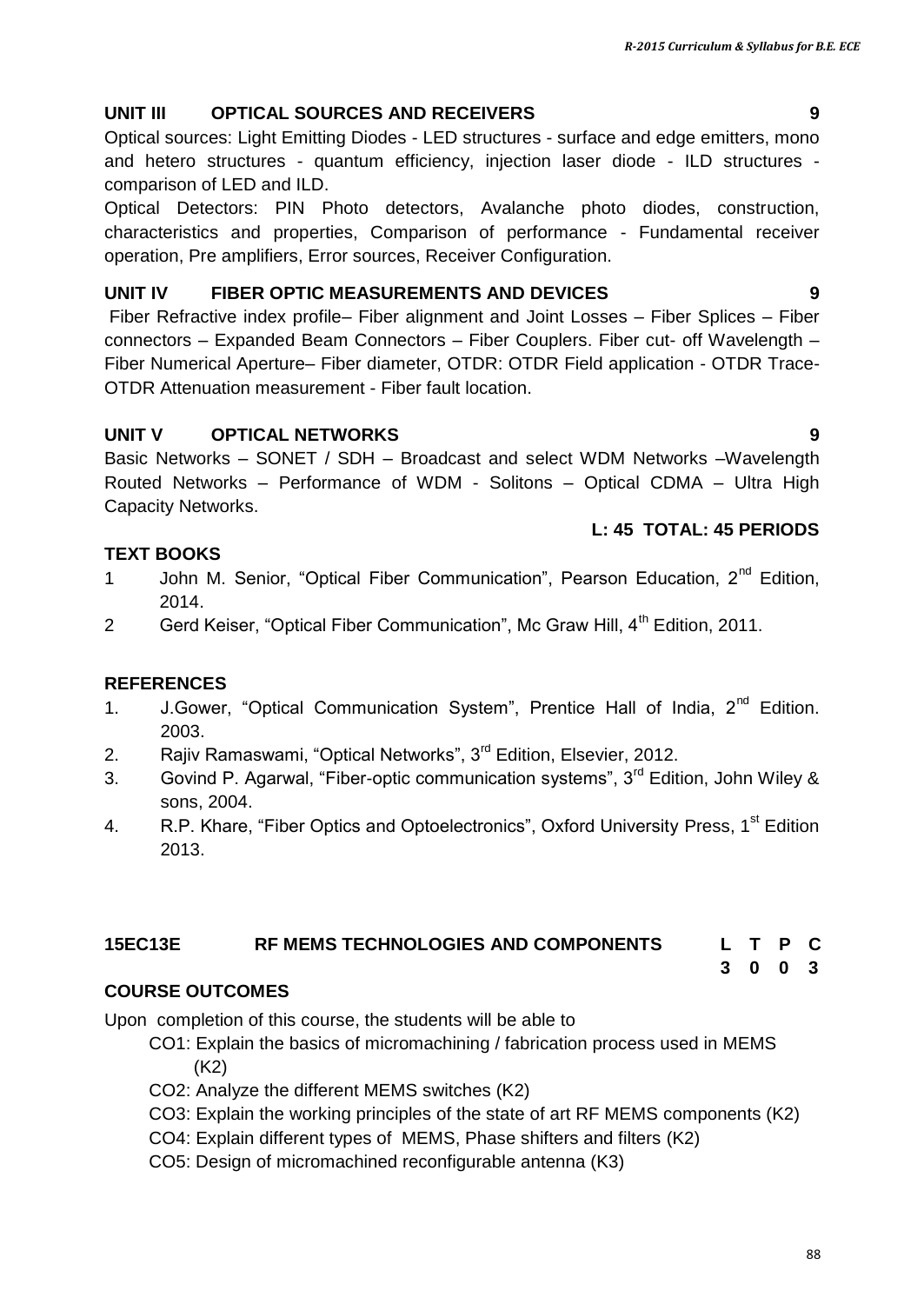#### **UNIT I MICRO FABRICATION TECHNIQUES 9**

Introduction to MEMS, Application areas of RF MEMS, Micromachining – Bulk and Surface, Microfabrication Techniques – Wafer Level Process – Substrate Selection, Wafer Cleaning, Oxidation, Doping, Thin-Film Deposition – PVD, CVD, Electro Deposition, Spin Casting, Pattern Transfer – Optical Lithography, Design Rules, Mask Making, Wet Etching – Isotropic, Anisotropic, Dry Etching – Vapor, Plasma-Assisted, DRIE, Additive Processes – Lift-Off process.

#### **UNIT II RF MEMS SWITCHES AND CIRCUITS 9**

Introduction, Switching Parameters, Types of RF MEMS switch, Actuation Mechanisms of MEMS Switches, Physical description, Circuit Model and Electromagnetic Modeling of RF MEMS switches.

#### **UNIT III MEMS INDUCTORS AND CAPACITORS 9**

MEMS Inductors, Micromachined Inductors – Meander, Spiral, Solenoid, Effect of Inductor layout, Modeling and design issues of planar inductors, Variable capacitors, Polymer based inductors, MEMS Capacitors, MEMS gap-tuning capacitors – Electrostatic, MEMS area-tuning capacitors, Dielectric tunable capacitors.

#### **UNIT IV MEMS PHASE SHIFTERS AND FILTERS 9**

Introduction, Types of phase shifters and limitations, MEMS phase shifters – Switched delay line, Reflection-type, DMTL, Micromechanical Filters – Electrostatic comb drive, Micromechanical filters using comb drives, Micromechanical filters using electrostatic coupled beam structures.

#### **UNIT V MICROMACHINED ANTENNAS 9**

Introduction, Overview of Microstrip antennas – Basic characteristics and Design parameters, Micromachining techniques to improve antenna performance, Reconfigurable antennas.

#### **L:45 TOTAL:45 PERIODS**

### **TEXT BOOKS**

- 1. V.K. Varadan, K.J. Vinoy and K.A. Jose, "RF MEMS and their applications", John Wiley & Sons Inc, 2002.
- 2. G.M. Rebeiz, "RF MEMS: Theory, Design and Technology", John Wiley & Sons Inc., 2003.

#### **REFERENCES**

- 1. S. D. Senturia, "Microsystem Design", Kluwer Academic Publishers, 2002.
- 2. S. Lucyszyn, "Advanced RF MEMS", The Cambridge RF and Microwave Engineering series, 2010.
- 3. Hector J. De Los Santos, "RF MEMS circuit Design for Wireless Communications", Artech House, 2002.

### **LAB EXPERIMENTS (Electrical Analysis)**

- 1. Design of RF MEMS ( Series and shunt) Switches
- 2. Design of RF MEMS capacitor, and Inductor
- 3. Design of RF MEMS filter and phase shifter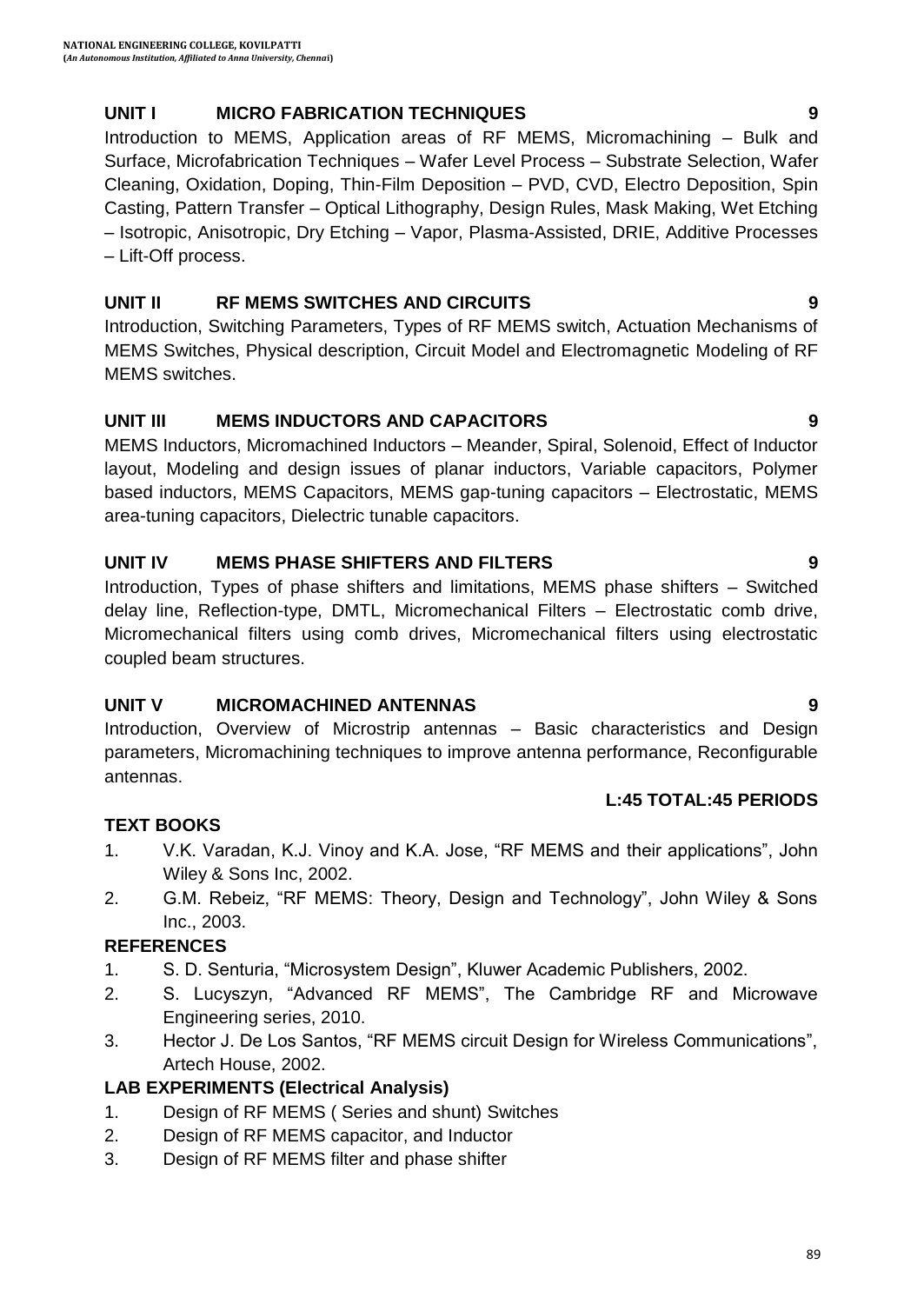#### **15EC14E MICROWAVE THEORY AND TECHNIQUES L T P C**

# **3 0 0 3**

#### **COURSE OUTCOMES**

Upon completion of this course, the students will be able to

- CO1: Understand the basics of RF and Microwave transmission line (K2)
- CO2: Explain various microwave network parameters and devices (K3)
- CO3:Describe the design of microwave circuit. (K3)
- CO4: Describe the application based antenna system and measurement of network antenna parameter. (K2)
- CO5: Explain different applications of microwave systems.(K2)

#### **UNIT I RF AND MICROWAVE TRANSMISSION LINE** 9

Introduction to Microwaves – History and Applications, Mathematical model of Microwave Transmission – Concept of mode, Characteristics of TEM, TE and TM modes, Losses associated with microwave transmission, Concept of impedance in microwave transmission, Analysis of RF and Microwave Transmission lines – Coaxial line, Rectangular waveguide, Circular waveguide, Microstrip line.

#### **UNIT II MICROWAVE NETWORK ANALYSIS AND DEVICES** 9

Equivalent voltages and currents for non-TEM lines, Network parameters for microwave circuits, Scattering Parameters, Microwave Passive Components – Power divider, Resonator, Microwave Active Components – Oscillators, Mixers.

#### **UNIT III MICROWAVE DESIGN PRINCIPLES** 9

Impedance transformation, Impedance matching, Microwave Filter design, RF and Microwave amplifier design, Microwave power amplifier design, Low noise amplifier design, Microwave Mixer and Oscillator design.

#### **UNIT IV MICROWAVE ANTENNA AND MEASUREMENTS** 9

Microwave antenna parameters, Microwave antenna – Ground based systems, Airborne based systems, Satellite borne systems, Microwave planar antenna. Measurements – Network Analyzer and Measurement of scattering parameters, Spectrum Analyzer and Measurement of spectrum of a microwave spectrum of a microwave signal.

#### **UNIT V MICROWAVE SYSTEM AND MODERN TRENDS** 9

Radar systems, Cellular phone, Satellite communication, RFID, GPS, Effect of Microwaves on human body, Medical and Civil applications of microwaves, EMI/EMC, MMIC, RF MEMS, Microwave Imaging.

#### **L: 45 TOTAL: 45 PERIODS**

#### **TEXT BOOKS**

- 1. David M. Pozar, "Microwave Engineering", 3<sup>rd</sup> Edition, Wiley India.
- 2. S.Ramo, J.R.Whinnery and T.V.Duzer, "Fields and Waves in Communication Electronics", Third Edition, Wiley India.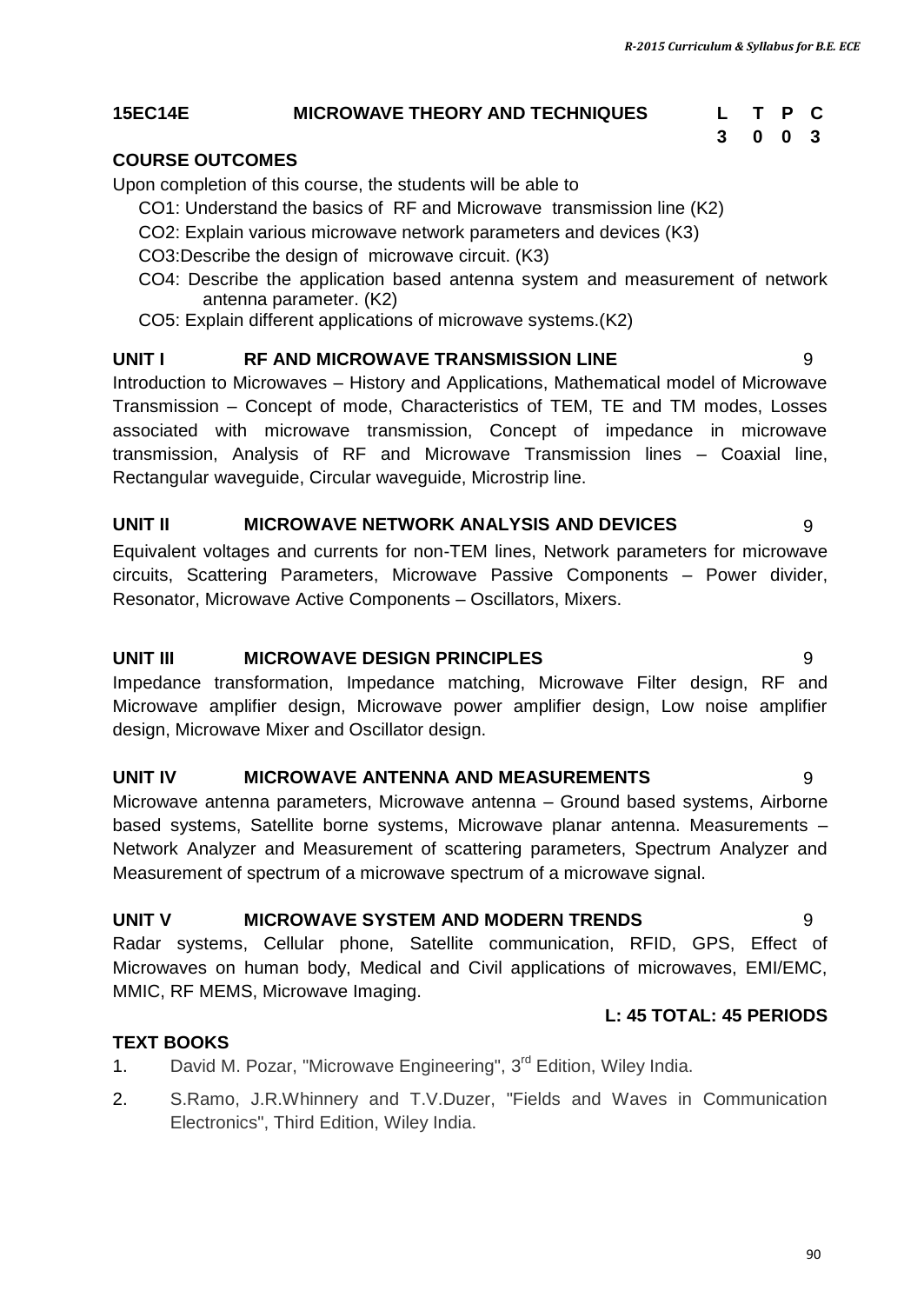#### **REFERENCES**

- 1. R.E.Collin, "Foundations for Microwave Engineering", 2<sup>nd</sup> Edition, IEEE Press.
- 2. Samuel Y Liao, "Microwave Devices and Circuits", Pearson Education,  $3^{rd}$  Edition, 2003.
- 3. M. M. Radmanesh, "RF and Microwave Electronics illustrated", Pearson Education, 2007.

#### **15EC15E ADVANCED WIRELESS COMMUNICATION L T P C**

#### **COURSE OUTCOMES**

Upon completion of this course, the students will be able to

- CO 1. Understand waveform model, multiple access technique and physical layer parameters for Long Term Evolution. (K2)
- CO 2. Apply MIMO basics for the fourth Generation wireless communication technologies. (K2)
- CO 3. Understand waveform models, multiple access technique in 5G wireless communication. (K2)
- CO 4. Comprehend significance and implementation of mm-Wave communication for the next generation wireless networks. (K2)
- CO 5. Understand the concepts of Massive MIMO for new radio. (K2)

#### **UNIT I EVOLUTION OF WIRELESS COMMUNICATION TOWARDS LTE** 9 Evolution of mobile systems before LTE, 3GPP Process, Higher Data rate in mobile Communication, Single Carrier Vs Multi Carrier Transmission, Principles of OFDM - Modulation and Demodulation, Guard Interval, Guard Band, Bit Error Rate, Water-Filling Algorithm, Training symbol based and DFT based channel estimation, PAPR, OFDMA,

Physical Layer Parameters for LTE.

#### **UNIT II TECHNOLOGY FOR LTE – MIMO** 9

Antenna Diversity, Space-Time Coding, Space-Time Block Code, SDMA, BLAST Architectures, MIMO Signal Model, Single User MIMO techniques, Multi-User MIMO techniques, Capacity of MIMO Communication Systems. MIMO schemes in LTE

# **UNIT III EVOLUTION OF WIRELESS COMMUNICATION TOWARDS 5G** 9

Evolution of LTE technology beyond 4G - Demands, Challenges and 5G Roadmap, Candidate Waveform for 5G – Filter Bank Multicarrier Modulation, Universal Filtered OFDM, Generalized Frequency Division Multiplexing, Non-orthogonal schemes for efficient multiple access.

#### **UNIT IV MILLIMETER WAVE COMMUNICATIONS** 9

**3 0 0 3**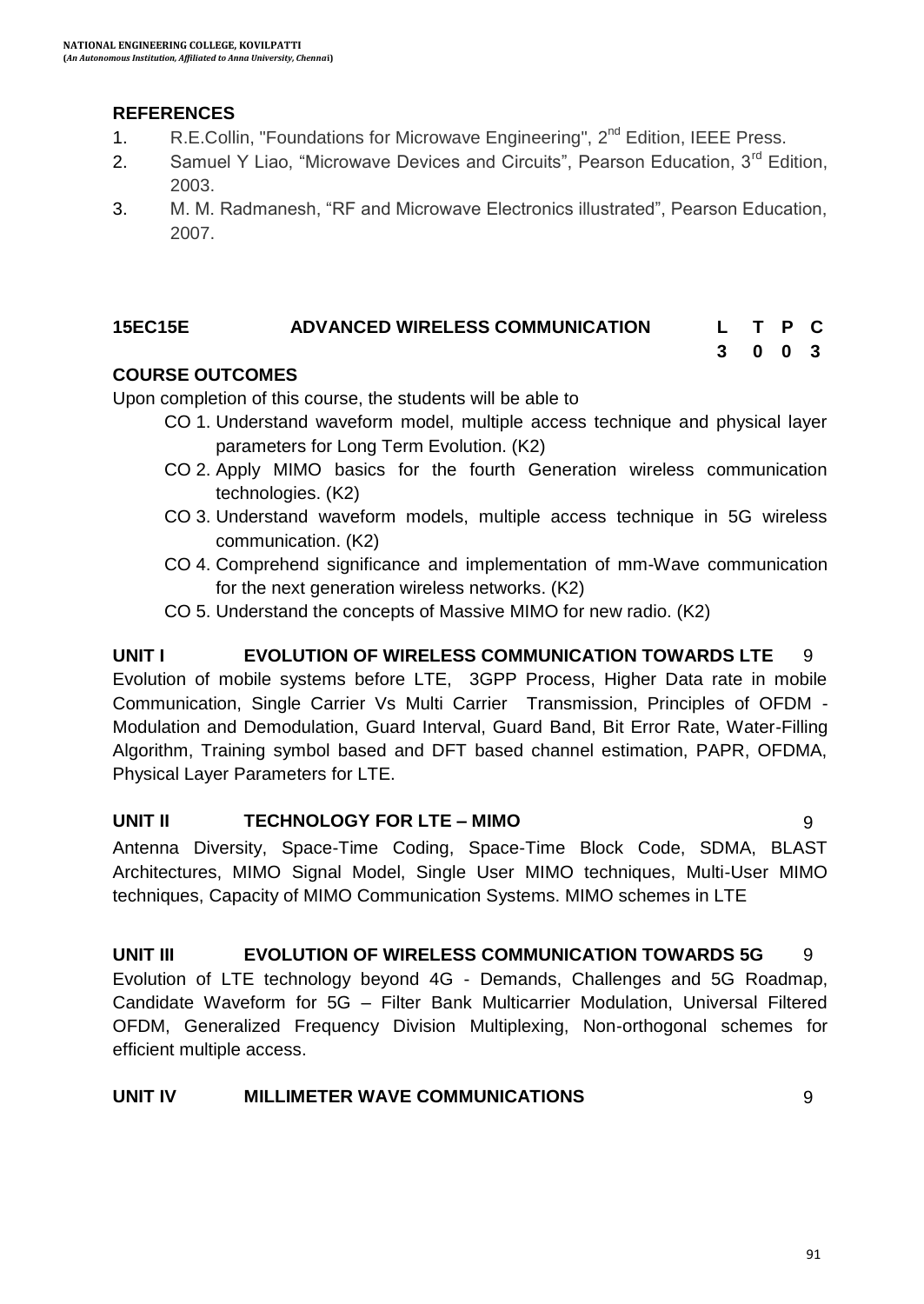Spectrum and regulations – Channel propagation – Hardware technologies for mmW systems- Deployment scenarios- Architecture and Mobility - Beamforming - Physical layer techniques- Transmission schemes.

#### **UNIT V MASSIVE MIMO COMMUNICATION** 9

Multiple Base Station Antennas and MultipleTerminals - single-Cell System and Multi-Cell System, Capacity, Pilot design, Resource allocation and transceiver algorithms, Fundamentals of baseband and RF implementations, Channel models.

#### **L: 45 TOTAL: 45 PERIODS**

#### **TEXT BOOKS**

- 1. Simon Haykin, Michael Moher and David Koilpillai, "Modern Wireless Communication", 1<sup>st</sup> Edition, Pearson Education, 2013.
- 2. Yong Soo Cho, Jaekwon Kim, Won Young Yang and Chung G. Kang "MIMO-OFDM Wireless Communications with MATLAB", John Wiley & Sons (Asia) Pvt Ltd., 2010.
- 3. Stefania Sesia, Issam Toufik, Matthew Baker, "LTE- The UMTS Long Term Evolution", John Wiley & Sons Ltd, 2011.
- 4. Afif Osseiran, Jose F. Monserrat, Patrick Marsch, "5G Mobile and Wireless Communications Technology", Cambridge University Press, 2016

#### **REFERENCES**

- 1. Andreas F.Molisch, "Wireless Communications", John Wiley & Sons Ltd, 2016.
- 2. Jochen Schiller, "Mobile Communications", 2<sup>nd</sup> Edition, Pearson Education 2012.
- 3. David Tse and Pramod Viswanath, "Fundamentals of Wireless Communication", Cambridge University Press, 2005.
- 4. Tzi-Dar Chiueh and Pei-Yun Tsai, "OFDM Baseband Receiver Design for Wireless Communications" John Wiley & Sons (Asia) Private Limited, 2007.
- 5. Erik Dahlman, Stefan Parkvall, and Johan Sköld, "4G LTE/LTE-Advanced for Mobile Broadband", Academic Press, Elsevier, 2011.
- 6. Athanasios G. Kanatas, Konstantina S. Nikita and Panagiotis Mathiopoulos, "New Directions in Wireless Communications Systems From Mobile to 5G", CRC Press, Taylor & Francis Group, 2018

# **15EC18E ADVANCED MICROPROCESSORS L T P C**

**3 0 0 3**

#### **COURSE OUTCOMES**

Upon completion of this course, the students will be able to

- CO 1: Describe the background of ARM Cortex M3.(K2)
- CO 2: Explain the essential knowledge for programming in Cortex- M3.(K3)
- CO 3: Explain the Instruction Set of CORTEX M3 (K2)
- CO4 : Write interrupts handling programs in CORTEX M3. (K3)
- CO5: Write assembly language source code with CORTEX M3 that allow modularity in programming (K3)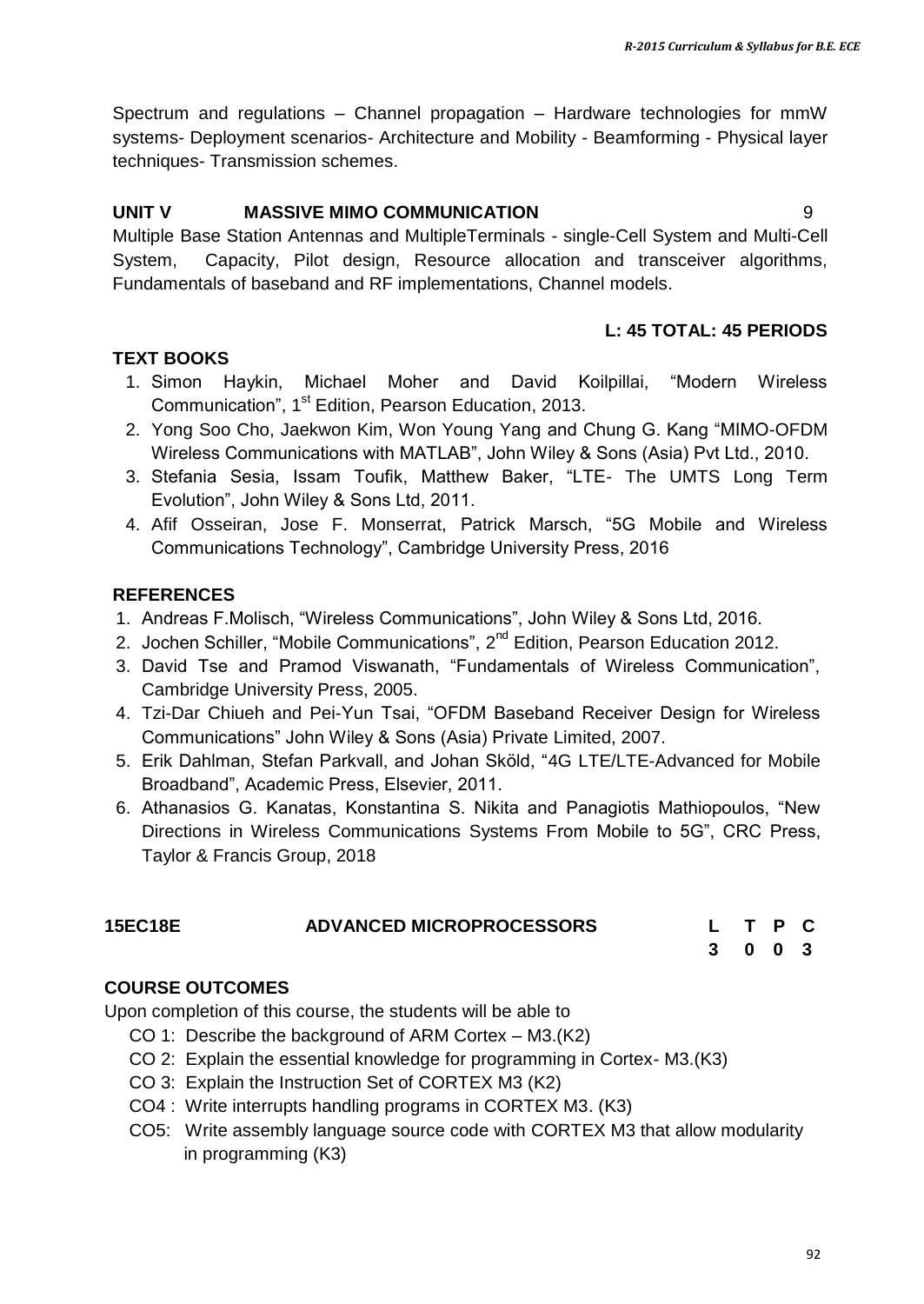#### **UNIT I ARM CORTEX – M3 PROCESSOR** 9

Overview of ARM Cortex-M3 Processor- Background of ARM and ARM Architecture-Architecture versions-ARM Nomenclature- Thumb and Jazelle Architecture- Cortex M3 Processor Applications- Registers- General Purpose Registers, Special purpose Registers-Operation Modes-Memory Map- Bus Interface-MPU-interrupts and Exceptions-Stack Memory Operations-Reset Sequence-Debugging Support.

#### **UNIT II ASSEMBLY DIRECTIVES AND OPERANDS** 9

Concept of the directive-Different directives: Directives for simple memory reservation, directive for memory reservation with initialization, directives for memory management, directive for project management, Special directive like CN, DCFSU,ENTRY,IMPORT,EXPORT-Operands of Instruction: Operands for Common instruction, immediate operand, memory access operands, initialization and use of operands, Addressing modes-Structure of program.

#### **UNIT III ALGORITHMIC AND DATA STRUCTURES FOR CORTEX PROGRAMMING** AND DATA UTROUT UNLESS TON UDITIES

Alternative Structures: Simple alternative, complete alternative, special case of alternative, multiple choice alternative-Iterative Structures: Repeat until loop, while do-loop, for loop-Compound condition: Alternative with AND, Iterative with AND, Alternative with OR, Iterative with OR-Data Structure: Table in one dimension, Tables in multiple dimensions, Registration, Non-dimensional table, Queue, stack- Cortex instruction set-Simple Assembly programming with CORTEX M3.

#### **UNIT IV MANAGING EXCEPTIONS** 9

Process after reset-possible exceptions: NMI, TRAPS like hard fault, memory management fault, bus fault, usage fault, SV Call trap, monitor, PENDSV service, Internal SYSTICK timer-Interrupts- Priority management: Priority levels and sublevels, nested mechanism- Entry and return in exception processing – NVIC registers for exception handling- Simple Assembly programming with CORTEX M3.

### **UNIT V INTERNAL MODULARITY AND EXTERNAL MODULARITY** 9

**Internal Modularity:** Concepts of procedure-procedure arguments: Arguments by value and by reference, passing arguments by general registers, passing arguments by stack, passing arguments by system stack, local data & its reservation, chained list- Simple Assembly programming with CORTEX M3.

**External Modularity:** Different tools in ARM tool chain-Role of Assembler: Files produced by Assembler, placement counters, symbol table, translation, relocation table-Role of the linker: Functioning principle, product of the linker like map file and executable file image, scatter loading file-loader and debugging unit- Simple Assembly programming with CORTEX M3.

### **L: 45 TOTAL: 45 PERIODS**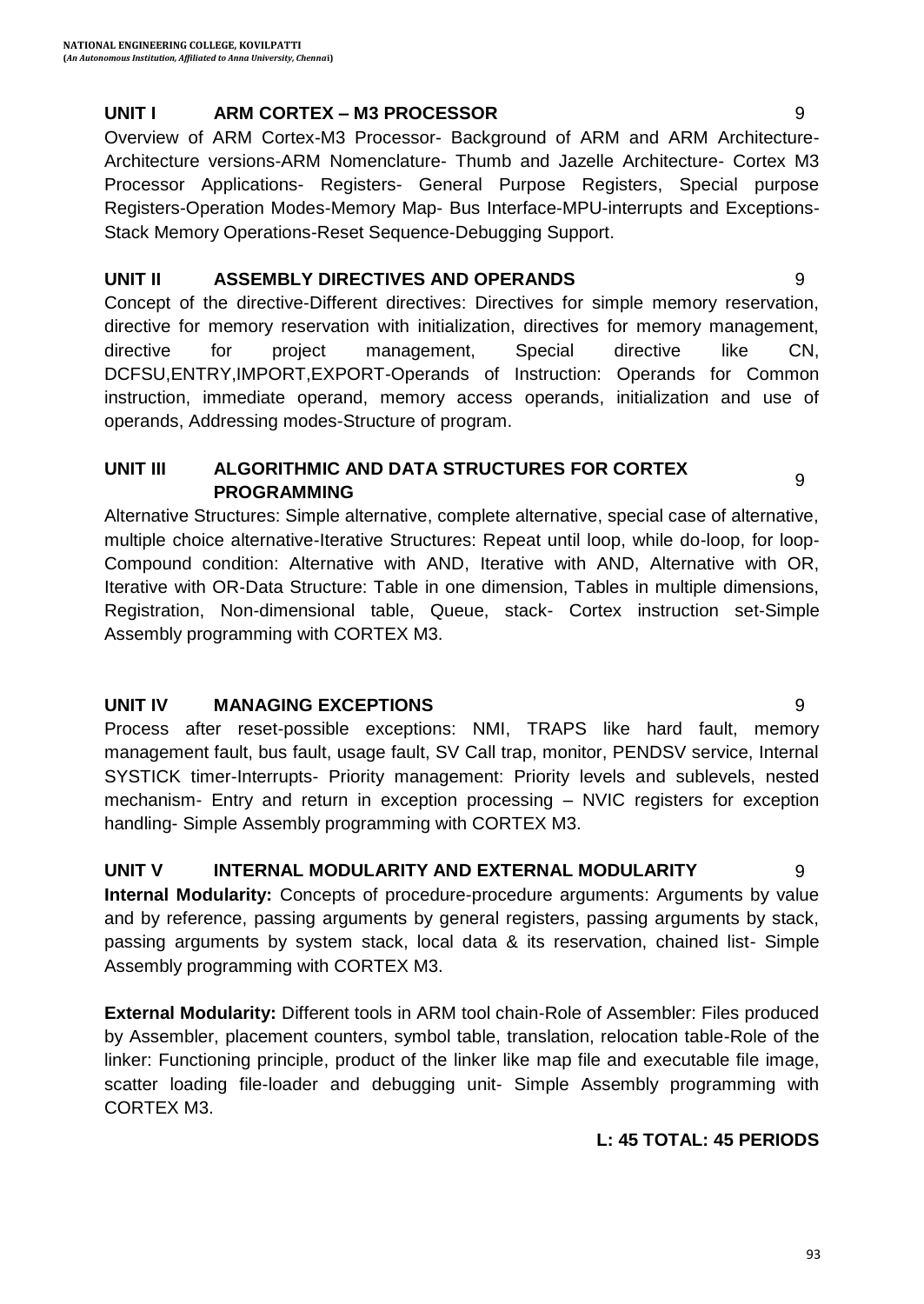#### **TEXT BOOKS**

- 1. Vincent Mahout, "Assembly Language programming-ARM Cortex M3", John Wiley & Sons, 2012
- 2. Joseph Yiu, "The Definitive Guide to the ARM Cortex-M3", Elsevier, 2<sup>nd</sup> Edition, 2010

#### **REFERENCES**

- 1. Andrew N.Sloss, Dominic Symes, Chris Wright, "ARM System Developer"s Guide Designing and Optimizing System Software", Morgan Kaufmann, 1<sup>st</sup> Edition, 2004
- 2. Steave Furber, "ARM System-On-Chip Architecture", Addison Wesley, 2<sup>nd</sup> Edition, 2000
- 3. Daniel W. Lewis, "Fundamentals of Embedded Software with the ARM Cortex-M3", Prentice Hall, 1<sup>st</sup> Edition, 2012

#### **15EC19E FUNDAMENTALS OF SEMICONDUCTOR CHIP TESTING L T P C**

**2 0 2 3**

#### **COURSE OUTCOMES**

Upon completion of this course, the students will be able to

- CO1: Explain the need for IC testing. (K2)
- CO2: Describe various IC testing techniques. (K2)
- CO3: Determine DC, AC parameters, Timing parameters from the testing.(K2)

CO4:Interpret the various features of CAD tools used for IC testing. (K2)

#### **UNIT I INTRODUCTION TO SEMICONDUCTOR IC TESTING 12**

Design and manufacturing cycle of an IC – Manufacturing defects in an IC – Need for CHIP testing – Types of CHIP testing – Engineering testing, production testing, QA testing, Customer inspection testing. ATE – Automated Test Equipment and its components – digital subsystem analog subsystem – mixed signal subsystem – ATE subsystems – Test head, Main frame, Test computer, Manipulator. Common accessories of an ATE – Load boards, Probe cards.

#### **UNIT II DIGITAL DOMAIN TESTING – CONCEPTS AND METHODS 12**

Introduction to testing in digital domains – Functional Testing Basics – VIL/VIH, VOL/VOH, IIL, IIH, IOL, IOH – DC Parametric test, continuity test, leakage test, IDD static test, IDD dynamic test, Digital Functional Test – Pattern, Timing, Levels – IO Signals – Input Signal Generation, Output Signal Compare Test Vectors – BIST, MBIST, PBIST techniques. AC Parameters Test – AC Timing Tests – Setup Time, Hold Time, Propagation Delay, ATE Time Measurement subsystem.

#### **UNIT III AUTOMATIC TEST EQUIPMENT ARCHITECTURE 12**

Architecture of a mixed signal ATE – Digital subsystem, Pogo blocks, digitizers, Digital subsystem – Drivers, Comparators, PMU, Timing and formatting units, Sequence controller, Digital source memory, digital capture memory, ATE Pin Electronics.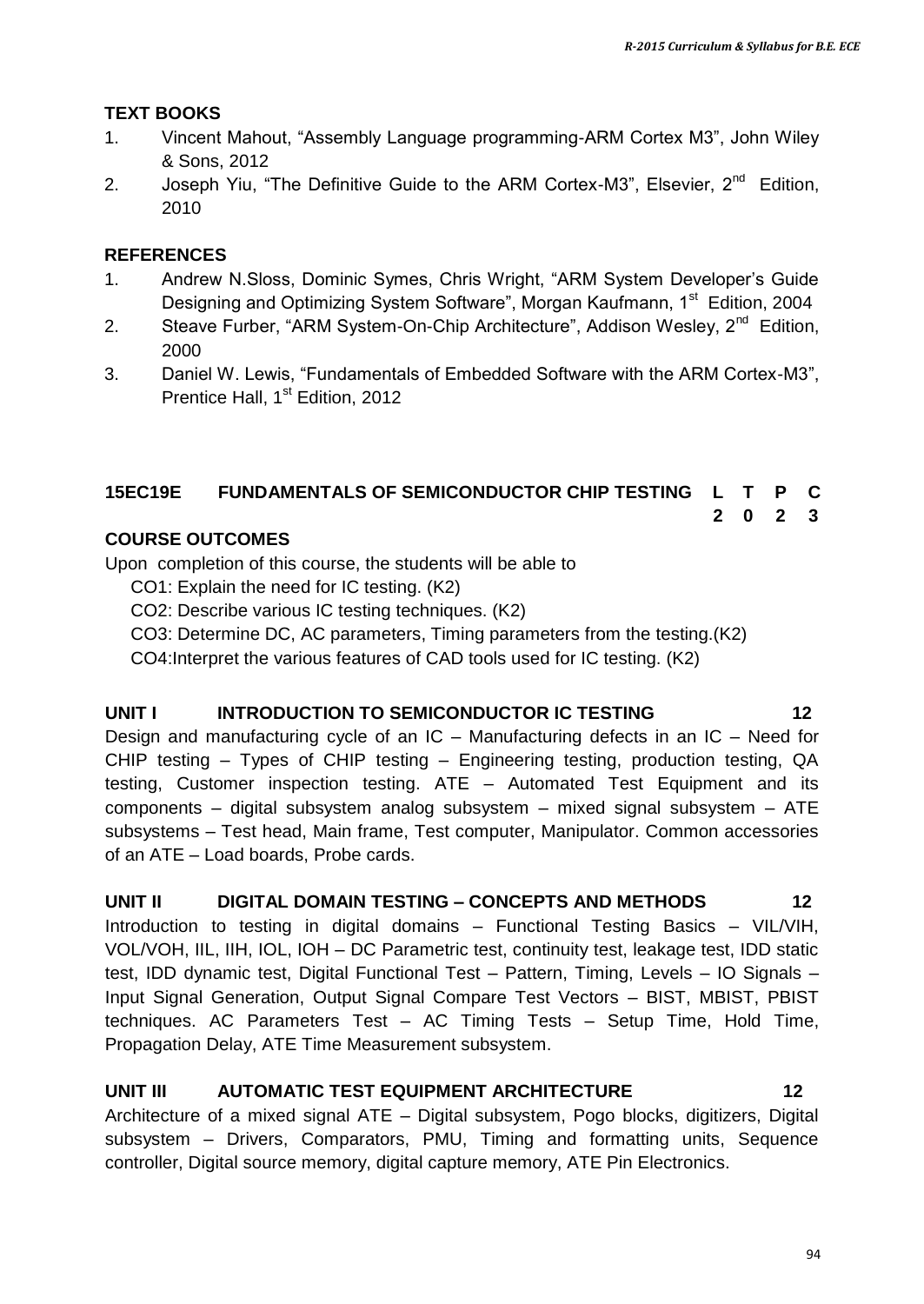# **UNIT IV TESTING OF SEMICONDUCTOR DEVICES 12**

Project Plan, Specifications and Test Program. Test Plan Specifications – Design Test, Devices, Sample Test Program – Types, Considerations, Test Flow, Binning. Common Categories of Test for Semiconductor Devices – Continuity Test, leakage test, IDD test, AC tests, Specifications of Devices – Data Sheets.

# **UNIT V CAD TOOLS FOR TESTING 12**

Debug Tools and data analysis, Characterization methods – Tools – Datalog, Histogram, Shmoo, pin margin, Pattern Debugger, Waveform Tool. Trouble Shooting Techniques – Statistical process control, process capability (CP), Process capability index (CPK), Standard deviation, mean, six sigma quality, gauge repeatability and reproducibility, guard banding, Gaussian statistics.

# **TEXT BOOKS**

- 1. Mark burns & Gordon W Roberts, "An Introduction to mixed signal IC testing and measurement", Oxford University Press, 1<sup>st</sup> Edition, 2000.
- 2. Michael L. Bushnell & Vishwani D. Agrawal, "Essentials of electronic testing" Kluwer academic publishers, 2000.

# **REFERENCES**

- 1. A Text book on semiconductor IC testing using Automatic Test Equipment, Tessolve Services – Private circulation manual.
- 2. William J. Greig, "Integrated Circuit Packaging, Assembly and Interconnections", Springer, 2007.
- 3. Artur Balasinki, "Semiconductors: Integrated Circuit Design foe Manufacturability", CRC Press, 1<sup>st</sup> Edition, 2011.

#### **15EC20E ARM PROCESSOR ARCHITECTURE AND PROGRAMMING L T P C 3 0 0 3**

### **COURSE OUTCOMES**

Upon completion of this course, the students will be able to

- CO 1: Describe the different ARM processor families.(K2)
- CO 2: Explain different types of instructions used in ARM. (K2)
- CO 3: Write ARM assembly programmes. (K3)
- CO 4: Explain exception and interrupts. (K2)
- CO 5: Describe interfacing circuit with ARM processor (K2)

# **UNIT I ARM PROCESSOR FUNDAMENTALS 9**

Introduction to ARM Processors, ARM programmers model, ARM architecture Revisions, ARM Nomenclature, Functional block diagram of ARM Processor Families: ARM 9, ARM 11 and Cortex, Comparison of Cortex families.

# **UNIT II ARM INSTRUCTION SET 9**



**L:30; P:30; TOTAL: 60 PERIODS**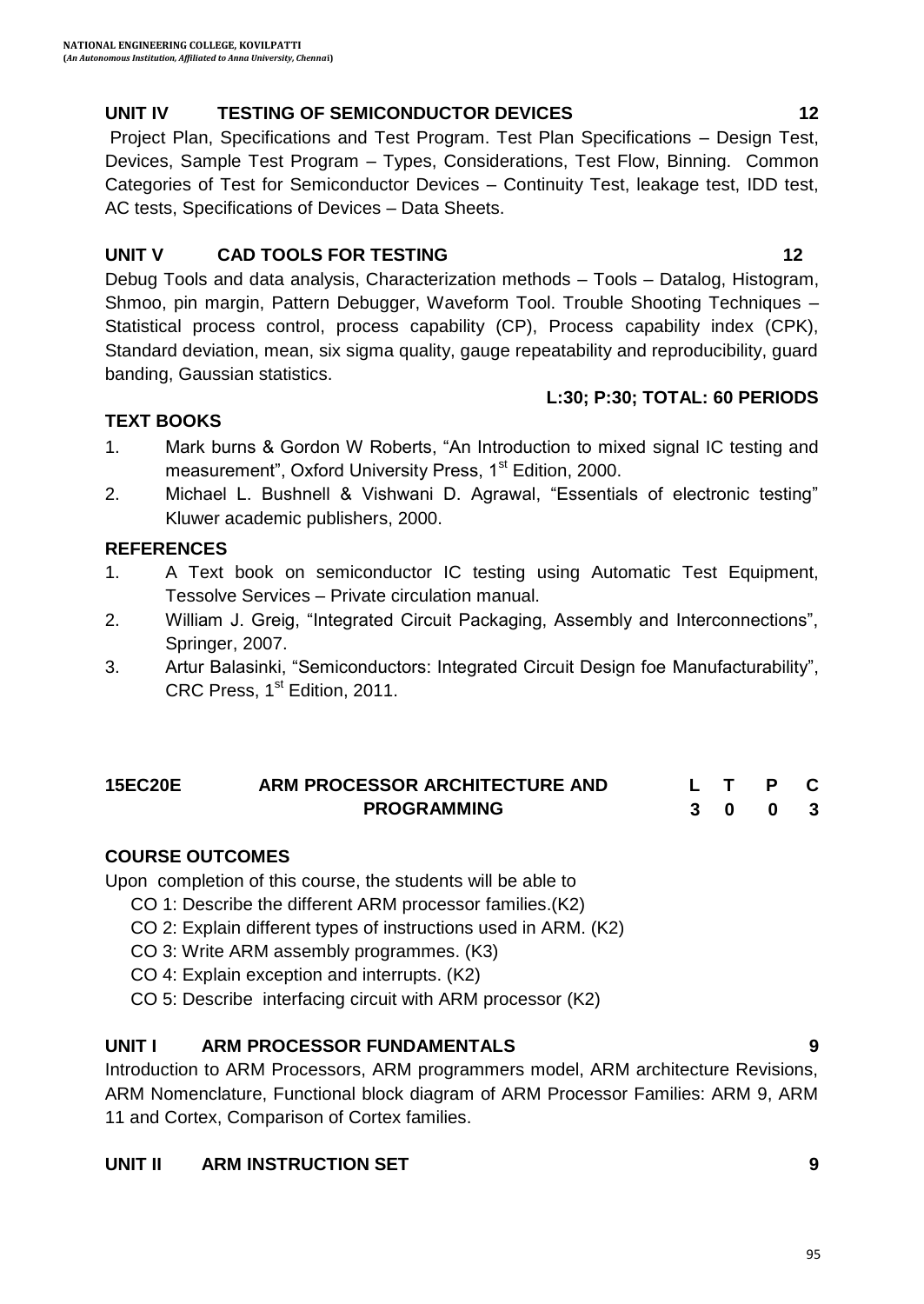Data Processing Instructions, MOVE Instructions, Barrel Shifter Operations, Arithmetic Instructions, Logical Instructions, Comparison and Test Instructions, Multiply Instructions, Branch Instructions, Load – Store Instructions, Single Register Transfer, Single Register Load Store Addressing Modes, Multiple Register Transfer, Addressing Modes for Stack Operations, Swap Instruction, Software Interrupt Instruction, PSR, MRS and MSR Instructions.

#### **UNIT III ARM ASSEMBLY PROGRAMMING 9**

Instruction Scheduling – Register Allocation – Conditional Execution – Looping Constructs – Bit manipulation – Efficient switches – Handling unaligned data-Simple ARM assembly program for calculating: Division, Square roots, Random Number Generation, Saturated and Rounded Arithmetic.

#### **UNIT IV EXCEPTION AND INTERRUPT HANDLING 9**

Definition: Exception, Interrupt, Interrupt handler, ARM Processor Exceptions and Modes-Exception Priorities - Link Register Offsets – Interrupts - Interrupt Latency - Vector table, Basic Interrupt Stack Design and Implementation - Nested Vector interrupt controller of Cortex M3 Processor.

#### **UNIT V ARM INTERFACING APPLICATIONS 9**

GSM Interfacing - ZigBee Interfacing - LCD Display Interfacing - Sensor Interfacing (Ultrasonic, Hall effect sensors) – Quadrature encoder interfacing.

#### **L: 45 TOTAL: 45 PERIODS**

#### **TEXT BOOK**

.

1. Steve Furber, "ARM System-on-chip architecture", Pearson Education, 2nd Edition, 2005

#### **REFERENCES**

- 1. Andrew N. Sloss, Dominic Symes, Chris Wright, "ARM System Developer"s Guide Designing and Optimizing System Software", Morgan Kaufmann, 2004.
- 2. [www.arm.com](http://www.arm.com/)
- 3. Cortex M3: Technical Reference Manual(TRM)

#### **15EC21E EMBEDDED AND REAL TIME SYSTEMS L T P C**

#### **COURSE OUTCOMES**

Upon completion of this course, the students will be able to

- CO1: Explain the fundamental concept and design of embedded system.(K2)
- CO2: Explain the various platforms used for embedded computing and

the performance of embedded systems design. (K2)

- CO3: Describe real time system and its characteristics. (K2)
- CO4: Explain the basic properties of a real time operating system.(K1)
- CO5: interpret the services of operating system.(K1)

### **3 0 0 3**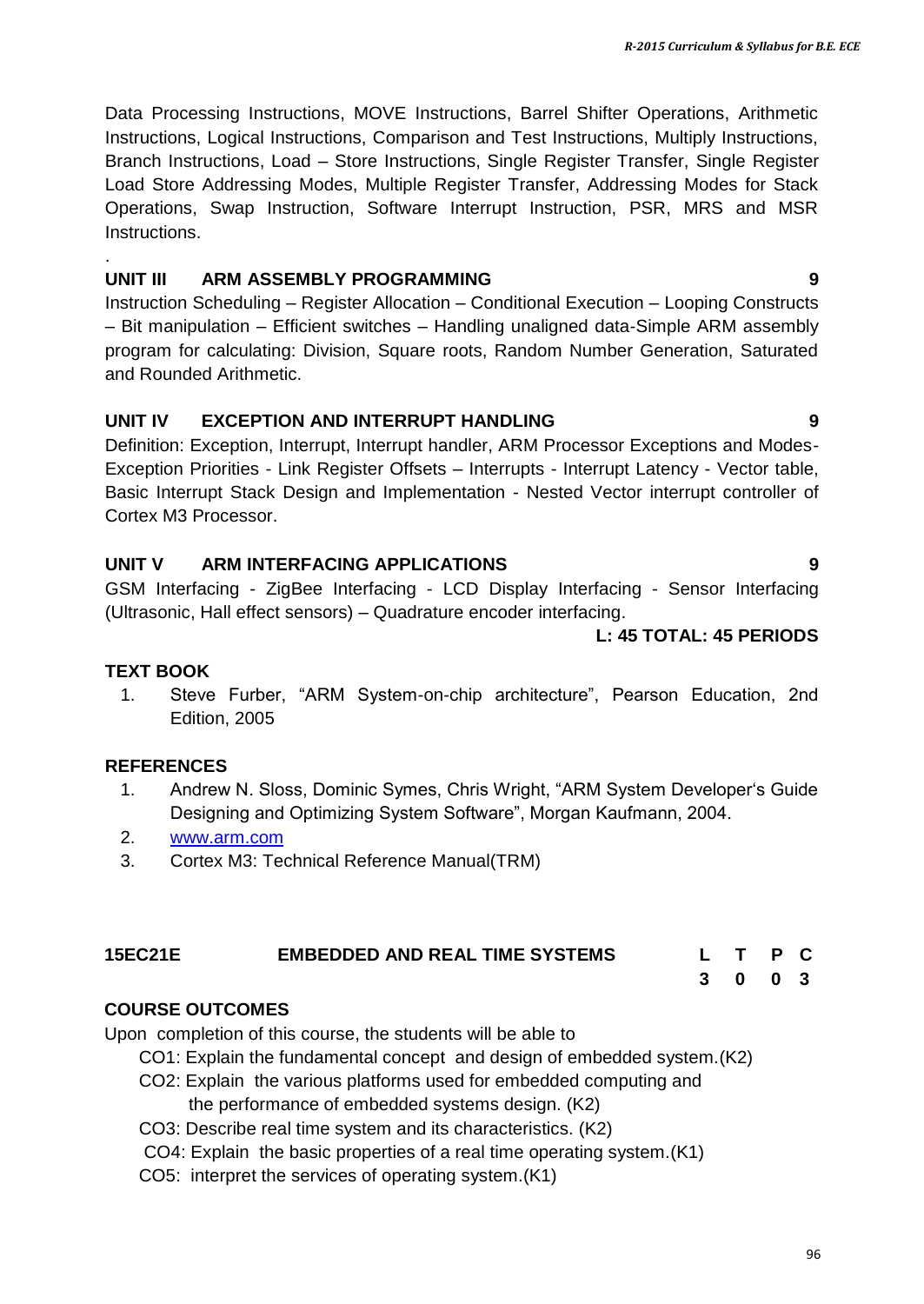#### **UNIT I INTRODUCTION TO EMBEDDED COMPUTING 9**

Definition: Embedded system, Intelligent system, Expert System – Embedded system classification – Embedded system design process – Instruction sets Preliminaries – ARM Processor – CPU: Programming input and output – Supervisor mode, exception and traps. Embedded System design Example.

#### **UNIT II COMPUTING PLATFORM AND DESIGN ANALYSIS 9**

I/O devices – Component interfacing – Memory mapped I/O – I/O mapped I/O – Development and Debugging – Program design – Model of programs – Basic compilation techniques – Assembly and Linking, Analysis and optimization of execution time, power, energy, program size – Program validation and testing.

#### **UNIT III REAL TIME SYSTEMS 9**

Definition: Real time and real time systems – real time system Model - real time system characteristics – High reliability achievement ways in real time system - Hardware considerations for real time system – Examples for real time system .

### **UNIT IV PROCESS AND OPERATING SYSTEMS 9**

Definition: Multi tasking and multi processing – Context Switching – Operating Systems Scheduling policies: Rate monotonic, EDF, Comparison example – Inter Process Communication mechanisms – Message Mailboxes – Message Queues – Evaluating operating system performance.

### **UNIT V TASK MANAGEMENT AND MEMORY MANAGEMENT WITH MICRO C II OS 9**

Introduction to MICRO C OS II: Features, Services and variants.

Task Management: Task creation, task stacks, stack checking, task priority, task suspending, task deletion program example for Multitasking.

Memory management: Creating partition in memory, memory control block, obtaining and returning memory control block functions program example for memory management implementation.

#### **L: 45 TOTAL: 45 PERIODS**

### **TEXT BOOKS**

- 1. Wayne Wolf, "Computers as Components Principles of Embedded Computer System Design", Morgan Kaufmann, 2<sup>nd</sup> Edition, 2008.
- 2. Philip A. Laplante "Real time systems design and analysis", Wiley India Edition, 3<sup>rd</sup> Edition, 2006.

#### **REFERENCES**

- 1. Jean J. Labrosse, "Micro C/OS-II: The Real Time Kernal", CMP Books, 2<sup>nd</sup> Edition 2002.
- 2. David E-Simon, "An Embedded Software Primer", Pearson Education, 2007.
- 3. K.V.K.K.Prasad, "Embedded Real-Time Systems: Concepts, Design & Programming", Dreamtech Press, 2005.
- 4. Tim Wilmshurst, "An Introduction to the Design of Small Scale Embedded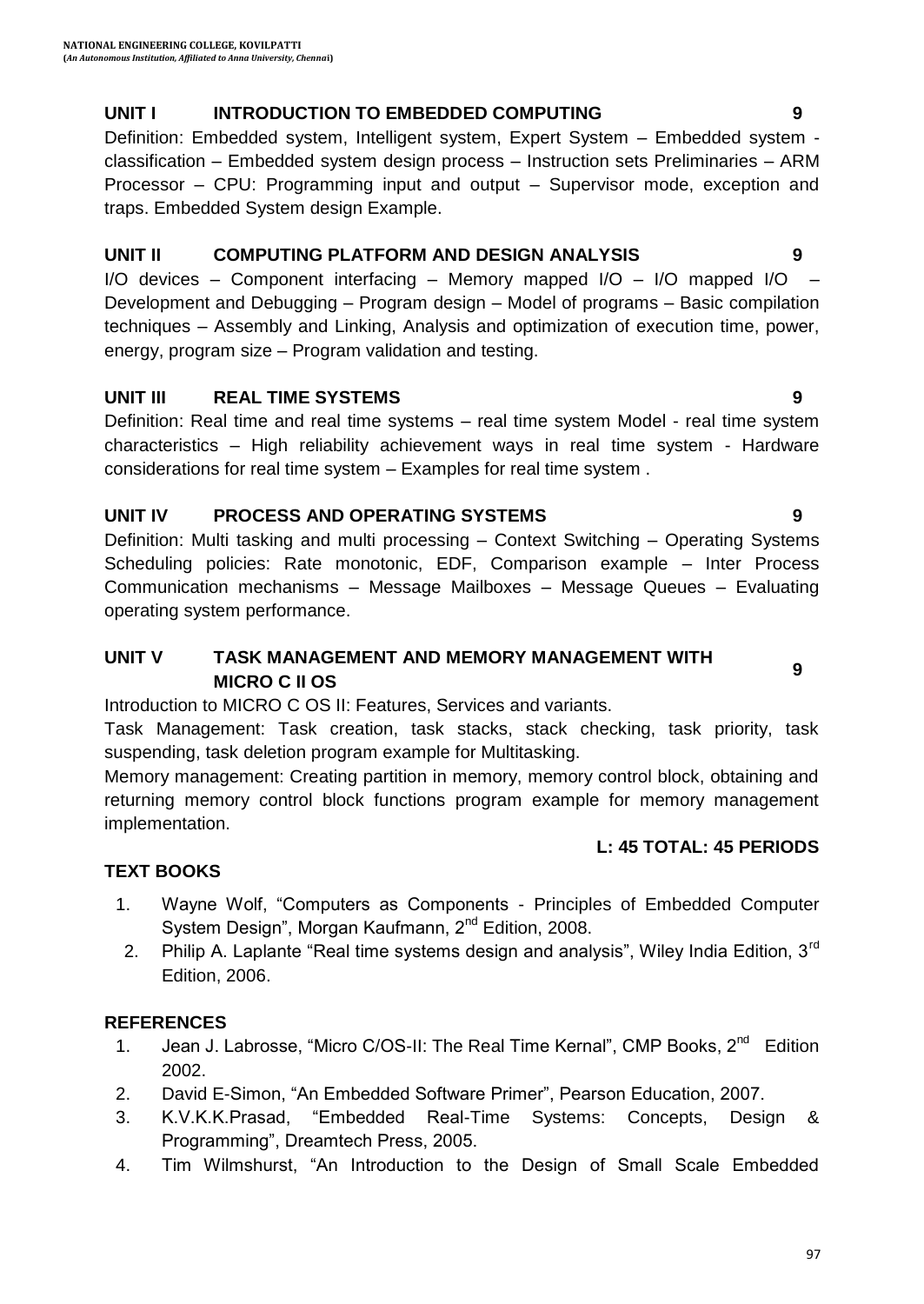Systems", Pal grave Publisher, 2004.

- 5. Sriram V Iyer, Pankaj Gupta, "Embedded Real Time Systems Programming", Tata Mc-Graw Hill, 2004.
- 6. Tammy Noergaard, "Embedded Systems Architecture", Elsevier, 2006.

#### **15EC22E EMBEDDED SYSTEM ARCHITECTURE L T P C**

#### **COURSE OUTCOMES**

Upon completion of this course, the students will be able to

- CO1: Explain the Hardware architecture of embedded product. (K2)
- CO2: Understand the software layered architecture of embedded product. (K2)
- CO3: Distinguish the internal components of FPGA specific design. (K2)
- CO4: Describe the printed circuit board design principles. (K2)
- CO5: Understand the concept of final product assembly sequence. (K2)

#### **UNIT I HARDWARE ARCHITECTURE 9**

Understanding embedded system Product specifications with Examples - Component selection - Component package types- embedded system design flow types- Preparation of Block diagram to Final Product Architecture arrival

#### **UNIT II SOFTWARE ARCHITECTURE 9**

System software – Embedded system software layered architecture-Understanding of different Operating System (Linux, Windows, VxWorks, RTOS etc) features and architectures - Basics of Boot loader functionalities –significance of Kernel and Device drivers - File system types.

#### **UNIT III FPGA ARCHITECTURE 9**

Basic concepts of CPLD architecture - Difference of CPLD & FPGA - Basic interface protocol study – I2C, GPIO, SPI & UART - Packaging options – concept of on chip logic blocks design-FPGA Design flow - Preparation of Block diagram to Final FPGA Architecture arrival

#### **UNIT IV PCB ARCHITECTURE 9**

Understanding of PCB design principles - Different PCB options - PCB component placement guidelines - PCB layout routing - Gerber generation

#### **UNIT V DESIGN FOR MANUFACTURING 9**

Understanding of basic Component assembly process - Different ways of assembly – machine assembly/manual assembly - Component storage options - Assembly flow Understanding of basic mechanical ID design - Different mechanical enclosure options - Advantages & Disadvantages of different mechanical enclosure

#### **L: 45; TOTAL: 45 PERIODS**

#### **TEXT BOOKS**

1. Vilas S bagad, "Electronics product design", Technical publications, Pune 2009.

**3 0 0 3**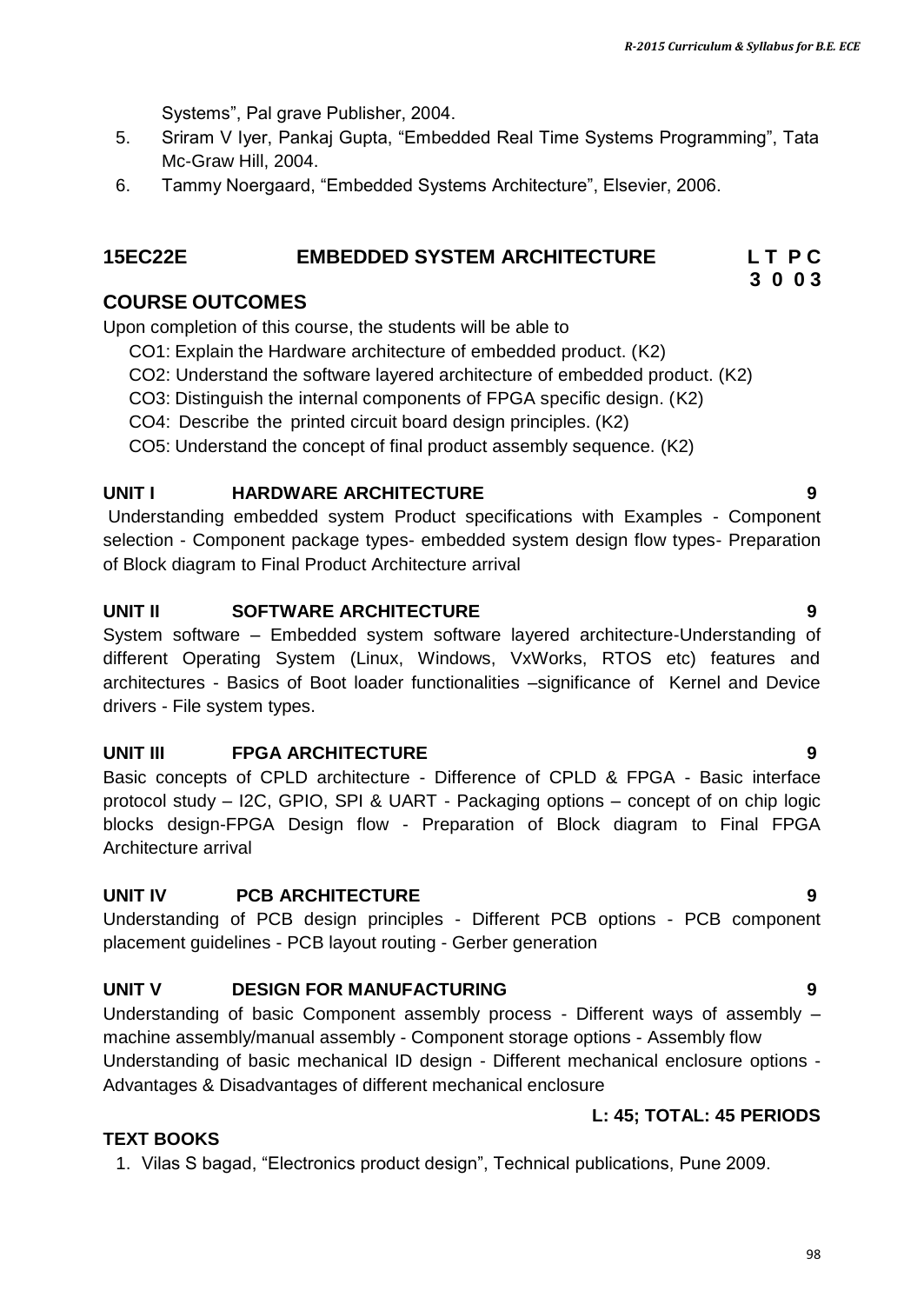2. Rajkamal, "Embedded sysytem- Architecture, programming and design", Mcgraw Hill, 2017.

#### **REFERENCES**

- 1. Shibu K.V, "Introduction to Embedded systems", Mcgraw Hill, 2017.
- 2. Kiyofumi Tanaka, "Embedded systems –Theory and Methodology", Intech publication, Croatia, 2012.
- 3. Jack Ganssle, "The art of designing embedded system",  $2^{nd}$  Edition, Newness publication, 2008.

#### **15EC23E EMBEDDED SYSTEM ANALYSIS AND RISK MANAGEMENT L T P C 3 0 0 3**

#### **COURSE OUTCOMES**

Upon completion of this course, the students will be able to

- CO1: Explain embedded product design specific feasibility analysis. (K2)
- CO2: Explain embedded product component specific feasibility analysis. (K2)
- CO3: Understand the concept of embedded product validation. (K2)
- CO4: Distinguish different certification standards. (K2)
- CO5: Understand the concept of risk management. (K2)

#### **UNIT I FEASIBILITY ANALYSIS: DESIGN SPECIFIC 9**

Conceptual design arrival to Final Product Architecture-Product Use Case Analysis-Product Feature Analysis-End application Analysis

#### **UNIT II FEASIBILITY ANALYSIS: COMPONENT SPECIFIC 9**

Power Analysis-DC Analysis types-AC Analysis types-Thermal Analysis need and concepts-Signal Integrity testing methods-MTBF Analysis-Reliability Analysis-BOM Compliance Analysis-EMI/EMC Analysis need and types.

#### **UNIT III VALIDATION 9**

Independent Verification and Validation concepts and methods- Endurance- Validation through Environmental -concept of design for manufacturing (DFM) and concept of design for testability

#### **UNIT IV CERTIFICATION OF STANDARDS 9**

Different Certifications need – types of Certifications for embedded system productfeatures of FCC/CE and UL standards - DO254 standards and its components- DO178 Standards and its components

#### **UNIT V MARKET RESEARCH & RISK MANAGEMENT 9**

Methods of Market research for products under Consumer, Industrial, Defence & Automotive domains- different schemes for existing products analysis and gap analysis-Product feature enhancement analysis- Product competitor analysis for existing productsarrival of Product cost vs market demand and its analysis

#### **L: 45; TOTAL: 45 PERIODS**

#### 99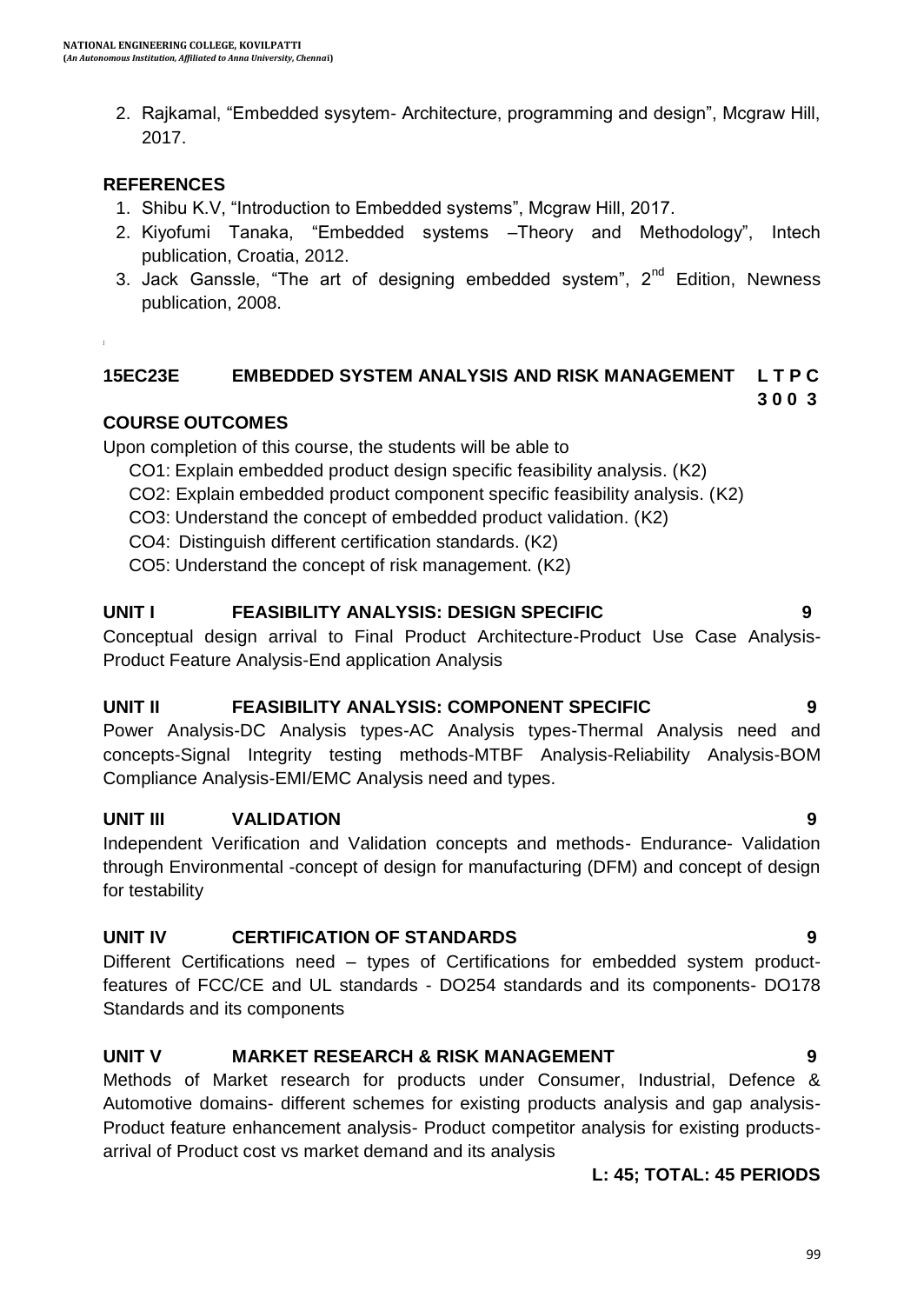#### **TEXT BOOKS**

- 1. Vilas S bagad, "Electronics product design", Technical publications, Pune 2009.
- 2. John P.Uyemura, "Introduction to VLSI circuits and Systems", Wiley student Edition, 2006.

#### **REFERENCES**

- 1. Gunar schirner, "Embedded system: Design, Analysis and verification", Springer, 2013.
- 2. Edward Ashford Lee, "Introduction to Embedded Systems a cyber-physical system approach", 2<sup>nd</sup> Edition, MIT press, 2017.
- 3. Shibu K.V, "Introduction to Embedded systems", Mcgraw Hill, 2017.
- 4. Kiyofumi Tanaka, "Embedded systems –Theory and Methodology", Intech publication, Croatia, 2012.
- 5. Arnold Berger, "Embedded system Design –An Introduction to process, Tolls and Techniques", CMP Books, 2002.
- 6. Jack Ganssle, "The art of designing embedded system", 2<sup>nd</sup> edition, Newness publication, 2008.
- 7. Kim H Pries, "Testing complex and embedded systems", CRC Press, 2010.

| <b>15EC25E</b> | <b>MEDICAL ELECTRONICS</b> | L T P C |  |  |
|----------------|----------------------------|---------|--|--|
|                |                            | 3 0 0 3 |  |  |

#### **COURSE OUTCOMES**

Upon completion of this course, the students will be able to

- CO 1: Explain human psyology, bioelectric potential and biochemical measurements ( K2)
- CO 2: Explain various diagnostic and Therapeutic equipments.(K2)
- CO 3: Describe different radiological and nuclear equipments for diagnosis. (K2)
- CO 4: Describe different medical imaging equipment and electrical safety.(K2)
- CO 5: Explore the wireless communication technology for biotelemetry and telemedicine. (K3)

#### **UNIT I BIOPOTENTIAL AND BIO-CHEMICAL MEASUREMENTS 9**

Sources of Bioelectric potentials, Electrode Theory, Biopotential Electrodes, Biochemical Transducers, Bioelectric amplifiers, Electrocardiograph – ECG waveform, standard lead systems and ECG Machine. Electroencephalograph. Blood Gas Analyzer - pH, pO2, pCO2 measurement, Colorimeter, Auto analyzer.

#### **UNIT II CLINICAL DIAGNOSIS AND THERAPEUTIC EQUIPMENTS 9**

Blood flow meter, Cardiac Output Measurement, Blood cell counters, Pacemakers, Defibrillators, Hemodialysis Machine, Heart-Lung machine.

#### **UNIT III RADIOLOGY AND NUCLEAR EQUIPMENTS FOR DIAGNOSIS 9**

Basis of Diagnostic Radiology, Nature of X-rays, Production of X-rays, X-ray Machine, Visualization of X-rays, X-ray Computed Tomography, Radio-isotopes in Medical Diagnosis, Physics of Radioactivity, Radiation Detectors, Single Photon Emission Computed Tomography, Positron Emission Tomography.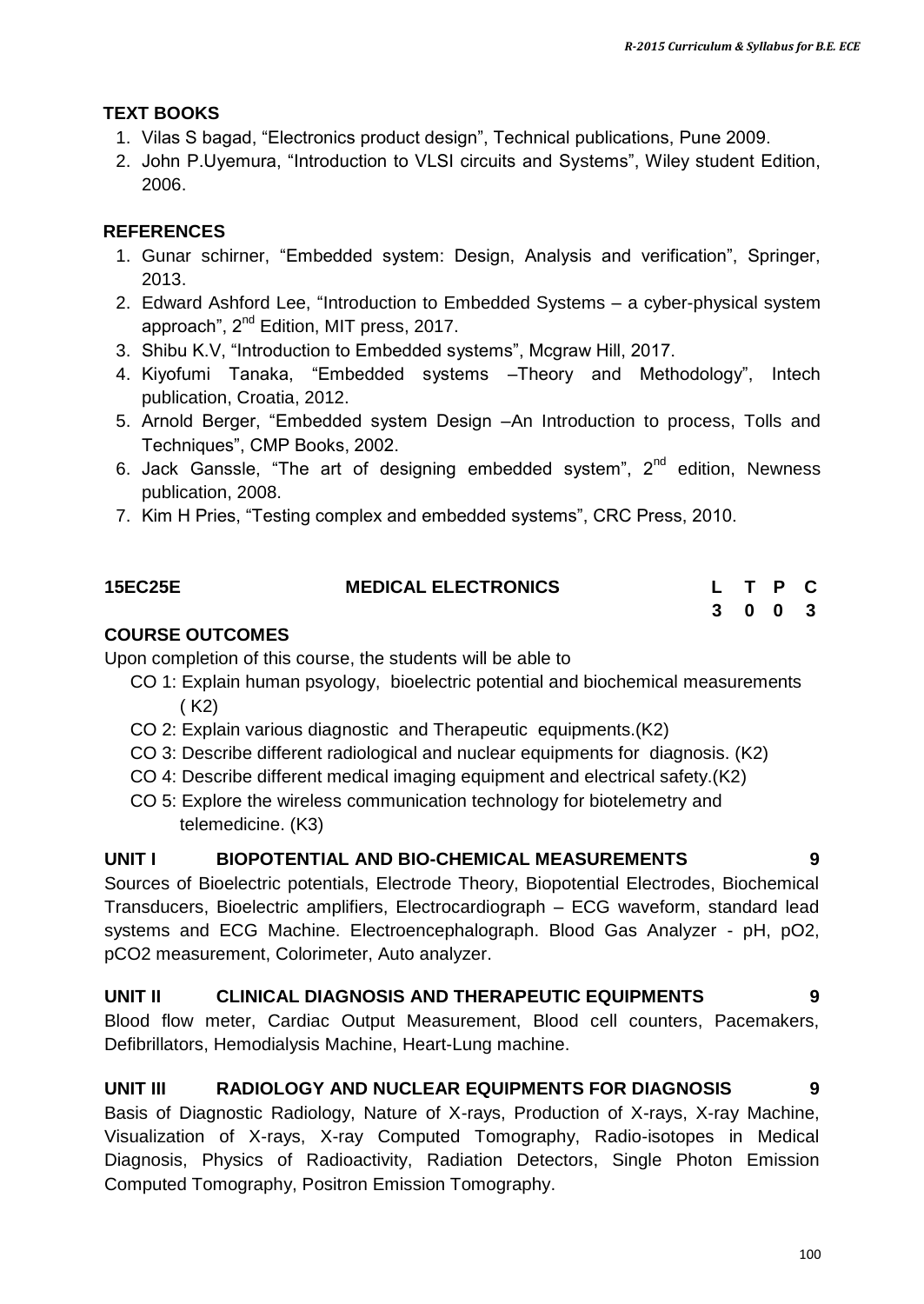#### **UNIT IV LATEST MEDICAL EQUIPMENTS AND ELECTRICAL SAFETY 9**

Magnetic Resonance Imaging, Ultrasonic Imaging, Thermal Imaging, Laser in Medicine, Physiological Effects of Electrical Current, Shock Hazards from Electrical Equipment, Methods of Accident Prevention.

#### **UNIT V BIO-TELEMETRY AND TELEMEDICINE 9**

Introduction to Biotelemetry, Physiological Parameters Adaptable to Biotelemetry, Components of a Biotelemetry System, Single Channel and Multi-channel Wireless Telemetry Systems, Multi-patient Telemetry, Implantable Telemetry systems, Telemedicine.

#### **L: 45 TOTAL: 45 PERIODS**

#### **TEXT BOOKS**

- 1. Lesile Cromwell, "Biomedical instrumentation and measurement", Prentice Hall of India, New Delhi, 2007.
- 2. Khandpur, R.S., "Handbook of Biomedical Instrumentation", Tata McGraw-Hill, New Delhi, 2nd Edition, 2003.
- 3. Joseph.J, Carr and John M.Brown, "Introduction to Biomedical Equipment Technology", Pearson Education Inc., 2004.

#### **REFERENCES**

- 1. A.P.F. Turner, I. Karube & G.S. Wilson, "Biosensors: Fundamentals & Applications", Oxford University Press, Oxford, 1<sup>st</sup> Edition, 1995.
- 2. John G.Webster, "Medical Instrumentation Application and Design", John Wiley and Sons, (Asia) Private Limited,  $4<sup>th</sup>$  Edition, 2009.
- 3. B. H. Brown et. Al, "Medical Physics and Biomedical Engineering", Overseas Press India Private Limited, 2005.

# **15EC26E ADVANCED ELECTRONIC SYSTEM DESIGN L T P C**

#### **COURSE OUTCOMES**

Upon completion of this course, the students will be able to

- CO1: Explain the RF components such as resonator, filter, transmission lines, etc. (K1)
- CO2: Explain the optimization techniques to the design of RF amplifiers using transistors.(K1)
- CO3: Explain modern Power Supplies using SCR and SMPS technology (K1)
- CO4: Explain about signal shielding, grounding techniques. (K1-K2)
- CO5: Explain PCB design. (K1)

#### **UNIT I INTRODUCTION TO RF DESIGN 9**

RF behaviour of passive components, Chip components and circuit board considerations, Review of transmission lines, Impedance and admittance transformation, Parallel and series connection of networks, ABCD and scattering parameters, Analysis of amplifier using scattering parameter. RF filter – Basic resonator and filter configurations – Butterworth and Chebyshev filters. Implementation of microstrip filters design. Band pass

**3 0 0 3**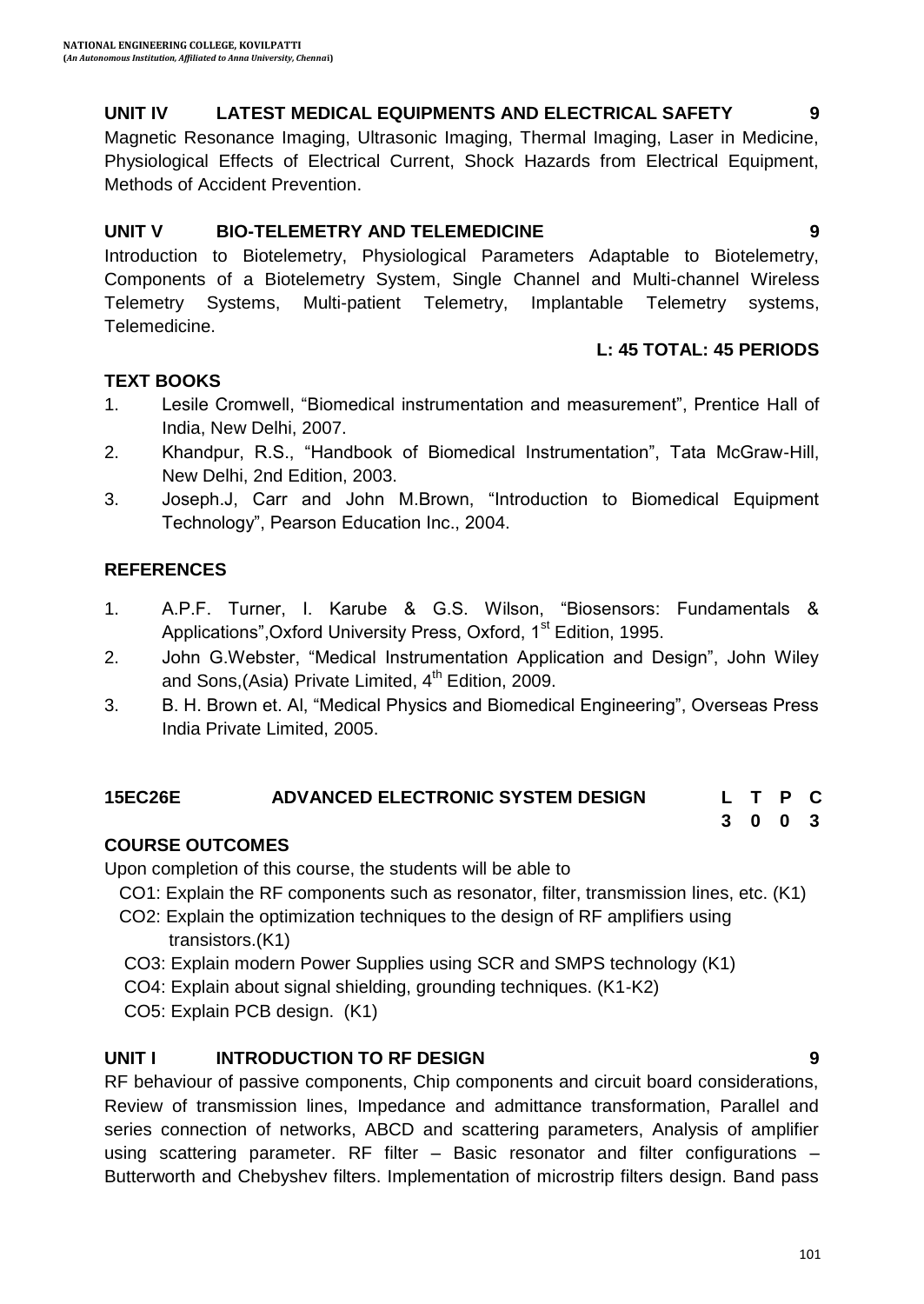filter and cascading of band pass filter elements.

# **UNIT II RF TRANSISTOR AMPLIFIER DESIGN 9**

Impedance matching using discrete components. Microstrip line matching networks. Amplifier classes of operation and biasing networks – Amplifier power gain, Unilateral design(S12 =0) –Simple input and output matching networks – Bilateral design - Stability circle and conditional stability, Simultaneous conjugate matching for unconditionally stable transistors. Broadband amplifiers, High power amplifiers and multistage amplifiers.

# **UNIT III DESIGN OF POWER SUPPLIES 9**

DC power supply design using transistors and SCRs, Design of crowbar and fold back protection circuits, Switched mode power supplies, Forward, flyback, buck and boost converters, Design of transformers and control circuits for SMPS.

# **UNIT IV DESIGN OF DATA ACQUISITION SYSTEMS 9**

Amplification of Low level signals, Grounding, Shielding and Guarding techniques, Dual slope, quad slope and high speed A/D converters, Microprocessors Compatible A/D converters, Multiplying A/D converters and Logarithmic A/D converters, Sample and Hold, Design of two and four wire transmitters.

# **UNIT V DESIGN OF PRINTED CIRCUIT BOARDS 9**

Introduction to technology of printed circuit boards (PCB), General lay out and rules and parameters, PCB design rules for Digital, High Frequency, Analog, Power Electronics and Microwave circuits, Computer Aided design of PCBs.

# **L: 45 TOTAL: 45 PERIODS**

# **TEXT BOOKS**

- 1. Reinhold Luduig and Pavel Bretchko, "RF Circuit Design Theory and Applications", Pearson Education, 2<sup>nd</sup> Edition, 2009.
- 2. Sydney Soclof, "Applications of Analog Integrated Circuits", Prentice Hall of India, 2004.
- 3. Walter C.Bosshart, "Printed circuit Boards Design and Technology", TATA McGraw- Hill, 31<sup>st</sup> reprint, 2008.

# **REFERENCES**

- 1. Keith H.Billings, "Switchmode Power Supply Handbook", McGraw-Hill Professional, 3<sup>rd</sup> Edition, 2010.
- 2. Ali Emadi, Alireza Khaligh, Zhong Nie and Young Joo Lee, "Integrated Power Electronic Converters and Digital Control", CRC Press,  $1<sup>st</sup>$  Edition, 2009.
- 3. Muhammad H.Rashid, "Power Electronics Circuits, Devices and Applications", Prentice Hall, 3<sup>rd</sup> Edition, 2003.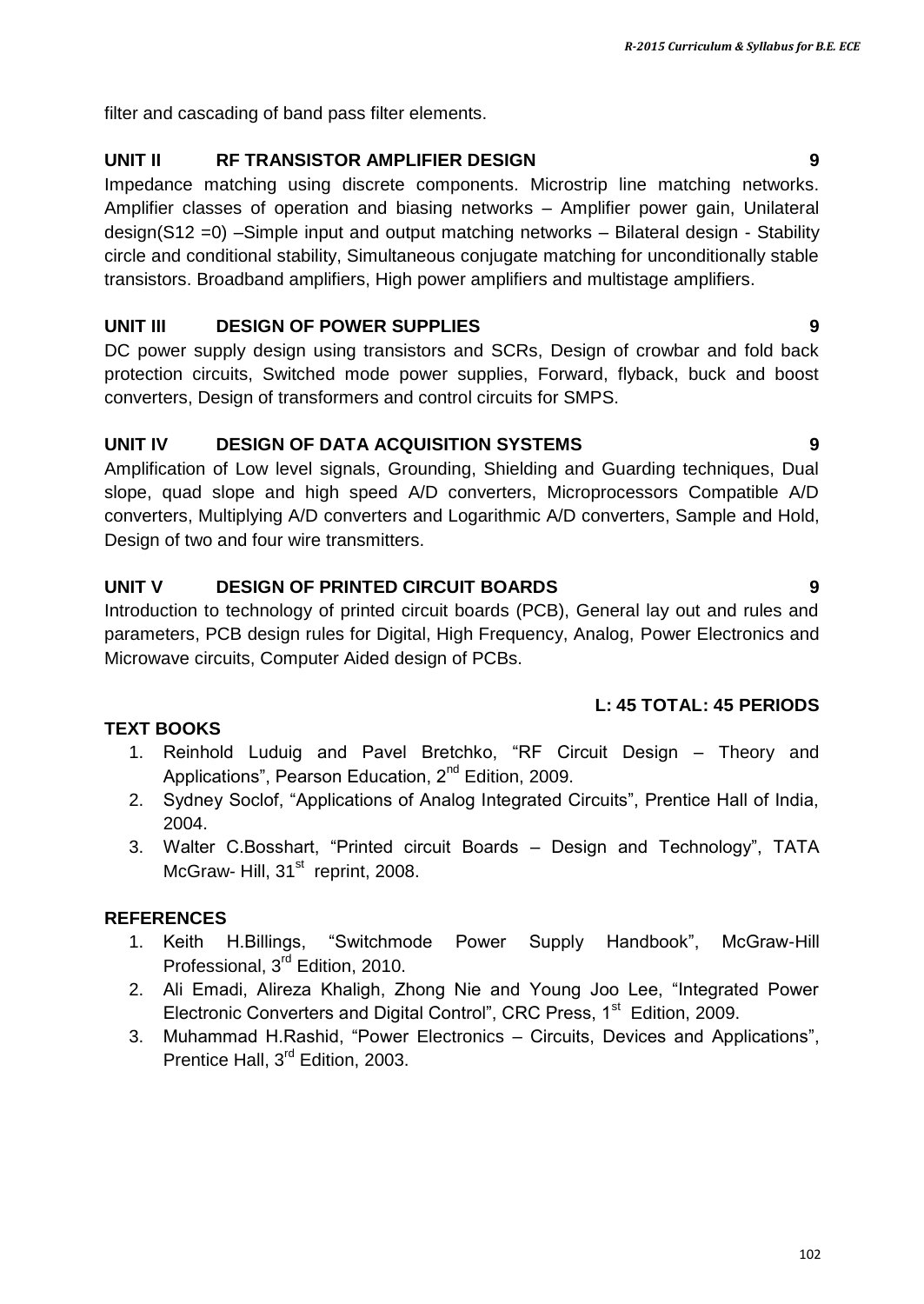#### **15EC31E MOBILE ADHOC NETWORKS L T P C**

#### **COURSE OUTCOMES**

Upon completion of this course, the students will be able to

- CO1: Explain the challenges in the design of wireless adhoc networks. (K1)
- CO2: Describe the proposed protocols at MAC layers of Adhoc networks (K2)
- CO3: Explain the challenges in routing layer of Adhoc Networks. (K3)
- CO4: Explain the attacks pertaining to network layer. (K2)

CO5: Explain the QoS requirements and Energy Management schemes. (K2)

### **UNIT I INTRODUCTION 9**

Introduction to adhoc networks – Definition - Characteristics features, applications. Characteristics of Wireless channel, adhoc Mobility Models: - Indoor and outdoor models. IEEE standards: 802.11a, 802.11b, 802.11g, 802.15. HIPERLAN.

#### **UNIT II MEDIUM ACCESS PROTOCOLS 9**

MAC Protocols: design issues, goals and classification. Contention based protocols- with reservation, scheduling algorithms, protocols using directional antennas.

#### **UNIT III NETWORK PROTOCOLS 9**

Routing Protocols: Design issues, goals and classification. Proactive Vs reactive routing, Unicast routing algorithms, Hybrid routing algorithm, Hierarchical Routing – Tree-Based and Mesh-Based Multicast routing algorithms.

#### **UNIT IV END-END DELIVERY AND SECURITY 9**

Transport layer: Issues in designing- Transport layer classification, adhoc transport protocols. Security issues in adhoc networks: issues and challenges, network security attacks, secure routing protocols.

#### **UNIT V QUALITY OF SERVICE AND ENERGY MANAGEMENT SCHEMES 9**

Introduction - Issues and Challenges in providing QoS in Adhoc Wireless Networks-Classifications of QoS Solutions. MAC Layer Solutions-Network Layer Solutions-QoS Frameworks-Need for Energy Management-Classification of Energy Management Schemes-Battery, Transmission Power, System Power Management Schemes.

### **L:45 TOTAL: 45 PERIODS**

#### **TEXT BOOKS**

- 1. C.Siva Ram Murthy and B.S.Manoj, "Adhoc Wireless Networks Architectures and protocols", Pearson Education, 2<sup>nd</sup> Edition, 2007.
- 2. Charles E. Perkins, "Adhoc Networking", Addison Wesley, 1<sup>st</sup> Edition, 2001.

### **REFERENCES**

- 1. Stefano Basagni, Marco Conti, Silvia Giordano and Ivan Stojmenovic, "Mobile Adhoc Networking", Wiley India Edition, 2010.
- 2. Mohammad Ilyas, "The handbook of adhoc wireless networks", CRC press, 2002.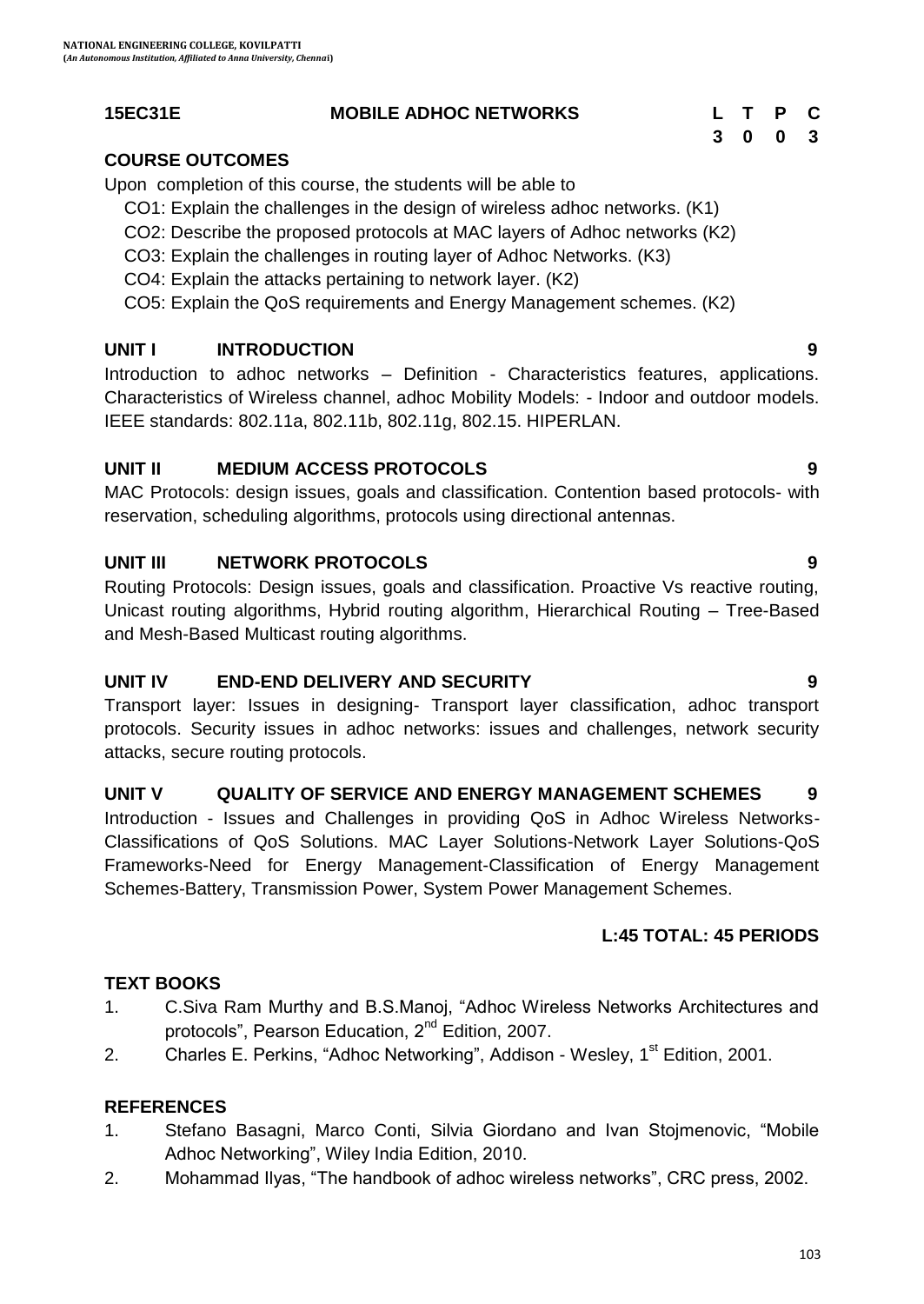- 3. Fekri M. Abduljalil and Shrikant K. Bodhe, "A survey of integrating IP mobility protocols and Mobile Adhoc networks", IEEE communication Survey and tutorials, v9.no.1, 2007.
- 4. Jonathan Loo, Jaime Lloret Mauri, "Mobile Adhoc Networks: Current status and Future Trends", CRC Press, 1<sup>st</sup> Edition, 2011.

| <b>15EC32E</b> | <b>WIRELESS SENSOR NETWORKS</b> |         | L T P C |  |
|----------------|---------------------------------|---------|---------|--|
|                |                                 | 3 0 0 3 |         |  |

**COURSE OUTCOMES**

Upon completion of this course, the students will be able to

- CO1: Describe the basic concepts and architecture of Wireless Sensor Networks. (K1)
- CO2: Develop the protocol stack for WSN. (K1-K4)
- CO3: Design the simple Sensor Node for a specific application. (K1-K4)

#### **UNIT I INTRODUCTION 9**

Challenges for Wireless Sensor Networks, Enabling Technologies for WSN, Single node architecture – Energy consumption of sensor nodes - Network architecture – Sensor network scenarios - Optimization Goals and Figures of Merit - Design principles for WSN.

#### **UNIT II PHYSICAL LAYER 9**

Introduction, wireless channel and communication fundamentals – frequency allocation, modulation and demodulation, wave propagation effects and noise, channels models, spread spectrum communication, packet transmission and synchronization, quality of wireless channels and measures for improvement, Physical layer and transceiver design consideration in wireless sensor networks: Energy usage profile, choice of modulation schemes, Antenna Considerations.

#### **UNIT III DATALINK LAYER 9**

MAC protocols – fundamentals of wireless MAC protocols, Low duty cycle protocols: STEM, S-MAC - wakeup concepts, contention-based protocols: CSMA, PAMAS - Schedule-based protocols: SMACS - IEEE 802.15.4 low rate WPAN.

#### **UNIT IV NETWORK LAYER 9**

Geographic routing, Hierarchical Routing – LEACH, PEGASIS, Location Based Routing – GAF, GEAR, Data aggregation – Various aggregation techniques.

#### **UNIT V INFRASTRUCTURE ESTABLISHMENT AND CASE STUDY 9**

Topology Control - Localization and Positioning - Target detection tracking, Medicine and Health Care, Environmental disaster monitoring.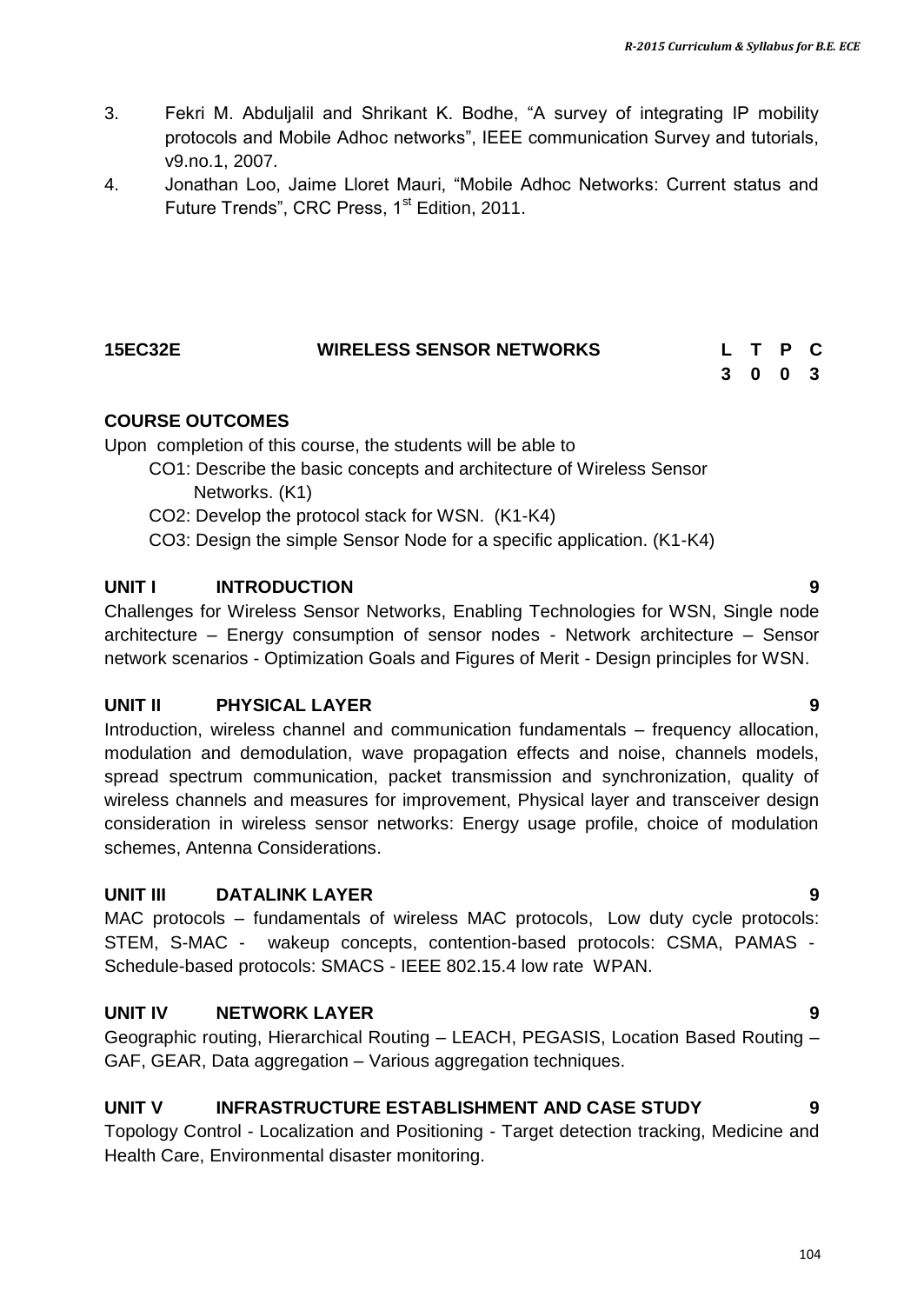#### **L:45 TOTAL: 45 PERIODS**

#### **TEXT BOOKS**

- 1. Holger Karl, Andreas willig, "Protocol and Architecture for Wireless Sensor Networks", John Wiley Publication, 2006.
- 2. K.Akkaya and M.Younis, "A Survey of routing protocols in wireless sensor networks", Elsevier Adhoc Network Journal, Vol.3, no.3, pp. 325-349, 2005.

#### **REFERENCES**

- 1. Kazem Sohraby, Daniel Minoli and Taieb Znati, "Wireless Sensor Networks Technology- Protocols and Applications", John Wiley & Sons, 2007.
- 2. Feng Zhao, Leonidas Guibas, "Wireless Sensor Networks: an information processing approach", Elsevier Publication, 2004.
- 3. C.S.Raghavendra Krishna, M.Sivalingam and Tarib znati, "Wireless Sensor Networks", Springer Publication, 2004.
- 4. C. Siva Ram Murthy and B. S. Manoj, "Adhoc Wireless Networks Architectures and Protocols", Prentice Hall, PTR, 2004
- 5. Philip Levis, "Tiny OS Programming", 2006 www.tinyos.net.
- 6. Jamal N. Al-karaki, Ahmed E. Kamal, "Routing Techniques in Wireless sensor networks: A survey", IEEE wireless communication, December 2004, 6 – 28.

#### **15EC33E CRYPTOGRAPHY AND NETWORK SECURITY L T P C 3 0 0 3**

#### **COURSE OUTCOMES**

Upon completion of this course, the students will be able to

- CO1: Describe the need for security and the various security techniques. (K2)
- CO2: Explain the various symmetric and asymmetric key algorithms. (K2)
- CO3: Apply suitable authentication functions to ensure authentication.(K2)
- CO4: Explain different types of security services used in various applications. (K2)
- CO5: Explain the solutions for security at the system level. (K2)

#### **UNIT I INTRODUCTION 9**

OSI Security Architecture - Security Goals - Types of Attacks - Passive attack, active attack - Security services – Overview of Cryptography - Classical Encryption techniques – Substitutional Ciphers, Transposition Ciphers – Steganography

#### **UNIT II SYMMETRIC AND ASYMMETRIC KEY ALGORITHMS 9** Block Ciphers - Data Encryption Standard - Block Cipher Design Principles and Modes of Operation – Advanced Encryption Standard – Triple DES, Stream Cipher-RC4. Public Key Cryptography and RSA – Diffie-Hellman key Exchange.

#### **UNIT III AUTHENTICATION AND HASH FUNCTION 9**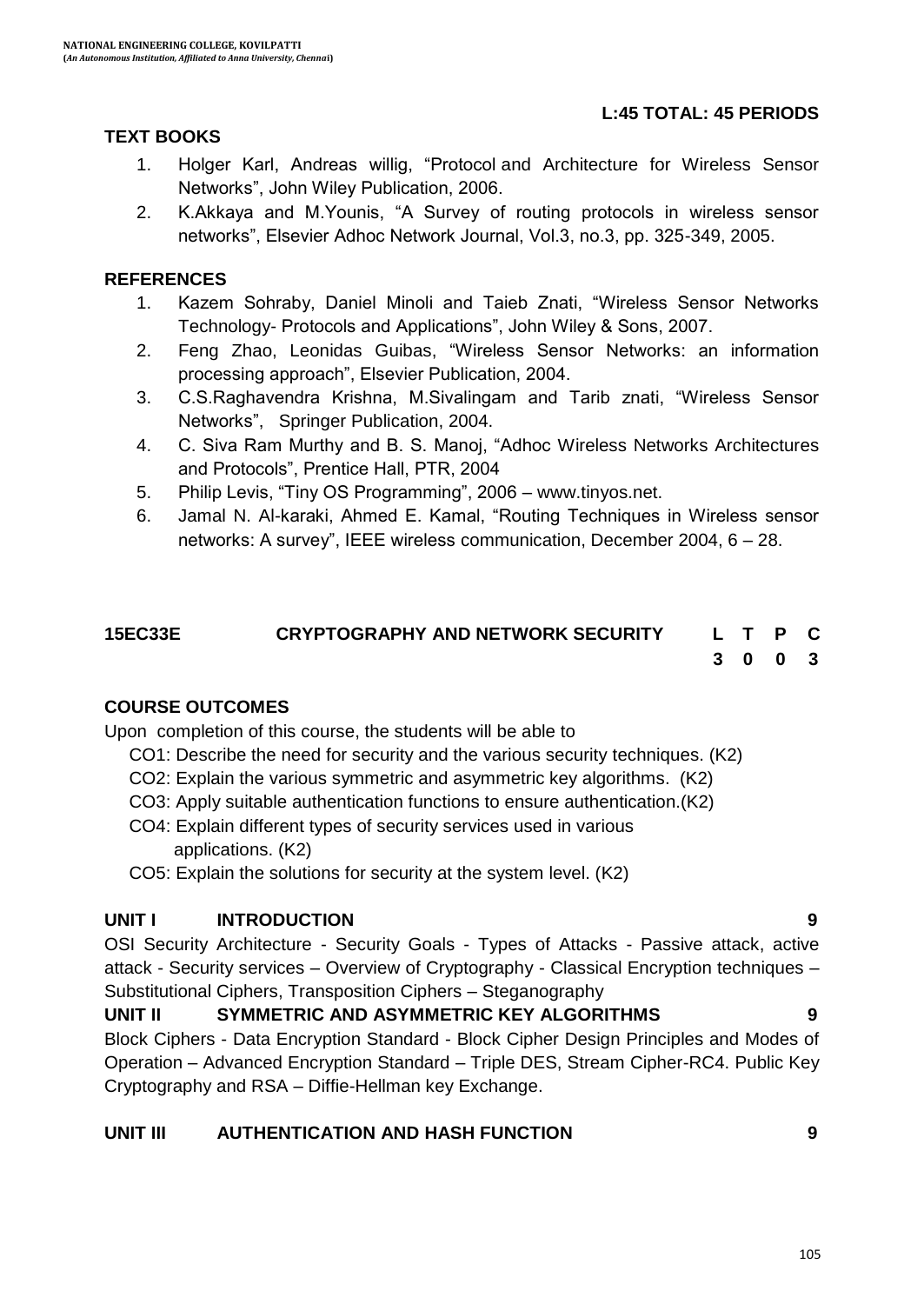106

Authentication requirements – Authentication functions – Message Authentication Codes - Hash functions- SHA-1-Digital signatures: Digital signature standards - Entity Authentication: Biometrics, Key management Techniques.

#### **UNIT IV NETWORK SECURITY 9**

Authentication Applications: Kerberos – X.509 Authentication Service – Electronic Mail Security – PGP – S/MIME - IP Security – Web Security.

#### **UNIT V SYSTEM LEVEL SECURITY 9**

Intrusion detection – password management – Viruses and related Threats – Virus Counter measures – Firewall Design Principles – Trusted Systems**.**

### **L:45 TOTAL: 45 PERIODS**

#### **TEXT BOOKS**

- 1. William Stallings, "Cryptography And Network Security Principles and Practices", Pearson Education, 3<sup>rd</sup> Edition, 2003.
- 2. Behrouz A. Foruzan, "Cryptography and Network Security", Tata McGraw-Hill, 2007.

#### **REFERENCES**

- 1. Bruce Schneier, "Applied Cryptography", John Wiley & Sons Inc, 2<sup>nd</sup> Edition, 2001.
- 2. Charles B. Pfleeger, Shari Lawrence Pfleeger, "Security in Computing", Pearson Education, 3<sup>rd</sup> Edition, 2003.
- 3. Wade Trappe and Lawrence C. Washington, " Introduction to Cryptography with coding theory", Pearson Education, 2nd Edition, 2007.
- 4. Wenbo Mao, "Modern Cryptography Theory and Practice", Pearson Education, 3<sup>rd</sup> reprint, 2008.
- 5. Thomas Calabrese, "Information Security Intelligence : Cryptographic Principles and Applications", Thomson Delmar Learning, 2006.
- 6. Atul Kahate, "Cryptography and Network Security", Tata McGraw-Hill,  $8^{th}$  reprint, 2006.

#### **15EC34E FUNDAMENTALS OF CYBER SECURITY L T P C**

**3 0 0 3**

#### **COURSE OUTCOMES**

Upon completion of this course, the students will be able to

- CO 1: Explain the security threats and vulnerabilities(K2)
- CO 2: Describe the importance of Host, Data and Network Security. (K2)
- CO 3: Explain secure network administration principles. (K2)
- CO 4: Explain access control and identity management (K2)
- CO 5: Exemplify the concepts of CIA and various cryptography Algorithms (K2)

#### **UNIT I SECURITY AND ATTACKS 9**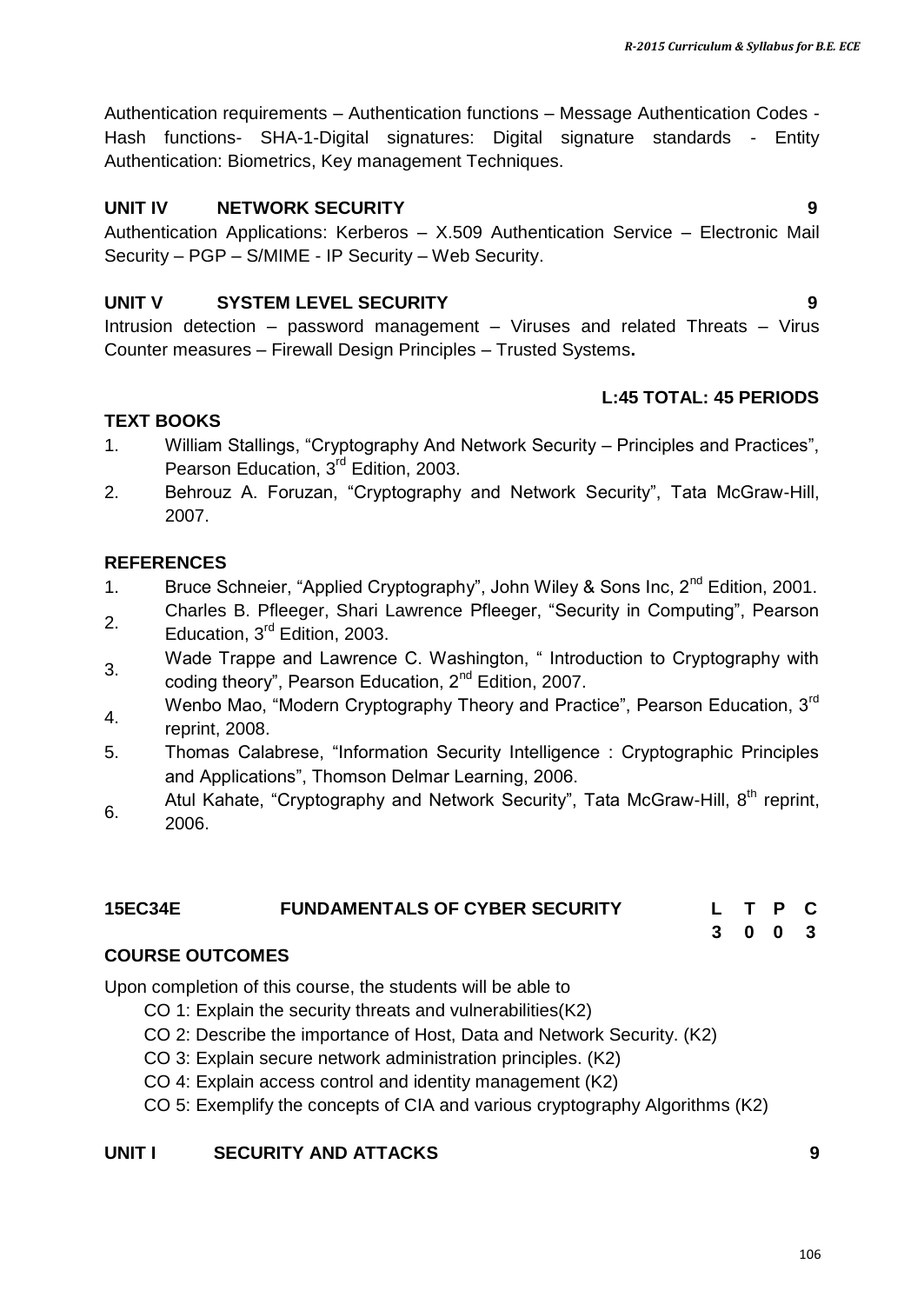Introduction to Security - Malware and Social Engineering Attacks - Application and Network Attacks - Vulnerability Assessment, Vulnerability Scanning vs. Penetration Testing and Mitigating Attacks

# **UNIT II APPLICATION, DATA AND NETWORK SECURITY 9**

Securing the Host - Application Security - Securing Data - Security Through Network Devices - Security Through Network Technologies - Security Through Network Design **Elements** 

#### **UNIT III NETWORK ADMINISTRATION AND WIRELESS NETWORK SECURITY 9**

Network Protocols - Network Administration Principles - Securing Network Applications - Wireless Attacks - Vulnerabilities of IEEE 802.11 Security - Wireless Security Solutions

#### **UNIT IV ACCESS CONTROL AND AUTHENTICATION 9**

Access Control - Implementing Access Control - Authentication Services - Authentication Credentials - Single Sign-On - Account Management - Trusted Operating Systems

#### **UNIT V ADVANCED CRYPTOGRAPHY 9**

Cryptographic Algorithms - Digital Certificates - Public Key Infrastructure - Key Management - Transport Encryption Algorithms

#### **L: 45 TOTAL: 45 PERIODS**

#### **TEXT BOOKS**

- 5. 1. Mark Ciampa., "Security+ Guide to Network Security Fundamentals", Course Technology, Cengage Learning, 4<sup>th</sup> Edition, 2012.
- 6. 2. EC-Council Press, "Investigating Network Intrusions and Cybercrime", , Course Technology, Cengage Learning, 1<sup>th</sup> Edition, 2010.

#### **REFERENCES**

- 7. 1. Kimberly Graves, "CEH: Certified Ethical Hacker Study Guide", Wiley Publishing Inc., 2010.
- 8. 2. Rafay Baloch, "Ethical Hacking and Penetration Testing Guide", CRC Press (Taylor & Francis Group), 2015.
- 9. 3. Patrick Engebretson, "The Basics of Hacking and Penetration Testing Ethical Hacking and Penetration Testing Made Easy", Syngress, 2011. EC-Council | Press, "Investigating Network Intrusions and Cybercrime", EC-Council, 2010.

### **15EC35E PRINCIPLES OF OPERATING SYSTEM L T P C**

**3 0 0 3**

#### **COURSE OUTCOMES**

Upon completion of this course, the students will be able to

CO1: Conceptualize the components involved in designing a contemporary OS and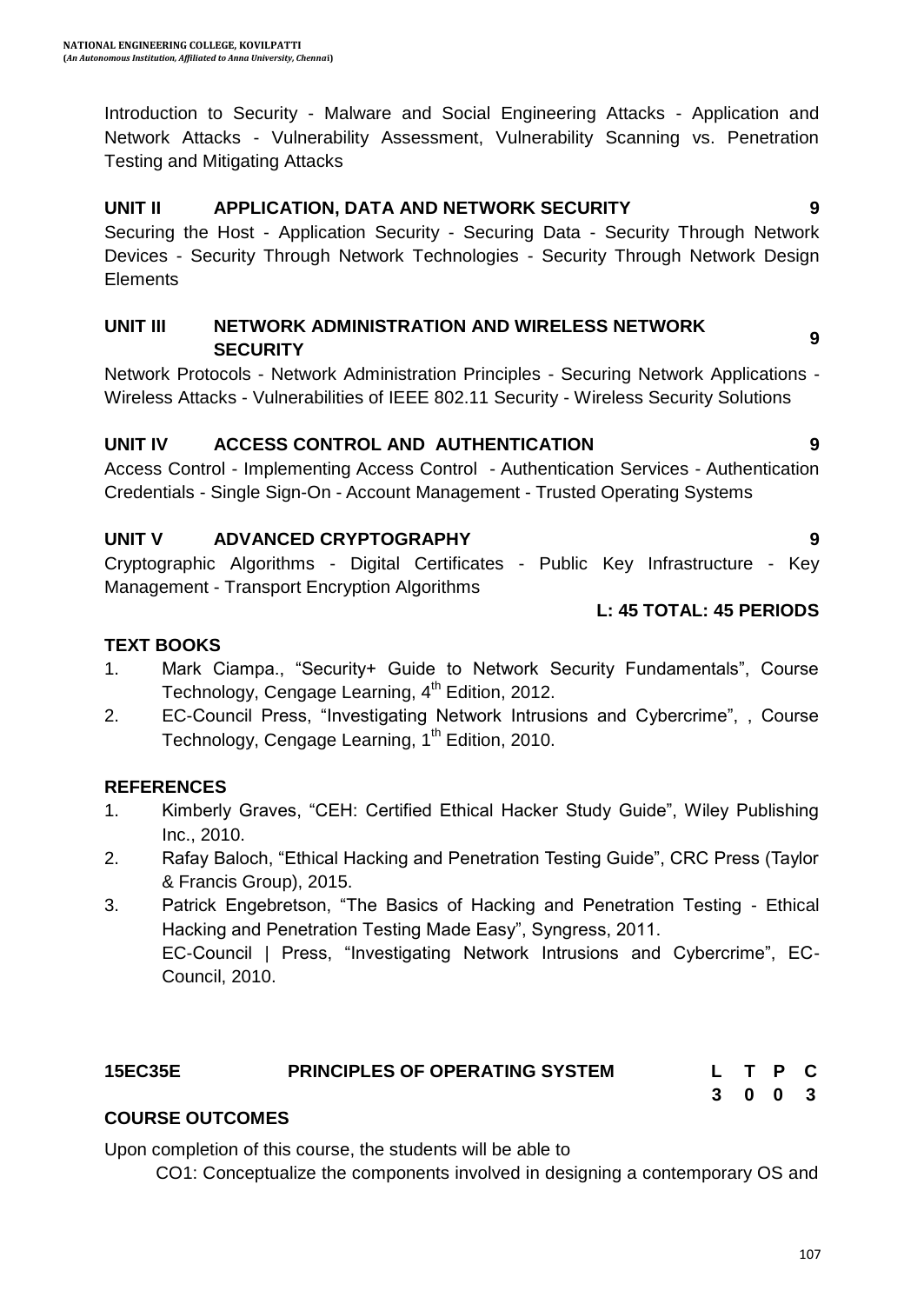determine the various ways of structuring an operating system. (K2)

- CO2: Handle processes, threads, and their communication and solve some of the common operating systems problems such as deadlock and synchronization. (K3)
- CO3: Explore various techniques of allocating memory to processes and realize the role of virtual memory.(K2)
- CO4: Evaluate disk scheduling algorithms and interpret the mechanisms adopted for file accessing in distributed applications. (K2)
- CO5: Express the methods used to implement virtualization and general structure of distributed operating systems. (K3)

#### **UNIT I OPERATION SYSTEM AND STRUCTURES 9**

Introduction - Computer-System Organization, Computer-System Architecture, Operating-System Structure, Operating-System Operations, Operating system, Protection and Security - Kernel Data Structures - Computing Environments - Open-Source Operating **Systems** 

Operating-System Structures – Operating-System Services, System Calls, System Programs, Operating-System Design and Implementation.

#### **UNIT II PROCESS MANAGEMENT 9**

Processes – Process Scheduling, Operations on Processes, Inter-process Communication, Communication in Client– Server Systems

Threads - Multithreading Models

Process Synchronization - The Critical-Section Problem, Peterson"s Solution, Semaphores, Classic Problems of Synchronization

CPU Scheduling - Scheduling Algorithms, Thread Scheduling

Deadlocks - Methods for Handling Deadlocks, Deadlock Prevention, Avoidance and Detection, Recovery from Deadlock

#### **UNIT III MEMORY MANAGEMENT 9**

Main Memory – Swapping, Contiguous Memory Allocation, Segmentation, Paging, Segmentation with paging, Structure of the Page Table

Virtual Memory - Demand Paging, Page Replacement, Allocation of Frames, Thrashing, Memory-Mapped Files, Allocating Kernel Memory.

#### **UNIT IV STORAGE MANAGEMENT 9**

Mass-Storage Structure - Disk Structure, Disk Attachment, Disk Scheduling, Disk Management

File-System Interface - Access Methods, Directory and Disk Structure, File-System Mounting, File Sharing

File-System Implementation - File-System Structure and Implementation, Directory Implementation, Allocation Methods, Free-Space Management

#### **UNIT V ADVANCED OPERATING SYSTEM 9**

Virtual Machines – Building Blocks, Types of Virtual Machines and Their Implementations, Virtualization and Operating-System Components

108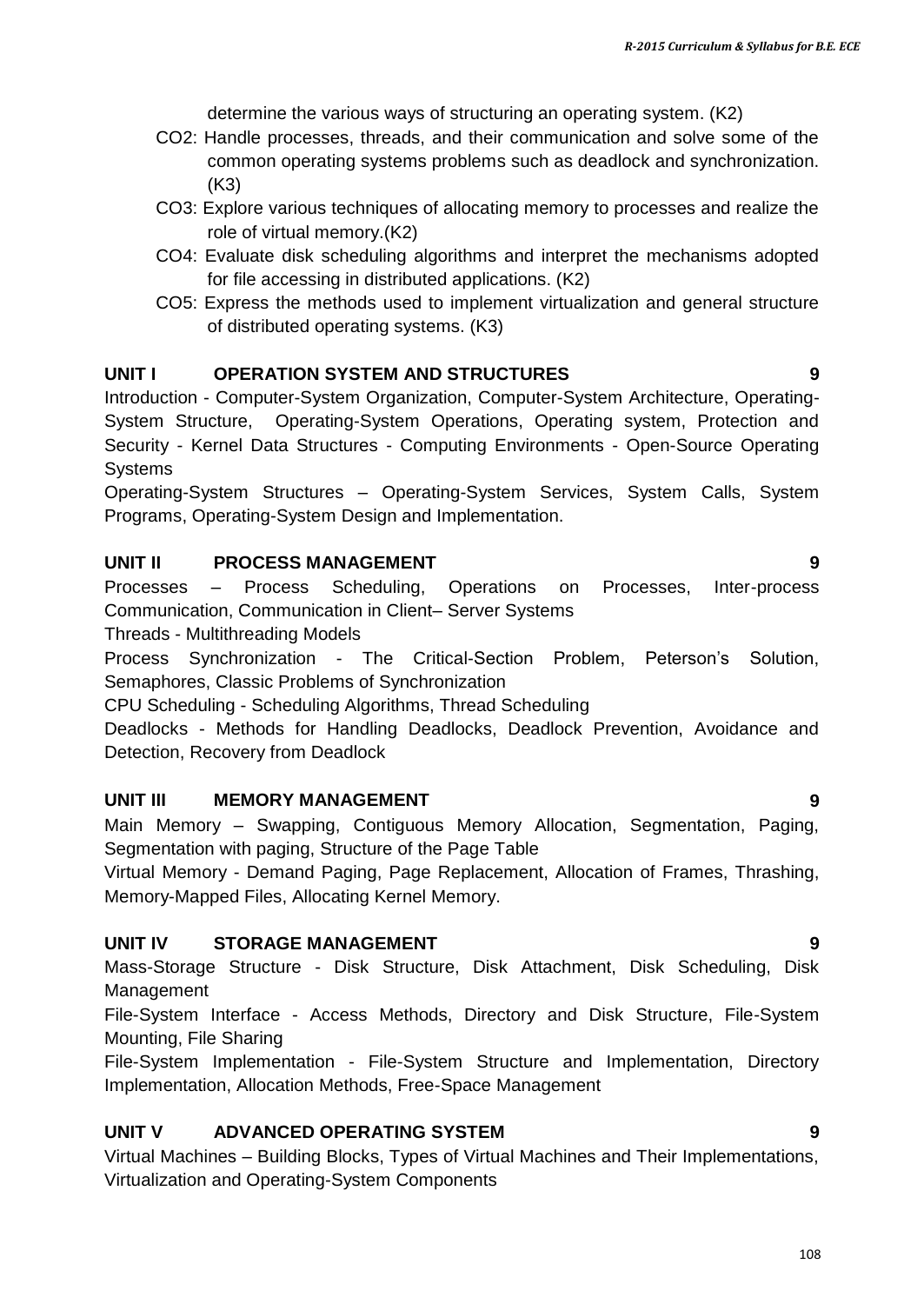Distributed Systems - Types of Network-based Operating Systems, Network Structure, Communication Structure and Protocols.

#### **L: 45 TOTAL: 45 PERIODS**

#### **REFERENCES**

- 1. Abraham Silberschatz, Peter Baer Galvin, GregGagne ― Operating System Concepts, 9<sup>th</sup> Edition, John Wiley & Sons Private Limited, 2013.
- 2. Andrew S.Tanenbaum, Modern Operating System,  $3<sup>rd</sup>$  Edition, Pearson Education, 2004.

# **15EC36E EDGE ANALYTICS AND INTERNET OF THINGS L T P C QP**

**2 0 2 3 B**

#### **COURSE OUTCOMES**

Upon completion of this course, student will be able to

- CO1: Understand foundational concepts in Edge Analytics. (K2)
- CO2: Analysis of IOT protocols in cloud environment. (K2)
- CO3: Understand the principles of Machine Learning and Artificial Intelligence.(K2).
- CO4: Analysis of various unsupervised learning algorithm. (K3)
- CO5: Deployment of Edge devices and its challenges. (K3)

#### **UNIT I INTRODUCTION TO IOT 12**

Importance and Need for IOT - Application and Use cases of IOT - Overview of Industrial IOT - Intersection of IOT and Edge Analytics.

#### **UNIT II IOT PROTOCOLS AND SYSTEMS** 12

IOT protocols and standards - Cloud IOT Infrastructure - Setup and program IOT device-Data Collection from IOT device.

#### **UNIT III MACHINE LEARNING AND ARTIFICIAL INTELLIGENCE 12**

Introduction to Machine Learning and Artificial Intelligence - Overview of Deep Learning and Neural Networks- Introduction to Convolution Neural Networks.

#### **UNIT IV AUTO ENCODERS AND ITS PROGRAMMING 12**

Introduction to Recurrent Neural Networks- Introduction to Auto Encoders - Programming Practice: Build Image Classifier, Build Anomaly Detector.

#### **UNIT V EDGE ANALYTICS** 12

Challenges with Edge Devices and Deployment - Need for Model Quantization Quantization Aware Training- Post Model Quantization- Programming Practice: Model quantization, deploying model on Edge Devices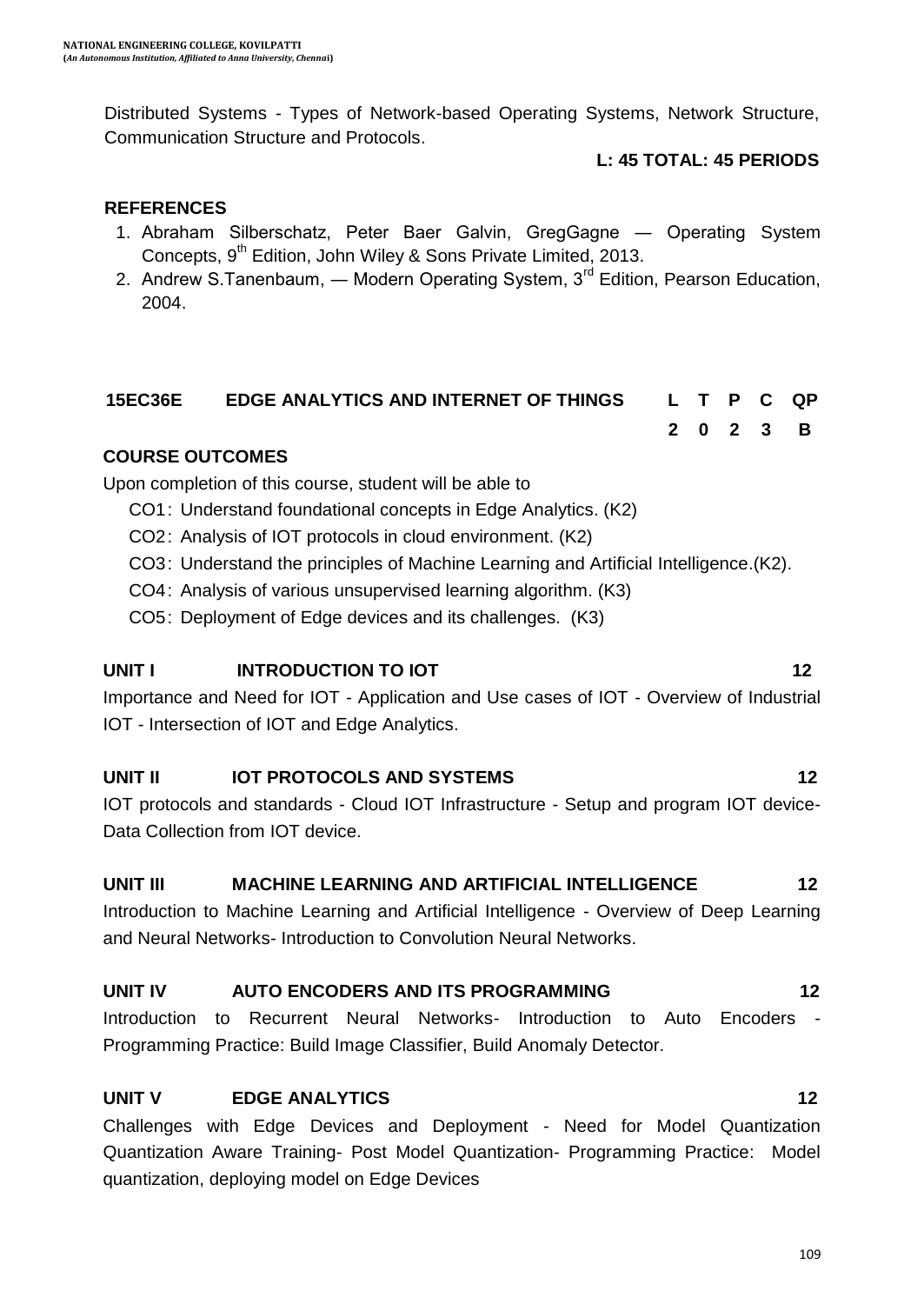#### **L: 30; P: 30; TOTAL: 60 PERIODS**

#### **TEXT BOOKS**

- 1. Honbo Zhou, "The Internet of Things in the Cloud: A Middleware Perspective", CRC Press, 2012.
- 2. P. Flach, Machine learning: The art and science of algorithms that make sense of data‖, Cambridge University Press, 2012.

#### **REFERENCES**

- 1. [Anirudh Koul,](https://www.google.co.in/search?hl=en&sxsrf=ALeKk01EZHRUFsUe3zy8fiUjrbGOnGEFfg:1608020201132&q=inauthor:%22Anirudh+Koul%22&tbm=bks) [Siddha Ganju,](https://www.google.co.in/search?hl=en&sxsrf=ALeKk01EZHRUFsUe3zy8fiUjrbGOnGEFfg:1608020201132&q=inauthor:%22Siddha+Ganju%22&tbm=bks) [Meher Kasam](https://www.google.co.in/search?hl=en&sxsrf=ALeKk01EZHRUFsUe3zy8fiUjrbGOnGEFfg:1608020201132&q=inauthor:%22Meher+Kasam%22&tbm=bks), "Practical Deep Learning for Cloud, Mobile, and Edge" [O'Reilly Media,](https://www.google.co.in/search?hl=en&gbpv=1&dq=deploy+model+on+edge+device&printsec=frontcover&q=inpublisher:%22O%27Reilly+Media%22&tbm=bks&sa=X&ved=2ahUKEwivxu6Gxs_tAhVFqksFHR6lD_YQmxMoADAIegQIGhAC&sxsrf=ALeKk01EZHRUFsUe3zy8fiUjrbGOnGEFfg:1608020201132) 2019.
- 2. Dieter Uckelmann, Mark Harrison, Florian Michahelles, "Architecting the Internet of Things", Springer, 2011.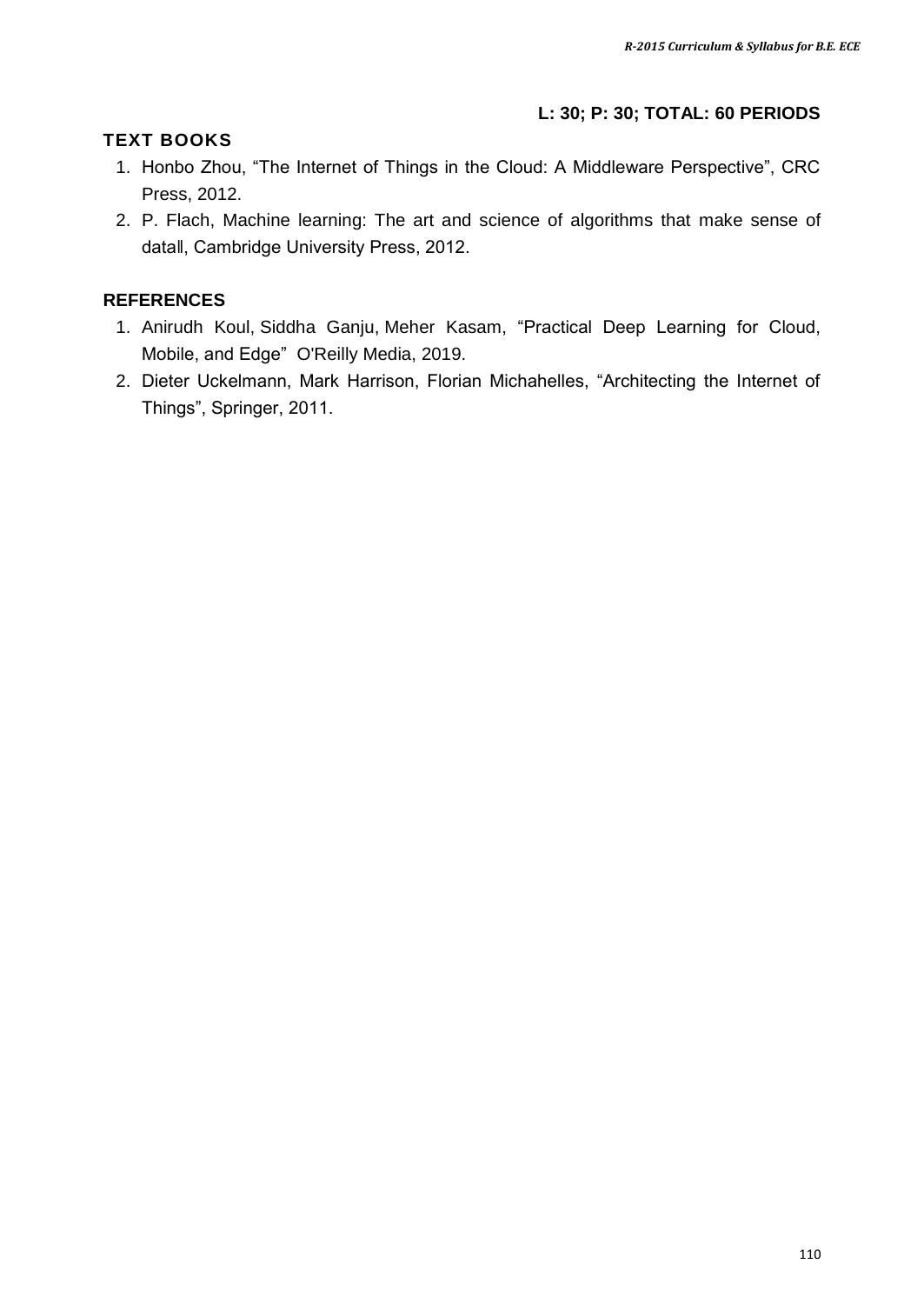# **B. E. – ELECTRONICS AND COMMUNICATION ENGINEERING** ONE CREDIT ELECTIVE COURSES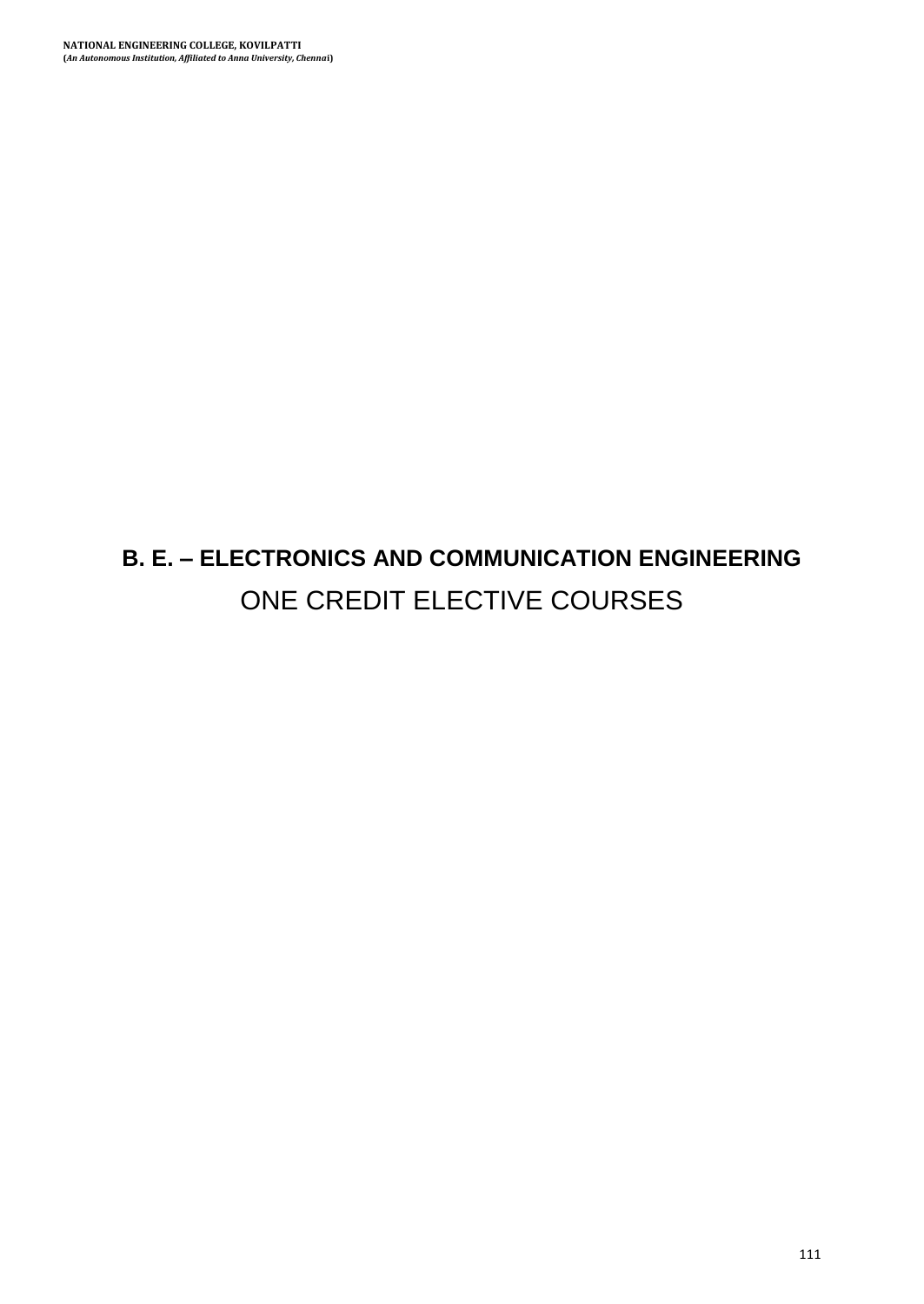## **15EC01L BASIC DEVICE DRIVER PROGRAMMING PRACTICE L T P C**

## **0 0 2 1**

#### **COURSE OUTCOMES**

Upon completion of this course, the student will be able to,

CO 1: Write character type Device Driver programs for the given On chip peripherals.

#### **Experiments**

- 1. Theoretical introduction about the significance and different types of Device driver.
- 2. Device driver program to perform on-board LEDS glow using GPIO logic block
- 3. Device driver program to perform on-board LEDS glow using Timer0 logic block
- 4. Device driver program to perform LCD interface using SPI logic block
- 5. Device driver program to perform SPI communication using SPI logic blocks of two different lpc 2148 Boards
- 6. Device driver program to perform serial data communication using UART logic block
- 7. Device driver program to perform GSM interface using UART logic block
- 8. Device driver program to perform DC Motor interface using UART and SPI logic blocks.
- 9. Device driver program to perform ToF interface using I2C logic blocks of different processor families.

#### **P: 30 TOTAL: 30 PERIODS**

#### **REFERENCES**

- 1. Tammy Noergaard , "Embedded Systems Architecture", Elsevier Inc, 2005
- 2. Sreekrishnan Venkateswaran, "Essential Device Driver", Prentice Hall, 2008
- 3. [www.arm.com](http://www.arm.com/)
- 4. [www.embeddedrelated.com](http://www.embeddedrelated.com/)
- 5. [www.embeddedarm.com](http://www.embeddedarm.com/)

#### **15EC02L INTRODUCTION TO ROBOTICS AND MACHINE VISION <sup>L</sup> <sup>T</sup> <sup>P</sup> <sup>C</sup> 1 0 0 1**

#### **COURSE OUTCOMES**

Upon completion of this course, the student will be able to,

- CO 1: Understand the essential components of Industrial robot.
- CO 2: Utilize the Quadrature Encoder and Stereo Vision camera in Robotic application.

Robot definitions-evaluation-robot anatomy-Coordinates frames-object description in space-robot modeling by Direct kinematic model-Trajectory planning-Architecture of robot vision system- Quadrature Encoder principles and interfacing- Camera types and Stereo Vision camera interfacing

#### **L: 15 TOTAL: 15 PERIODS**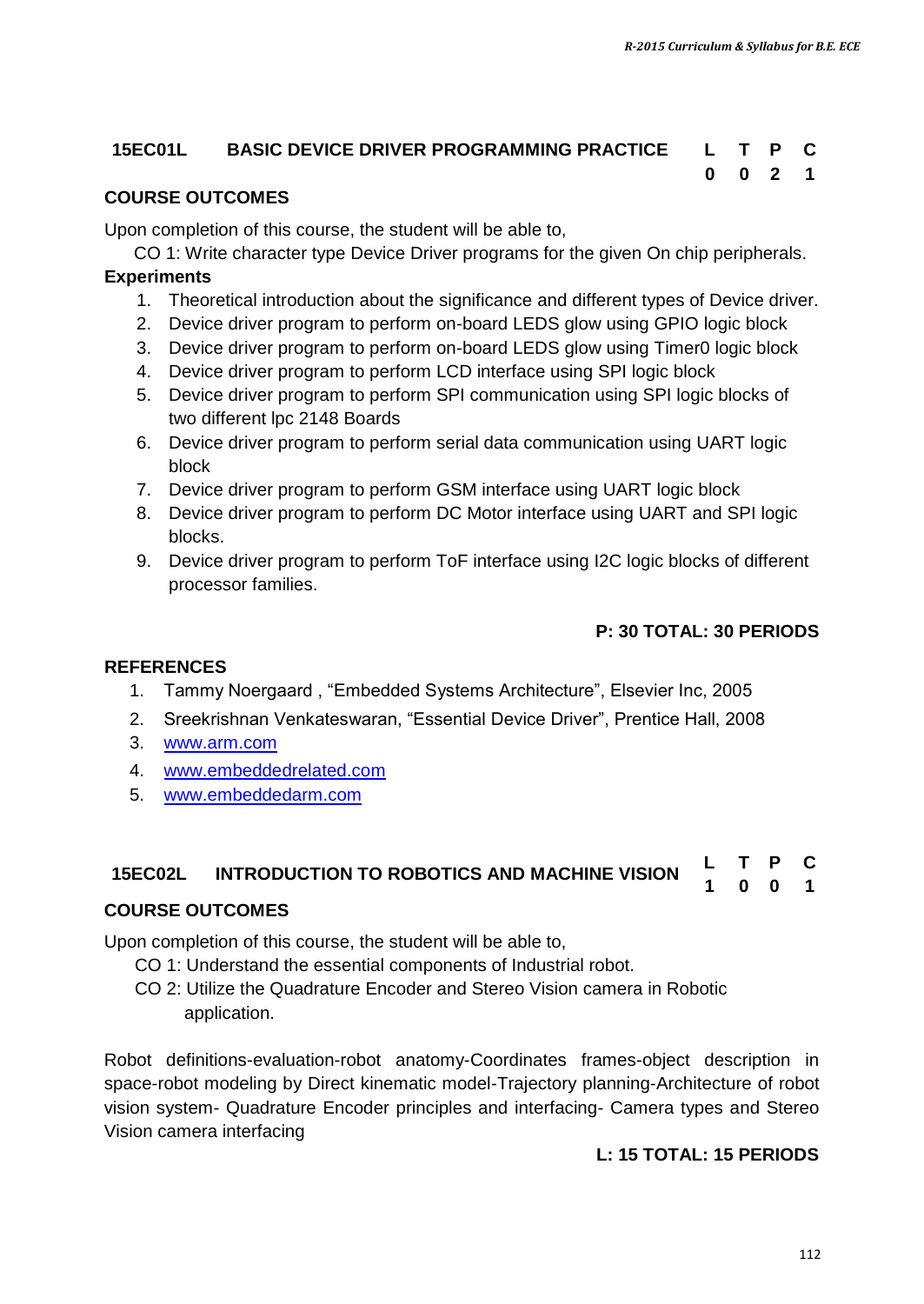#### **REFERENCES**

- 1. R.K.Mittal and I.J.Nagrath, "Robotics and Control", Tata McGraw-Hill, 9<sup>th</sup> Reprint, 2008
- 2. Ashitava Ghosal, "Robotics Fundamental Concepts and Analysis", Oxford University press, 2006.
- 3. [www.ti.com](http://www.ti.com/)

| <b>15EC03L</b> | <b>AUTOMOTIVE EMBEDDED SYSTEMS</b> |  | L T P C |  |
|----------------|------------------------------------|--|---------|--|
|                |                                    |  | 1001    |  |

#### **COURSE OUTCOMES**

Upon completion of this course, the student will be able to,

- CO1: Distinguish the different communication protocols for In\_car Embedded networks
- CO 2: Understand the essential functional domains of In vehicle embedded system.

Different Functional domains of Vehicle-Standardized components for cooperative development process-Certification issues of safety critical In\_vehicle embedded system – AUTOSAR architecture-main areas of AUTOSAR standardization-Examples of AUTOSAR in practice –Open issues for automotive communication protocols-In car Embedded networks using CAN Protocol.

#### **L: 15 TOTAL: 15 PERIODS**

#### **REFERENCES**

- 1. Nicholasl Navart and Francoise Simonot lion, "Automotive Embedded System", CRC Press, 1<sup>st</sup> Reprint, 2014.
- 2. [www.can-newsletter.com](http://www.can-newsletter.com/)
- 3. [www.autosar.org](http://www.autosar.org/)
- 4. Marco Di Natale, Haibo Zeng and Arkadeb Ghosal, "Understanding and Using the Controller Area Network Communication Protocol- Theory and Practice", Springer, 2012

#### **15EC04L BASICS OF GiT L T P C**

**0 0 2 1**

#### **COURSE OUTCOMES**

Upon completion of this course, the student will be able to

 CO 1: Understand how to coordinate with other programmers in code sharing environment under any Version control system.

#### **LIST OF EXPERIMENTS**

- 1. **A)Git Basics**
	- 1. Introduction to Version Control
	- 2. Introduction to Git
	- 3. Viewing History
	- 4. Track and Un track Files
	- 5. Creating a New Repository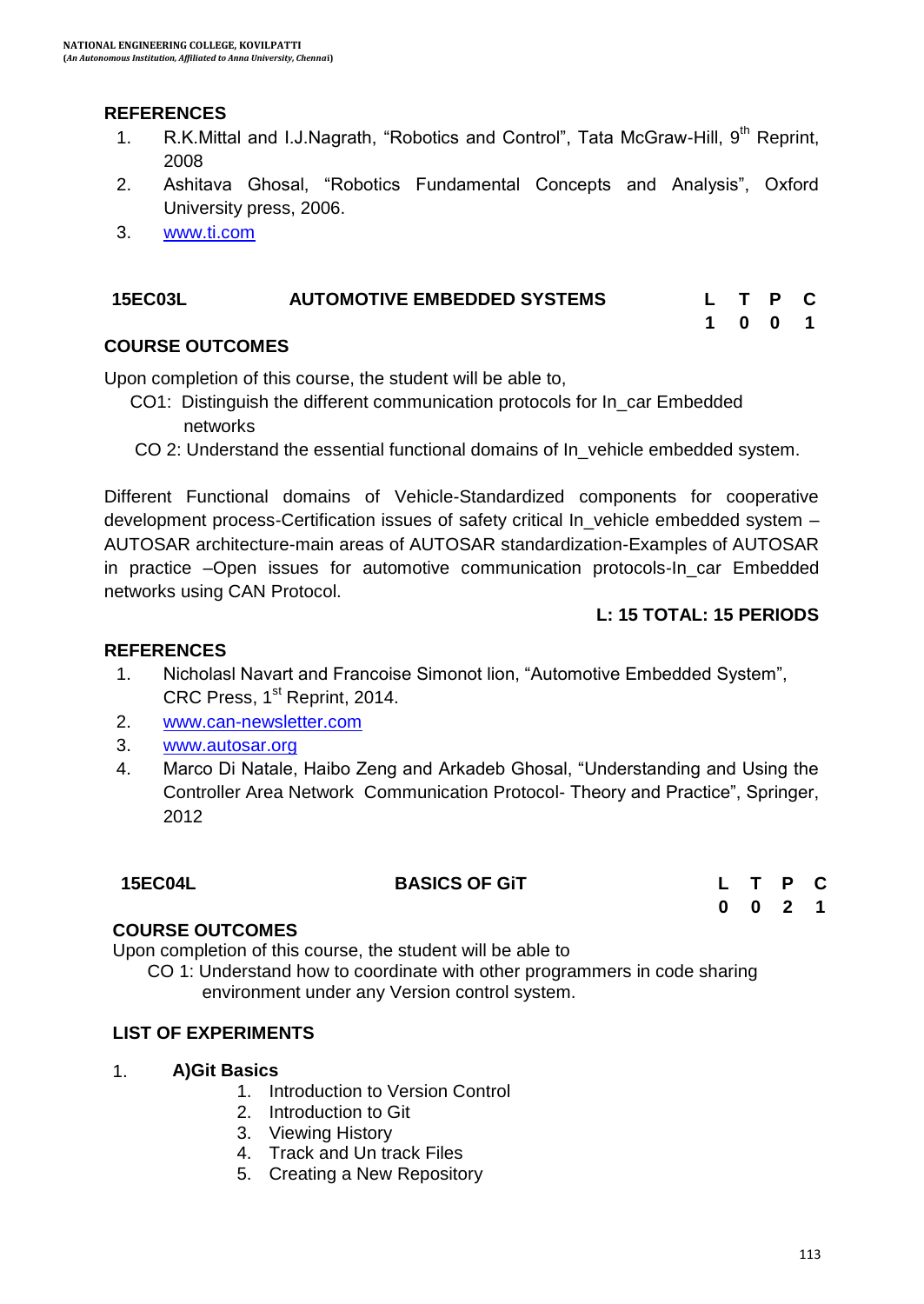#### 2. B) **Git Internals**

- 1. Building Git From Scratch
	- o Simple Single File Model
	- o SHA1 Single File Model
	- o Ordered Single File Model<br>
	o Detached Head Model
	- Detached Head Model
	- o Multi-Branch Model
	- o Merge Commit Model
	- o Multi-File Model
- 2. Exploring a Git Repo
- 3. Staging

#### 3. C) **Git Remotes**

- 1. Merging
- 2. Remote Repositories
	- o Git Clone
	- o Sharing Changes
	- o Fetching Changes
	- o Remote Tracking Branch
	- o Managing Remotes

#### 4. D) **Advanced Git**

- 1. Rebase Interactive
- 2. Interactive Add
- 3. Stash

Using GitHub

#### 5. **Study experiments:**

- 1. Concurrent version control system.(openCVS)
- 2. PERFORCE HELIX

#### **P:30 TOTAL: 30 PERIODS**

#### **15EC05L IMAGE PROCESSING PRACTICE USING OMAP3530 AND OPENCV L T P C 0 0 2 1**

#### **COURSE OUTCOMES**

Upon completion of this course, the students will be able to

CO1: Perform the Image Processing using OMAP3530 and OPENCV.

#### **LIST OF EXPERIMENTS**

- 1. Program to Read, Load and Display the given JPEG images.
- 2. Program to perform Negative Logarithmic transformation of different images.
- 3. Develop Histogram equalization algorithm and display the Histogram equalized image.
- 4. Program to perform filtering operation in spatial domain on noisy image corrupted by both Gaussian noise and Salt Pepper noise. Find signal to noise ratio in both cases.
- 5. Program to perform Gaussian noise removal using Filters.
- 6. Program to perform Sharpening of two different images using Filters.
- 7. Program to perform segmentation on bi-level images using histogram method.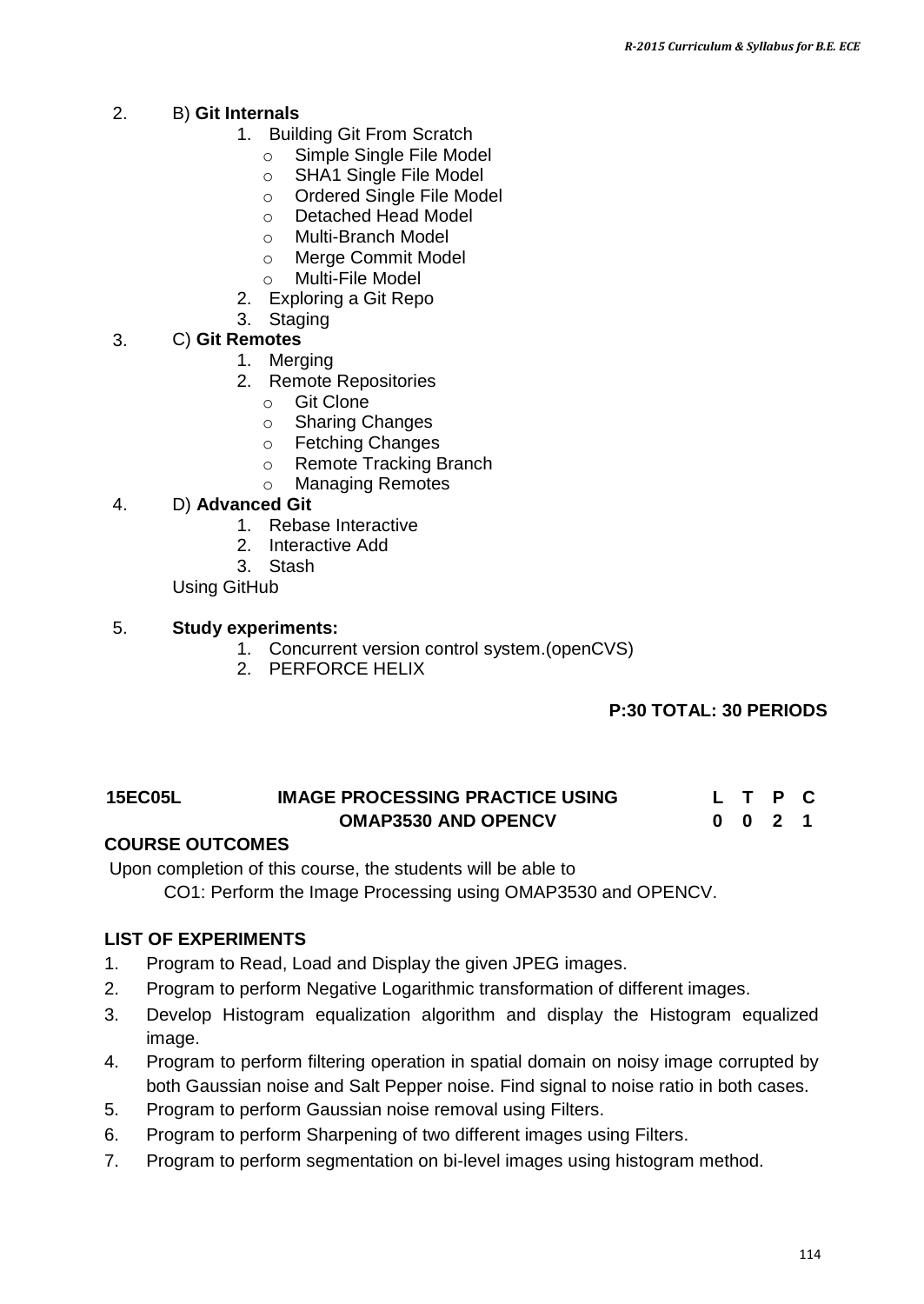- 8. Program to perform Erosion and Dilation.
- 9. Program to perform scaling and shearing.
- 10 Program to perform DISTANCE measurement using opencv and single camera

#### **P:30 TOTAL: 30 PERIODS**

#### **15EC06L APPLICATION AND OPERATIONS SECURITY L T P C 1 0 0 1**

#### **COURSE OUTCOMES**

Upon completion of this course, the students will be able to

- CO1: Describe the Operations department responsibilities and investigate the threats to operations security.
- CO2: Conduct incident management.

CO3: Analyze how to enhance security in software development.

#### **Operations Security**

Controlling and Monitoring Access, Security Assessment and Testing, Security Operations - Provisioning and Managing Resources, Configuration Management, Vulnerability Testing.

#### **Incident Response**

Preventing and Responding to Incidents, Disaster Recovery Planning, Incidents and Ethics.

#### **Application Development Security**

Software Development Security, Malicious Code and Application Attacks.

#### **L: 15 TOTAL: 15 PERIODS**

#### **REFERENCES**

- 1. Shon Harris, "All-in-One CISSP", Tata Mc Graw Hill, 6th Edition, 2013.
- 2 James Michael Stewart, Ed Tittel, Mike Chapple, Sybex, "Certified Information Systems Security Professional", A Wiley Brand, 7th Edition, 2015.

#### **15EC07L SECURITY ENGINEERING L T P C**

| L.                   | $\mathbf{T}$ | - P | C |
|----------------------|--------------|-----|---|
| $\blacktriangleleft$ | $\bf{0}$     | - 0 | 1 |

#### **COURSE OUTCOMES**

Upon completion of this course, the student will be able to,

CO1: Understand the fundamental concepts of security models.

CO2: Assess and mitigate the vulnerabilities of various systems.

CO3: Apply secure principles to communication channel and network components.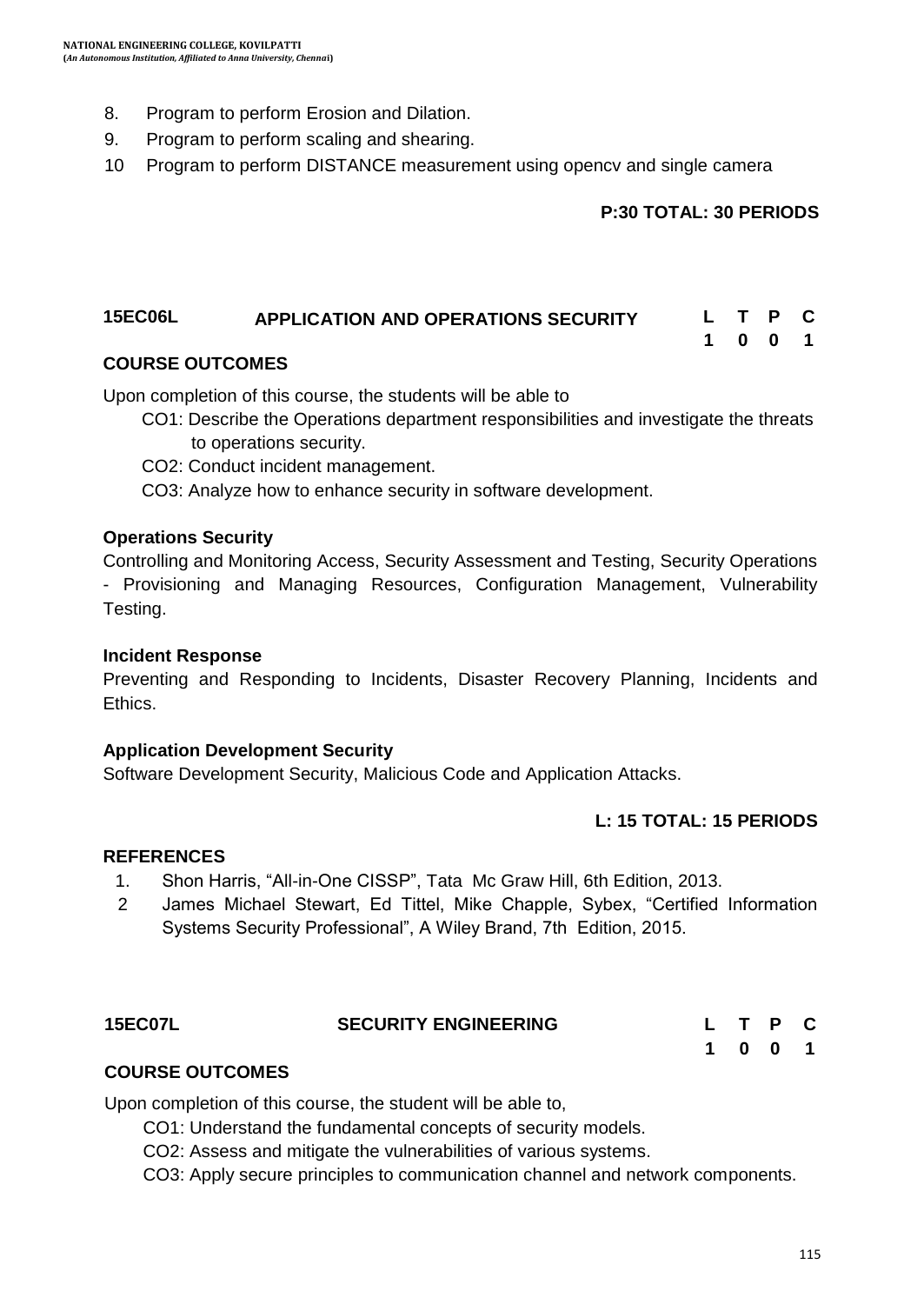#### **Security Models**

Security models fundamental concepts, Security evaluation models, Security capabilities of information systems

#### **Security Vulnerabilities**

Security architectures, designs, and solution elements vulnerabilities, Web-based systems vulnerabilities, Mobile systems vulnerabilities, Embedded devices and cyberphysical systems vulnerabilities, Physical Security Requirements

#### **Secure Network Architecture**

Communication and Network Security, Secure network components, Secure communication channels, Prevent or mitigate network attacks

#### **L: 15 TOTAL: 15 PERIODS**

#### **REFERENCES**

.

- 1. 1. Shon Harris, "All-in-One CISSP", Tata Mc Graw Hill, 6th Edition, 2013.
- 2. 2. James Michael Stewart, Ed Tittel, Mike Chapple, Sybex, "Certified Information Systems Security Professional", A Wiley Brand, 7<sup>th</sup> Edition, 2015.

| <b>15EC08L</b>         | <b>SECURITY MANAGEMENT PRACTICES</b> |  | L T P C |  |
|------------------------|--------------------------------------|--|---------|--|
|                        |                                      |  | 1001    |  |
| <b>COURSE OUTCOMES</b> |                                      |  |         |  |

Upon completion of this course, the student will be able to

- CO1: Understand and apply security governance principles and risk management concepts.
- CO2: Conduct business impact analysis business.
- CO3: Classify information and supporting assets.

#### **Security Governance and Risk Management**

Concepts of Confidentiality, Integrity, and Availability, Security Governance Principles, Documented Security Policies, Threat Modeling, Personnel Security and Risk Management Concepts, Information Security Education.

#### **Business Continuity Planning**

Planning for Business Continuity, Business Impact Assessment, Continuity Planning, Laws, Regulations, and Compliance

#### **Protecting Security of Assets**

Classifying and Labeling Assets - Sensitive Data, Classifications, Data Security Requirements, Managing Sensitive Data , Data Roles, Protecting Privacy.

#### **L: 15 TOTAL: 15 PERIODS**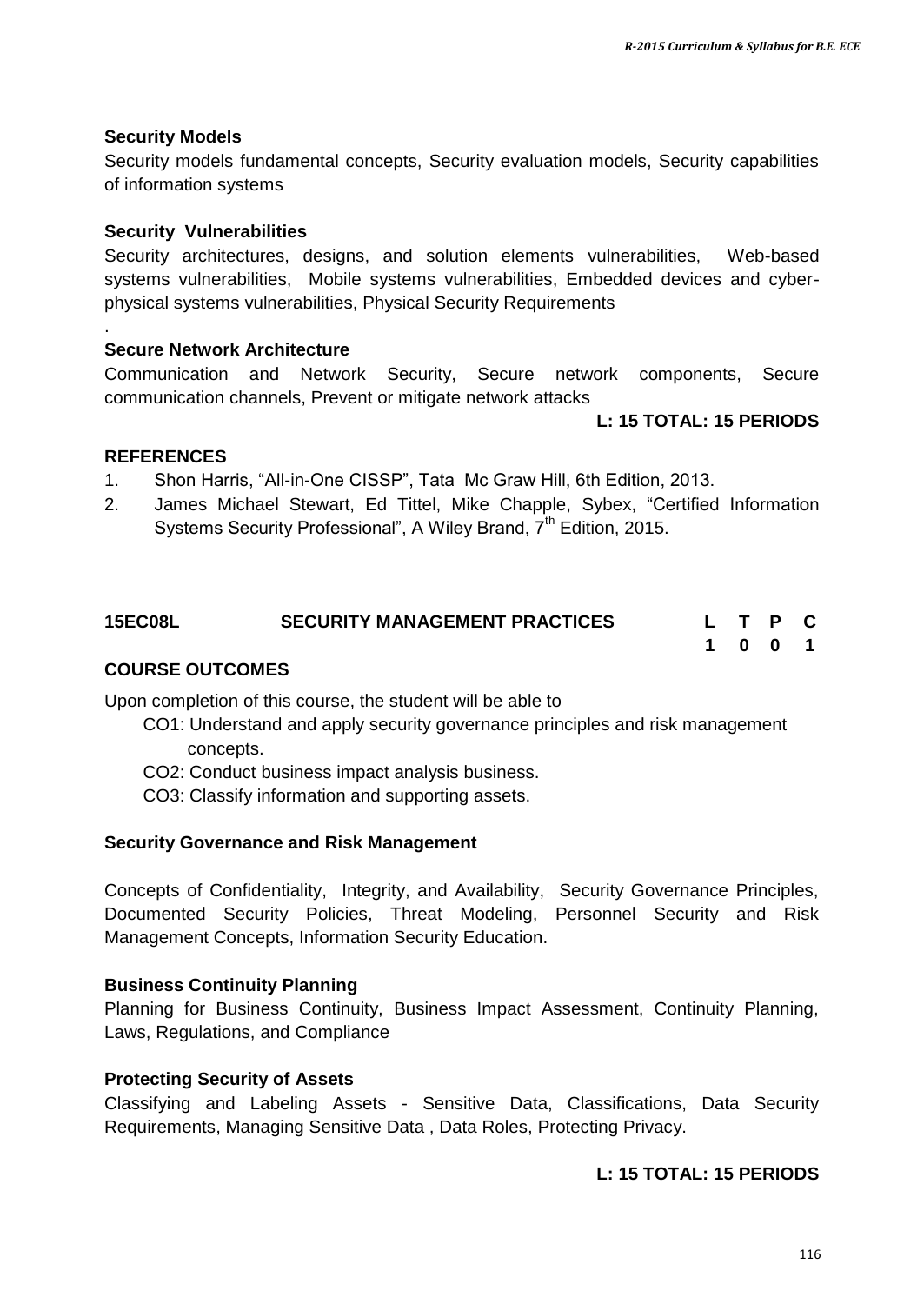#### **REFERENCES**

- 3. 1. Shon Harris, "All-in-One CISSP", Tata Mc Graw Hill, 6th Edition, 2013.
- 4. 2. James Michael Stewart, Ed Tittel, Mike Chapple, Sybex, "Certified Information Systems Security Professional", A Wiley Brand, 7th Edition, 2015.

#### **15EC09L INTRODUCTION TO CYBERCRIME ANALYSIS L T P C**

**1 0 0 1**

#### **COURSE OUTCOMES**

Upon completion of this course, the student will be able to

- CO 1: Describe the types of Cybercrime and Cyber forensic.
- CO 2: Analyze the methods of Cybercrime Investigation and Digital Evidence data against Cybercrime.
- CO 3: Investigate cybercrimes in different scenarios.

#### **Cybercrime and Cyber forensic**

Introduction on Cybercrime, Types of Cybercrime, Cyber Forensics, Application of Law, Pre-Investigation Assessment.

#### **Procedure for Cybercrime Investigations**

Standard Operating Procedures, Crime Scene Investigation, Forensic Collection of Digital Evidence, Gathering and Analyzing the Data.

#### **Investigation of Offences**

Different Case Scenarios, Preserving the Digital Media, Preparing the Evidence.

#### **L: 15 TOTAL: 15 PERIODS**

#### **REFERENCES**

- 1. "Cybercrime Investigation Manual", Data Security Council of India.
- 2. "Investigating Network Intrusions and Cybercrime: EC-Council | Press", Course Technology- Cengage Learning.

| <b>15EC10L</b> | <b>INTRODUCTION TO OFDM</b> | L T P C |  |         |  |  |
|----------------|-----------------------------|---------|--|---------|--|--|
|                |                             |         |  | 1 0 0 1 |  |  |

#### **COURSE OUTCOMES**

Upon completion of this course, the student will be able to,

CO1: Illustrate the basic need and concept of OFDM

CO2: Analyze the effects of symbol time offset in OFDM

CO3: Analyze the effect of carrier frequency offset in OFDM

CO4: Analyze the effect of PAPR in OFDM.

#### **UNIT I OFDM BASICS**

Multi-carrier generation, OFDM modulation and demodulation.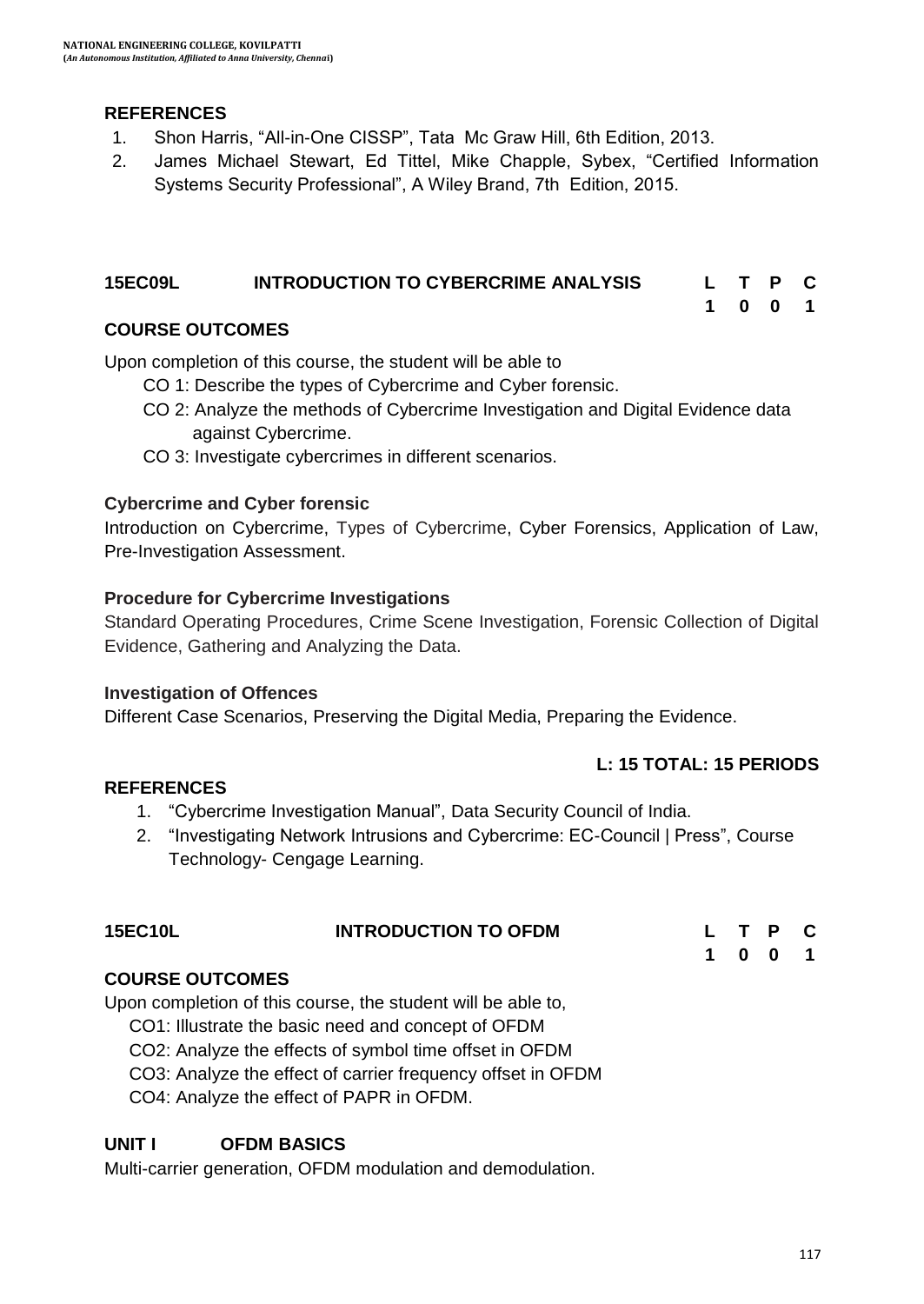#### **UNIT II OFDM TIMING SYNCHRONIZATION**

Effect of symbol-time offset (STO), Estimation of STO, Compensation of STO, and Effect/compensation of sampling-clock offset (SCO).

#### **UNIT III OFDM FREQUENCY SYNCHRONIZATION**

Effect of carrier-frequency offset (CFO), Estimation of CFO, and Compensation of CFO.

#### **UNIT IV PEAK-TO-AVERAGE POWER RATIO REDUCTION (PAPRR)**

Distribution of OFDM-signal amplitude; PAPR & oversampling; Mitigation methods: clipping & filtering, selective mapping (SLM), partial transmit sequence (PTS), tone reservation (TR), tone injection (TI), etc.

#### **L: 15 TOTAL: 15 PERIODS**

#### **REFERENCES**

- 1. Richard van Nee, Ramjee Prasad, "OFDM for Wireless multimedia communications", Artech House, 2000.
- 2. Andrea Goldsmith, " Wireless Communications", Cambridge University Press, 2005

#### **15EC11L SPREADING CODES IN SPREAD SPECTRUM MODULATION L T P C 1 0 0 1**

#### **COURSE OUTCOMES**

Upon completion of this course, the student will be able to,

- CO1: Identify the popular spreading codes in communication
- CO2: Explain the various code generation methods.
- CO3: Analyze and select code for spreading.
- CO4: Explain the applications of spreading codes.

#### **UNIT I DESCRIPTION OF POPULAR CODES**

Maximal length sequences code, Gold code, and Kasami code

#### **UNIT II CODES GENERATION**

Binary Shift Register concept for generation of PN sequence: balance property, run length property, and Correlation Property, generation of Gold code set, generation of Kasami code set.

#### **UNIT III CODE SELECTION FOR SPREADING**

Comparison of auto correlation and cross correlation of various codes such as PN sequence code, M-Sequence code, Gold code, Kasami code.

#### **UNIT IV APPLICATIONS OF THE SPREADING CODES**

Applications of spreading code to cellular communication systems, Second and third generation CDMA systems/ standards, Design examples of IS-95, GPRS, Bluetooth, W-CDMA, Wi-Fi.

#### **L: 15 TOTAL: 15 PERIODS**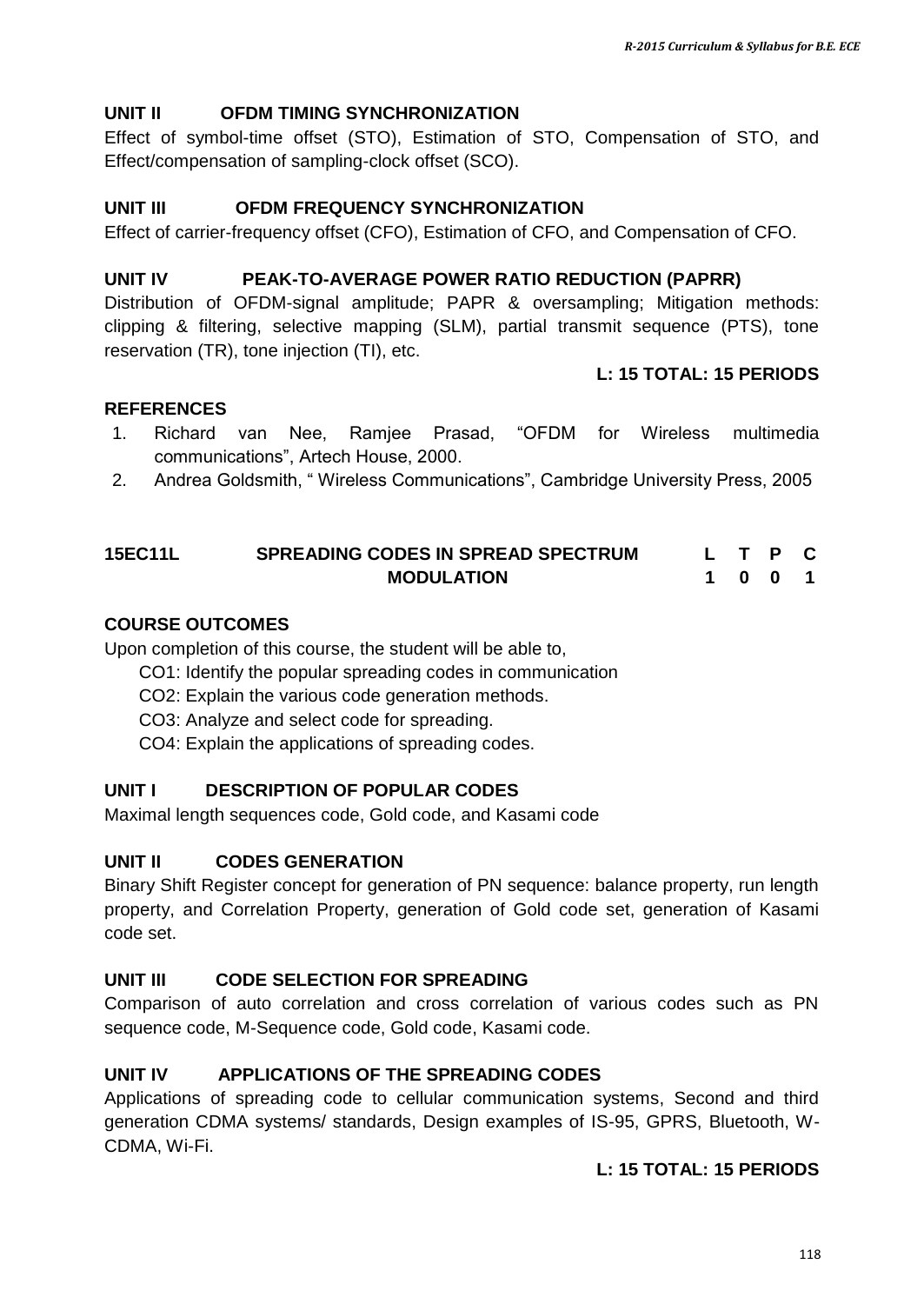#### **REFERENCES**

- 1. John Proakis and Masoud Salehi, Digital Communications, McGraw-Hill, 5<sup>th</sup> Edition, 2007.
- 2. T. S.Rappaport, Wireless Communications: Principles and Practice  $(2^{nd}$  Edition), Prentice Hall, 2001.
	- 3. R.L. Peterson, R. L Ziemer, D. E Borth, "Introduction to Spread Spectrum Communications", Upper Saddle River: NJ, Prentice Hall, 1995.
	- 4. E. H. Dinan ve B. Jabbari, "Spreading codes for direct sequence CDMA and wideband CDMA cellular networks", IEEE Communications Magazine, vol. 36, pp.48-54, September 1998.

#### **15EC12L PRACTICAL ANTENNA DESIGN: FROM THEORY TO PRACTICE L T P C 1 0 0 1**

#### **COURSE OUTCOMES**

Upon completion of this course, the student will be able to,

- CO1: Explain the practical consideration and techniques in designing antennas for wireless applications
- CO2: Explain the materials requirement for fabrication and parameters measurements.
- CO3: Learn how to use the software packages to design various high frequency components.

Antenna parameters - field and circuit point of view, Practical consideration and techniques in designing antennas, Conducting and Dielectric materials for antenna fabrication.

**Computational electromagnetic methodologies** - time and frequency domain, Analytical method, **Numerical methods for EM modelling**(Principle)– Method of Moments (MoM), Finite Difference Time Domain (FDTD), Finite Element Method (FEM), Comparison of CEM methods(Advantages/Disadvantages)**, Applications of CAD software simulators.**

- 1. Design and simulation Planar antennas
- 2. S-parameter analysis on Transmission line and discontinuities
- 3. Modelling and simulation of microwave passive components

#### **L: 15 TOTAL: 15 PERIODS**

#### **REFERENCES**

- 7. 1. Yi Huang and Kevin Boyle, "Antennas from theory to practise" John Wiley and sons, 2008.
- 2. M. N. Sadiku, "Numerical Techniques in Electromagnetics" CRC Press, 1992.
- 3. Joseph Carr, George Hippisley, "Practical Antenna Handbook, 5<sup>th</sup> Edition", Mc.Graw Hill Professional, 2011.
- 4. Kyohei Fujimoto, HisashiMorishita, "Modern small antennas", Cambridge university press, 2013.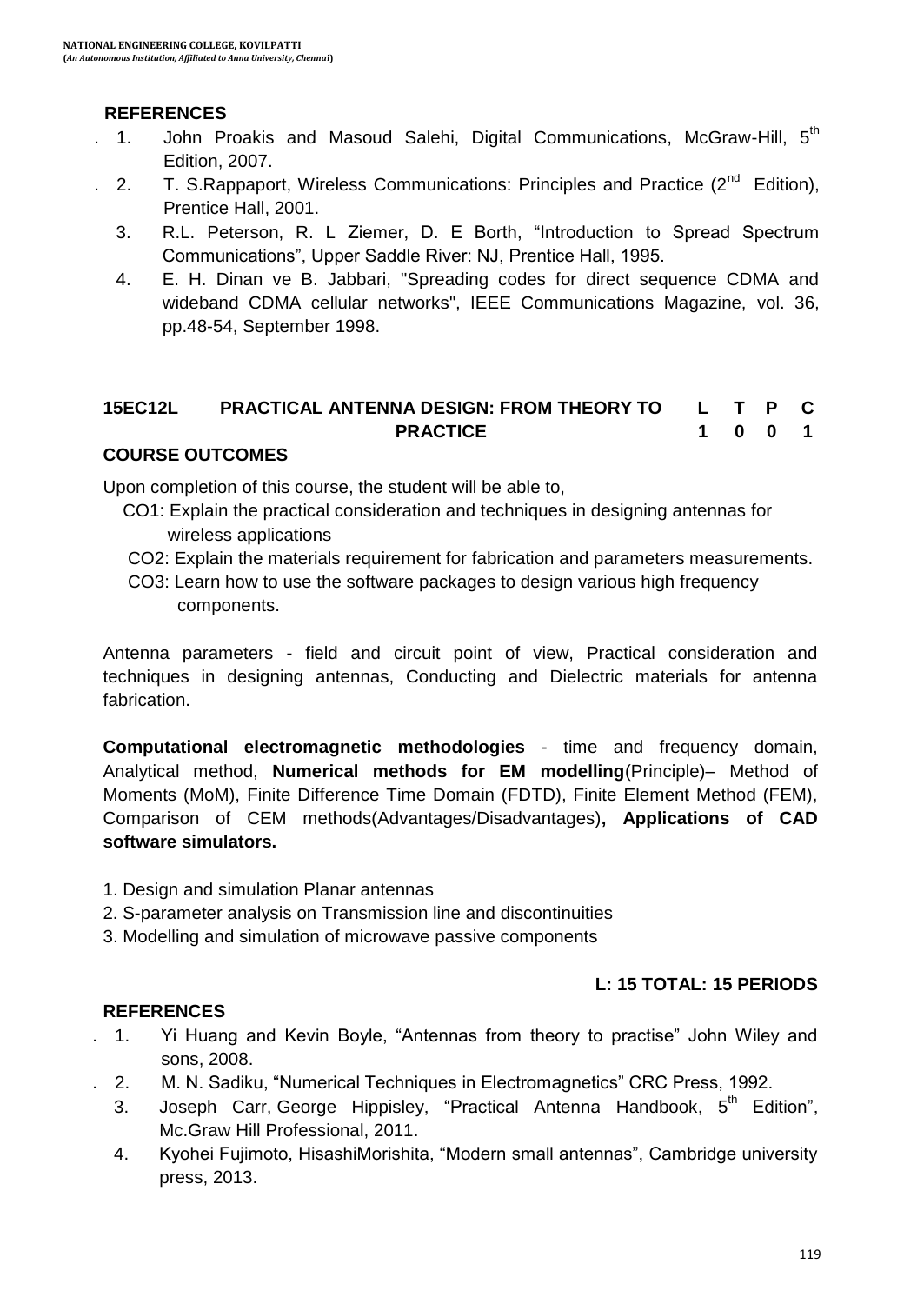- 5. A. Bondeson, T. Rylander, P. Ingelstrom, "Computational Electromagnetics" Springer 2005.
- 6. Daniel G. Swanson, Wolfgang J. R. Hoefer, "Microwave circuit modelling using electromagnetic field simulation", Artech house, 2003.

| <b>15EC13L</b> | <b>MIMO ANTENNA ENGINEERING</b> | L T P C |  |  |
|----------------|---------------------------------|---------|--|--|
|                |                                 | 1001    |  |  |

#### **COURSE OUTCOMES**

Upon completion of this course, the student will be able to

- CO1: Understand the MIMO concept for Wireless Communication Systems with parameters
- CO2: Explain the guidelines to design an antenna for gadgets applications.
- CO3: Explain the Isolation enhancement and measurement techniques.

**Multiple-Input-Multiple-Output (MIMO) Technology**, **MIMO Antenna Parameters** – Isolation, Mean effective gain, Diversity gain. **Design guidelines of Single and Multi band MIMO antenna** system for access points, mobile phones, tablets and USB dongle applications, **Isolation enhancement techniques** – antenna placement and orientation, defected ground structure, metamaterial, **MIMO antenna performance measurement techniques –** multiprobe OTA (Over The Air) method, Two stage OTA method, Reverberation chamber OTA testing method.

#### **L: 15 TOTAL: 15 PERIODS**

#### **REFERENCES**

Mohammad S. Sharawi "Printed MIMO antenna engineering", Artech house, 2014. Franco De Flaviis, Llui Jofre, Jordi Romeu, Alfred Grau, "Multi antenna systems for MIMO communications", Morgan & Claypool, 2008.

AntonisKalis, Athanasios G Kanatas, Constantinos B. Papadias, "Parasitic Antenna arrays for Wireless MIMO systems", Springer, 2014.

| <b>15EC14L</b> | ADVANCED MULTIMEDIA TECHNIQUES |  | L T P C |  |
|----------------|--------------------------------|--|---------|--|
|                |                                |  | 1001    |  |

#### **COURSE OUTCOMES**

Upon completion of this course, the student will be able to,

CO 1: Understand the recent developments in Video and Audio compression

CO 2: Do projects on video and audio processing and compression

CO 3: Do projects to improve transcoding efficiency

#### **Introduction to Video**

Analog Vs Digital, Video Data, Video Timing, Video Resolution, Video Compression, Color Spaces

#### **Digital Video Processing**

Chroma Subsampling, Video Scaling, Scan rate conversion, Interlaced viz-a-viz Progressive conversion, DCT based Compression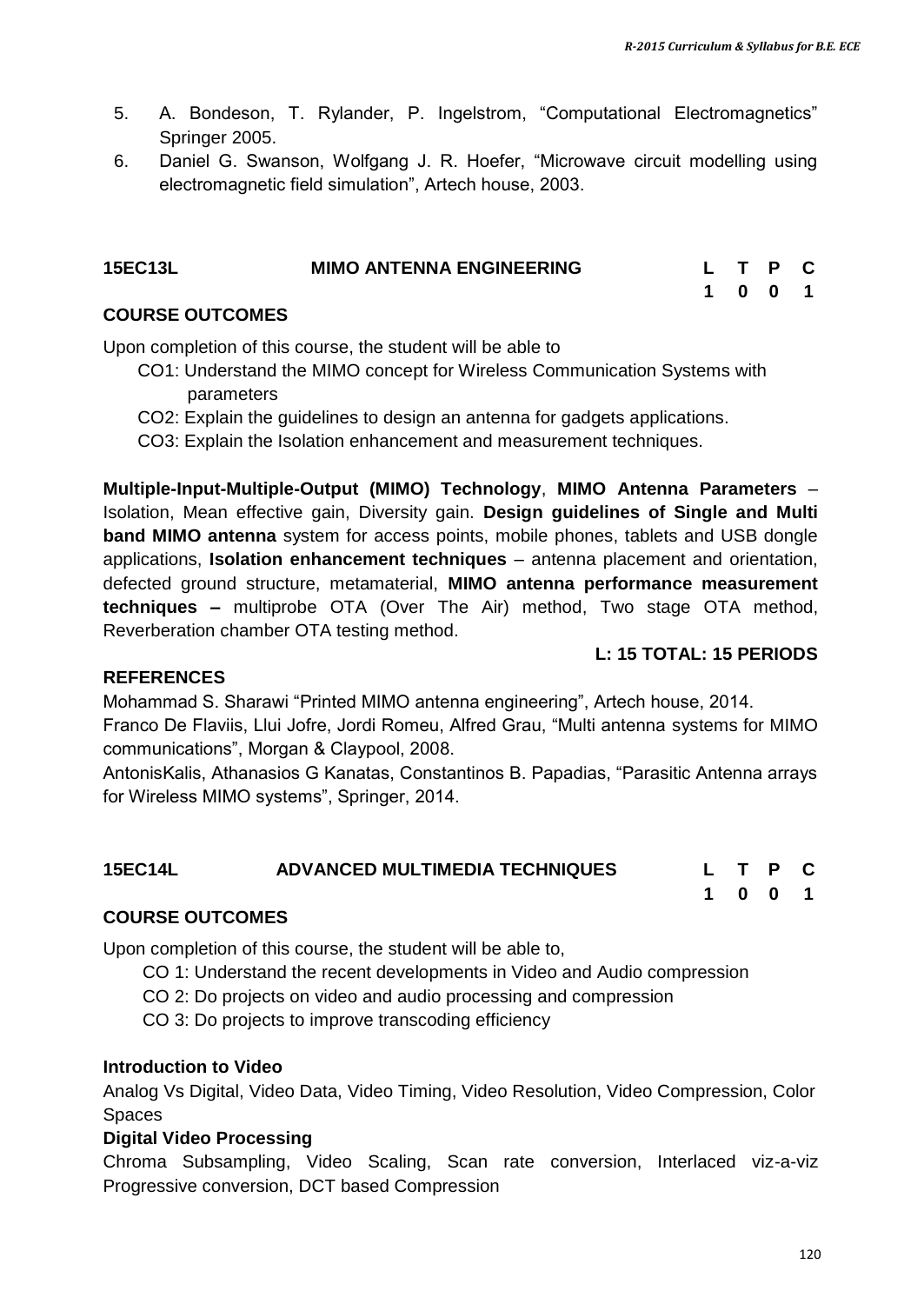#### **Video Compression**

 H.264 Video Compression - Syntax, Prediction, Transform and Coding, H.264 Conformance, Transport

 H.265 Video Compression, Architecture, Decoding Process, Parsing Process, Syntax and Semantics

#### **Audio Processing**

Digital Audio Interface, Equalizers, Loudness management, SRC, Level, Volume control

#### **Audio Compression**

MPEG Advanced Audio Coding, Dolby AC3, EAC3, AC5, ATMoS, H265+

#### **L: 15 TOTAL: 15 PERIODS**

#### **REFERENCES**

- 1. Video Demystified, Keith Jack, "A Handbook for the Digital Engineer", 3<sup>rd</sup> Edition, LLH Technology Publishing.
- 2. Iain E. Richardson, "The H.264 Advanced Video Compression Standard",  $2^{nd}$ Edition, Wiley Publications.
- 3. H265 Video Standard Recommendation ITU-T H.265
- 4. Digital Audio Signal Processing Udo Zolzer, John Wiley & Sons Ltd
- 5. Introduction to Data Compression Khalid Sayood Third Edition ELSEVIER

| 15EC15L | <b>MULTIMEDIA PROCESSING AND CODING LAB</b> | L T P C |  |  |
|---------|---------------------------------------------|---------|--|--|
|         |                                             | 0 0 2 1 |  |  |

#### **COURSE OUTCOMES**

Upon completion of this course, the student will be able to,

- CO 1: Understand state-of-the-art video and audio transcoding
- CO 2: Add values to improve effectiveness in video and audio compression by projects

#### **Experiments**

- 1. Study resolution, fields/frame, Color spaces in YUV files
- 2. Change Chroma format, crop, apply DCT and IDCT
- 3. Analysis on Compressed audio using Audacity
- 4. FFMPEG based Video Compression and Decompression
- 5. X264 based H.264 encoding and streams analysis
- 6. X265 based H.265 encoding
- 7. VLC player based Video and Audio transcoding
- 8. Understand different video and audio compression using VLC player
- 9. Live video and audio encoding from Digital Video camera

#### **P: 30 TOTAL: 30 PERIODS**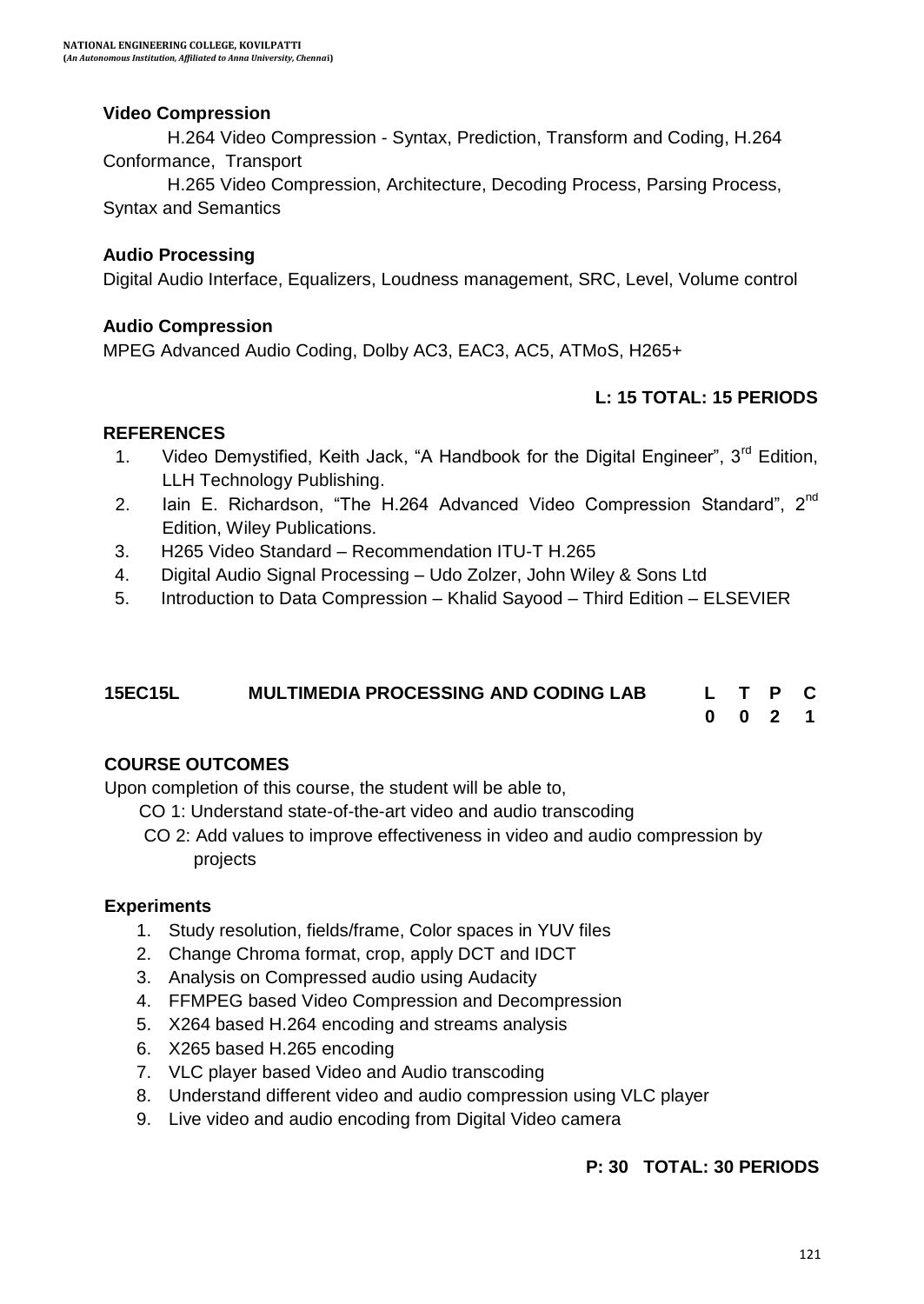#### **15EC16L BROADCASTING AND STREAMING TECHNIQUES L T P C**

## **1 0 0 1**

#### **COURSE OUTCOMES**

Upon completion of this course, the student will be able to,

- CO 1: Understand the present implementation of multimedia broadcasting and streaming techniques
- CO 2: Add values by projects on efficiency improvement

#### **Digital Modulation**

Brief about SATCOM w.r.to DVB - Transmitting Digital Television Signals by Satellite – DVB-S/S2 - Broadband Cable Transmission according to DVB-C, DVB-C2, Terrestrial Transmission of Digital Television Signals (DVB-T), DVB-T2

#### **Broadcasting Techniques**

Digital Video Broadcasting for Handheld Devices, Digital Audio Broadcasting, DRM

#### **Streaming Techniques**

Overview of streaming and communication applications, Challenges in Video Streaming, Transport and Rate control for overcoming Time-varying Bandwidths, Playout Buffer for overcoming Delay Jitter - Error control for overcoming Channel losses, Error Resilient Video Coding, Media Streaming Protocols and Standards, Streaming media content delivery networks, Scalable audio DRM, Object based Video Transmission

#### **L: 15 TOTAL: 15 PERIODS**

#### **REFERENCES**

- 1. W. Fischer, "Digital Video and Audio Broadcasting Technology",  $3^{rd}$  Edition, Springer, Signals and Communication Technology
- 2. John C. Apostolopoulos, "Video Streaming: Concepts, Algorithms, and systems, Mobile and Media Systems Lab".

| <b>15EC17L</b> | <b>PRINTED CIRCUIT BOARD DESIGN</b> | L T P C |  |  |
|----------------|-------------------------------------|---------|--|--|
|                |                                     | 1001    |  |  |

#### **COURSE OUTCOMES**

Upon completion of this course, the student will be able to,

- CO 1: Involve in the various process of PCB design.
- CO 2: Attain in-depth core knowledge in design, performance analysis and fabrication of Printed Circuit Boards.
- CO 3: Predict the factors affecting PCB performance.

#### **PCB DESIGN PROCESS AN OVERVIEW**

Conception Level Introduction: Specifying Parts, Packages and Pin Names, The Partlist, The Netlist, Making Netlist Files, Placing Parts, Routing Traces, Adding Text, Plot and Drill Files, PCB Layout, Layer List and Selection Mask, Panning and Zooming, Projects, PCB Elements.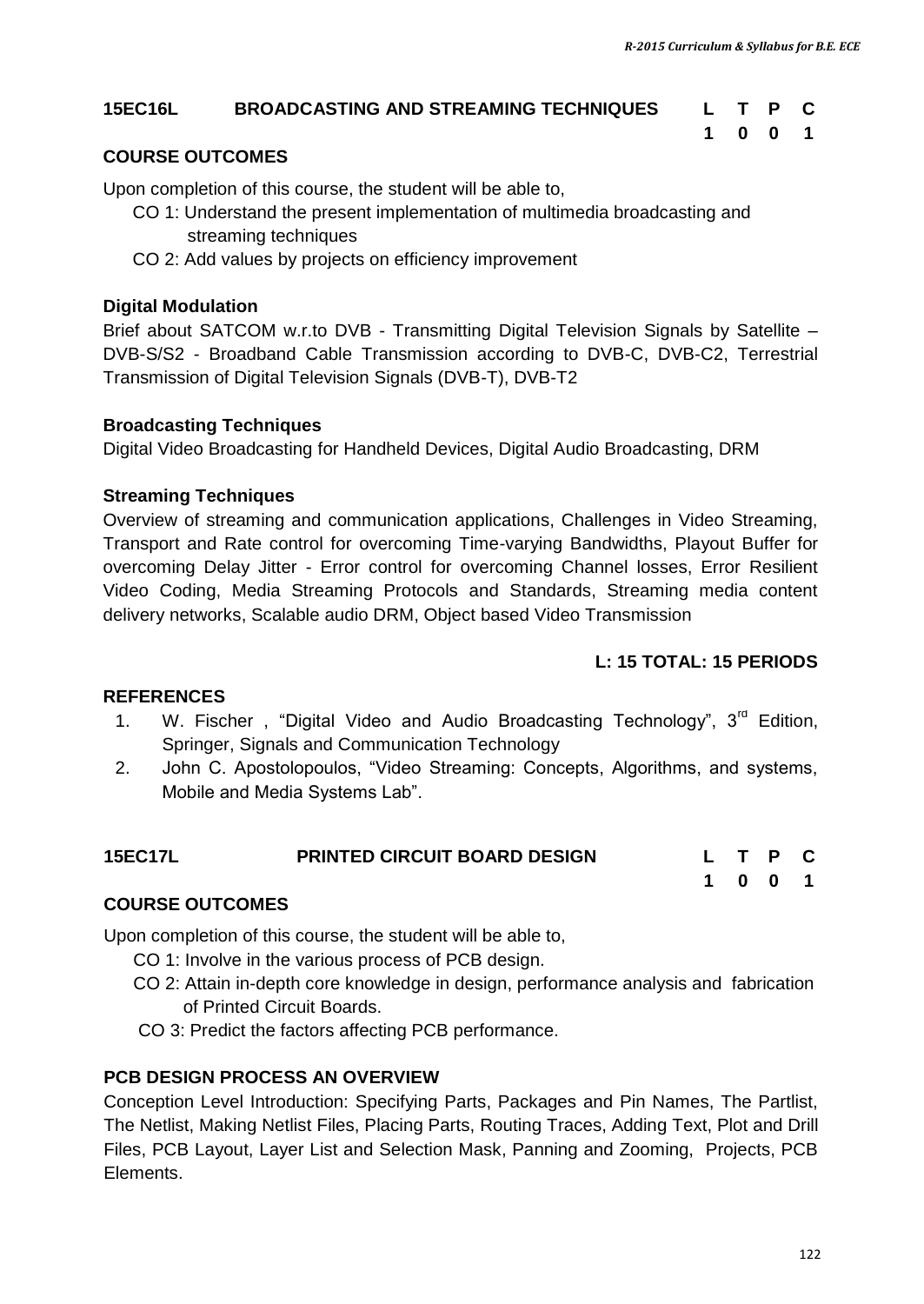#### **PCB DESIGN PROCESS**

Board Outline; Parts-Anatomy of a Part, Partlist, Editing Parts, Reference Designator; Mounting Holes; Nets, Ratlines and Routing; Nets - Netlist; Ratlines; Vias; Modifying Traces, Swapping Pins; Importing Netlist; Copper Areas; Text ; Solder Mask Cutouts; Groups; Design Rule Checking; Exporting Drill and Gerber Files; Drills; Footprints and Libraries Adding and Editing Pins, Polylines.

#### **APPLICATION ORIENTED DESIGN AND FABRICATION**

Schematic Diagram, Creating the Project, Importing the Net list File, Drawing the Board Outline, Adding Mounting Holes, Placing Parts, Adding Parts and Editing Nets, Adding Copper Areas, Routing, Nets, Ratlines and Routings, Adding Text, Checking Design Rules, Fabrication Process and Methodology

#### **L: 15 TOTAL: 15 PERIODS**

#### **REFERENCES**

- 1. R.S.Khandpur, "Printed Circuit Boards: Design, Fabrication, and Assembly", McGraw-Hill, 2005
- 2. Bossart, "Printed Circuit Boards:Design and Technology", TMH, New Delhi 2008

| 15EC18L | <b>MEMORY BUILT IN SELF TEST (MBIST)</b> |  | L T P C |  |
|---------|------------------------------------------|--|---------|--|
|         |                                          |  | 1001    |  |

#### **COURSE OUTCOMES**

Upon completion of this course, the student will be able to,

- CO1: understand the basic concept of MBIST
- CO2: understand how MBIST structures are included during the DFT design Flow
- CO3: analyze the various algorithms involved in MBIST

#### **INTRODUCTION TO MEMORY**

Basic memory Architecture- Different Types of Memory (RAM,ROM,Serial Access memory, Content addressable memory)-MOSFET RAM structures(6T-cell SRAM & DRAM)

#### **FAULTS IN MEMORY**

Fault models: Basic state diagrams, Stuck at faults, Transition faults, coupling faults, neighbourhood pattern sensitive fault, Address decoder faults.

#### **MEMORY BUILT IN SELF TEST ARCHITECTURE**

Basic Mbist architecture-Types of collars (parallel, dedicated, sequential)-Mbist Controllers(hardwired based, Microcode based, Processor based)

#### **ALGORITHMS FOR MBIST**

Types of algorithms for MBIST patterns (classical, March based)- Walking, GALPAL, Checkerboard, Sliding diagonal, Butterfly, MARCH algorithm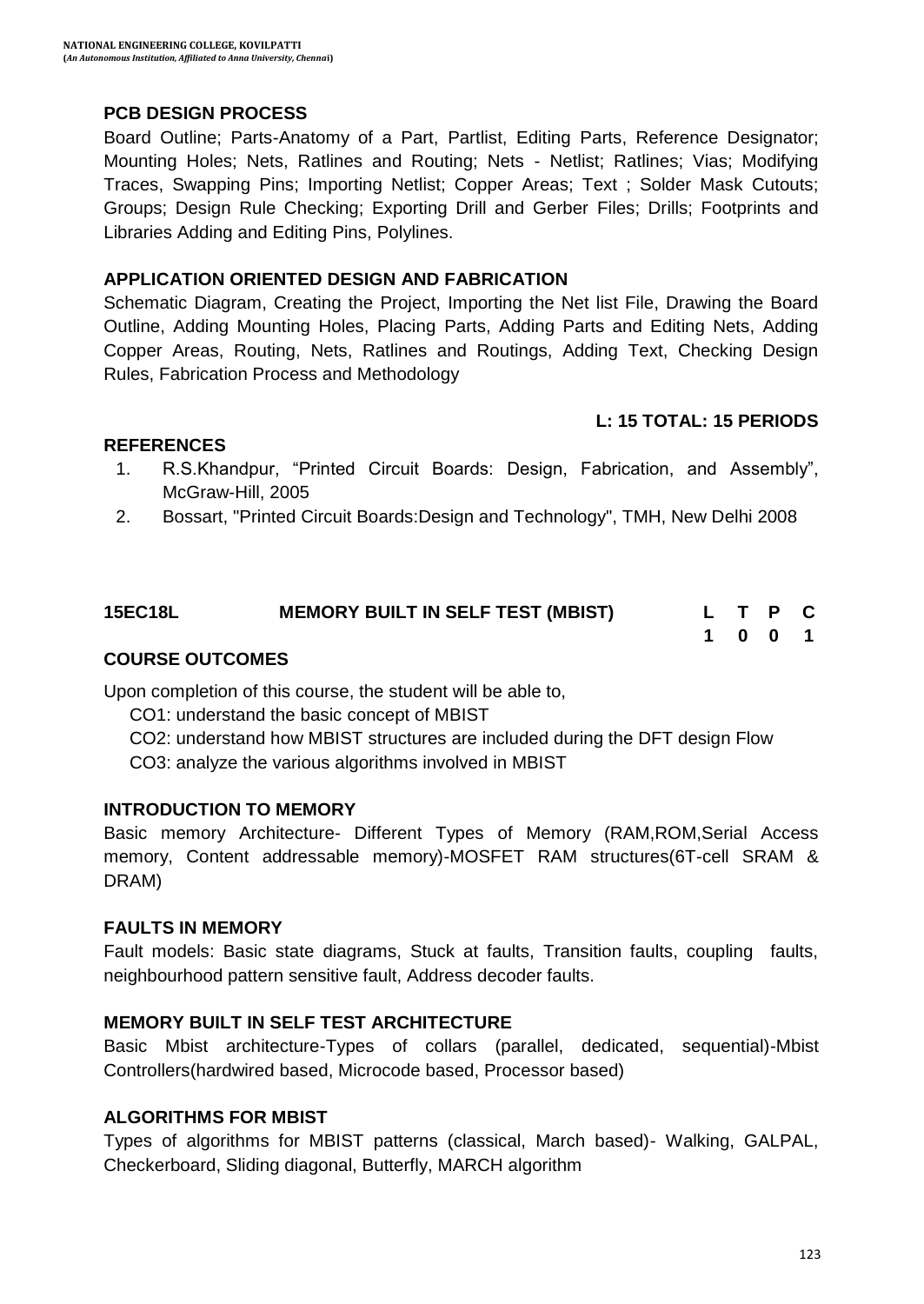#### **L: 15 TOTAL: 15 PERIODS**

#### **REFERENCES**

- 1. Adams. R. Dean, "High performance memory testing Design principles, Fault modeling and self-test", Adams Kluwer Academic Publishers, 2003.
- 2. Charles.E.Stroud, "A Designer"s guide to Built-in Self-test", Kluwer Academic Publishers, 2002.
- 3. A.J.Van De GOOR and C.A.Verruijt, "An overview of Deterministic Functional RAM chip testing", ACM Publishers, 2007.
- 4. Sachdev**,** Manoj, "Defect oriented testing for CMOS analog and digital circuits" Springer Science publications, 1999.
- 5. Tegze.P.Haraszti, "CMOS memory Circuits", Kluwer Academic Publications, 2000.

| <b>15EC19L</b> | <b>CONSUMER ELECTRONICS</b> | LTPC |
|----------------|-----------------------------|------|
|                |                             | 1001 |

#### **COURSE OUTCOMES**

- CO1: Review the fundamental concepts of Audio systems(K2)
- CO2: Categorize the different Home security systems and Home enablement systems (K2)

CO3: Interpret the working of various communication systems (K2)

#### **UNIT I CONSUMER ELECTRONICS FUNDAMENTALS AND ENTERTAINMENT ELECTRONICS 5**

Microcontrollers in consumer electronics, Energy management, Intelligent Building Perspective.

Audio systems: Construction and working principle of : Microphone, Loud speaker, AM and FM receiver, stereo, 2.1 home theatre, 5.1 home theatre. Display systems: CRT, LCD, LED and Graphics displays Video Players : DVD and Blue RAY. Recording Systems: Digital Cameras and Camcorders.

#### **UNIT II SMART HOME 5**

Technology involved in Smart home, Home Virtual Assistants-Alexa and Google Home. Home Security Systems -Intruder Detection, Automated blinds, Motion Sensors, Thermal Sensors and Image Sensors, PIR, IR and Water Level Sensors.

Home Enablement Systems: RFID Home, Lighting control, Automatic Cleaning Robots, Washing Machines, Kitchen Electronics-Microwave, Dishwasher, Induction Stoves, Smart Refrigerators, Smart alarms, Smart toilet, Smart floor, Smart locks.

#### **UNIT III COMMUNICATION SYSTEMS 5**

Cordless Telephones, Fax Machines, PDAs-Tablets, Smart Phones and Smart Watches. Introduction to Smart OS-Android and iOS. Video Conferencing Systems-Web/IP Camera, Video security, Internet Enabled Systems, Wi-Fi, IoT, Li-Fi, GPS and Tracking Systems.

#### **L: 15 TOTAL: 15 PERIODS**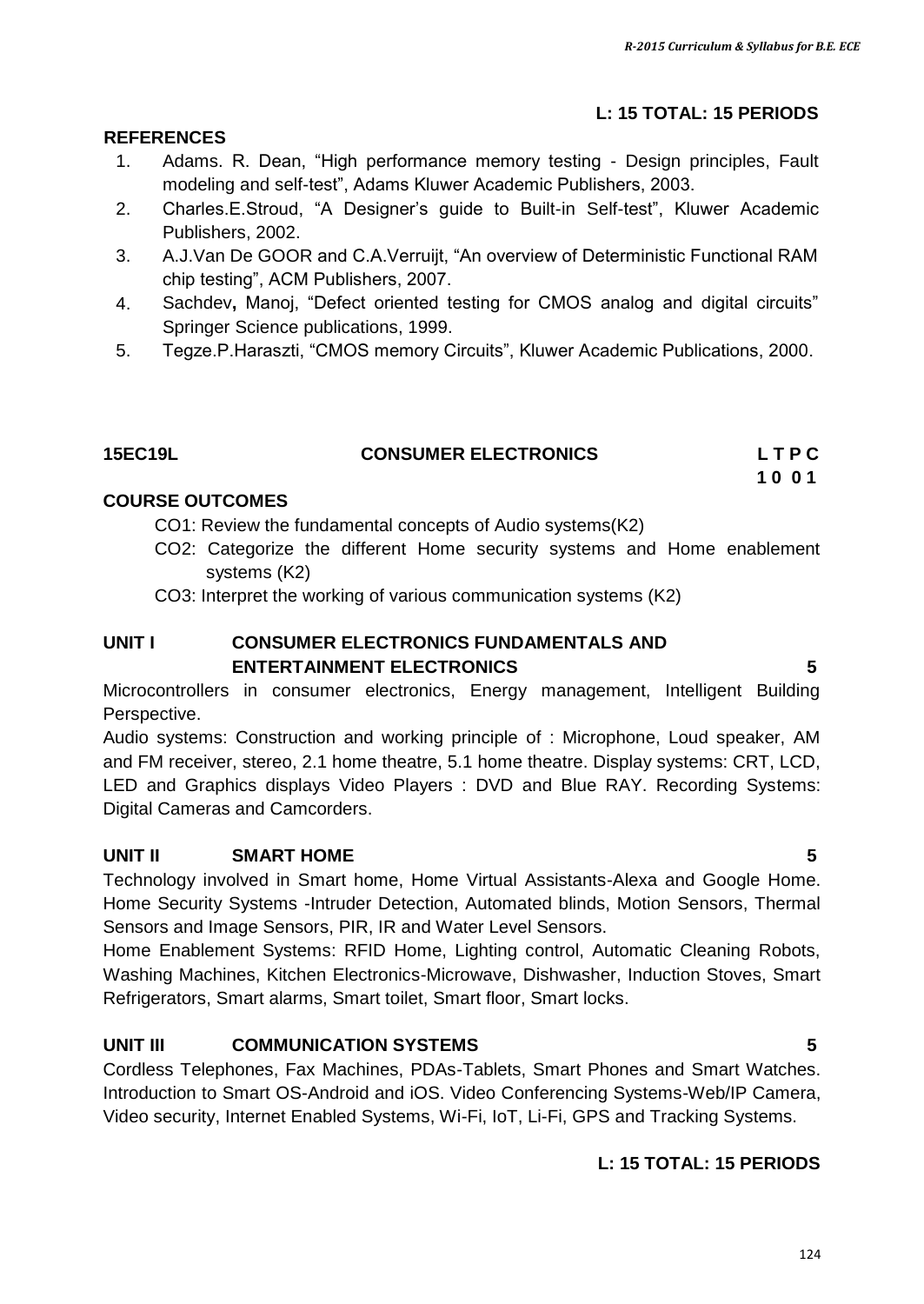#### **REFERENCES**

- 1. Thomas L Floyd, "Electronic Devices", 10<sup>th</sup> Edition, Pearson Education, Asia, 2018.
- 2. Philp Hoff, "Consumer Electronics for Engineers", Cambridge University Press, 1998.
- 3. Jordan Frith, "Smartphones as Locative Media", Wiley, 2014.
- 4. Dennis C Brewer, "Home Automation", Que Publishing, 2013.
- 5. Thomas M. Coughlin, "Digital Storage in Consumer Electronics", Elsevier and Newness, 2012.

#### **15EC20L NETWORK TROUBLESHOOTING AND TRAFFIC L T P C ANALYSIS USING WIRESHARK 0 0 2 1**

#### **COURSE OUTCOMES**

Upon Completion of this course, the students will be able to

CO1: Explore in depth performance issues of TCP/IP and Detect security failures and security breaches on the network. (K3)

#### **PRE-REQUISITES**

- OSI Layers and formation and deformations of TCP / IP Packets
- Sound knowledge of TCP/IP protocols
- Pior hands-on experience in Linux operating system
- Exposure to networking protocols and technologies such as DNS, DHCP, ICMP, FTP, HTTP, SMTP, and ARP.

#### **EXPERIMENTS**

- Introduction to network troubleshooting
- Ethernet, LAN switching and TCP/IP operation and performance
- Using Wireshark for capturing and analyzing network syndromes
- Display and capture filters
- Wireshark statistical tools packet statistics, IO graphs, TCP stream graphs and more
- The Expert system and how to use it for network analysis
- In-depth analysis of TCP performance issues
- Bandwidth, throughput, delay and jitter issues
- Packet losses and problem analysis
- Voice and video over IP analysis
- Advanced analysis of network applications
- Analyzing security problems

#### **P: 15 TOTAL: 15 PERIODS**

#### **REFERENCES**

- 1. Yoram Orzach Network Analysis Using Wireshark Cookbook, Packt Publishing, 2013.
- 2. Laura Chappell Troubleshooting with Wireshark Locate the Source of Performance Protocol Analysis Institute, Inc, Inc, 2004.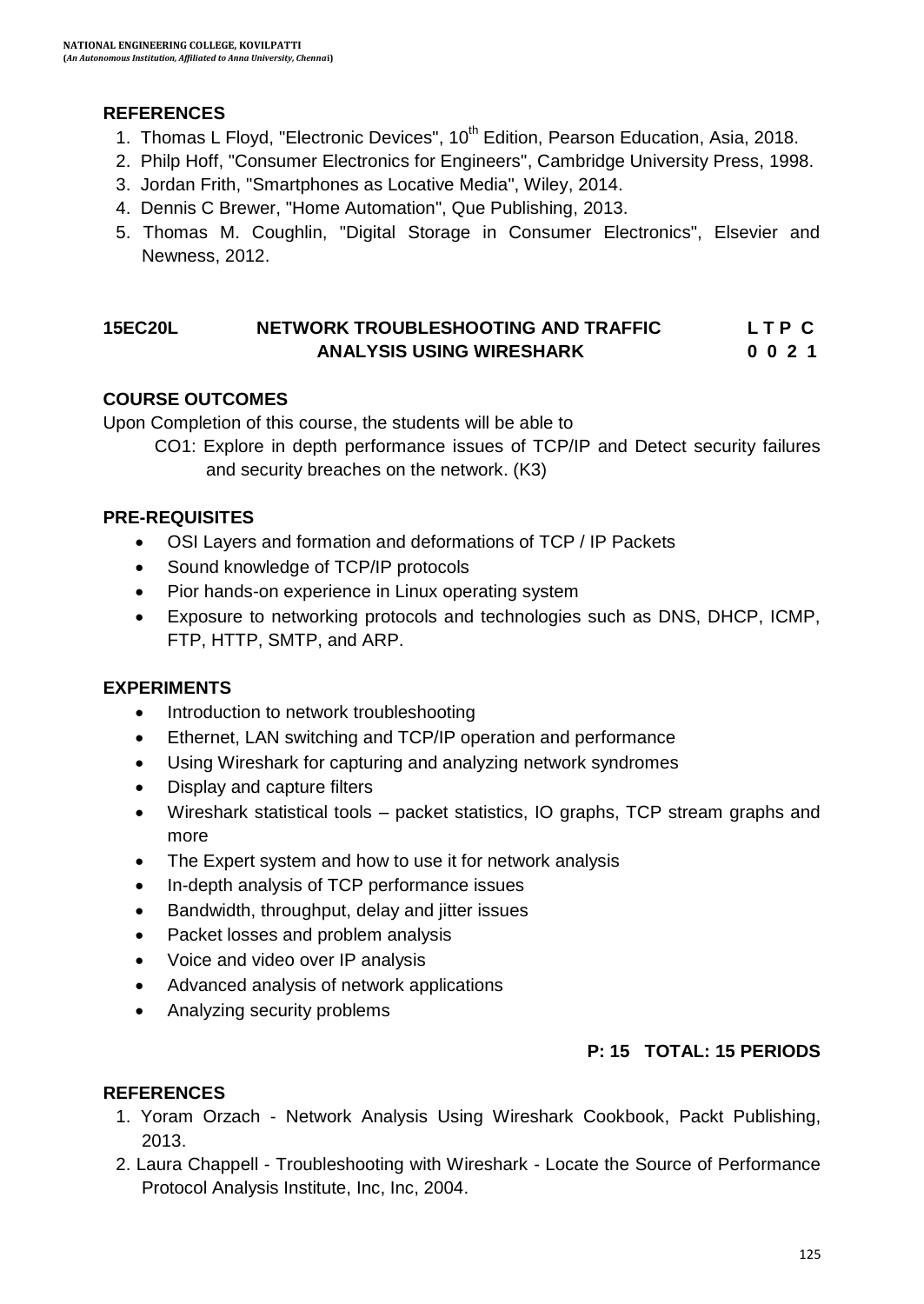#### **15EC21L SECURED NETWORK SYSTEM WITH SNORT L T P C**

#### **COURSE OUTCOME**

Upon Completion of this course, the students will be able to

CO1: Implement and Evaluate Intrusion Detection / Prevention systems and their signatures using Snort (K3)

 **0 0 2 1**

#### **PRE-REQUISITES**

- OSI Layers and formation and deformations of TCP / IP Packets
- Sound knowledge of TCP/IP protocols
- Pior hands-on experience in Linux operating system

#### **EXPERIMENTS**

- Understanding the snort architecture
- Configuring snort as an intrusion detection system
- Configuring snort as an intrusion prevention system
- Monitoring the hacking attempts with snort.

#### **P: 15; TOTAL: 15 PERIODS**

#### **REFERENCES**

- 1. Security Configuration Guide: Unified Threat Defense, Cisco, 2018
- 2. Rafeeq Ur Rehman Intrusion Detection Systems with Snort, Pearson Education, Inc, 2003.
- 3. Charlie Scott, Bert Hayes, Paul Wolfe Snort For Dummies, Wiley Publishing, Inc, 2004.

#### **15EC22L WIRELESS COMMUNICATION SYSTEM DESIGN L T P C 0 0 2 1**

#### **COURSE OUTCOMES**

Upon completion of this course, the students will be able to

CO1: Design and implement a wireless transceiver using PSK/QAM Modem with channel estimation (K3)

#### **PRE-REQUISITES**

Before starting this course the students should have the knowledge on

- Fundamentals of Digital Communication
- Concepts of Wireless communication

#### **EXPERIMENTS**

- Basic LabVIEW Programming.
- Universal Software Radio Peripheral (USRP) Device Driver Programming.
- PSK, QAM modulation and detection.
- Pulse shaping, matched filtering, and synchronization.
- Channel estimation and equalization.
- Frame detection and frequency offset correction.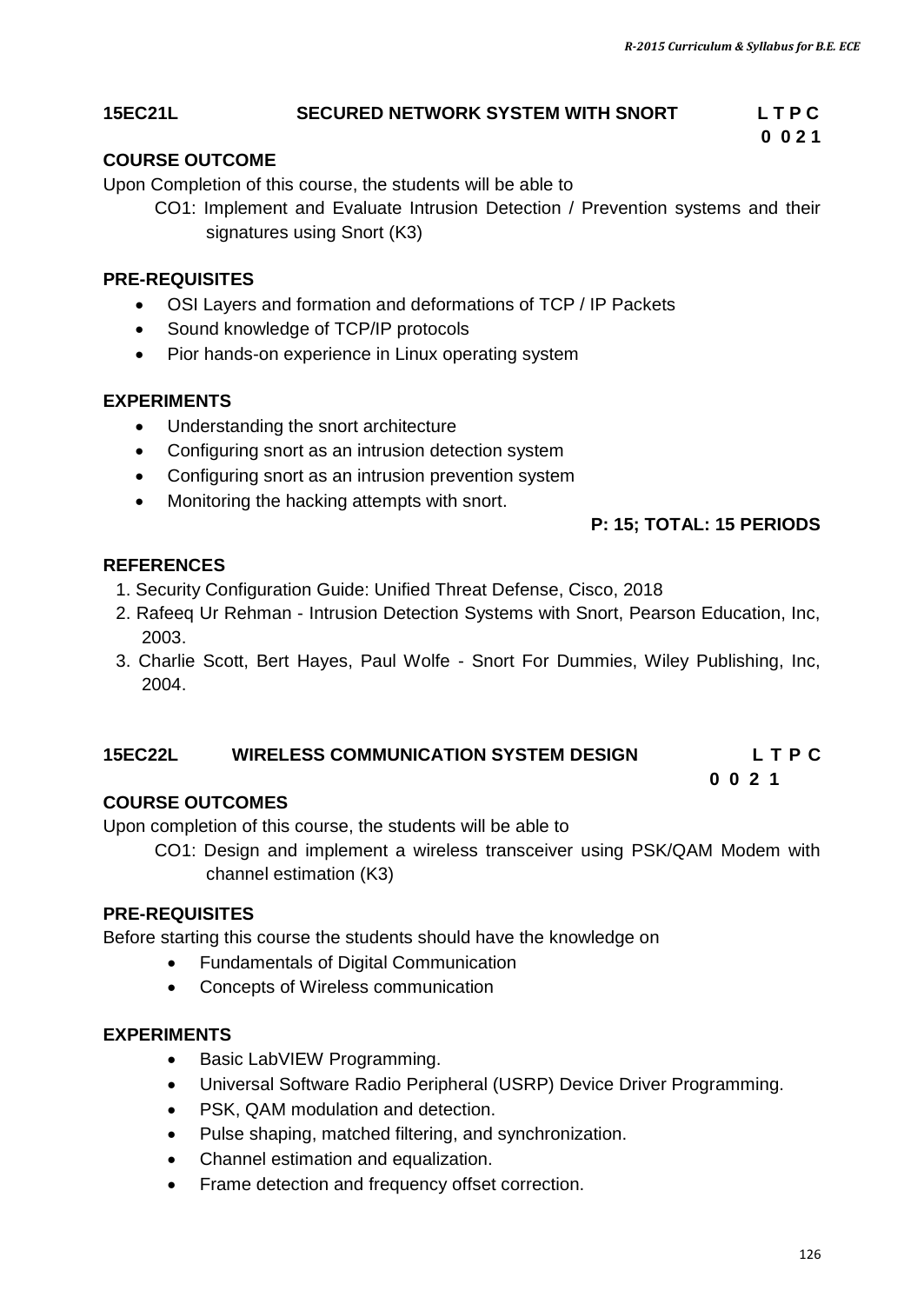#### **P: 15; TOTAL: 15 PERIODS**

#### **REFERENCES**

- 1. Robert W. Heath Jr., Digital Wireless Communication, Physical Layer Exploration Lab Using the NI USRP, National Technology and Science Press, 2012.
- 2. Bruce A. Black, Introduction to Communication Systems Lab Based Learning with NI USRP and LabVIEW Communications, National Instruments, 2014.
- 3. Rapid Prototyping of Real-Time Wireless Systems, National Instruments, 2013
- 4. An Introduction to Software Defined Radio with LabVIEW Communications System Design Software and NI USRP, Version 2.0, National Instruments, 2015.

#### **WEB REFERENCES**

- 1. [http://www.ni.com/en-in/innovations/white-papers/14/overview-of-the-ni-usrp-rio](http://www.ni.com/en-in/innovations/white-papers/14/overview-of-the-ni-usrp-rio-software-defined-radio.html)[software-defined-radio.html](http://www.ni.com/en-in/innovations/white-papers/14/overview-of-the-ni-usrp-rio-software-defined-radio.html)
- 2. <http://www.ni.com/en-in/innovations/white-papers/11/what-is-ni-usrp-hardware-.html>

 **0 0 2 1**

#### **COURSE OUTCOMES**

Upon completion of this course, the students will be able to

CO1: Design and implement a wireless transceiver using OFDM (K3)

CO2: Design and implement 2 x 2 MIMO system (K3)

#### **PRE-REQUISITES**

Before starting this course the students should have the knowledge on

- Fundamentals of Digital Signal Processing and Wireless communication
- Concepts of Orthogonal Frequency Division Multiplexing (OFDM)
- Programming using Labview Communication Suite
- Architecture of Universal Software Radio Peripheral (USRP)

#### **EXPERIMENTS**

- OFDM modulation & frequency domain equalization.
- Synchronization in OFDM system.
- Channel coding in OFDM system.
- Implementation of 2x2 MIMO system.

#### **P: 15; TOTAL: 15 PERIODS**

#### **REFERENCES**

- 1. Robert W. Heath Jr., Digital Wireless Communication, Physical Layer Exploration Lab Using the NI USRP, National Technology and Science Press, 2012.
- 2. Bruce A. Black, Introduction to Communication Systems Lab Based Learning with NI USRP and LabVIEW Communications, National Instruments, 2014.
- 3. Rapid Prototyping of Real-Time Wireless Systems, National Instruments, 2013.
- 4. An Introduction to Software Defined Radio with LabVIEW Communications System Design Software and NI USRP, Version 2.0, National Instruments, 2015.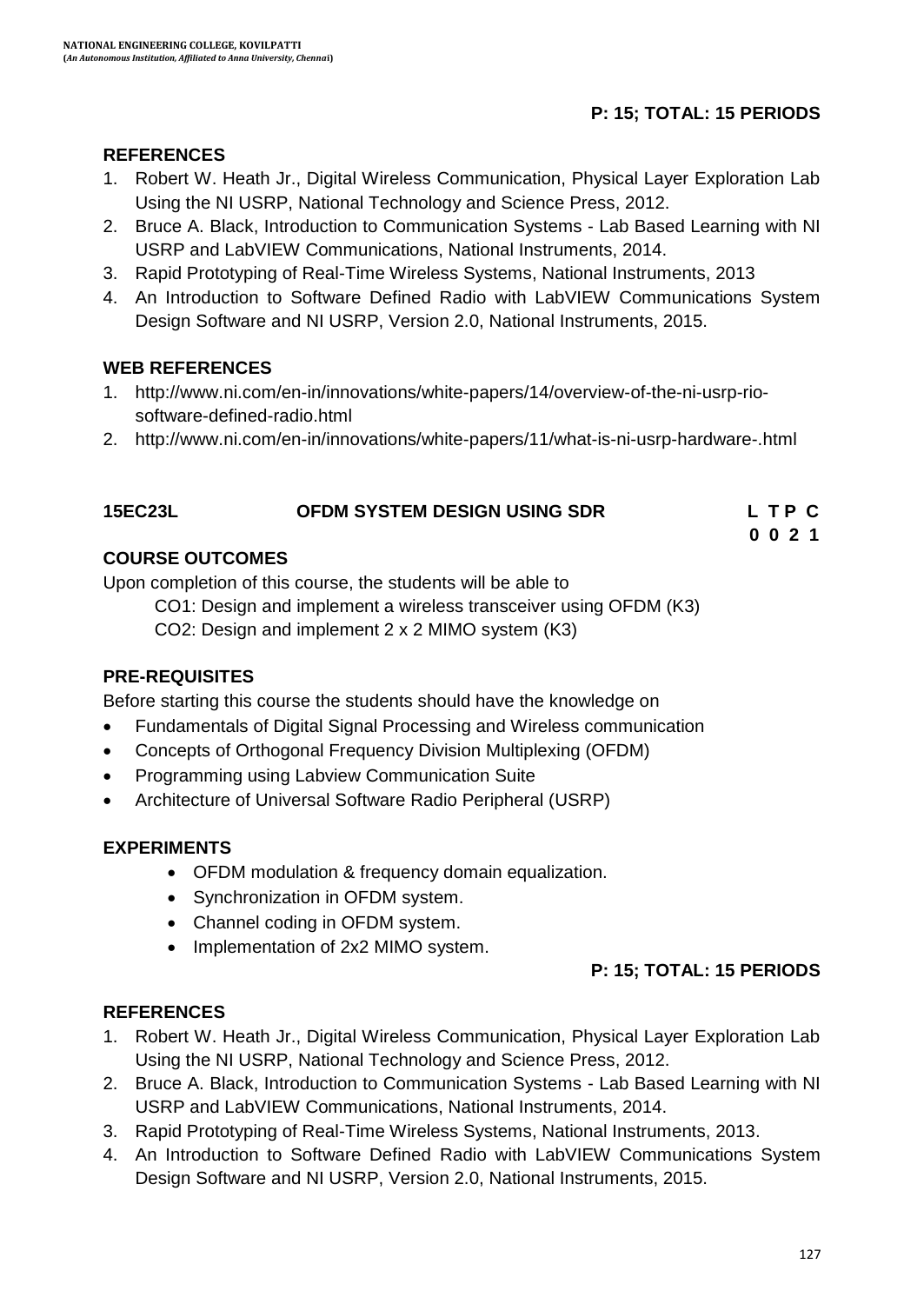#### **WEB REFERENCES**

- 1. [http://www.ni.com/en-in/innovations/white-papers/14/overview-of-the-ni-usrp-rio](http://www.ni.com/en-in/innovations/white-papers/14/overview-of-the-ni-usrp-rio-software-defined-radio.html)[software-defined-radio.html](http://www.ni.com/en-in/innovations/white-papers/14/overview-of-the-ni-usrp-rio-software-defined-radio.html)
- 2. <http://www.ni.com/en-in/innovations/white-papers/11/what-is-ni-usrp-hardware-.html>
- 3. <http://www.ni.com/tutorial/13878/en/>
- 4. [http://www.ni.com/en-in/innovations/white-papers/06/ofdm-and-multi-channel](http://www.ni.com/en-in/innovations/white-papers/06/ofdm-and-multi-channel-communication-systems.html)[communication-systems.html](http://www.ni.com/en-in/innovations/white-papers/06/ofdm-and-multi-channel-communication-systems.html)

| <b>15EC24L</b>              | <b>JOINT TEST ACTION GROUP (JTAG)</b>                                                                                                                                                                                                                                                 | LTPC<br>1001            |
|-----------------------------|---------------------------------------------------------------------------------------------------------------------------------------------------------------------------------------------------------------------------------------------------------------------------------------|-------------------------|
| <b>COURSE OUTCOMES</b>      | Upon completion of this course, the students will be able to<br>CO1: Understand the basic concept of JTAG (K2)<br>CO2: Understand how JTAG structures are included during the DFT design Flow (K2)<br>CO3: Understand the various JTAG architecture and hardware test structures (K2) |                         |
| UNIT I                      | <b>INTRODUCTION TO JTAG</b><br>Basics of Testing, Why testing, why JTAG                                                                                                                                                                                                               | 1                       |
| UNIT II                     | <b>JTAG STRUCTURE</b><br>TAP - TAP controller - TAP logic control - TMP controller - Instruction register.                                                                                                                                                                            | $\overline{\mathbf{4}}$ |
| <b>UNIT III</b><br>register | <b>JTAG TEST DATA REGISTER STRUCTURE</b><br>Basic design - Boundary scan register - Device ID - ECID - TMP status ID - Bypass                                                                                                                                                         | 4                       |
| UNIT IV                     | <b>JTAG INSTRUCTIONS</b><br>Public instruction - private instruction - INTEST - EXTEST - BYPASS - SAMPLE -<br>PRELOAD - HIGHZ-RUNBIST- CLAMP - IDCODE - USERCODE - Timing diagrams.                                                                                                   | $\blacktriangle$        |
| UNIT V                      | <b>JTAG SPECIAL INSTRUCTIONS</b><br>Special instructions (from 2013 standard)-Timing diagrams                                                                                                                                                                                         | $\mathbf{2}$            |
|                             | L: 15 TOTAL: 15 PERIODS                                                                                                                                                                                                                                                               |                         |
| <b>REFERENCES</b>           | 1. IEEE-1149.1-2013 standard-IEEE Standard for Test Access Port and Boundary-Scan                                                                                                                                                                                                     |                         |

- Architecture, IEEE Computer Society. 2. IEEE-1149.1-2001 standard-IEEE Standard for Test Access Port and Boundary-Scan
- Architecture, IEEE Computer Society.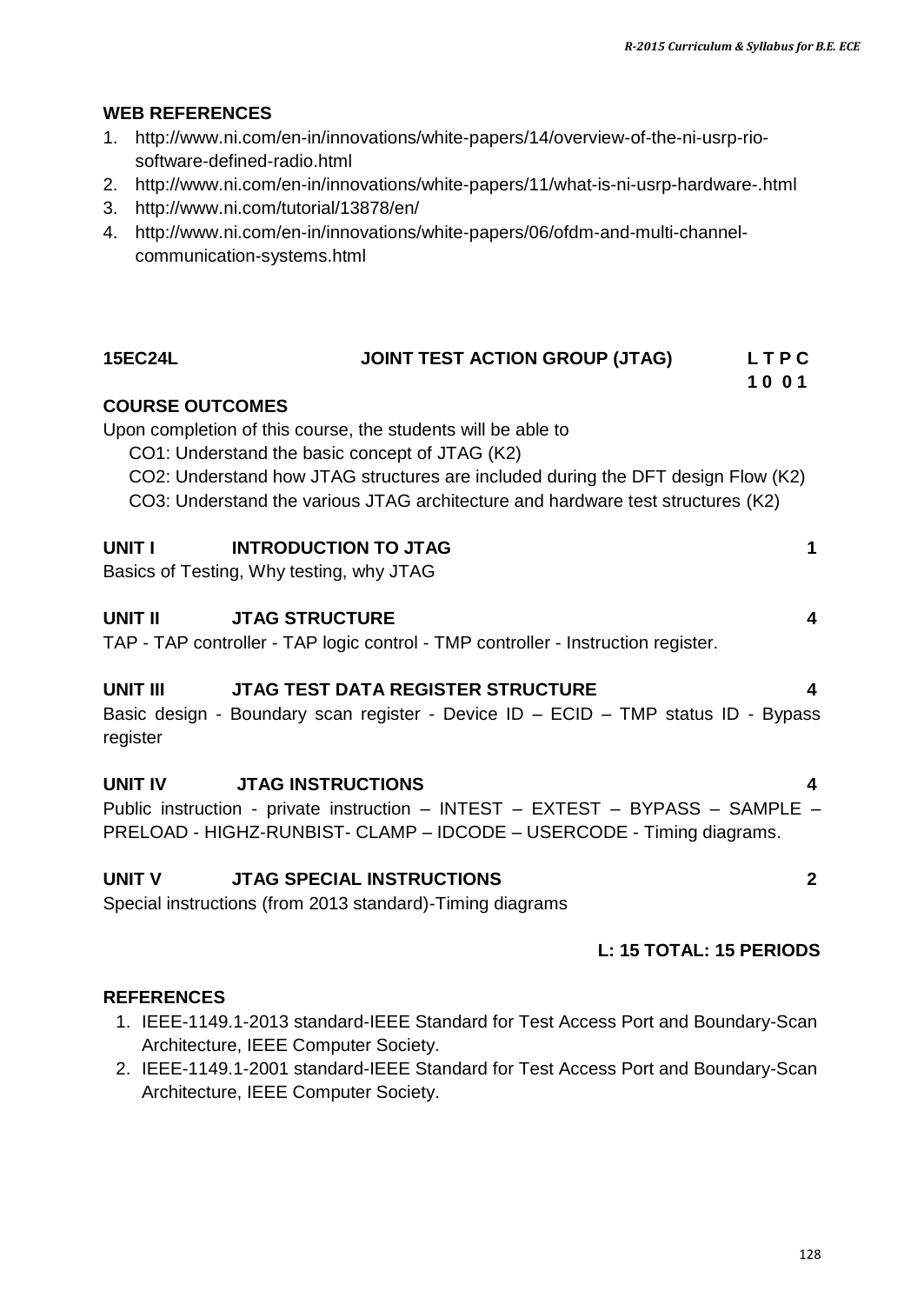#### **15EC25L PYTHON PROGRAMMING AND IT'S APPLICATIONS L T P C**

#### **COURSE OUTCOMES**

Upon completion of this course, the students will be able to

CO1: use python for real time programming

CO2: understand applications of python in data analytics

#### **UNIT I**

Python fundamentals - Introduction to Python, Interactive shell, Interactive/script mode, Python character set, Tokens, Literals, Operators, Variables and assignments.

#### **UNIT II**

Data types, String handling, Lists, Tuples, Dictionary, Set, Operators, Control flow functions, Introduction to built-in functions and user defined functions.

#### **UNIT III**

Modules and Packages, File operations, Exception handling, OOPs, Classes and Objects, Inheritance, Polymorphism, Encapsulation, Memory management and Garbage collection.

#### **UNIT IV**

Regular expressions, Networking, DB connectivity, Multi –Threading, Introduction to GUI programming.

#### **UNIT V**

Python CGI, Introduction to Data Analytics, Machine learning, and Big data.

#### **P: 15; TOTAL: 15 PERIODS**

**0 0 2 1**

#### **TEXT BOOKS**

- 1. "Think Python: How to Think Like a Computer Scientist", by Allen B. Downey, O'Reilly Media, Inc., 2016.
- 2. "A Practical Introduction to Python Programming", Brian Heinold, Mount St. Mary"s University, 2012.
- 3. "Learning to Program with Python", Richard L. Halterman, 2019, E-book
- 4. Dive into Python, Mark Pilgrim, Apress, 2012.

#### **REFERENCES**

- 1. "Exploring Python", Timothy A.Budd, Mc-Graw Hill Education (India) Private Limited, 2015.
- 2. "Introduction to Computer Science using python: A Computational Problem-solving Focus, Charles Dierbach, Wiley India Edition, 2015.
- 3. "Practical Programming: An Introduction to Computer Science using Python 3.6", Paul Gries, Jennifer Campbell and Jason Montojo, second edition, Pragmatic Programmers, LLC, 2018.
- 4. "Introduction to Programming in Python: An Inter-disciplinary Approach", Robert Sedgewick, Kevin Wayne, Robert Dondero, Pearson India Education Services Pvt. Ltd, 2016.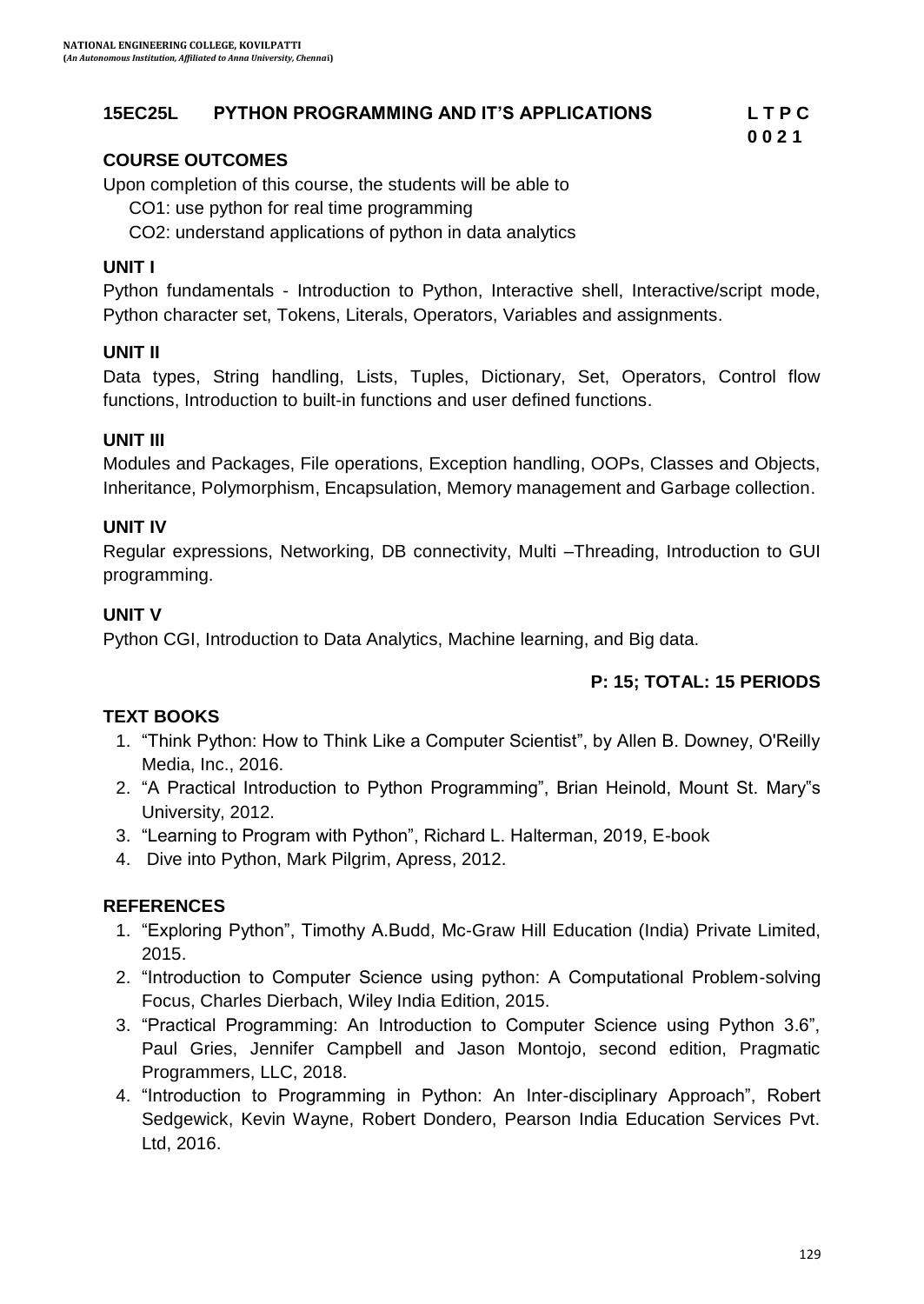**0 0 2 1**

#### **15EC26L CORE JAVA FUNDAMENTALS L T P C**

#### **COURSE OUTCOMES**

Upon completion of this course, the students will be able to

CO1: Understand the working principles of Java

CO2: apply language features to solve a real world scenario.

#### **UNIT I**

Basics of Java – History and features, JVM, Variables, Data types, Operators, Condition and Looping structures, Arrays, Strings, Garbage collection.

#### **UNIT II**

OOPs introduction – Advantage of OOPs, Object and Class, Method overloading, Constructors, Inheritance, Aggregation and composition, Method overriding, final keyword, Runtime Polymorphism, Abstract class and Interface, Package and Access modifiers, Encapsulation, Nested classes.

#### **UNIT III**

File Input & Output streams, Byte Array stream, Buffered I/O, Data I/O, Print Stream, String Tokenizer, Serialization / Deserialization, Generics and Collection Framework.

#### **UNIT IV**

Threading and Exception handling: Try, Catch and finally blocks, Multithreading, Thread scheduler, Thread life cycle, Daemon thread, runnable class, Synchronization, Dead-lock, Thread interrupts.

#### **UNIT V**

JDBC, Basics of networking, AWT & applets, Introduction to Java Servlets and JSP, Expression Language, MVC, Struts, RMI and EJB.

#### **P: 15; TOTAL: 15 PERIODS**

#### **TEXT BOOKS**

- 1. Balagurusamy.E., "Programming with Java", Fourth Edition, TMH,2009
- 2. Paul Deitel, Harvey Deitel, "Java How to program", Eighth Edition, PHI, 2010

#### **REFERENCES**

- 1. Java The complete reference By Herbert Schildt, McGraw Hill
- 2. Cay S. Horstmann and Gary Cornell, "Core Java: Volume I Fundamentals",  $9<sup>th</sup>$ Edition, Sun Microsystems Press, 2012.
- 3. Hortsmann and Cornell, "Core Java 2 Advanced Features", Vol-II, Pearson Education, 2002

#### **JAVA LABORATORY**

- 1. Simple Applications (Using data types –including arrays and strings, control structures and loops)
- 2. Applications using classes and interfaces
- 3. Threading/Exception handling/Filehandling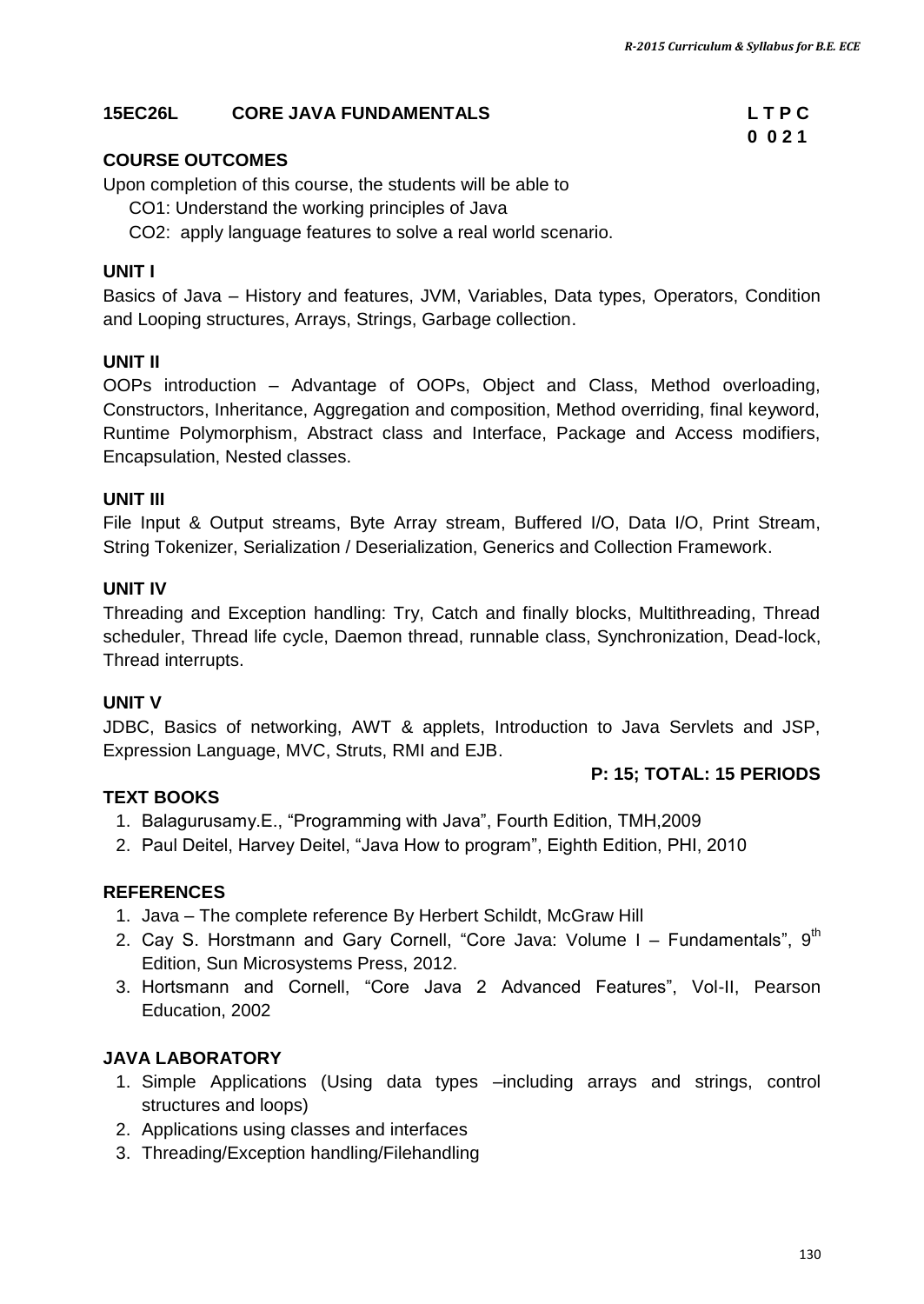#### **15EC27L VULNERABILITY ASSESSMENT AND PENETRATION TESTING**

**L T P C 0 0 2 1**

#### **PRE-REQUISITE : Computer Networks COURSE OUTCOMES**

Upon completion of this course, the students will be able to

CO 1: Assess a system to determine if it has vulnerabilities or weaknesses that need to be resolved or patched and exploitthe vulnerabilities that are discovered during the phases of the vulnerability assessment. (K3)

#### **LIST OF EXPERIMENTS**

- 1. Live capture and offline analysis using Wireshark
- 2. Check against known vulnerabilities using Open Web Application Security Project (OWASP)
- 3. Website penetration testing using Metasploit
- 4. Detection and exploitation of SQL injection flaws.
- 5. Hands-on Vulnerability management software (nexpose)
- 6. Hands on with some more Pen-testing open-source tools

#### **P: 15; TOTAL: 15 PERIODS**

#### **REFERENCES**

- 1. Kimberly Graves, "CEH: Certified Ethical Hacker Study Guide", Wiley Publishing Inc., 2010.
- 2. Rafay Baloch, "Ethical Hacking and Penetration Testing Guide", CRC Press (Taylor & Francis Group), 2015.
- 3. Patrick Engebretson, "The Basics of Hacking and Penetration Testing Ethical Hacking and Penetration Testing Made Easy", Syngress, 2011.
- 4. EC-Council Press, "Investigating Network Intrusions and Cybercrime", Course Technology, Cengage Learning, 11<sup>th</sup> Edition, 2010.

#### **15EC28L MALWARE ANALYSIS AND REVERSE ENGINEERING L T P C**

 **0 0 2 1**

#### **PRE-REQUISITE : Computer Networks COURSE OUTCOMES**

Upon completion of this course, the students will be able to

CO1 : Infer the behavior of malware using dynamic and static analysis and to detect the malware using signatures. (K3)

#### **LIST OF EXPERIMENTS**

- 1. Configure a virtual machine based experimental platform for malware analysis.
- 2. Study of PE Structure.
- 3. Studying the behavior of malware using Dynamic Analysis.
- 5. Studying the behavior of malware using Sandboxing Technique.
- 6. Static analysis and Reverse engineering using Olly Debug.
- 7. Hands on with some more malware analysis open-source tools.
- 8. Malware detection using Yara signature writing tool.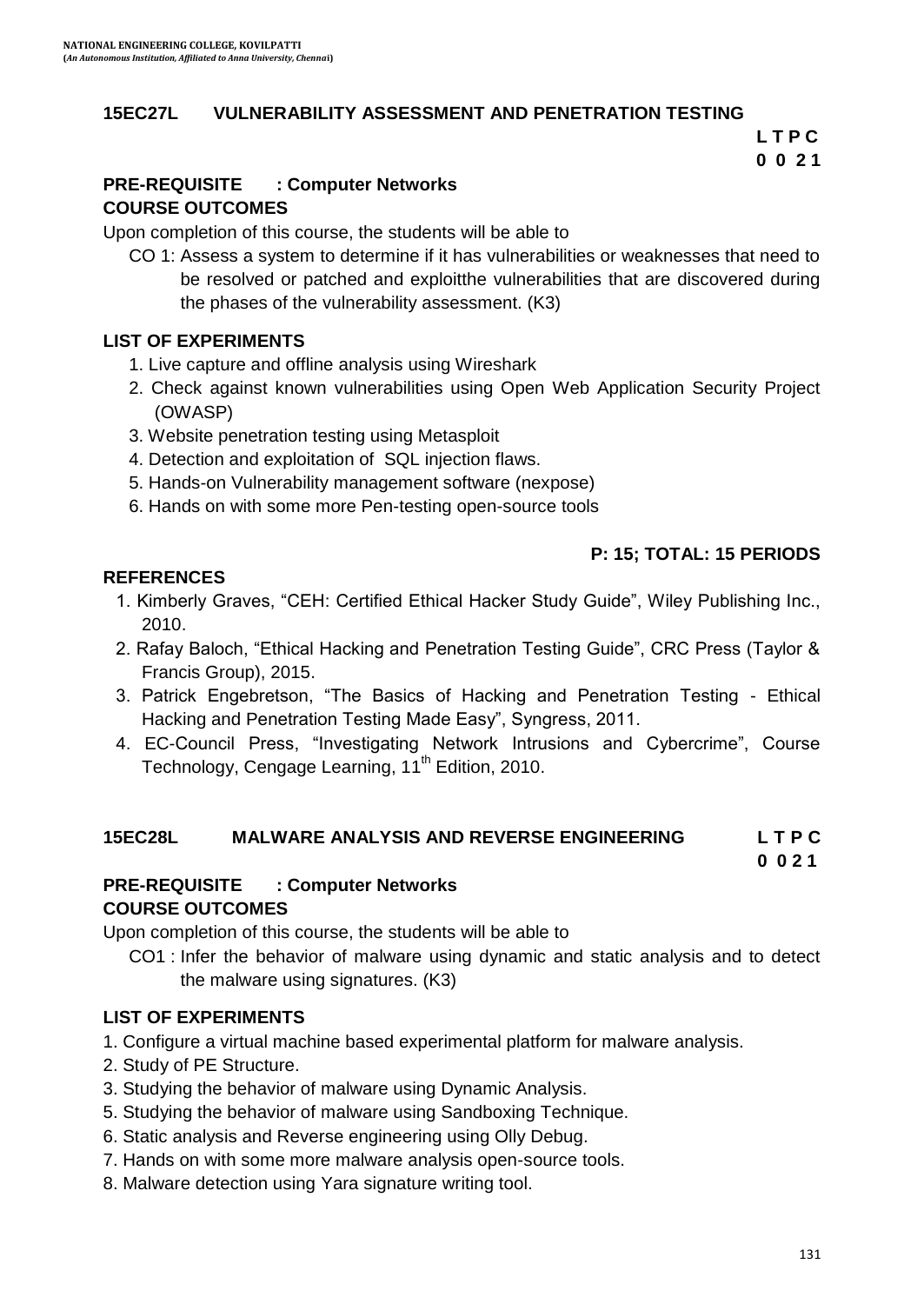### **P: 15; TOTAL: 15 PERIODS**

#### **REFERENCES**

- 1. http://fumalwareanalysis.blogspot.com/2011/08/malware-analysis-tutorial-reverse.html
- 2. EC-Council Press, "Investigating Network Intrusions and Cybercrime", Course Technology, Cengage Learning, 1th Edition, 2010.

#### **15EC29L CYBER SECURITY: GOVERNANCE, RISK AND COMPLIANCE L T P C**

#### **1 0 0 1**

#### **COURSE OUTCOME**

Upon completion of this course, the students will be able to

CO1: realize the responsibility of designing and maintaining security infrastructure within an organization. (K2)

#### **UNIT I INFORMATION SECURITY GOVERNANCE AND RISK MANAGEMENT 8**

Introduction to Cyber Security, Introduction to Governance, Risk and Compliance, Regulations, standards and best practices, Risk assessment and risk management

#### **UNIT II INFORMATION SECURITY - AUDITS AND ASSESSMENTS 7**

ISO 27001 Overview, Security Architecture and Design, Business continuity management, Legal, Regulations, Compliance, and Investigations

#### **L: 15; TOTAL: 15 PERIODS**

#### **REFERENCES**

- 1. Shon Harris, "ALL IN ONE CISSP EXAM GUIDE", Sixth Edition, McGraw-Hill, 2013.
- 2. James Michael Stewart, "CISSP Certified Information Systems Security Professional Study Guide", Seventh Edition, John Wiley & Sons, 2015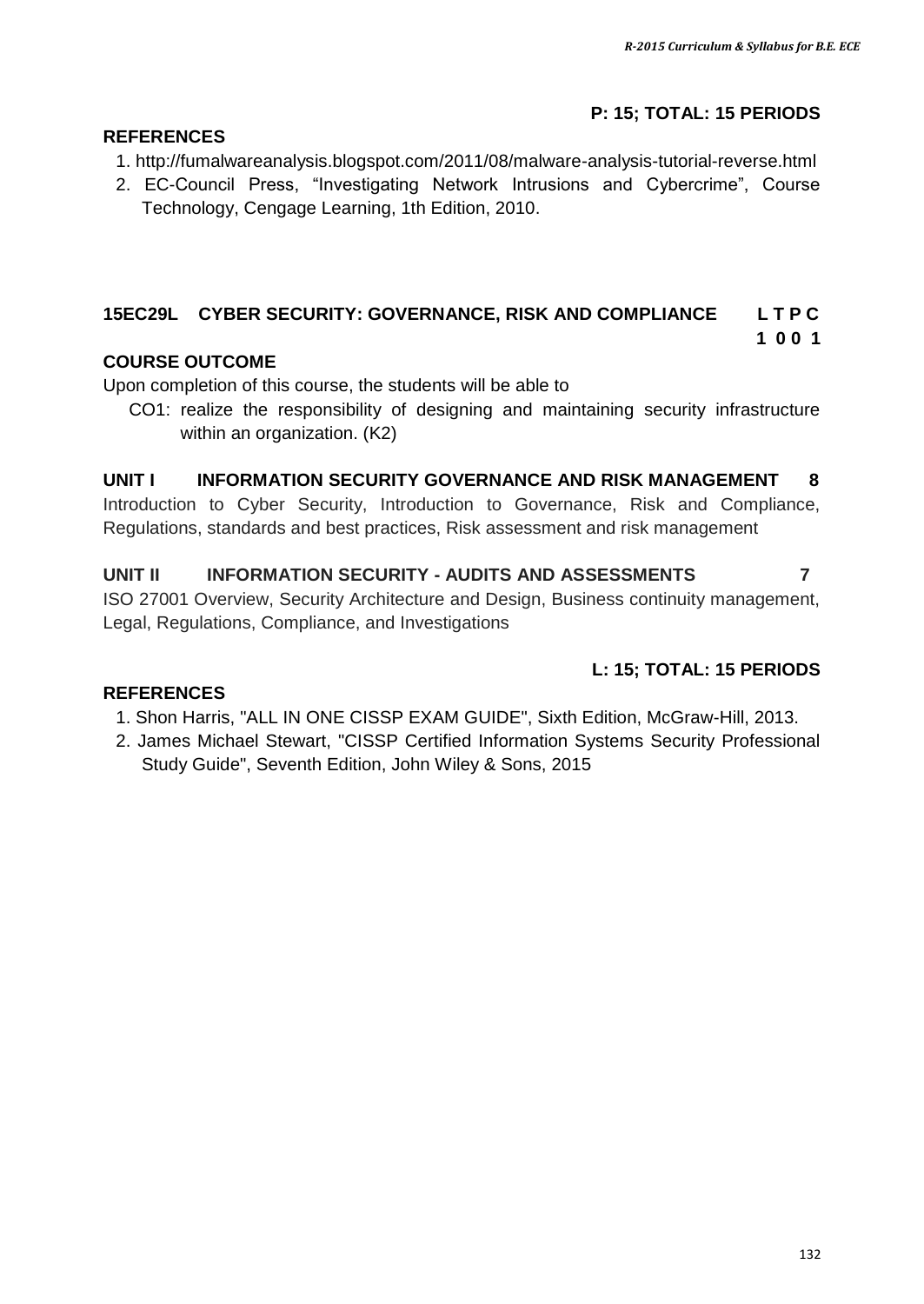**B. E. – ELECTRONICS AND COMMUNICATION ENGINEERING** OPEN ELECTIVE COURSES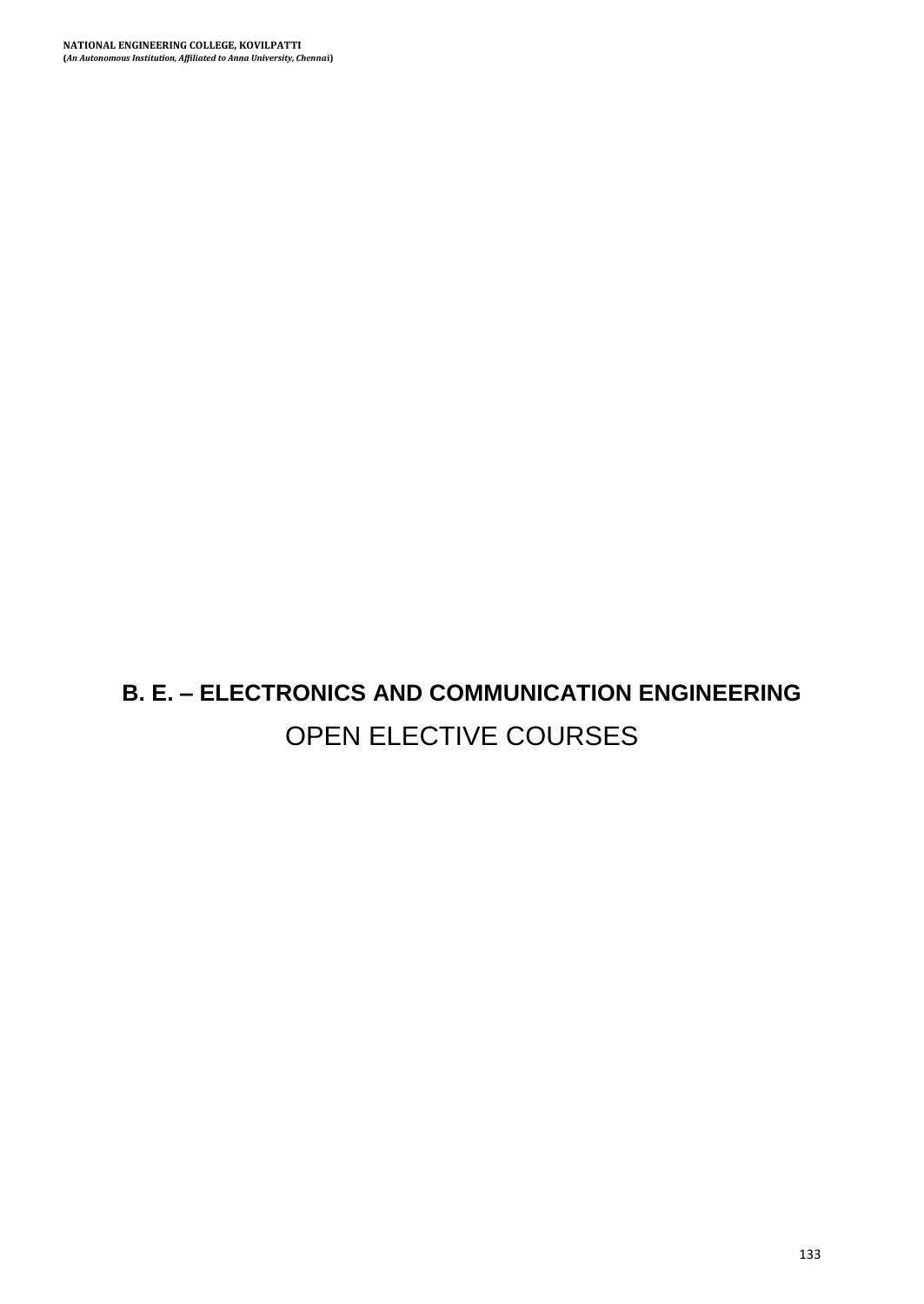#### **Open Elective Course (OEC)**

**Group - I** (Inter-disciplinary courses)

# **15ID01E PRODUCT DESIGN AND DEVELOPMENT L T P C**

#### **COURSE OUTCOMES**

Upon completion of this course, the students will be able to

- CO1: analyze various global trends and identify the scope of a new product (K4)
- CO2: perform requirement analysis and convert the requirements into design specification (K4)
- CO3: translate conceptual idea into detailed design (K6)
- CO4: create prototype to demonstrate the product (K6)
- CO5: perform sustenance engineering to improve the longevity of the product(K6)

#### **UNIT I FUNDAMENTALS OF PRODUCT DEVELOPMENT 9**

Global Trends Analysis and Product decision: Types of various trends affecting product decision - Social Trends-Technical Trends- Economical Trends- Environmental Trends-Political/ Policy Trends- PESTLE Analysis.

Introduction to Product Development Methodologies and Management: Overview of Products and Services- Types of Product Development- Overview of Product Development methodologies - Product Life Cycle and PLM - Product Development Planning and Management .

#### **UNIT II REQUIREMENTS AND SYSTEM DESIGN 9**

Requirement Engineering: Types of Requirements- Requirement Engineering- Analysis -Traceability Matrix and Analysis- Requirement Management

System Design and Modeling: Introduction to System Modeling- Introduction to System Optimization- System Specification-Sub-System Design- Interface Design.

#### **UNIT III DESIGN AND TESTING 9**

Conceptualization - Industrial Design and User Interface Design - Introduction to Concept generation Techniques - Concept Screening and Evaluation - Concept Design - S/W Architecture - Hardware Schematics and simulation

Detailed Design: Component Design and Verification - High Level Design/Low Level Design of S/W Programs - S/W Testing-Hardware Schematic - Component design - Layout and Hardware Testing.

#### **UNIT IV IMPLEMENTATION AND INTEGRATION 9**

Prototyping: Types of Prototypes -Introduction to Rapid Prototyping and Rapid Manufacturing.

System Integration- Testing- Certification and Documentation: Introduction to Manufacturing/Purchase and Assembly of Systems- Integration of Mechanical, Embedded and S/W systems- Introduction to Product verification and validation processes - Product Testing standards, Certification and Documentation.

#### **UNIT V SUSTENANCE ENGINEERING AND BUSINESS DYNAMICS 9**

**3 0 0 3**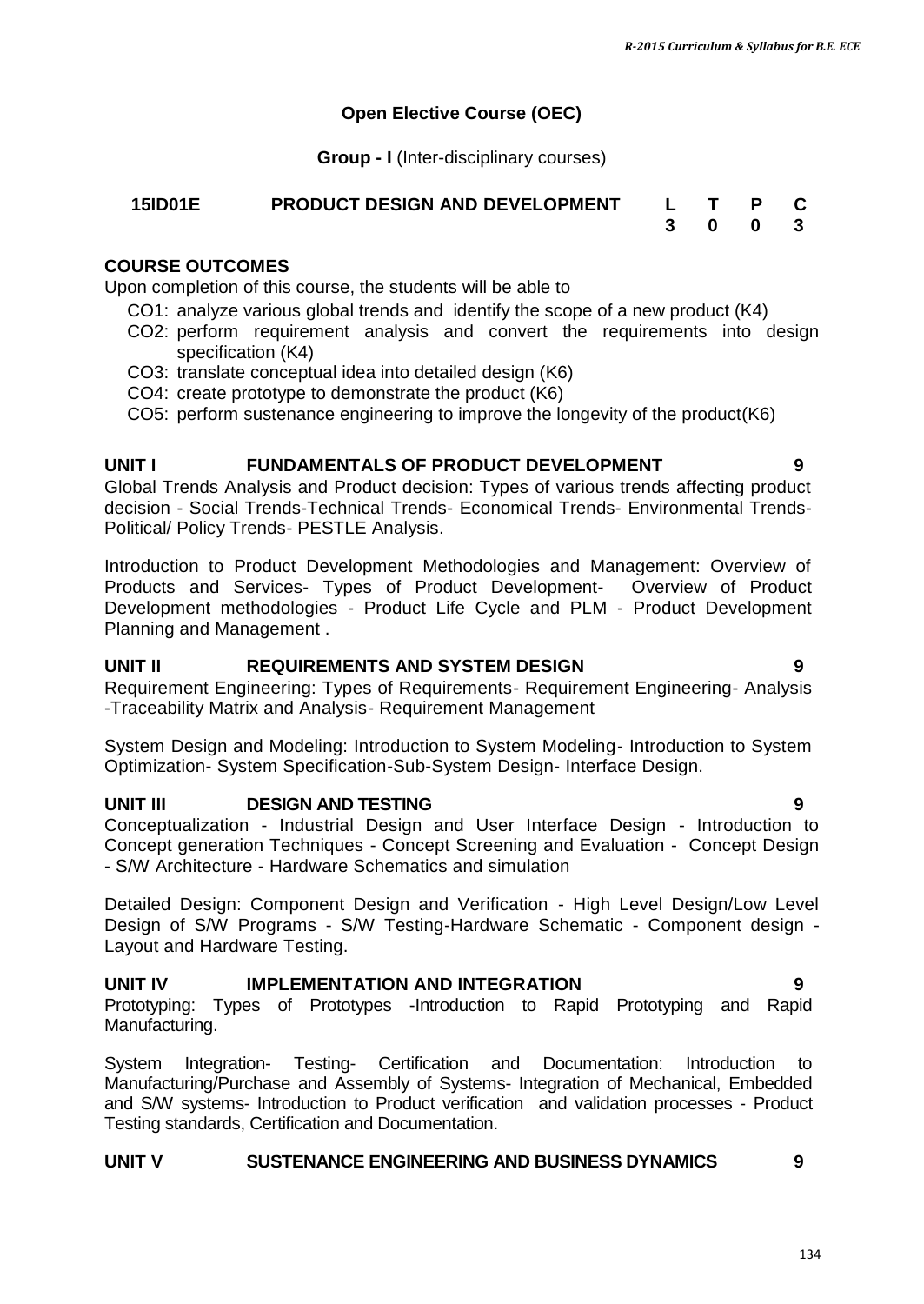Sustenance - Maintenance and Repair - Enhancements

Product End of Life (EoL): Obsolescence Management-Configuration Management - EoL Disposal.

The Industry - Engineering Services Industry overview - Product development in Industry versus Academia

The IPD Essentials - Introduction to vertical specific product development processes - Product development Trade-offs - Intellectual Property Rights and Confidentiality- Security and configuration management

#### **L:45; TOTAL:45 PERIODS**

#### **TEXT BOOKS**

- 1. Anita Goyal, Karl T Ulrich, Steven D Eppinger, "Product Design and Development ", Tata McGraw-Hill Education, 4<sup>th</sup> Edition, 2009, ISBN-10-007-14679-9.
- 2. George E Dieter, Linda C Schmidt, "Engineering Design", McGraw-Hill International Edition,4th Edition, 2009, ISBN 978-007-127189-9

#### **REFERENCES**

- 1. Kevin Otto, Kristin Wood, "Product Design", Indian Reprint 2004, Pearson Education, ISBN 9788177588217
- 2. Yousef Haik, Shahin T M M, "Engineering Design Process", Cengage Learning, 2<sup>nd</sup> Edition Reprint, 2010, ISBN 0495668141
- 3. Clive L Dym, Patrick Little, "Engineering Design: A Project-based Introduction", John Wiley & Sons, 3rd Edition, 2009, ISBN 978-0-470-22596-7
- 4. Kevin Otto & Kristin Wood, "Product Design Techniques in Reverse Engineering and New Product Development", Pearson Education (LPE), 2001.
- 5. James R Evens, William M Lindsay "The Management and control of Quality" Pub:son south-western[\(www.swlearning.com\)](http://www.swlearning.com/), 6th edition.
- 6. AmitavaMitra, "Fundamentals of Quality control and improvement" Pearson Education Asia,  $2^{nd}$  edition, 2002.
- 7. Montgomery D C, "Design and Analysis of experiments", John Wiley and Sons, 2003.
- 8. Phillip J Rose, "Taguchi techniques for quality engineering", McGraw Hill, 1996.
- 9. Reddy G B, "Intellectual Property Rights and the Law", Gogia Law Agency,  $7<sup>th</sup>$  Edition Reprint, 2009.
- 10. Subbaram N R, "Demystifying Intellectual Property Rights", Lexisexis Butterworths Wadhwa, 1<sup>st</sup> Edition, 2009.

#### **15ID02E DISASTER MANAGEMENT L T P C**

**3 0 0 3**

#### **COURSE OUTCOMES**

Upon completion of this course, the students will be able to

CO1: classify the various types of disaster. (K2)

- CO2: interpret various natural and manmade disasters. (K2)
- CO3: choose a Hazard Assessment procedure. (K3)
- CO4: construct the protection measures against Disaster. (K3)

CO5: apply Science and Technology in Disaster Management. (K3)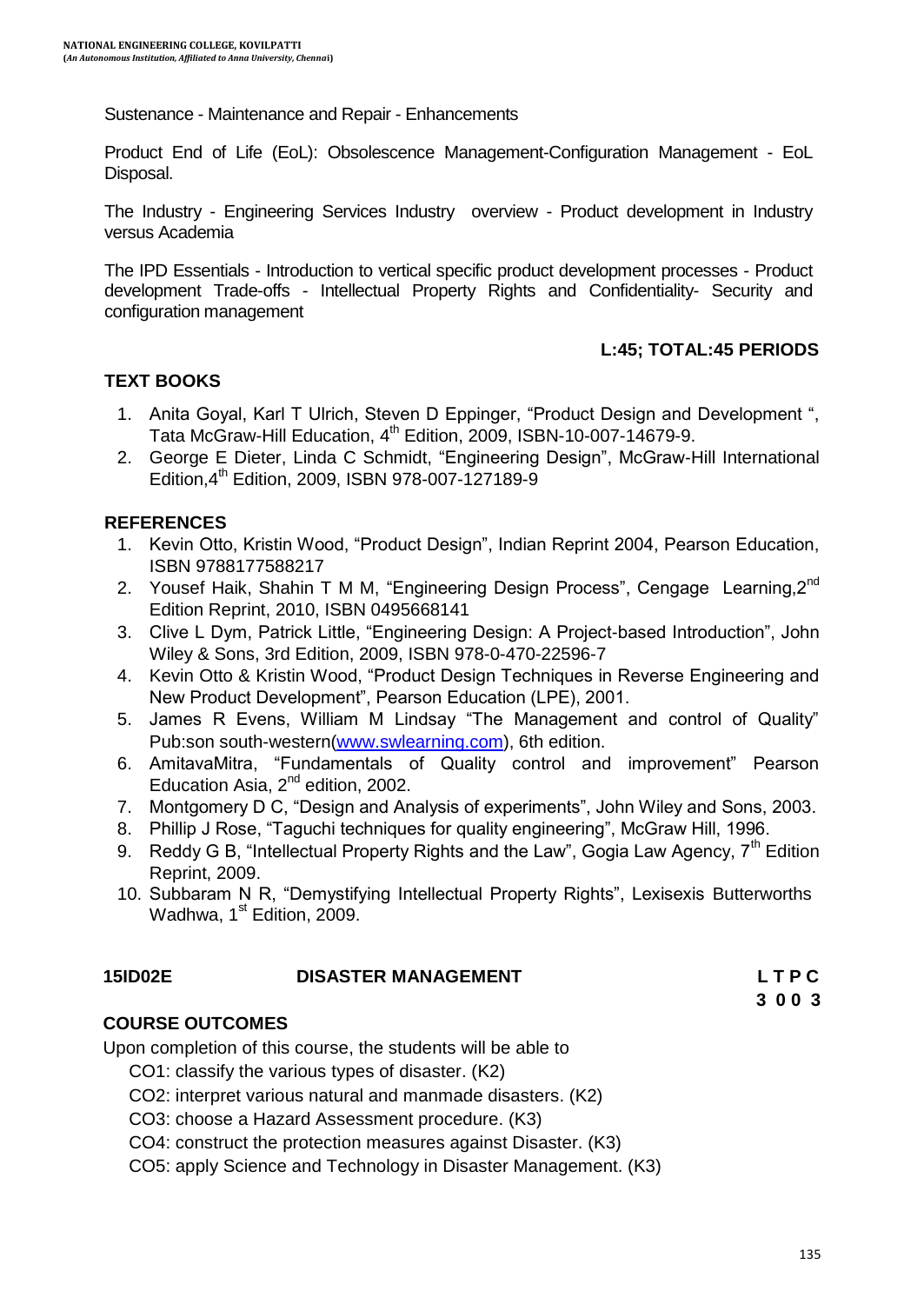## **UNIT I INTRODUCTION TO DISASTER 8**

Hazard, risk, vulnerability, disaster significance, nature, importance, dimensions and scope of disaster management - national disaster management frame work- financial arrangements- disaster- management cycle**.**

## **UNIT II SOURCES OF DISASTER 10** 10

Natural disasters- significance, nature, types and effects - floods, drought, cyclone, earthquakes, landslides, avalanches, volcanic eruptions, heat and cold waves, climatic change - global warming - sea level rise - ozone depletion. Manmade disasters- nuclear , chemical, biological, building fire, coal fire, forest fire, oil fire, air pollution, water pollution, deforestation, industrial waste water pollution, road accidents, rail accidents, air accidents and sea accidents.

### **UNIT III DISASTER MITIGATION AND HAZARDS ASSESMENT 10**

Factors affecting damage – types, social status, habitation pattern, physiology and climate - Factors affecting mitigation measures - prediction – preparation - communication - area and accessibility - population - physiology and climate - Vulnerability Assessment and seismic strengthening of buildings - Vulnerability Assessment of Buildings procedure - Hazard Assessment-Visual Inspection and Study of Available Documents

### **UNIT IV DISASTER MANAGEMENT 9**

Disaster management - efforts to mitigate natural disasters at national and global levels international strategy for disaster reduction- Rescue ,relief And Rehabilitation, Role Of National And International Agencies In Disaster Management-National Disaster Policy Of India (Salient Features).

#### **UNIT V APPLICATIONS OF SCIENCE AND TECHNOLOGY AND CASE STUDIES 8**

Applications of Science and Technology (RS, GIS, GPS) - Early Warning And Prediction Systems- Earthquake, cyclone, landslides, fire accidents, accidents- case studies

#### **L: 45; TOTAL: 45 PERIODS**

#### **TEXTBOOKS**

- 1. S.K.Singh, S.C. Kundu, Shobha Singh A ,"Disaster management", William Publications, New Delhi, 1997.
- 2. Vinod K Sharma, "Disaster Management", IIPA, New Delhi, 1995

#### **REFERENCE**

1. Annual Report, 2009-10,Ministry of Home Affairs, GOI

| <b>15ID03E</b> | <b>ENERGY ENGINEERING</b> | L T P C |  |
|----------------|---------------------------|---------|--|
|                |                           | 3 0 0 3 |  |

#### 136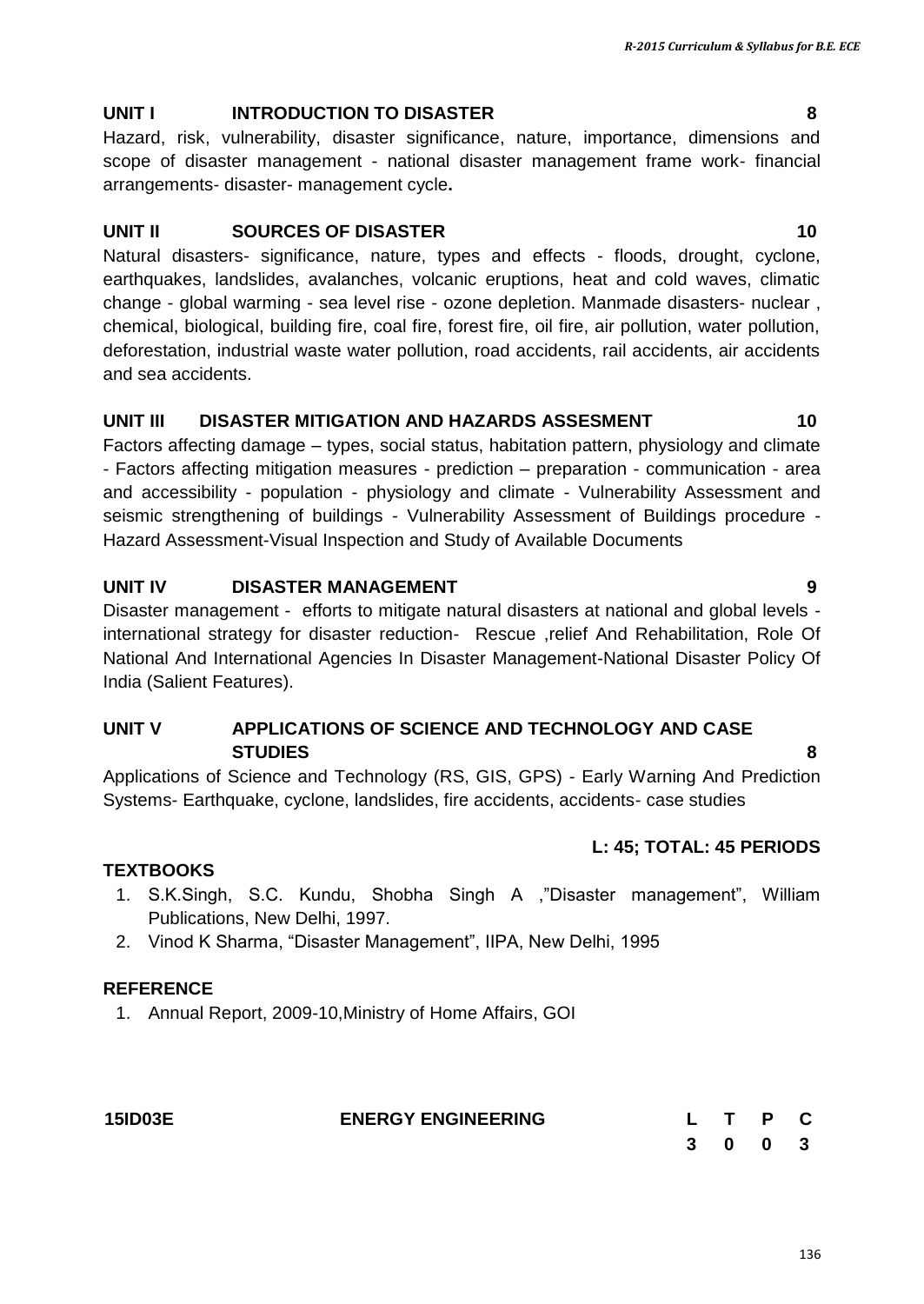#### **COURSE OUTCOMES**

Upon completion of this course, the students will be able to

- CO1: explain the operation of Solar Thermal application and Solar Photovoltaic. (K2)
	- CO2: explain the operation of wind energy systems. (K2)
	- CO3: describe the concepts of various Bio-Energy Conversion techniques. (K2)
	- CO4: iIlustrate the concepts of other conventional and nonconventional power plants. (K2)
	- CO5: explain the concepts of hydrogen and fuel cell technology. (K2)

#### **UNIT I INTRODUCTION TO SOLAR ENERGY 9**

Sun - Earth Geometry, solar radiation, Solar Collectors - Application of solar thermal systems. Direct Electricity Conversion - Types of Solar cell - Solar Photovoltaic system and types.

#### **UNIT II WIND ENERGY 9**

Wind energy potential, Principle of wind energy conversion; Basic components, types and their constructional features; design considerations: wind data and site selection.

#### **UNIT III BIO-ENERGY 9**

Biomass: sources, characterization, principles of energy transfer technologies. Biogas: Feedstock, types of Biogas plant- parameters affecting biogas production.

#### **UNIT IV OTHER POWER PLANTS 9**

Layout of Hydel - thermal - Nuclear - Gas turbine - Diesel - MHD- Geo thermal - OTEC - Tidal Power Plants.

#### **UNIT V HYDROGEN AND FUEL CELLS 9**

Energy carrier: Types - Hydrogen: generation, storage, transport and utilization thermal energy storage: Principle and utilization - Fuel cells: Technologies, types and applications.

#### **L:45; TOTAL:45 PERIODS**

#### **TEXT BOOKS**

- 1. Soteris Kalogirou, "Solar Energy Engineering: Processes and Systems", Academic Press, 2014.
- 2. Godfrey Boyle, "Renewable Energy, Power for a Sustainable Future", Oxford University Press, U.K, 3<sup>rd</sup> Edition, 2012.

#### **REFERENCES**

- 1. Mukund R Patel, "Wind and Solar Power Systems", CRC Press, 2<sup>nd</sup> Edition, 2006.
- 2. Hart A B and Womack, G J, "Fuel Cells: Theory & Applications",Prentice Hall, 1997.
- 3. EI-Wakil M M,"Power Plant Technology", Tata McGraw-Hill, 2010.
- 4. Khandelwal K C and Mahdi S S, "Biogas Technology" A Practical Handbook, Tata McGraw Hill, 1986.
- 5. Duffie J A and Beckman W A, "Solar Engineering of Thermal Processes", Wiley, 4<sup>th</sup> Edition, 2013.
- 6. Chetan Singh Solanki, "Solar Photovoltaics Fundamentals, Technologies and Applications", Prentice Hall of India, 3<sup>rd</sup> Edition, 2015.

**Group - II** (Trans disciplinary courses)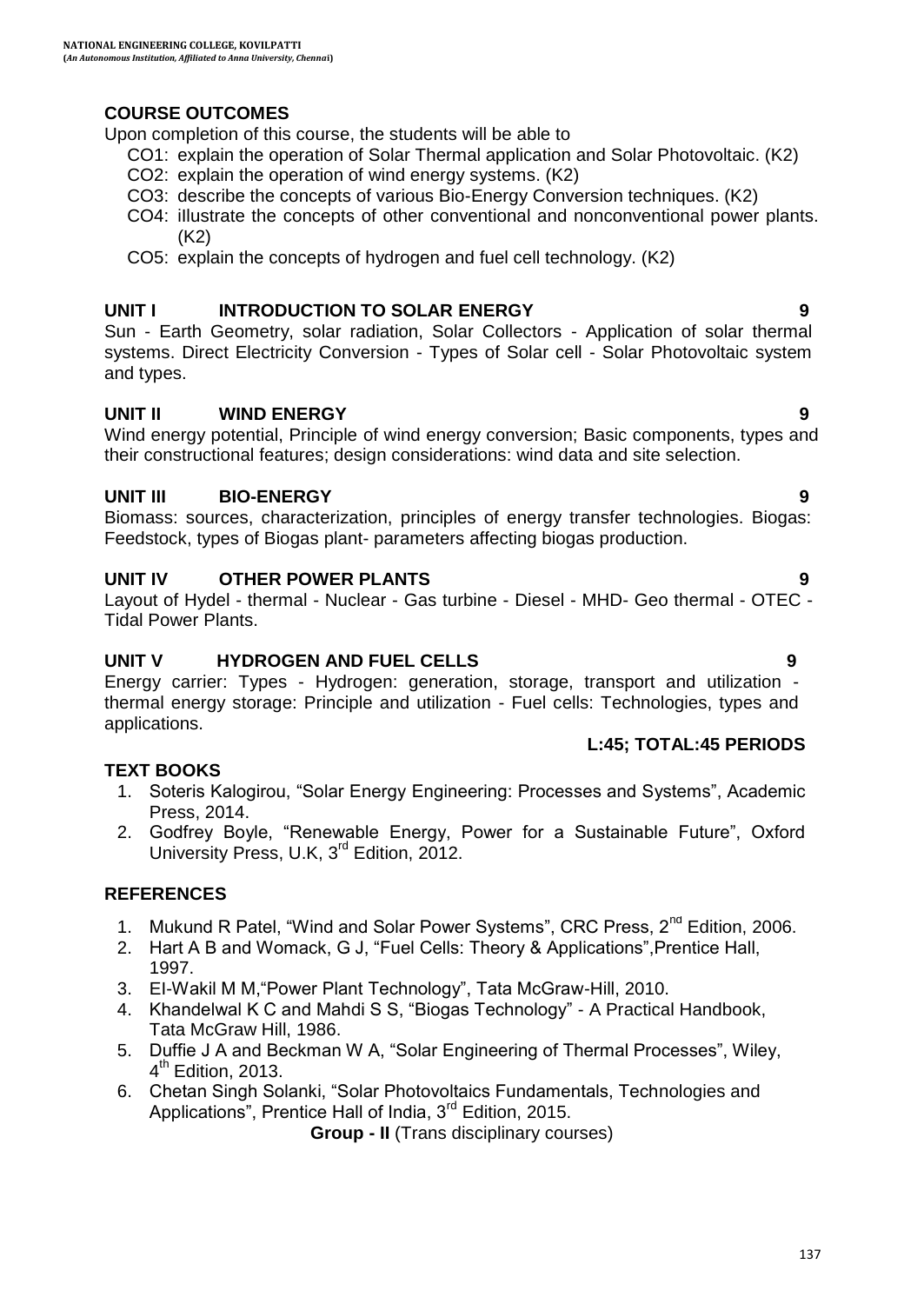#### **15TD01E INDIAN BUSINESS LAWS L T P C**

# **0 0 0 3**

#### **COURSE OUTCOMES**

Upon completion of this course, the students will be able to

- CO 1: explain the elements of a valid contract.
- CO 2: explain main provisions relating to Sale of Goods Act and Negotiable Instruments Act.
- CO 3: explain provisions relating to incorporation and functioning of company and partnership firm.
- CO 4: understand the fundamentals of Consumer Protection Act and Foreign Exchange Management Act.
- CO 5: understand the basic knowledge of Information Technology Act and RTI Act.

#### **UNIT I THE INDIAN CONTRACT ACT, 1872**

Definition of a Contract and its essentials - Formation of a valid Contract - Offer and Acceptance, Consideration - Capacity to Contract - Free consent - Legality of object - Discharge of a Contract by performance - Impossibility and Frustration - Breach, Damages for breach of a contract - Quasi contracts - Special Contracts - Contract of Indemnity and Guarantee - Contract of Bailment and Pledge - Contract of Agency.

#### **UNIT II THE SALE OF GOODS ACT, 1930**

Definition of a Contract of Sale - Conditions and Warranties - Passing of Property - Right of Unpaid Seller against the Goods - Remedies for Breach - The Negotiable Instrument Act, 1881

Definition and characteristics - Kinds of negotiable instruments - Promissory Note - Bill of Exchange and Cheques - Holder and Holder in due course - Negotiation, Presentment, Discharge from Liability - Noting and Protest – Presumption - Crossing of Cheques - Bouncing of Cheques.

#### **UNIT III THE COMPANIES ACT, 1956**

Nature and Definition of a Company - Registration and Incorporation - Memorandum of Association - Articles of Association – Prospectus - Kinds of Companies - Directors: Their powers and duties – Meetings - Winding up - The Indian Partnership Act, 1932 - Definition of Partnership and its essentials - Rights and Duties of Partners: Types of Partners - Minor as a partner - Doctrine of Implied Authority - Registration of Firms - Dissolution of firms - Limited Liability Partnership Act, 2000.

#### **UNIT IV THE CONSUMER PROTECTION ACT, 1986**

Aims and Objects of the Act - Redressal Machinery and Procedure for complaints under the Act – Remedies – Appeals - Enforcement of orders and Penalties - Foreign Exchange Management Act 2000 - Definition and Main Provisions.

#### **UNIT V THE INFORMATION TECHNOLOGY ACT**

Definition, Digital Signature - Electronic Governance – Attribution - Acknowledgment and Dispatch of Electronic Records - Sense Electronic Records and Sense Digital Signatures - Regulation of Certifying Authorities Digital Signature Certificates - Duties of Subscribers - Penalties and Offences - The Right to Information Act, 2005 - Right to know - Salient Features of the Act - Obligation of Public Authority - Designation of Public Information Officer - Request for obtaining information - Duties of a PIO - Exemption from Disclosure of Information - Partial Disclosure of Information - Information Commissions - Powers of Information Commissions - Appellate Authorities – Penalties - Jurisdiction of Courts.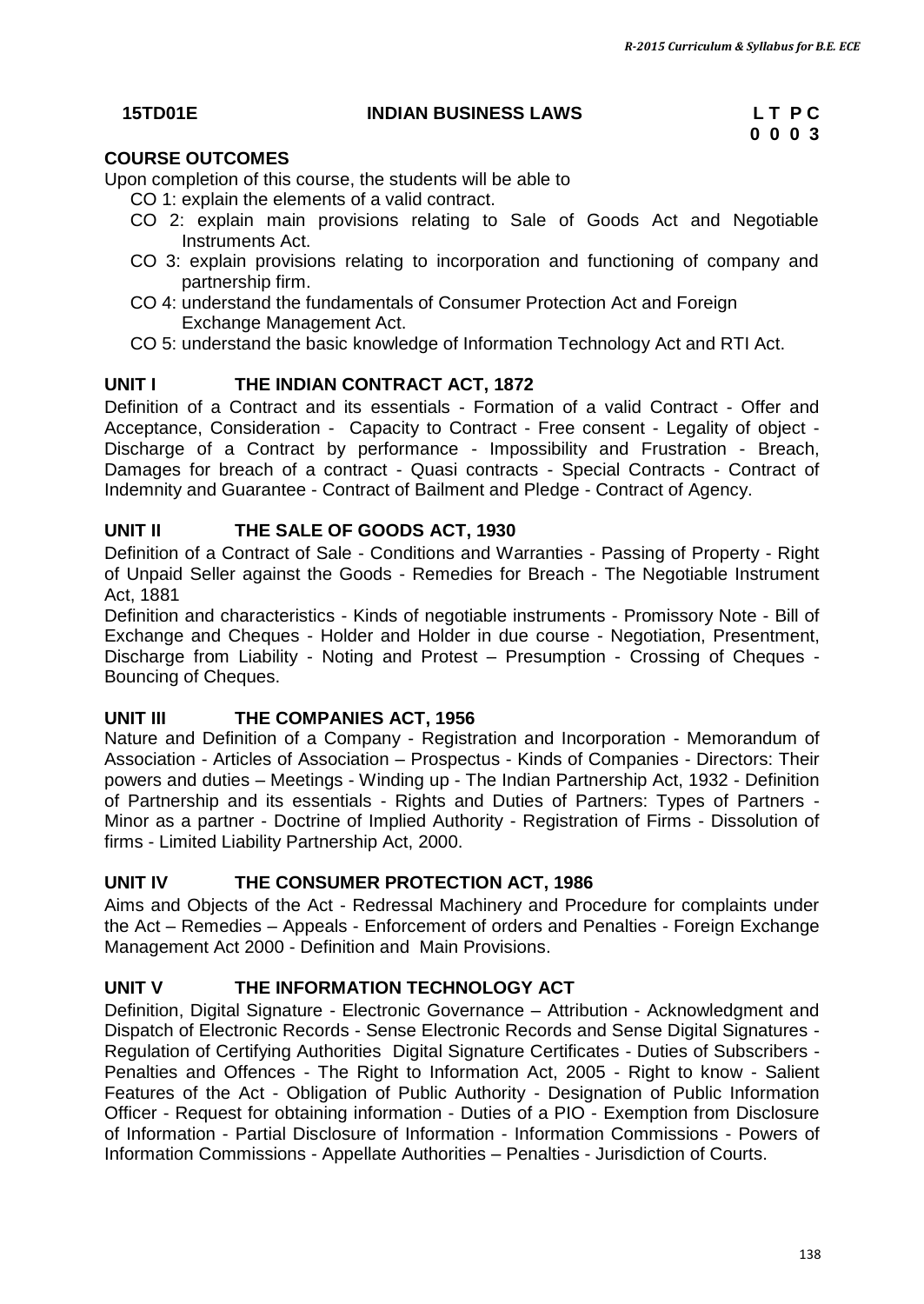#### **TEXT BOOKS**

- 1. Kuchhal M.C, "Business and Industrial Laws", 3<sup>rd</sup> Edition, JBA Publishers, New Delhi, 2013.
- 2. Gulshan S.S, "Merchantile Law", 3<sup>rd</sup> Edition, JBA Publishers, New Delhi, 2007.

#### **REFERENCES**

- 1. Mulla D.F, "The Sale of Goods Act and the Indian Partnership Act", 10<sup>th</sup> Edition, LexisNexis Ltd., India, 2012.
- 2. Dabas J, "Negotiable Instruments Act",  $2^{nd}$  Edition, JBA Publishers, New Delhi, 2013.
- 3. Avtar S, "The Principles of Mercantile Law", 9<sup>th</sup> Edition, Eastern Book Company, India, 2011.

## **15TD02E LEADERSHIP AND PERSONALITY DEVELOPMENT L T P C**

**0 0 0 3**

#### **COURSE OUTCOMES**

Upon completion of this course, the students will be able to

- CO 1: identify the various leadership skills.
- CO 2: understand group dynamics and factors influencing the team performance.
- CO 3: describe the personality dimensions based on personality theories.
- CO 4: explain personality determinants and personality types.
- CO 5: apply effective training program for personality development.

#### **UNIT I INTRODUCTION**

Leadership – Meaning, Concepts and Myths about Leadership, Components of Leadership- Leader, Followers and Situations - Leadership Skills – Basic Leadership Skills - Building Technical Competency - Advanced Leadership Skills - Team Building for Work Teams - Building High Performance Teams.

#### **UNIT II TEAMS AND LEADERSHIP**

Assessing Leadership & Measuring Its Effects - Group- Nature, Size, Roles, Norms, Cohesion, and Stages of Group Development - Teams and their Leadership – Effective Team Characteristics and Team Building - Ginnetts Team Effectiveness Leadership Model.

#### **UNIT III PERSONALITY**

Personality - Meaning, Concept, Personality Patterns, Symbols of Self, Moulding the Personality Pattern, Persistence & Change - Personality & Personal Effectiveness - Psychometric Theories – Cattele and Big Five - Psychodynamic Theories - Carl Jung and MBTI - Transactional Analysi - Johari – Window - Personal Effectiveness.

#### **UNIT IV PERSONALITY DETERMINANTS**

Personality Determinants – Heredity and Environment – Types of personality.

#### **UNIT V PERSONALITY TRAINING**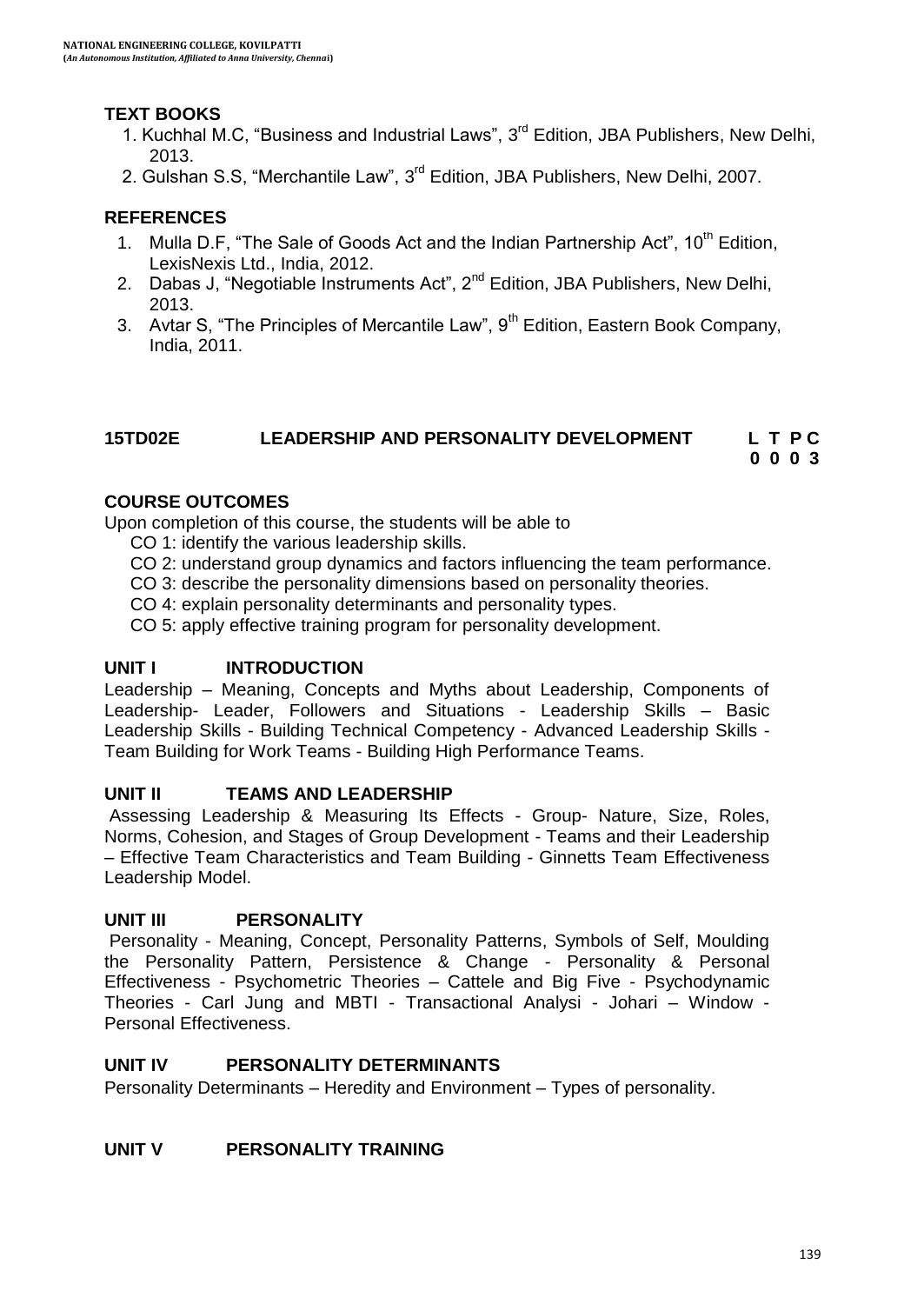Concept, Role, Need, Importance and types of personality Training - Understanding Process of Learning - Developing an Integrated Approach of Learning in Training Programme - Training Needs Assessment.

#### **TEXT BOOKS**

- 1. Yukl G, "Leadership in Organisations",  $8<sup>th</sup>$  Edition, Pearson Education Ltd., England, 2013.
- 2. Lall M, Sharma S, "Personal Growth Training & Development", Kindle Edition, USA, 2009.

#### **REFERENCES**

- 1. Janakiraman B, "Training and Development", Wiley Dream tech, Biztantra, 2005.
- 2. Pareek U, "Understanding Organizational Behaviour", 2<sup>nd</sup> Edition, Oxford University Press, USA, 2007.

### **15TD03E INTERNATIONAL BUSINESS MANAGEMENT L T P C**

**0 0 0 3**

#### **COURSE OUTCOMES**

Upon completion of this course, the students will be able to

- CO 1: understand the global business environment.
- CO 2: explain the impact of economic, legal, cultural, geographical and political factors on international business.
- CO 3: explain the issues and problems of Multinational Enterprises.
- CO 4: explain the role of various international financial institutions.
- CO 5: explain about important aspects of WTO and GATT agreement.

#### **UNIT I INTERNATIONAL BUSINESS ENVIRONMENT**

International Business Environment - Globalization - Forces, Meaning, Dimensions and Stages in Globalization - Trading Environment of International Trade - Tariff and Non-tariff Barriers - Trade Blocks.

#### **UNIT II RISK ANALYSIS AND PRACTICES**

Country Risk Analysis - Political, Social and Economic - Cultural and Ethical practices - Responsibilities of International Business - Economic crisis in foreign countries.

#### **UNIT III MULTINATIONAL ENTERPRISES**

Managing Multinational Enterprises - Problems and Potential - Multinational Service Organizations - Indian companies becoming multinationals - Potential, Need and Problems.

#### **UNIT IV INTERNATIONAL FINANCIAL MANAGEMENT**

Introduction to International Financial Management - Balance of Trade and Balance of Payment - International Monetary Fund, Asian Development Bank and World Bank - Financial Markets and Instruments - Introduction to Export and Import Finance - Methods of Payment in International Trade.

#### **UNIT V INTERNATAIONAL AGREEMENT**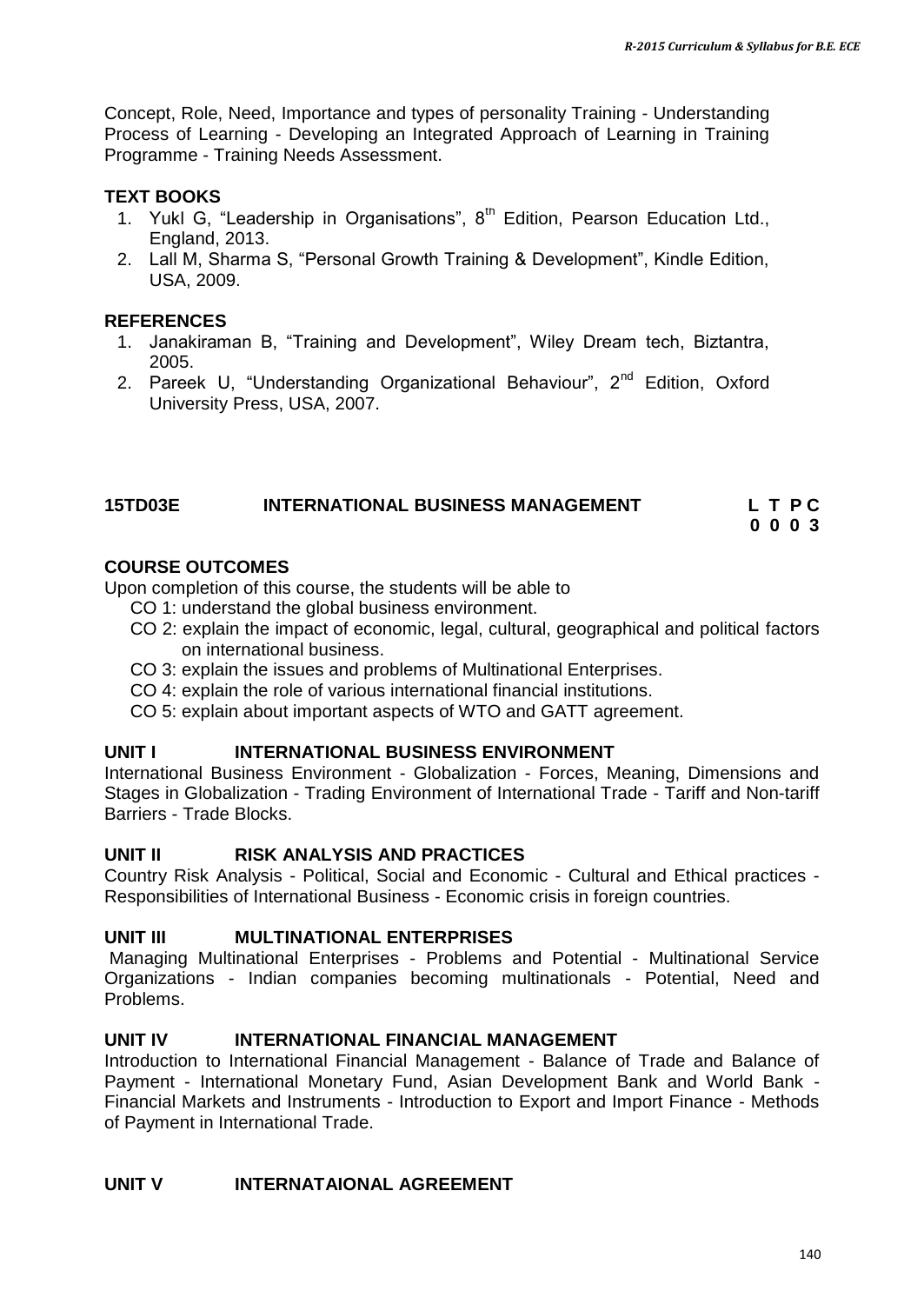General Agreement on Trade and Tariffs, (GATT) - World Trade Organization - Seattle and Doha Round of Talks - Dispute Settlement Mechanism under WTO - Problems of Patent Laws - International Convention on Competitiveness - Global Sourcing and its Impact on Indian Industry - Globalization and Internal Reform Process.

#### **TEXT BOOKS**

- 1. Bhalla V.K, Shivaramu S, "International Business Environment",  $9<sup>th</sup>$  Edition, Anmol Publications Pvt. Ltd., Delhi, 2005.
- 2. Apte P.G, "International Financial Management",  $5<sup>th</sup>$  Edition, Tata McGraw Hill, India, 2008.
- 3. Cherulinam F, "International Business", 5<sup>th</sup> Edition, Prentice Hall of India, New Delhi, 2010.

#### **REFERENCES**

- 1. Rao, Rangachari, "International Business", Himalaya Publishing House, New Delhi, 2010.
- 2. Hill C, "International Business", 10<sup>th</sup> Edition, Tata McGraw Hill Education, New Delhi, 2014.
- 3. Daniels J.D, "International Business Environment", 15<sup>th</sup> Edition, Prentice Hall of India, New Delhi, 2014.

#### **15TD04E BASICS OF MARKETING L T P C**

**0 0 0 3**

#### **COURSE OUTCOMES**

Upon completion of this course, the students will be able to

- CO 1: describe the basic concepts of marketing.
- CO 2: explain the significance of consumer behavior and market segmentation.
- CO 3: explain brand, trade mark, after- sales service and product life cycle concepts.
- CO 4: formulate strategies for pricing and channels of distribution.
- CO 5: analyze and selection of best promotional technique.

#### **UNIT I INTRODUCTION**

Nature and Scope of Marketing - Importance of Marketing – Concepts: Traditional and Modern - Selling Vs. Marketing - Marketing Mix - Marketing Environment.

#### **UNIT II CONSUMER BEHAVIOR AND MARKET SEGMENTATION**

Nature, Scope and Significance of Consumer Behavior - Market Segmentation - Concept and Importance - Bases for Market Segmentation.

#### **UNIT III PRODUCT PLANNING**

Concept of Product - Consumer and Industrial Goods - Product Planning and Development - Packaging - Role and Functions - Brand Name and Trade Mark - After-Sales Service - Product Life Cycle Concept.

#### **UNIT IV PRICING AND PHYSICAL DISTRIBUTION**

Price - Importance of Price in the Marketing Mix - Factors Affecting Price of a Product/Service - Discounts and Rebates - Distribution Channels - Concept and Role - Types of Distribution Channels - Factors Affecting Choice of a Distribution Channel - Retailer and Wholesaler - Distributions Channels and Physical Distribution.

**UNIT V PROMOTION**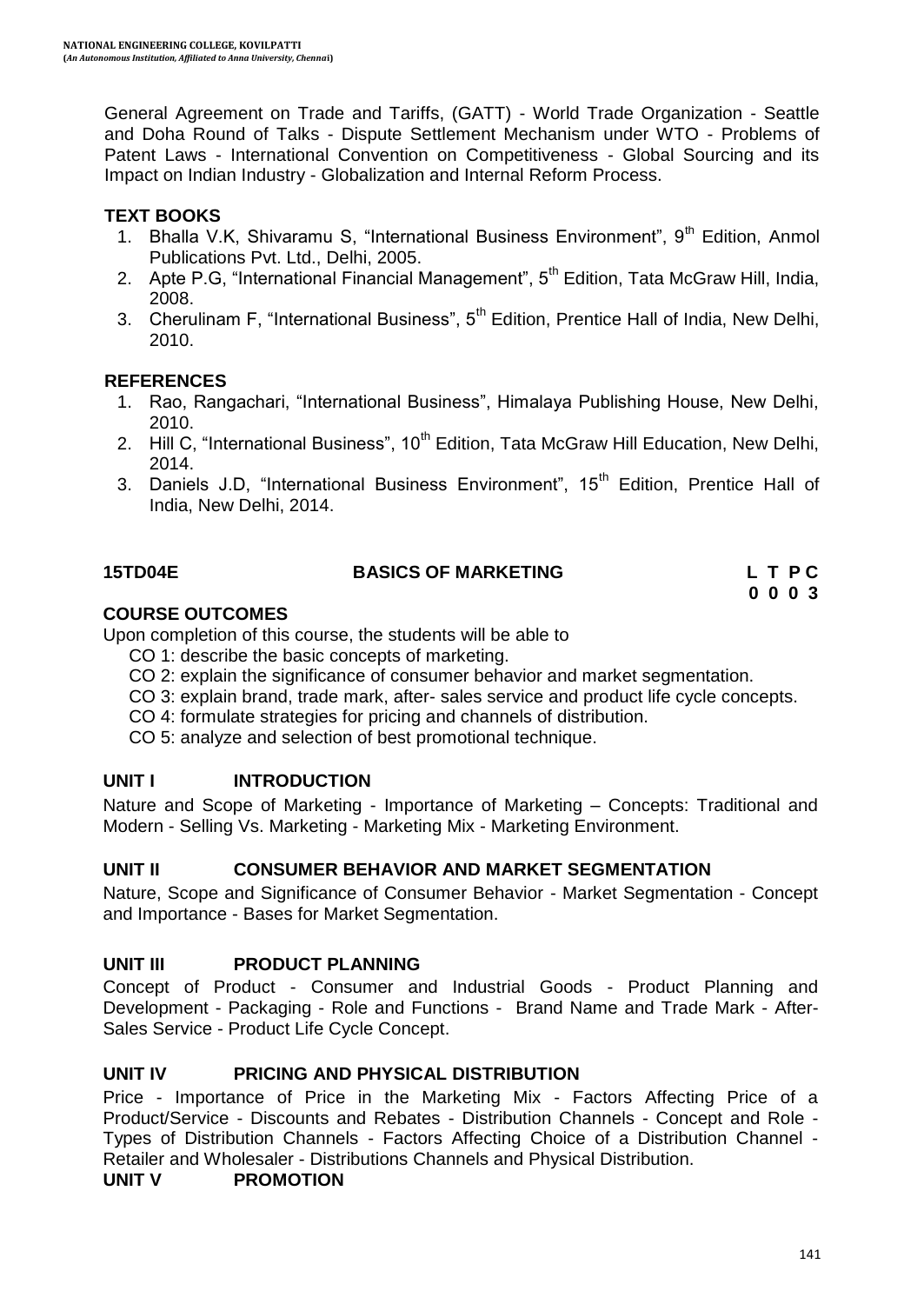Definition - Methods of Promotion - Optimum Promotion Mix - Advertising Media - Their Relative Merits and Limitations - Characteristics of an Effective Advertisement - Personal Selling - Selling as a Career - Classification of a Successful Sales Person - Functions of Salesman.

#### **TEXT BOOKS**

- 1. Etzel M.J, Walker B.J, Stanton W.J, "Fundamentals of Marketing", 13<sup>th</sup> Edition, McGraw Hill, New York, 2004.
- 2. Tanner J, Raymond M, "Principles of Marketing", University of Minnesota Libraries Publishing, New York, 2015.

#### **REFERENCES**

- 1. [Rajan Nair N, Varma](https://www.google.co.in/search?tbo=p&tbm=bks&q=inauthor:%22N+RAJAN+NAIR+%26+MM+VARMA%22&source=gbs_metadata_r&cad=3) M.M, "Marketing Management", 2<sup>nd</sup> Edition, S.Chand & Sons, New Delhi, 2005.
- 2. [Ramaswamy](https://www.google.co.in/search?tbo=p&tbm=bks&q=inauthor:%22V.+S.+Ramaswamy%22&source=gbs_metadata_r&cad=3) V.S, [Namakumari](https://www.google.co.in/search?tbo=p&tbm=bks&q=inauthor:%22S.+Namakumari%22&source=gbs_metadata_r&cad=3) S, "Marketing Management", 3<sup>rd</sup> Edition, Macmillan India Limited, London, 2002.

#### **15TD05E RETAILING AND DISTRIBUTION MANAGEMENT L T P C**

**0 0 0 3**

#### **COURSE OUTCOMES**

Upon completion of this course, the students will be able to

- CO 1: explain the concepts of retailing and distribution management.
- CO 2: analyze and solve retailers' problems to make decisions in retail organizations.
- CO 3: plan and formulate strategy for retail management process.
- CO 4: explain about various distribution technology and stores management.
- CO 5: analyze the issues and challenges in Logistic Management

#### **UNIT I INTRODUCTION**

Meaning and Nature of Distribution and Retail Industry - Future of Retailing and Distribution in India - Distribution Channels – Concept, Role and Types - Factors Affecting Choice of Distribution Channel.

#### **UNIT II TYPES OF RETAILING**

Stores Classified by Owners - Stores Classified by Merchandising Categories - Wheel Of Retailing - Traditional Retail Formats Vs. Modern Retail Formats in India - Store and Non-Store Based Formats - Cash and Carry Business - Retailing Models – Franchiser Franchisee, Directly Owned - Wheel of Retailing and Retailing Life Cycle – Issues in Retailing.

#### **UNIT III MANAGEMENT OF RETAILING OPERATIONS**

Meaning - Functions of Retail Management - Strategic Retail Management Process - Retail Planning - Importance and Process - Developing Retailing Strategies.

#### **UNIT IV TECHNOLOGY IN DISTRIBUTION**

Bar-Coding – RFID – Electronic Payment Systems - Store Administration - Floor Space Management – Managing Store Inventories and Display Action Plans - Pricing Strategies and Location Strategies.

#### **UNIT V LOGISTICS OF RETAIL MANAGEMENT**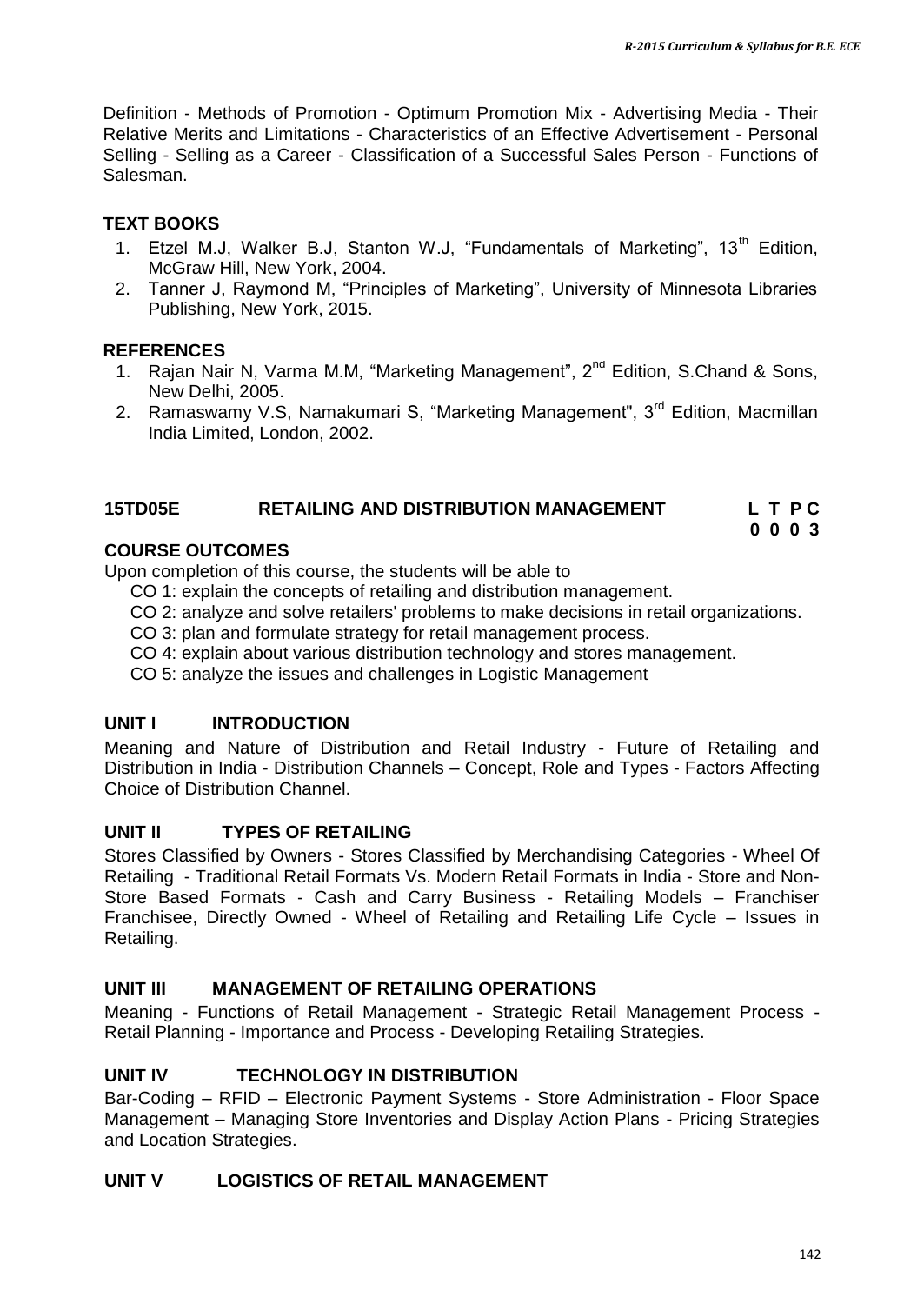Components and Functions; Distribution Related Issues and Challenges - Gaining Competitive Advantage through Logistics Management.

#### **TEXT BOOKS**

- 1. Agrawal D. K., "Distribution & Logistics Management: A Strategic Marketing Approach", Macmillan Publishers India Limited, New Delhi, 2007.
- 2. [Berman](http://www.amazon.com/s/ref=dp_byline_sr_book_1?ie=UTF8&text=Barry+R.+Berman&search-alias=books&field-author=Barry+R.+Berman&sort=relevancerank) B, [Evans](http://www.amazon.com/Joel-R.-Evans/e/B001ILMBZW/ref=dp_byline_cont_book_2) J.R, "Retail Management  $-$  A Strategic approach", 12<sup>th</sup> Edition, Pearson Education Ltd., England, 2013.
- 3. Cox R, Brittan P, "Retailing an introduction, Financial Times Management",  $5<sup>th</sup>$ Edition, Pearson Education Limited, England, 2004.

#### **REFERENCES**

- 1. Rushton A, Croucher P, Baker P, "The Handbook of Logistics & Distribution Management", Kogan Page Limited, London, 2006.
- 2. Coughlan A.T, Anderson E, Stern L.W, El-Ansary A.I, "Marketing Channels",  $7<sup>th</sup>$ Edition, Prentice Hall, New Jersey, 2006.
- 3. Sinha P. K, Uniyal D.P, "Managing Retailing", Oxford University Press, India, 2007.

#### **15TD06E INTERNATIONAL ECONOMICS L T P C 0 0 0 3**

#### **COURSE OUTCOMES**

Upon completion of this course, the students will be able to

- CO 1: explain the impact of globalization.
- CO 2: identify and analyze different theoretical models of international economics in light of 'real world' situations.
- CO 3: examine the consequences of trade policies.
- CO 4: explain the importance of international financial markets.
- CO 5: explain the important aspects of international banking.

#### **UNIT I INTRODUCTION**

Background of International Business Economics - Globalization and International Business – The Emergence of Global Institutions – Drivers of Globalizations - The Globalization Debate.

#### **UNIT II THE INTERNATIONAL TRADE THEORY**

The Law of Comparative Advantage – The Demand and Supply, Offer Curves - The Terms of Trade – Factor Endowments and the Heckscher – Ohlin Theory – Implications of Trade Theories - Economics of Scale - Imperfect Competition.

#### **UNIT III INTERNATIONAL TRADE POLICY**

Trade Restrictions - Tariffs, Non –Tariff Trade Barriers - Tariff Vs. Quota - The New Protectionism – Economic Integration - Custom Unions and Free Trade Areas - Major Regional Trade Agreements - Foreign Exchange Market – Types of Foreign Exchange Transactions – Reading Foreign Exchange Quotations – Forward and Futures Market – Foreign - Currency Options – Exchange Rate Determination – Arbitrage – Speculation and Exchange - Market Stability.

#### **UNIT IV WORLD FINANCIAL ENVIRONMENT**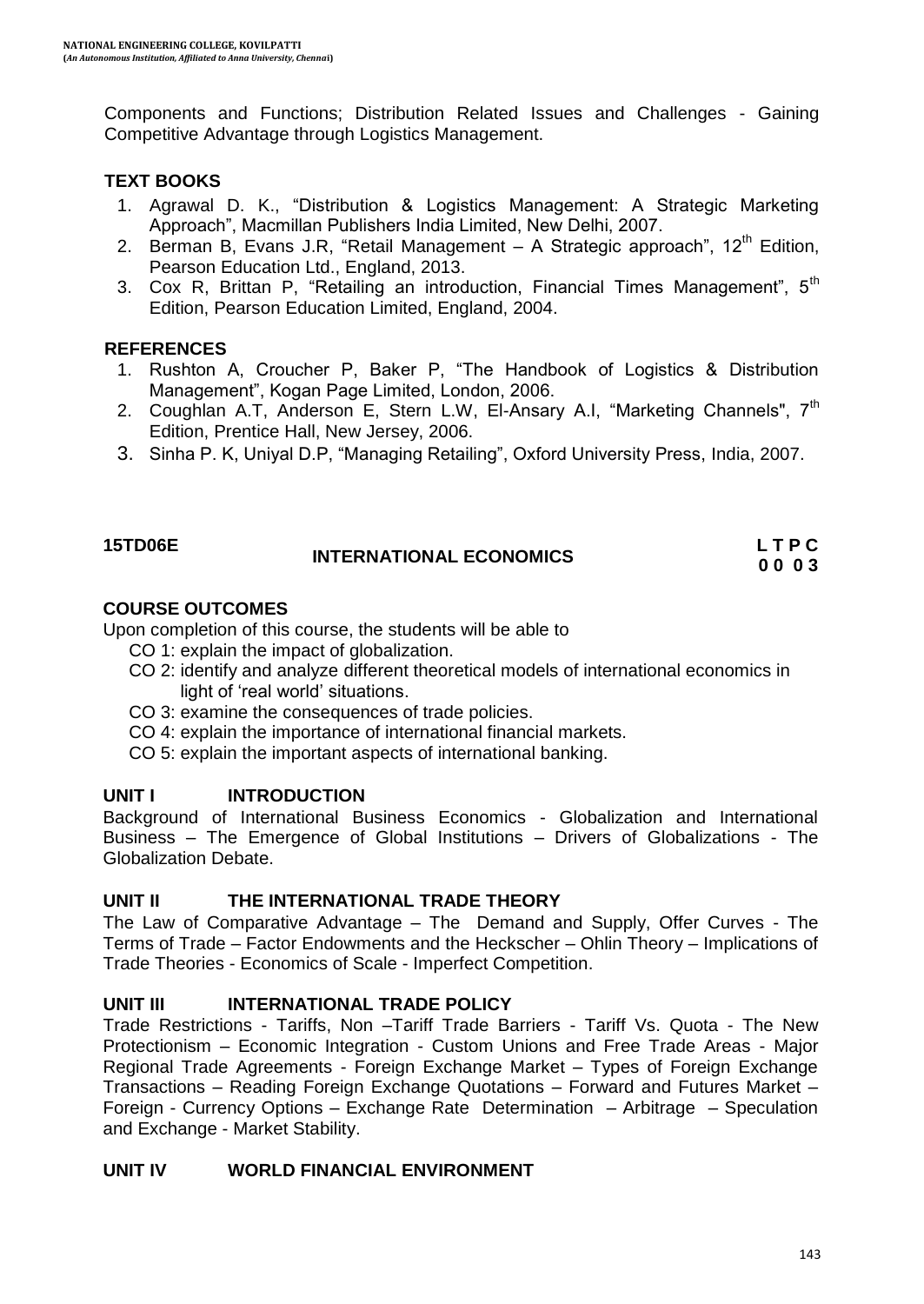Global Foreign Exchange Markets – Economic Theories of Exchange - Rate Determination - International Regime for FDI and MNC - Consequences of Economic Globalization.

#### **UNIT V INTERNATIONAL BANKING**

Reserves, Debt and Risk - Nature of International Reserves – Demand for International Reserves – Supply of International Reserves – Gold Exchange Standard – Special Drawing Rights – International Lending Risk – The Problem of International Debt – Financial Crisis and The International Monetary Fund – Eurocurrency Market.

#### **TEXT BOOKS**

- 1. Krugman P.R, Obstfeld M, "International Economics Theory and Policy", 8<sup>th</sup> Edition, Prentice Hall, Boston, 2008.
- 2. Carbaugh R.J, "International Economics",  $15<sup>th</sup>$  Edition, South Western College publication, USA, 2014.

#### **REFERENCES**

- 1. Daniels J, Radebaugh L, Sullivan D, Salwan P, "International Business", 12<sup>th</sup> Edition, Pearson Education, New Delhi, 2010.
- 2. Suranovic S, "International Economics: Theory and Policy", Flat World Knowledge, USA, 2010.

#### **15TD07E**

## **INDIAN ECONOMY** LTPC

**0 0 0 3**

#### **COURSE OUTCOMES**

Upon completion of this course, the students will be able to

- CO 1: explain the current economic development in India
- CO 2: describe the key indicators of estimation of national income
- CO 3: explain elementary concepts of economic planning and development in India
- CO 4: explain the concept of public finance and preparation of budget
- CO 5: explain the influence of infrastructure growth on economic development

#### **UNIT I ECONOMIC DEVELOPMENT**

Meaning - Measurement of Economic Development - Characteristic of underdeveloped and developed economies - Causes for Indian economic underdevelopment - Major issues in development - Strategies for economic development Import substitution and Export oriented strategies - Determinants of economic development.

#### **UNIT II NATIONAL INCOME**

The National Income and its estimates in India - Limitations of National income estimation - Trends in National income of India: Growth and Structure - Inter-state variations in National income - Income distribution - Measurement of poverty in India.

#### **UNIT III ECONOMIC PLANNING**

Planning and economic development in India - Planning models in India (Elementary concepts) - Capital formation - Growth of Public and Private sector in India – Industrial policies an assessment - Capital formation and domestic saving.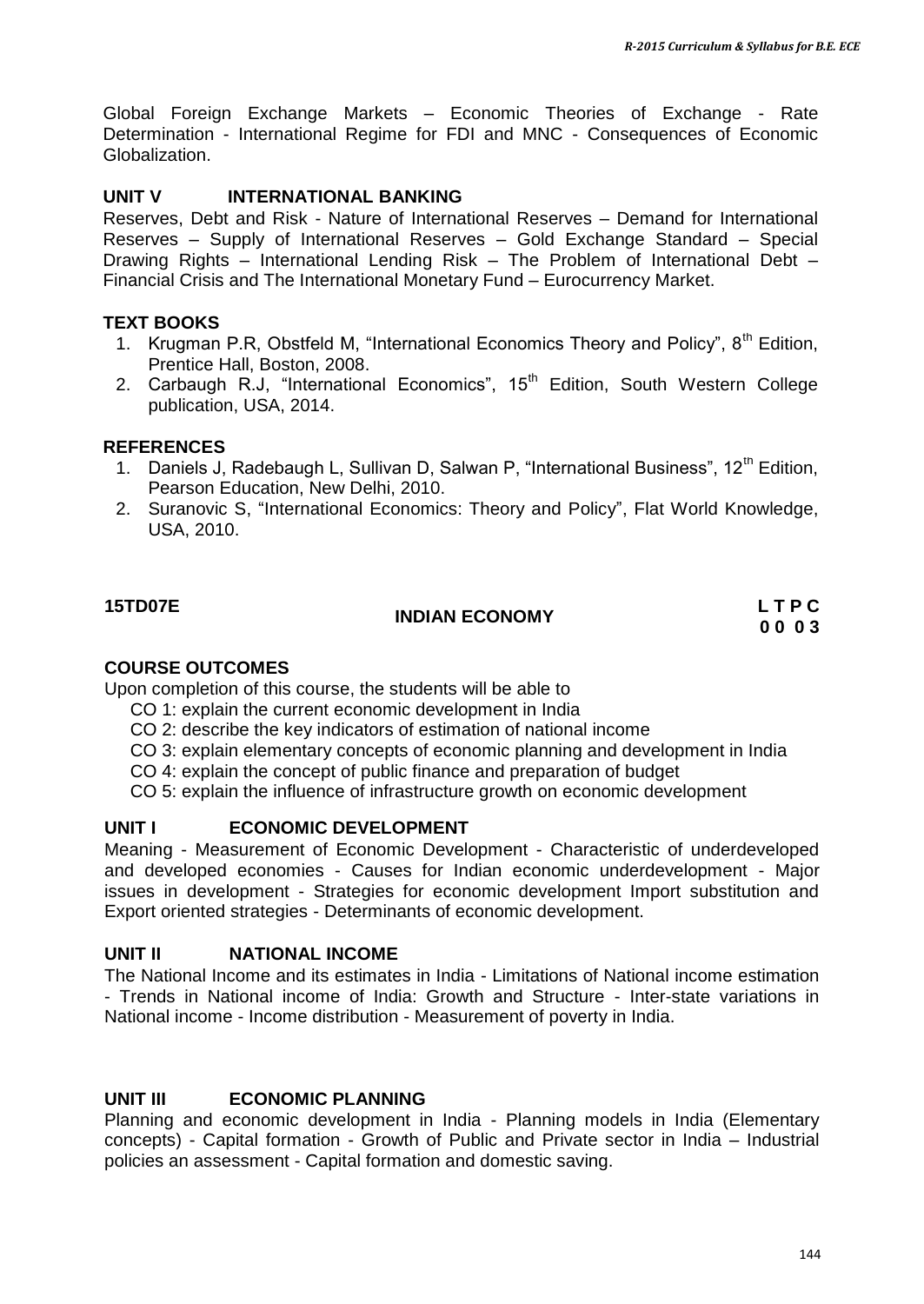# **UNIT IV INDIAN PUBLIC FINANCE**

Budgetary policies of the central government - Composition and trends in public revenue and expenditure - Expenditure control and government consumption expenditure concepts of Budgetary deficits and implications - state budget.

# **UNIT V INFRASTRUCTURE AND ECONOMIC DEVELOPMENT**

Power and energy - Transport system in India"s economic development - Communication system in India - Urban infrastructure - Science and technology - Private investment in infrastructure - Outlook and prospects.

## **TEXT BOOKS**

- 1. Dutt R, Sundaram K.P.M, "Indian Economy", S.Chand and Co., New Delhi, 2006.
- 2. Agarwal A.N, Agarwal M.K, "Indian Economy: Problems of Development and Planning", 41<sup>st</sup> Edition, New Age International Ltd., New Delhi, 2016.

# **REFERENCES**

- 1. Arvind P, "India:The Emerging Giant", Oxford University Press, USA, 2008.
- 2. Government of India, Economic Survey, (2010 -11 to 2014 -15).

### **15TD08E RURAL ECONOMICS L T P C**

**0 0 0 3**

### **COURSE OUTCOMES**

Upon completion of this course, the students will be able to

CO 1: explain the role and importance of agriculture in economic development of India.

- CO 2: describe the impact of agricultural forming in rural employment, wage policy, technological change and green revolution.
- CO 3: analyze the relationship between rural and urban society.
- CO 4: recognize the formation and system of rural social institutions.
- CO 5: compare the social changes in the rural society after modernization and globalization.

### **UNIT I INTRODUCTION**

Nature and Scope of Rural Economy - Importance of Agriculture in Economic Development of India - Nature of Land Problems - Evolution of Policy – Land Tenure System - Land Reform Measures.

### **UNIT II AGRICULTURE AND FARMING**

Agricultural Holdings - Fragmentation and Sub-Division of Holdings, Cooperative Farming-Rural Labour Problems - Nature of Rural Unemployment - Employment and Wage Policy - Sources of Technological Change and Green Revolution.

### **UNIT III RURAL SOCIETY**

Rural Society Structure and Change - Village and its Social Organization - Indian Village and its Types - Rural-Urban Continuum and Rural-Urban Relationships.

# **UNIT IV RURAL SOCIAL INSTITUTIONS**

Rural Social Institutions - Family, Property, Caste, Class, Agrarian Structure - Indebtedness and Poverty - Jajmani System - Religion, Village, Panchayat Raj and Community Development Programmes – Problems.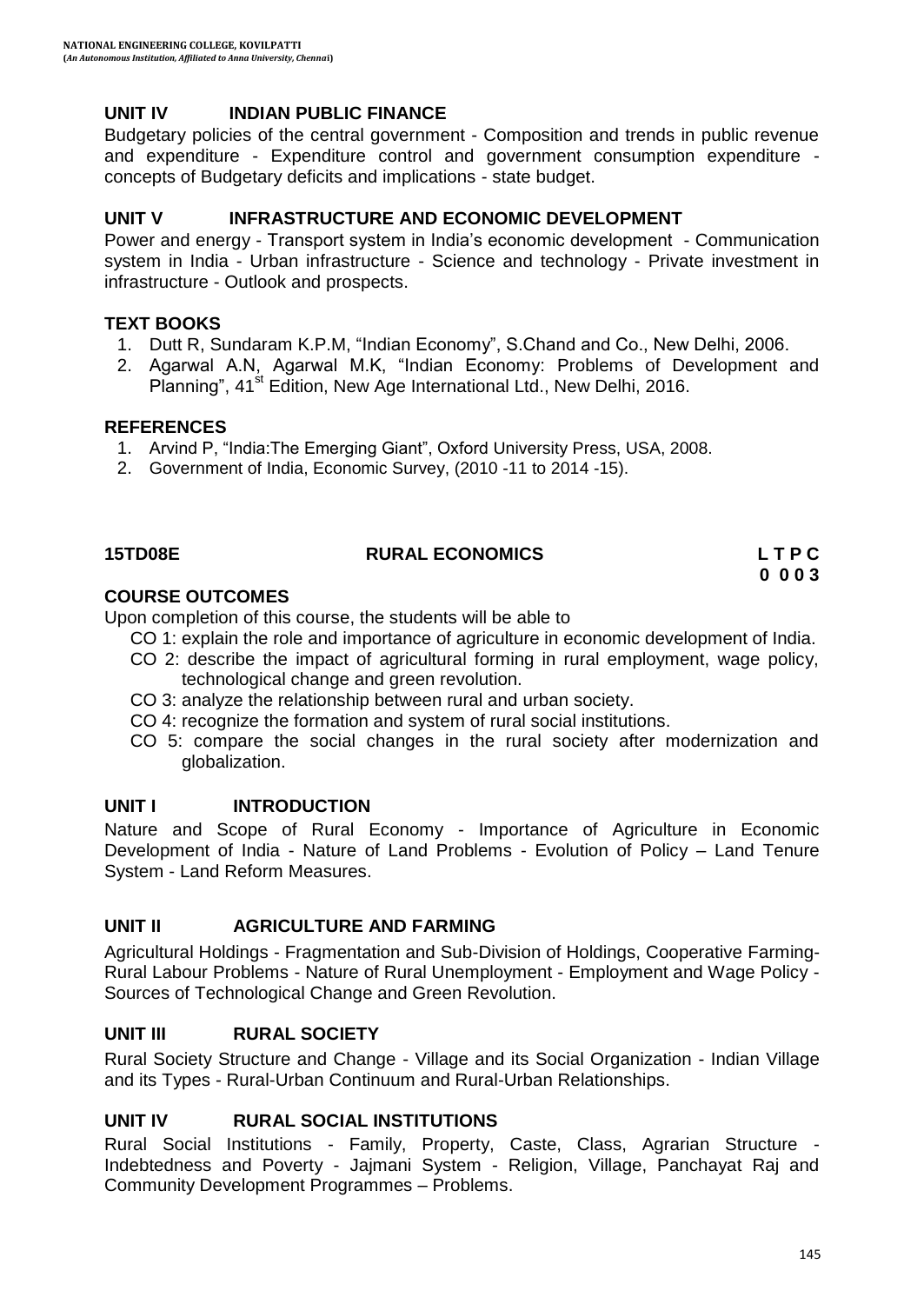# **UNIT V SOCIAL CHANGES**

Social Change in Rural India-Impact of Westernization - Secularization, Urbanisation, Industrialisation, Migration, Transportation, Modernization of Indian Rural Society - Post Modernization and Globalization and Indian Villages.

## **TEXT BOOKS**

- 1. Carver T.N, "The Principles of Rural Economics", Ginn and company, USA, 1911.
- 2. Desai A.R, "Rural Sociology in India", 5<sup>th</sup> Edition, Popular Prakashan Ltd., Mumbai, 2011.

# **REFERENCES**

- 1. Dube S.C., "India"s changing villages", Psychology Press, UK, 2003.
- 2. [Datt R,](https://www.google.co.in/search?tbo=p&tbm=bks&q=inauthor:%22Datt+Ruddar%22) Sundharam K.P.M, Datt G, Mahajan A, "Indian Economy",  $72^{nd}$  Edition, S.Chand & Co., New Delhi, 2016.
- 3. Chaudhari, C.M., "Rural Economics", Sublime Publication, Jaipur, 2009.

# **15TD09E INTERNATIONAL TRADE L T P C**

**0 0 0 3**

# **COURSE OUTCOMES**

Upon completion of this course, the students will be able to

- CO 1: explain the importance of international trade in developing countries.
- CO 2: describe the impact of Trade agreements in international Business environment.
- CO 3: explain the role of foreign exchange and their impact on trade and investment flows.
- CO 4: explain the benefits of Multinational Corporation in Internal Trade
- CO 5: analyze the key role of globalisation in Indian economy.

# **UNIT I INTRODUCTION**

International Marketing - Trends in International Trade - Reasons - Global Sourcing and Production Sharing - International Orientations - Internationalization Stages and Orientations - Growing Economic Power of Developing Countries – International Business Decision.

### **UNIT II INTERNATIONAL BUSINESS ENVIRONMENT**

Trading Environment - Commodity Agreements – State Trading - Trading Blocks and Growing Intra-Regional Trade - Regional Groupings – SAARC, BRICS, ECM, ASEAN - Trade Liberalization - The Uruguay Round-Evaluation – UNCTAD – GATT – WTO.

### **UNIT III INTERNATIONAL FINANCIAL ENVIRONMENT**

International Money and Capital Markets - Foreign Investment Flows – Pattern, Structure and Effects - Movements in Foreign Exchange and Interest Rates and their Impact on Trade and Investment Flows - Exchange Rate Mechanism and Arrangement.

### **UNIT IV MULTINATIONAL CORPORATIONS**

Definition - Organizational Structures - Dominance of MNC"s - Recent Trends - Code of Conduct - Multinationals in India - Issue in Investment, Technology Transfer, Pricing and Regulations - International Collaborations and Strategic Alliances.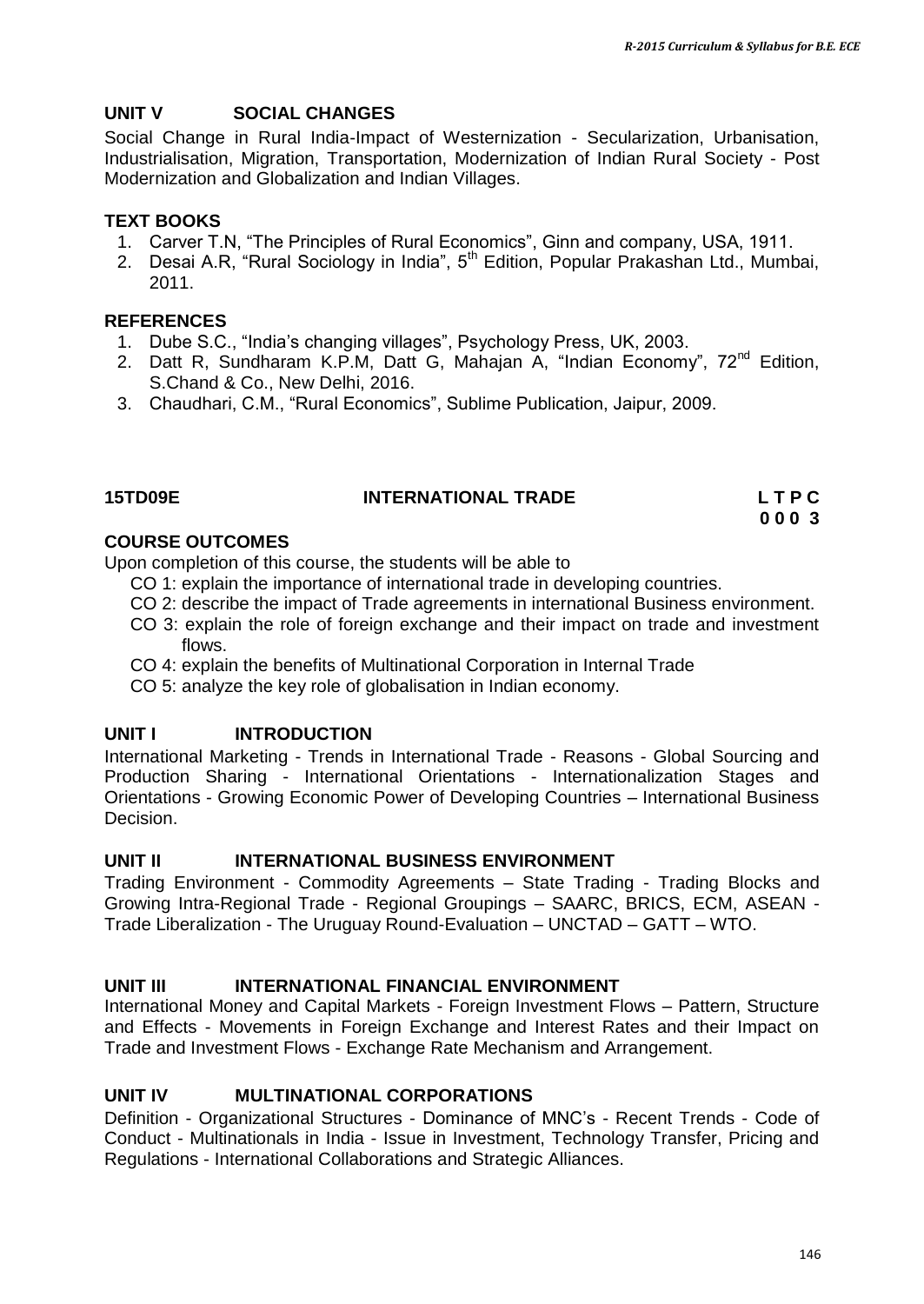# **UNIT V INDIA IN THE GLOBAL SETTING**

India an Emerging Market - India in the Global Trade - Liberalization and Integration with Global Economy - Factors Favouring and Resisting Globalization - Trade Policy and Regulation in India - Trade Strategies - Export-Import Policy - Regulation and Promotion of Foreign Trade in India.

# **TEXT BOOKS**

- 1. Daniels J.D, Radebaugh L.H, Sullivan D.P, "International Business: Environment and Operations", 12<sup>th</sup> Edition, Prentice Hall, USA, 2009.
- 2. Ricky W.G, Michael W.P, "International Business: A Managerial Perspective", Prentice Hall, USA, 2009.

### **REFERENCES**

- 1. Bhattacharya B, Varshney R.L, "International Marketing Management", 25<sup>th</sup> Revised Edition, S. Chand & Sons, New Delhi, 2015.
- 2. Verma M.L, "International Trade", Common wealth Publisher, New Delhi, 2010.

# **15TD10E GLOBAL CHALLENGES AND ISSUES L T P C**

# **0 0 0 3**

# **COURSE OUTCOMES**

Upon completion of this course, the students will be able to

- CO 1: understand the various global issues.
- CO 2: demonstrate a reasonable understanding of environmental debates and issues.
- CO 3: explain the developmental issues relating to food, health and energy.
- CO 4: demonstrate the economical issues in international trade.
- CO 5: describe the civilization issues relating to human rights and social justice.

# **UNIT I SECURITY ISSUES**

Nuclear Issues - Global and South Asian Context - Small Weapons Proliferation and Internal Arms Race - Chemical and Biological Weapons – Terrorism - Causes, Consequences And Trends - Cyber Terrorism – Counter Terrorism.

### **UNIT II ENVIRONMENTAL ISSUES**

Global Warming and Climate Change - Threats to Bio-Sphere and Space - Pollutions, De-Forestation, Solid, Chemical and Nuclear Wastes and their Management - Preserving the Green Cover and Wild Life.

# **UNIT III DEVELOPMENTAL ISSUES**

Food Security - Poverty and Hunger - Energy Security - Supply and Demand - Traditional and Alternative Sources of Energy – ITER - Health Security – Health for all - Development Vs. Environment - Sustainable Development.

### **UNIT IV ECONOMIC ISSUES ON INTERNATIONAL TRADE**

International Trade - GATT, WTO - Regional Associations - ECM, ASEAN, OPEC, BRICS - Financial Crisis - ASEAN, Mexico and Greece - Global Issues in Trade and Commerce.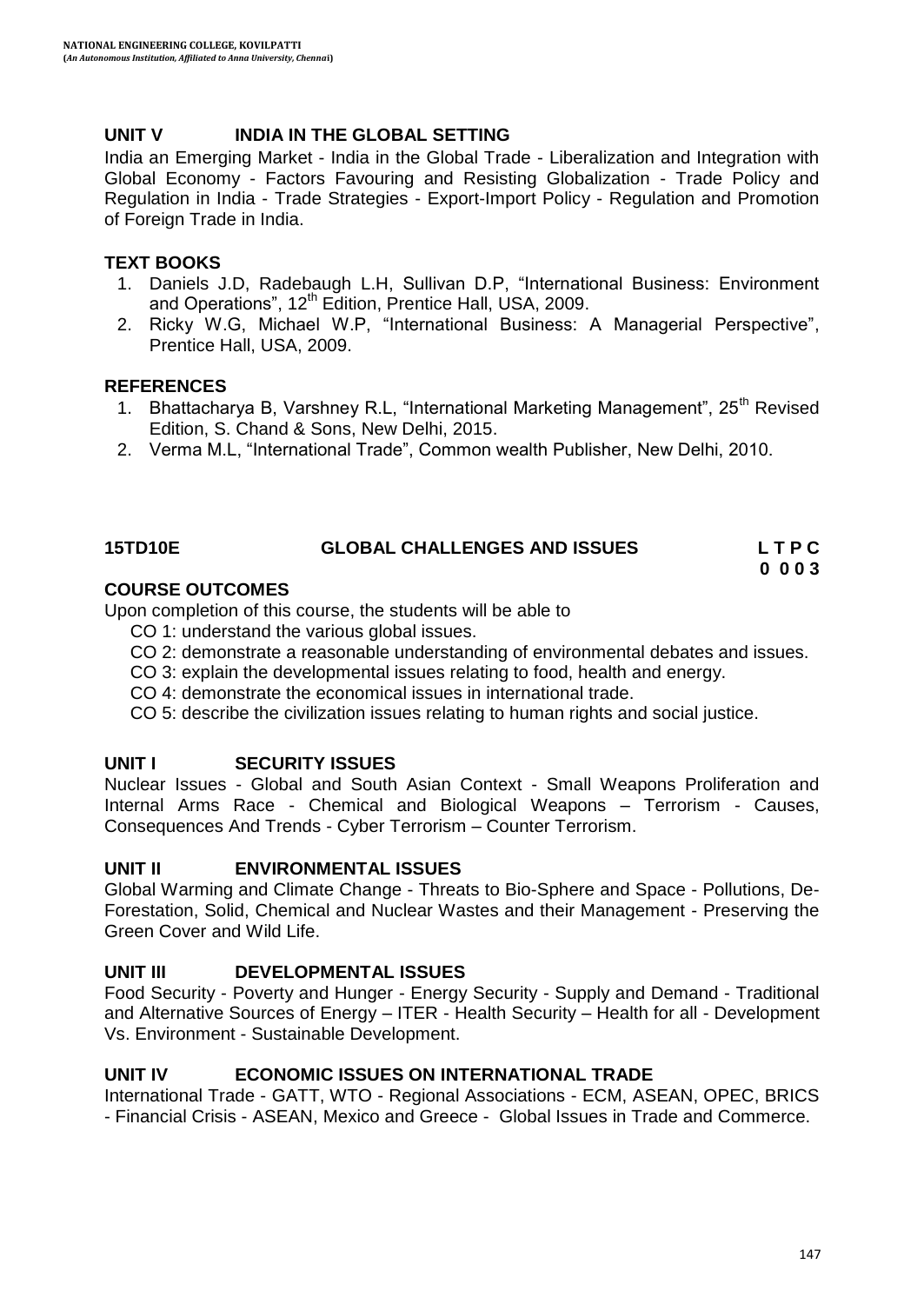# **UNIT V CIVILIZATION ISSUES**

Human Rights - Issues Relating to Freedom of Speech and Expression - Right to Self Determination - Preservation of Cultures and Cultural Diversities - Rights of Women and Children - Dividends of Globalization and Social Justice – Good Governance.

### **TEXT BOOKS**

- 1. Payne R, "Global Issues",  $4<sup>th</sup>$  Edition, Pearson Education Ltd., New York, 2013.
- 2. Owens P, Baylis J, Smith S, "The Globalization of World Politics", 3<sup>rd</sup> Edition, Oxford University Press, USA, 2013.

#### **REFERENCE**

1. Chirco J.A, "Globalization: Prospects and Problems", Sage Publications, New Delhi, 2013.

# **15TD11E INDIAN CULTURE AND HERITAGE L T P C**

**0 0 0 3**

## **COURSE OUTCOMES**

Upon completion of this course, the students will be able to

- CO1: describe Indian culture, civilization and its features.
- CO2: demonstrate stone age, Indian races and their contribution in pre-historic culture.
- CO3: explain historical development of Indian culture.
- CO4: explain the significance, conditions and development of Vedic culture.

CO5: analyze the advent of Islam and European culture.

### **UNIT I INTRODUCTION**

Introduction to Culture - Meaning and Scope - Culture and Civilization - General Characteristics Features of Indian Culture - Geographical Impact on Indian Culture.

### **UNIT II PRE-HISTORIC CULTURE**

Dravidian Culture - Old Stone Age - New Stone Age - Metal Age - Indian Races and their Contribution to Indian Culture.

### **UNIT III HISTORICAL DEVELOPMENT OF INDIAN CULTURE**

Indus Valley Culture - City Planning - Social and Religious Conditions - Vedic and Later Vedic Cultures - Dharmasastras and Caste Systems - Comparison of Indus and Vedic Culture - Importance of Indus Valley and Vedic Cultures.

### **UNIT IV CULTURE IN SANGAM AGE AND POST SANGAM AGE**

Sangam Literature - Society - Political and Economical Conditions - Trade - Religion and Fine Arts.

# **UNIT V ADVENT OF ISLAM AND EUROPEAN CULTURE**

Impact on Indian Culture and Heritage – Reform Movements - Brahma Samaj, Ariya Samaj, Self Respect Movement – Post Colonial Development.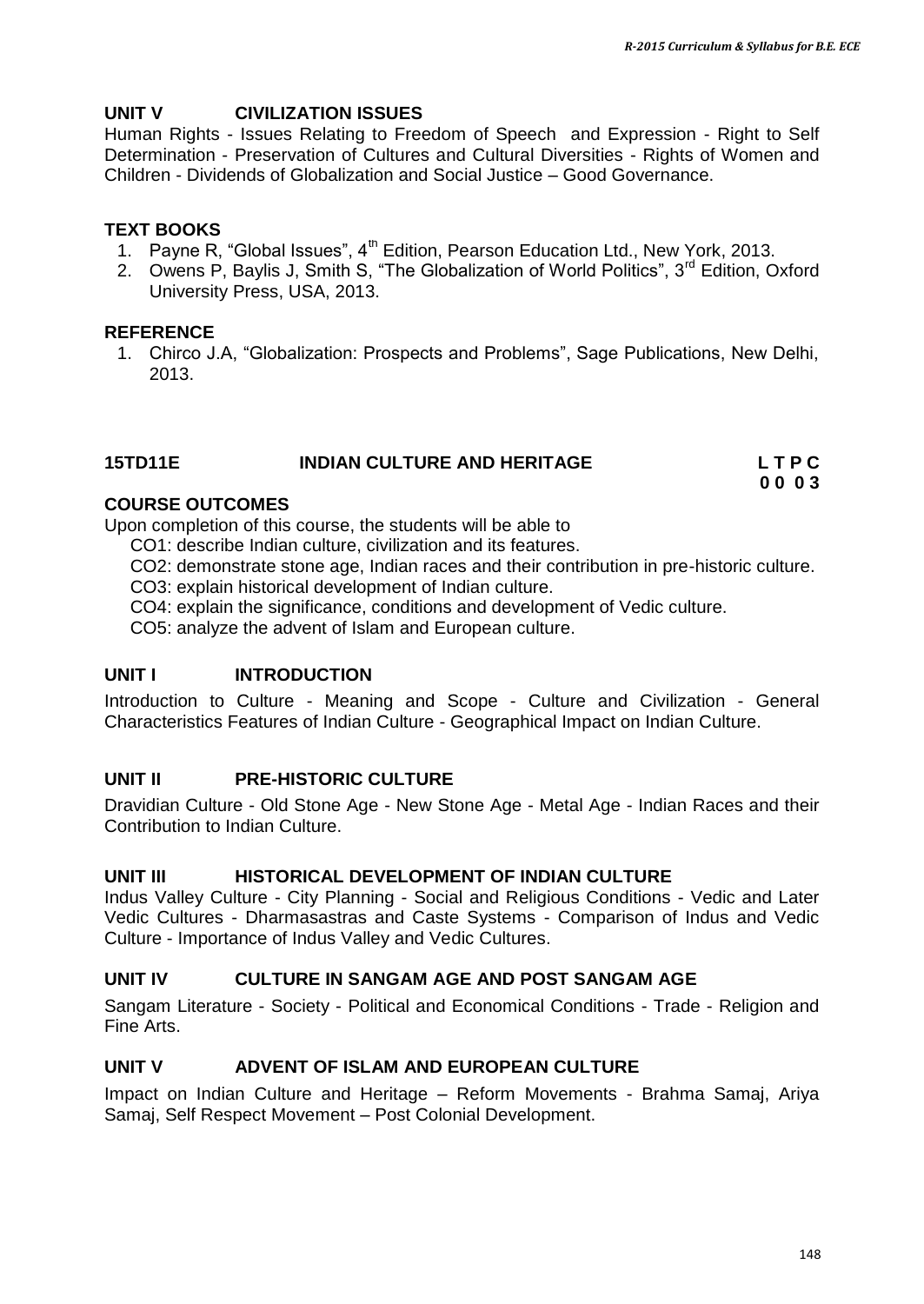# **TEXT BOOKS**

- 1. Luniya B.N, "Evolution of Indian Culture", Lakshmi Narain Agarwal Publishers, Agra, 1986.
- 2. Jeyapalan N, "History of Indian culture", Atlantic publishers, New Delhi, 2001.
- 3. Sharma H.C, "Indian Culture and Heritage", Neha Publishers & Distributors, New Delhi, 2012.

# **REFERENCES**

- 1. John G.A, "Dictionary of Indian Philosophy (Sanskrit-English)", University of Madras, Madras, 1998.
- 2. Misra R.S, "Studies in philosophy and Religion", Bharathiya Vidya Prakasans, Varanasi, 1991.
- 3. Misra S.K, "Culture and Rationality", Sage publications India Pvt. Ltd., New Delhi, 1988.
- 4. Suda J.P, "Religious in India", Sterling Publishers Pvt. Ltd., New Delhi, 1978.

### **15TD12E INDIAN HISTORY L T P C**

**0 0 0 3**

# **COURSE OUTCOMES**

Upon completion of this course, the students will be able to

- CO1: illustrate the basics of Indian cultural heritage.
- CO2: describe interaction between Ancient Indian cultural heritage and Islamic culture.
- CO3: demonstrate Innovation by rulers of medieval period in the area of Administration, and their contact with the Europeans.
- CO4: analyse modern Indian movements, Economic history and Impact of the British rule on India.
- CO5: demonstrate the concepts of Indian National Movement and the history of freedom struggle in India.

### **UNIT I ANCIENTY INDIAN CULTURE**

Ancient Indian Cultural Heritage - Social, Political, Legal and in the Area of Religion and Philosophy.

### **UNIT II LAW RELATING TO CULTURE**

Law Givers and Dispute Resolution Systems in Ancient India (Administration of Justice in Ancient India - Pre-Islamic Period) - Law Relating to Culture - The Advent of Islam - Interaction between Ancient Indian Cultural Heritage and Islamic Culture - The Emergence of Synthetic Indian Culture.

### **UNIT III ADMINISTRATION IN ANCIENT INDIA**

Innovation by Rulers of Medieval Period in the Area of General and Revenue Administration - District Administration - Court Systems - Indian Contact with the Europeans.

### **UNIT IV SOCIO-ECONOMIC HISTORY**

Socio-Religious Reform Movements in Modern India and its Legal Culture - Economic History of India During British Period - Impact of the British Rule on India – Education.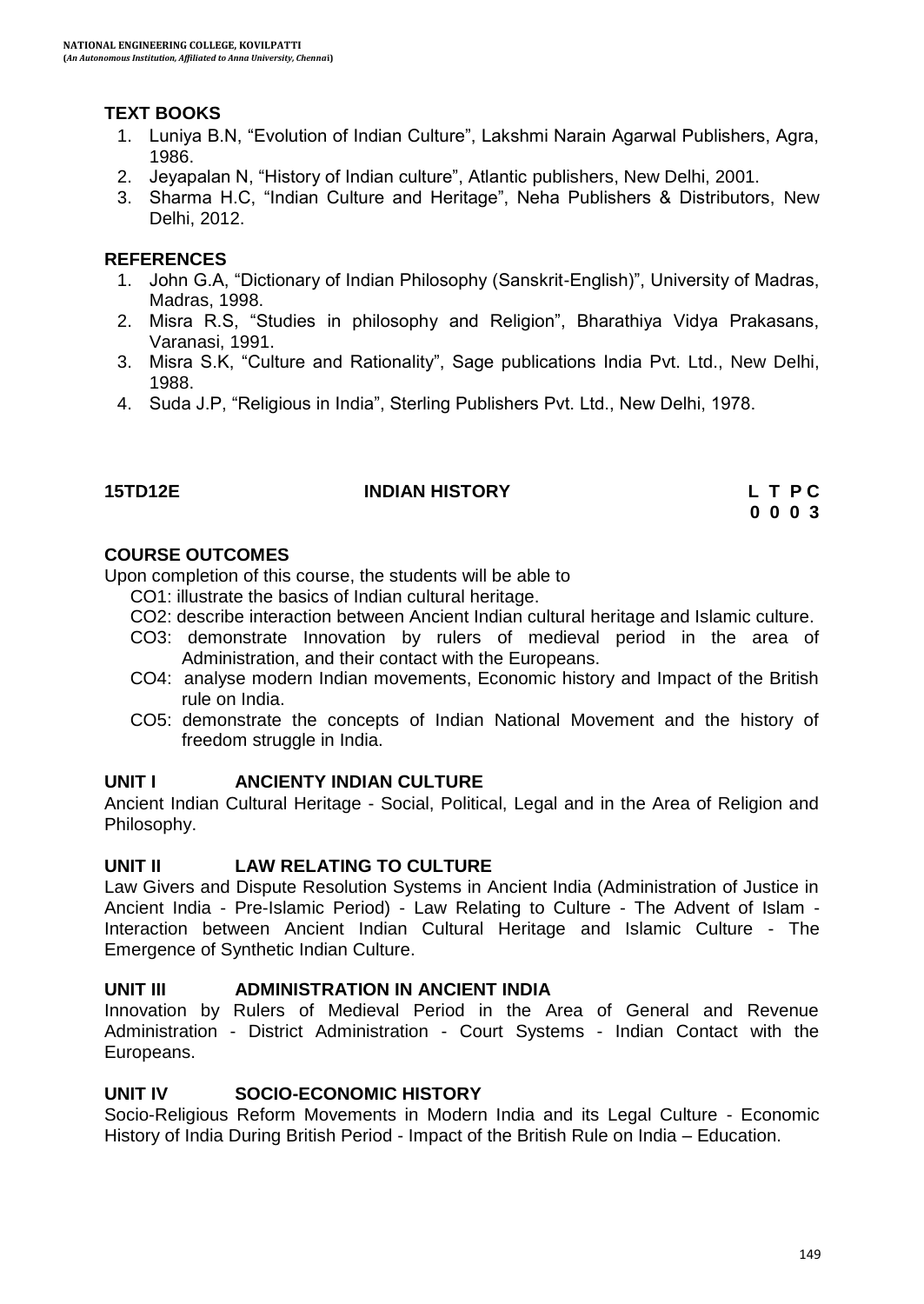# **UNIT V EUROPEAN CULTURE IMPACT**

Impact of European Culture and Liberal Thought on India – The Indian National Movement - The History of Freedom Struggle in India upto 1947.

# **TEXT BOOKS**

- 1. Sreenivasa M.H.V, "History of India Part I and II", JBA Publishers, New Delhi, 2015.
- 2. Agarwal R.C, Bhatnagar M, "Constitutional Development and National Movement of India", S. Chand Publishers, New Delhi, 2005.

## **REFERENCES**

- 1. Altekar S, "State and Government in Ancient India", Motilal Banarsidass Publishers, New Delhi, 2002.
- 2. Majumdur R.C, "History and Culture of the Indian People", Vol. 2, The Age of Imperial Unity, Bharatiya Vidya Bhavan, New Delhi, 2001

#### **15TD13E SUSTAINABLE DEVELOPMENT AND PRACTICES L T P C 0 0 0 3**

# **COURSE OUTCOMES**

Upon completion of this course, the students will be able to

- CO 1: recognize the sustainable development and the way to achieve the sustainable development.
- CO 2: outline the concept, factors governing the sustainability and their linkages.
- CO 3: explain the environmental impact assessment and environmental audit.
- CO 4: describe the environmental planning and managing the resources.
- CO 5: acquire the knowledge about the environmental problems and their solutions.

### **UNIT I SUSTAINABLE DEVELOPMENT**

Need for Sustainability - Nine Ways to Achieve Sustainability - Economics as the Dismal Science - Population, Resources and Environment.

### **UNIT II CHALLENGES OF SUSTAINABLE DEVELOPMENT**

Concept of Sustainability - Factors Governing Sustainable Development - Linkages among Sustainable Development, Determinants of Sustainable Development - Case Studies on Sustainable Development.

# **UNIT III ENVIRONMENT IMPACT ASSESSMENT AND AUDIT**

Concepts-process-evaluation methodology-EIA and EMS integration-setting up of audit programme - typical audit process - carrying out the audit-benefits of environmental auditing-environmental audit programmes in India.

### **UNIT IV ENVIRONMENTAL PLANNING**

Introduction - Perspective of Environmental Planning - land resource development planning - Planning and managing the natural resources - landscape ecological planning information and decision of environmental planning - Land use policy in India.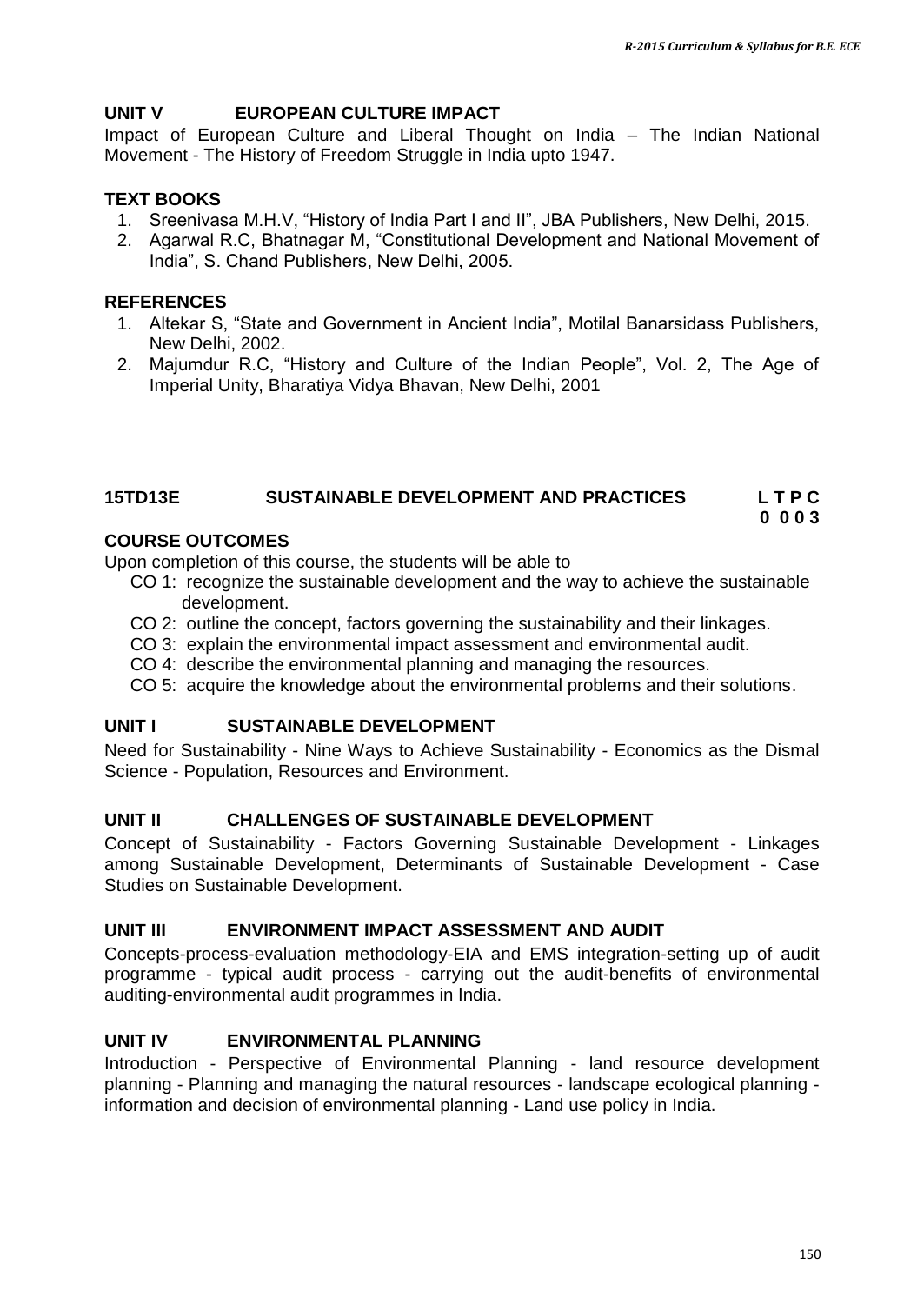# **UNIT V ENVIRONMENTAL EDUCATION**

Knowledge about the environment - Knowledge about the environment and population growth -Knowledge about the solution and environmental problems - Environmental education (EE) – Strategies for EE – Models for future Environmental Education Systems.

# **TEXT BOOKS**

- 1. Rogers P, Jalal K.F, Boyd J.A, "An Introduction to Sustainable Development", Earth scan Publications Ltd., UK, 2006.
- 2. Santra S.C," Environmental Science", 3<sup>rd</sup> Edition, New Central Book Agency (P) Ltd., London, 2013.

# **REFERENCES**

- 1. Stavins R.N. "Economics of the Environment: Selected Readings", 5<sup>th</sup> Edition, W.W. Norton and Company, New York, 2005.
- 2. Sachs J.D, "The Age of Sustainable Development", Columbia University Press, New York, 2015.

| <b>15TD14E</b> | <b>WOMEN IN INDIAN SOCIETY</b> | LTPC |
|----------------|--------------------------------|------|
|                |                                | ---- |

**0 0 0 3**

# **COURSE OUTCOMES**

Upon completion of this course, the students will be able to

- CO1: Demonstrate historical perspective about women in Indian society.
- CO2: Explain social problems of women.
- CO3: Understand the legislation for women protection in India.
- CO4: Demonstrate the involvement of women literacy, career and politics.
- CO5: Analyse the role of NGO"s in women empowerment.

# **UNIT I INTRODUCTION**

A Historical Perspective - Early Vedic, Colonial and Modern Periods - Position of Women in Contemporary India.

### **UNIT II SOCIAL ISSUES**

Issues of Girl Child - Female Infanticide and Foeticide, Sex Ratio, Child Marriage, Dowry and Property Rights - Women"s Health and Birth Control - Reproduction - Violence against Women - Domestic Violence - Female Headed Households - Women in the Unorganized Sector of Employment - Women"s Work- Status and Problems - Problems of Dalit Women.

### **UNIT III PROTECTIVE LEGISLATION FOR WOMEN**

Protective Legislation for Women in the Indian Constitution - Anti Dowry, SITA, PNDT, And Prevention Sexual Harassment At Workplace (Visaka Case) - Domestic Violence (Prevention) Act.

### **UNIT IV WOMEN AND EDUCATION**

Formal and Non-Formal Literacy - Post Literacy - Vocational Training - Dual Career Modernization – Women and Politics - Political Status - Global Movements and Indian Movements.

### **UNIT V ROLE OF NGO'S IN WOMEN EMPOWERMENT**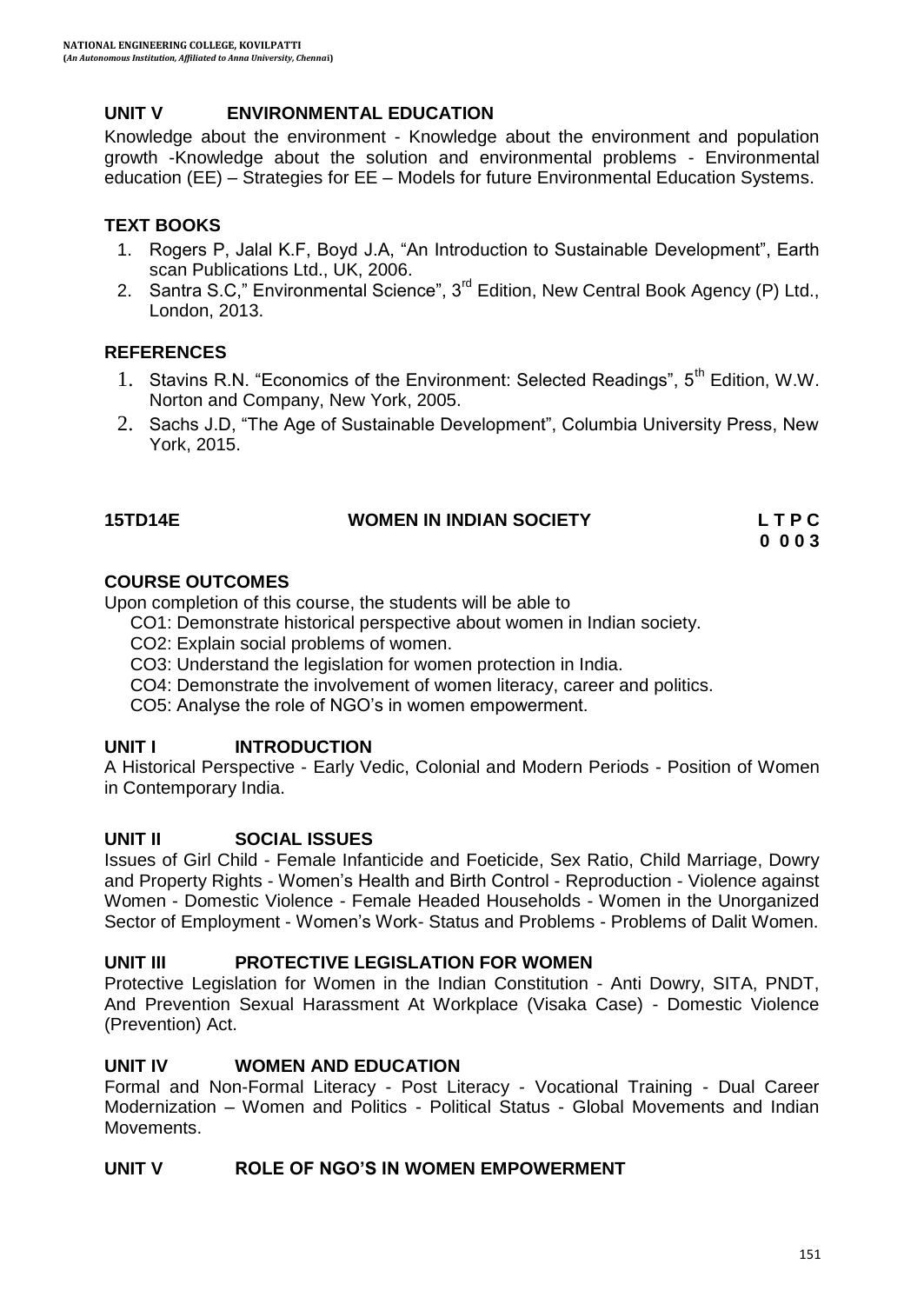Gender Economy - All India Women"s Conference (AIWC) – Women"s India Association (WIA) - National Council of Women in India (NCWIE) - Indian Association of Women"s Studies – Women Development Cells - Self Help Groups.

### **TEXT BOOKS**

- 1. Majumdar M, "Social Status of Women in India", Wisdom Press, New Delhi, 2012.
- 2. Harish R, Harishankar V.B, "Re-Defining Feminisms", Rawat Publications, Jaipur, 2011.

#### **REFERENCES**

- 1. Rathod P.B, "An Introduction to Women"s Studies", ABD Publishers, Jaipur, 2010.
- 2. Ray R, "Hand Book of Gender", Oxford University Press, New Delhi, 2012.

| <b>15TD15E</b> | <b>INDIAN CONSTITUTION</b> | LTPC |
|----------------|----------------------------|------|
|                |                            | 0003 |

### **COURSE OUTCOMES**

Upon completion of this course, the students will be able to

- CO1: describe the basic understanding of the Indian Constitution.
- CO2: understand the structure and functions of parliament.

CO3: demonstrate the organization and working of the Judiciary.

CO4: understand the structure and functions of state legislature.

CO5: understand the  $73^{\text{rd}}$  and  $74^{\text{th}}$  Constitutional Amendments.

#### **UNIT I INDIAN CONSTITUTION**

Salient Features - Preamble - Fundamental Rights – Directive Principles of State Policy - Fundamental Duties.

### **UNIT II PARLIAMENTARY SYSTEM**

Powers and Functions of President and Prime Minister - Council of Ministers - The Legislature Structure and Functions of Lok Sabha and Rajya Sabha – Speaker.

### **UNIT III THE JUDICIARY**

Organisation and Composition of Judiciary - Powers and Functions of the Supreme Court - Judicial Review – High Courts.

# **UNIT IV STATE GOVERNMENTS**

Powers and Functions of Governor and Chief Minister – Council of Ministers - State Legislature.

### **UNIT V LOCAL GOVERNMENTS**

 $73<sup>rd</sup>$  and  $74<sup>th</sup>$  Constitutional Amendments – Federalism - Center – State Relations.

### **TEXT BOOKS**

- 1. Basu D.D," Introduction to Indian Constitution", Prentice Hall of India, New Delhi, 2015.
- 2. Gupta D.C, "Indian Government and Politics", Vikas Publishing House, New Delhi, 2010.